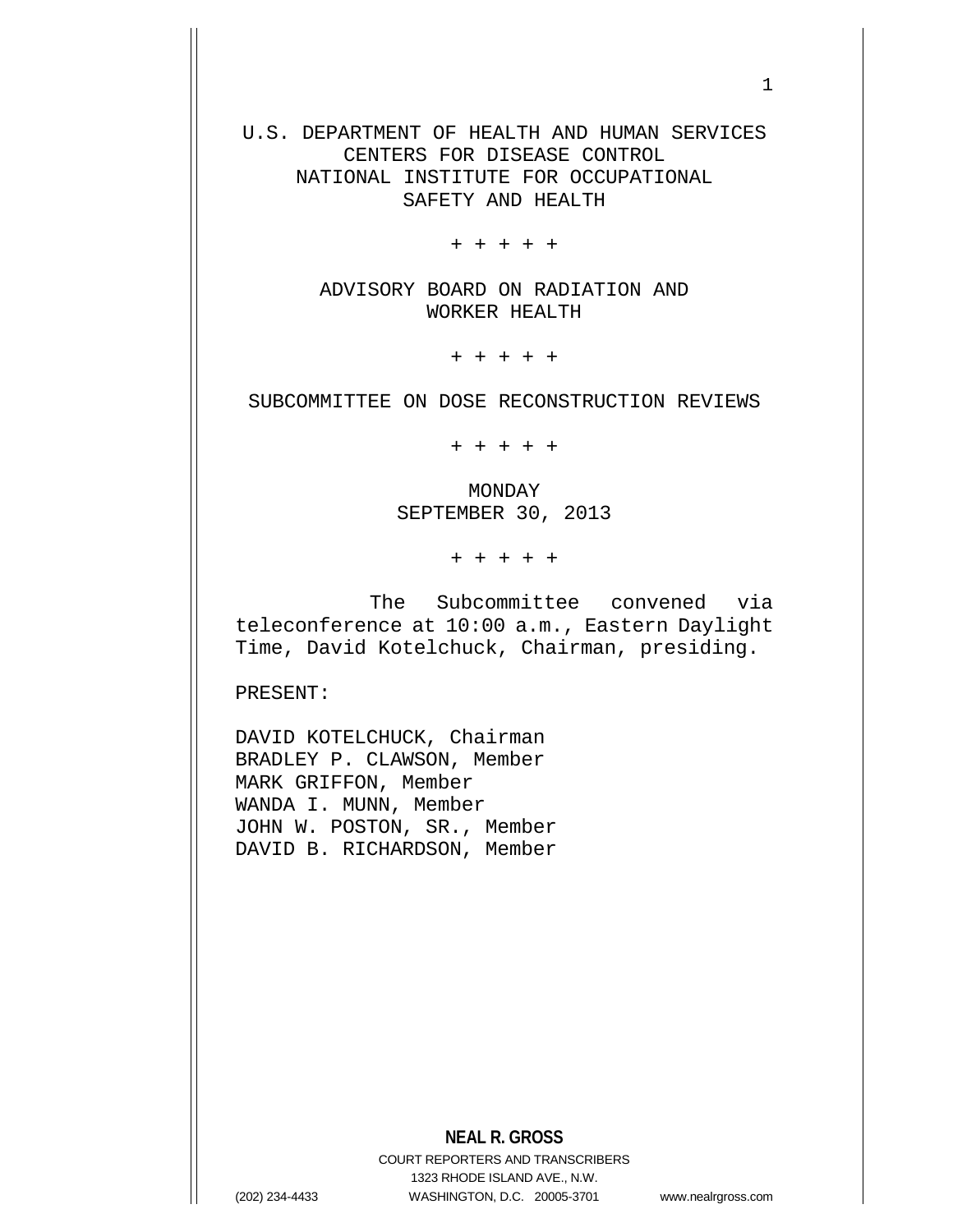ALSO PRESENT:

TED KATZ, Designated Federal Official NANCY ADAMS, NIOSH Contractor KATHY BEHLING, SC&A LIZ BRACKETT, HHS RON BUCHANAN, SC&A GRADY CALHOUN, DCAS DOUGLAS FARVER, SC&A ROSE GOGLIOTTI, SC&A DEKEELY HARTSFIELD, HHS JENNY LIN, HHS JOHN MAURO, SC&A JODIE PHILLIPS, ORAU Team MUTTY SHARFI, ORAU Team SCOTT SIEBERT, ORAU Team MATTHEW SMITH, ORAU Team JOHN STIVER, SC&A

## **NEAL R. GROSS**

COURT REPORTERS AND TRANSCRIBERS 1323 RHODE ISLAND AVE., N.W. (202) 234-4433 WASHINGTON, D.C. 20005-3701 www.nealrgross.com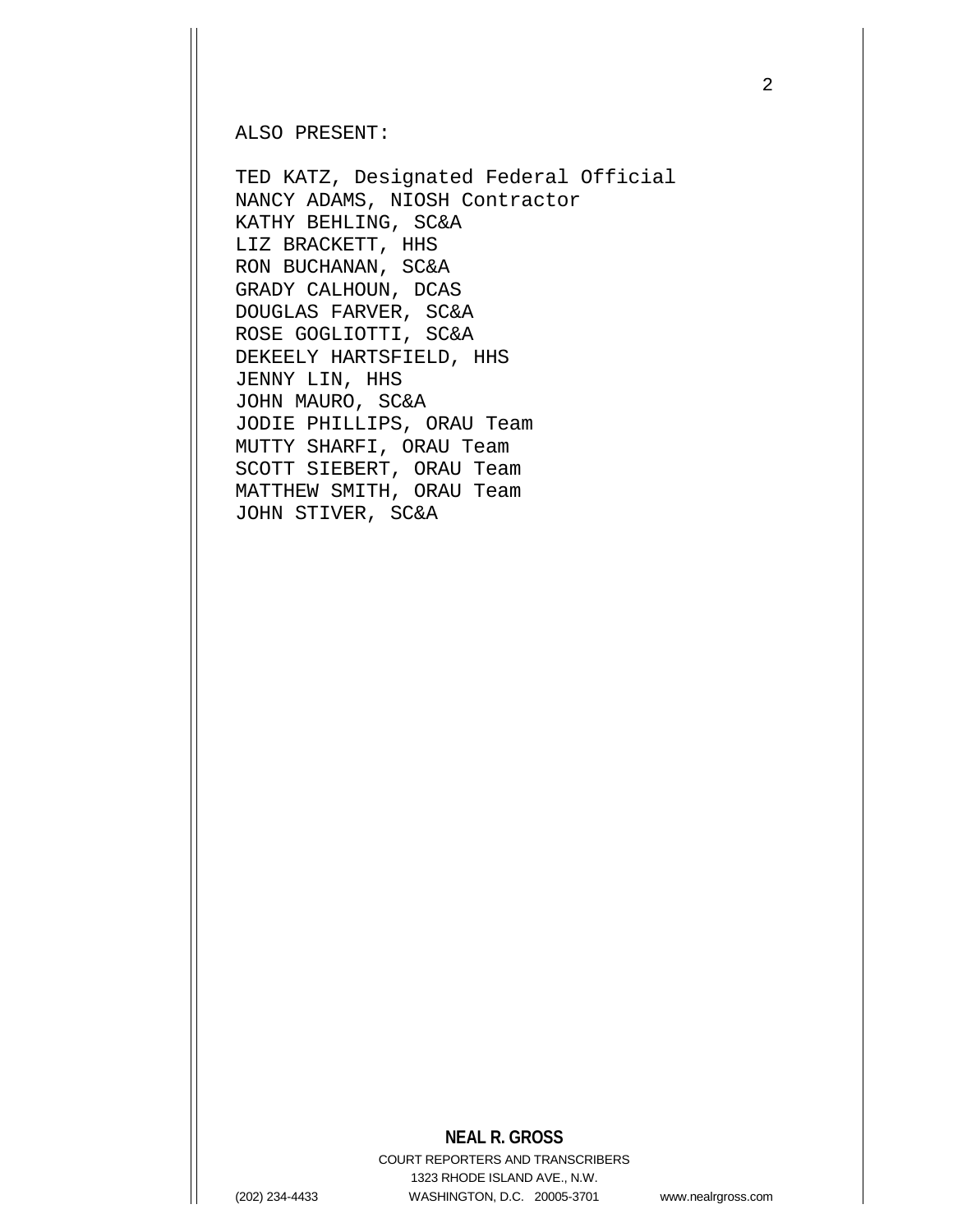|                                                          | 3       |  |
|----------------------------------------------------------|---------|--|
| $C-O-N-T-E-N-T-S$                                        |         |  |
| Call to Order and Welcome<br>Ted Katz                    | 7       |  |
| Progress Report on NIOSH Blind Reviews<br>Grady Calhoun  | 8       |  |
| Case Reviews Issue Resolution                            | 11      |  |
| Set 9                                                    | 11, 179 |  |
| Doug Farver<br><b>SC&amp;A</b>                           | 11      |  |
| 185.6 and 185.7                                          | 11      |  |
| Set 10 - 13                                              | 17      |  |
| Doug Farver<br><b>SC&amp;A</b>                           | 17      |  |
| 321.1                                                    | 18      |  |
| 321.2                                                    | 19      |  |
| 321.3                                                    | 20      |  |
| 321.4                                                    | 40      |  |
| 321.5                                                    | 47      |  |
| Fifth Case Observation                                   | 53      |  |
|                                                          |         |  |
| <b>NEAL R. GROSS</b><br>COURT REPORTERS AND TRANSCRIBERS |         |  |
| 1323 RHODE ISLAND AVE., N.W.                             |         |  |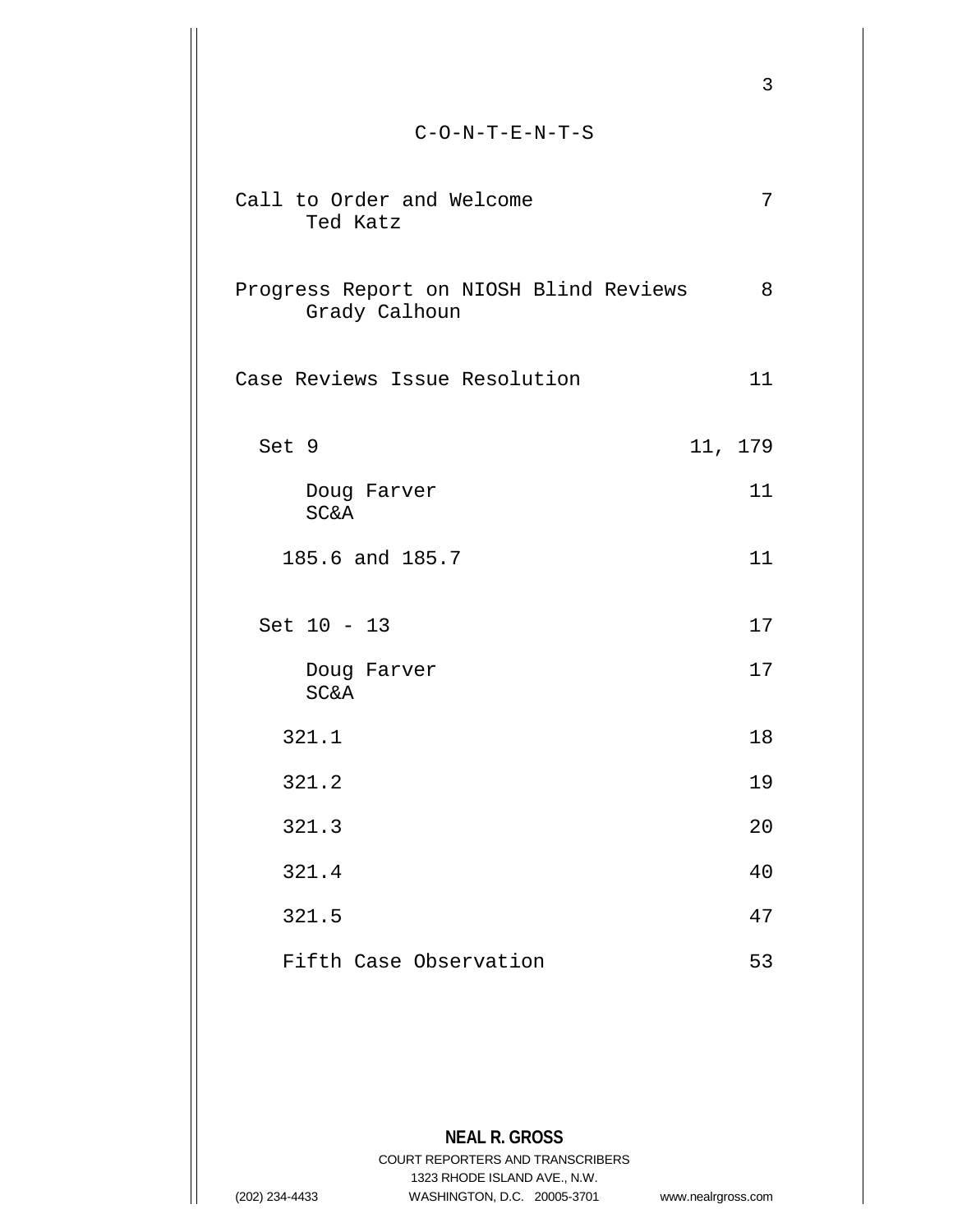# C-O-N-T-E-N-T-S (CONTINUED)

| Portsmouth                     |     |
|--------------------------------|-----|
| Doug Farver<br><b>SC&amp;A</b> |     |
| 272.1                          | 68  |
| Observation 272                | 76  |
| 273.1                          | 77  |
| 273.2                          | 86  |
| 273.3                          | 106 |
| 273.4                          | 114 |
| Observation 1 on 273           | 117 |
| 326.1                          | 118 |
| Observation 1 on 326           | 131 |
| Paducah                        | 132 |
| Doug Farver<br><b>SC&amp;A</b> |     |
| 232.1                          | 132 |
| Observation 1 on 232           | 135 |
| 251.1                          | 142 |
| 251.2                          | 143 |
| Observation 1 on 251           | 150 |
|                                |     |
|                                |     |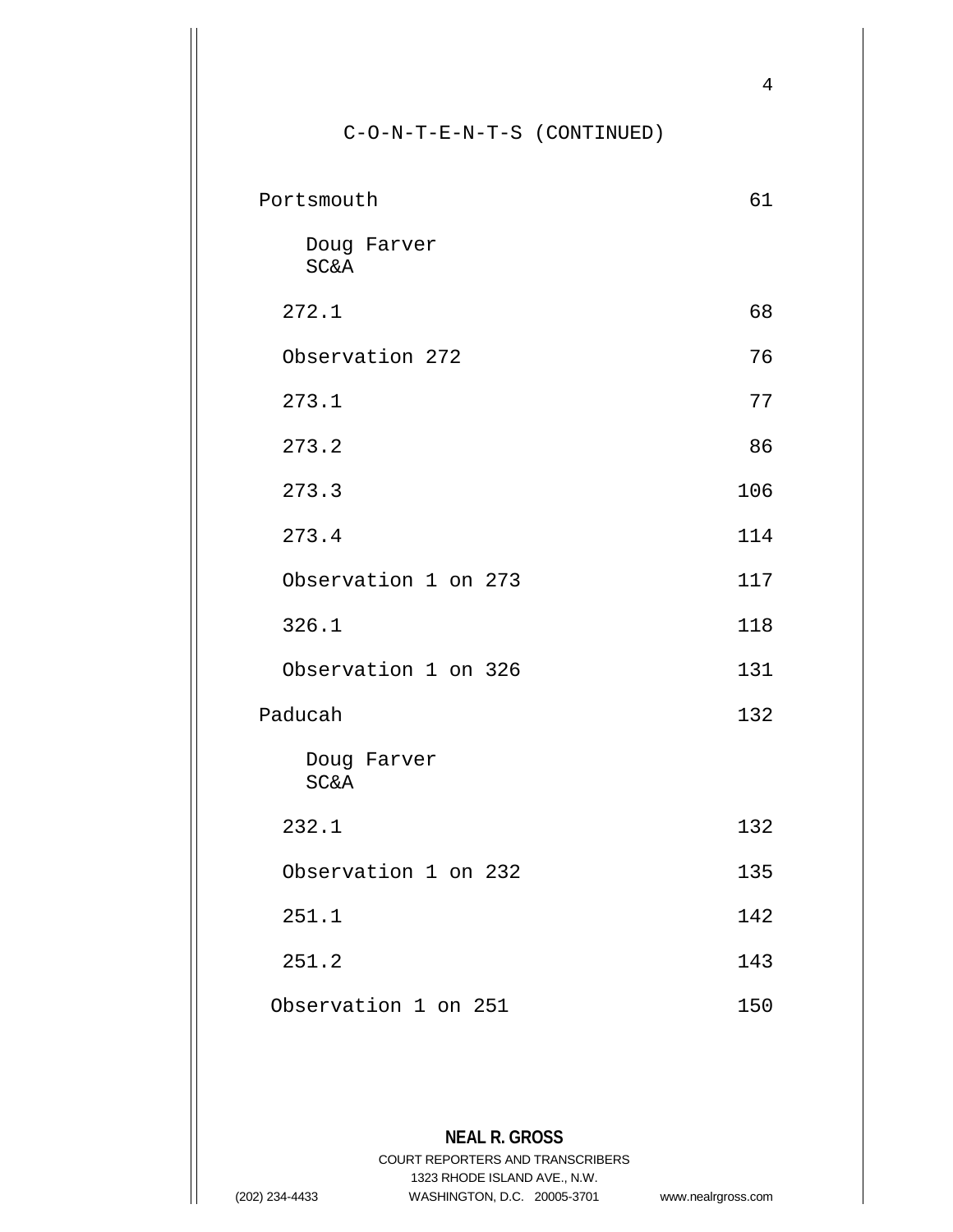# C-O-N-T-E-N-T-S (CONTINUED)

5

Paducah (Continued)

|                 | Doug Farver |
|-----------------|-------------|
| <b>SC&amp;A</b> |             |

- 270.1 152
- 270.2 155
- 270.3 157
	- Observation 1 on 270 162
	- 271 (no findings) 163
	- Observation 1 on 271 164
- 298.1 167
	- Observation 1 on 298 169
- Huntington Update 172 Fernald 180
	- Doug Farver SC&A
- 225.1 183
- 225.2 216
- 225.3 221
- Observation 1 on 225 226 241.1 237
	- Observation 1 on 241 232 Observation 2 on 241 234

# **NEAL R. GROSS**

## COURT REPORTERS AND TRANSCRIBERS 1323 RHODE ISLAND AVE., N.W.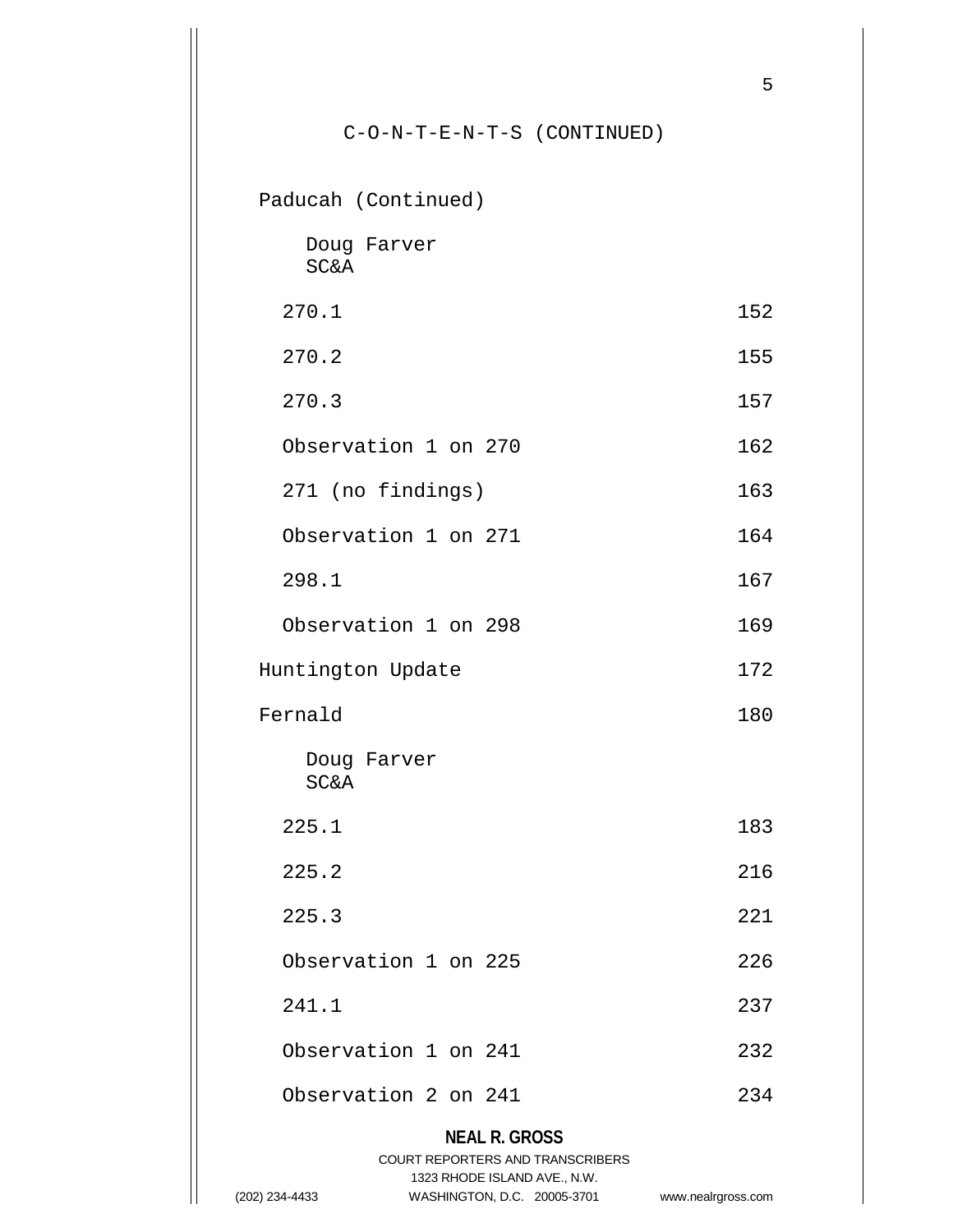|                                         | 6   |
|-----------------------------------------|-----|
| $C-O-N-T-E-N-T-S$ (CONTINUED)           |     |
| Fernald (Continued)                     |     |
| Doug Farver<br><b>SC&amp;A</b>          |     |
| 286.1                                   | 235 |
| 286.2                                   | 238 |
| Observation 1 on 286                    | 240 |
| 287.1                                   | 242 |
| 287.2                                   | 245 |
| 287.3                                   | 254 |
| Observation 1 on 287                    | 255 |
| Observation 2 on 287                    | 256 |
| Observation 3 on 287                    | 256 |
| Observation 4 on 287                    | 257 |
| Discussion of Cases for Future Meetings | 260 |
| Future Meeting Date                     | 265 |
| Adjourn                                 | 271 |
|                                         |     |

**NEAL R. GROSS** COURT REPORTERS AND TRANSCRIBERS 1323 RHODE ISLAND AVE., N.W. (202) 234-4433 WASHINGTON, D.C. 20005-3701 www.nealrgross.com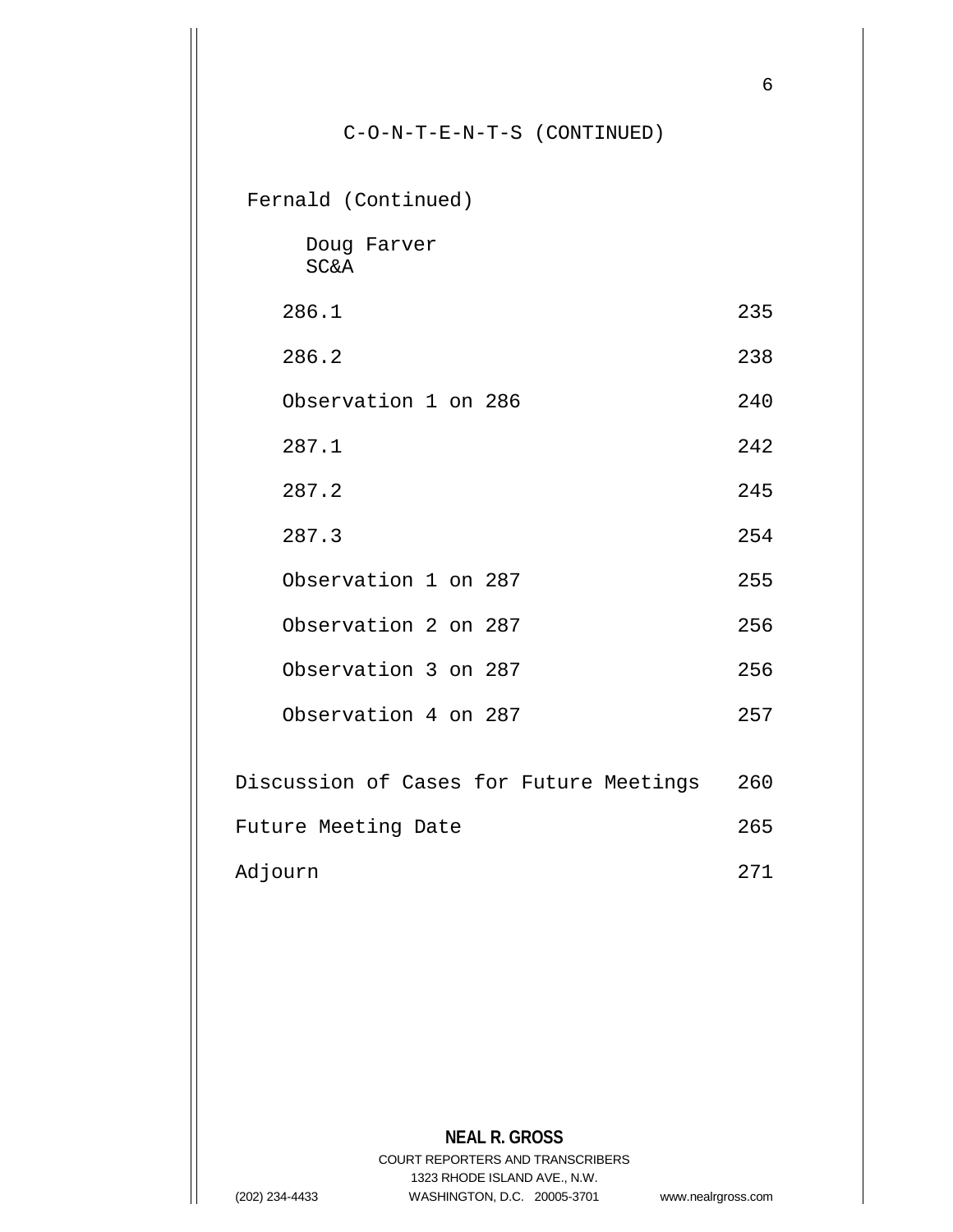1| P-R-O-C-E-E-D-I-N-G-S  $2 \vert$  10:01 a.m. 3 MR. KATZ: It's time to start. 4 Let's begin and give our try at roll call, make 5 sure we have our Board Members. 6 **6** For everyone involved, we are 7 speaking potentially about a number of sites 8 | today: Rocky Flats, Los Alamos, Paducah, 9 Portsmouth and Fernald. And none of our 10 Subcommittee Members have conflicts on any of 11 those sites. So we don't need to run through 12 conflict of interest for these sites for the 13 Board Members. But that may not be the case for 14 staff and so on. So please still speak to that 15 for staff. But I'm just covering the Board 16 Members on this. 17 So, let's begin roll call. 18 (Roll call.) 19 Okay. There is an agenda for the 20 meeting. It is probably not posted. I have 21 circulated it to the core staff at least and 22 Board Members. I thought I had circulated it

**NEAL R. GROSS**

COURT REPORTERS AND TRANSCRIBERS 1323 RHODE ISLAND AVE., N.W. (202) 234-4433 WASHINGTON, D.C. 20005-3701 www.nealrgross.com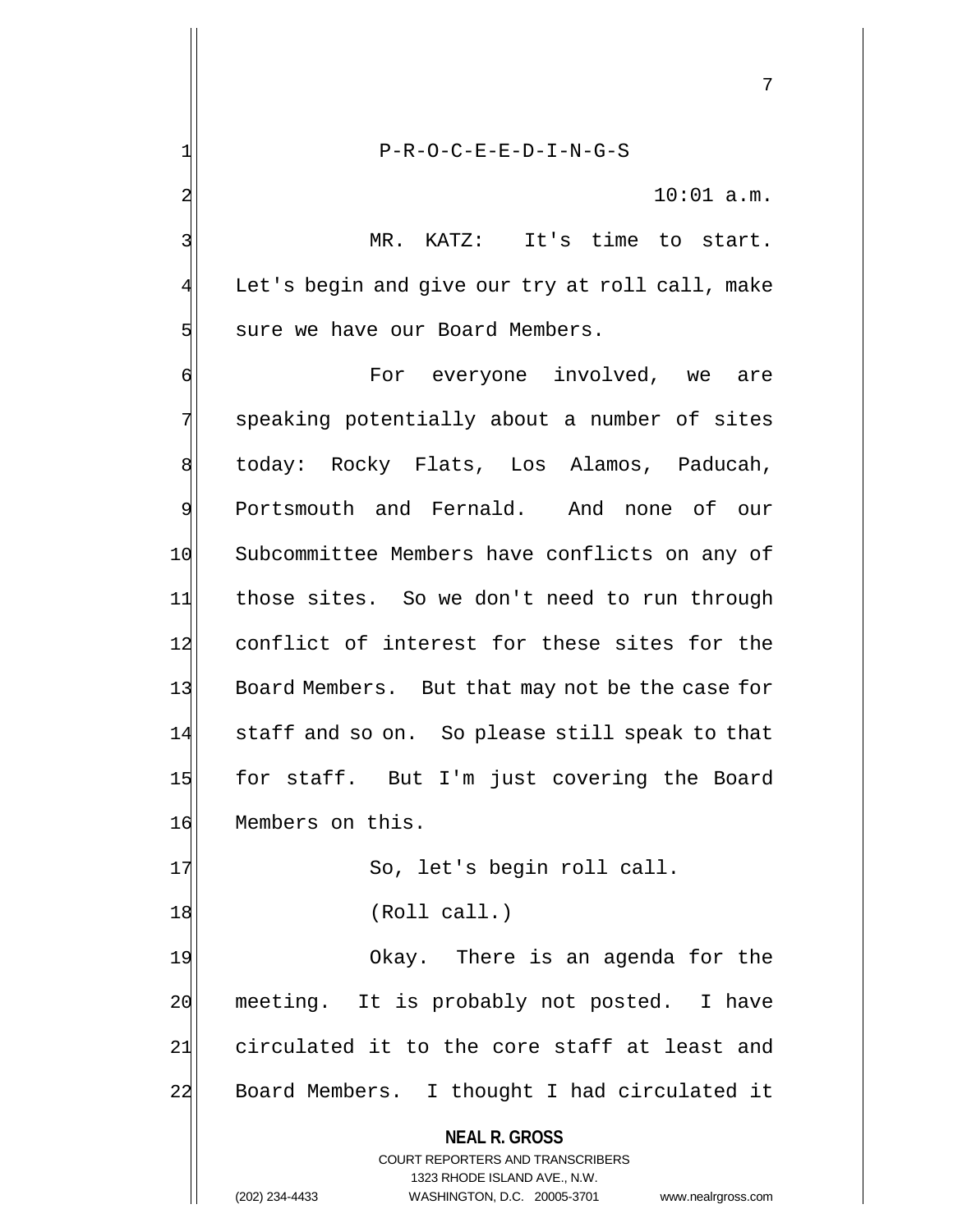1 earlier, but I dropped the ball on that, but I 2 circulated it this morning. 3 Beam and then all sorts of materials have 4 been distributed by SC&A and NIOSH. 5 So, Dave, it's your agenda. 6 CHAIRMAN KOTELCHUCK: Okay. Now I

 $7$  see that we added one item on the agenda, 8 progress report on blind reviews. Who might be 9 speaking to that?

10 MR. KATZ: That would be Grady.

11 MR. CALHOUN: That would be Grady, 12 and our progress is that we still only have two 13 more completed since the very last time that we 14 discussed these. So there is nothing new on 15 this. That is where we are at this point.

16 CHAIRMAN KOTELCHUCK: Very good.  $17$  How many in total is that that we have? Two more 18 were completed, which gives us a total of?

19 MR. CALHOUN: I will have to look 20 that up there, Dave. Let me check into that. 21 CHAIRMAN KOTELCHUCK: Okay. No 22 | urgency. I was just curious. Okay.

> **NEAL R. GROSS** COURT REPORTERS AND TRANSCRIBERS

> > 1323 RHODE ISLAND AVE., N.W.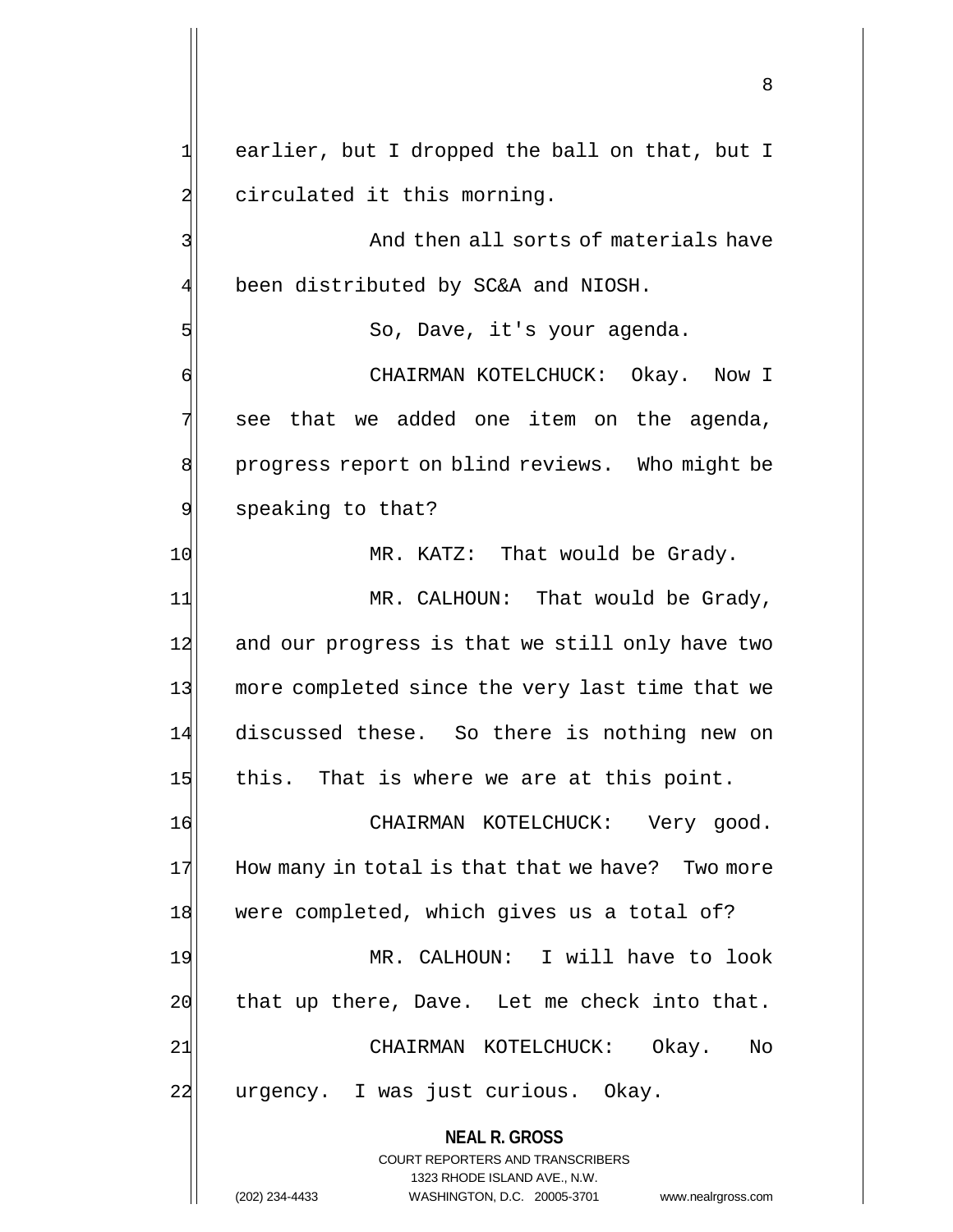9

1 MR. CALHOUN: Once I get around ten 2 new ones, I will make a whole new presentation 3 to the Board, or to the Work Group, and have a 4 new assessment. 5 CHAIRMAN KOTELCHUCK: Okay. That

6 sounds good.

7 MR. KATZ: Can I just check with 8 Grady also? Do you sense by the next meeting 9 or are these bottled up for some reason?

10 MR. CALHOUN: They are not bottled 11 up for any reason other than they are not a very 12 high priority for us. We obviously are going to 13 focus on actual dose reconstructions and SEC 14 products before we get into those. So they are  $15$  kind of like something that we pick when we can, 16 given the fact that we have so many layers of 17 other QC involved with our program.

18 MR. KATZ: Okay. In other words, 19 has this been held up a bit because of 20 sequestration?

21 MR. CALHOUN: Maybe. I would say 22 that that probably had something to do with it

> **NEAL R. GROSS** COURT REPORTERS AND TRANSCRIBERS 1323 RHODE ISLAND AVE., N.W.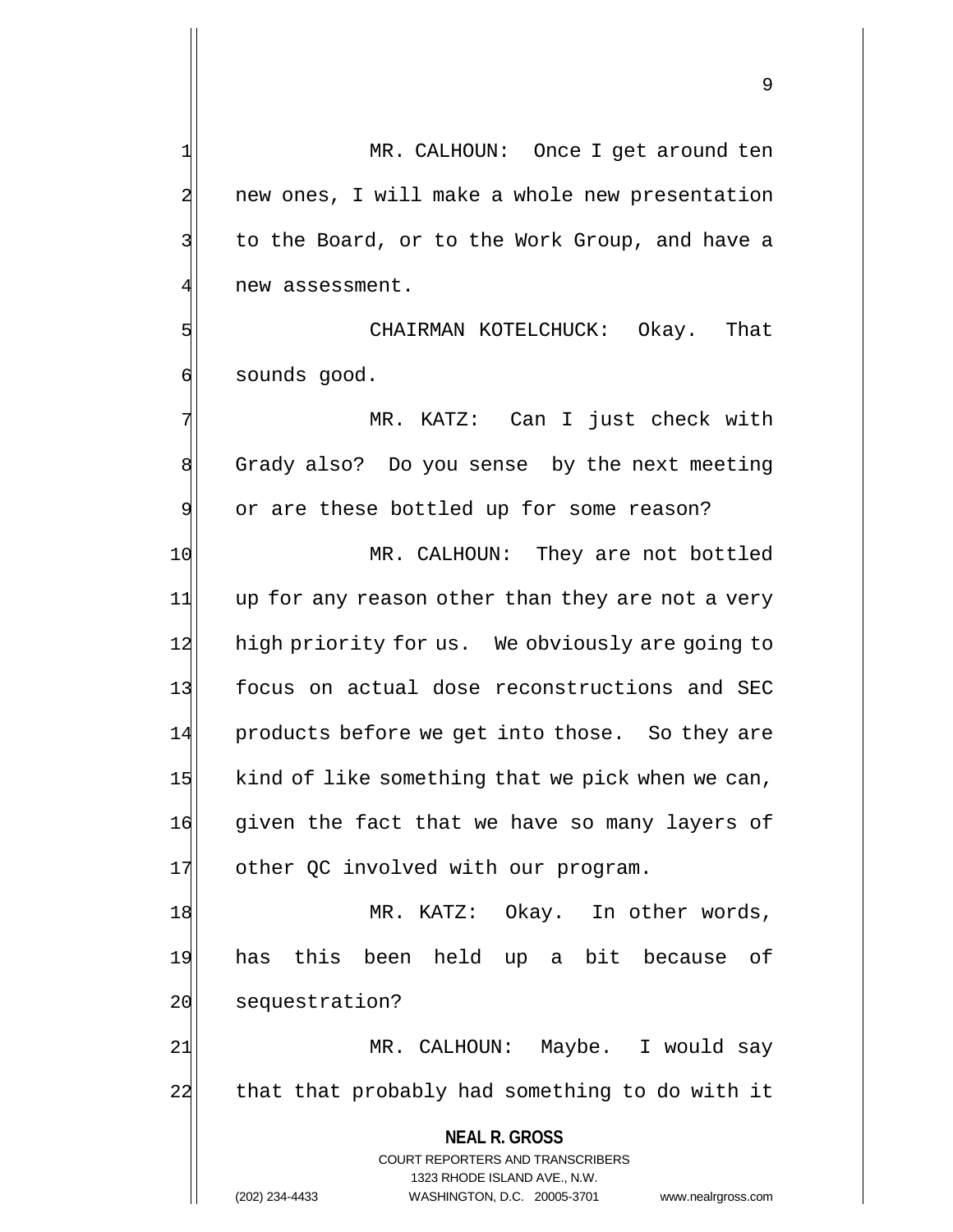| $\mathbf 1$ | and, also, the fact that we have got the new tools                  |  |
|-------------|---------------------------------------------------------------------|--|
|             | that we haven't really dived into yet either. I                     |  |
|             | know that SC&A has started looking at using those                   |  |
|             | tools, but we wanted to get our guys trained up                     |  |
| 5           | to those, too, because they would help us. But                      |  |
| 6           | that is part of it. There's a few things driving                    |  |
| 7           | it. I would say the biggest thing is that it is                     |  |
| 8           | just not a pressing matter for us.                                  |  |
| 9           | MR. KATZ: Okay. Thanks, Grady.                                      |  |
| 10          | MEMBER CLAWSON: This is Brad. I'm                                   |  |
| 11          | on the line.                                                        |  |
| 12          | MR. KATZ: Oh, welcome, Brad.                                        |  |
| 13          | CHAIRMAN KOTELCHUCK: Very good.                                     |  |
| 14          | Welcome, Brad.                                                      |  |
| 15          | MR. KATZ: Brad, for the record, we                                  |  |
| 16          | just went through conflicts. You don't have                         |  |
| 17          | conflicts for Rocky Flats, Los Alamos, Paducah,                     |  |
| 18          | Portsmouth or Fernald. So okay.                                     |  |
| 19          | CHAIRMAN KOTELCHUCK: Very good.                                     |  |
| 20          | MR. KATZ: Go ahead, David.                                          |  |
| 21          | CHAIRMAN KOTELCHUCK:<br>Okay.<br>So,                                |  |
| 22          | we should begin on Set 9. We just have a few left                   |  |
|             | <b>NEAL R. GROSS</b>                                                |  |
|             | <b>COURT REPORTERS AND TRANSCRIBERS</b>                             |  |
|             | 1323 RHODE ISLAND AVE., N.W.                                        |  |
|             | (202) 234-4433<br>WASHINGTON, D.C. 20005-3701<br>www.nealrgross.com |  |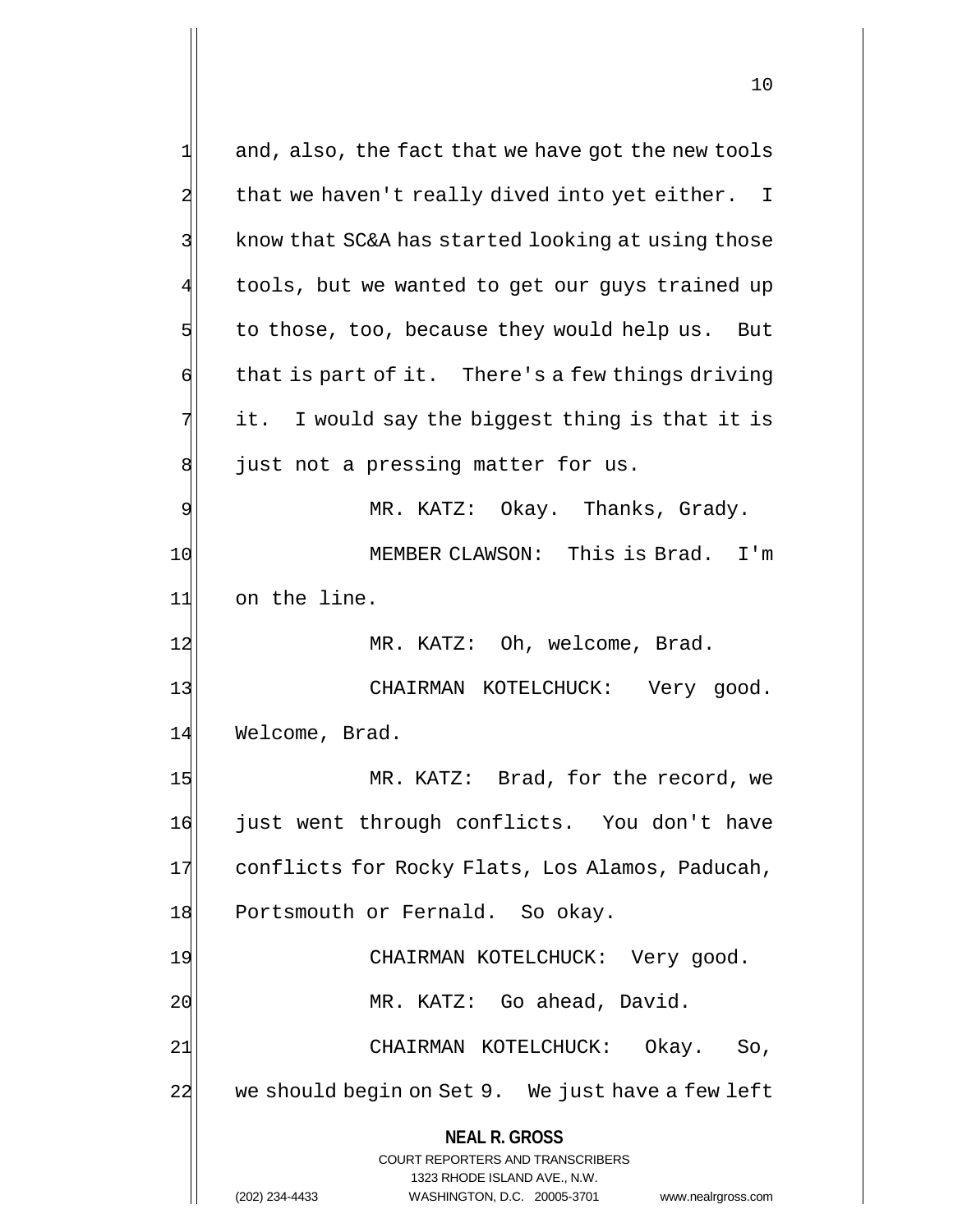**NEAL R. GROSS** COURT REPORTERS AND TRANSCRIBERS 1323 RHODE ISLAND AVE., N.W. (202) 234-4433 WASHINGTON, D.C. 20005-3701 www.nealrgross.com 1 on that. What is it, two or five, Doug? I  $2$  forget how many. I saw your note the other day. 3 MR. FARVER: This is Doug Farver.  $4$  We have got two findings that are open. They  $5$  both have to do with Huntington Pilot Plant,  $\left| \cdot \right|$  185.6, and I think it is the next one down, 185.7. 7 | CHAIRMAN KOTELCHUCK: Okay. Can 8 we have that on the screen? 9 MR. STIVER: This is John Stiver. 10 I'm bringing it up here. 11 CHAIRMAN KOTELCHUCK: Thank you. 12 Good. Okay. It is on our screens. Let's go 13 ahead, 185. Oh, yes, it's rolling in. 14 MEMBER MUNN: I am not getting it on 15 my screen yet. 16 CHAIRMAN KOTELCHUCK: Okay. Well, 17 we're not there yet, 185.6 and then seven. 18 There were go; 185.6 is on my screen. I trust, 19 Wanda, it's on yours? 20 | MEMBER MUNN: Not yet. 21| CHAIRMAN KOTELCHUCK: Okay. We'll 22 wait just a moment.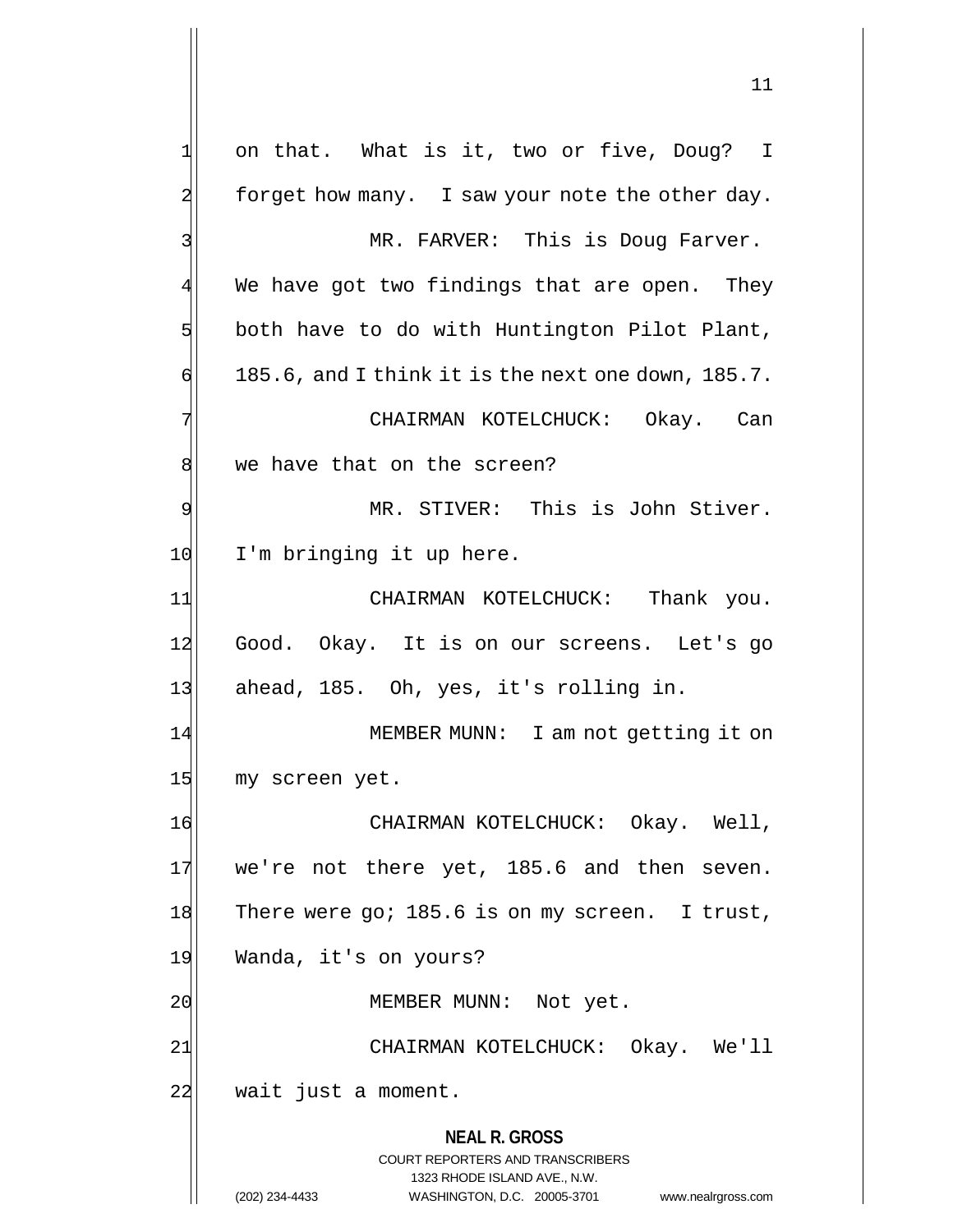1 MEMBER MUNN: I don't know why. I  $2$  can see attendees, but I'm not --

3 | CHAIRMAN KOTELCHUCK: Okay. Well, 4 I'll give folks a chance to read, myself  $5$  included, the discussion about that, starting 6 with significant underestimate of airborne dust 7 10ading to which this particular worker may have  $8$  been exposed  $-$ 

9 MR. FARVER: Right. This goes back 10 a ways. Well, it really goes back to Set 8, 11 where we reviewed the Huntington Pilot Plant's 12 Site Profile. If you look over in the 13 right-hand column, you can see, starting in 14 March of 2013, we started talking about this.

15 CHAIRMAN KOTELCHUCK: Yes.

16 MR. FARVER: And it goes down 17 further, and I believe Steve Marschke wrote 18 another report on a review of when they revised 19 the Site Profile. And in that, he had a couple  $20$  of findings that we never closed out or never 21 fully discussed.

22 and what we came up with was NIOSH

**NEAL R. GROSS** COURT REPORTERS AND TRANSCRIBERS 1323 RHODE ISLAND AVE., N.W. (202) 234-4433 WASHINGTON, D.C. 20005-3701 www.nealrgross.com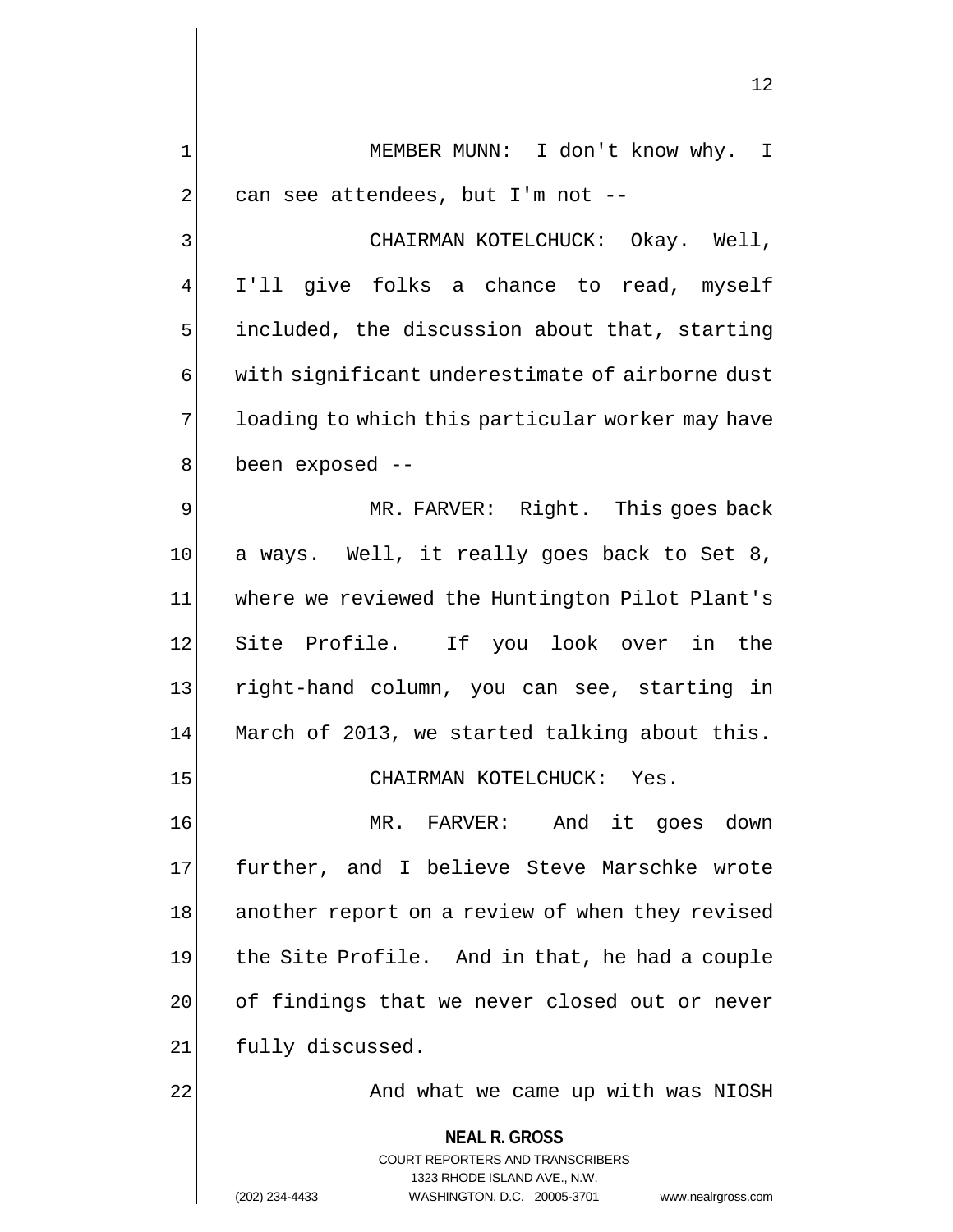**NEAL R. GROSS** 1 would like to go back and look at that report and 2 provide some kind of input on that. So, really 3 both of these findings relate to issues that had to do with the TBD from past items. 5 CHAIRMAN KOTELCHUCK: Yes. 6 MR. FARVER: And I don't know if  $7$  Grady is prepared to talk about this or not. 8 MR. CALHOUN: I don't think that we 9 have provided a formal response, but I really 10 thought that 185.6 we had closed in our last 11 meeting, that topic at least. 12 MR. FARVER: No, we closed some of 13 $|$  the earlier ones of the 185 --14 MR. CALHOUN: Around the airborne 15 estimate. 16 CHAIRMAN KOTELCHUCK: Grady, would  $17$  it be possible, since this is Set 9, way back, 18 is it possible that we could postpone this until 19 toward the end of the meeting and, then, at some  $20$  time during one of the breaks that you might have  $21$  a chance to look at it and be willing to comment? 22 Or do we just have to postpone yet again?

> COURT REPORTERS AND TRANSCRIBERS 1323 RHODE ISLAND AVE., N.W.

(202) 234-4433 WASHINGTON, D.C. 20005-3701 www.nealrgross.com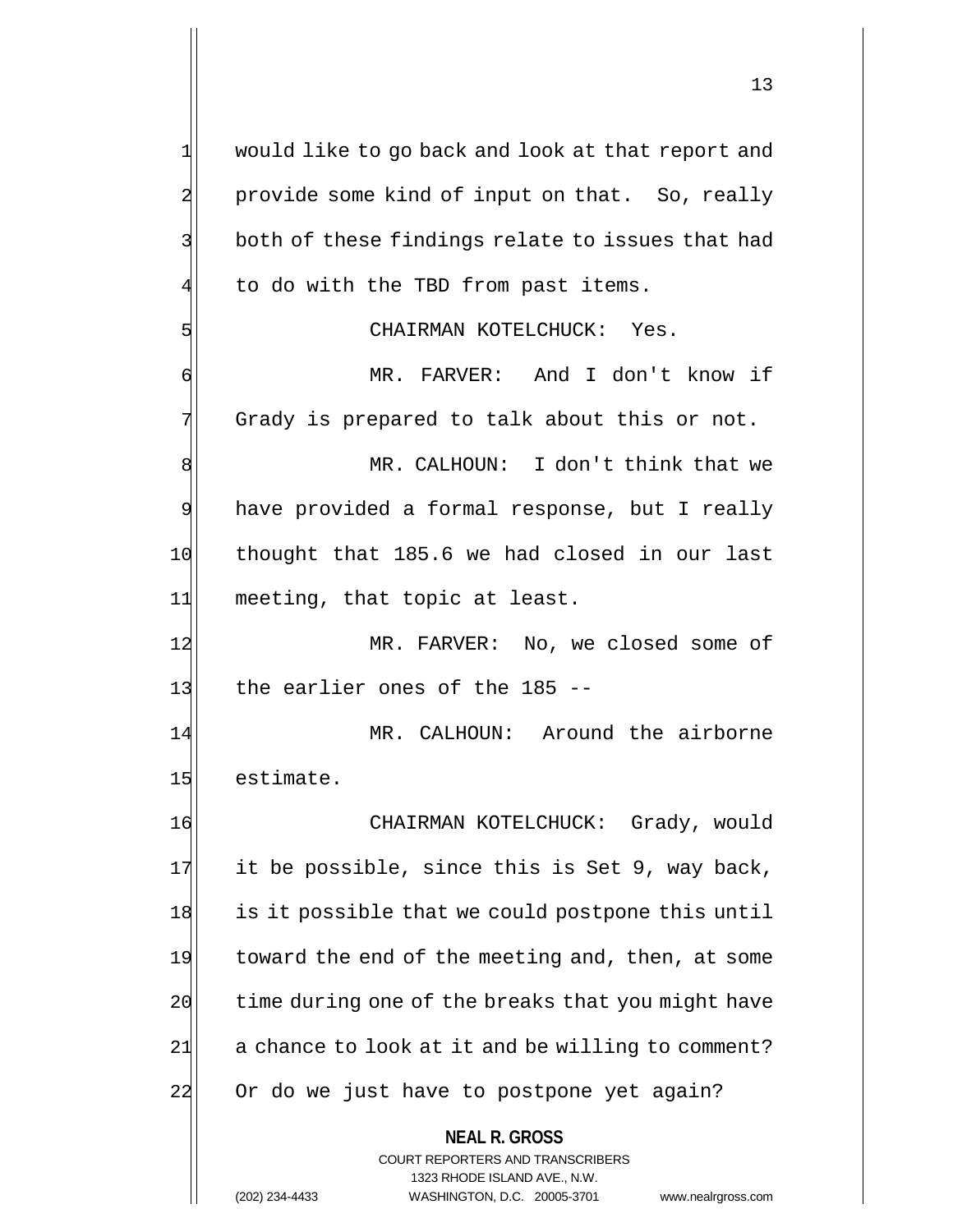14

**NEAL R. GROSS** COURT REPORTERS AND TRANSCRIBERS 1 MR. CALHOUN: Let's try that. And 2 I will tell you quite candidly that it is not  $3$  going to be me that looks at it. I'm going to 4 shoot it off to somebody else who's the expert  $5$  in this TBD. 6 CHAIRMAN KOTELCHUCK: Well, that  $7$  would be excellent because, hopefully, that 8 | person is not irrevocably committed to doing 9 something else today and will have a chance to 10 look it over and report back. 11 So, let us move it down on our 12 agenda. Is there the same issue for 185.7, 13 Doug? 14 MR. FARVER: No. If you go back and 15 look at Steve Marschke's report, he identified 16 several findings. 17 CHAIRMAN KOTELCHUCK: Yes. 18 MR. FARVER: And 185.6 concerns 19 Findings 5 and 6 of his report. 185.7 concerns 20 Finding 1 of his report. 21 CHAIRMAN KOTELCHUCK: Right. 22 Modeled intake values failed to consider

1323 RHODE ISLAND AVE., N.W.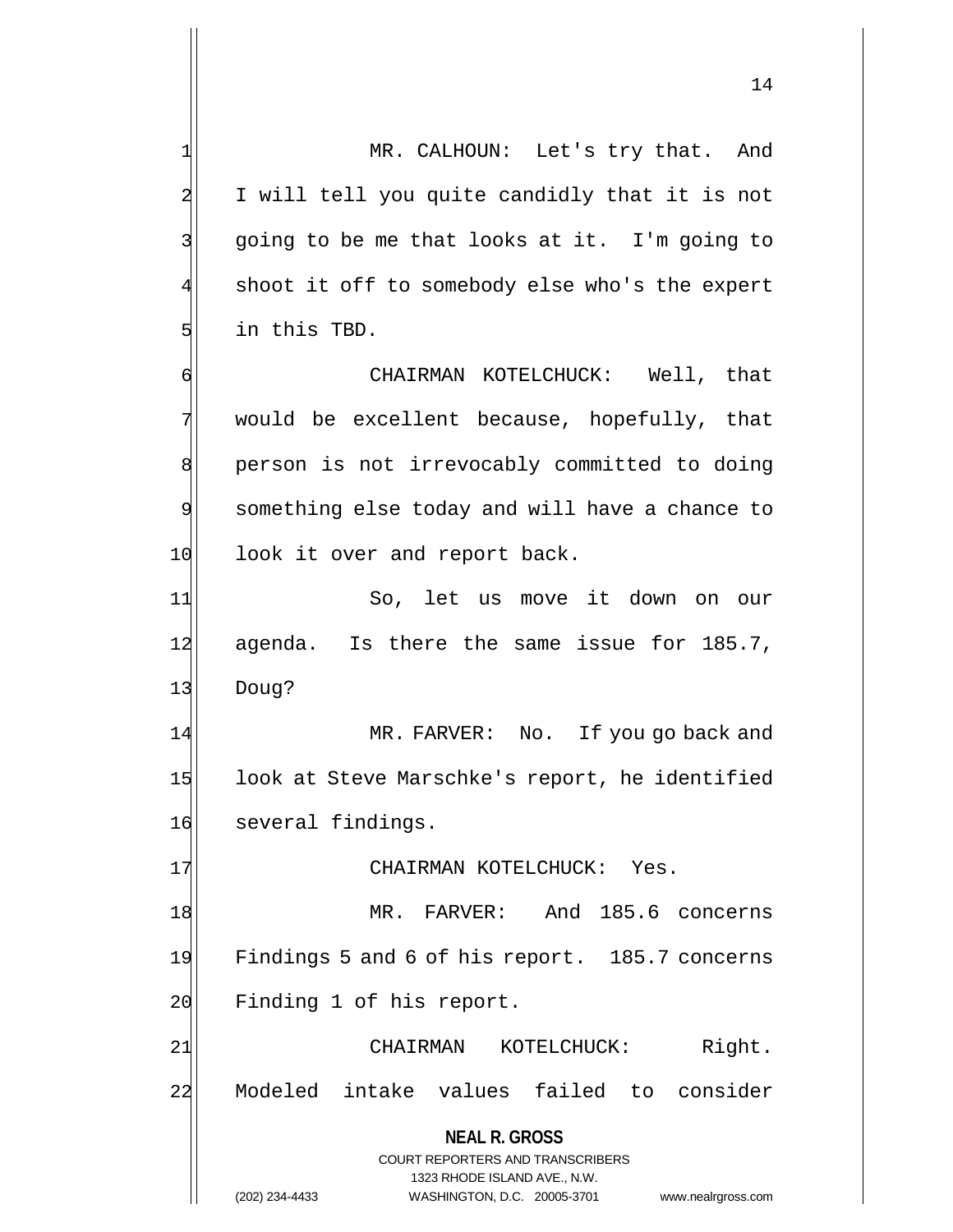$1$  radionuclides other than uranium.

2 MR. FARVER: So, I would recommend, 3 3 if Grady has someone look at these, to look at 4 those specific findings, 1, 5, and 6, and kind  $5$  of see what their input is on that.

6 CHAIRMAN KOTELCHUCK: Okay. That 7 sounds fine. And we will come back to it at the  $8$  end of the day after we close some other ones. 9 Let's say this: I would love to close out nine, 10 but, obviously, it cannot be that we simply give 11 something to somebody and that they look at it  $12$  and -- put it this way: I don't consider it 13 obligatory that there be a report, a confirmed 14 report, from NIOSH by the end of the day. But,  $15$  if that were possible, it would be wonderful, so 16 that we don't have to postpone the closing out 17 of nine.

18 That said, let's move on to the Set 19 10 with Rocky Flats. What do we have? Is that 20 not closed?

21 MR. FARVER: No. We stopped at  $22$  320.5.

> **NEAL R. GROSS** COURT REPORTERS AND TRANSCRIBERS 1323 RHODE ISLAND AVE., N.W.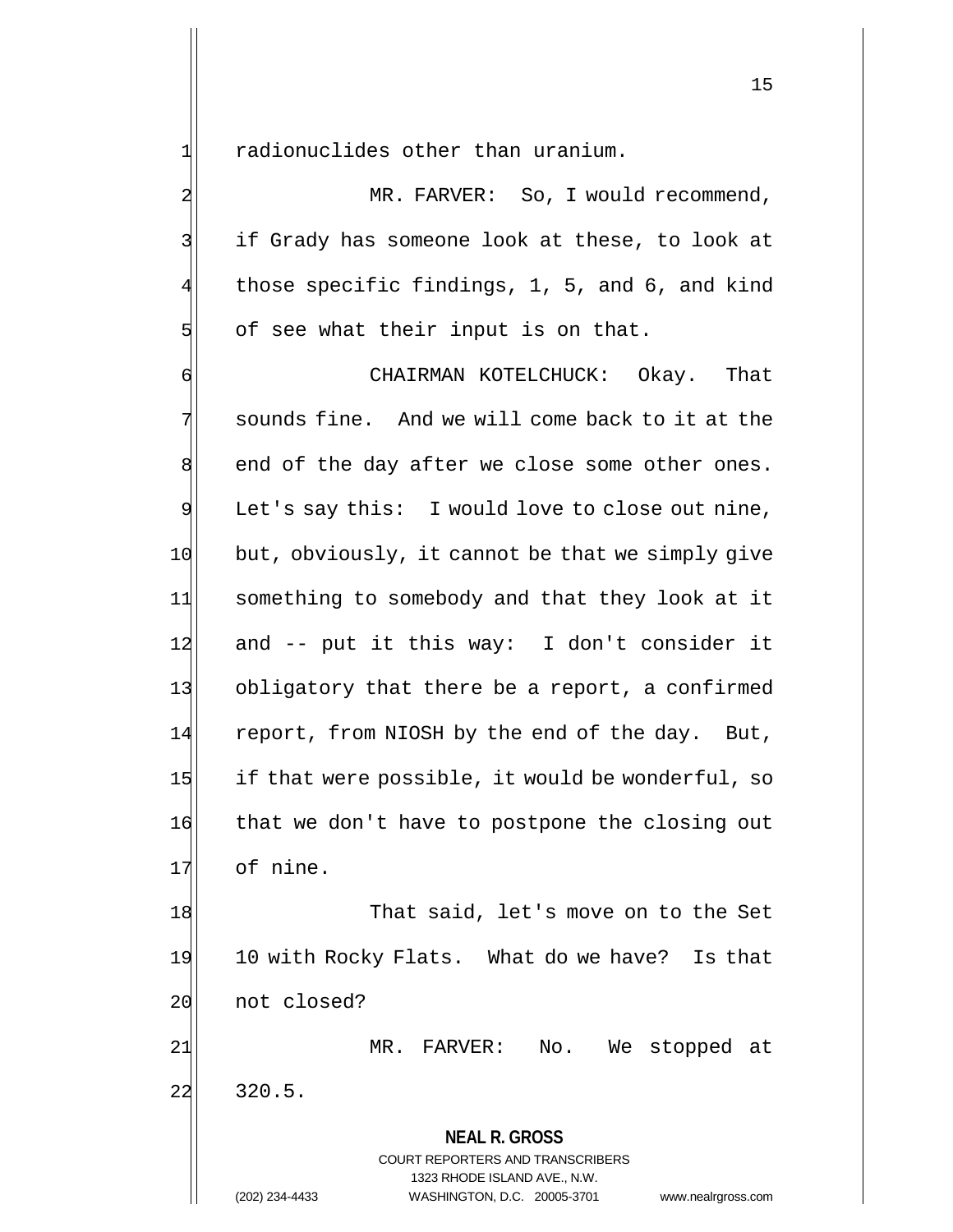**NEAL R. GROSS** COURT REPORTERS AND TRANSCRIBERS 1323 RHODE ISLAND AVE., N.W. (202) 234-4433 WASHINGTON, D.C. 20005-3701 www.nealrgross.com 16 1 CHAIRMAN KOTELCHUCK: Yes. 2 MR. FARVER: So, we have, I believe 3 it is five more findings. CHAIRMAN KOTELCHUCK: Okay. Oh, 5 yes, five, right. Okay. I remember that 6 number. Okay. Sets 10 through 13, Rocky 7 Flats. 8 MR. FARVER: And this was where 9 NIOSH had provided responses. We just never got 10 to discussing the issue. 11 CHAIRMAN KOTELCHUCK: Okay. Yes, 12 I saw that. Alright. This is rolling on our 13 screen now. 14 MR. STIVER: Did you say 320.5? 15 MR. FARVER: 320.5 is where we left 16 off. So we will be starting at 321.1. 17 CHAIRMAN KOTELCHUCK: Okay. Good. 18 MR. STIVER: And this is on RFP. Do 19 you know what page it is supposed to be on,  $20$  because we are going from 301 here to 327? 21| MS. BRACKETT: It looks like it's on 22 page 33.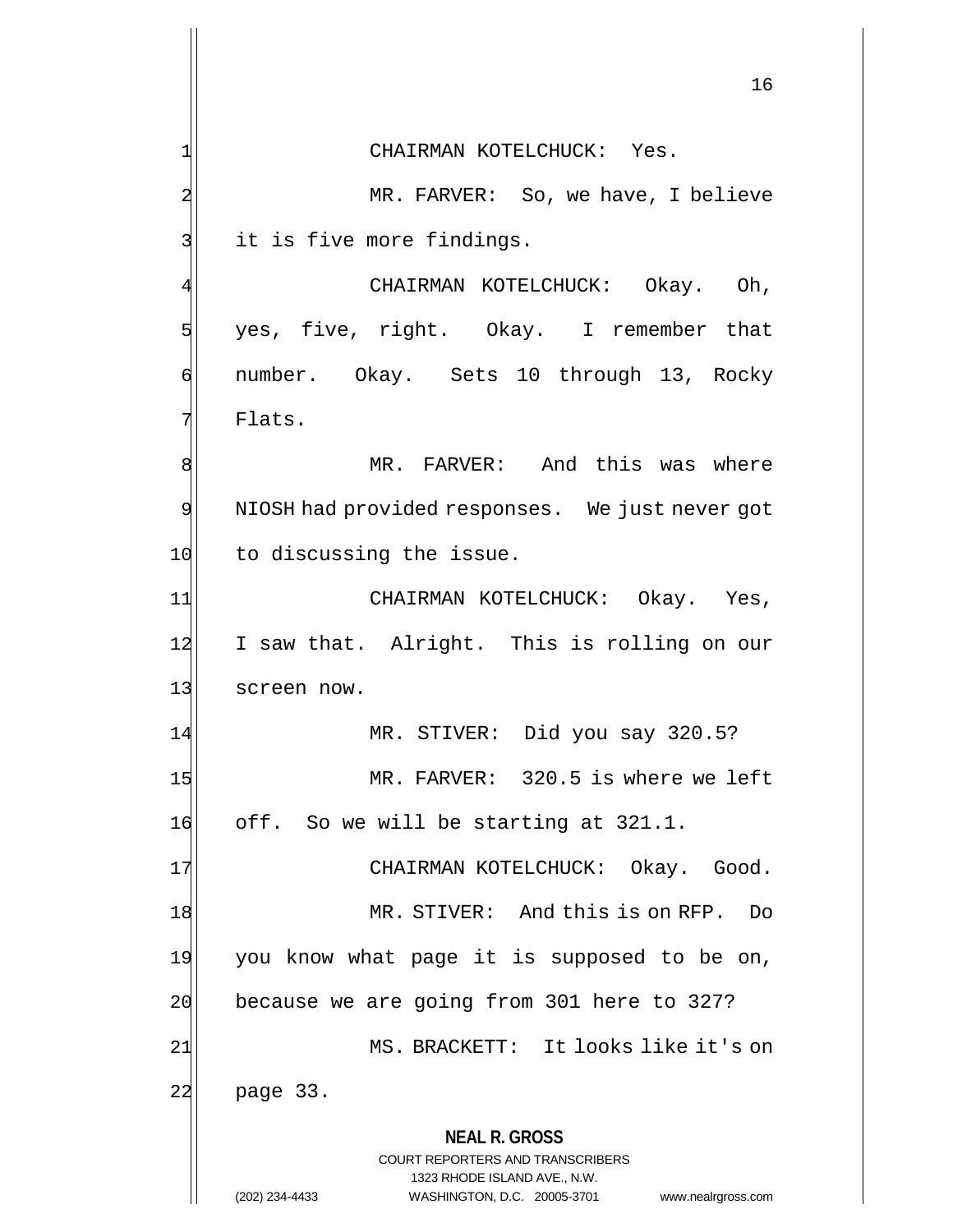**NEAL R. GROSS** COURT REPORTERS AND TRANSCRIBERS 1323 RHODE ISLAND AVE., N.W. 1 MR. SIEBERT: Yes, the problem is  $2$  all the Rocky's are first -- this is Scott -- all 3 | the Rocky's are first and, then, all the LANLs  $4$  were near the end of the document in the LANLs. 5 MR. STIVER: Okay. It's 33?  $\mathfrak{q}$  Okay. Here we go. Finally. 7 CHAIRMAN KOTELCHUCK: Almost 8 bere. 9 MR. STIVER: It should be on the 10 screen now. 11 CHAIRMAN KOTELCHUCK: I have 320.5 12 on the screen, which was the last one completed. 13 MR. STIVER: Alright. 14 CHAIRMAN KOTELCHUCK: One more 15 screen down. There, 321.1. There we go. 16 MR. STIVER: It is kind of slow on 17 my end here. Alright. There we go. 18 | CHAIRMAN KOTELCHUCK: No problem. 19 MR. FARVER: Okay. The first one 20 is pretty simple, 321.1. Incorrectly assigned  $21$  a shallow dose as a deep dose for one year. 22 NIOSH agrees that it was incorrectly applied.

(202) 234-4433 WASHINGTON, D.C. 20005-3701 www.nealrgross.com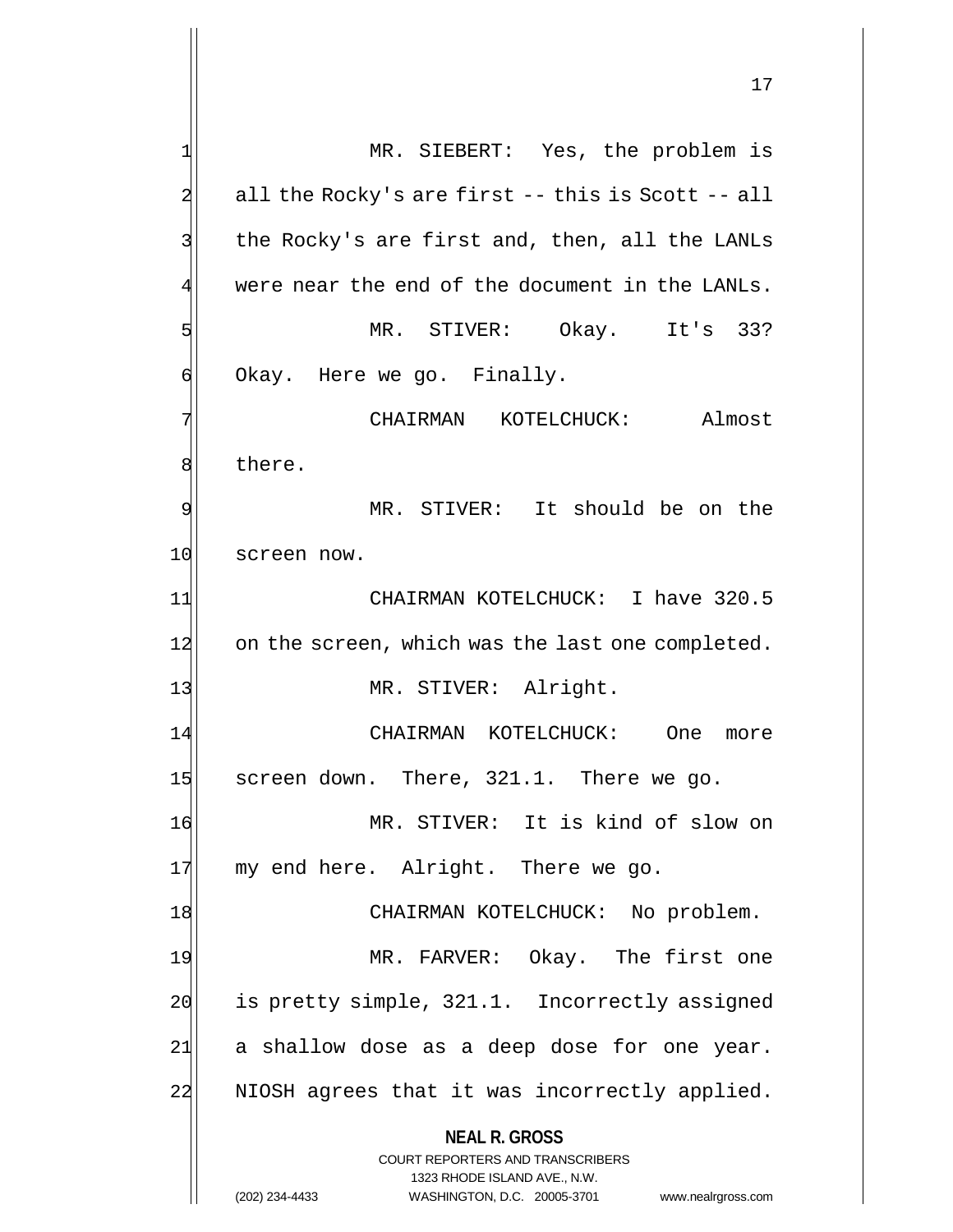$1$  And basically, it is a QA issue, and we would 2 suggest closing the finding, unless someone has  $3$  a good idea of what else to do about it.

CHAIRMAN KOTELCHUCK: Thoughts 5 anyone?

6 6 COURT REPORTER: This is the Court 7 Reporter. Could the last speaker identify 8 himself?

9 MR. FARVER: Doug Farver.

10 CHAIRMAN KOTELCHUCK: So this is a 11 QA concern, but it seems that it was an error and  $12$  it was found. I'm not quite sure what we are 13 supposed to do with it.

14 MR. FARVER: Oh, you just say no 15 further action; suggest closing it.

16 CHAIRMAN KOTELCHUCK: Okay. I'm  $17$  more than open. In fact, it says close on there. 18 MR. FARVER: For a recommendation  $19$  and, then, the  $-$ 20 CHAIRMAN KOTELCHUCK: Got it.

21 Let's close it. Okay, fine. Okay.

 $22$  321.2.

**NEAL R. GROSS**

COURT REPORTERS AND TRANSCRIBERS 1323 RHODE ISLAND AVE., N.W.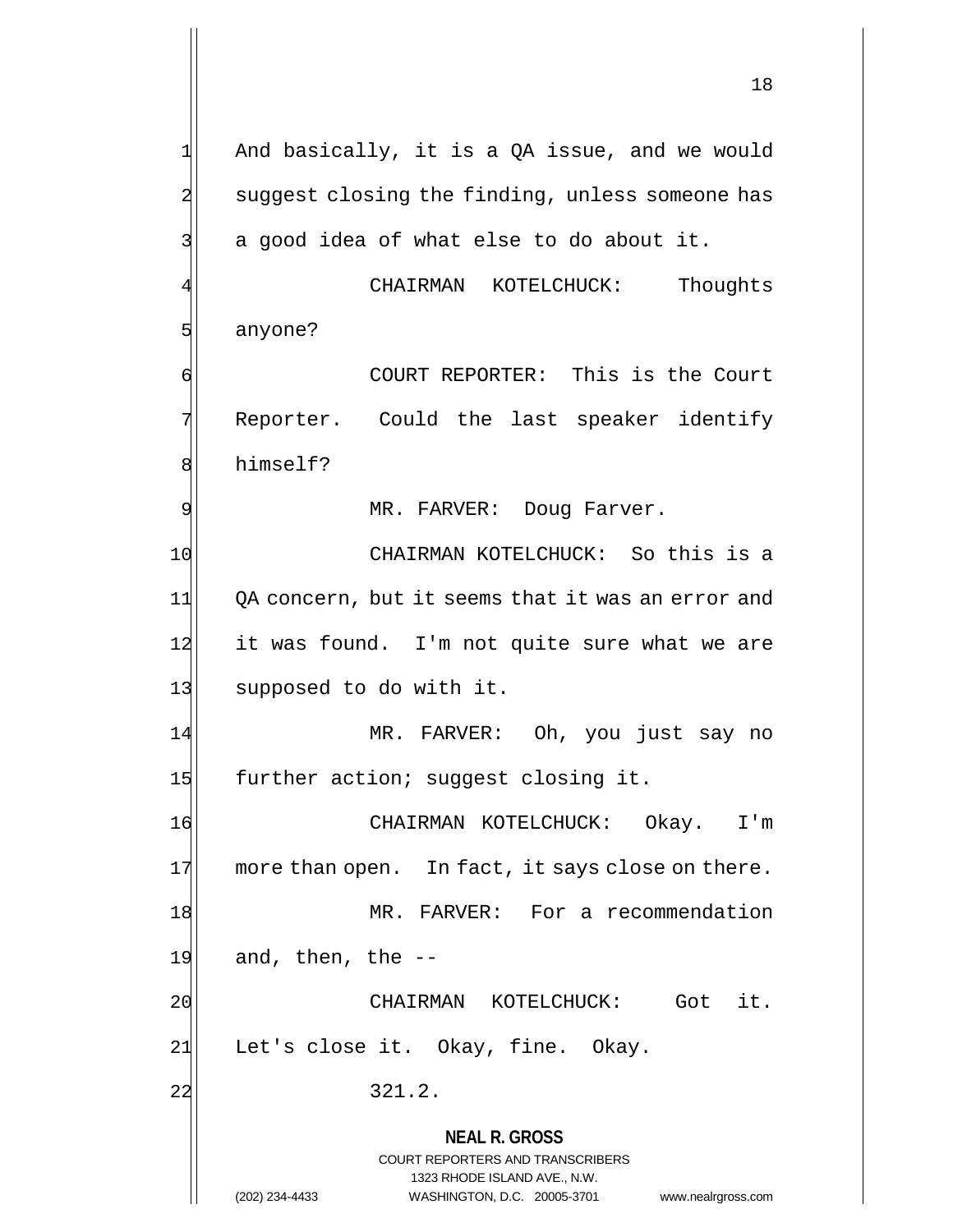**NEAL R. GROSS** COURT REPORTERS AND TRANSCRIBERS 1323 RHODE ISLAND AVE., N.W. (202) 234-4433 WASHINGTON, D.C. 20005-3701 www.nealrgross.com 1| MR. FARVER: Okay. 2 CHAIRMAN KOTELCHUCK: Correct 3 3 number of missed doses was 66 instead of 68. MR. FARVER: Yes. 5 S  $\phi$  was an error. That is a matter of concern. But 7 there's nothing that this Committee needs to do 8 further. It sounds to me that it should be 9 slosed. 10 MR. FARVER: Okay. 11| CHAIRMAN KOTELCHUCK: Alright. 12 MR. FARVER: This is Doug. Give me 13 a second here. I'm updating the matrix. 14 CHAIRMAN KOTELCHUCK: Yes. 15 Surely. 16 MR. FARVER: Okay. This is Doug 17 again. We go down to the third finding, 321.3. 18 CHAIRMAN KOTELCHUCK: Yes. 19 MR. FARVER: They used a larger  $20$  intake value than  $-$ - the actual intake value they  $21$  used was larger than what they said they used. 22 CHAIRMAN KOTELCHUCK: Aha. Again,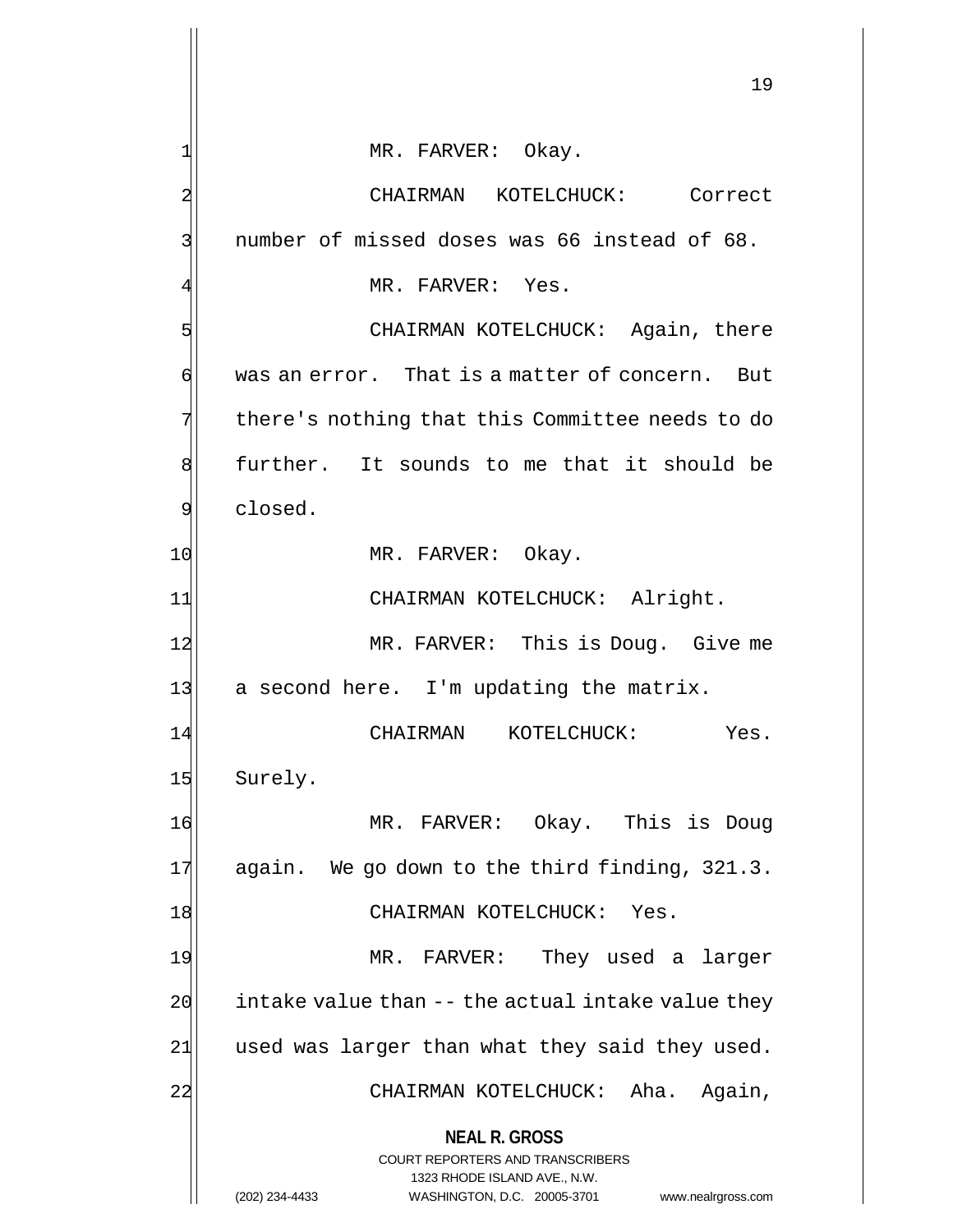**NEAL R. GROSS** COURT REPORTERS AND TRANSCRIBERS 1323 RHODE ISLAND AVE., N.W. 20 1 it was a straightforward error, a QA concern. 2 We should close. Yes, folks? 3 (No response.) It doesn't seem like there is an  $5$  issue for the Subcommittee, unless someone wants 6 to raise something. 7 MEMBER CLAWSON: This is Brad 8 speaking. This is on Huntington, right? I'm 9 still trying to get all my stuff going. 10 One of our concerns on this was we 11 have had very few of these done, and that if we 12 were seeing these kinds of errors, have we 13 checked to make sure that this hasn't happened 14 on the other ones at the same site. That's what 15 some of the issues of this QA problem are. It 16 is we are doing a very small spot-sampling, and  $17$  how are we assured that these things aren't going 18 to happen? 19 CHAIRMAN KOTELCHUCK: Right. 20 20 MEMBER CLAWSON: That is part of the 21 issue. 22 MR. FARVER: This is Doug. This is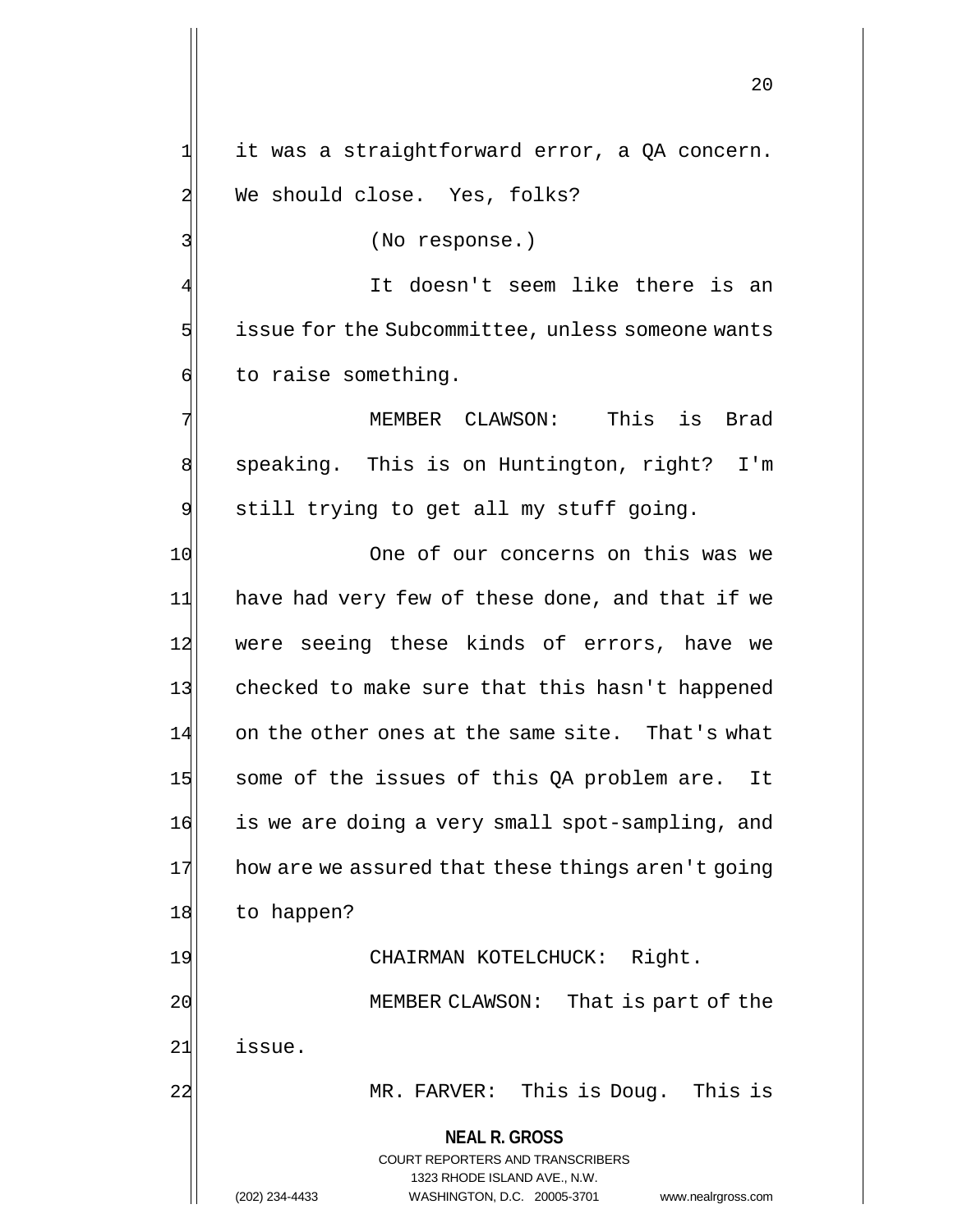1 for Los Alamos.

**NEAL R. GROSS** COURT REPORTERS AND TRANSCRIBERS 2 MEMBER CLAWSON: Okay. Okay. 3 MR. FARVER: But, still, I mean, 4 your concern is valid here. I mean, we have got  $5$  three findings we have talked about and each one  $6$  is a QA concern on the same case. 7 CHAIRMAN KOTELCHUCK: Yes. 8 MEMBER CLAWSON: Yes, and this is  $9$  part of the issue that comes up with QA. I don't  $10$  want to just, yes, if it is a QA issue, go on with 11 it. The thing is, what are we doing to make sure 12 that these aren't in? And you know, a lot of 13 times, I will be honest, a lot of these have been 14 earlier ones. 15 I'm still trying to get all my stuff 16 up. I apologize. 17 But the thing is that NIOSH has taken 18 steps to correct these, but is that the case or 19 not? I guess that is my question, Doug. Are 20 these an older case or are these a newer one?  $21$  And what contributed to these QA problems, 22 because they are an issue. You know, we are

1323 RHODE ISLAND AVE., N.W.

21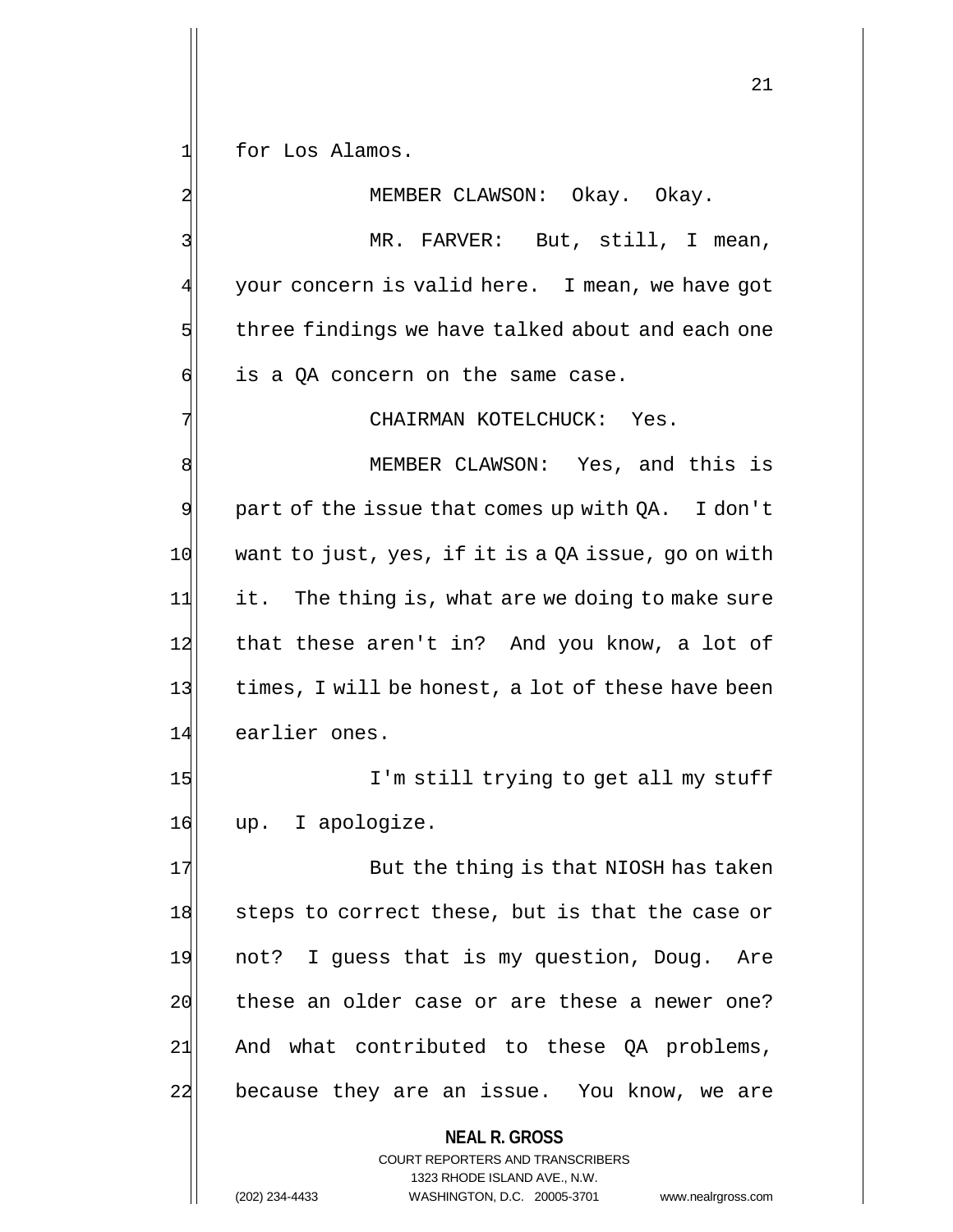22

 $2$  these kinds of issues kind of gives me a red flag. 3 CHAIRMAN KOTELCHUCK: Yes, well 4 $\parallel$  taken. 5 MR. FARVER: Well, and it gives us 6 a red flag, too, because we feel that some of  $7$  these should have been caught. For example, 8 this one, we have talked about the intake was 9 different. Well, that is a matter of reading 10 your report and looking at what was done and say 11 they don't match up. So, from our point of view, 12 we feel a lot of these should have been caught. 13 MEMBER CLAWSON: And, Doug, that is 14 my issue, and I'm not trying to step into your  $15$  place there, Dave, but  $-$ 16 CHAIRMAN KOTELCHUCK: Please do. 17 MEMBER CLAWSON: -- we are looking 18 at this, and, yes, these are QA concerns, but I 19 am agreeing with Doug, these should have -- I 20 want to know how come these got missed like this. 21 CHAIRMAN KOTELCHUCK: Right.

1 doing a very, very small spot-sampling. To find

22 MEMBER CLAWSON: This is, I guess,

**NEAL R. GROSS** COURT REPORTERS AND TRANSCRIBERS

1323 RHODE ISLAND AVE., N.W.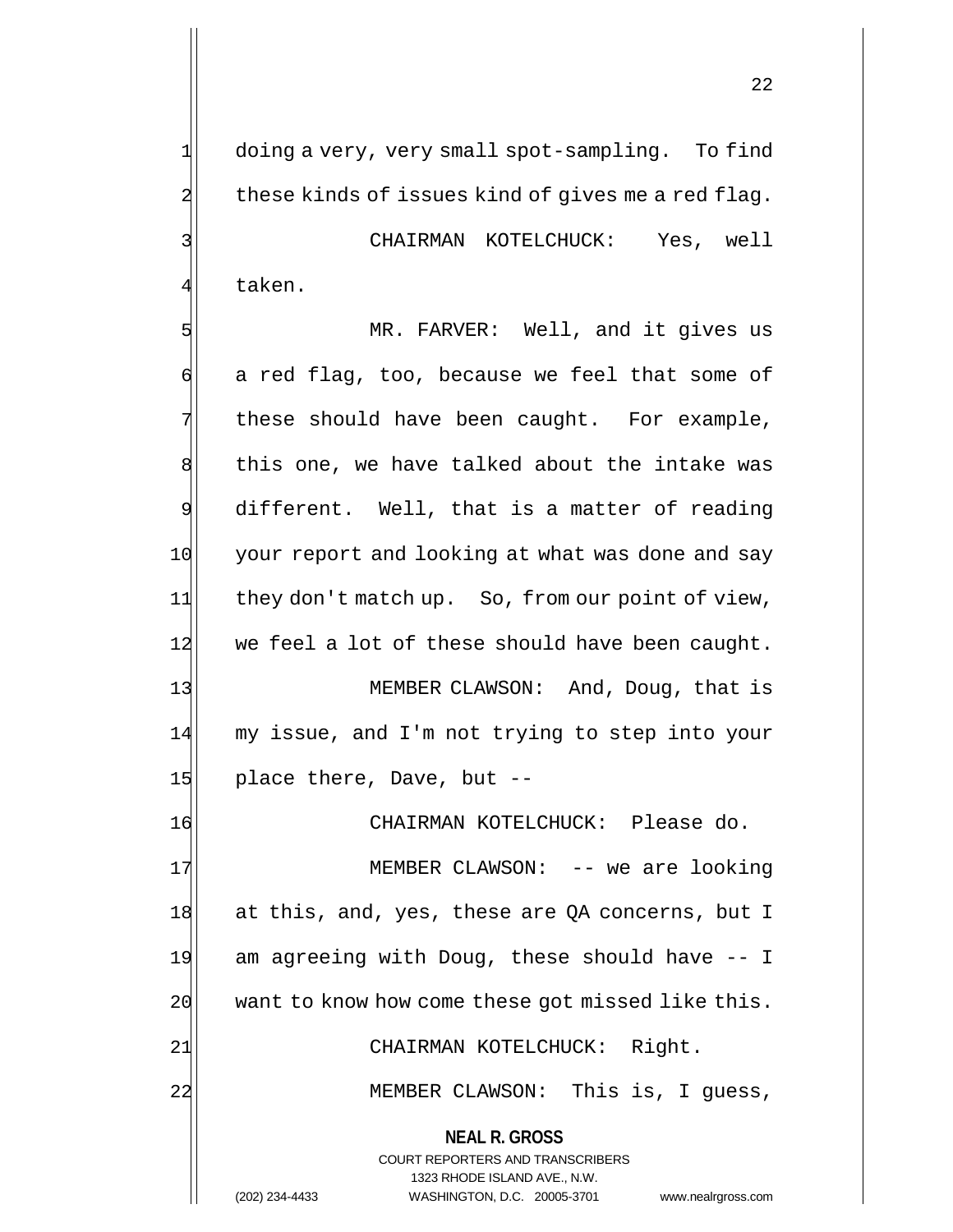**NEAL R. GROSS** COURT REPORTERS AND TRANSCRIBERS 1323 RHODE ISLAND AVE., N.W. 1 because I am starting to look at, were we lucky 2 and we hit the one that they messed up on or is  $3$  this a bigger issue at this site. Is there 4 something in their tool that is missing that they 5 didn't see this? And I thought all the tools  $\mathfrak{g}$  that we have changed so much that, you know, it  $7$  really changed a lot of things. 8 | CHAIRMAN KOTELCHUCK: Yes. 9 MEMBER CLAWSON: Doug, is this an 10 older case that has been run or is this one of 11 the newer ones? 12 MR. FARVER: I'm trying to find a 13 date on it. 14 MR. SIEBERT: This is Scott. 15 It's from 2007. 16 MR. FARVER: Okay. 17 MEMBER CLAWSON: Okay. 18 MR. SIEBERT: So, it is pretty old. 19 CHAIRMAN KOTELCHUCK: Well, Scott, 20 when you or when folks from NIOSH find problems 21 like this, what is your standard procedure? We  $22$  identify something that is a QA problem.

(202) 234-4433 WASHINGTON, D.C. 20005-3701 www.nealrgross.com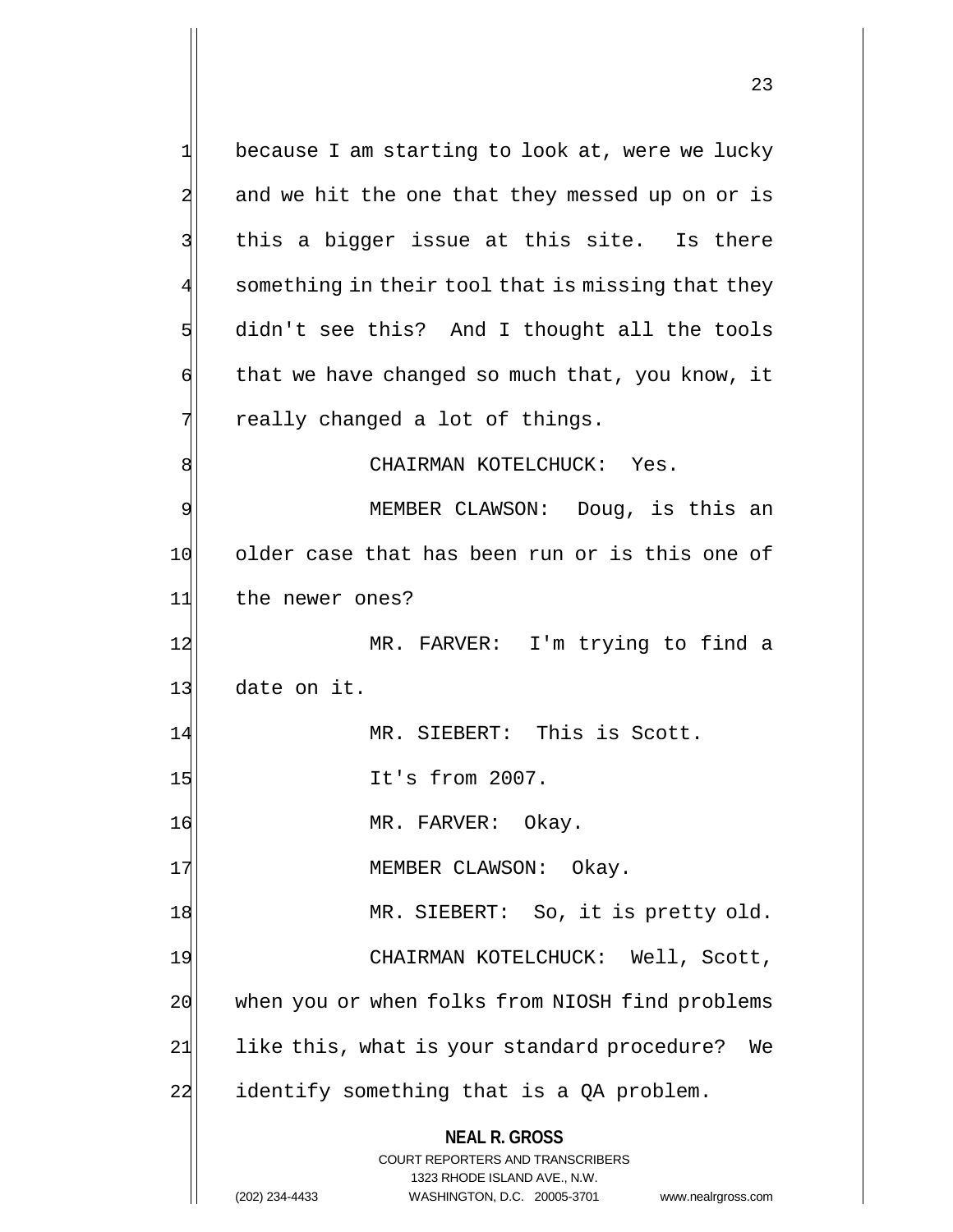**NEAL R. GROSS** COURT REPORTERS AND TRANSCRIBERS 1323 RHODE ISLAND AVE., N.W. 1 MR. SIEBERT: Generally, what I do  $2$  is I go through the responses that we have, and 3 | then, when we are seeing these types of QA issues, look through the whole process and see  $5$  if it seems to be some sort of systematic issue,  $\mathfrak{g}$  which we have run into those in the past and we 7 have fixed in the tools, as you well know. 8 8 9| MR. SIEBERT: Or, if it seems to be 10 a one-off that automation may not be able to 11 correct as well, in which case we will send out 12 reminders to the dose reconstructors as well as 13 the peer reviewers to be watching these types of 14 cross-checks as well. 15 CHAIRMAN KOTELCHUCK: Okay. And 16 when you are saying you review other similar 17 ones, we are talking about other similar ones at 18 that facility, right? 19 MR. SIEBERT: In general. 20 CHAIRMAN KOTELCHUCK: Yes. Yes.  $21$  Well, the concern is  $-1$  appreciate, Brad, that 22 you raise that because that is in our purview

(202) 234-4433 WASHINGTON, D.C. 20005-3701 www.nealrgross.com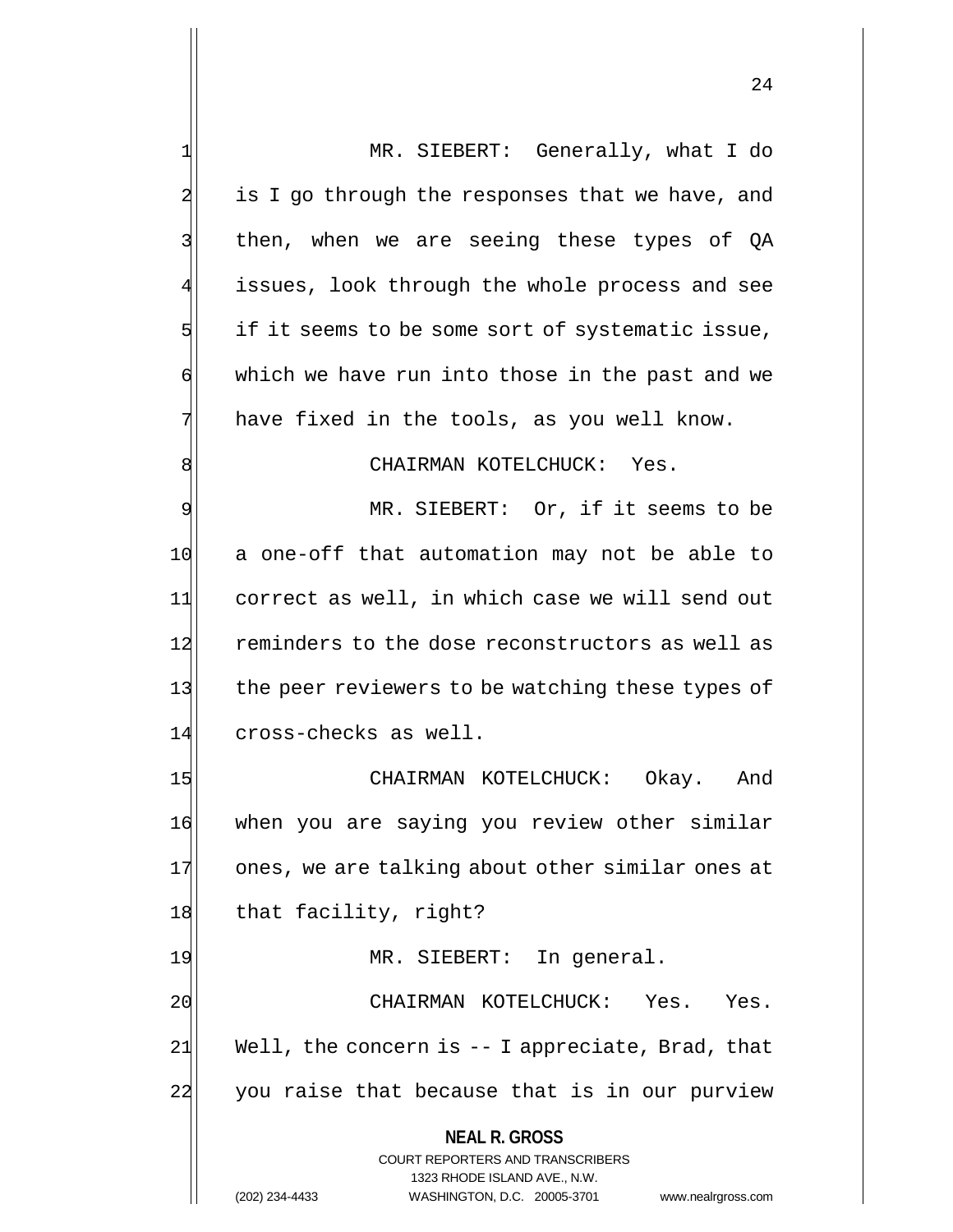1 when these start springing up.

**NEAL R. GROSS** COURT REPORTERS AND TRANSCRIBERS 1323 RHODE ISLAND AVE., N.W. (202) 234-4433 WASHINGTON, D.C. 20005-3701 www.nealrgross.com 2 But, beyond that, I think that is a 3 concern. It has been raised here at the 4 meeting. It will be on the transcript. But I  $5$  think in terms of closing for us, I think  $\mathfrak{q}$  probably we just need to go ahead and close this. 7 Would you agree, Brad? 8 MEMBER CLAWSON: Hello. Can you 9 hear me? 10 CHAIRMAN KOTELCHUCK: Yes, we 11 certainly can. 12 MEMBER CLAWSON: Okay. I'm sorry. 13 I had my mute button on, but I can't remember 14 which way it goes. 15 CHAIRMAN KOTELCHUCK: Alright. 16 MEMBER CLAWSON: I agree with you. 17 I agree with you on that. The only thing that  $18$  I want to be able  $-$ - what I want is that we have 19 looked at this, that we address this, and if we  $20$  continue to see this issue, that we keep this in  $21$  the back of our mind. Because, to me, these are 22 some serious ones. These are some serious QAs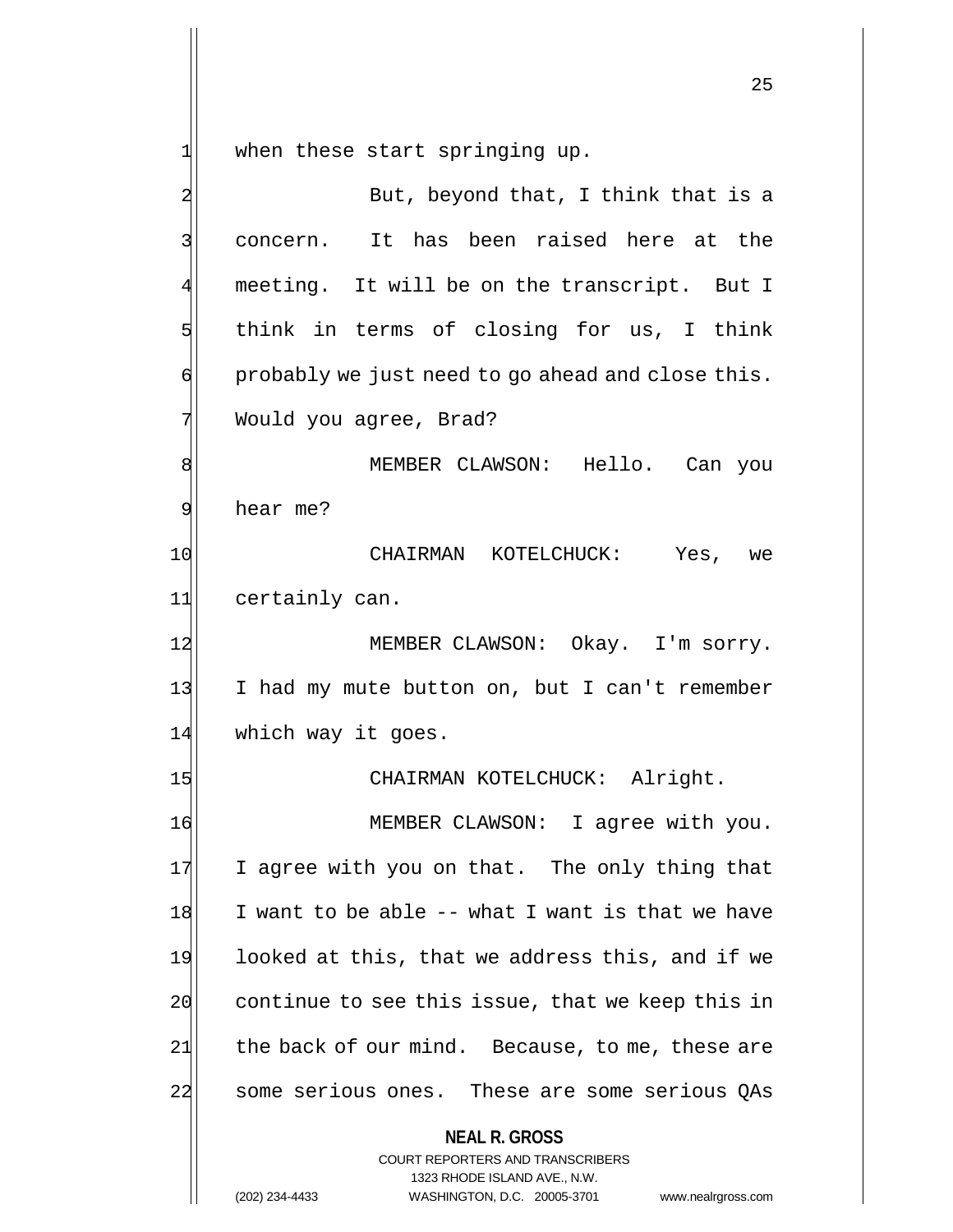$1$  that I don't see how they can be missed.

2 But I agree with you that that's  $3$  fine; we can move on. I just want to keep in the back of our minds that we have seen these and just  $5$  get them documented, that these are issues.

**NEAL R. GROSS** COURT REPORTERS AND TRANSCRIBERS 1323 RHODE ISLAND AVE., N.W. (202) 234-4433 WASHINGTON, D.C. 20005-3701 www.nealrgross.com 6 GHAIRMAN KOTELCHUCK: Right, 7 right. Let me ask you, Brad -- well, 8 others -- we are looking at a number of them from 9 this facility. Now we are looking at the last 10 ones, and the last ones, if you will, may be the 11 hardest. But the question is, looking at the 12 whole group that we have selected in this 13 facility, have we had a high percentage of QAs, 14 right? We are looking at Rocky Flats, right? 15 MEMBER CLAWSON: Well --16 CHAIRMAN KOTELCHUCK: Hello. We 17 hear you. 18 | MEMBER CLAWSON: Yes. Yes, I 19 thought one of these was Los Alamos. 20 CHAIRMAN KOTELCHUCK: No, actually  $21$  somebody said it was Los Alamos, and I'm sorry, 22 I thought we were starting with Rocky Flats.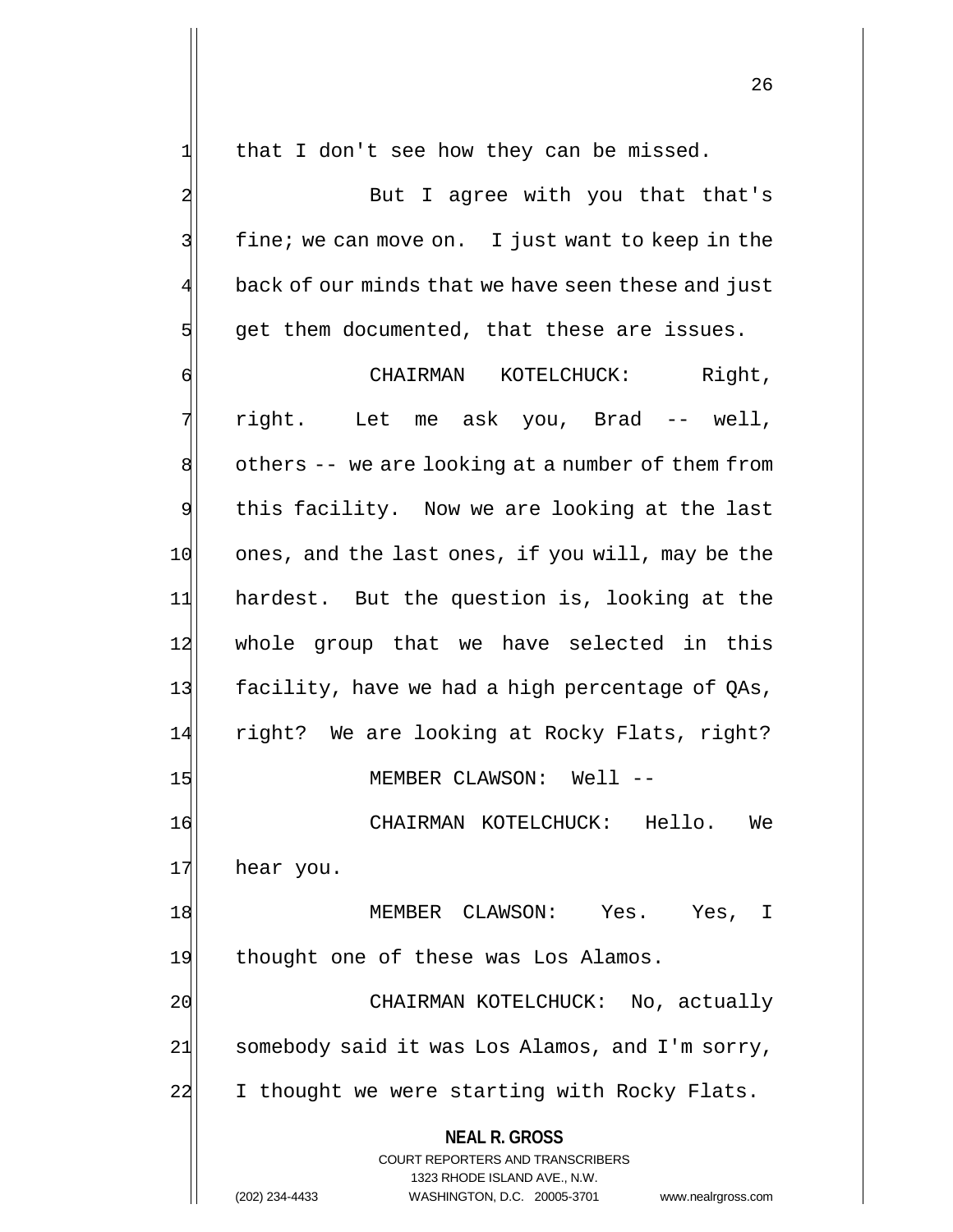1 MR. FARVER: No, no. This is Doug. 2 This is Los Alamos. The cases were Rocky Flats 3 3 and Los Alamos. All the Rocky Flats are closed 41 out.

5 CHAIRMAN KOTELCHUCK: Oh, okay. 6 Alright.

7 MR. FARVER: Half of the matrix was 8 the Rocky Flats, and then they went into the Los 9 Alamos ones. I'm sorry, I should have clarified 10 that.

11 CHAIRMAN KOTELCHUCK: No, no,  $12$  that's okay. I thought that I saw that one of 13 the plants was finished, and that was Rocky 14 Flats. And we are on Los Alamos. No, it's my 15 mistake.

16 MEMBER MUNN: This is Wanda.

17 CHAIRMAN KOTELCHUCK: Yes?

18 MEMBER MUNN: I have a suggestion.

19 Regardless of what site it is, our real concern  $20$  here is whether or not we have a major QA issue,

21 right?

## 22 CHAIRMAN KOTELCHUCK: Right.

**NEAL R. GROSS** COURT REPORTERS AND TRANSCRIBERS

1323 RHODE ISLAND AVE., N.W.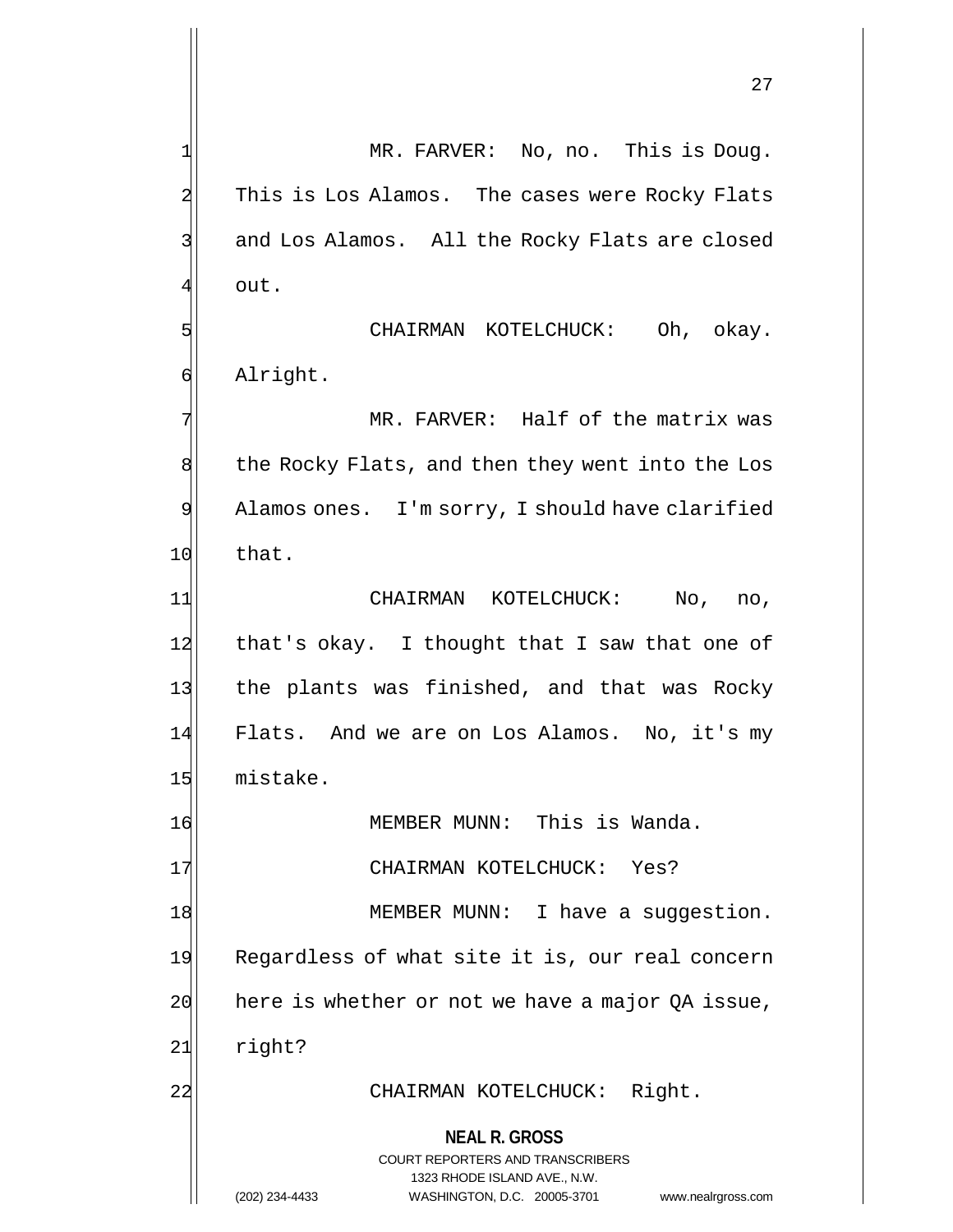| $\mathbf{1}$   | MEMBER MUNN: We certainly have the                                  |  |  |
|----------------|---------------------------------------------------------------------|--|--|
| $\overline{a}$ | capacity to search our database and identify how                    |  |  |
| 3              | many of these have been called out as QA issues.                    |  |  |
| 4              | We shouldn't have any difficulty in reviewing                       |  |  |
| 5              | our database, identifying what the number of QA                     |  |  |
| б              | issues is, and having a discussion on whether or                    |  |  |
| 7              | not these are the same types of errors, whether                     |  |  |
| 8              | they are differing errors, or whether they are,                     |  |  |
| 9              | in fact, something that we, as a Subcommittee,                      |  |  |
| 10             | need to be addressing. Can't we just simply do                      |  |  |
| 11             | that?                                                               |  |  |
| 12             | I would like to rely on the back of                                 |  |  |
| 13             | Brad's memory to call these things up because I'm                   |  |  |
| 14             | quite sure his memory is superior to mine, but                      |  |  |
| 15             | that doesn't change the fact that I think we have                   |  |  |
| 16             | a fairly straightforward method of identifying                      |  |  |
| 17             | how large our concern needs to be. I just don't                     |  |  |
| 18             | think we have called that out. I don't think we                     |  |  |
| 19             | have done that.                                                     |  |  |
| 20             | CHAIRMAN KOTELCHUCK:<br>Yes.                                        |  |  |
| 21             | This is David<br>MEMBER RICHARDSON:                                 |  |  |
| 22             | Richardson.                                                         |  |  |
|                | <b>NEAL R. GROSS</b>                                                |  |  |
|                | COURT REPORTERS AND TRANSCRIBERS                                    |  |  |
|                | 1323 RHODE ISLAND AVE., N.W.                                        |  |  |
|                | (202) 234-4433<br>WASHINGTON, D.C. 20005-3701<br>www.nealrgross.com |  |  |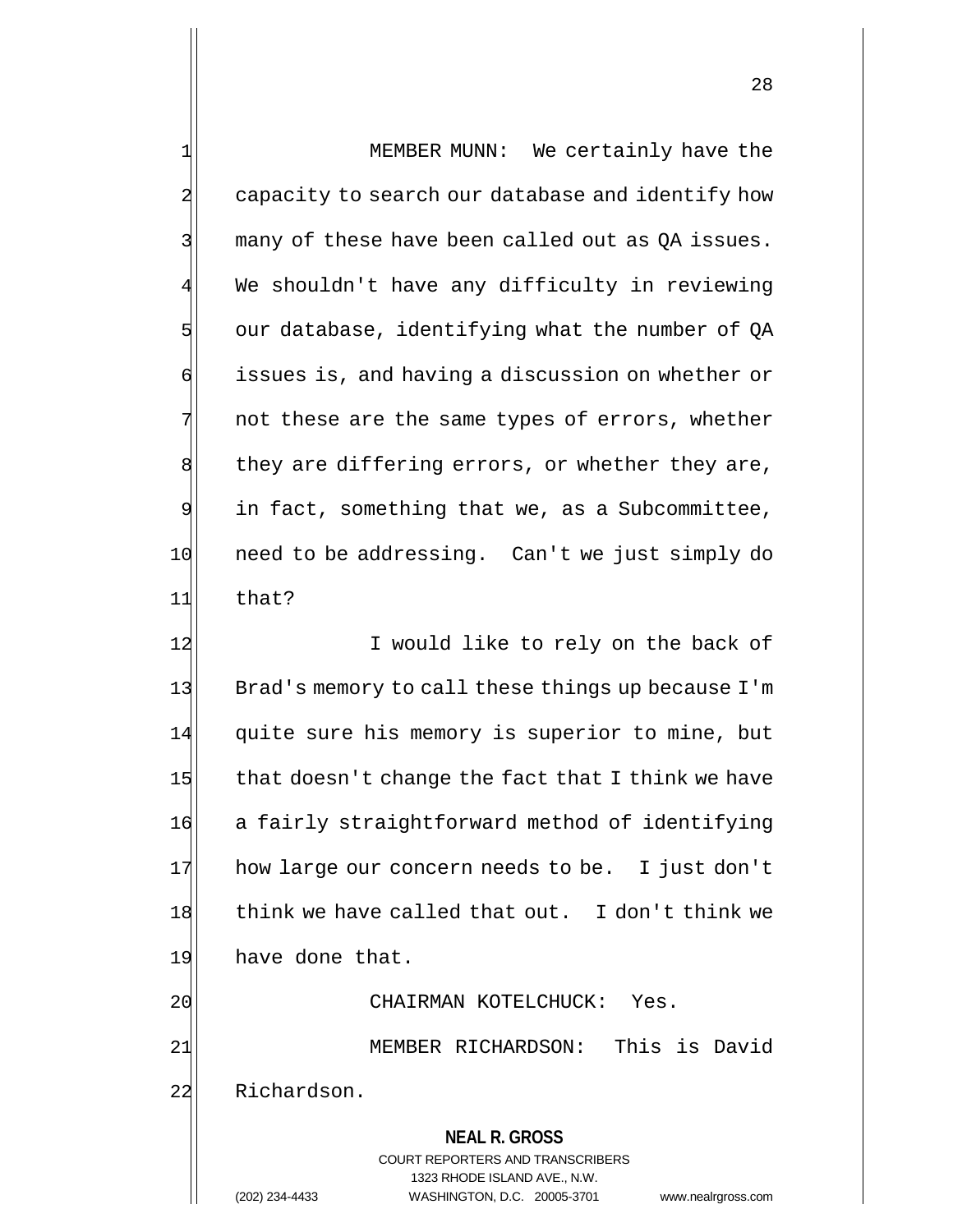**NEAL R. GROSS** COURT REPORTERS AND TRANSCRIBERS 1323 RHODE ISLAND AVE., N.W. 1 As a response to that one, I think 2 this was something that was reviewed in the 3 10-year report, at least --MEMBER MUNN: I believe it was, too. 5 Separation of the MEMBER RICHARDSON: -- for the 6 first set. And they described sort of the  $7$  magnitude of the QA issue. 8 | MEMBER MUNN: Yes. 9 CHAIRMAN KOTELCHUCK: I don't 10 recall what was said. 11 MEMBER MUNN: And I don't, either. 12 I recall that there was a topic, but I don't 13 remember whether there was an opinion or whether  $14$  there was  $-$ 15 MEMBER CLAWSON: This is Brad 16 speaking. In the 10-year review, they just 17 talked about the QA issues and that we were 18 trying to work around it, you know, kind of 19 giving a path forward and stuff. 20 Wanda, you're absolutely right, and 21 I don't want to rely on my memory because it is 22 getting foggy, too. But I just wanted to make

(202) 234-4433 WASHINGTON, D.C. 20005-3701 www.nealrgross.com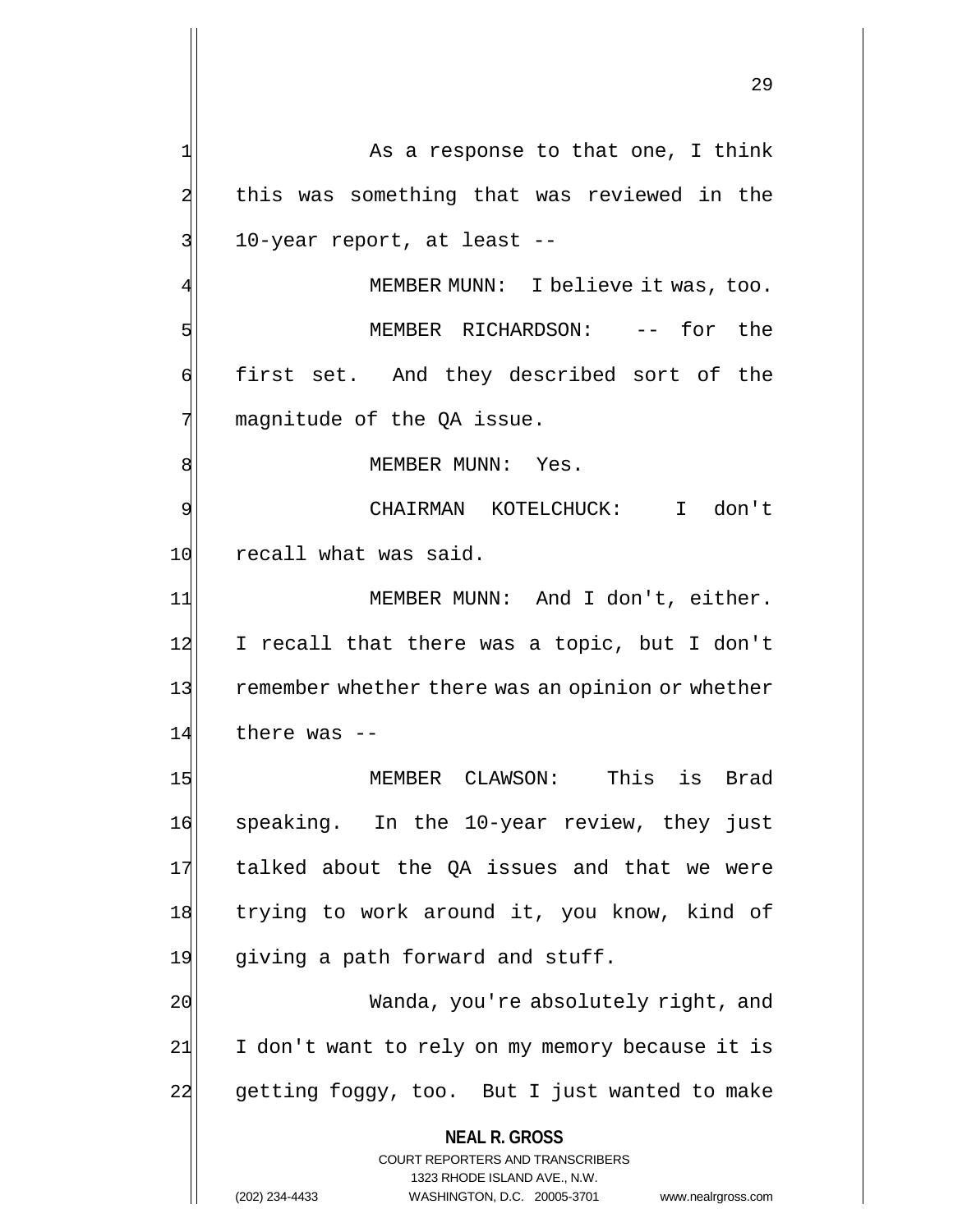sure that we are looking at these in the right situation because QA has been a big issue. In my opinion, that is one of the main reasons why we're looking at so many of these, to make sure that they are done right.

6 And I agree with Wanda that we should  $7$  have a database that we can go back and take a  $8$  look at and see how many QA issues we are having  $9$  and see if this is a site problem or see if this 10 is another problem. And I quess I was going to 11 kind of fall down into Doug's area there because 12 I don't know if I know where that database is at.

13 But I agree. I just want to make 14 sure that we just don't casually go over these 15 and just go, yes, okay, they have found a 16 response that makes you go on.

17 | CHAIRMAN KOTELCHUCK: Right. 18 MEMBER CLAWSON: That was my only 19 thing.

20 CHAIRMAN KOTELCHUCK: Right. We 21 can consult the 10-year review, but we are 22 meeting now, and I think that the question is,

> **NEAL R. GROSS** COURT REPORTERS AND TRANSCRIBERS 1323 RHODE ISLAND AVE., N.W. (202) 234-4433 WASHINGTON, D.C. 20005-3701 www.nealrgross.com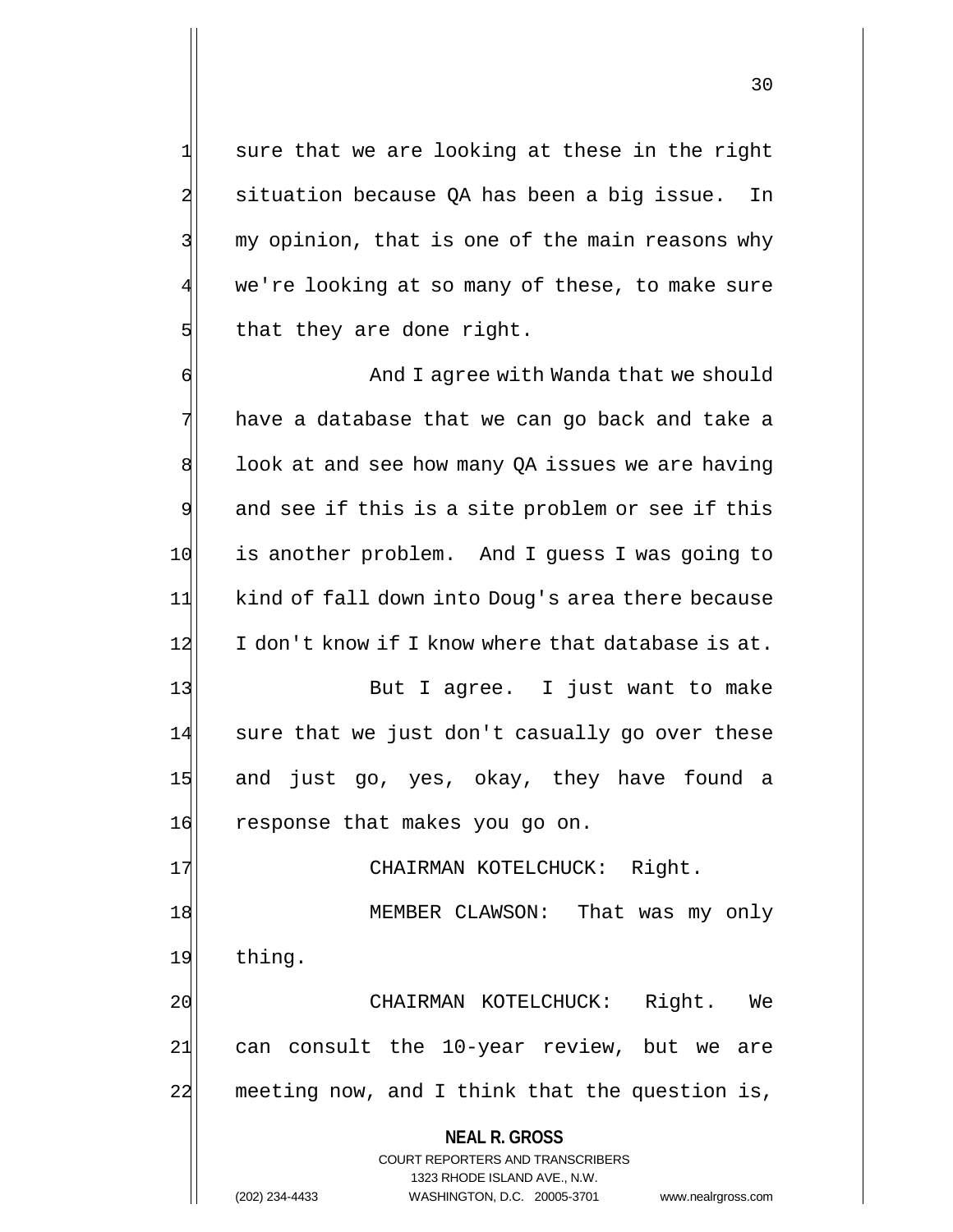1 first, in my mind, Wanda, are we talking about 2 reviewing the entire database for Los Alamos 3 National Lab or are you talking about reviewing the particular selections that we're looking at, 5 the 1 percent of cases that we're reviewing in 6 this Committee?

7 MEMBER MUNN: I am talking about the 8 items that we have on our current matrices, which 9 are the items we have identified as those we as 10 a Subcommittee are looking at.

11 CHAIRMAN KOTELCHUCK: Okay. Good. 12 MEMBER MUNN: We should be able to 13 at any time pull up that matrix, and for our own 14 benefit identify that we are now going to look 15  $|$  at all items that were closed as QA items on, for 16 example, Set 9. We should be able to do that and 17 review it as a Subcommittee and proceed as we 18 choose, once we have identified the types of  $19$  errors that we have put into the QA box. 20 CHAIRMAN KOTELCHUCK: Right. And

 $21$  we have a Table 2 in front of us.

22 MR. STIVER: Yes, this is John

**NEAL R. GROSS** COURT REPORTERS AND TRANSCRIBERS 1323 RHODE ISLAND AVE., N.W.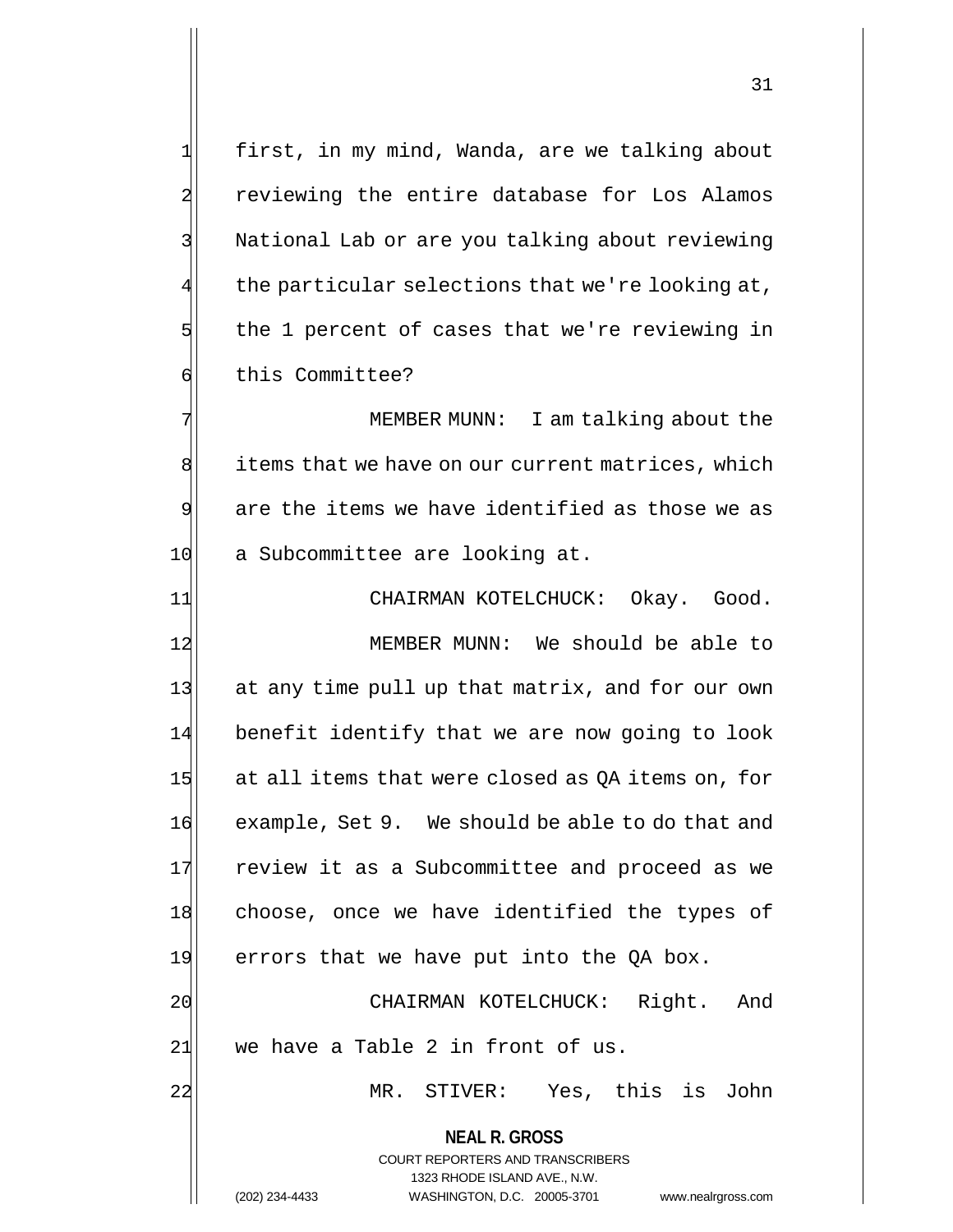1 Stiver.

2 | I just want to sort of give a 3 backstory. A couple of years ago -- I believe it was back in 2011 -- we were kind of struggling 5 | with how best to expedite a findings 6 6 resolution --

7 MEMBER MUNN: Right.

8 MR. STIVER: -- because it gives us 9 problems. There is such a huge backlog.

10 One of the other things we had talked 11 about was trying to group them by finding type 12 or finding category. And we had tried, I 13 believe, Category A and found that, really, it 14 wasn't any more expeditious to go that route than  $15$  to just group them by site, because, you know, 16 typically, you find a lot of the same kind of 17 recurring problems at a given site.

18 And so, that is kind of where we are 19 at this point. This is basically, this Table 2  $20$  is the Set 10 to 13. And you can see Type E is  $21$  the QA concern.

### 22 CHAIRMAN KOTELCHUCK: Aha.

**NEAL R. GROSS** COURT REPORTERS AND TRANSCRIBERS 1323 RHODE ISLAND AVE., N.W. (202) 234-4433 WASHINGTON, D.C. 20005-3701 www.nealrgross.com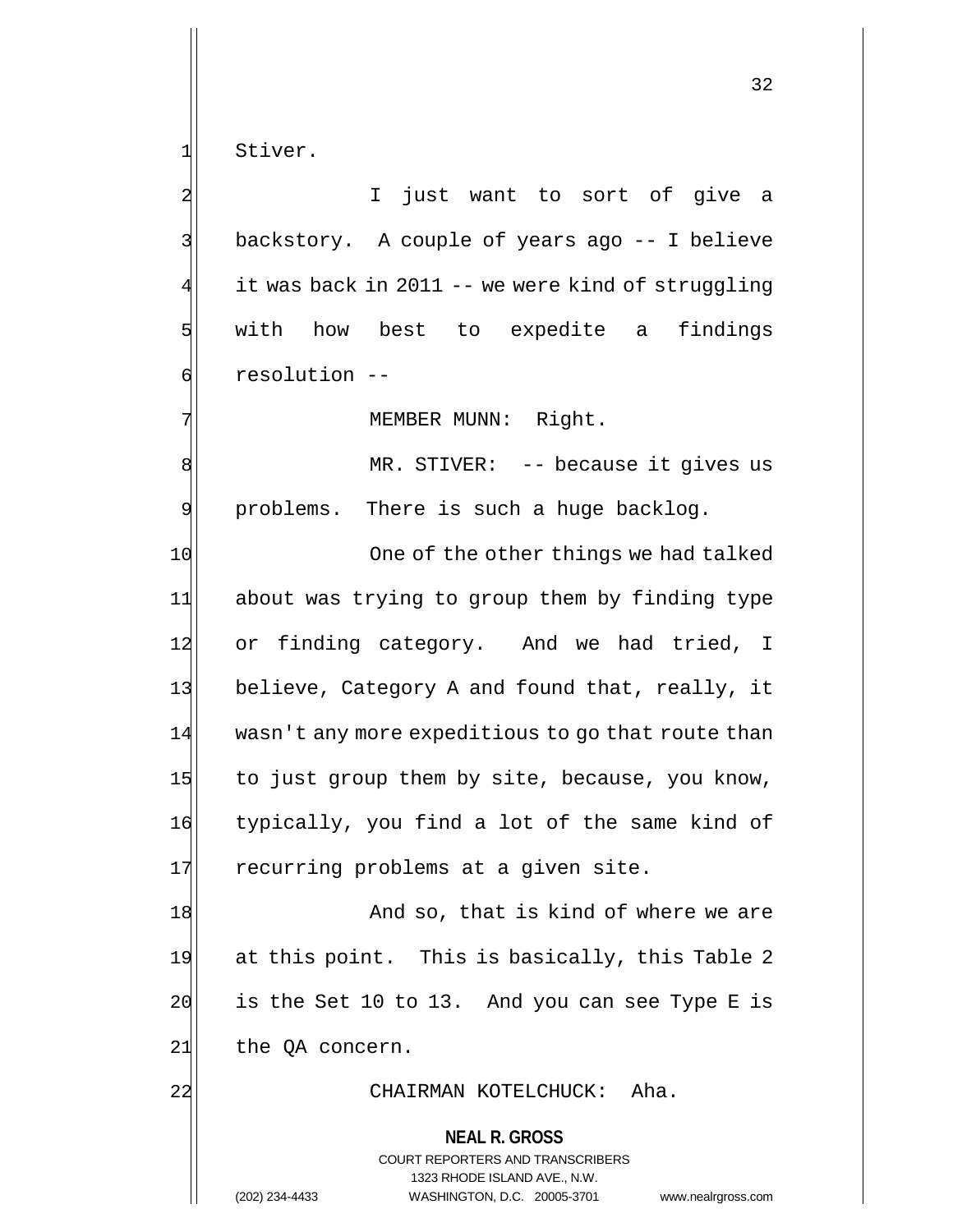33

1 MR. STIVER: If we look at the  $2$  totals, that is 27 out of 171. It is not the 3 highest proportion really. In this particular Los Alamos I  $5$  think we have got right here, as you can see,  $\mathfrak{q}$  three findings of the QA variety, which are the  $7$  ones that we're looking at right this minute. 8 | MEMBER MUNN: No, we don't show any 9 of them under Category A. 10 MR. STIVER: Also, in the last

11 couple of years -- I mean, keep in mind this is  $12$  a 2007 case  $-$ - they have their own internal OA 13 program.

14 I don't know, maybe Grady could 15 weigh in about how they're tracking the 16 different types of findings and what kind of 17 lessons learned and remedies are being applied 18 there.

19 MEMBER MUNN: John, what is Table 2? 20 I mean, where is it maintained? I'm delighted  $21$  to see it on the screen.

22 MR. STIVER: This was for a paper I

**NEAL R. GROSS** COURT REPORTERS AND TRANSCRIBERS

1323 RHODE ISLAND AVE., N.W.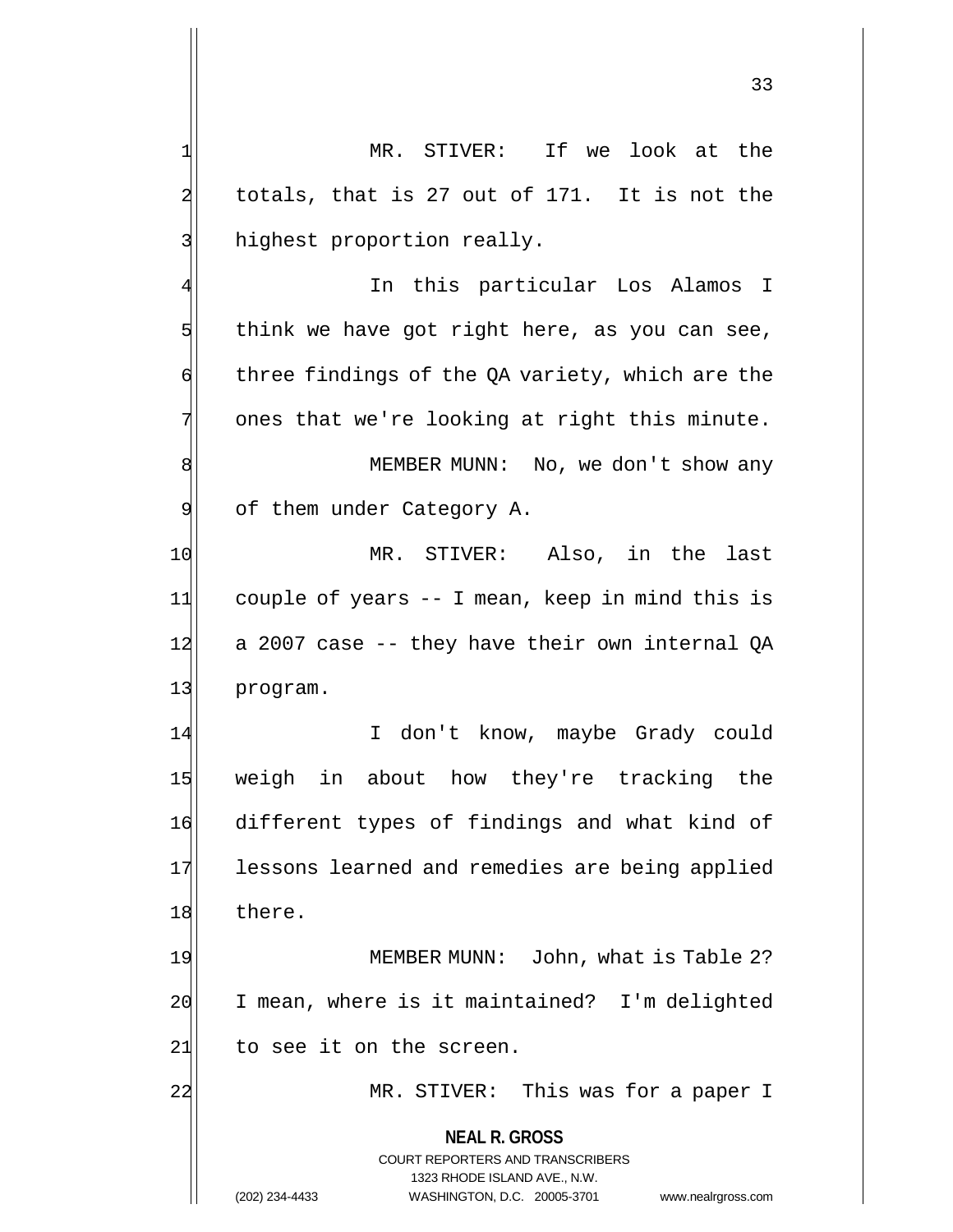34

1 put together, kind of a White Paper on the 2 backlog reduction strategies.

3 | MEMBER MUNN: Oh, okay. I recall 4 that we had --

5 MR. STIVER: Yes, we can copy  $\phi$  information out of those matrices very easily. 7 MEMBER MUNN: Yes, I recall we had 8 | numerous conversations on how to categorize 9 these things so that they fell out 10 appropriately. And that's one of the reasons I 11 was being kind of puzzled about our current 12 discussion, because it seems to me we have talked 13| about this on more than one occasion, and I 14 thought we had set up a method for being able to 15 identify exactly what I just said. We can 16 easily identify how many of these have fallen 17 into the QA bin.

18 MR. STIVER: Right.

19 MR. KATZ: This is Ted. Unless 20 Grady is going to say something, can I make a 21 suggestion for how to deal with this?

22 I mean, we are trying to get through

**NEAL R. GROSS** COURT REPORTERS AND TRANSCRIBERS

1323 RHODE ISLAND AVE., N.W.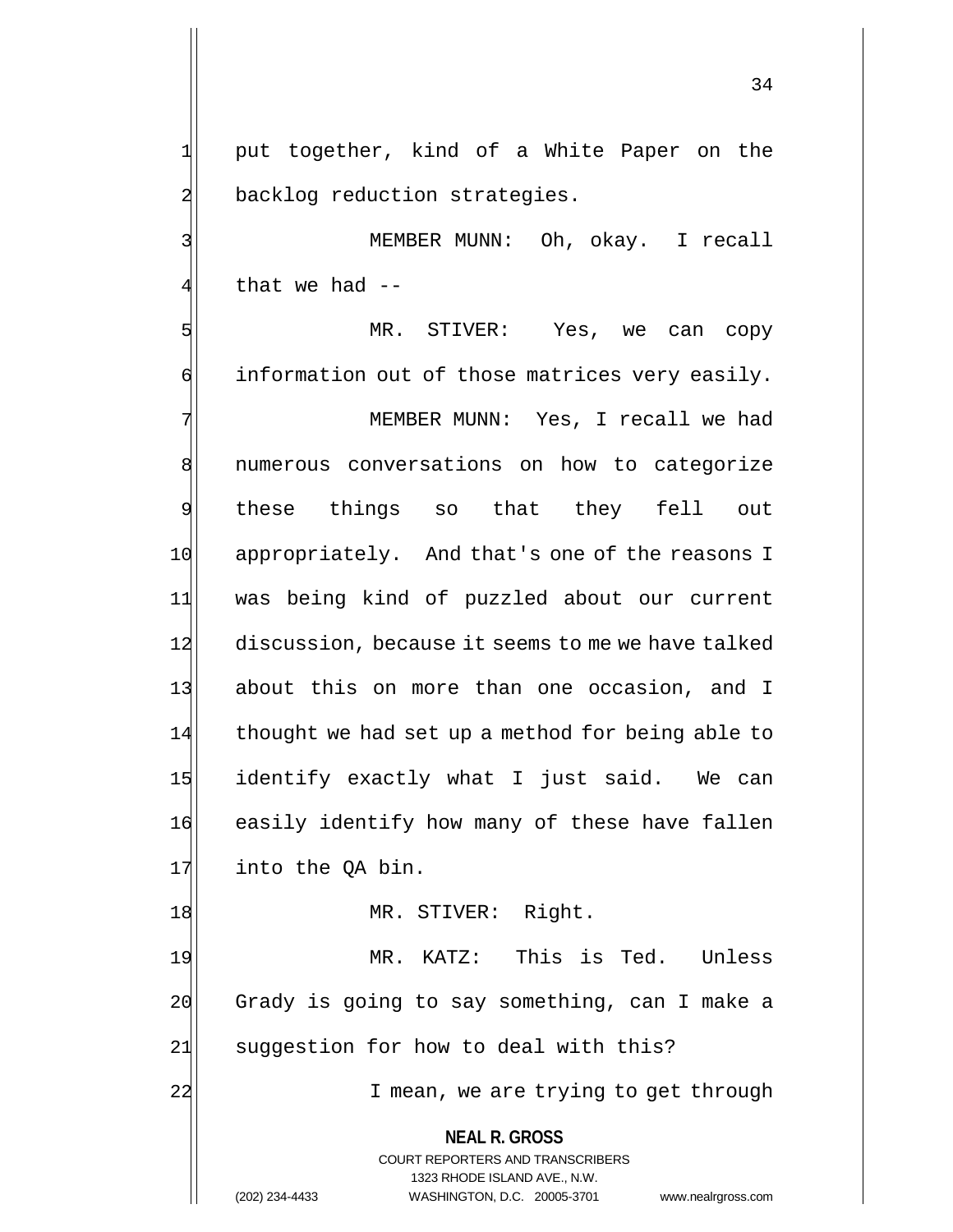$1$  Sets 10 through 13; in other words, just close  $2$  out the findings, so that we have sort of an 3 3 entire sort of base of cases for which to do our  $4$  next report to the Secretary. 5 MEMBER MUNN: Yes. 6 MR. KATZ: Dose reconstruction 7 reviews. 8 8 And it seems to me, I mean, you know 9 this is an issue. OA will be one of the issues 10 that the Subcommittee and the Board will address 11 in reporting to the Secretary on how this program 12 is going. It's the review of how the program is 13 going. 14 So, I mean, I think at that point, 15 once you've gotten through all these sets, we can

16 have, with SC&A's help, some sort of analytical 17 work to sort of do just what Brad is concerned 18 about here.

19 Well, you know, given the size of the 20 sample we have looked at at particular sites, and  $21$  so on, how do we feel like QA is going for these, 22 et cetera, with all the other issues that we

> **NEAL R. GROSS** COURT REPORTERS AND TRANSCRIBERS

> > 1323 RHODE ISLAND AVE., N.W.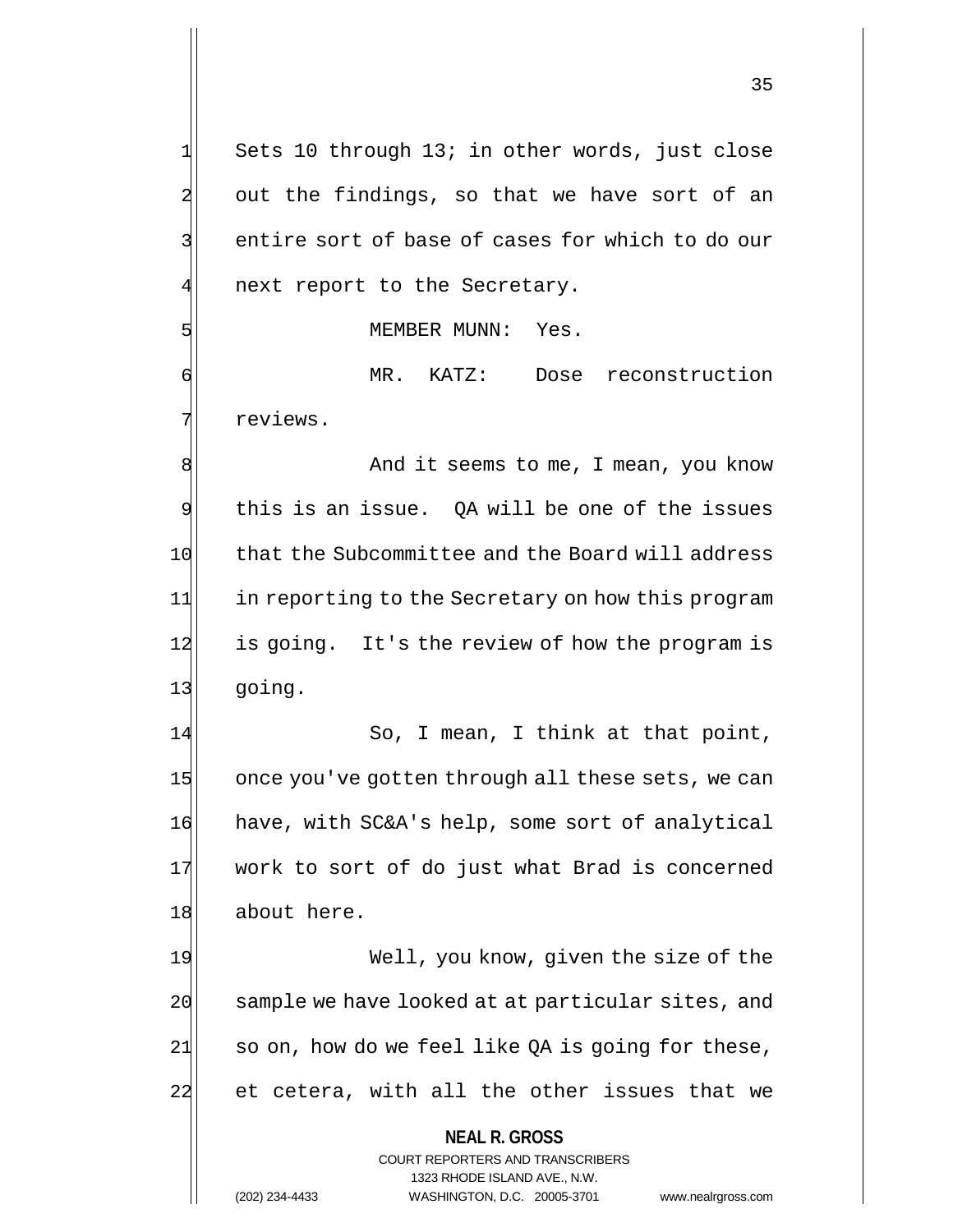1 have, too? So, I think once you get through 2 these sets, I mean, you will have sort of your 3 data to, then, make some judgments about how 4 things are going and what needs to be improved,  $5$  and so on, which is what will be the substance  $\mathfrak{q}$  of your report to the Secretary.

## 7 MEMBER MUNN: Yes.

8 MR. KATZ: So, I guess all I am 9 saying is I think it probably makes sense to 10 note, for example, as we have been doing, this  $11$  is a QA issue, and so on, as we go through, but 12 not necessarily try to sort of do half-baked 13 analysis without having all the data in front of 14 you at this point, to wait until you have sort 15 of gotten through all of this and you have your 16 final data.

17 MEMBER MUNN: Yes, and I think  $18$  that  $-$ 19 MR. KATZ: It is just a suggestion. 20 | MEMBER MUNN: -- we just checked to  $21$  see that QA was not finding type Category A, 22 right? OA is --

> **NEAL R. GROSS** COURT REPORTERS AND TRANSCRIBERS 1323 RHODE ISLAND AVE., N.W. (202) 234-4433 WASHINGTON, D.C. 20005-3701 www.nealrgross.com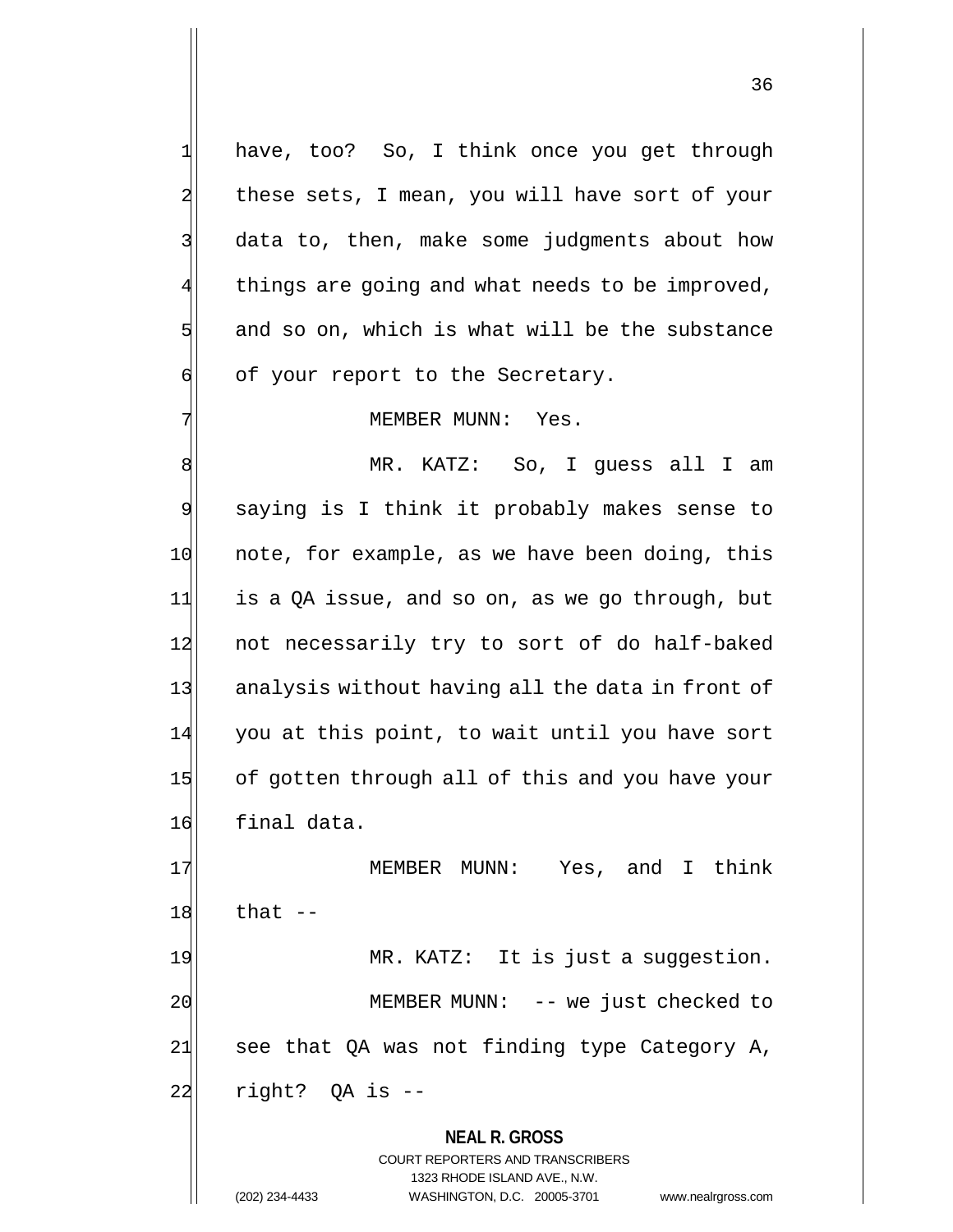**NEAL R. GROSS** COURT REPORTERS AND TRANSCRIBERS 1323 RHODE ISLAND AVE., N.W. 1 MR. STIVER: QA is Category E. 2 MEMBER MUNN: E, yes. 3 | CHAIRMAN KOTELCHUCK: One in eight, roughly, 1 in 8 have a Category E problem. It  $5$  sounds like a lot to me, but this discussion and  $\mathfrak{g}$  these cases have been going on for years. I 7 mean, we were just reviewing a case from 2007, 8 six years ago. 9 But I do think that we can't resolve 10 this issue at this point. Let's just go on, put 11 that down. These findings are being tallied and 12 tabulated, and let's hope in the end we do better 13 than 1 in 8 with QA concerns. 14 MEMBER CLAWSON: And, Dave, this is 15 Brad. 16 What Ted said is absolutely correct, 17 and Wanda. I was just wanting to make sure that 18 we properly address these. A lot of times, what 19 I have found is that NIOSH has been able to say, 20 you know what we found? We found a problem in  $21$  a workbook, and this is how we took care of it. 22 CHAIRMAN KOTELCHUCK: Yes.

(202) 234-4433 WASHINGTON, D.C. 20005-3701 www.nealrgross.com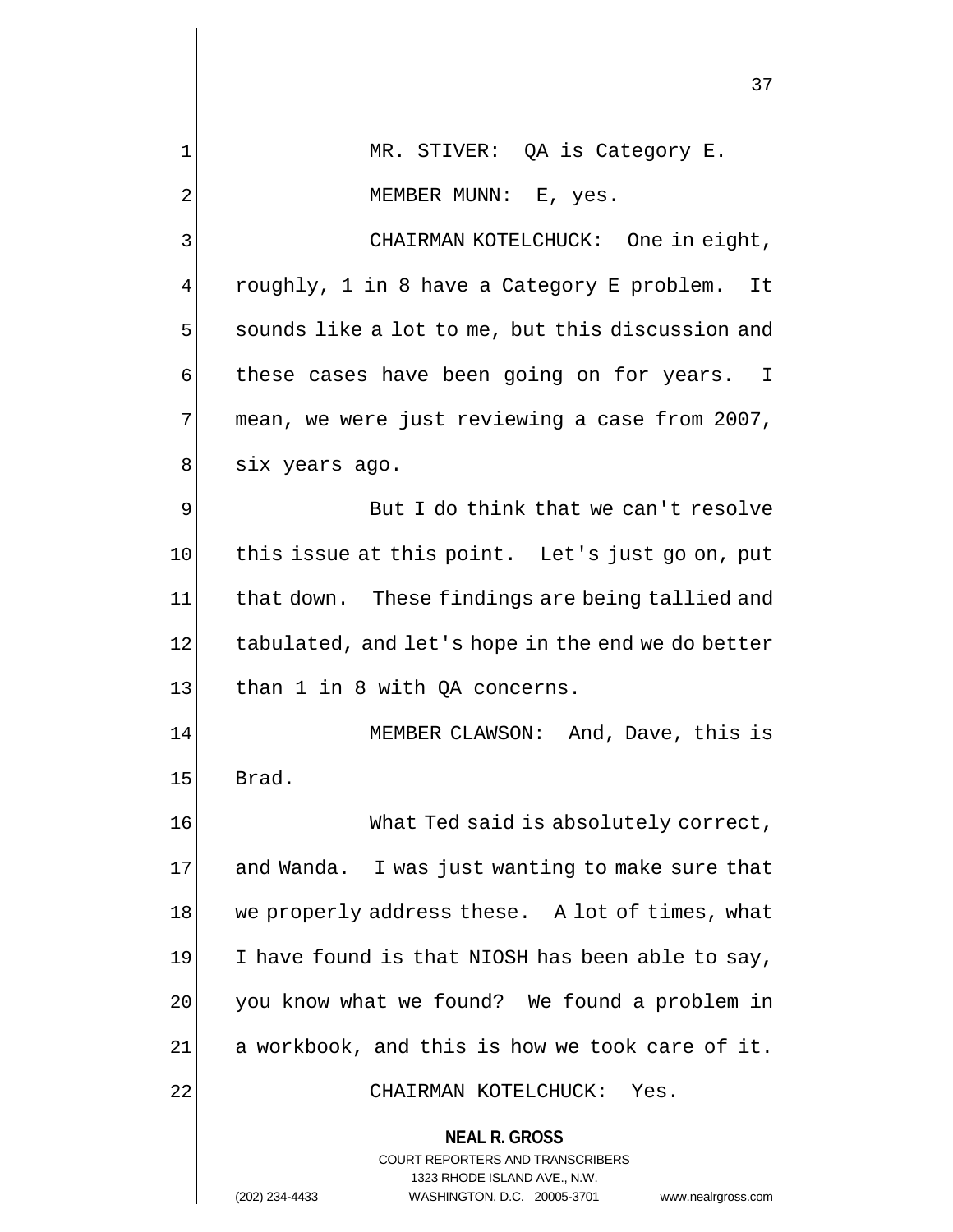**NEAL R. GROSS** COURT REPORTERS AND TRANSCRIBERS 1323 RHODE ISLAND AVE., N.W. 1 MEMBER CLAWSON: That is kind of the 2 only thing I'm getting to, and in these later  $3$  ones, it'd be very hard to be able to do that. 4 And I agree wholeheartedly with your path  $5$  forward. I was just wanting us not to just jump  $\mathfrak{q}$  over them and, yes, they're another QA issue,  $7$  because, to me a QA issue, some of them are big 8 states like this. 9 So, I agree wholeheartedly with Ted, 10 though, that we have to go push through 11 everything, and then, we will have all the facts 12 in front of us. 13 CHAIRMAN KOTELCHUCK: Okay. 14 Resolved. 15 MR. STIVER: At that point, we can 16 see trends, you know, whether there is 17 improvement or whether it is a total study or 18 what not. 19 CHAIRMAN KOTELCHUCK: Okay. So, 20 let us move on. 21 MR. FARVER: Okay, this is Doug. 22 We were up to 321.4.

(202) 234-4433 WASHINGTON, D.C. 20005-3701 www.nealrgross.com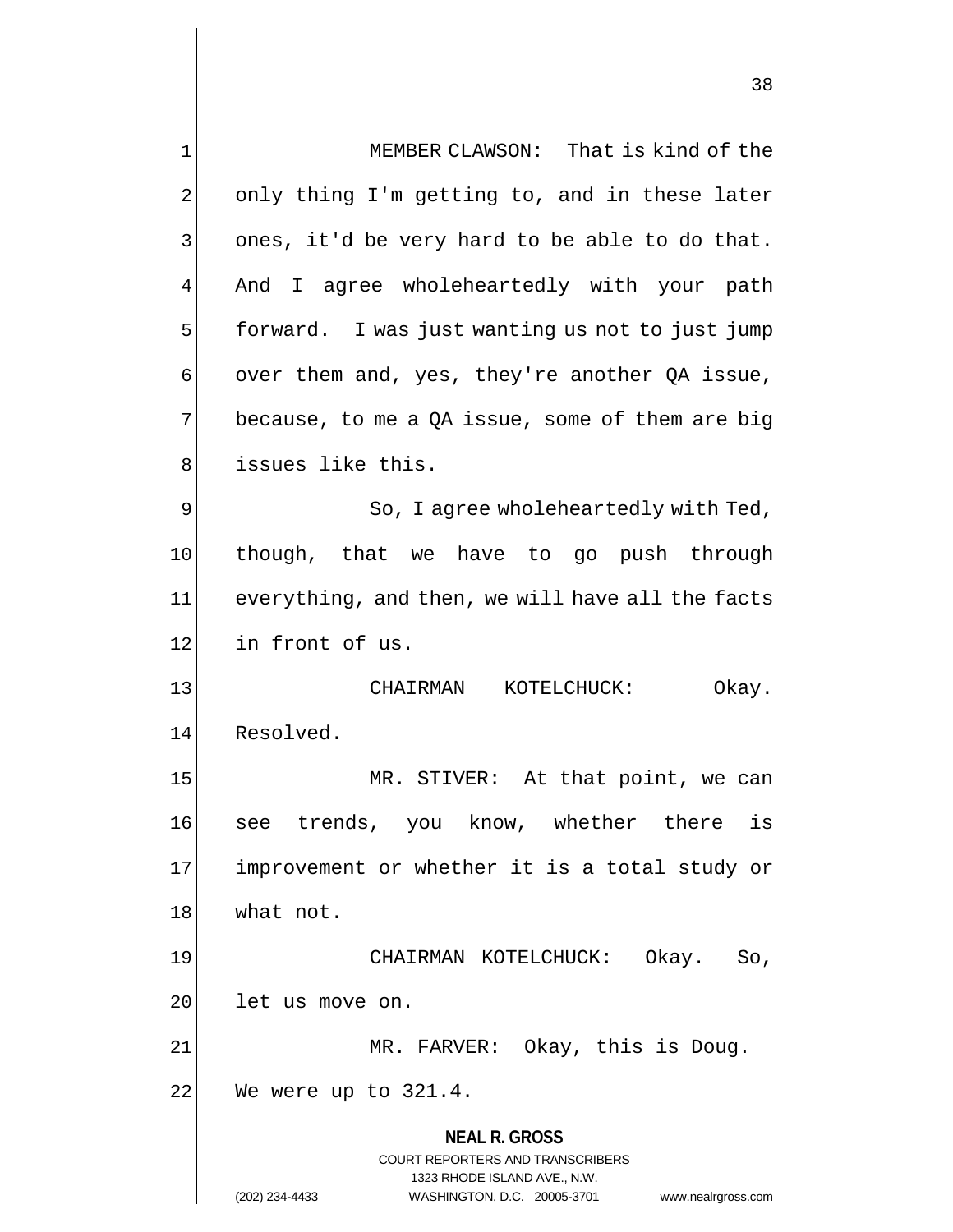## 1 CHAIRMAN KOTELCHUCK: Okay.

2 MR. FARVER: And the finding is that 3 NIOSH did not address urinalysis bioassay results. What this concerns is the employee  $5$  had, I believe it was three bioassay results. 6 The dose reconstruction report did not 7 | specifically mention urine bioassay results, 8 and the file that evaluates the urine bioassay 9 was not included with the files that we got to 10 review.

11 So, as we're looking at this and we 12 see bioassay results or urine results, we are 13 | thinking, okay, they didn't mention it. 14 There's no file. They didn't address it. So, 15 that is what prompted the finding. There was no 16 indication that they addressed the bioassay 17 results or the urine results.

18 Okay. And then, we go on and look 19 at NIOSH's response. They say all results were  $20$  evaluated, but the bottom line is the file wasn't  $21$  included. So, there really wasn't a good  $-$ - no 22 indication that the urine bioassay was looked

### **NEAL R. GROSS**

COURT REPORTERS AND TRANSCRIBERS 1323 RHODE ISLAND AVE., N.W. (202) 234-4433 WASHINGTON, D.C. 20005-3701 www.nealrgross.com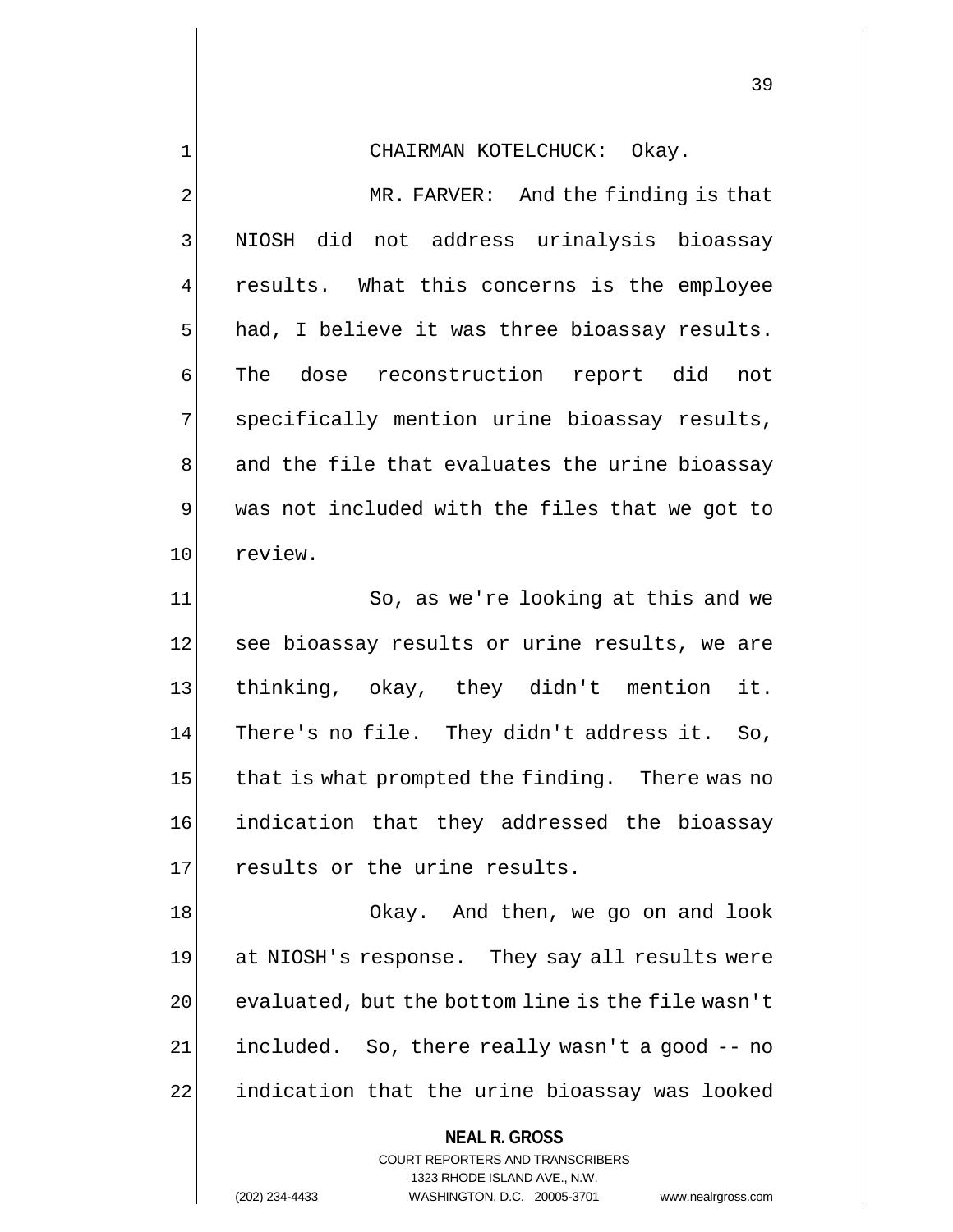**NEAL R. GROSS** COURT REPORTERS AND TRANSCRIBERS 1323 RHODE ISLAND AVE., N.W.  $1$  at, but it was. So, they didn't do anything 2 wrong other than not including the file. 3 3 3 CHAIRMAN KOTELCHUCK: Okay. That  $4$  is straightforward. That is not QA. That is,  $5$  the file was gone over and was okay as it was. 6 MR. FARVER: And as I understand it,  $7$  now, Grady, I believe the file was out there. It  $8$  just wasn't included in the package that we 9 received, is that correct? 10 MR. CALHOUN: I don't know that. I 11 don't know that off the top of my head, if the 12 file was there or not. 13 MR. SIEBERT: Grady, I will speak to 14 that. I believe the dose reconstructor did the  $15$  comparison, but the file was not in the folder, 16 as you said. 17 This is Scott, for the court 18 reporter, by the way. 19 It was not in there. We recreate it  $20$  for this finding. But, as I said, we deal with 21 this on a daily basis, these projections. And  $22$  as we have said before, this is a 2007 case, and

(202) 234-4433 WASHINGTON, D.C. 20005-3701 www.nealrgross.com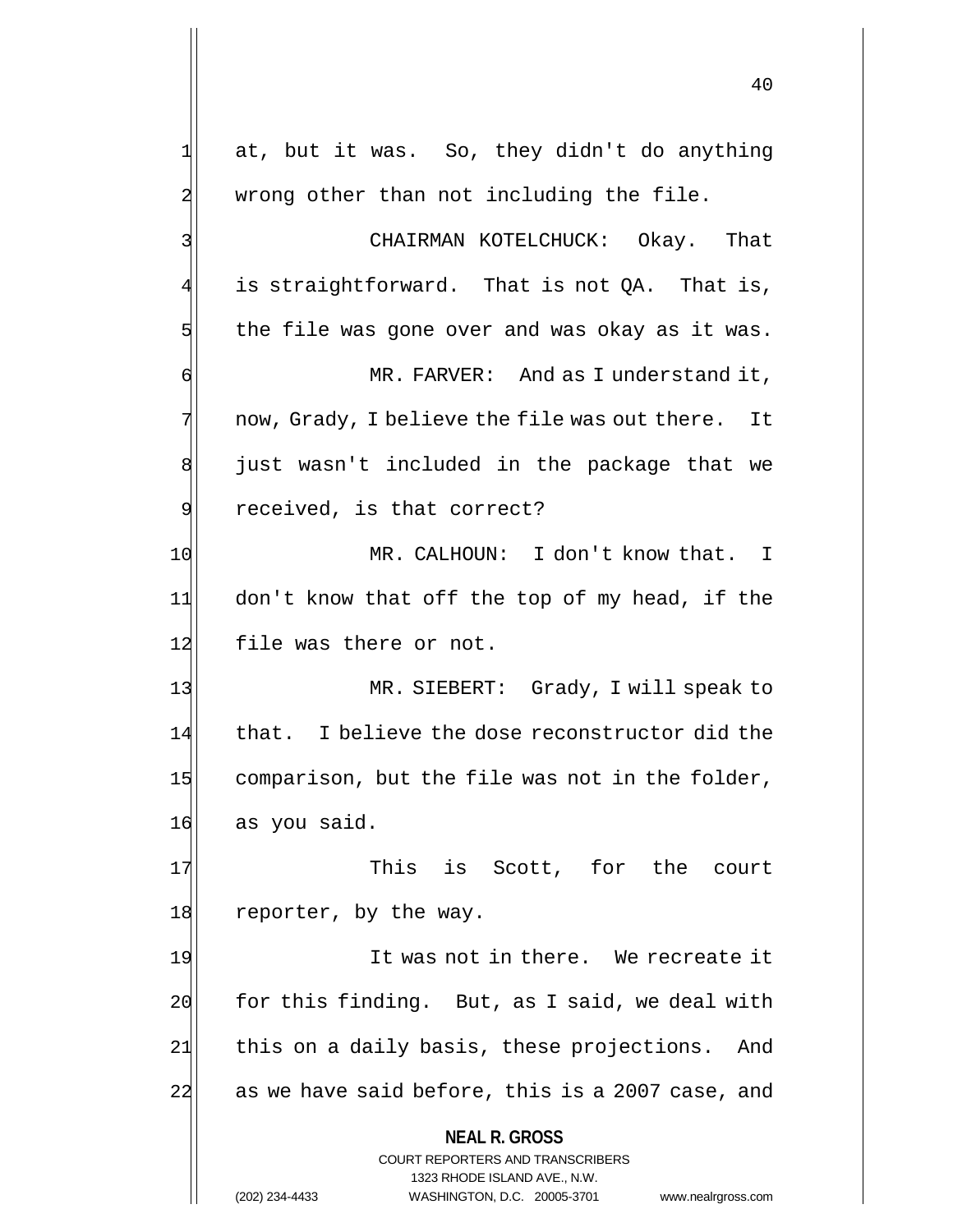41

1 we have gone over this many times with the dose 2 reconstructors to put in all their supporting  $3$  and defending files since that time. So, we should not be seeing this issue anymore except 5 in the old cases. 6 MR. FARVER: This is Doug. Now,

 $7$  Scott, what is the process for getting the files 8 from your dose reconstructor over to, let's say, 9 Grady?

10 MR. SIEBERT: The process is the 11 dose reconstructor does the work. They turn it  $12$  over to our initial QC process.

13 I think we discussed this when I went 14 over there. Our QC did that presentation last 15 year in August and November. I outlined this, 16 just in case anybody wants to look back in their 17 notes.

18 Once initial QC looks at it, the peer 19 reviewer has those files, reviews it, and then,  $20$  it goes to our final QC group. And then, it gets 21 turned over to DCAS as a full submittal package. 22 MR. FARVER: And then it would get

**NEAL R. GROSS**

COURT REPORTERS AND TRANSCRIBERS 1323 RHODE ISLAND AVE., N.W. (202) 234-4433 WASHINGTON, D.C. 20005-3701 www.nealrgross.com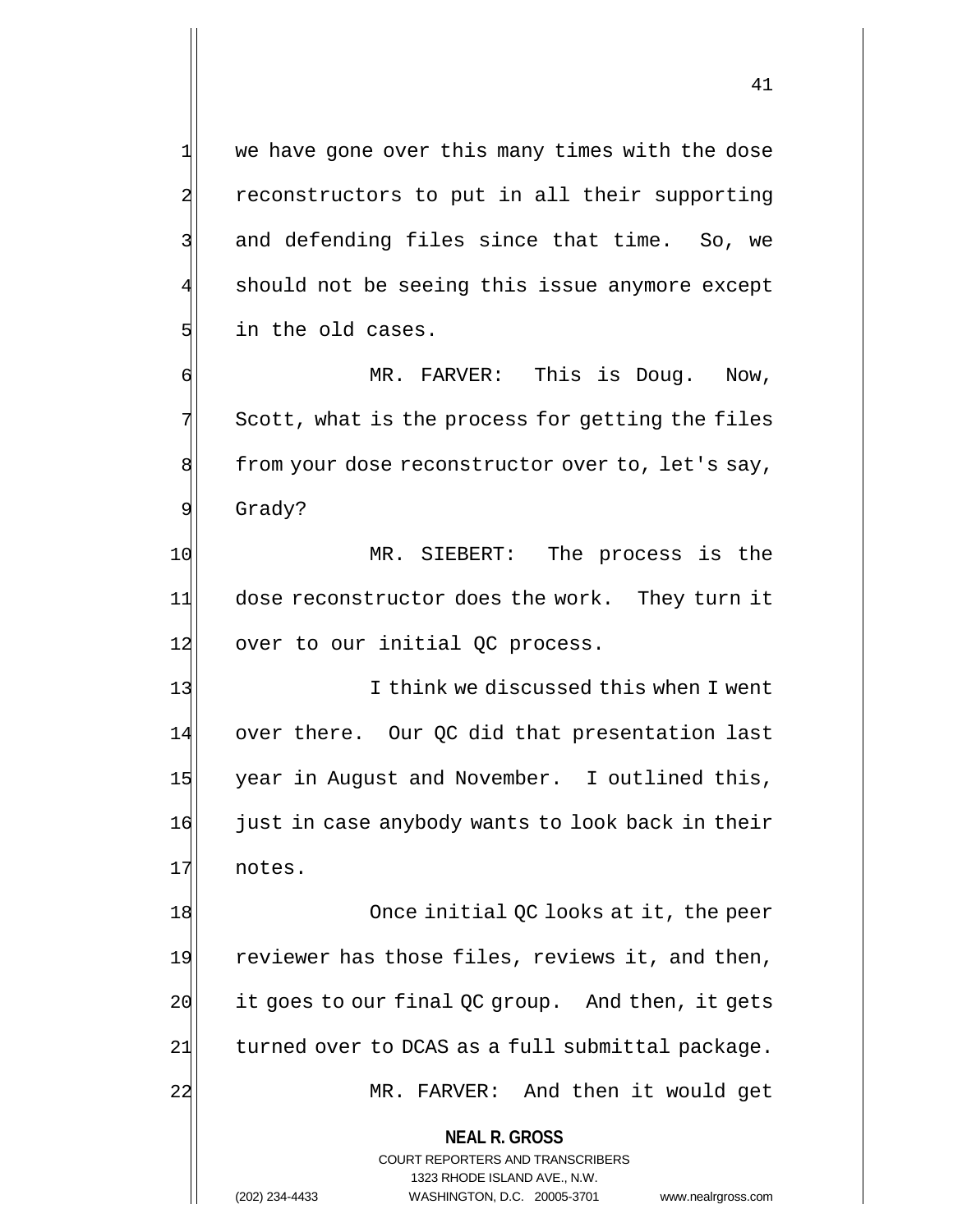1 put onto the NOCTS system?

2 MR. SIEBERT: Right, all the files 3 | would be handled by DCAS at that time, putting  $4$  everything up there.

5 MR. FARVER: Okay. And then,  $\left| \cdot \right|$  Grady, when we request files to do these cases,  $7$  how does that work? You would go into NOCTS,  $\left| \right|$  pull out certain ones, or how does that work? 9 MR. CALHOUN: Yes. Typically, 10 what we do is our IT guys will pull out the DOE 11 submittal files, the DOL initial file at least, 12 I believe, and the files that have been provided 13 to us by ORAU for the dose reconstruction. 14 MR. FARVER: Okay. I have a better

15 understanding now.

16 CHAIRMAN KOTELCHUCK: Okay.

17 MR. CALHOUN: But I'm not telling 18 you that every one of them will always make it 19 over there because some cases you have just got 20 a bunch of different files named a bunch of 21 different things. But I think, for the most 22 part, he may grab -- and when I say he, our IT

> **NEAL R. GROSS** COURT REPORTERS AND TRANSCRIBERS 1323 RHODE ISLAND AVE., N.W. (202) 234-4433 WASHINGTON, D.C. 20005-3701 www.nealrgross.com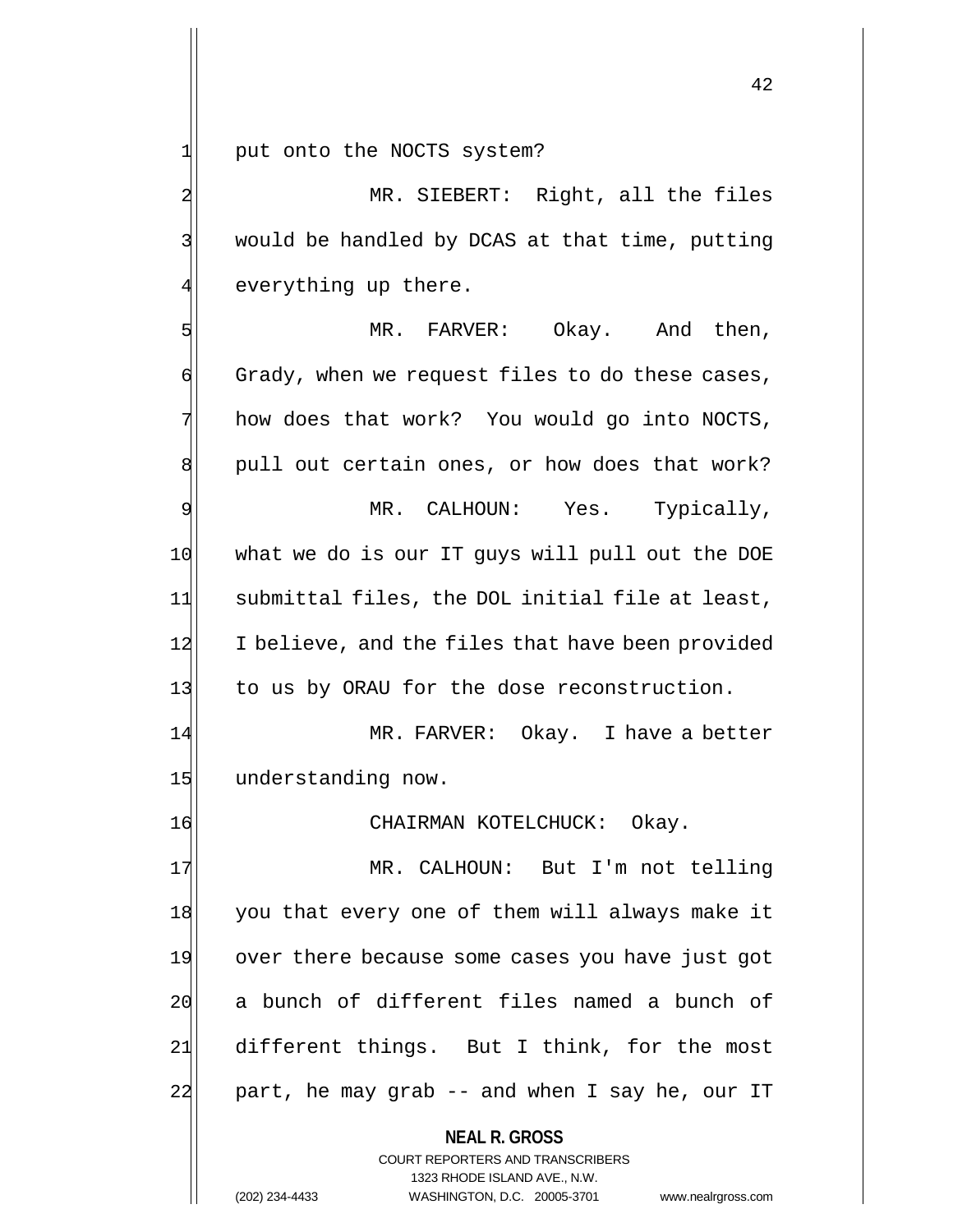$1$  guy -- he may grab just the entire folder and put 2 it over there.

3 MR. FARVER: And, Grady, that is 4 kind of where I was coming from. I know there  $5$  are a lot of files out there that aren't sent to 6 us. And I understand that. Some cases have  $7$  just a tremendous amount of files.

8 8 8 So, I just wanted to get the flow.  $9$  So, yes, I do understand that we may not always 10 get that, and if we don't get what we are looking 11 for, we probably should just come back to you or 12 go to NOCTS and look for it.

13 Does that make sense to everyone? 14 It occasionally happens that we do not get a file 15 of something related to the case. You know, we 16 might be looking --

17 | MR. CALHOUN: But you certainly 18 have access to that, you know.

19 MR. STIVER: Yes, this is John. This  $20$  would be a good idea to take care of this on the 21 front end, so these things don't become findings 22 later on.

## **NEAL R. GROSS**

COURT REPORTERS AND TRANSCRIBERS 1323 RHODE ISLAND AVE., N.W. (202) 234-4433 WASHINGTON, D.C. 20005-3701 www.nealrgross.com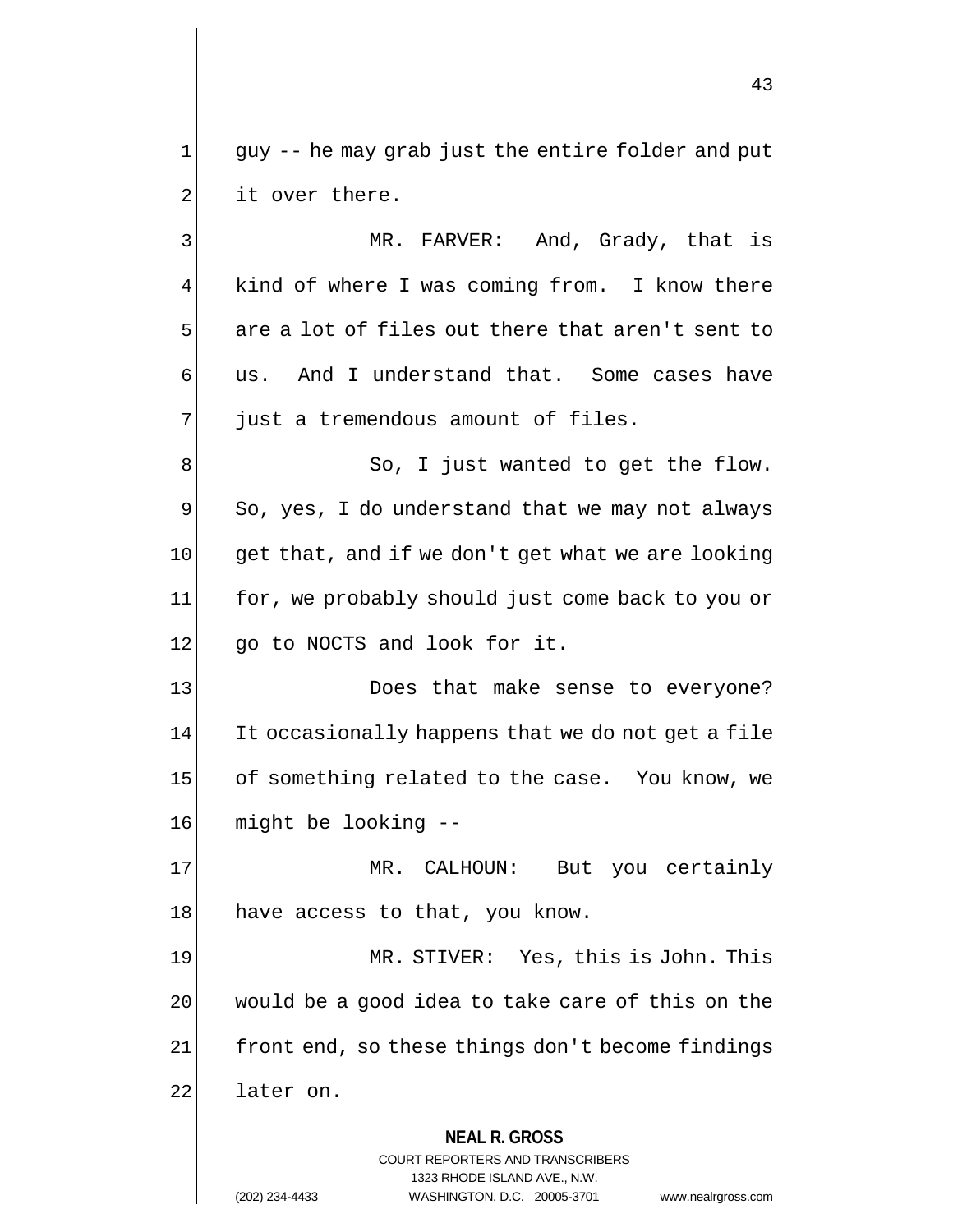**NEAL R. GROSS** COURT REPORTERS AND TRANSCRIBERS 1323 RHODE ISLAND AVE., N.W. 1 MR. FARVER: That is kind of where 2 I am going on this because I know it happens 3 occasionally where we won't get a name of file 4 for something, and we will write it up as a  $5$  finding, but maybe we should go check first and  $6$  see if  $-$ 7 | CHAIRMAN KOTELCHUCK: Yes, I 8 recommend a technical call. 9 MR. KATZ: It is not even necessary. 10 I mean, as Doug says, he has access to NOCTS. 11 So, yes, I totally concur, Doug, you are welcome 12 to go into NOCTS and look for what you're missing 13 always, and that makes a lot more sense. 14 MR. FARVER: And then, if we can't 15 find it, we can always make a technical call. 16 MR. KATZ: Right, right. 17 MR. FARVER: Write an email or 18 something like that. 19 MR. KATZ: Exactly. 20 CHAIRMAN KOTELCHUCK: It doesn't 21| need to come to the Board. 22 MR. FARVER: No.

(202) 234-4433 WASHINGTON, D.C. 20005-3701 www.nealrgross.com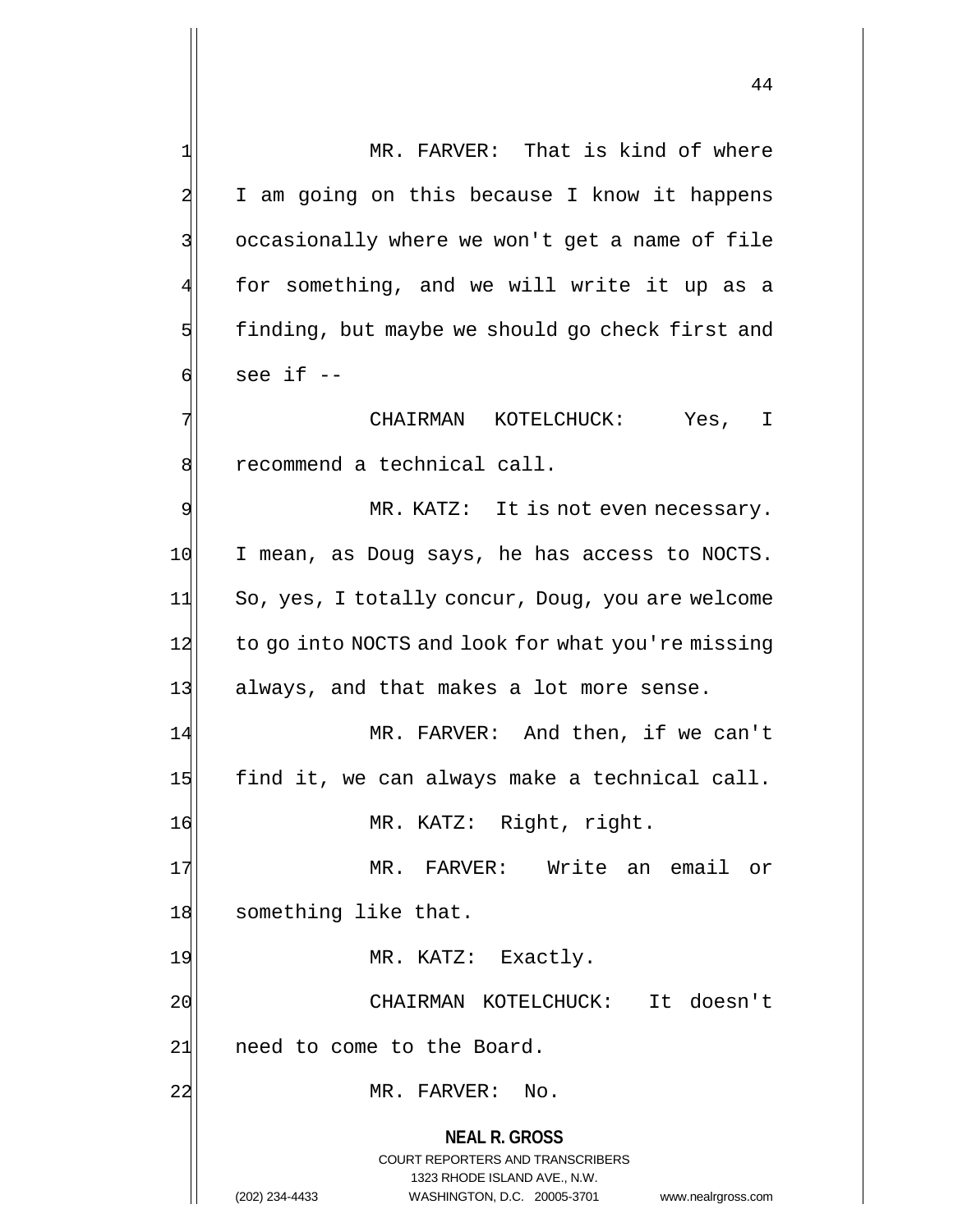**NEAL R. GROSS** COURT REPORTERS AND TRANSCRIBERS 1323 RHODE ISLAND AVE., N.W. (202) 234-4433 WASHINGTON, D.C. 20005-3701 www.nealrgross.com 45 1 CHAIRMAN KOTELCHUCK: Agreed. 2 MR. FARVER: I think we can 3 eliminate a lot of findings like this. CHAIRMAN KOTELCHUCK: Yes. Okay. 5 | September MUNN: Well, it is  $\phi$  accessible. That's all that is necessary. 7 CHAIRMAN KOTELCHUCK: That's 8 right. 9 So, let's close it. Yes? 10 MEMBER MUNN: Yes. 11 CHAIRMAN KOTELCHUCK: Okay. Our 12 DRSC action, close.  $13$  321.5. 14 MR. FARVER: On 321.5, this is Doug 15 again. 16 CHAIRMAN KOTELCHUCK: Yes. 17 MR. FARVER: Let's see. NIOSH did 18 not consider returned badge for 202. And this 19 comes from the CATI report, I believe. Yes. 20 Apparently, when the employee took 21 his badge home after cleaning out his locker, and 22 I guess it was part of the paperwork that the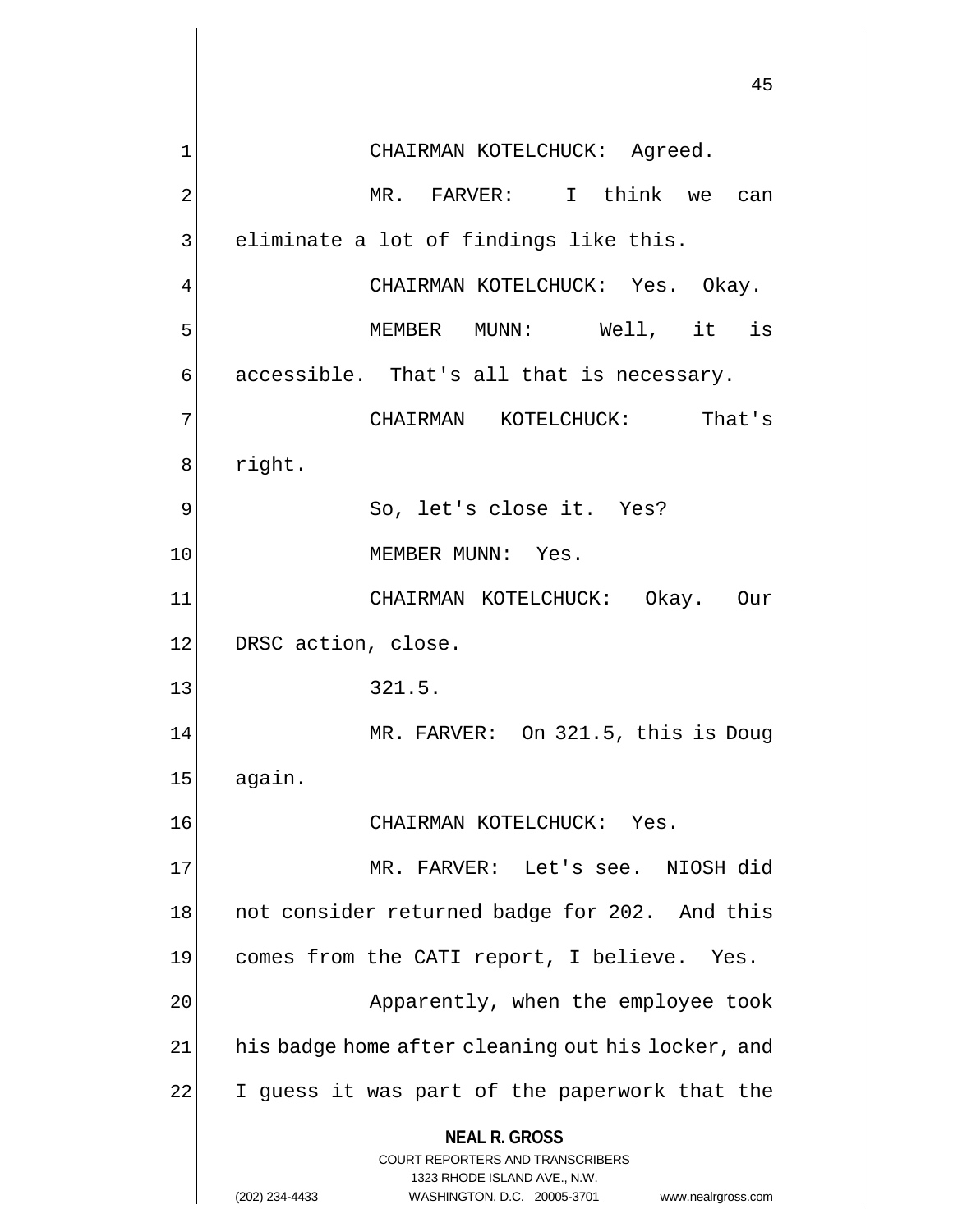**NEAL R. GROSS** COURT REPORTERS AND TRANSCRIBERS 1323 RHODE ISLAND AVE., N.W. 1 employee had that was turned over to NIOSH. And  $2$  so, we said they did not use the results, but, 3 3 3 as in the NIOSH explanation, when the employee completed the determination checkout list, they  $5$  indicated that everything had been returned.  $\mathfrak{g}$  So, they did not consider it when it was received  $7$  later on in 2008. And as it turns out, it 8 doesn't make a lot of difference anyway. 9 MR. SIEBERT: Hey, Doug. 10 MR. FARVER: Yes? 11 MR. SIEBERT: This is Scott. 12 I just want to point out, yes, as you 13 said, this information showed up after the dose 14 reconstruction was completed. But I do want to 15 correct you on one small thing. You just said 16 we did not take that into account when we 17 received it. 18 If you look at our response, there 19 is general correspondence in October of 2008 20 that does state that the additional information  $21$  was supplied by the claimant, we reviewed it, and 22 it would have no impact.

(202) 234-4433 WASHINGTON, D.C. 20005-3701 www.nealrgross.com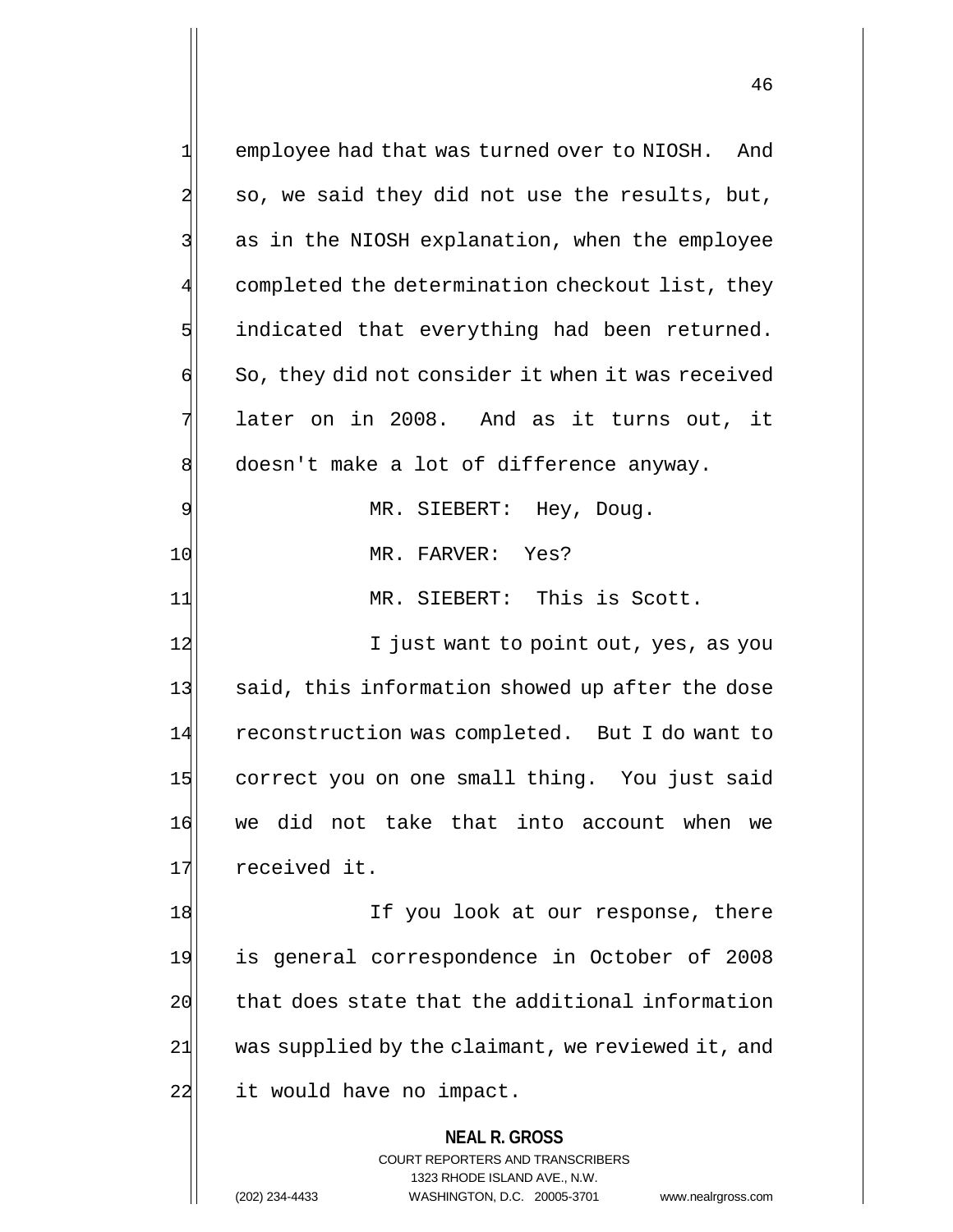**NEAL R. GROSS** COURT REPORTERS AND TRANSCRIBERS 1323 RHODE ISLAND AVE., N.W. 1 And I even quoted what the log says. 2 I talked with Chris and the analysis is valid.  $3$  The new data was reviewed, and Mr. X's dose is 4 essentially all internal and overestimated. 5 So, it was taken into account once 6 it was received. 7 MR. FARVER: I understand, Scott. 8 Yes, I was incorrect. You considered it; you 9 didn't include it. 10 MR. SIEBERT: Right. Correct. 11 MR. FARVER: In other words, lack of 12 an addendum to the dose reconstruction because 13 it wasn't necessary. 14 MR. SIEBERT: Correct. 15 MR. FARVER: Okay. I understand. 16 CHAIRMAN KOTELCHUCK: Okay. And 17 really, our only response is that he probably 18 should have acknowledged it in the DR. But, as 19 you say, the DR had been completed, 20 | MR. FARVER: Right. 21 | CHAIRMAN KOTELCHUCK: Okay. I 22 mean, if he would have gotten it during the time

(202) 234-4433 WASHINGTON, D.C. 20005-3701 www.nealrgross.com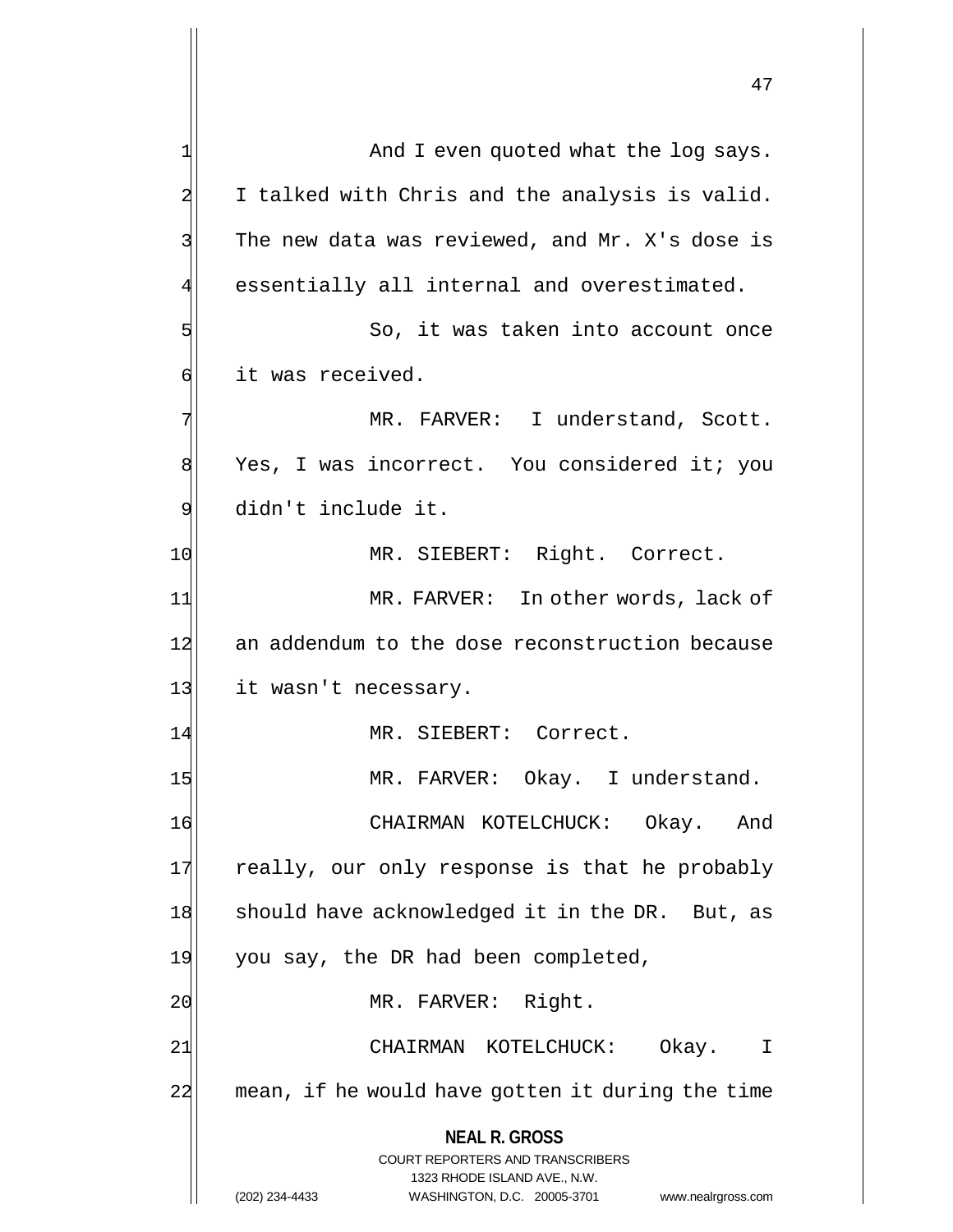$1$  that the DR was being worked on, I don't even know  $2$  if he would have included it then, put a little 3 note in the report.

**NEAL R. GROSS** COURT REPORTERS AND TRANSCRIBERS 1323 RHODE ISLAND AVE., N.W. (202) 234-4433 WASHINGTON, D.C. 20005-3701 www.nealrgross.com MR. SIEBERT: We likely would have 5 sddressed it in the incident section. I like to 6 | say that we likely would have. And since we 7 don't have the opportunity to test that in 8 reality, I am going to say 100 percent that we 9 would have stated that in the dose 10 reconstruction report. 11 MR. FARVER: I admire your 12 confidence. 13 (Laughter.) 14 CHAIRMAN KOTELCHUCK: Okay. 15 Alright. Nothing more the Committee needs to do 16 on this, correct? 17 MR. FARVER: Correct. 18 CHAIRMAN KOTELCHUCK: Then, should 19 we close? 20 MEMBER CLAWSON: Yes, let's close  $21$  it. 22 This is Brad.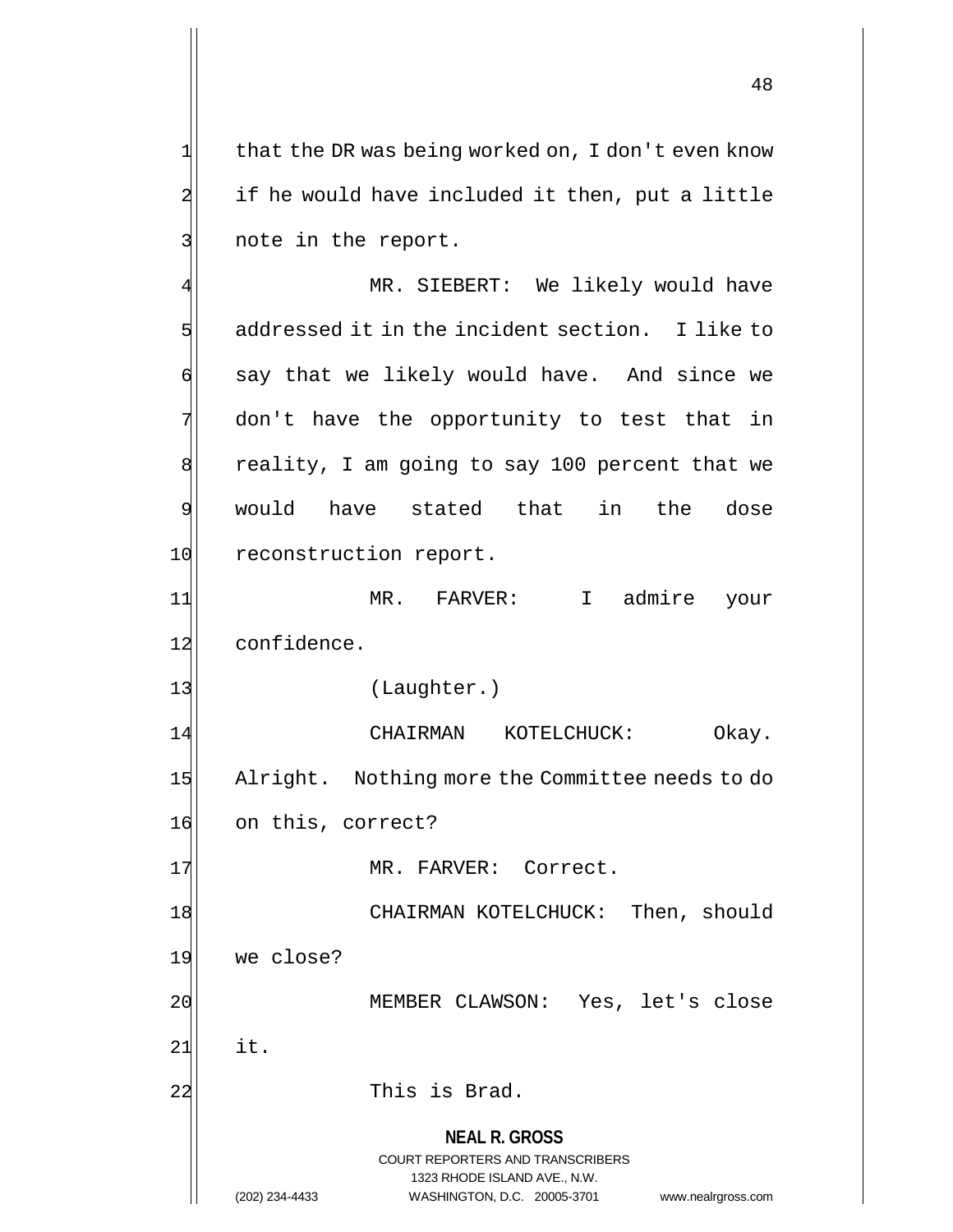**NEAL R. GROSS** COURT REPORTERS AND TRANSCRIBERS 1323 RHODE ISLAND AVE., N.W. (202) 234-4433 WASHINGTON, D.C. 20005-3701 www.nealrgross.com 49 1 CHAIRMAN KOTELCHUCK: Okay. 2 Others agree? 3 | MEMBER MUNN: Sure. CHAIRMAN KOTELCHUCK: Okay, 5 slosed. 6 DR. MAURO: Doug, I'm sorry to 7 interrupt. This is John Mauro. 8 8 I got a note from John that you might 9 be talking about Huntington Pilot Plant. And I 10 am just calling in to let you know that I am 11 available if there are still any residual issues 12 related to the AWEs. 13 MR. FARVER: Okay. John, just to  $14$  update you, that was from the ninth set. There 15 were two findings, and it was NIOSH's action to 16 review Steve Marschke's report --17 DR. MAURO: Yes. 18 MR. FARVER: -- for Findings 1, 5, 19 and 6. 20 DR. MAURO: Which case? What site? 21 MR. FARVER: Huntington. 22 DR. MAURO: Okay. Yes, I'm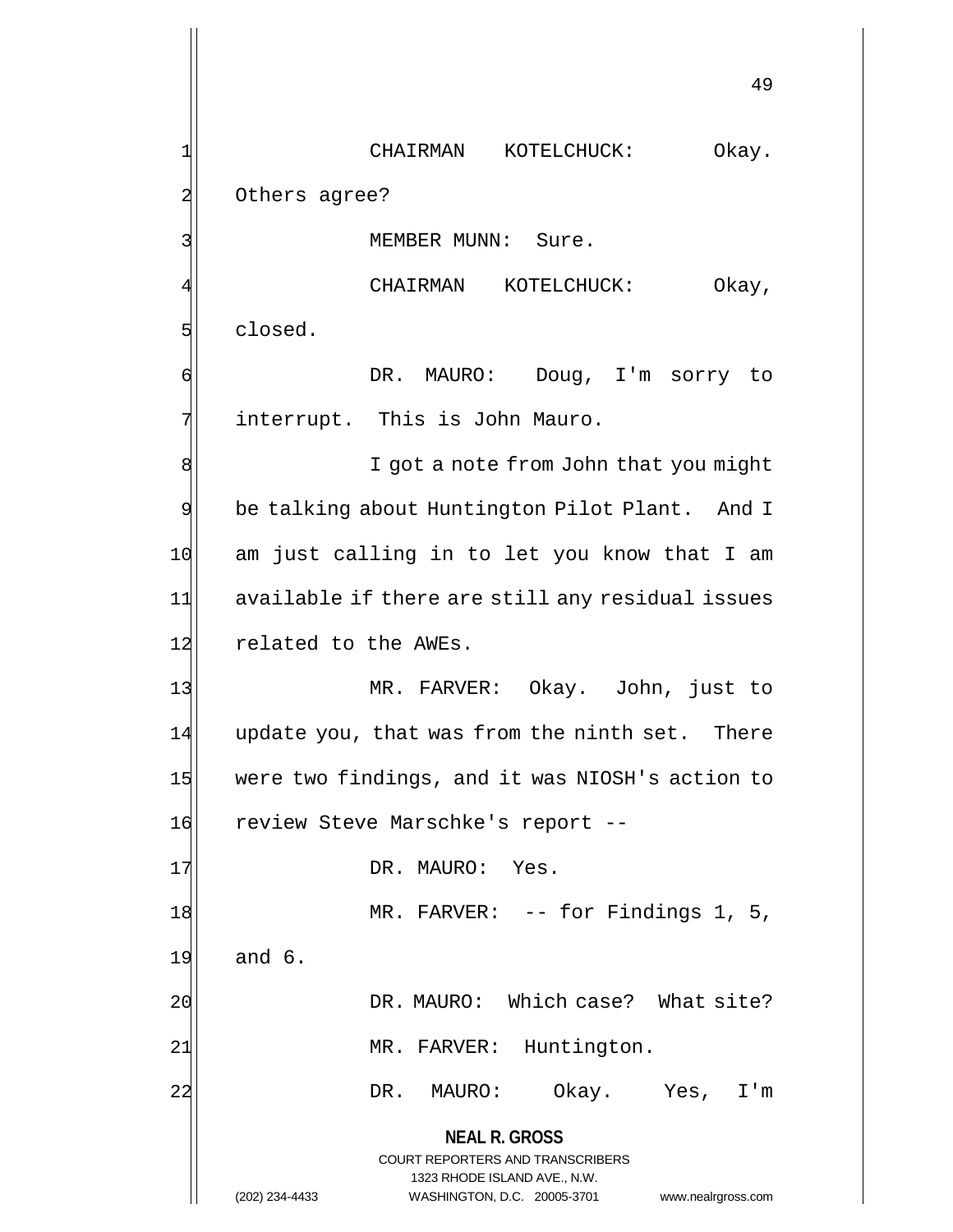$1$  familiar with that. Right.

**NEAL R. GROSS** COURT REPORTERS AND TRANSCRIBERS 1323 RHODE ISLAND AVE., N.W. (202) 234-4433 WASHINGTON, D.C. 20005-3701 www.nealrgross.com 2 MR. FARVER: And so, Grady is going 3 to assign someone to look at that while we 4 continue on with the meeting. And then, if he  $5$  can get a response back by the end of the meeting,  $\phi$  we will go back to those. 7 | The South Charlock DR. MAURO: Oh, okay. Very good. 8 Thank you. 9 CHAIRMAN KOTELCHUCK: Okay. Good. 10 DR. MAURO: Okay. 11 CHAIRMAN KOTELCHUCK: Well, we have 12 finished; we have closed it. And there should 13 be one more. 14 MR. FARVER: There is one more 15 observation. 16 CHAIRMAN KOTELCHUCK: Okay. 17 MR. KATZ: Before we go on, just for 18 the court reporter, that is John Mauro, and he 19 is with SC&A. 20 MS. LIN: Hi, Ted. This is Jenny 21 Lin with HHS. I just wanted to register my 22 attendance.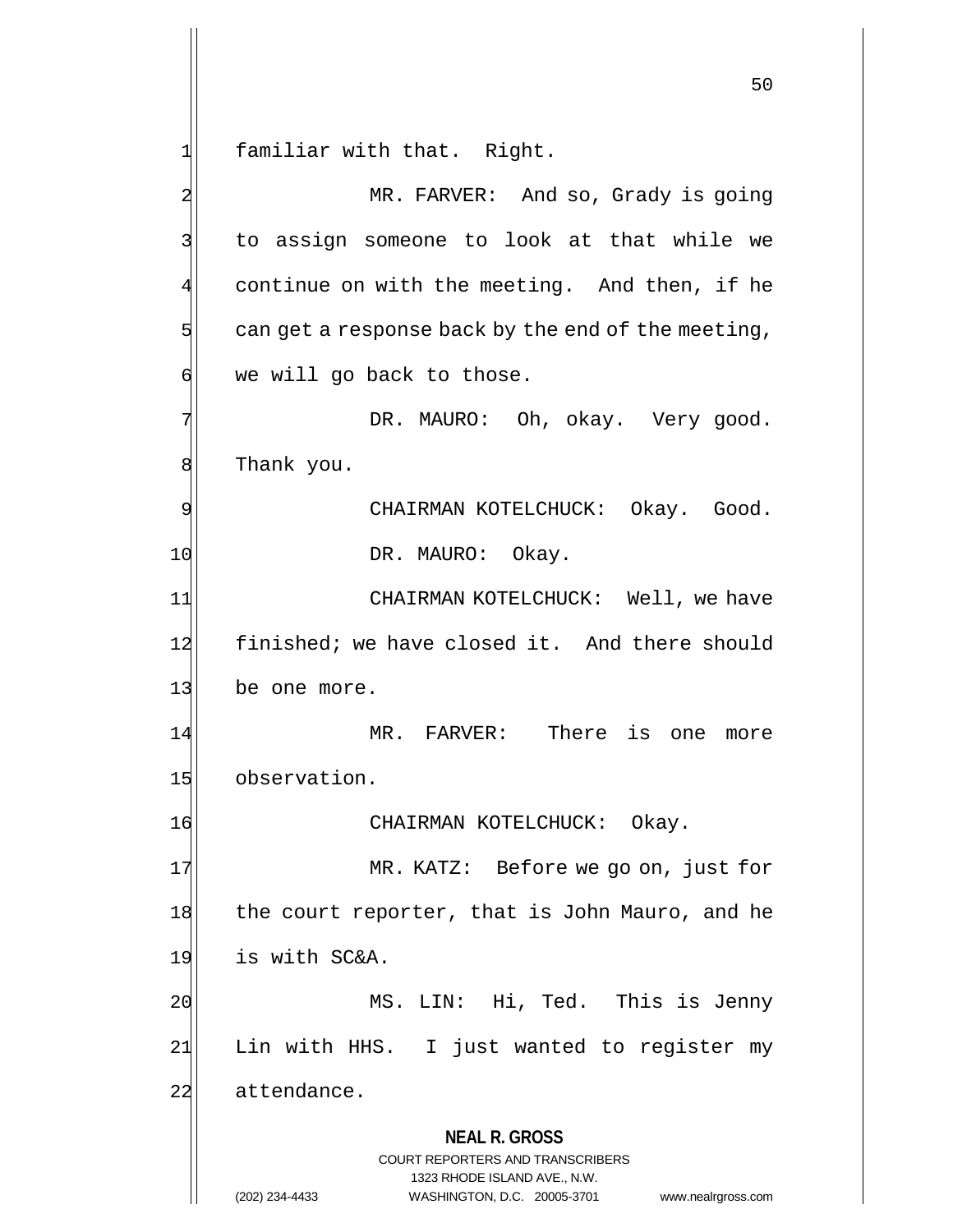**NEAL R. GROSS** COURT REPORTERS AND TRANSCRIBERS 1323 RHODE ISLAND AVE., N.W. (202) 234-4433 WASHINGTON, D.C. 20005-3701 www.nealrgross.com 51 1 CHAIRMAN KOTELCHUCK: Okay. Good. 2 MR. KATZ: Thank you, Jenny. 3 MS. HARTSFIELD: And this is 4 DeKeely Hartsfield as well. I called in later. 5 MR. KATZ: Thanks, DeKeely. 6 You're welcome, both of you. 7 | CHAIRMAN KOTELCHUCK: Okay. Good. 8 8  $9$  up, and that is our fifth case that we have still 10 out. Well, I don't know. For an observation, 11 I don't know if we say the case is out. We need 12 to look at it. 13 MR. FARVER: We usually don't close 14 out observations officially. 15 CHAIRMAN KOTELCHUCK: Right. 16 MR. FARVER: An observation is 17 something that we noticed while we were doing our 18 review, but it is not really a finding. It is 19 just something we would like to point out, so 20 that NIOSH is aware of it. 21 This one has to do with some 22 information in a Technical Basis Document. We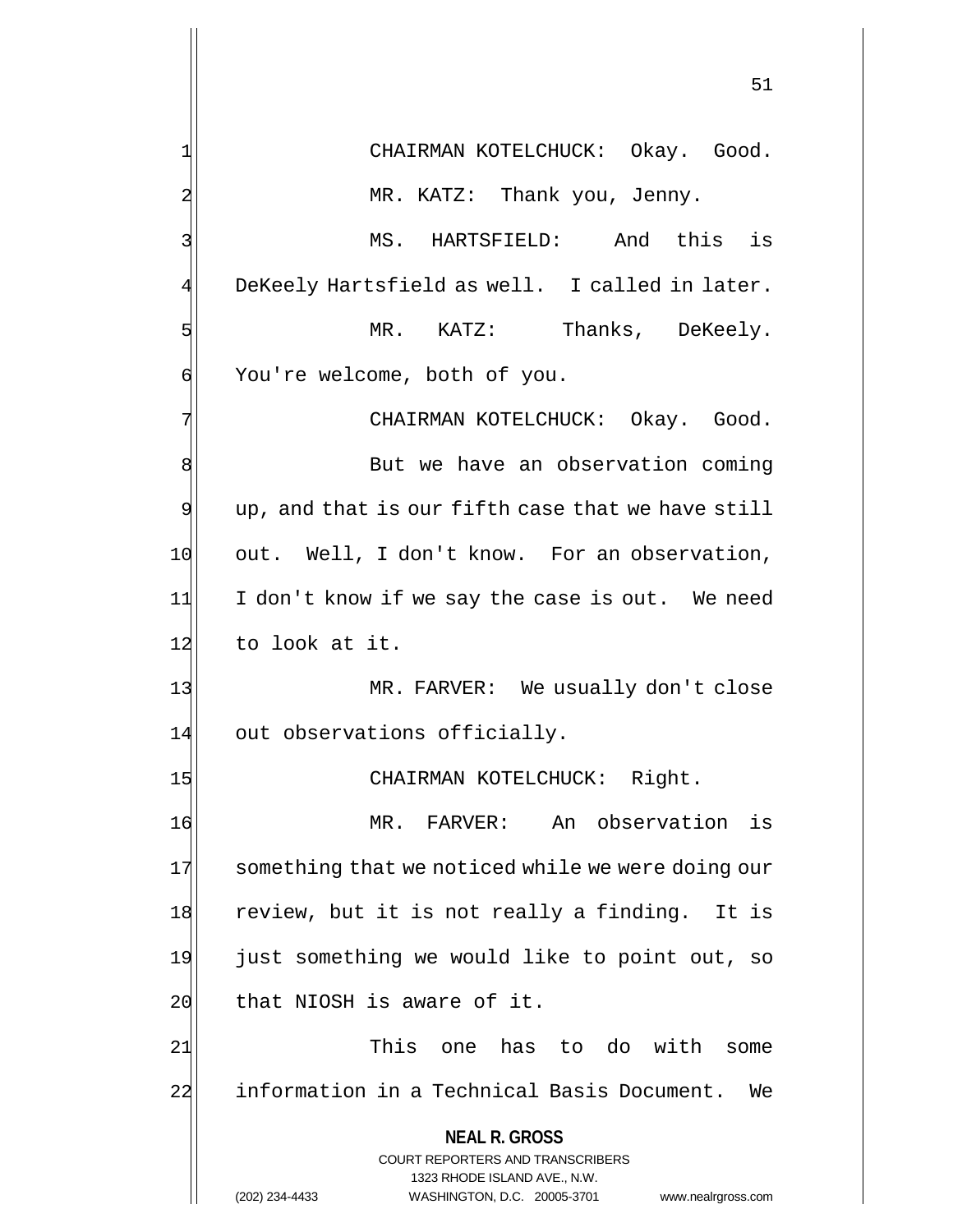**NEAL R. GROSS** COURT REPORTERS AND TRANSCRIBERS 1323 RHODE ISLAND AVE., N.W. 1 are just going to point out that a pathway had 2 not been completely addressed. And then, they 3 give a response to it. But it is not the level  $4$  of a finding. 5 MEMBER MUNN: Right. It should be 6 adequate for our purposes. 7 MR. FARVER: Yes. 8 | MEMBER MUNN: Yes. 9 CHAIRMAN KOTELCHUCK: Okay. So, 10 thank you for moving it to the bottom, so we can 11 finish reading it. 12 But, for an observation, we do want 13 to look at it, if the Committee Members want to 14 take a quick look at it to refresh your memories. 15 MR. FARVER: Okay. This is --16 CHAIRMAN KOTELCHUCK: Alright. 17 MR. FARVER: -- the exposure 18 | pathway that has not been completely addressed 19 in the TBD or SEC process for potential intakes  $20$  of workers near the area of the TA-53 evaporation 21 lagoons. The intake would likely be from 22 airborne tritium in concentrations greater than

(202) 234-4433 WASHINGTON, D.C. 20005-3701 www.nealrgross.com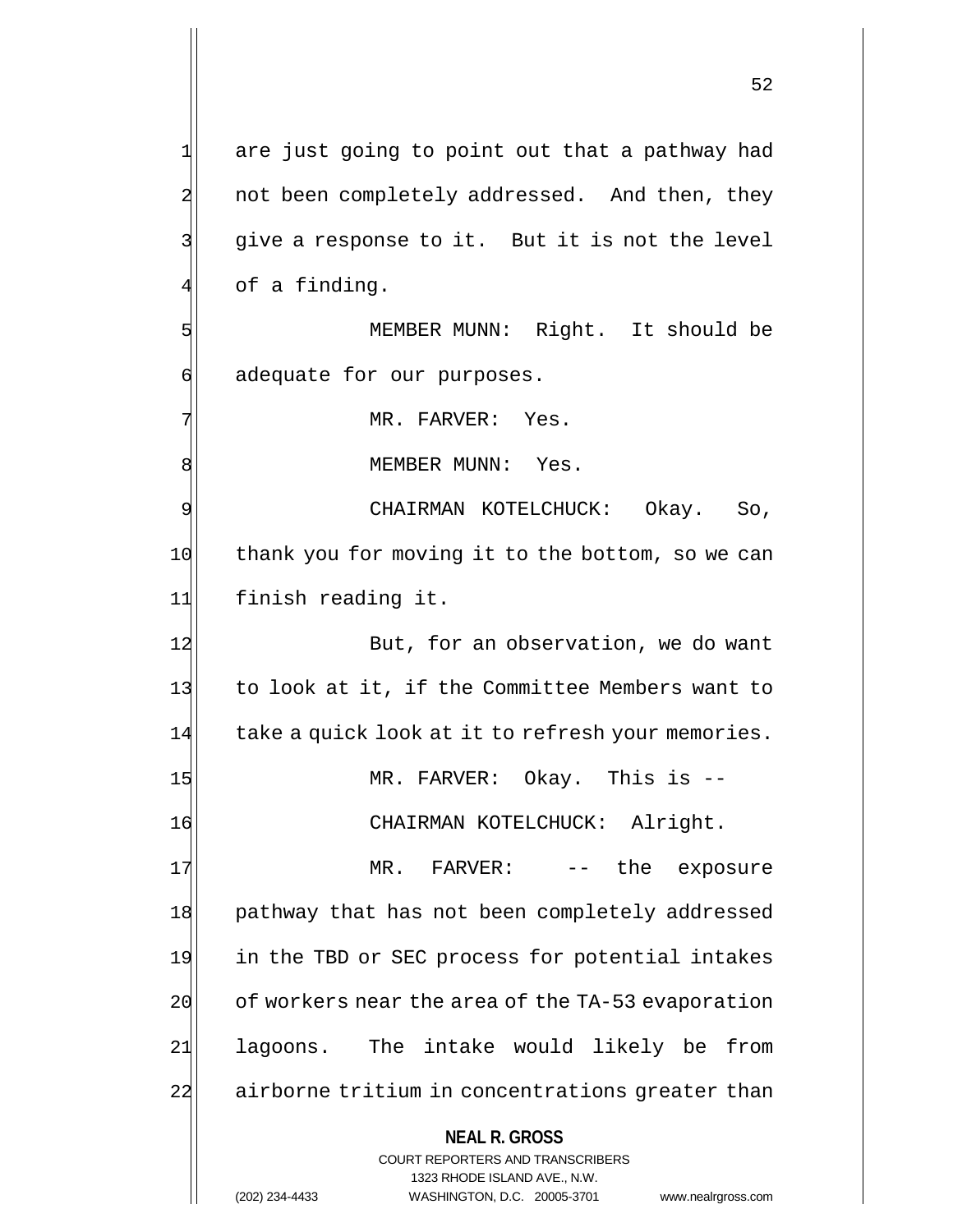**NEAL R. GROSS** COURT REPORTERS AND TRANSCRIBERS 1323 RHODE ISLAND AVE., N.W. 1 the LANL environmental concentrations. And  $2$  that was what prompted the finding. 3 CHAIRMAN KOTELCHUCK: Yes. MR. FARVER: And I am not that  $5$  familiar with LANL to tell you where the TA-53  $\phi$  evaporation lagoons are or anything about that.  $7$  So this is where I would go back to the NIOSH 8 8 8 response and look at their input. 9 CHAIRMAN KOTELCHUCK: Okay. 10 MR. FARVER: It looks like the 11 information is available. And if there is a 12 dose reconstruction that concerns that 13 particular area, the information is available. 14 That is how I read that. 15 CHAIRMAN KOTELCHUCK: Yes. 16 MR. SIEBERT: You read that 17 correctly. 18 | CHAIRMAN KOTELCHUCK: Okay. Good. 19 MR. FARVER: Now whether or not that 20 is something that needs to be put into a TBD or 21 something else or referenced somewhere, I don't 22 know. But the information is available,

(202) 234-4433 WASHINGTON, D.C. 20005-3701 www.nealrgross.com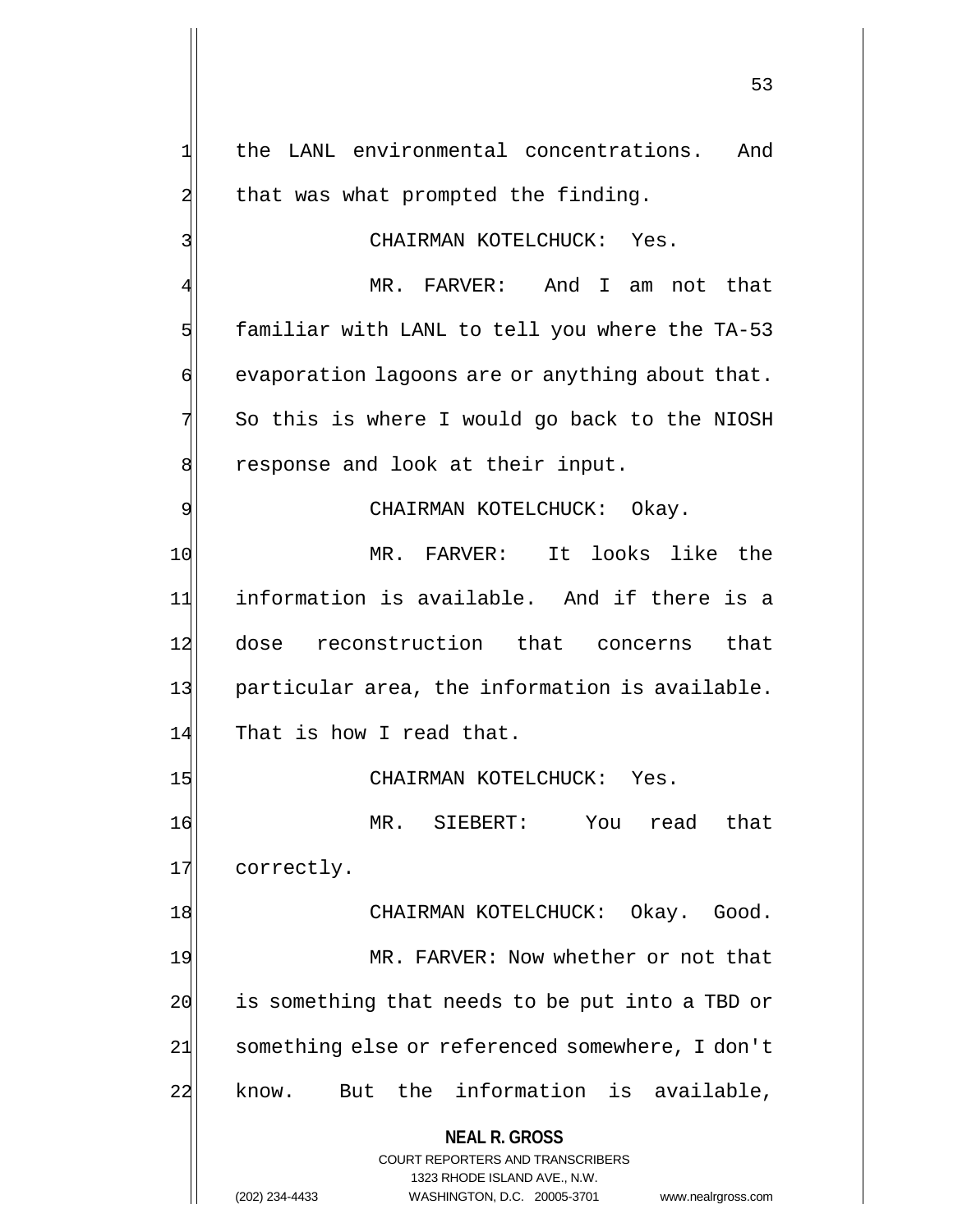**NEAL R. GROSS** COURT REPORTERS AND TRANSCRIBERS 1323 RHODE ISLAND AVE., N.W. (202) 234-4433 WASHINGTON, D.C. 20005-3701 www.nealrgross.com 1 apparently. So our concern that had not been 2 addressed, is, well, it is not in a TBD and it 3 hasn't been addressed in the SEC, but the 4 information is there, if the dose reconstructor 5 or someone wants to use it. 6 MR. SIEBERT: This is Scott. 7 T do want to point out, it is in the 8 TBD. It is the occupational environmental dose 9 9 of the information. 10 MEMBER CLAWSON: Scott, this is 11 Brad. 12 So, what you are telling me is that 13 this is all taken in under the environmental 14 dose, if they were to give the person the outside 15 environmental dose? Is that correct? 16 MR. SIEBERT: Give me a second to 17 pull stuff out here. 18 CHAIRMAN KOTELCHUCK: Okay. 19 MR. SIEBERT: Yes, this information 20 is in the occupational environmental TBD  $21$  TKBS-10-4. 22 MEMBER CLAWSON: Okay. So, Doug,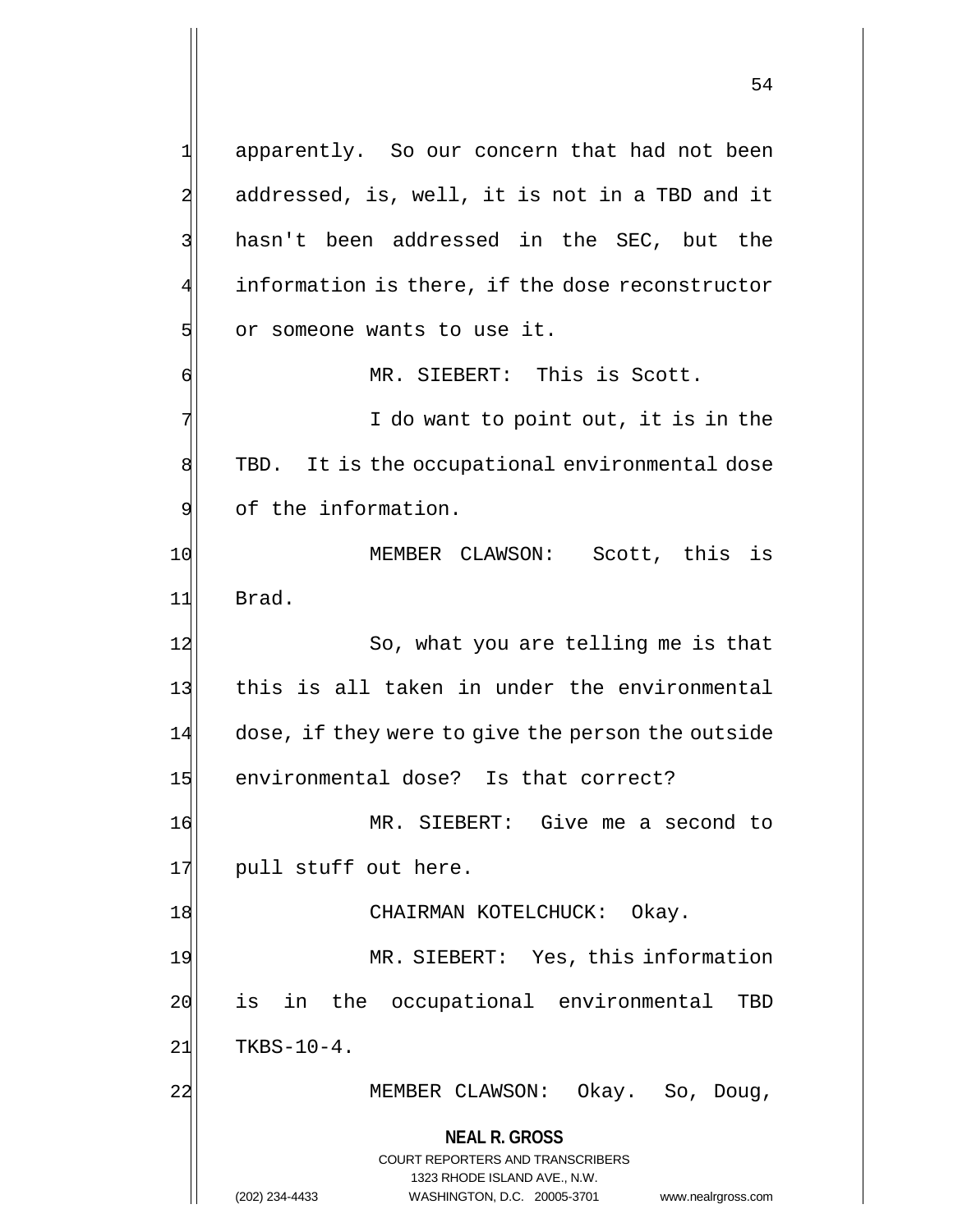**NEAL R. GROSS** COURT REPORTERS AND TRANSCRIBERS 1323 RHODE ISLAND AVE., N.W.  $1$  let me ask you, does that take care of what your 2 observation, that it should have been addressed 3 | someplace. Let it be under occupational or under the environmental dose? Yes? No? 5 MR. FARVER: Give me a second. I 6 | just closed out that case file. 7 MEMBER CLAWSON: Yes, I thought 8 8 a that I understood your concern was that this 9 should be taken into consideration. 10 MR. FARVER: Yes, I believe the  $11$  concern was that, if they are in that area, they 12 would just get assigned the environmental dose. 13 And our concern was that the tritium dose would 14 exceed the environmental dose levels. 15 MEMBER CLAWSON: Oh, so if they were 16 working around the ponds, they would have been 17 higher than what the environmental dose was? 18 MR. FARVER: And higher than just 19 the general LANL environmental. 20 MEMBER CLAWSON: So, Scott, I quess 21 my question would be, would somebody that would 22 be working right next to those ponds, say the

(202) 234-4433 WASHINGTON, D.C. 20005-3701 www.nealrgross.com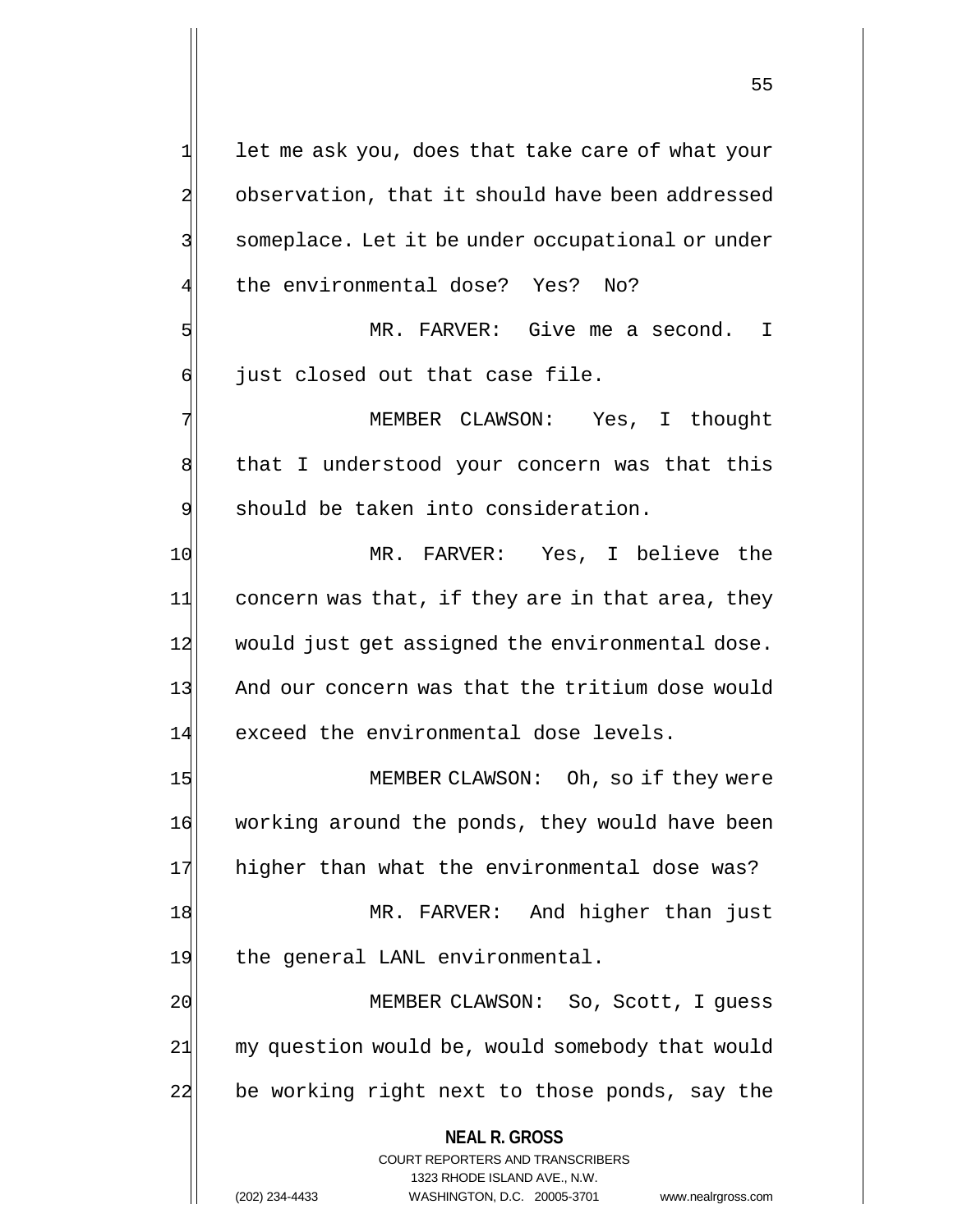1 pumps or whatever else like that, would that 2 environmental be the same as somebody off around  $3$  the plant? Is that the way that they would look at it?

5 Separation of the MR. BUCHANAN: This is Ron 6 Buchanan, SC&A.

7 And, yes, that's correct. Los 8 Alamos has the proton accelerator. And at the  $9$  end of that is the target area, and over to the 10 east southeast is the tritium or the hold-up 11 ponds. And this held all the drainage from the 12 accelerator floors and tanks and stuff for a 13 number of years. And then, it was cleaned up. 14 and the concern was that the air 15 samplers and stuff were in the general area, but 16 a person that actually was down and worked in the 17 lagoons, they were called, would be exposed to 18 more than the general environmental area.

19 MEMBER CLAWSON: Yes, I agree with 20 you on that. So, yes, I see what the observation 21 is now. I better understand it. I appreciate 22 that.

# **NEAL R. GROSS** COURT REPORTERS AND TRANSCRIBERS 1323 RHODE ISLAND AVE., N.W. (202) 234-4433 WASHINGTON, D.C. 20005-3701 www.nealrgross.com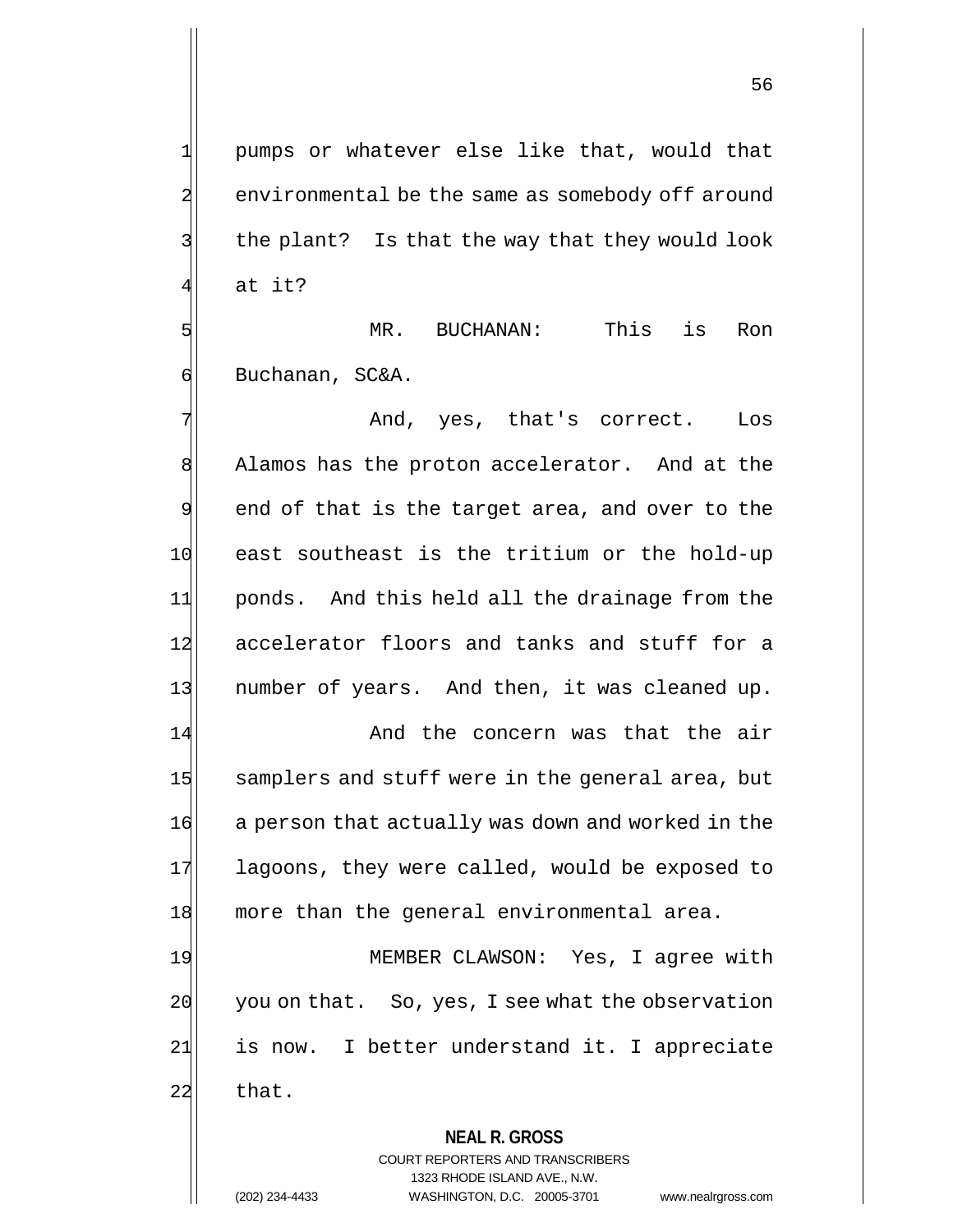**NEAL R. GROSS** COURT REPORTERS AND TRANSCRIBERS 1323 RHODE ISLAND AVE., N.W. 1 And I agree with SC&A that this is 2 just being an observation, but somebody that did 3 work down there would have gotten more than just 4 the general person working around the building. 5 Solution CHAIRMAN KOTELCHUCK: Right. 6 Okay. Further comments? 7 (No response.) 8 8 November 1, should we go on to Paducah and 9 Portsmouth? 10 MEMBER CLAWSON: Sure. 11 CHAIRMAN KOTELCHUCK: Okay. Let's 12 do that. 13 MR. SIEBERT: So, correct me if I'm  $14$  wrong -- this is Scott -- we now have all the 15 Rocky Flats/LANL matrix complete, correct? 16 CHAIRMAN KOTELCHUCK: That is my 17 understanding. 18 MR. STIVER: Yes. This is Stiver. 19 I think we are closed out on LANL and 20 Rocky now. 21| CHAIRMAN KOTELCHUCK: Right. 22 MR. STIVER: As far as I recall,

(202) 234-4433 WASHINGTON, D.C. 20005-3701 www.nealrgross.com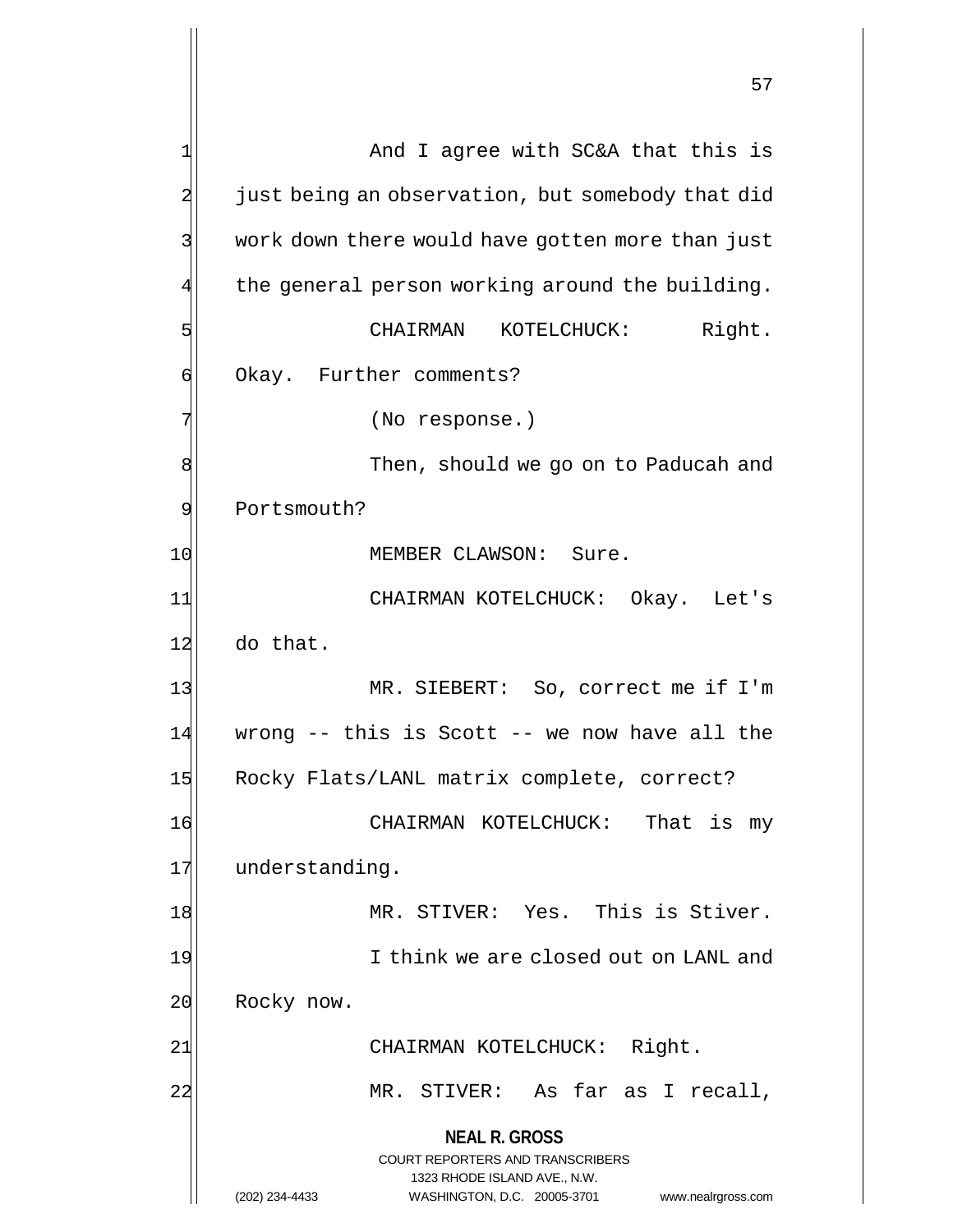$1$  there were no outstanding findings that we had  $2$  to go back and review anything for.

3 | CHAIRMAN KOTELCHUCK: Right. So, 4 we still have the two that are still hanging from  $5$  Set 9, which, hopefully we will get to later in  $\left| \cdot \right|$  the day, and we are ready to go on to Paducah and  $7$  Portsmouth, which is now on the screen.

8 MEMBER CLAWSON: So, this is Brad 9 again. So, if we have all the Rocky and the 10 other ones done, does this mean we are supposed 11 to have a party on this, because it has been a 12 long time coming?

13 CHAIRMAN KOTELCHUCK: It certainly 14 has been. Well, it is worthy of celebration on 15 this last day of the fiscal year, the 16 government's fiscal year.

17 MEMBER CLAWSON: Oh, so are you  $18$  telling us  $-$ 

19 CHAIRMAN KOTELCHUCK: We beat the 20 deadline, folks.

21 (Laughter.)

22 MEMBER MUNN: This probably means

**NEAL R. GROSS** COURT REPORTERS AND TRANSCRIBERS 1323 RHODE ISLAND AVE., N.W. (202) 234-4433 WASHINGTON, D.C. 20005-3701 www.nealrgross.com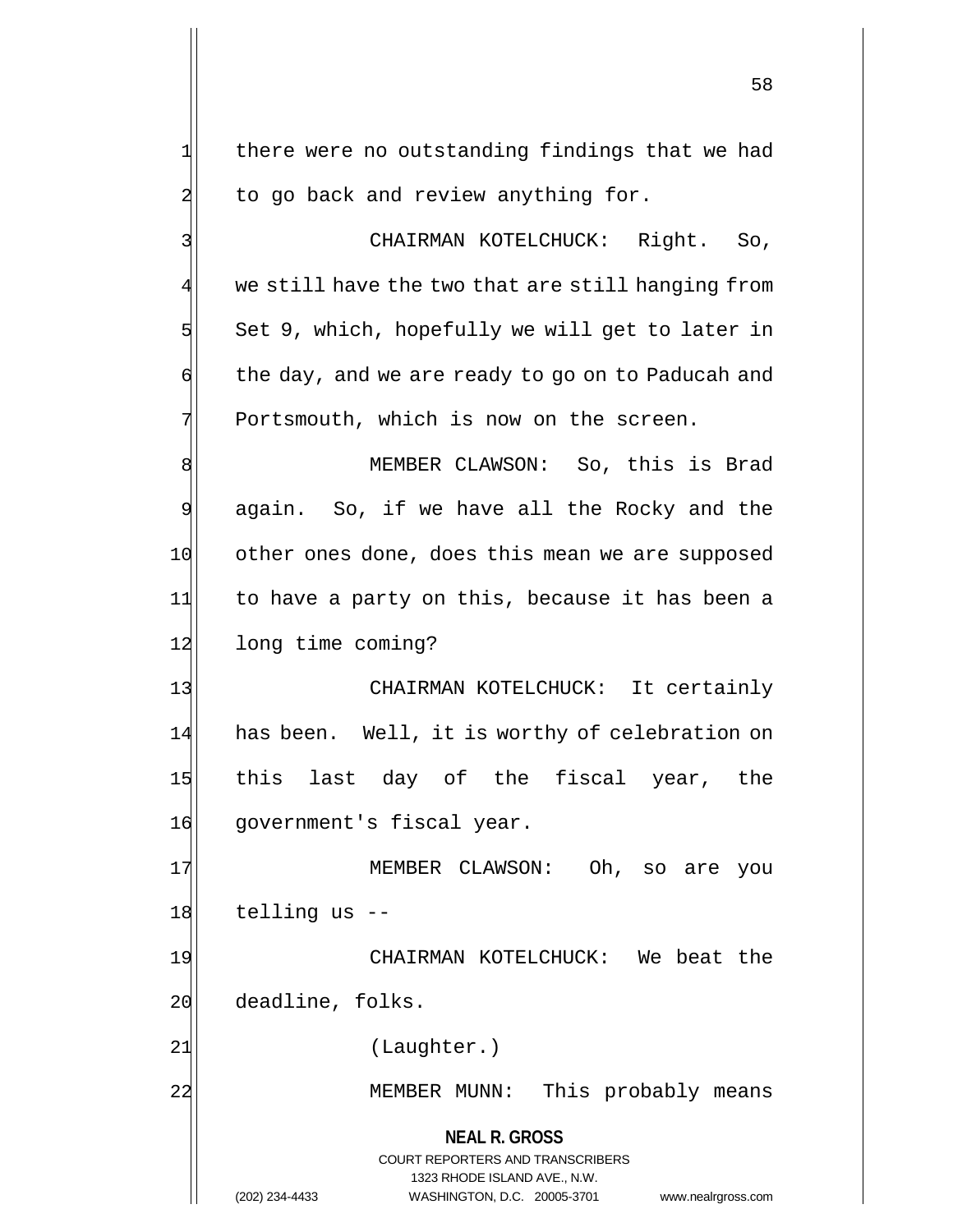**NEAL R. GROSS** COURT REPORTERS AND TRANSCRIBERS 1323 RHODE ISLAND AVE., N.W. (202) 234-4433 WASHINGTON, D.C. 20005-3701 www.nealrgross.com 59  $1$  we can have coffee the next time, if ever we see 2 each other face to face. 3 (Laughter.) CHAIRMAN KOTELCHUCK: Alright. 5 MEMBER MUNN: If everybody pitches  $6$  in. 7 | CHAIRMAN KOTELCHUCK: Absolutely. 8 Okay. The first case from Portsmouth. Does 9 somebody want to address that? 10 MR. FARVER: This is Doug. I had to 11 switch out phones. I was picking up some radio 12 transmissions. 13 So where are we at? We're on 14 Paducah? 15 CHAIRMAN KOTELCHUCK: Right, 16 Paducah and Portsmouth, and we're on what I think 17 is 272.1 in the 12th set for Portsmouth, and 18 shown on the screen. 19 MR. FARVER: Okay. I am there now. 20 MR. SIEBERT: Hey, Doug, this is 21 Scott. 22 I notice the one that is up on the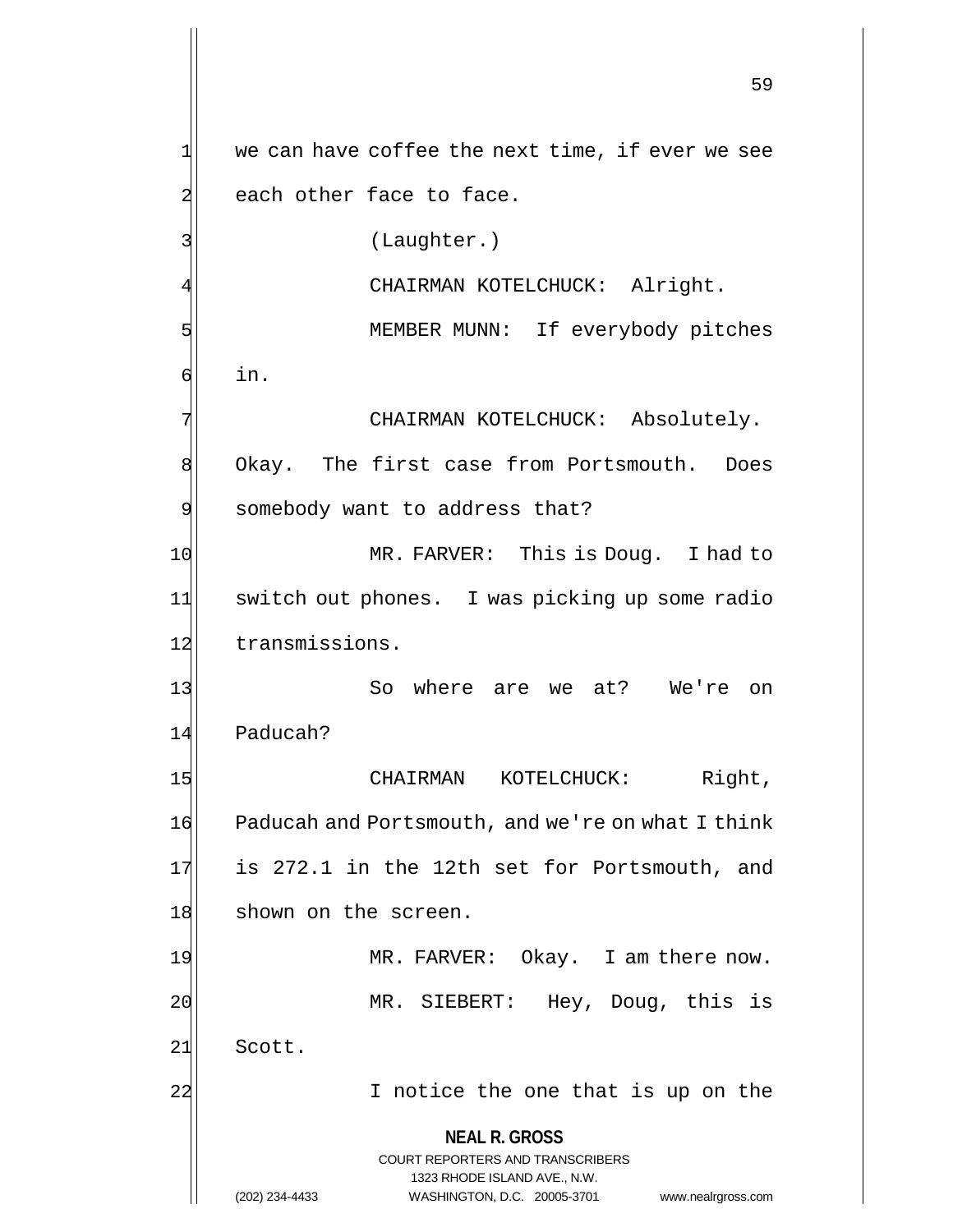**NEAL R. GROSS** COURT REPORTERS AND TRANSCRIBERS 1323 RHODE ISLAND AVE., N.W. (202) 234-4433 WASHINGTON, D.C. 20005-3701 www.nealrgross.com  $1$  screen has SC&A responses in it. I haven't seen  $2$  those yet. Did that get sent out, by any chance? 3 MR. FARVER: Yes, that is the one  $4$  that John wasn't supposed to put up there. 5 MR. STIVER: Okay. 6 MR. FARVER: He was supposed to put  $7$  up the one that had the NIOSH responses. 8 | NR. STIVER: Okay. I must have 9 pulled the wrong one up here. Just a second. 10 MR. FARVER: Okay. I mean, if you 11 want to leave it up, it's okay. 12 But, no, you haven't seen it because 13 it just got done over the weekend. 14 MR. CALHOUN: Okay. Is there any 15 chance that we could get that sent to us, because 16 that would help? 17 MR. STIVER: I can go ahead and send 18 it to you, Grady. 19 So, Doug, you do not want that one 20 up, yes or no on this? 21 MR. FARVER: Not necessarily. 22 MR. STIVER: Okay. I take that as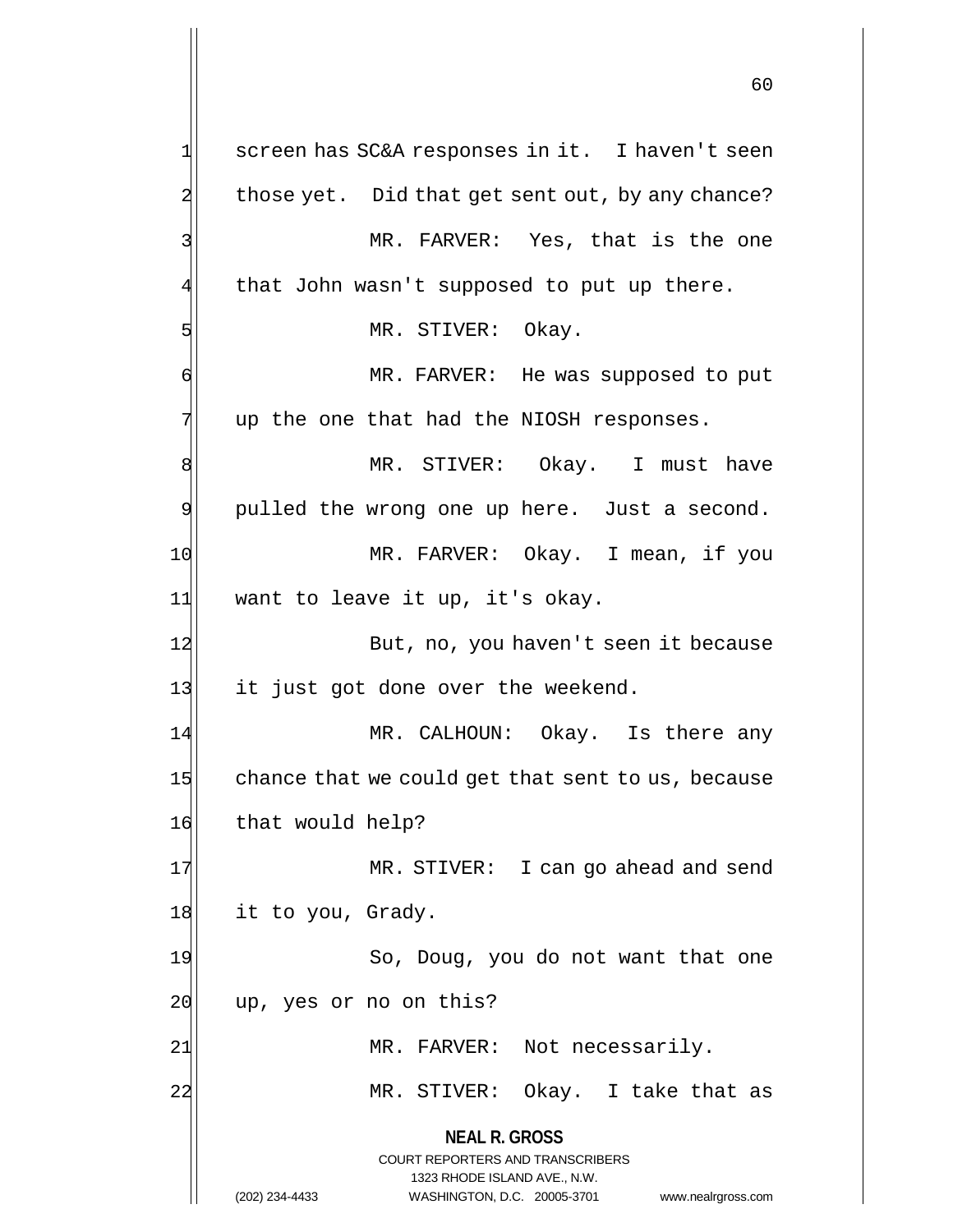$1$ | a --

2 MR. FARVER: No, I don't think there  $3$  is anything in there that is hurtful.

4 MR. STIVER: Okay. Let me go ahead  $5$  and pull this one up then.

6 MEMBER CLAWSON: You know, I don't 7 know about anybody else, but this is weird 8 watching this go around. I try to move my cursor  $9$  to look at something, and I'm having a hard time 10 here.

11| MR. STIVER: You can't, Brad. You  $12$  are just seeing  $-1$ 'm controlling it right now. 13 So, you can't do anything with it.

14 MEMBER CLAWSON: I know it, and 15 that's my problem. I was sitting here trying to 16 scroll and I'm like, what?

17 MR. STIVER: Yes.

18 Okay. This is NIOSH/DCAS's 19 responses. Doug, if you want to take it from 20 here?

21| MR. FARVER: Okay, 272. Internal 22 thorium dose was calculated using the wrong

**NEAL R. GROSS**

COURT REPORTERS AND TRANSCRIBERS 1323 RHODE ISLAND AVE., N.W. (202) 234-4433 WASHINGTON, D.C. 20005-3701 www.nealrgross.com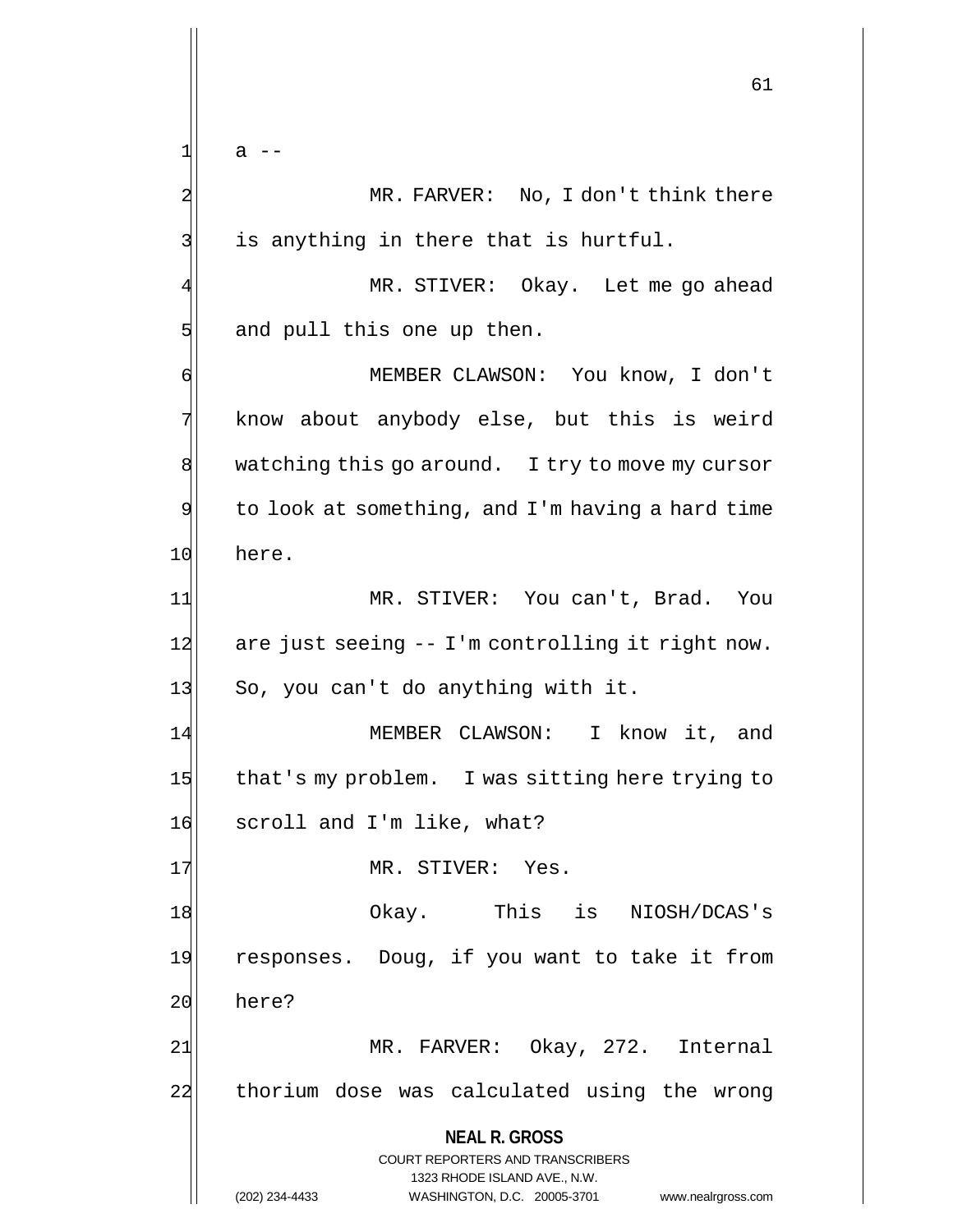1 isotope.

**NEAL R. GROSS** COURT REPORTERS AND TRANSCRIBERS 1323 RHODE ISLAND AVE., N.W. (202) 234-4433 WASHINGTON, D.C. 20005-3701 www.nealrgross.com 2 CHAIRMAN KOTELCHUCK: May I? I'm 3 just thinking. Pardon me for interrupting. I'm looking at the time. It's 11:00  $5$  a.m. our time,  $8:00$  a.m. West Coast time. And 6 we would normally break at noon for lunch. 7 Possibly, we want to take five minutes, a rest 8 break, right now before we get started? 9 MR. STIVER: That would be fine by 10 me, actually. 11| MEMBER MUNN: Always a good idea. 12 CHAIRMAN KOTELCHUCK: Okay. Very  $13$  good. It is 11:03 here. At 11:10, I would like 14 to get back together. 15 MEMBER MUNN: Very good. 16 CHAIRMAN KOTELCHUCK: Can we do  $17$  that? 18 MEMBER MUNN: Thank you. 19 CHAIRMAN KOTELCHUCK: Okay, folks. 20 (Whereupon, the above-entitled  $21$  matter went off the record at 11:03 a.m. and  $22$  resumed at  $11:11$  a.m.)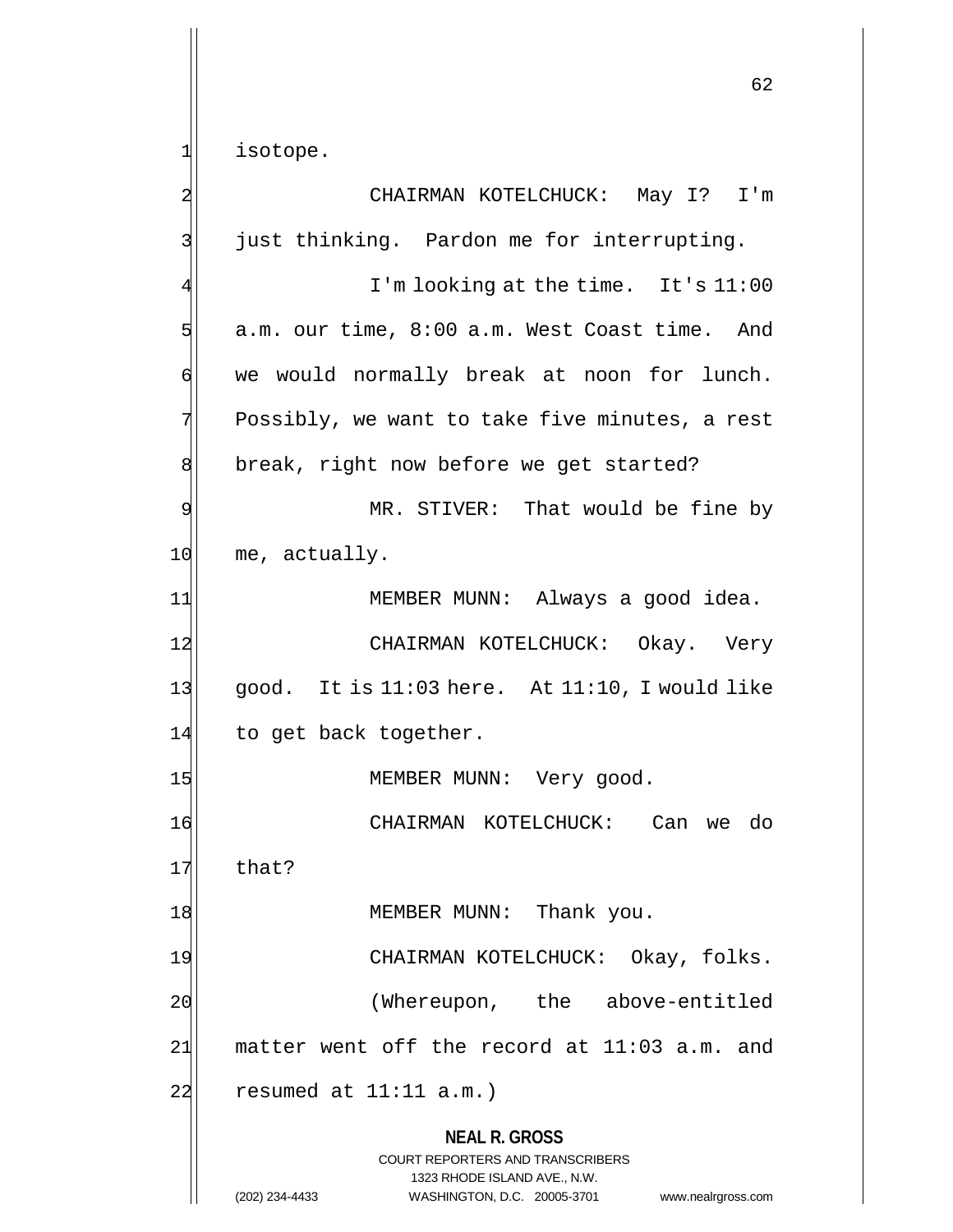**NEAL R. GROSS** COURT REPORTERS AND TRANSCRIBERS 1323 RHODE ISLAND AVE., N.W. (202) 234-4433 WASHINGTON, D.C. 20005-3701 www.nealrgross.com 63 1 CHAIRMAN KOTELCHUCK: Okay. I  $2$  know that was a short time. So, others are 3 coming on the line. With our quorum, let us -- Doug, are 5 you there? 6 Or, actually, this is NIOSH. So, we 7 are talking about Grady or Scott. Are you 8 bere? 9 MR. SIEBERT: I'm here. 10 CHAIRMAN KOTELCHUCK: Okay, 272.1. 11 MR. SIEBERT: This is Scott. I 12 believe it is still going to work well, since 13 Doug already has initial responses, if he walks 14 through and we can respond, if that's okay with  $15$  him. 16 MR. FARVER: I just caught the 17 sentence if that's okay with him. 18 | CHAIRMAN KOTELCHUCK: If you want 19 to put up your response, that is, the other  $20$  matrix that you had at first, that NIOSH has not 21 had a chance to review. 22 MR. FARVER: Yes. This is Doug.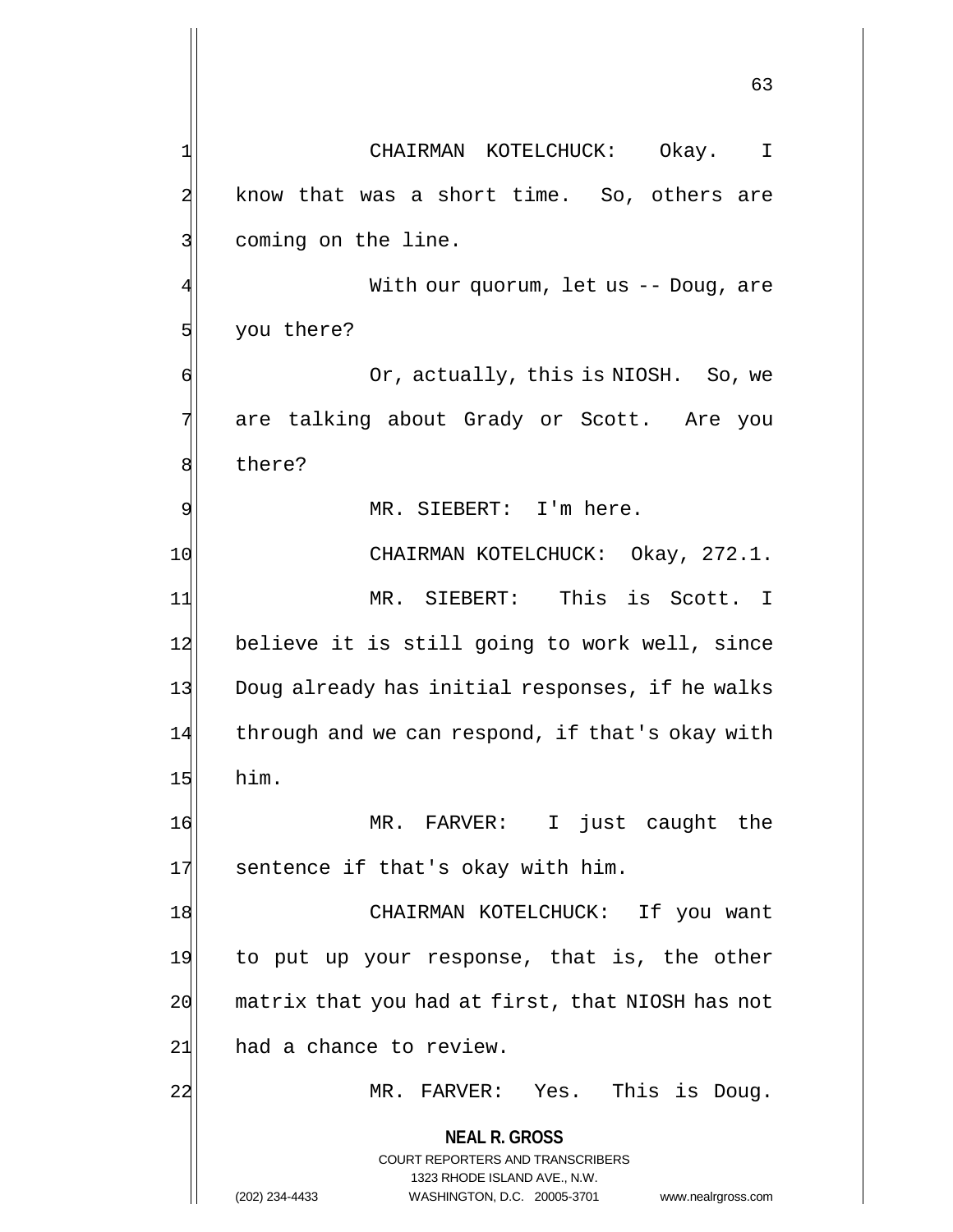$1$  That's fine.

2 CHAIRMAN KOTELCHUCK: Sure. Good. 3 MR. FARVER: I think I took all the  $4$  references to Scott out of it. 5 (Laughter.) 6 MR. STIVER: So, Doug, these are 7 ideologically pure, then, I trust. 8 MR. FARVER: I believe so. If  $9$  there are any in there, I'm going to blame Rose. 10 Okay? 11 MR. STIVER: Okay. 12 CHAIRMAN KOTELCHUCK: By the way, 13 for the court reporter, I have noticed in past 14 meetings sometimes you will just have something 15 and then say laughter. I find it interesting 16 because it is not referencing right now, but 17 Sometimes people say something and some people 18 laugh and some people don't. And I wondered, 19 laughter suggests that everybody was laughing, 20 and very often in real jokes some people laugh  $21$  and others think, oh, come on, or something like 22 that. So, I just mention that in passing, that

> **NEAL R. GROSS** COURT REPORTERS AND TRANSCRIBERS 1323 RHODE ISLAND AVE., N.W.

(202) 234-4433 WASHINGTON, D.C. 20005-3701 www.nealrgross.com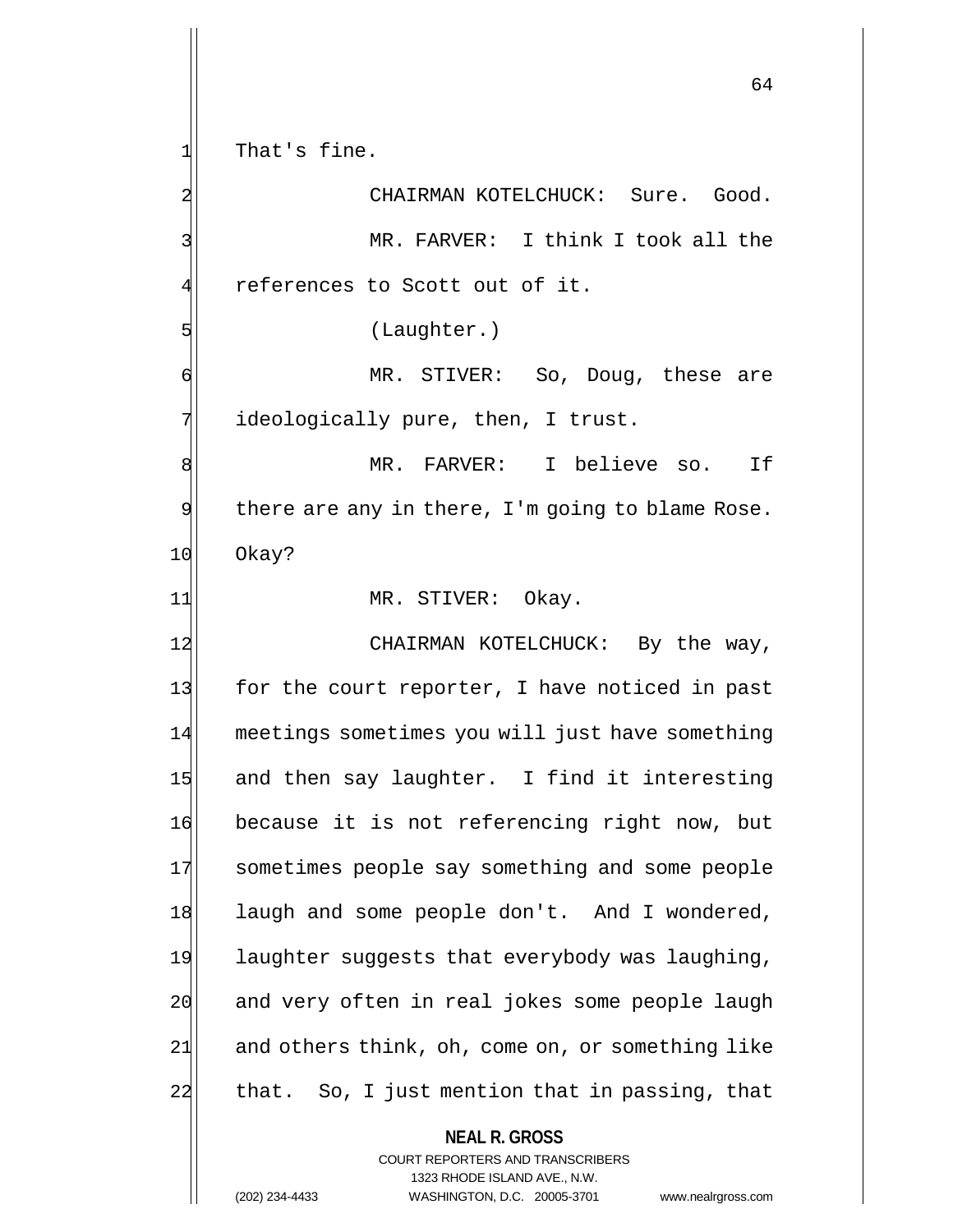1 that is a question whenever you're doing a 2 transcript, if you will; we don't know who 3 laughed.

4 Well, we will just have to deal with  $5$  the ambiguity, if it comes. I have never seen  $\mathfrak{h}$  an off-color joke so far, and I trust I never  $7$  will. So that being the case, we go on.

8 8 Okay. 272.1, both SC&A responses 9 on the screen.

10 MR. FARVER: Okay. 272.1. This 11 is Doug Farver.

12 Internal dose was calculated using 13 the wrong isotope. What we observed was that 14 the dose that was given was extremely large, very 15 overestimating, and that is what prompted the 16 finding.

17 And according to the NIOSH response, 18 it was overestimated because they used 234, 19 instead of thorium-234, they used uranium-234, 20 since IMBA did not initially have a thorium-234 21 that could be selected. So, it was a 22 limitation. So, it was an overestimating case.

### **NEAL R. GROSS**

COURT REPORTERS AND TRANSCRIBERS 1323 RHODE ISLAND AVE., N.W. (202) 234-4433 WASHINGTON, D.C. 20005-3701 www.nealrgross.com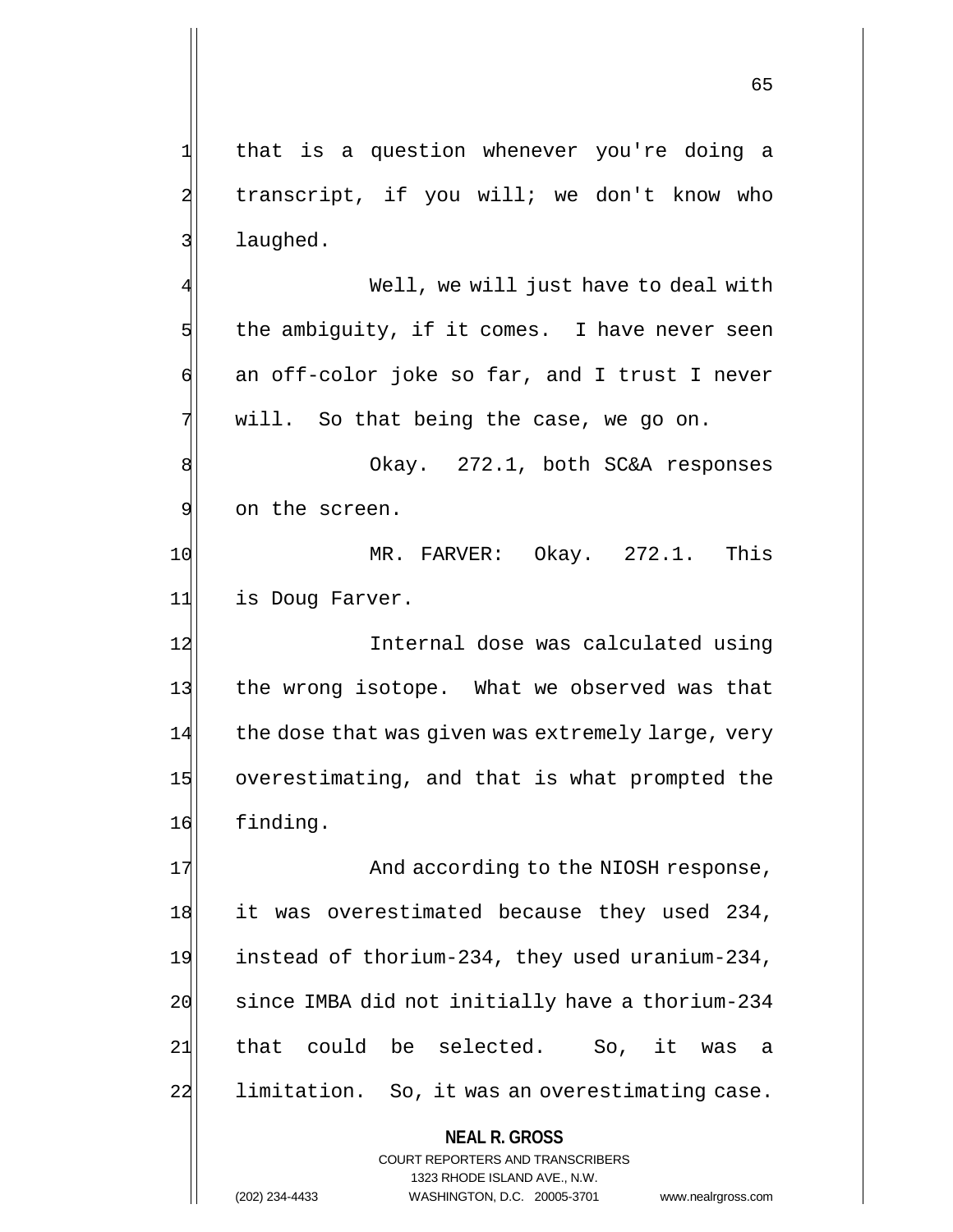**NEAL R. GROSS** COURT REPORTERS AND TRANSCRIBERS 1 Just a little background on this 2 case. He was a pipefitter at Portsmouth for 3 about six months, from the end of 1954 through the beginning of 1955. So it is just a very few  $5$  months. And they assigned environmental doses, 6 which would have been the environmental intakes 7 from uranium and thorium for the year of 1955. 8 And this will come into play if you look at the 9 other two observations. But, anyway, so that is 10 the time period we're looking at, a very short 11 time of 1954 to 1955. 12 There was a limitation in the CADW 13 program so they used a thorium-234 and 14 overestimated. 15 In this case, the PoC was less than 16 45 percent. I would guess that, if it had been 17 closer to 50 percent, they would have gone back 18 and done these doses differently, so as not to 19 severely overestimate them. But I understand 20 what they did based on the parameters given in  $21$  this case. 22| And that is pretty much what our

1323 RHODE ISLAND AVE., N.W.

(202) 234-4433 WASHINGTON, D.C. 20005-3701 www.nealrgross.com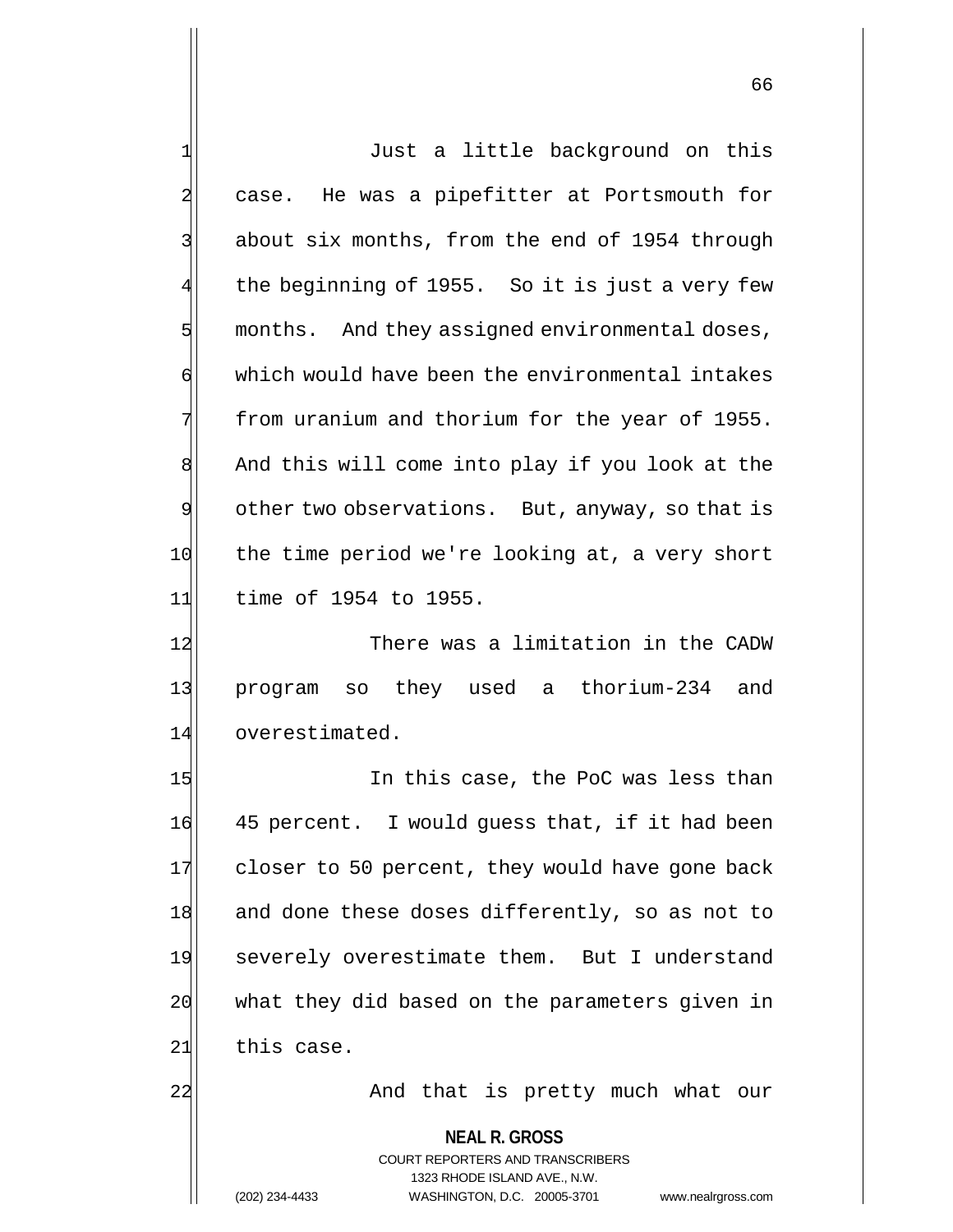1 response says. A CAD model wasn't available. 2 They should have used IMBA, which I said they 3 | show probably would have if it would have been closer to 50 percent PoC.

5 Scott, Grady, anything you want to 6 add?

7 MR. SIEBERT: Well, this is Scott.

8 | I will point out, as we well know, 9 the thorium model in IMBA is also horrendously 10 overestimating because it does not take into 11 account independent kinetics. It deals with 12 them as shared kinetic along with all the 13 daughters. So, the use of IMBA in this case, I 14 didn't do the comparison, but likely would 15 actually give you larger doses than anything 16 that was assumed in this case.

17 This was an earlier timeframe before 18 we had a reliable method to be calculating the 19 thorium-234 with the independent kinetics. So 20 rather than not being able to do those claims at  $21$  all, we made the determination to use 234 for the 22 | small number of claims we had, until we had an

> **NEAL R. GROSS** COURT REPORTERS AND TRANSCRIBERS 1323 RHODE ISLAND AVE., N.W. (202) 234-4433 WASHINGTON, D.C. 20005-3701 www.nealrgross.com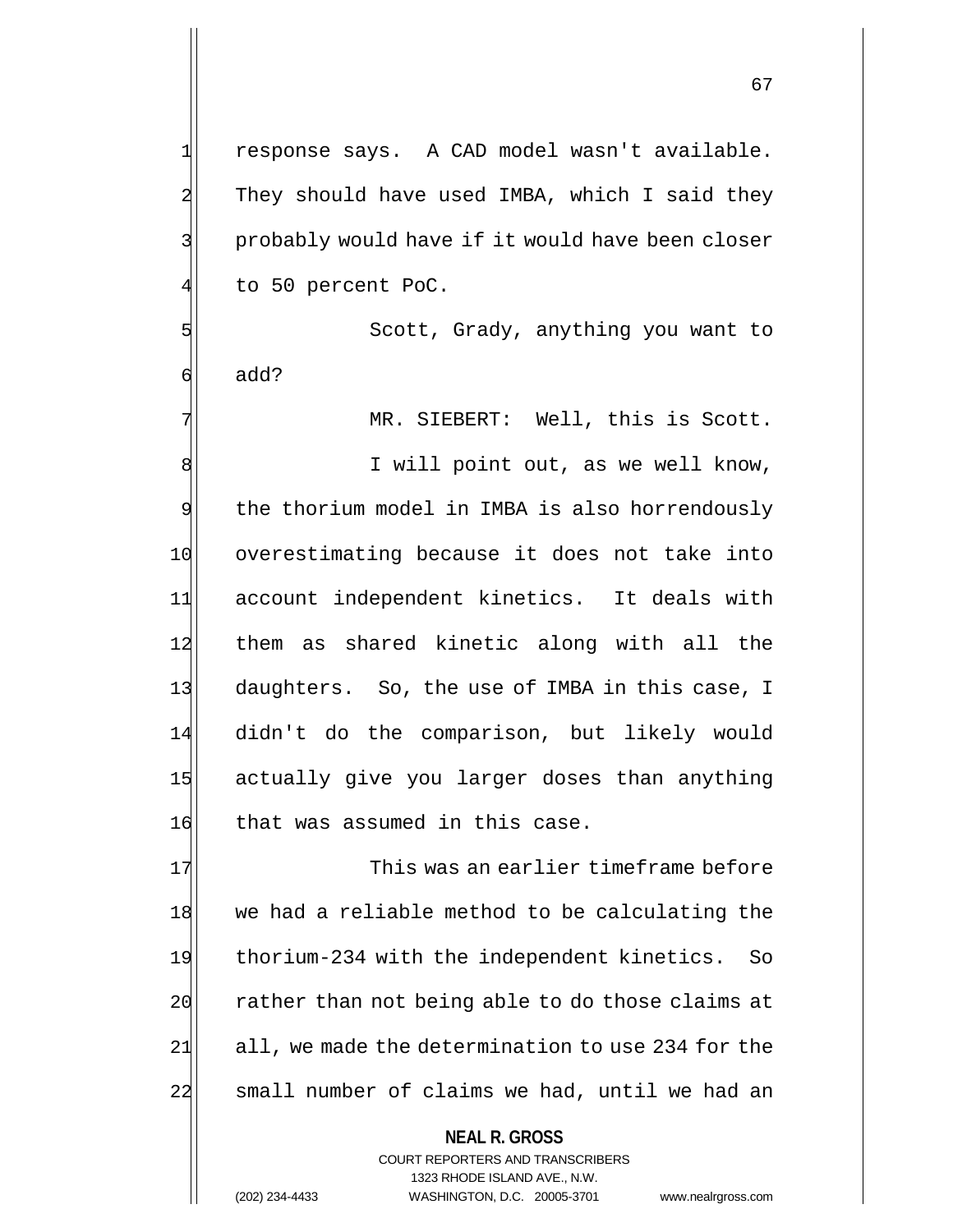$1$  updated method for doing that.

2 And as is stated in the response, we 3 had that updated in 2008, and it has been used 4 since then. So there is really not much more to  $5$  say about that, I don't think. 6 MR. FARVER: And just for point of  $7$  reference, this case was, the dose 8 reconstruction was done in March of 2006. So it 9 is kind of an older one.

10 MEMBER MUNN: The explanation 11 sounds valid and comprehensive to me.

12 CHAIRMAN KOTELCHUCK: But you are 13 telling us that either this was recalculated 14 when CADW -- CADW was the later one. Give me 15 that. I'm worried that, was a recalculation 16 done?

17 MR. FARVER: Well, it wasn't 18 recalculated because it was an overestimate in 19 this case.

20 CHAIRMAN KOTELCHUCK: Right.

21 MR. SIEBERT: Yes, it was over 50 22 percent with this overestimate. So, there

**NEAL R. GROSS**

COURT REPORTERS AND TRANSCRIBERS 1323 RHODE ISLAND AVE., N.W. (202) 234-4433 WASHINGTON, D.C. 20005-3701 www.nealrgross.com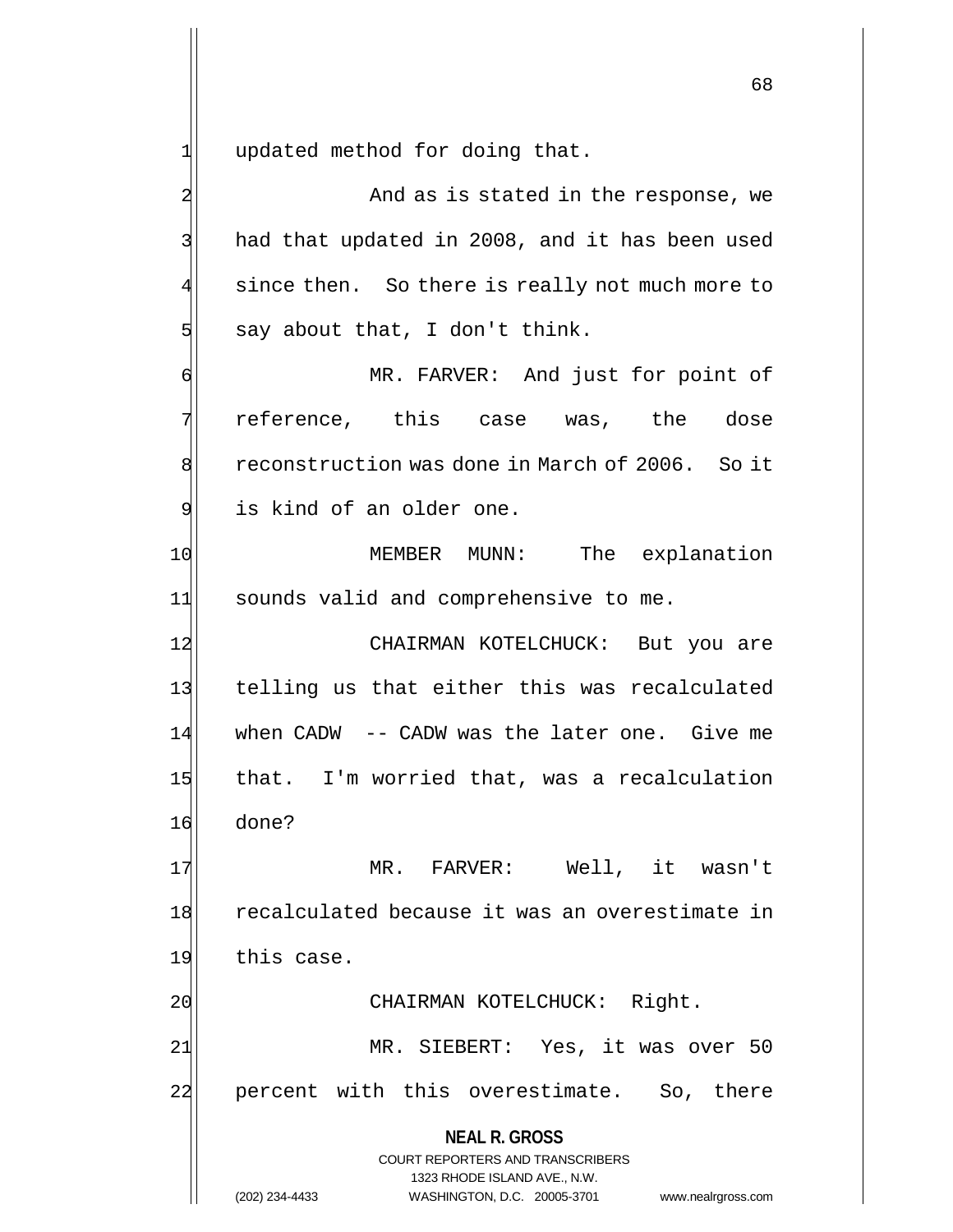**NEAL R. GROSS** COURT REPORTERS AND TRANSCRIBERS 1323 RHODE ISLAND AVE., N.W. 1 would be no need, once we had better assessment 2 methods for thorium, to go back and reassess 3 because the dose would only go down. CHAIRMAN KOTELCHUCK: Okay. 5 September 1985. BRACKETT: This is Liz 6 Brackett. If I could just clarify something? 7 The response notes that thorium-234  $8$  was actually not in IMBA at that time. It is not 9 that we could have used IMBA to do it. And 10 actually, IMBA is fine for thorium-234. We can 11 use that now, except for bone surface; it does 12 overestimate that. But, for all other organs,  $13$  it's fine. 14 But our early version of IMBA did not 15 have thorium-234. So, that was not an option at 16 the time. 17 MR. FARVER: The issue has been 18 corrected, right? 19 MS. BRACKETT: Yes. We had an 20 alternative at that time, but it was 21 time-intensive. And so this would be done first 22 as an overestimate. And then, if that couldn't

(202) 234-4433 WASHINGTON, D.C. 20005-3701 www.nealrgross.com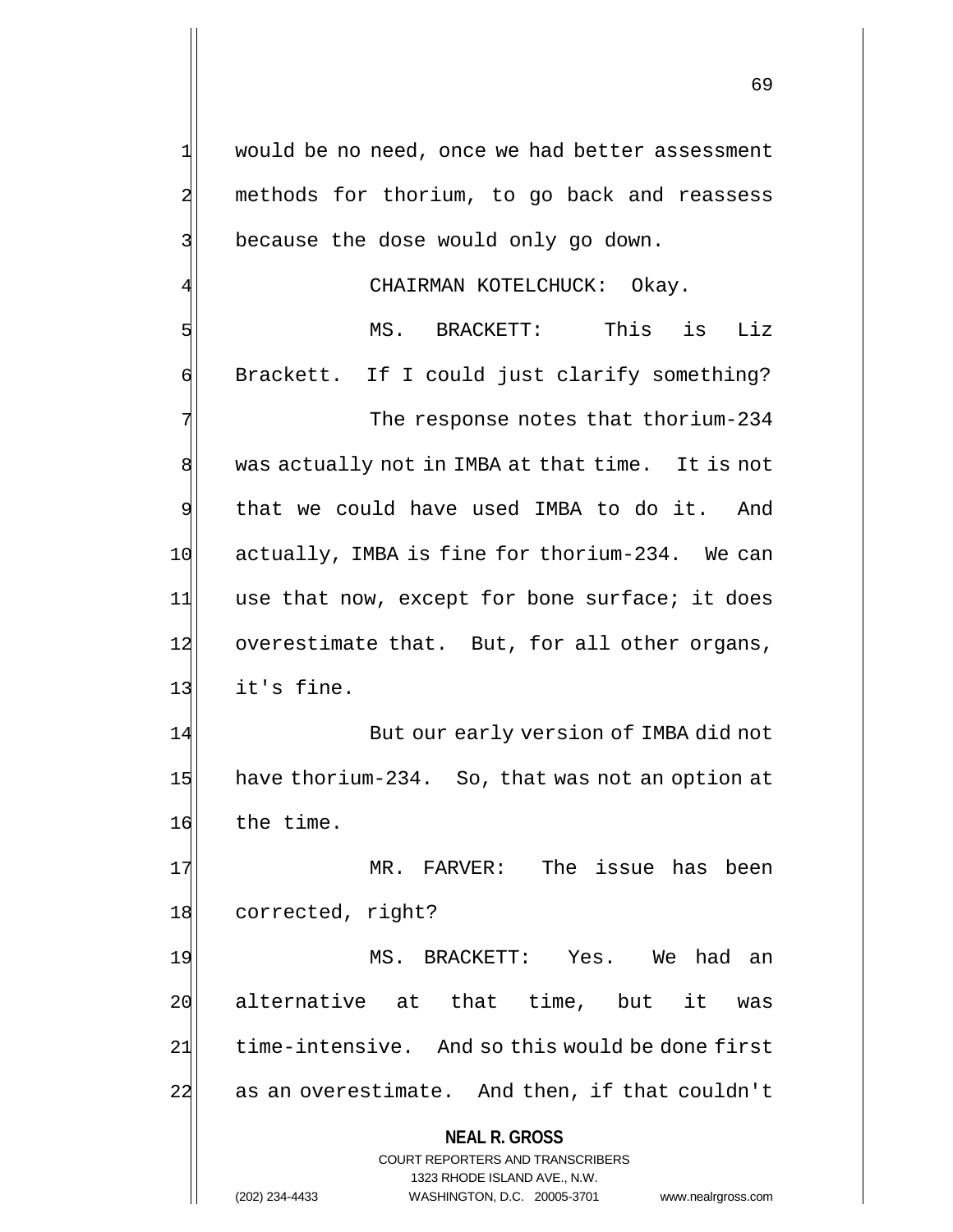**NEAL R. GROSS** COURT REPORTERS AND TRANSCRIBERS 1323 RHODE ISLAND AVE., N.W. (202) 234-4433 WASHINGTON, D.C. 20005-3701 www.nealrgross.com 1 have been done, then we would have had to have 2 passed this on to someone who could run DCAL and 3 go through all of the permutations of all of that  $4$  and get a better estimate. 5 MR. FARVER: Right. 6 CHAIRMAN KOTELCHUCK: Okay. 7 MR. FARVER: I am going to put in 8 there that the issue was corrected in the 2008 9 CADW update, and we are going to close the 10 finding. 11 CHAIRMAN KOTELCHUCK: That sounds 12 good. Does NIOSH agree? 13 MEMBER MUNN: I'm sure they do. 14 CHAIRMAN KOTELCHUCK: That we have 15 closed that was to say that it upholds NIOSH. 16 And then, does that close it for the Board? 17 MEMBER MUNN: Yes. 18 CHAIRMAN KOTELCHUCK: Good. 19 Anybody else? Any other comment? 20 MEMBER CLAWSON: This is Brad. 21 This is kind of for Liz. What 22 timeframe did IMBA, just for my own personal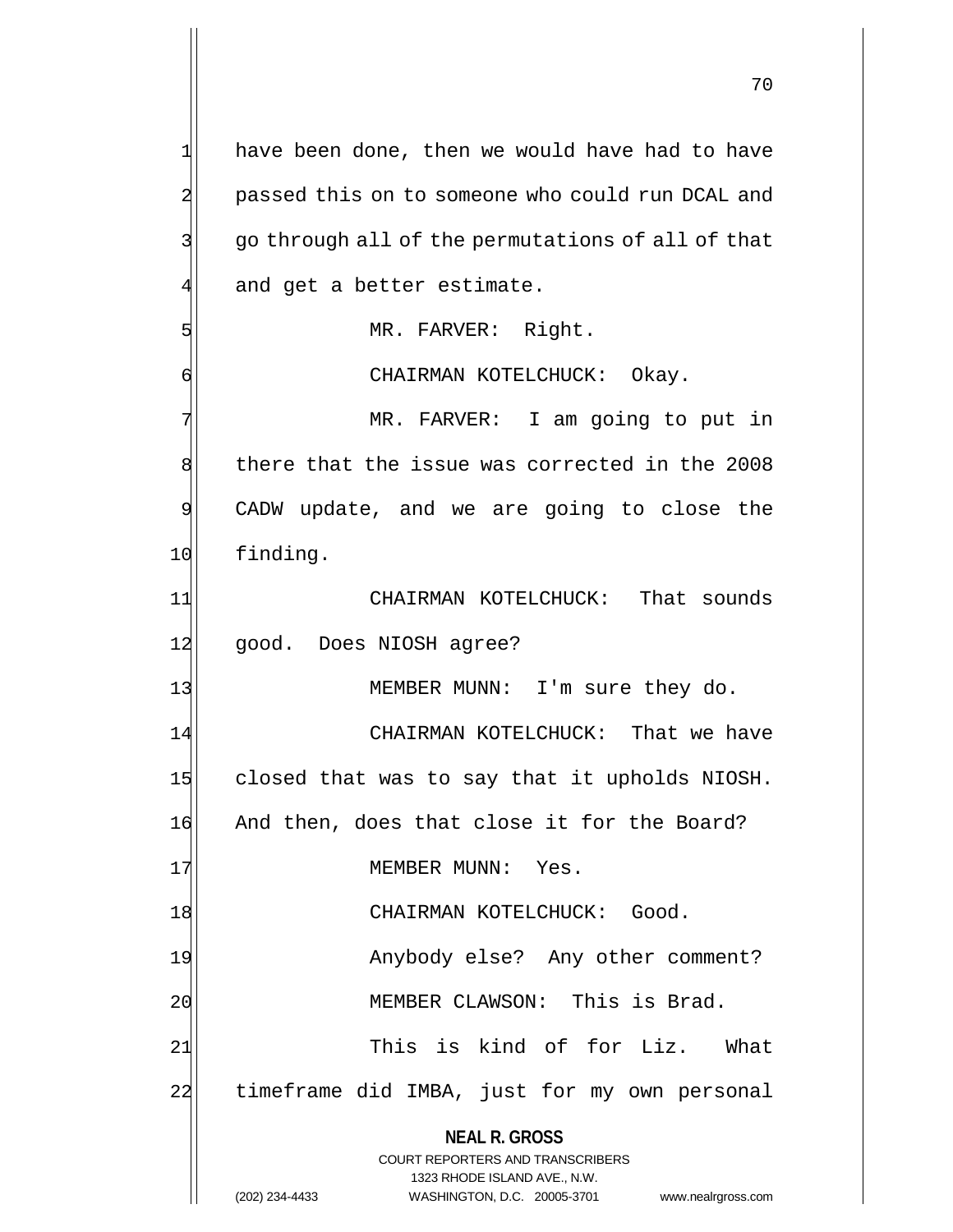**NEAL R. GROSS** COURT REPORTERS AND TRANSCRIBERS 1323 RHODE ISLAND AVE., N.W. (202) 234-4433 WASHINGTON, D.C. 20005-3701 www.nealrgross.com  $1$  knowledge, though, what time did IMBA start 2 being able to do the thorium? Do you know when? 3 | MS. BRACKETT: I'm thinking our 4 last update was in 2008, but --5 MEMBER CLAWSON: Okay. So, it was  $\mathfrak{q}$  probably in that same time period? I was just,  $7$  when we see this kind of  $\text{stuff}$ , I wanted to just  $8$  keep that in the back of my mind, of when these 9 belogier things came to change. 10 MS. BRACKETT: I believe that the 11| last update we had was 2008 or 2009. I don't 12 remember for certain. I could go back and check 13 on that. 14 MEMBER CLAWSON: That's all right. 15 Just a brief time period there. So, when any of 16 these other ones come up, that I could kind of 17 fall back to that a little bit. 18 | CHAIRMAN KOTELCHUCK: Okay. Let's  $19$  go on. 20 MR. STIVER: Can I just check in for 21 a second? This is John Stiver. 22 CHAIRMAN KOTELCHUCK: Yes, please.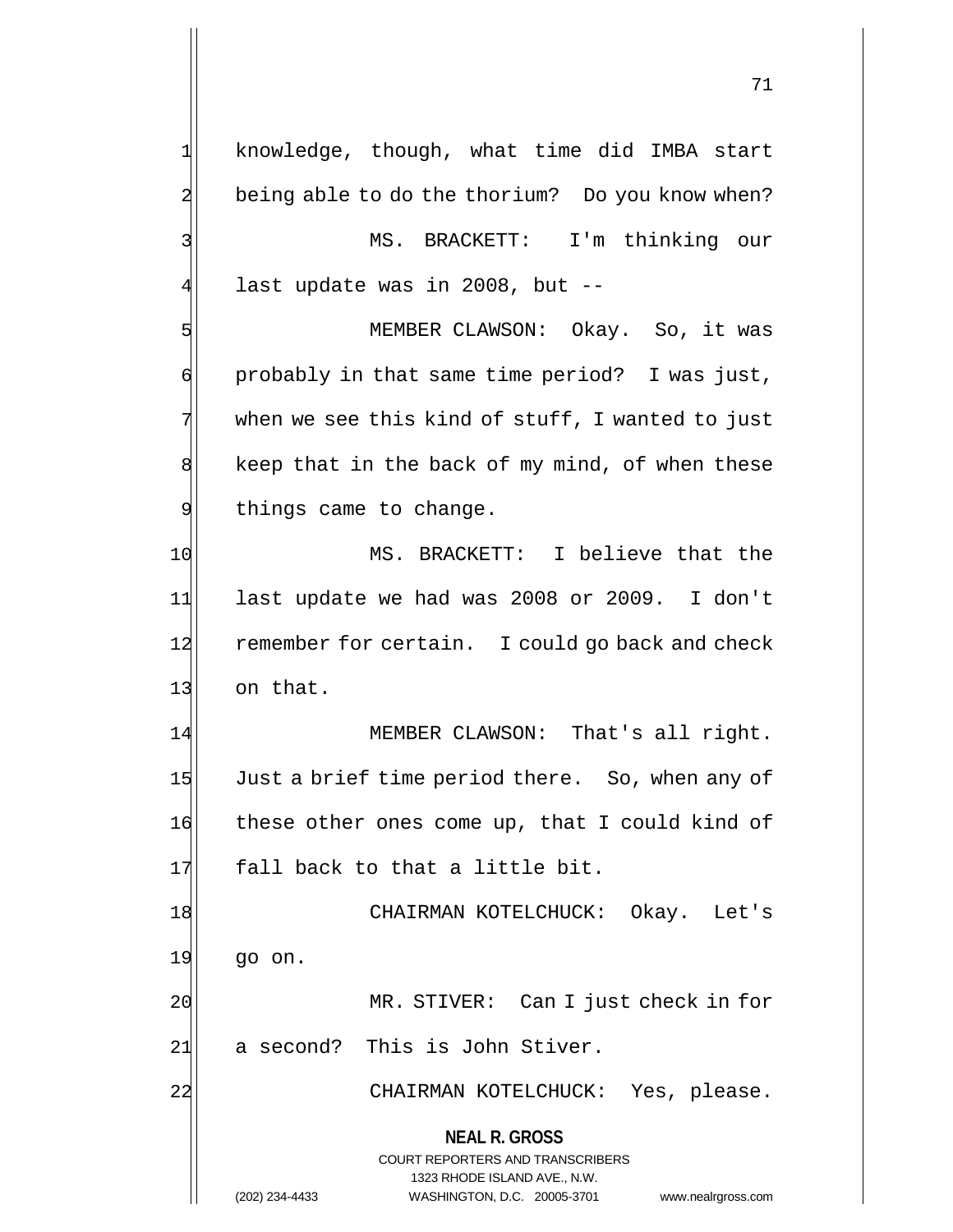1 MR. STIVER: I have a question for  $2$  Liz.

**NEAL R. GROSS** COURT REPORTERS AND TRANSCRIBERS 1323 RHODE ISLAND AVE., N.W. 3 If I've got this correct, IMBA did 4 not have the dose conversion factors for  $5$  thorium-234. But, when they did add them, 6 because of the shared versus independent 7 kinetics issue, the doses are grossly 8 overestimated. So, then, you guys went ahead 9 and did your own analysis and put that into the 10 CADW or the Excel tool that you guys used. Is 11 that correct? 12 MS. BRACKETT: No. No, not for 13 thorium-234. The shared kinetics does not have 14 an impact on thorium-234 except for the bone 15 surface model. 16 MR. STIVER: Okay. Alright. 17 MS. BRACKETT: Everything else is 18 okay. 19 MR. STIVER: That makes sense. 20 MS. BRACKETT: There are other 21 isotopes of thorium that present a bigger 22 problem.

(202) 234-4433 WASHINGTON, D.C. 20005-3701 www.nealrgross.com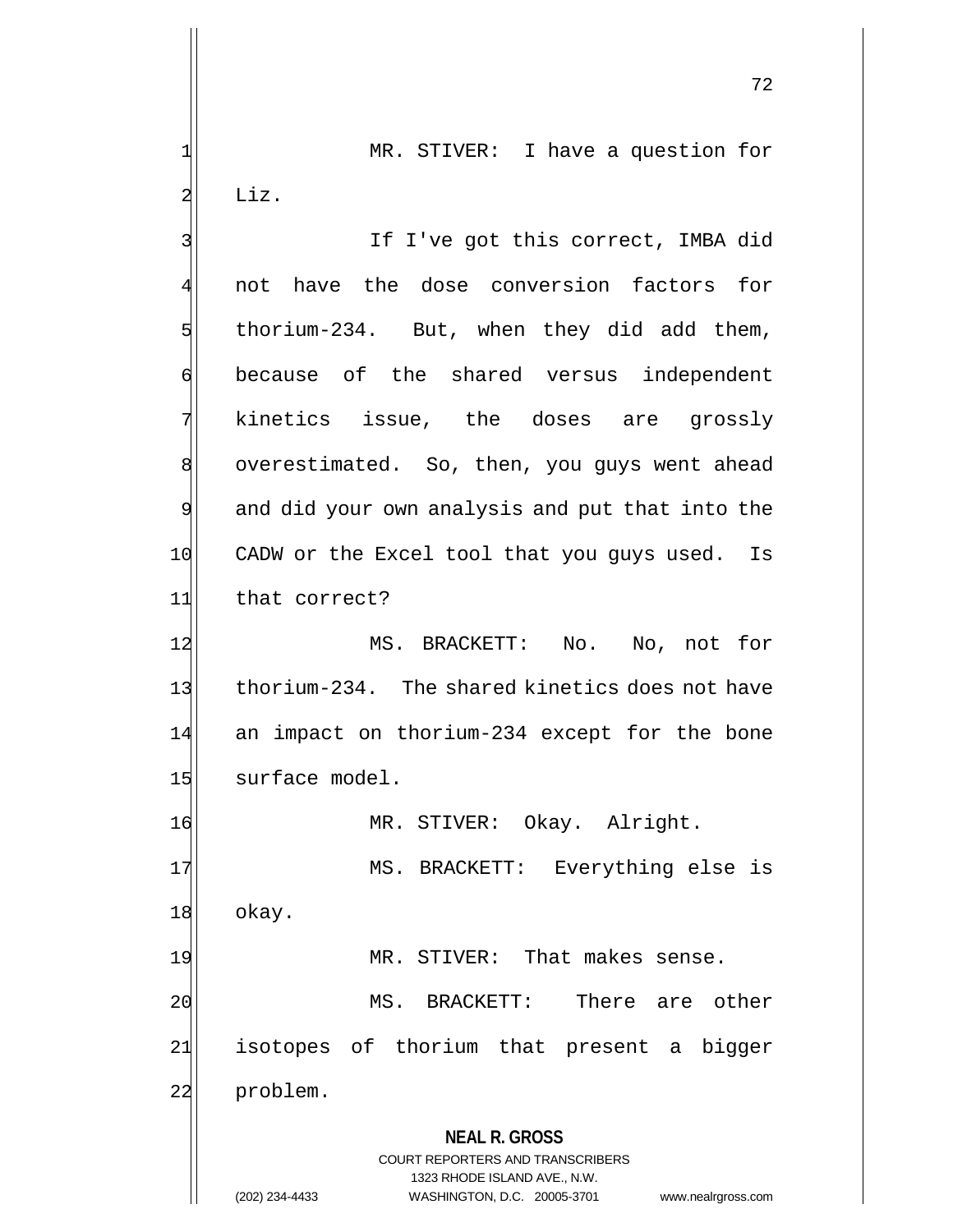**NEAL R. GROSS** COURT REPORTERS AND TRANSCRIBERS 1323 RHODE ISLAND AVE., N.W. 73 1 MR. STIVER: Okay. Alright. 2 Thank you. 3 CHAIRMAN KOTELCHUCK: Okay. 4 Observation 272. 5 MR. FARVER: Okay. This is Doug 6 again. We can just go through these 7 observations pretty quick. 8 8  $9$  value of the intake of thorium-234. This goes 10 back to the previous finding. 11 CHAIRMAN KOTELCHUCK: Right. 12 MR. FARVER: It was an 13 overestimate. It has been corrected in Rev 2 of 14 the TBD. So it is not an issue any longer. 15 Observation 2, the intake was 16 assigned to the wrong year. This is where they  $17$  assigned the intake to `55 instead of `54. And 18 I don't see it in here. I must have read it 19 somewhere, that they didn't start assigning  $20$  intakes until `55, but they went and applied the  $21$   $55$  to  $54$ . 22 22 It was such a short time period, that

(202) 234-4433 WASHINGTON, D.C. 20005-3701 www.nealrgross.com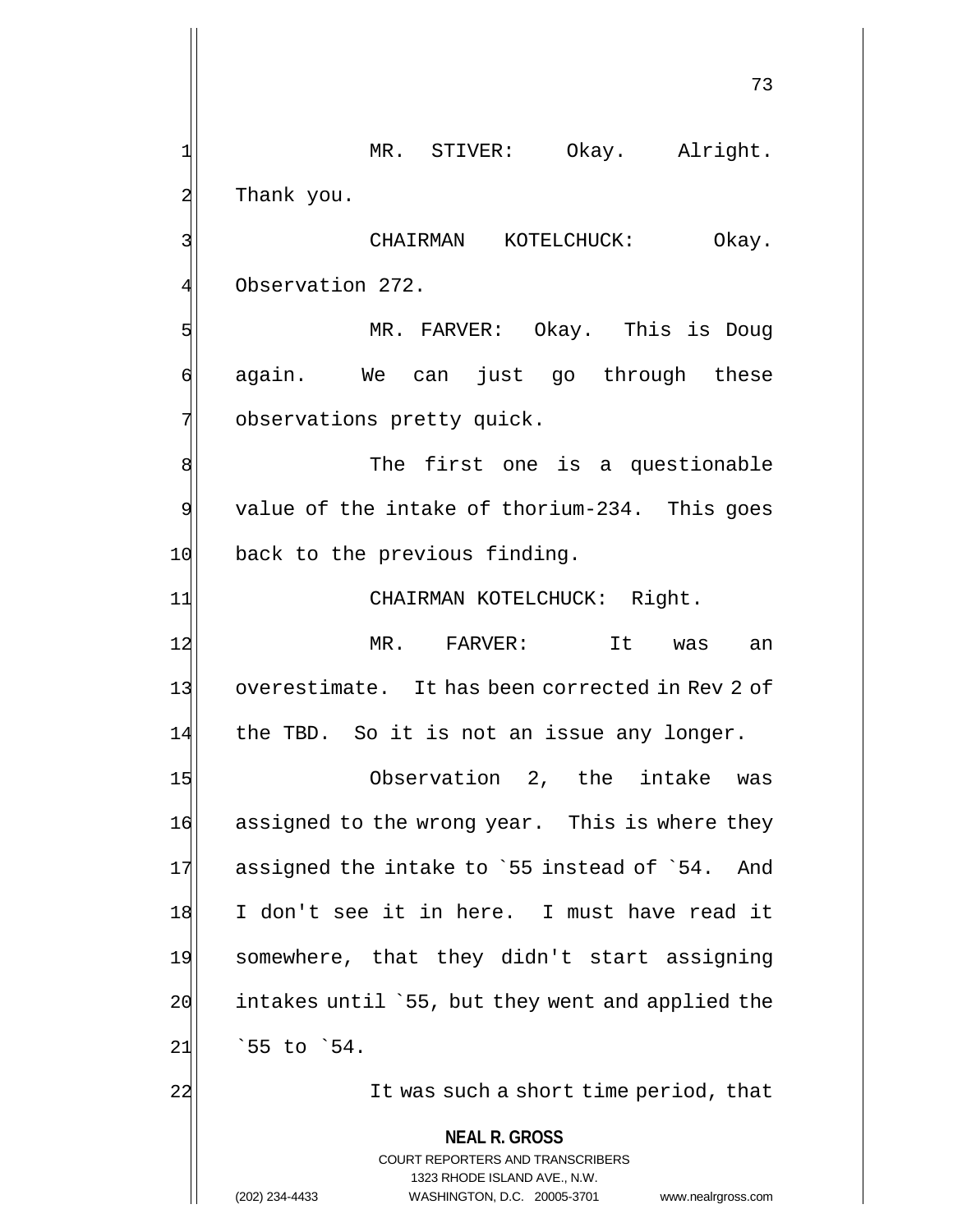**NEAL R. GROSS** COURT REPORTERS AND TRANSCRIBERS 1323 RHODE ISLAND AVE., N.W.  $1$  you have three months in one and two in another,  $2$  that it really doesn't matter. It was just kind 3 of pointed out that we thought that it was 4 assigned to the wrong year. It has no impact on 5 the case. 6 MEMBER MUNN: Just a comment; no 7 action. 8 MR. FARVER: Right. 9 | CHAIRMAN KOTELCHUCK: Yes. Okay. 10 MR. FARVER: Okay. 11 CHAIRMAN KOTELCHUCK: No action 12 needed. 13 Let's go. 14 MR. FARVER: Okay, 273.1. Okay.  $15$  Let me call up that case. Is it on the screen 16 and are we ready? 17 CHAIRMAN KOTELCHUCK: Yes, it is on 18 the screen. 19 MR. FARVER: Okay. The employee 20 worked at Portsmouth, it looks like, from `75 21 through `87. He had six skin cancers, was a 22 welder, janitor and fireman. PoC was about 47

(202) 234-4433 WASHINGTON, D.C. 20005-3701 www.nealrgross.com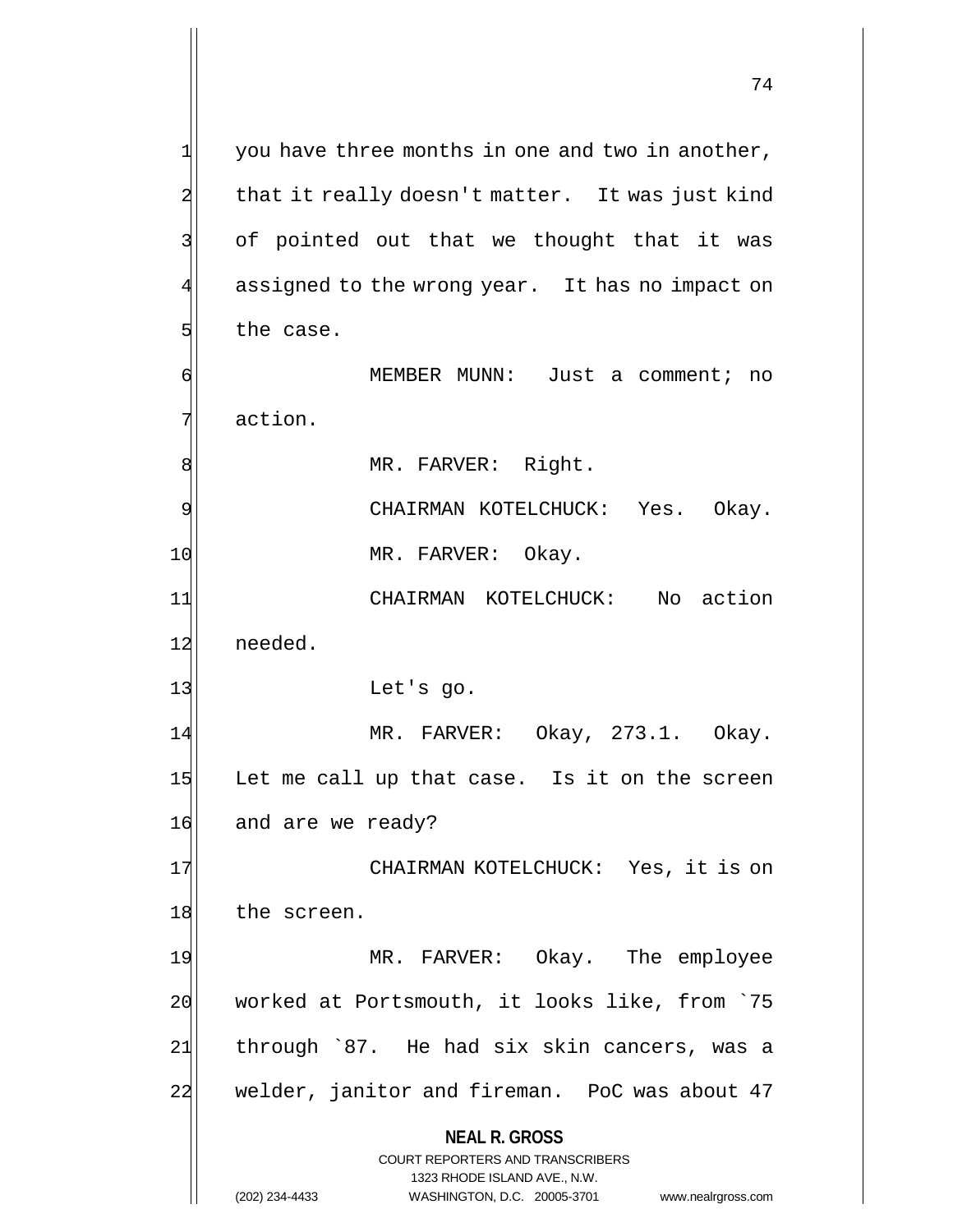1 percent.

2 | Okay. So we have got six skin 3 cancers. NIOSH did not include dose from 4 possible skin contamination.

5 Solution of the Now we have talked about this  $\mathfrak{h}$  before, and this is an older finding. I think 7 what we have kind of agreed upon now is, if there 8 is an indication in the employee's files where 9 they were contaminated on or near the same 10 location of a skin cancer, then you may consider  $11$  that there was like a particulate contaminant.

12 Is that a recap of kind of where we 13 have been on this discussion? Because in this 14 case there was no indication in the DOE files 15 that there was any contamination of the skin at 16 all, let alone in the locations of the skin 17 cancers.

18 But we have had this issue before 19 where we brought it up about should you have 20 considered skin contamination from 21 particulates.

22 CHAIRMAN KOTELCHUCK: Right.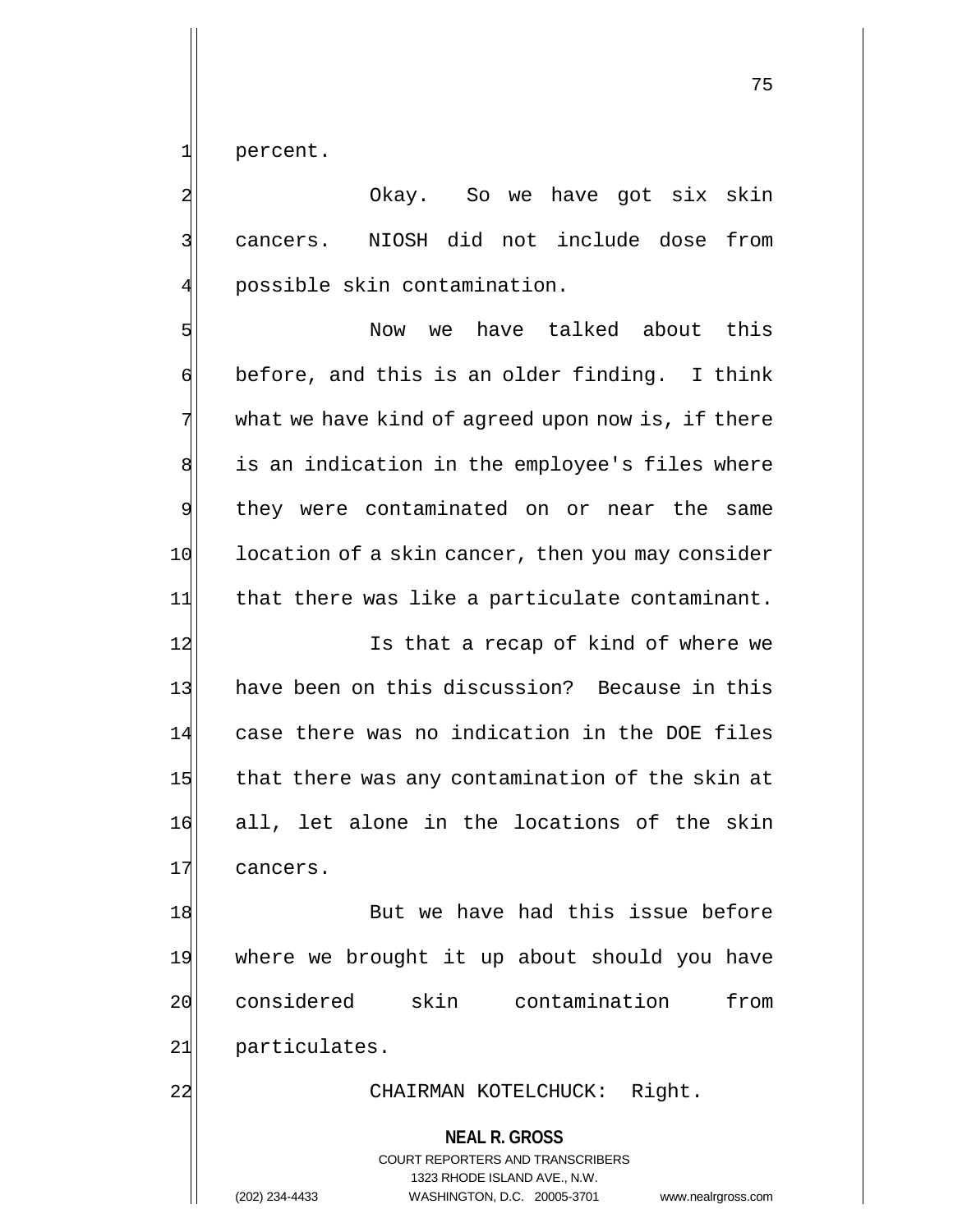2 a response, and the response is basically there 3 was no evidence of contamination, so it was not considered. 5 MEMBER MUNN: That's comfortable 6 for me. 7 MR. FARVER: And the case was 8 reworked because there was a new cancer added, 9 and it was just a partial rework. I think it was 10 just external, and it was a compensated case. 11 CHAIRMAN KOTELCHUCK: Yes, yes. 12 MEMBER MUNN: No reason to pursue it 13 then. 14 CHAIRMAN KOTELCHUCK: I agree. 15 MR. FARVER: We are going to see 16 this in a couple of other ones on here, I believe, 17 about did not include possible skin 18 contamination, because this was before we had

1 MR. FARVER: So, anyway, they give

20 skin contaminations.

21| CHAIRMAN KOTELCHUCK: Right.

22 MR. FARVER: Okay.

19 all the discussions during our meetings on these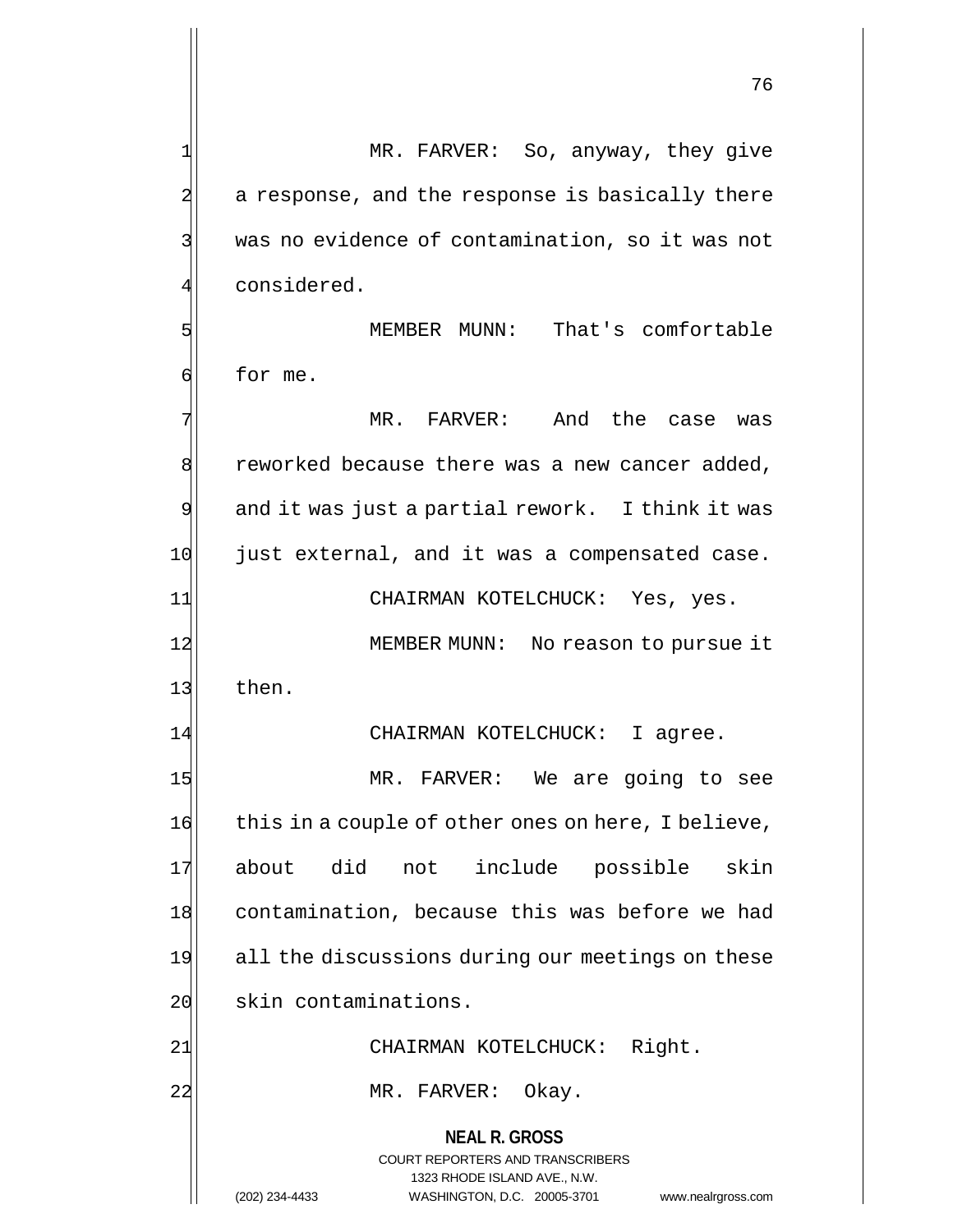1| MR. STIVER: This is Scott.

77

2 MEMBER CLAWSON: Doug, this is 3 Brad. Well, go ahead, Scott. I'm sorry.

6 MEMBER CLAWSON: No, go ahead, 7 Scott.

5 MR. STIVER: Go ahead, Brad.

8 MR. STIVER: No, go ahead.

9 MEMBER CLAWSON: Well, my issue 10 is -- and this is Brad again -- my issue is in 11 the early years, skin contamination was really 12 nothing. It wasn't logged. It wasn't done, 13 anything. You would go in and you showered off, 14 scrub it off. The only time that it was actually 15 reported was when it broke through the skin or 16 you had any other -- couldn't get it out.

17 That is an issue. Especially in the 18 earlier years, you had a lot more of this. We 19 didn't have the coverage that we do.

20 I feel, basically, this is somewhat  $21$  an issue, but  $-$ 

22 | CHAIRMAN KOTELCHUCK: Well, it is

# **NEAL R. GROSS**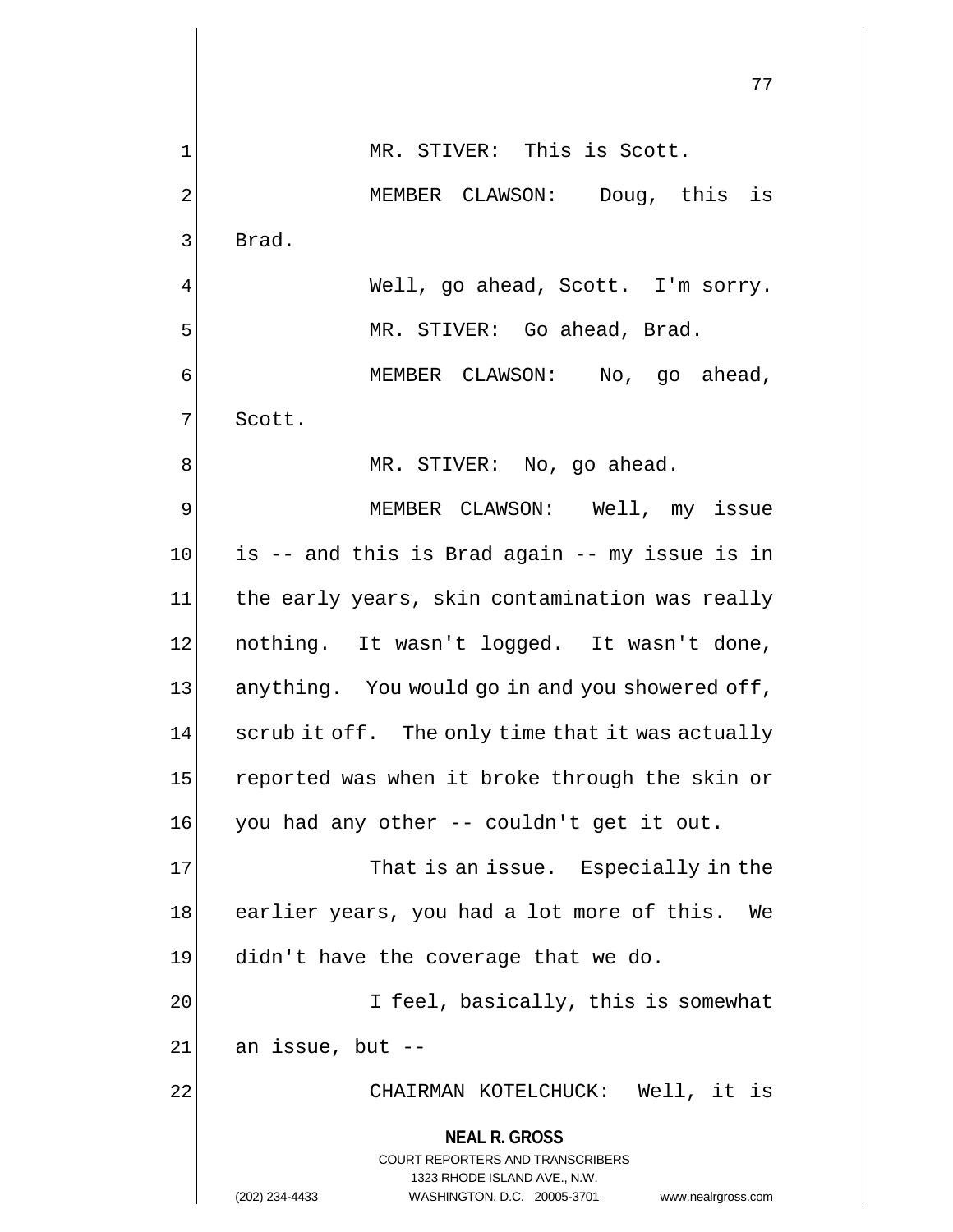$1$  an issue, but not in this case because this has 2 been a PoC greater than 50 percent and was 3 3 compensated.

MEMBER CLAWSON: I know and I  $5$  understand that, but we're looking  $-$  and, Dave,  $\mathfrak{g}$  this is the way I look at these -- we do these  $7$  as a sample section of them. So this one is okay 8 because this one was compensated, but it is all 9 the other ones that we don't look at that have  $10$  the same issue  $-$ 

11| CHAIRMAN KOTELCHUCK: Right.

12 MEMBER CLAWSON: -- many of these in 13 these situations.

14 CHAIRMAN KOTELCHUCK: Right.

15 MEMBER MUNN: If you have decent 16 badge and/or any other kind of information with 17 respect to exposure, then are we recommending 18 that we make things up? Well, this might have 19 happened' so let's add this in. That doesn't 20 seem like a good approach.

21 | MEMBER CLAWSON: Or, Wanda, we 22 could do it this way: because they never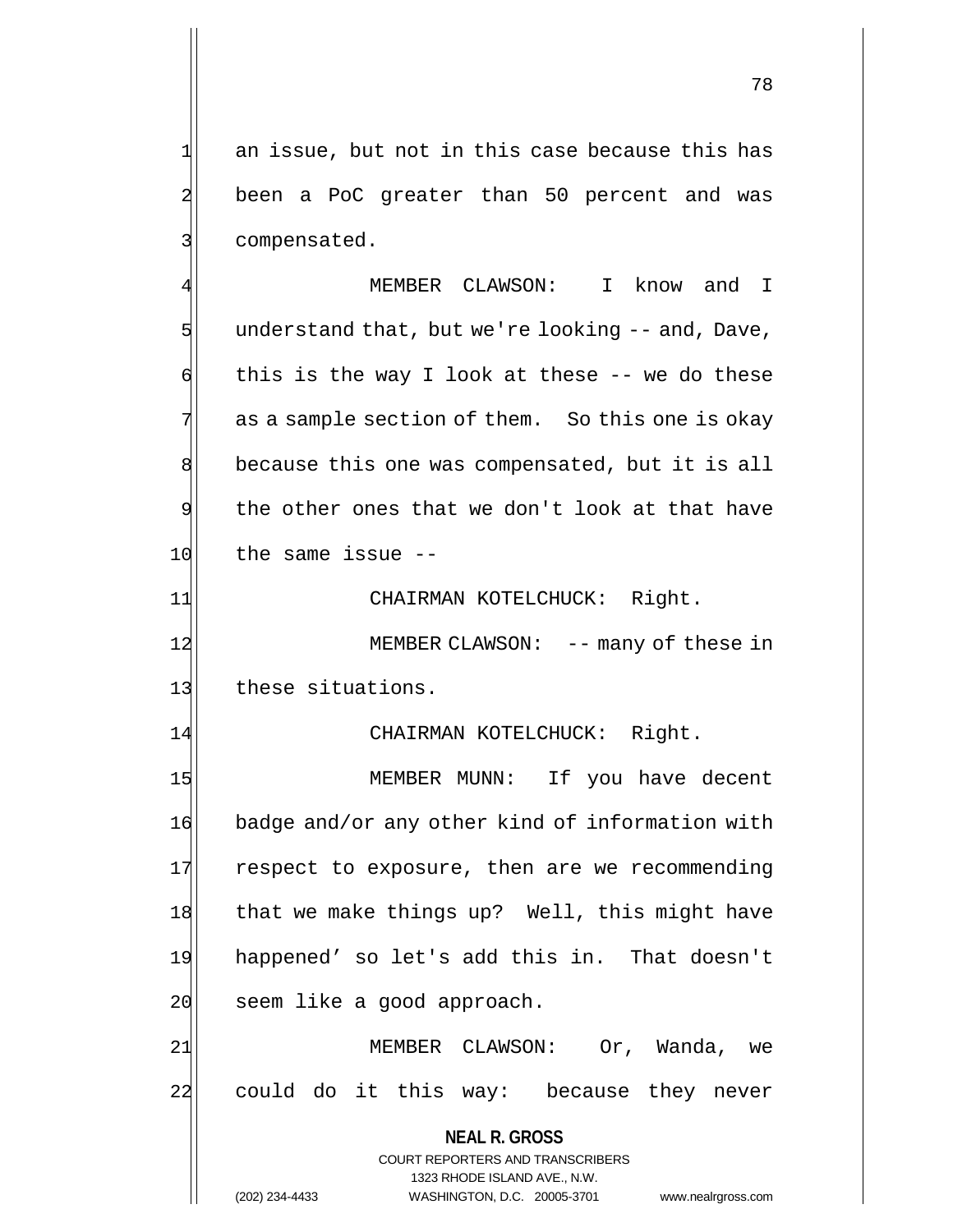1 reported it, it never happened, but we know that 2 it did happen in many cases with the CATI reports  $3$  and everything else, but we don't see it.

What my issue is, especially with  $5$  him being as a welder because the welders,  $\left| \cdot \right|$  because of the way the TLDs were set up, many 7 times, remember, these people had to go into some 8 hot areas and be able to cut out pipes and re-weld  $9$  them in. They didn't have their TLDs on because 10 they were afraid of the sparks hitting the 11 surface of it and ruining these.

12 My issue is that it falls back a lot 13 onto the hot particles and everything else like 14 that. In the early years they didn't have the 15 dosimetry that we do now that we have fingerings. 16 There's times I go in there that I have more 17 dosimetry on me than anything, fingerings and 18 everything else, because of a hot area like this.

19 My issue is that we do need to keep 20 in consideration that there are skin 21 contaminations out there. This really falls 22 into the skin cancer and all that thing.

> **NEAL R. GROSS** COURT REPORTERS AND TRANSCRIBERS 1323 RHODE ISLAND AVE., N.W. (202) 234-4433 WASHINGTON, D.C. 20005-3701 www.nealrgross.com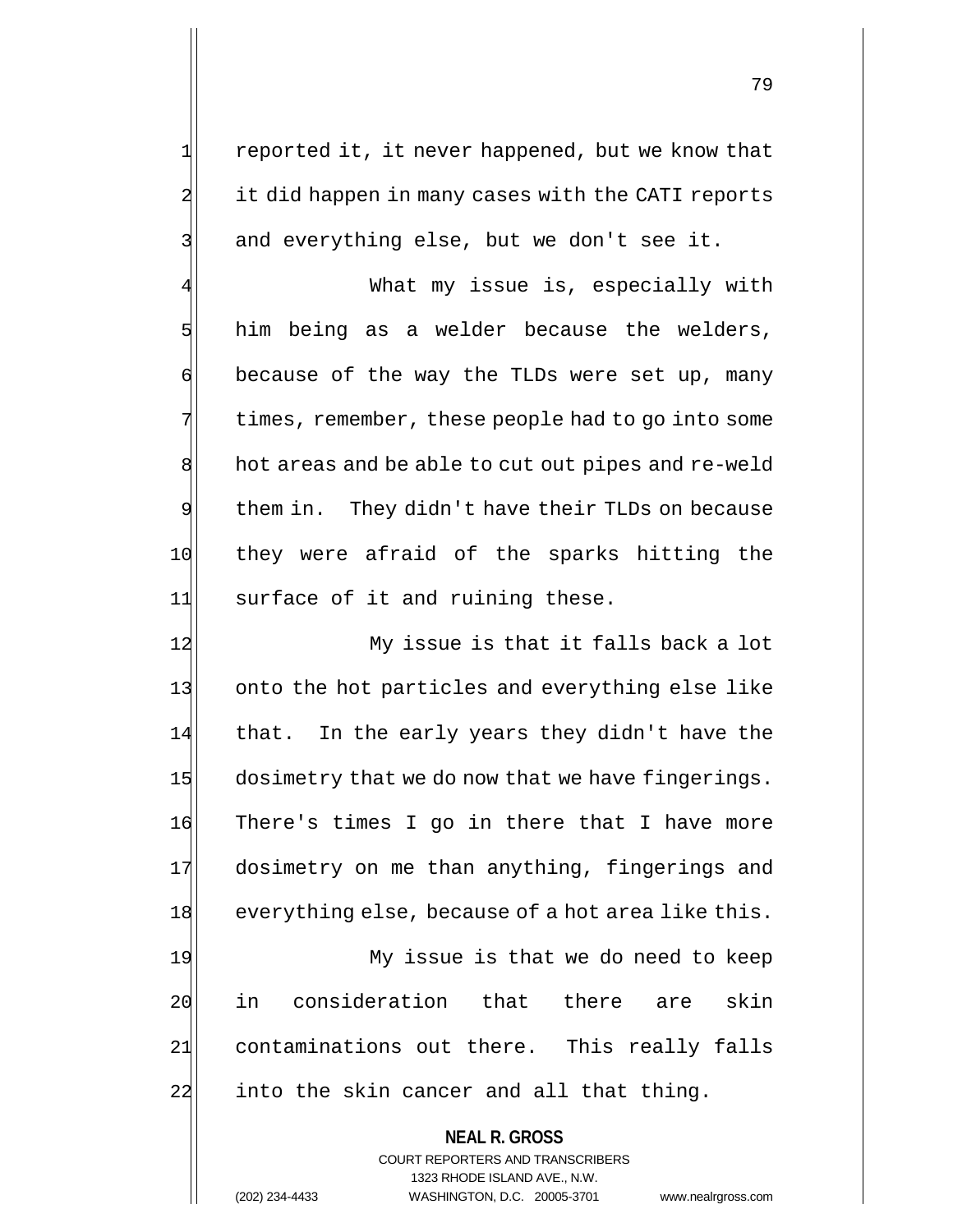1 CHAIRMAN KOTELCHUCK: Right, 2 right.

3 | MEMBER MUNN: But this case was 4 compensated. Why should we add some 5 | sdditional --

6 CHAIRMAN KOTELCHUCK: No, I don't  $7$  think he is suggesting -- this is done. This is 8 | finished.

9 But I don't know how in the other 10 cases that we're going to come to or that were 11 there, I just don't know how to compensate for 12 an exposure that I am confident existed, but was 13 not reported. I mean, we're left holding an 14 empty bag, if you will.

15 But if there is a concern --16 MR. KATZ: Dave, this is Ted.

17 I don't know if this is truly hot 18 particle we're talking about here or uranium, 19 but, you know, you recall that we have referred 20 this issue as a generic procedure science issue 21 to the Procedures Subcommittee, and it is on 22 their agenda for the next meeting, which is in

#### **NEAL R. GROSS**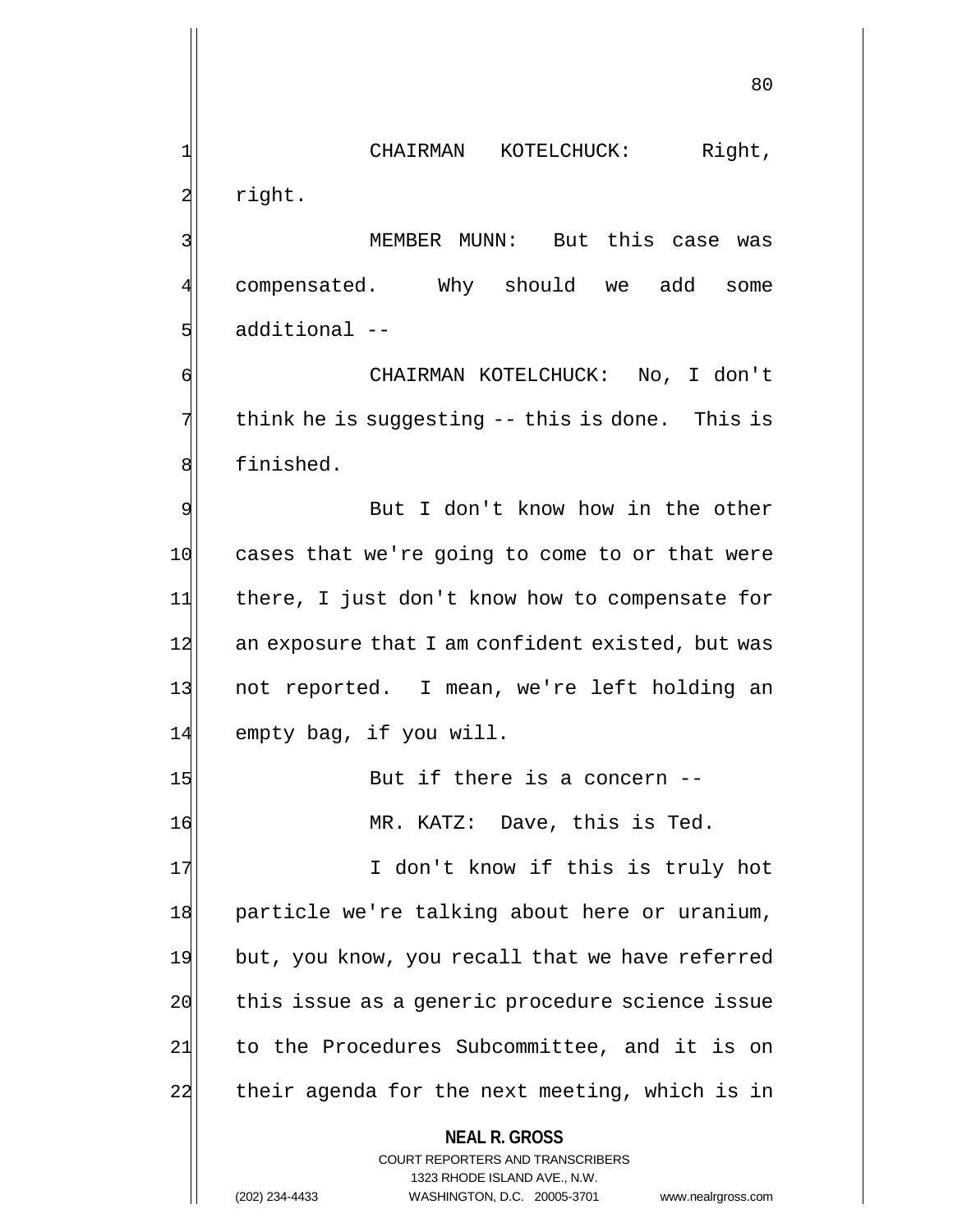**NEAL R. GROSS** COURT REPORTERS AND TRANSCRIBERS 1323 RHODE ISLAND AVE., N.W. (202) 234-4433 WASHINGTON, D.C. 20005-3701 www.nealrgross.com  $1$  a month or so, a little more than a month. But, 2 no, we have already referred this as a generic 3 3 issue over to Procedures to consider how to deal with these situations. 5 CHAIRMAN KOTELCHUCK: Good. 6 | Thanks for reminding us. 7 This in the Let's move on, right? This 8 particular case, we'll move on from this case, 9 not move on from --10 MEMBER CLAWSON: Well, no. Dave? 11 CHAIRMAN KOTELCHUCK: Yes? 12 MEMBER CLAWSON: Dave, what I'm 13 saying is that I cut Scott off. He probably had 14 a response, and he allowed me to go first. 15 CHAIRMAN KOTELCHUCK: Oh, sorry. 16 MEMBER CLAWSON: I just wanted to 17 make sure that Scott had his opportunity. 18 MR. SIEBERT: And I appreciate 19 that, Brad. Actually, I wanted to point out 20 something a little bit different on this case 21 before we moved on. 22 22 If you look at the second part of our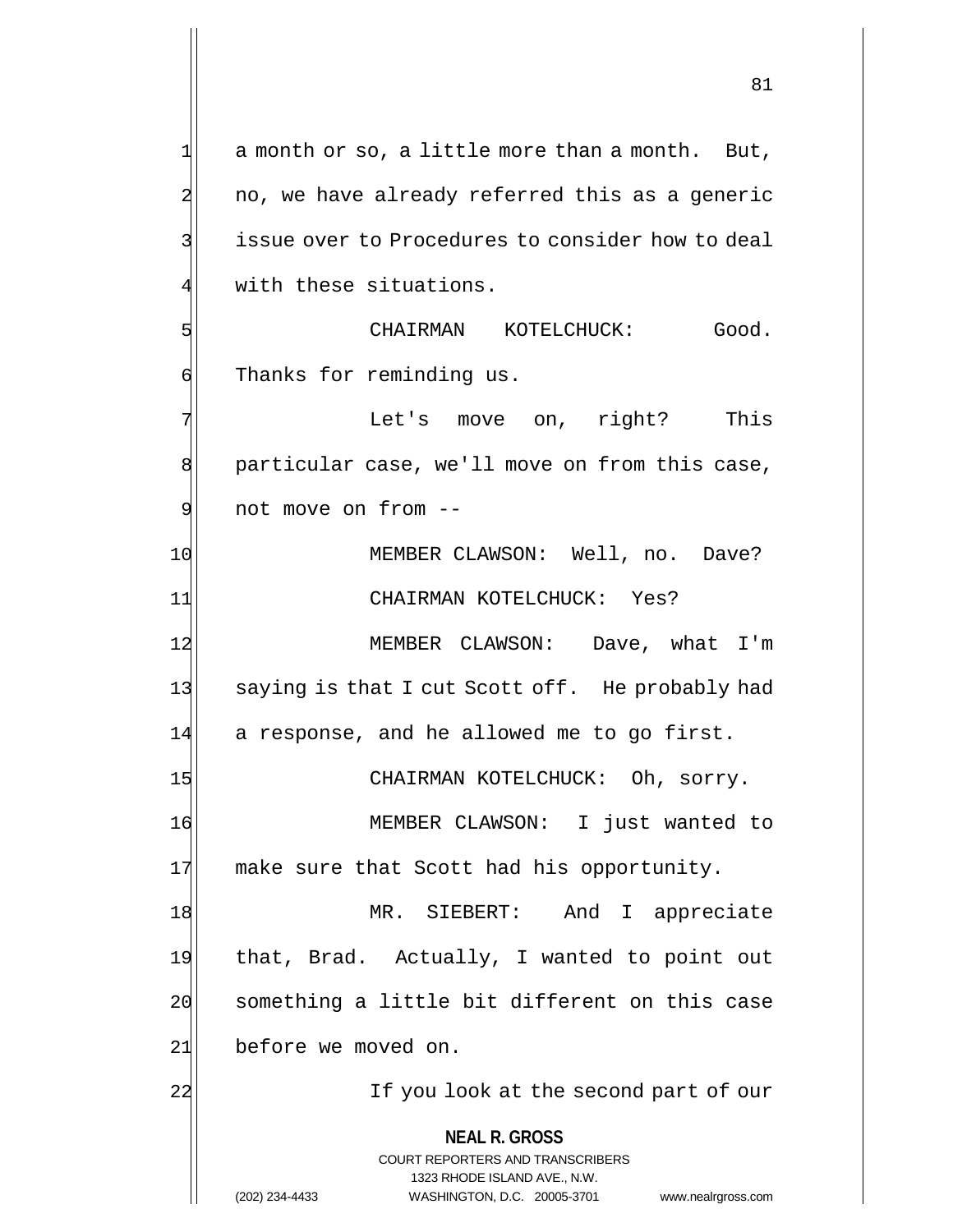1 response, we mentioned that we are now getting 2 the medical records so that we can see the 3 decontamination and contamination reports for the employees. And I just wanted to point out  $5$  that I looked at a random sampling of other 6 6 6 claims that had additional information that we  $7$  received after we completed the claims, the less 8 than 50 percent. The ones I checked had been 9 addressed in the pad system. 10 So when it comes to the old records, 11 it is a slightly different issue, but I wanted 12 to point it out that we weren't getting the 13 records; now we are. And we are also going back 14 and checking the ones that it did impact to 15 ensure there's no compensability issues. I 16 just wanted to point that out. 17 CHAIRMAN KOTELCHUCK: Okay. 18 MEMBER CLAWSON: Thank you, Scott. 19 I appreciate that.

20 CHAIRMAN KOTELCHUCK: Okay. Good. 21 And I'm sorry, Scott, that I did not hear you  $22$  before, and I'm glad you spoke.

> **NEAL R. GROSS** COURT REPORTERS AND TRANSCRIBERS 1323 RHODE ISLAND AVE., N.W. (202) 234-4433 WASHINGTON, D.C. 20005-3701 www.nealrgross.com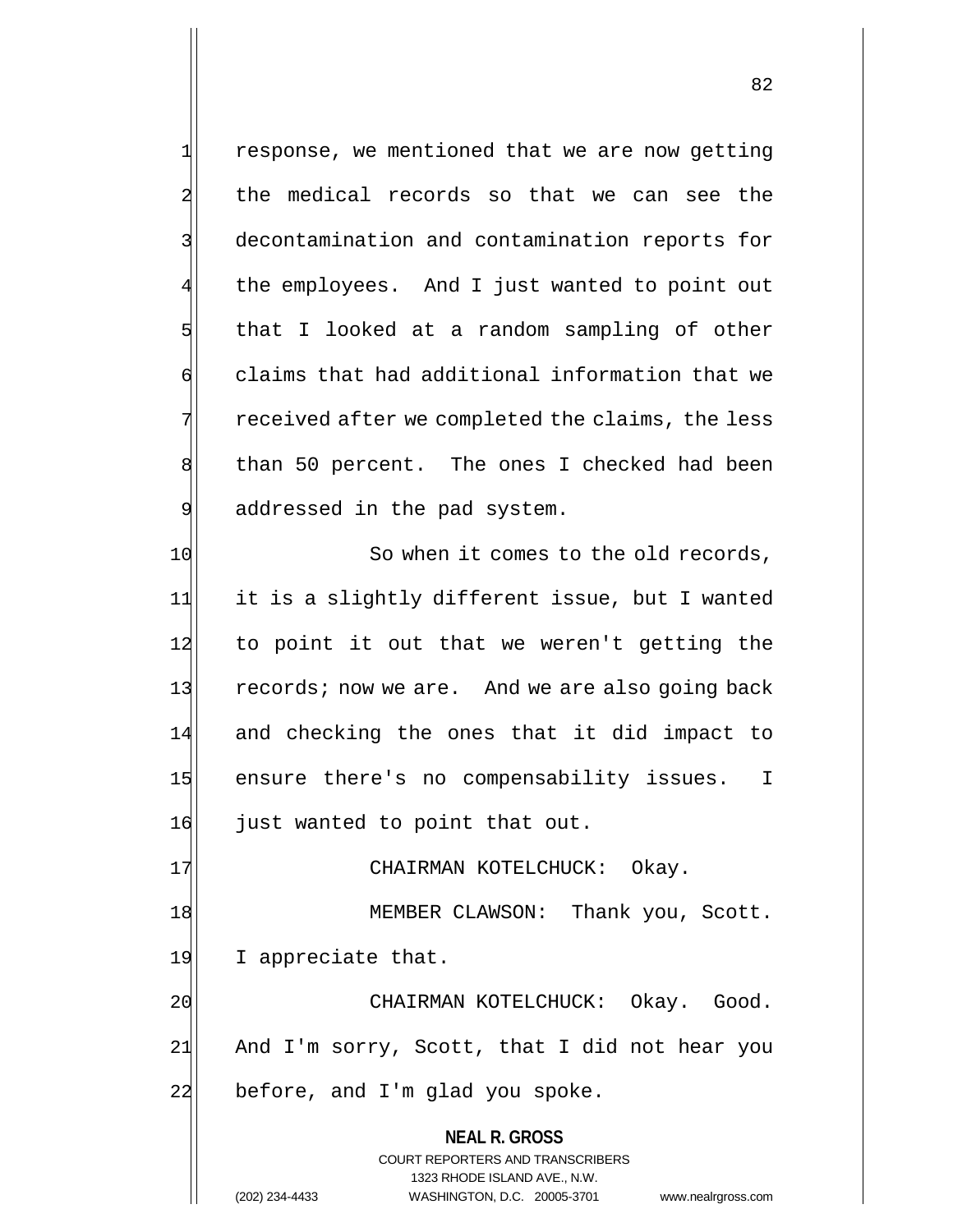$1$  But we should go on to 273.2, I 2 believe.

3 MR. FARVER: Okay. This is Doug. 273.2, inappropriate procedure used for the 5 calculation of missed photon dose. This is 6 missed photon dose.

7 Normally, when the calculation of a 8 | photon dose from a dosimeter reading is done  $9$  there is a dosimeter correction factor applied. 10 This is Portsmouth. For Portsmouth, they apply 11 a correct -- dosimeter correction factor when 12 they do missed dose.

13 And we thought this was odd. So we 14 have been writing this up as a finding because  $15$  it is the only site that I know of where they 16 apply a dosimeter correction factor to a missed 17 dose. So we just wanted to bring the issue to 18 light. Like I say, this is an older case from 19 a while back. But we just found that as odd. 20 and I believe if you go through their 21 response, they are going to look at this issue 22 and see whether it needs to be  $-$ - or, you know,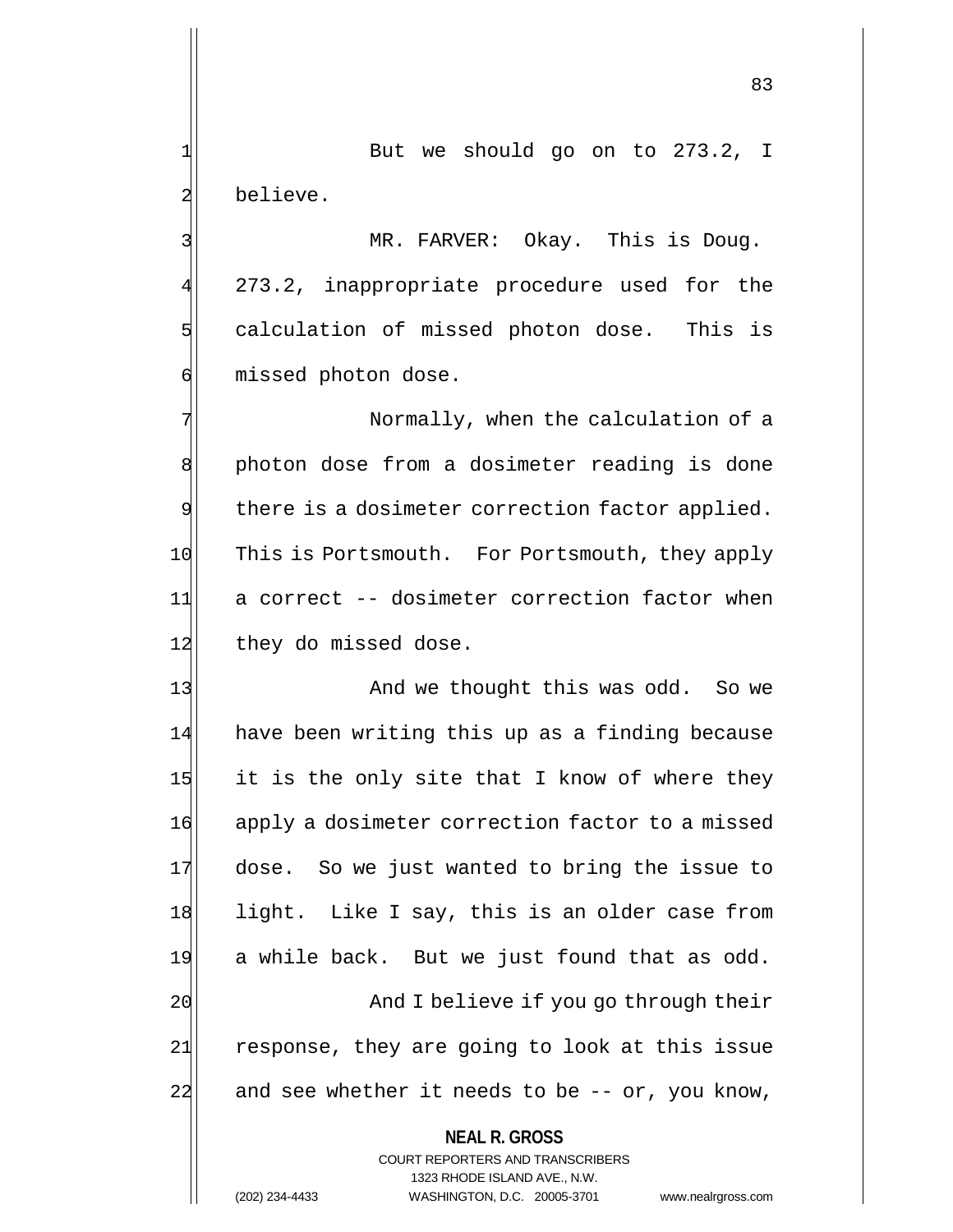**NEAL R. GROSS** COURT REPORTERS AND TRANSCRIBERS 1323 RHODE ISLAND AVE., N.W. (202) 234-4433 WASHINGTON, D.C. 20005-3701 www.nealrgross.com 1 they should apply a correction factor or not for  $2$  missed dose. So, they are going to look into it, 3 I believe. Scott? 5 MR. SIEBERT: That is correct. 6 | Oid I lose everybody?  $7$   $\frac{7}{1}$ 8 MR. FARVER: Okay. 9 | CHAIRMAN KOTELCHUCK: Okay. 10 MR. FARVER: So, do we want --11 CHAIRMAN KOTELCHUCK: This is 12 claimant-favorable here. 13 MR. FARVER: Is this something we 14 want to let NIOSH examine and get back to us? Do  $15$  we want to transfer this to the Procedures group, 16 like we like to do? 17 MEMBER MUNN: Let's don't be too 18 hasty. 19 CHAIRMAN KOTELCHUCK: Yes. Could 20 this be discussed between NIOSH and SC&A, and 21 then report back to us at another meeting? 22 MR. FARVER: NIOSH is just going to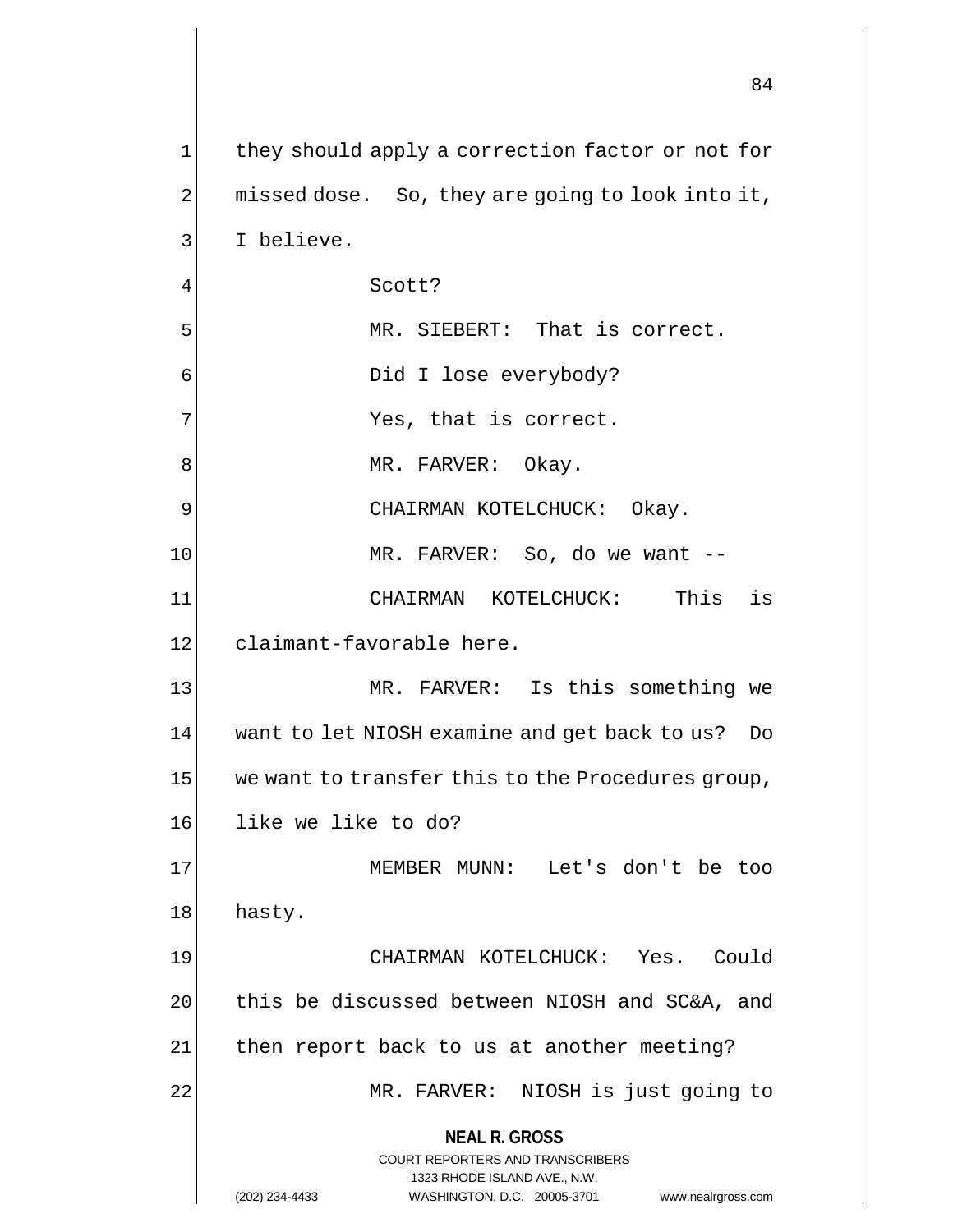**NEAL R. GROSS** COURT REPORTERS AND TRANSCRIBERS 1323 RHODE ISLAND AVE., N.W. (202) 234-4433 WASHINGTON, D.C. 20005-3701 www.nealrgross.com 1 have to look into it. You know, it is a 2 technical issue for Portsmouth, I guess. So, I 3 don't know if it would go to a Work Group. 4 MEMBER MUNN: What is the  $5$  correction factor for this particular site, for 6 this particular badging? 7 MR. FARVER: You mean the number? 8 | MEMBER MUNN: Yes, what were we 9 using as a correction factor? 10 MR. FARVER: Let me go see if I can 11 find it. 12 CHAIRMAN KOTELCHUCK: Okay. 13 MR. FARVER: I don't see it in our 14 report. I would have to --15 MEMBER MUNN: Well, it is photon 16 doses only, right, that we're talking about 17 here? 18 MR. FARVER: Missed photon dose. 19 MEMBER MUNN: And in any case, we  $20$  can assume that it would improve the potential  $21$  PoC for any claimant, correct? 22 MR. FARVER: Oh, yes. It was just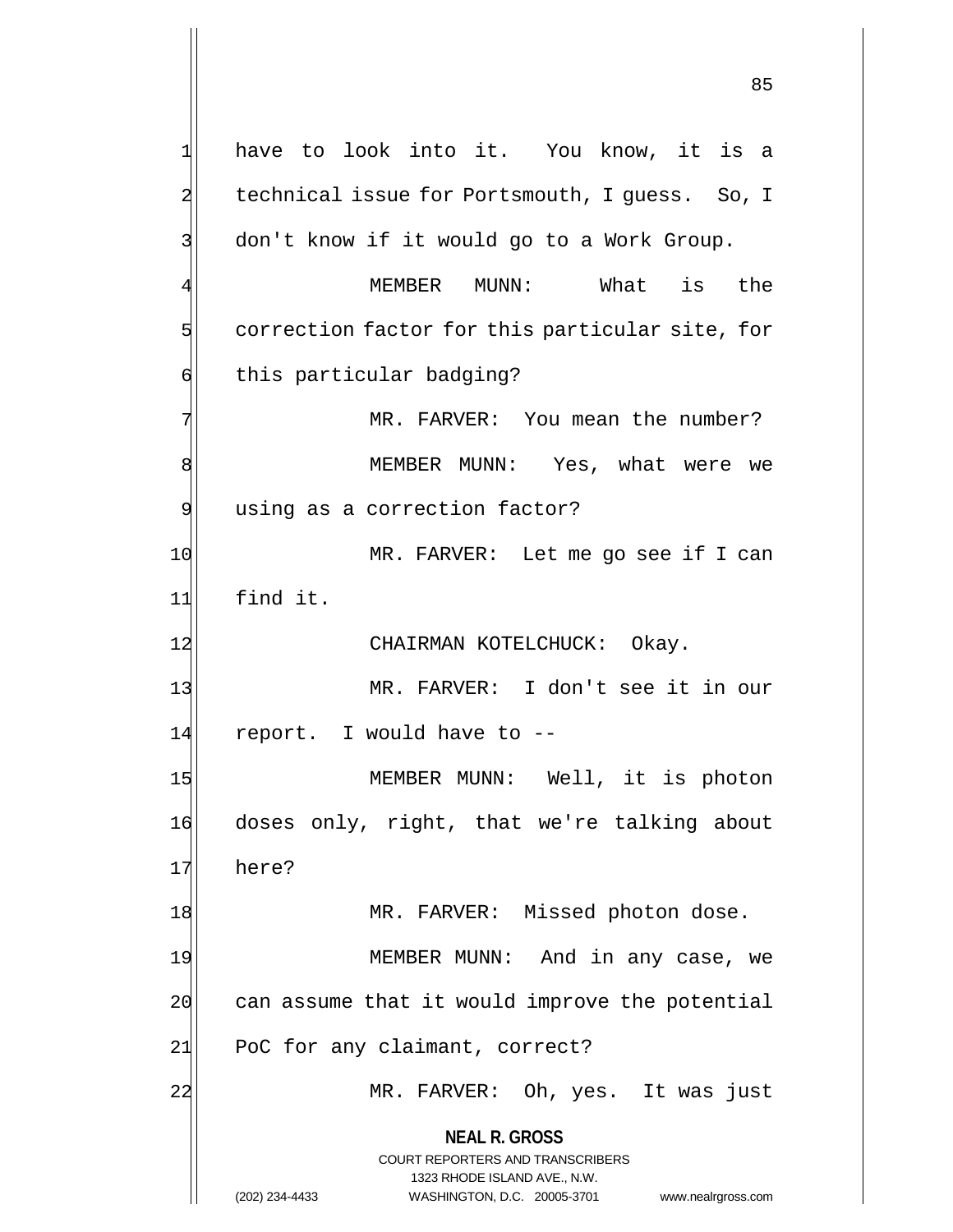$1$  odd, Wanda, but this is the only site that I know  $2$  of that this is done this way.

3 MEMBER MUNN: Yes. Yes, I understand, and I understand the question; I  $5$  understand the finding, and I understand why you 6| made it.

7 What I am trying to define here is  $8$  whether this  $-$  and it is an interesting question  $9$  because it seems to be site-specific, but that  $10$  doesn't change -- the question that I have is 11 whether this is something we need to pursue 12 because of its potential impact on the 13 claimants. And that is the major concern of  $14$  most of us, I think, is the impact that these 15 things have on our findings for the individual 16 claimants.

17 So this is an interesting question, 18 but I am questioning how far we need to pursue 19 it, actually. And I'm trying to recall whether  $20$  this particular item  $-$  as it says, are we saying  $21$  that it is a potential to transfer this issue to 22 Procedures or that we have?

> **NEAL R. GROSS** COURT REPORTERS AND TRANSCRIBERS 1323 RHODE ISLAND AVE., N.W. (202) 234-4433 WASHINGTON, D.C. 20005-3701 www.nealrgross.com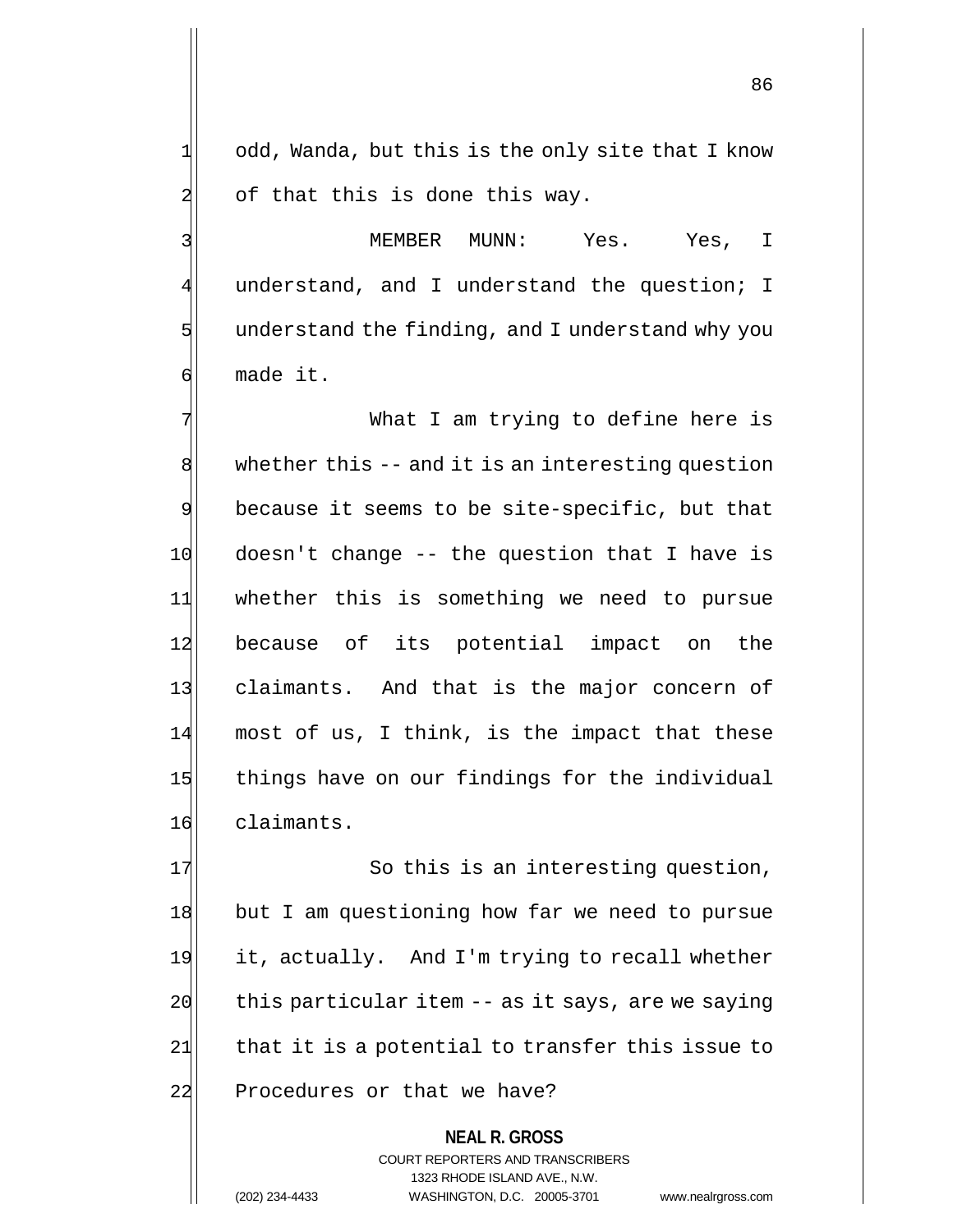**NEAL R. GROSS** COURT REPORTERS AND TRANSCRIBERS 1323 RHODE ISLAND AVE., N.W. 87 1 MR. FARVER: No, we haven't. It  $2$  was that we had suggested a response. 3 MR. KATZ: This is Ted. I mean, if it is site-specific, it 5 is really not a Procedures matter anyway. We 6 have a Gaseous Diffusion Plants Work Group. And 7 if this is important enough that you want to 8 bring it to their attention, then you certainly 9 can refer it to them. They have mostly 10 completed their work in their reviews they have 11 done so far. 12 But I think it is good to sort out, 13 first, whether this ends up being important 14 enough to transfer or whether it can just be 15 resolved here. 16 CHAIRMAN KOTELCHUCK: Yes, this is 17 claimant-friendly. 18 MEMBER MUNN: Yes, it is. 19 MR. SIEBERT: I can tell you, the 20 dose correction factor, the correction factors  $21$  we're talking about range from 1.04 to 1.165, 22| depending on the years. So, it is relatively

(202) 234-4433 WASHINGTON, D.C. 20005-3701 www.nealrgross.com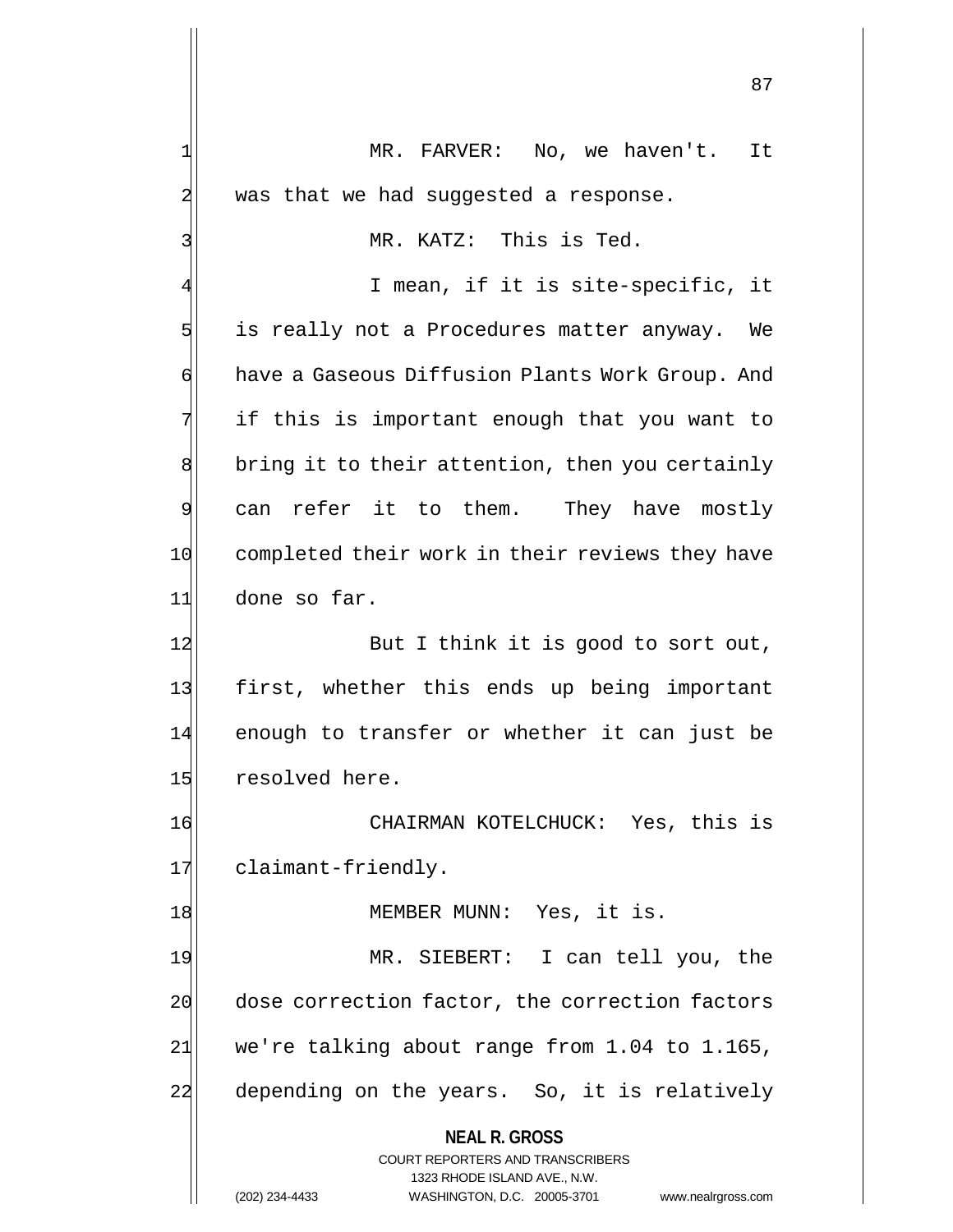1 small, up to 16.5 percent. And it is all 2 positive. It is claimant-favorable as 3 | presently applied.

4 MEMBER MUNN: Yes, I would  $5$  anticipate that it would be. It just seems to  $\left| \cdot \right|$  me that, although it is an interesting finding,  $7$  and one worth noting, I'm questioning whether it  $8$  is of enough significance in terms of result that 9 we should pursue it further. Is it really 10 something that would have a negative effect on 11 claimants if we said we'll accept that as an 12 artifact of this particular site?

13 MR. KATZ: Before we go on, just the 14 court reporter had asked who is speaking. That 15 was Scott Siebert speaking just before Wanda.

16 MR. SIEBERT: Oh, I'm sorry about 17 that. Yes, that was me.

18 MEMBER RICHARDSON: Hi. This is 19 David Richardson.

20 Just to argue the other side, I 21 think, aside from claimant-favorability, we 22 should have concerns about consistency,

> **NEAL R. GROSS** COURT REPORTERS AND TRANSCRIBERS 1323 RHODE ISLAND AVE., N.W. (202) 234-4433 WASHINGTON, D.C. 20005-3701 www.nealrgross.com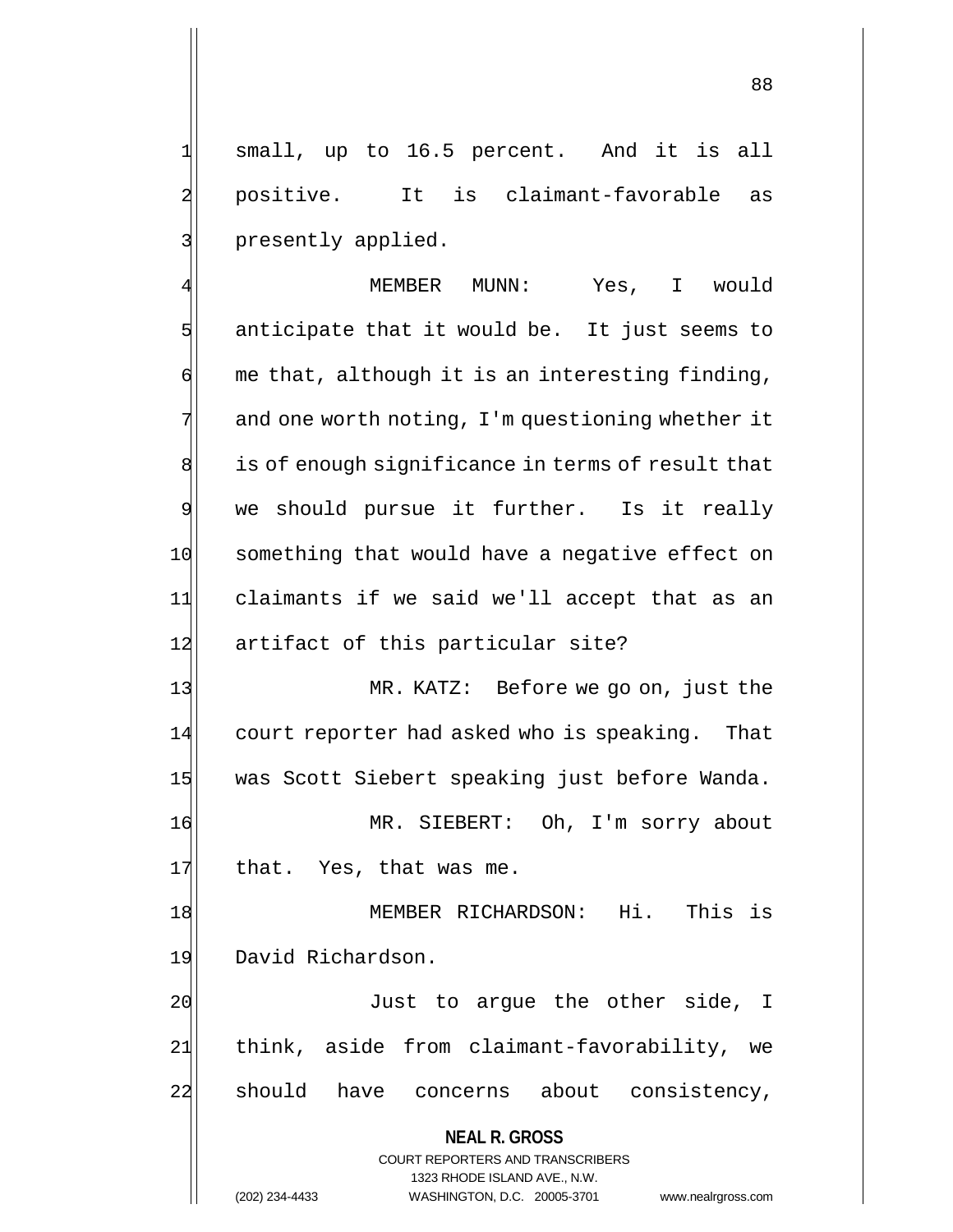1 transparency and logic. I find there's so many 2 kind of curious parameters layered upon curious 3 parameters already, that where we find one which is kind of exceptional and apparently sort of ad  $5$  hoc or applied only in one case and not in others, 6 I think it just makes the program more difficult  $7$  to explain in a clear and coherent way why one 8 group of workers is being treated one way and one 9 group of workers is being treated a different 10 way.

11 And so, I think it is not necessarily 12 just claimant favorability. It is a principle 13 of, as I said, fairness and transparency, that  $14$  when we find things that should be cleaned up, 15 they are cleaned up.

16 MEMBER MUNN: I agree. However, by  $17$  the same token, we must recognize that each of 18 our sites and each of our processes is unique in 19 some respect. And certainly I don't think 20 anyone would fail to arque that the processes at 21 Paducah and Portsmouth did have their own unique 22 signatures. And that if this is an artifact of

> **NEAL R. GROSS** COURT REPORTERS AND TRANSCRIBERS 1323 RHODE ISLAND AVE., N.W. (202) 234-4433 WASHINGTON, D.C. 20005-3701 www.nealrgross.com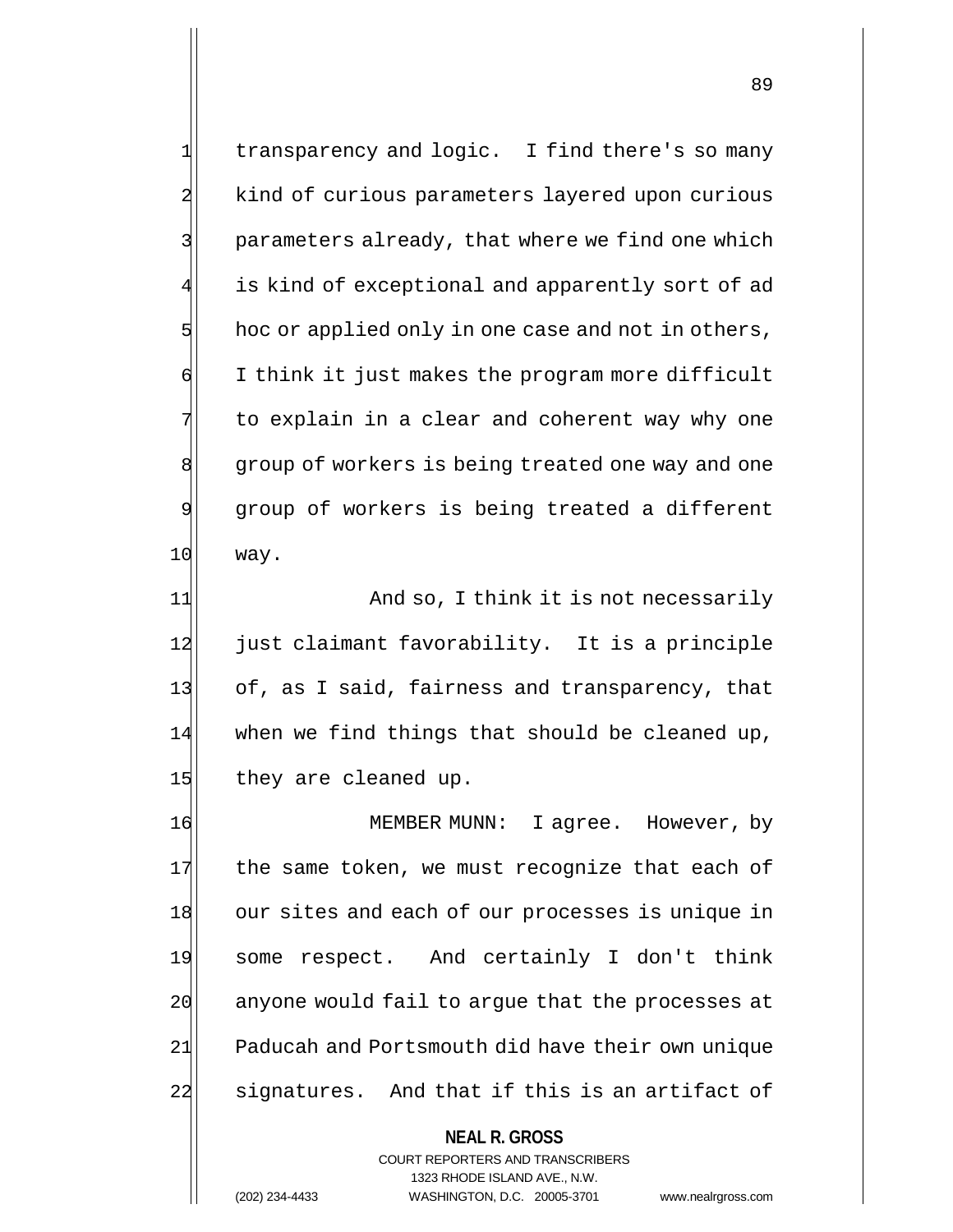that -- and it seems very likely that it would be  $-$ - since it is speaking directly to the photon exposure, then I'm just questioning what benefit 4 will come from our pursuing it.

5 SI MEMBER RICHARDSON: I mean,  $\phi$  historically, I think the argument has been that  $7$  the external dosimetry in these settings is 8 cleaner than in other settings.

9 MEMBER MUNN: Well, that is 10 sometimes true, but, again, I think it depends 11 on the project and what is transpiring at any 12 given time at one of these sites. If you want 13 it to be pursued, David, then just certainly I'm  $14$  sure that you have the ability to see that that 15 happens. I'm just questioning for our purposes 16 here in this Subcommittee whether it achieves 17 something for us to pursue it. And that is my 18 only question.

19 CHAIRMAN KOTELCHUCK: Well, I mean, 20 it is a concern when you have one set of rules 21 for one facility and another set for another. I 22 mean that consistency is important because,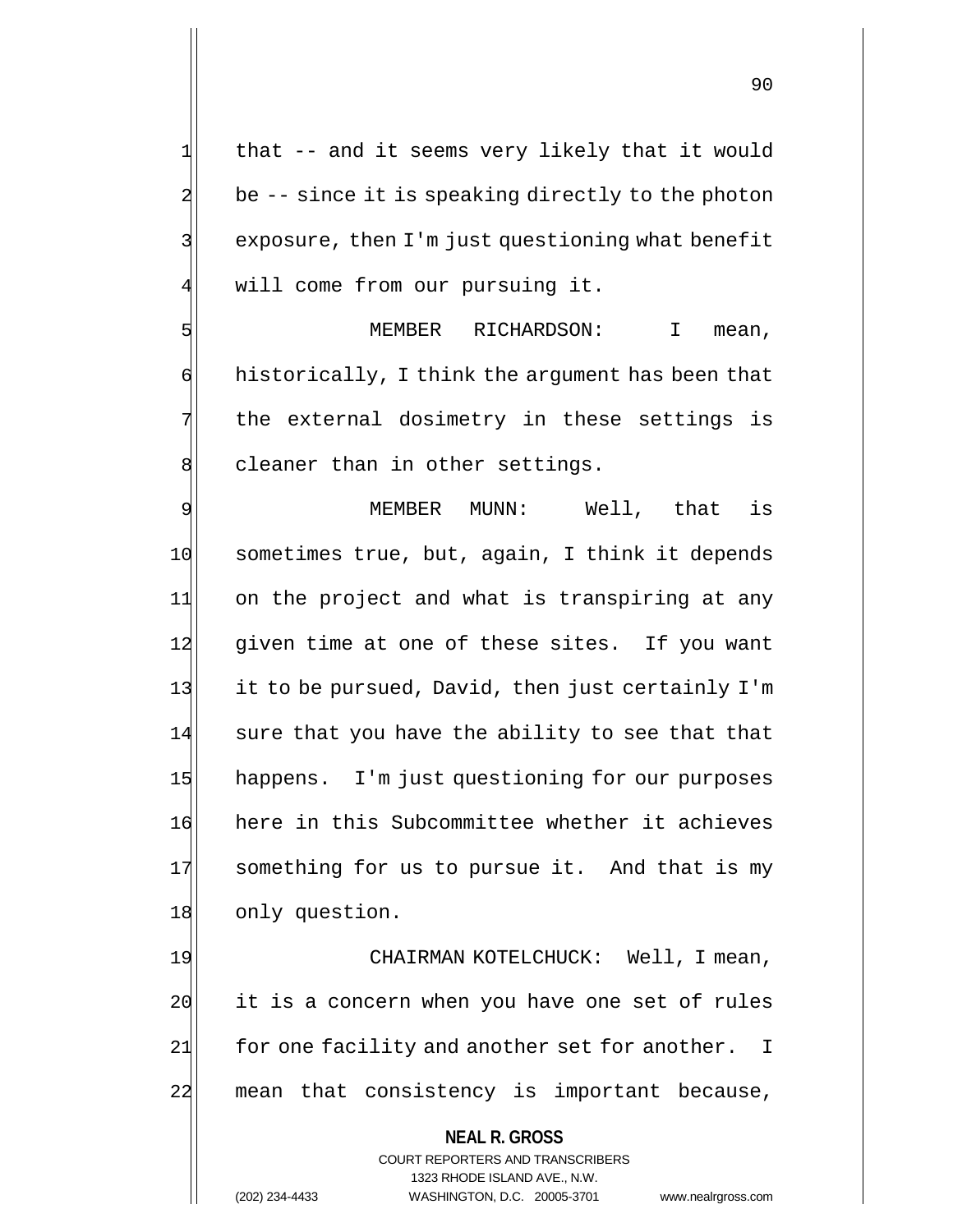1 ultimately, we will be explaining to people in 2 all sorts of facilities what was done and why it 3 | was done.

There is a part of me that feels like  $5$  there is nothing to be gained by -- well, I 6 shouldn't say. I would guess we could send it 7 to the AWE Committee. I just don't feel like it  $8$  is -- it is not going to have any impact here. 9 And there is a part of me that would just say to 10 them, why don't you do something consistent and 11 that we don't change this, and we move on. Not 12 the Procedures Committee, but what was it?

13 MR. KATZ: I'm sorry. It is the 14 Gaseous Diffusion Plants Work Group.

15 But all I was saying is you don't 16 need to refer it to them necessarily. I mean, 17 for this one particular issue, you can just 18 resolve it, get a resolution here. If you think 19 it is a big deal for how things are going at the 20 gaseous diffusion plants, this one in 24 particular, then certainly refer it to that Work 22 Group. But there is nothing wrong with just

> **NEAL R. GROSS** COURT REPORTERS AND TRANSCRIBERS 1323 RHODE ISLAND AVE., N.W. (202) 234-4433 WASHINGTON, D.C. 20005-3701 www.nealrgross.com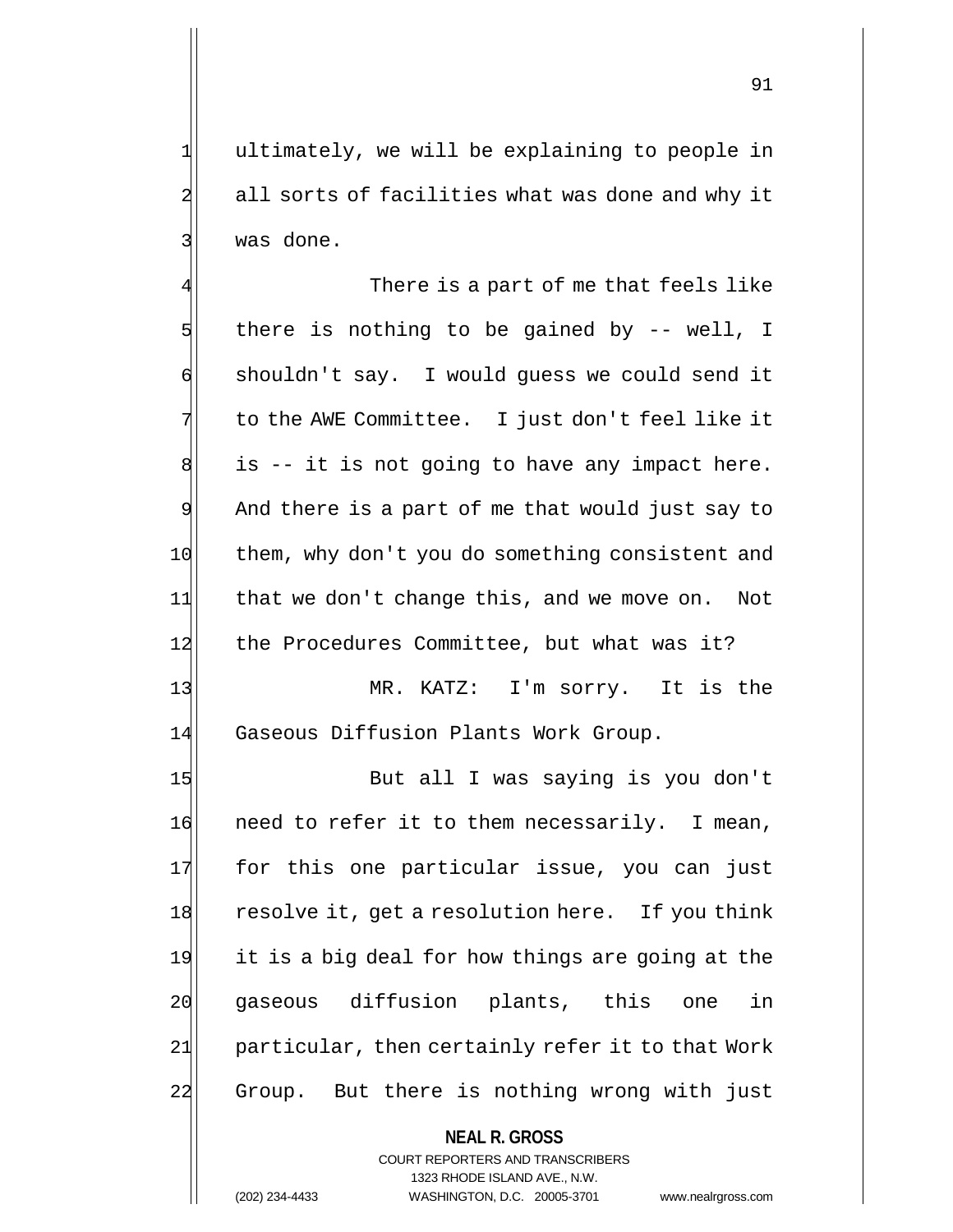**NEAL R. GROSS** COURT REPORTERS AND TRANSCRIBERS 1323 RHODE ISLAND AVE., N.W. (202) 234-4433 WASHINGTON, D.C. 20005-3701 www.nealrgross.com  $1$  resolving it here at the Subcommittee, and, 2 basically, resolving it by getting a final 3 disposition from NIOSH as to what they are going to do, how they are going to deal with this. 5 Separation CHAIRMAN KOTELCHUCK: Right. That  $\mathfrak{g}$  is, asking NIOSH to do this in the future. That 7 is, not to use a dosimeter correction for missed 8 doses. 9 MR. KATZ: Well, unless there's a 10 basis for it, I quess. 11 CHAIRMAN KOTELCHUCK: Yes. 12 MR. KATZ: But I quess it is for 13 NIOSH to finally report out what they want to do 14 with this issue. So I'm just saying there's no 15 reason to kick the can over to the Gaseous 16 Diffusion Plants for this one limited matter. 17 And it has this issue that David Richardson has 18 just raised, that it is treating one group 19 differently than other groups possibly. But, 20 anyway, let's get a final disposition from NIOSH  $21$  on this and go from there. 22 MEMBER MUNN: In fact, we already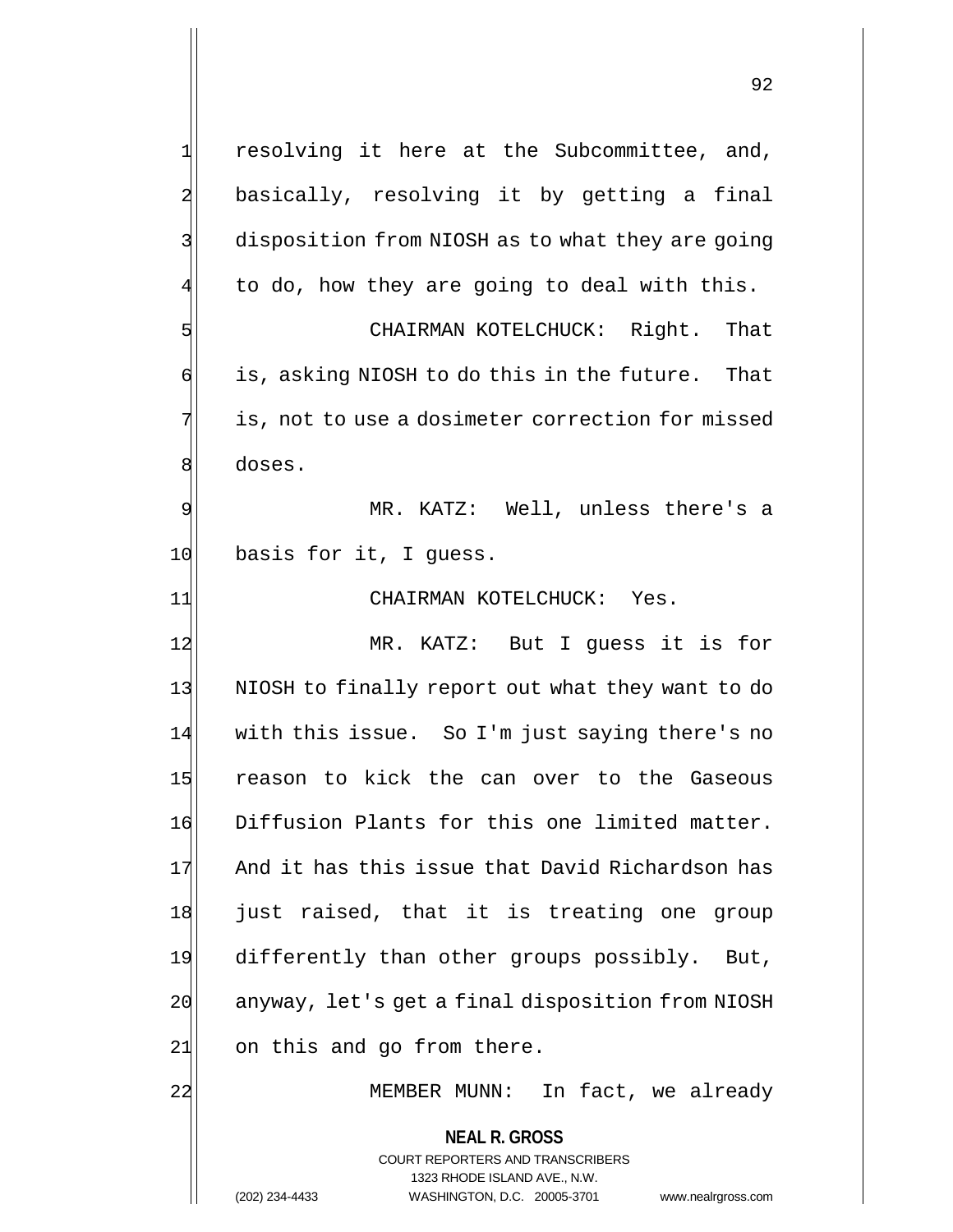| $\mathbf{1}$            | looked at these things in the past. Otherwise,                      |
|-------------------------|---------------------------------------------------------------------|
| $\overline{\mathbf{c}}$ | there would not be different correction factors                     |
| 3                       | for different years. So, they have clearly                          |
| $\overline{4}$          | taken into consideration the activities that                        |
| 5                       | were under way at any given time in these plants.                   |
| $\sigma$                | But I guess what I am trying to say is it looks                     |
| 7                       | to me as though this has been -- this is not a                      |
| 8                       | new issue for them. They have obviously looked                      |
| $\overline{9}$          | at this in the process of putting together this                     |
| 10                      | TBD and certainly in the process of doing the                       |
| 11                      | individual calculations that they have done.                        |
| 12                      | So I'm still at a loss to see what                                  |
| 13                      | additional information can be provided to them,                     |
| 14                      | and I do take issue with the idea that                              |
| 15                      | consistency is anything other than a hobgoblin                      |
| 16                      | when we really and truly recognize that the                         |
| 17                      | difference in activities among<br>these                             |
| 18                      | sites -- there is a reason why we have different                    |
| 19                      | sites.                                                              |
| 20                      | So I guess I can see the arguments                                  |
| 21                      | that are being made, but I can also see the                         |
| 22                      | validity of my own argument here. And my only                       |
|                         | <b>NEAL R. GROSS</b>                                                |
|                         | COURT REPORTERS AND TRANSCRIBERS                                    |
|                         | 1323 RHODE ISLAND AVE., N.W.                                        |
|                         | (202) 234-4433<br>WASHINGTON, D.C. 20005-3701<br>www.nealrgross.com |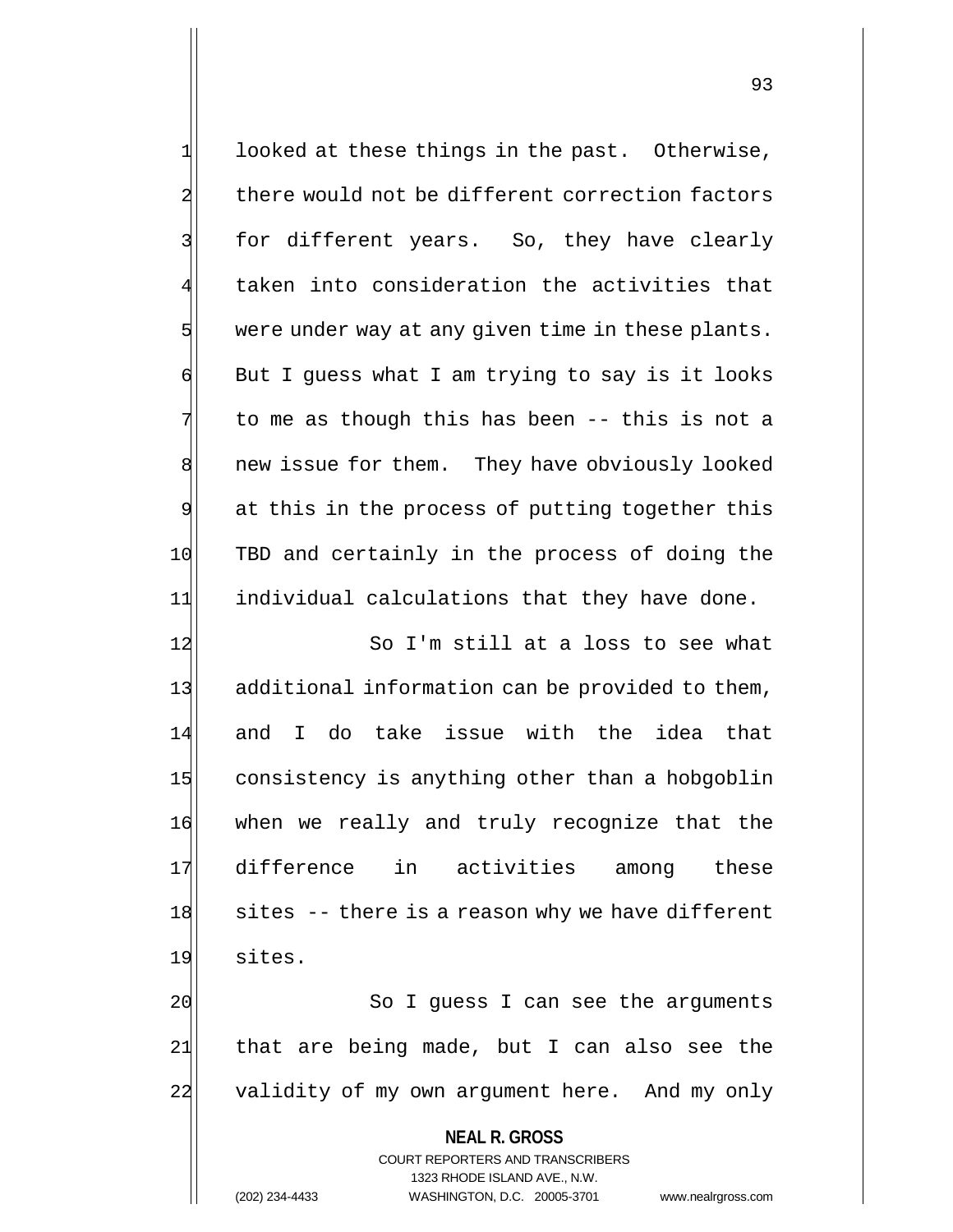1 question that I'm posing is whether this is 2 worthy of the time and effort of continuing to 3 pursue it further than we have. We have identified it is claimant-favorable and we have 5 identified that the issue has been pursued 6 philosophically because there is a difference in 7 correction factors from one time period to  $8$  another. Sothat being the case, I'm unsure as 9 to how pursuing it further would be beneficial 10 other than the superficial argument that we, 11 then, would be consistent across all sites, 12 despite the fact of their variability.

13 | CHAIRMAN KOTELCHUCK: Well, I don't 14 know enough about the derivation of the 15 correction factors to feel comfortable in 16 responding to your argument. Your argument is 17 that, because the correction factors vary by 18 year, that this issue has been taken into 19 account, if you will.

20 MEMBER MUNN: It has been taken into 21 account. Whether it is taken into account to 22 the satisfaction of the people who are now

> **NEAL R. GROSS** COURT REPORTERS AND TRANSCRIBERS 1323 RHODE ISLAND AVE., N.W. (202) 234-4433 WASHINGTON, D.C. 20005-3701 www.nealrgross.com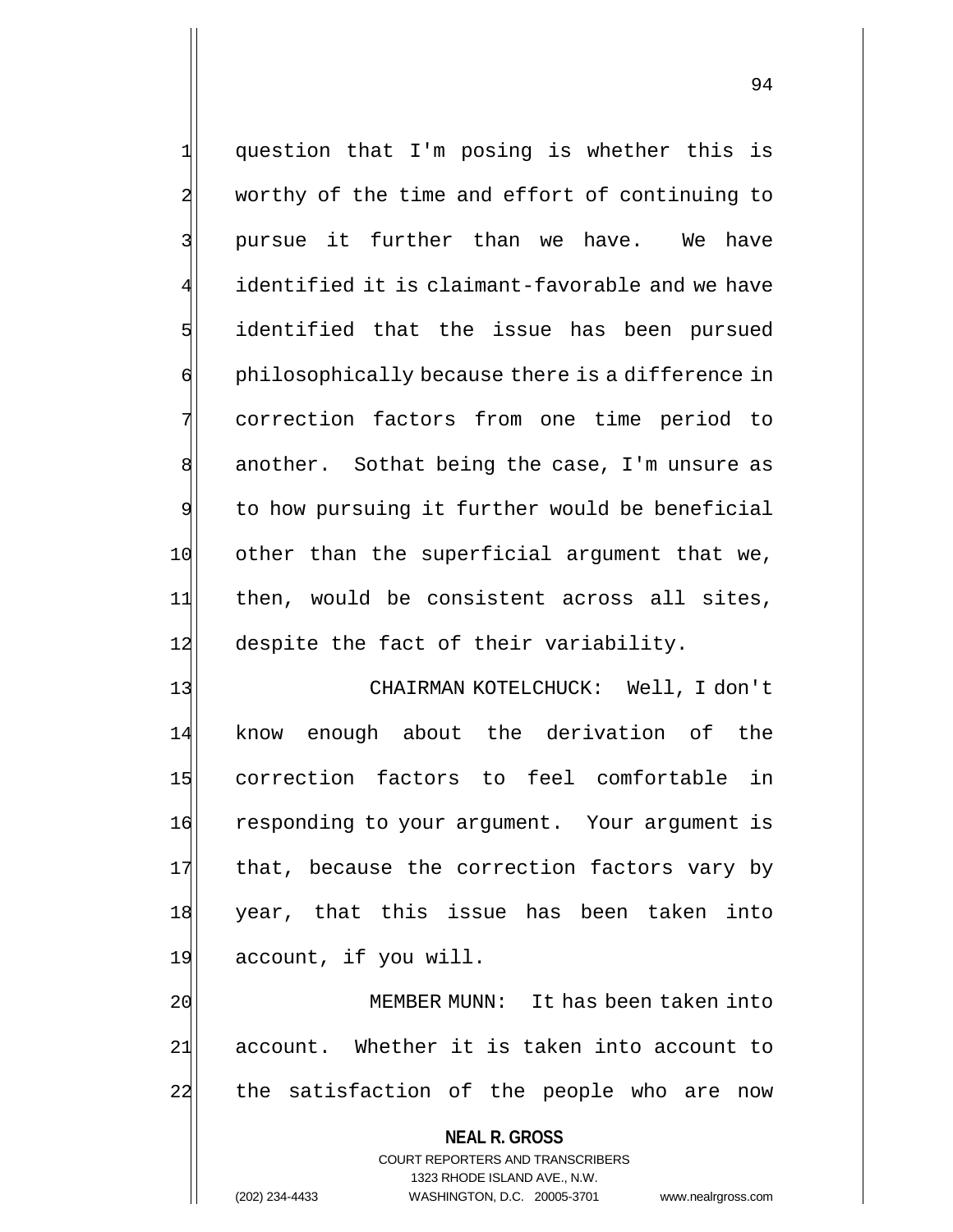1 overviewing it is a different question. I'm 2 arguing that --

3 | CHAIRMAN KOTELCHUCK: Right.

MEMBER MUNN: -- there obviously 5 has been --

6 CHAIRMAN KOTELCHUCK: And I just 7 don't feel, I just don't know enough about those 8 correction factors, and I don't feel comfortable 9 in passing on that. I suppose if NIOSH came back 10 and said, this is the way we're doing it or this 11 is why we included the correction factor here, 12 but didn't include it in other facilities, I 13 would feel more comfortable.

14 But part of it is my ignorance about 15 how the correction factors were derived and what  $16$  those  $-$ 

17 MEMBER MUNN: Well, it is clearly 18 odd that they applied the missed dose. That in 19 itself is odd.

20 CHAIRMAN KOTELCHUCK: Yes.

21 | MEMBER MUNN: But that doesn't 22 change my initial concern over whether it is of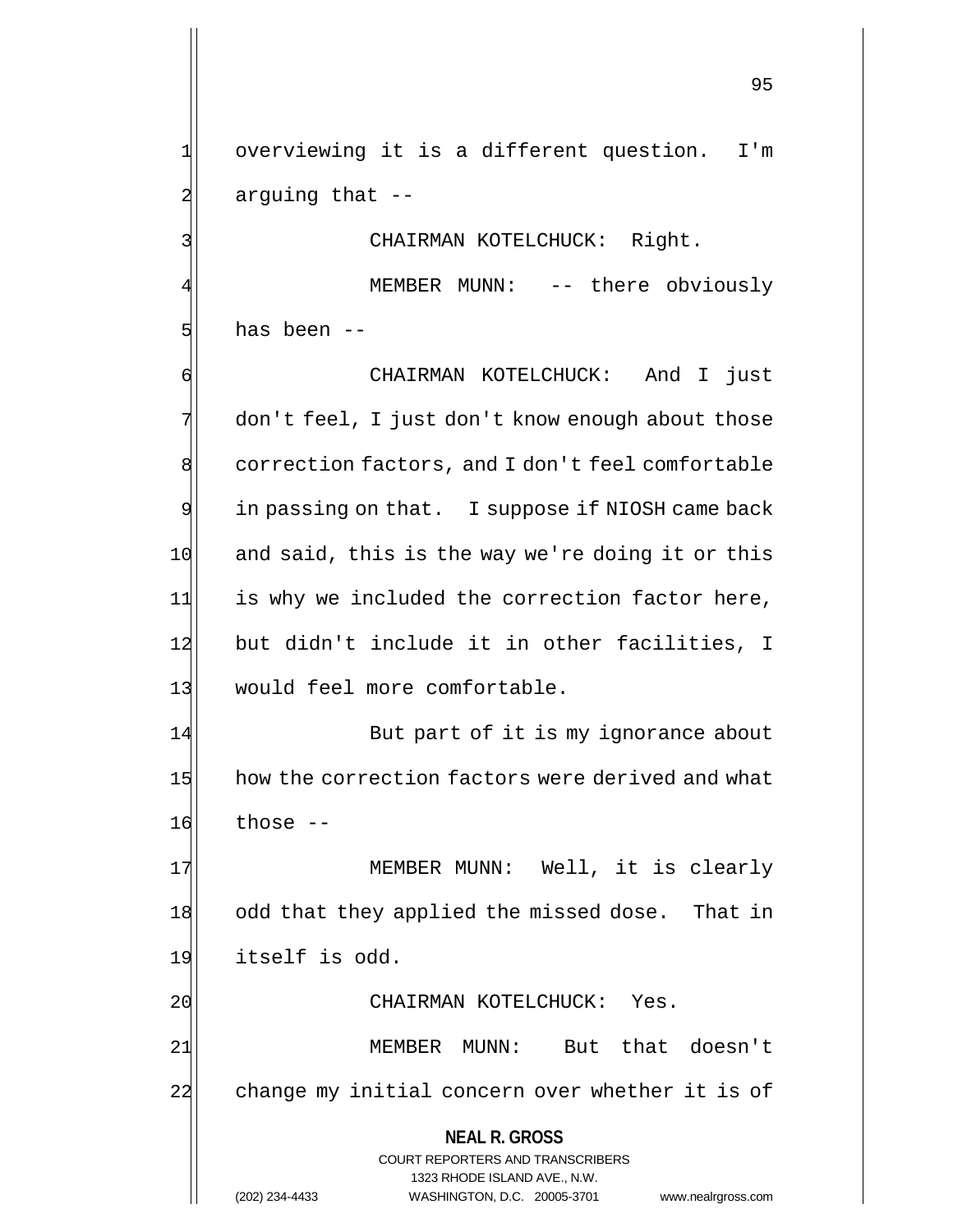**NEAL R. GROSS** COURT REPORTERS AND TRANSCRIBERS  $1$  value, what the end result of pursuing it would 2 get for us or for others, including the 3| claimants. CHAIRMAN KOTELCHUCK: Yes. 5 MEMBER MUNN: But if we choose to  $\phi$  pursue it, that's our prerogative certainly. 7 CHAIRMAN KOTELCHUCK: Yes. 8 SIMBLE MAIRMAN KOTELCHUCK: Well, what do 9 others think on the line? Mark? John? Brad? 10 MEMBER CLAWSON: Well, this is 11 Brad. 12 You know, this may come as a shock; 13 I agree with Wanda in one aspect there. And the 14 aspect is that each one of these sites is unique, 15 and each one of them is going to have their own 16 unique correction factor, be it the type of badge 17 that was used, whatever else like that. I do 18 agree that each one of these is going to be 19 different. 20 But I also agree with David 21 Richardson that we need to make sure that this 22 is transparent enough and that we can actually

1323 RHODE ISLAND AVE., N.W.

96

(202) 234-4433 WASHINGTON, D.C. 20005-3701 www.nealrgross.com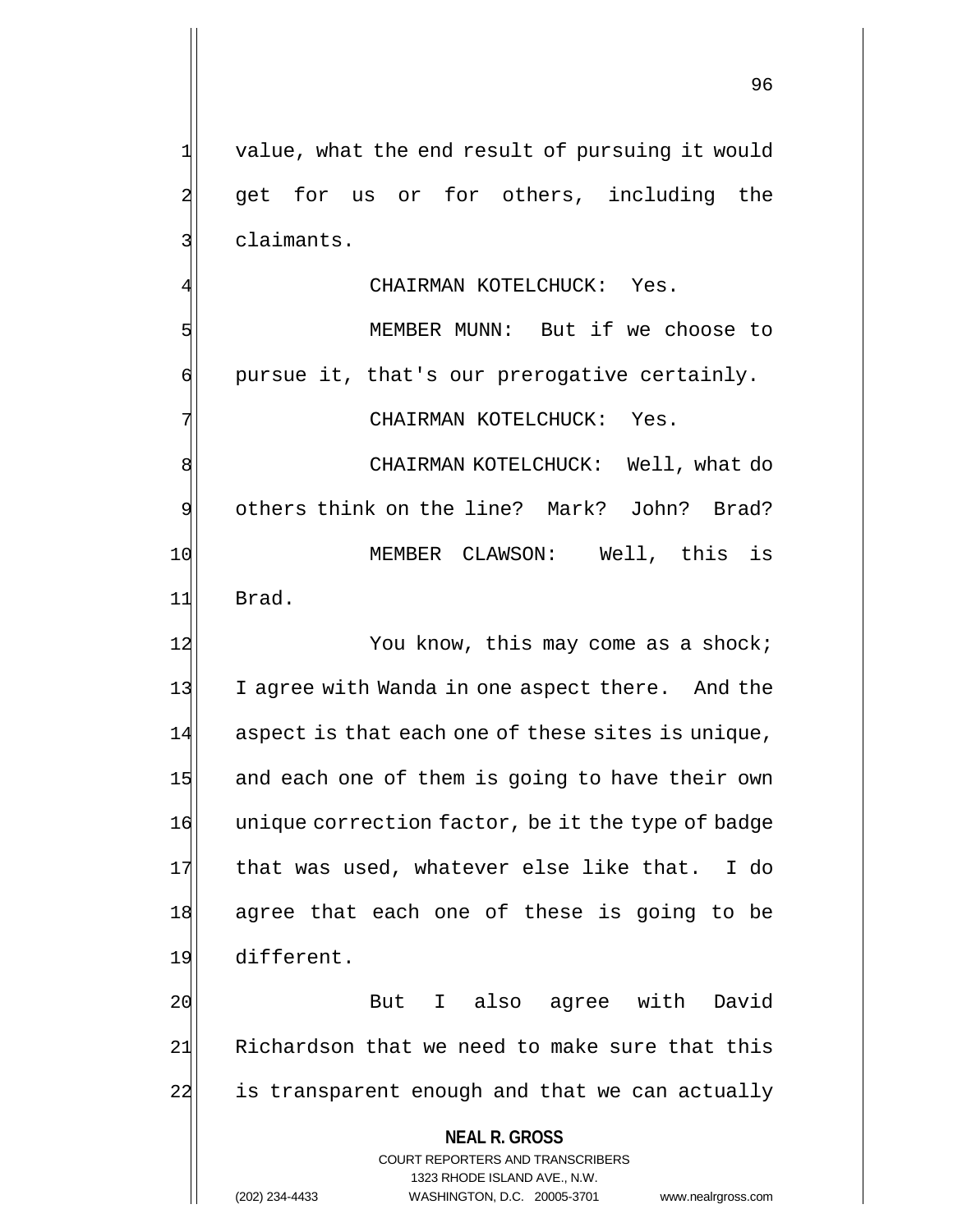$1$  explain what we are doing with this.

2 3 So for me, you know, it is kind of  $3$  an interesting situation. I think that the Work Group is doing a good job, but maybe they have 5 actually addressed this issue. I don't know 6 anybody on those. Well, Phil.

7 But I think there are two ways we 8 could do this. We could address it best for our 9 needs, for the dose reconstruction side of this, 10 but also assure that the Work Group understands 11 what our issue is with it and make sure that it 12 has been addressed. That is just my opinion.

## 13 CHAIRMAN KOTELCHUCK: Yes.

14 MR. KATZ: This is Ted.

15 I'm just trying to help you with 16 procedure here. Why don't you just ask, 17 whatever it is that you want to know that you 18 don't know at this point from NIOSH, why don't 19 you clearly ask that of NIOSH and get that 20 response. And then you can consider whether  $21$  they have put to bed the issue or whether you have 22 continuing concerns. And then you can move on

### **NEAL R. GROSS**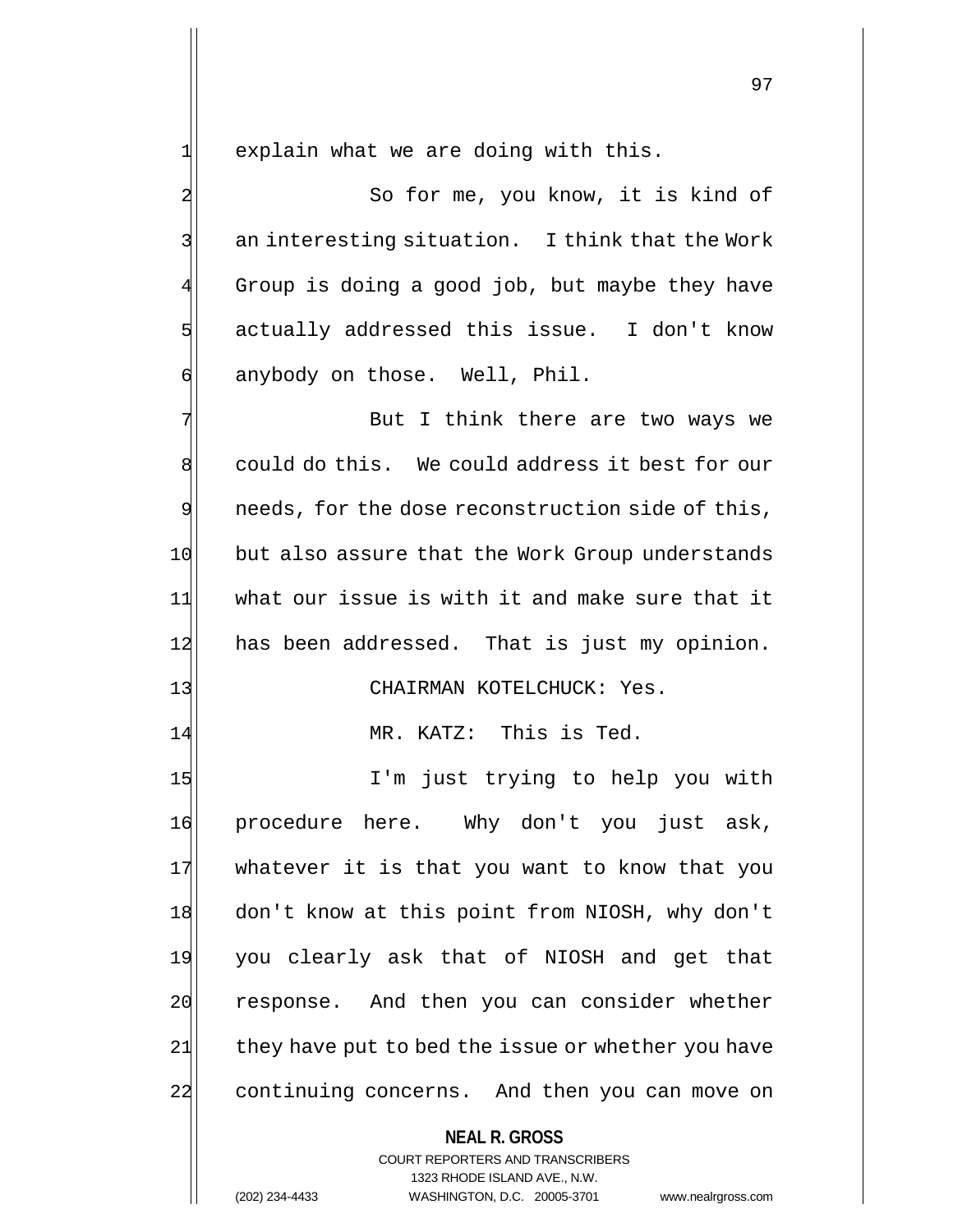1 from this.

2 But I think NIOSH needs just a clear 3 | request, what it is you want to know that you don't already know because that is the matter in  $5$  hand.

6 MR. STIVER: This is John Stiver. 7 If I could jump in for just a second?

8 | CHAIRMAN KOTELCHUCK: Please.

9 MR. STIVER: I agree with Ted. I 10 mean, we don't really know what the significance 11 is until we see the response. To me, it is not 12 really an issue of what correction factors are 13 applicable to which sites. I mean, we know 14 there was different dosimetry at different sites 15 in different years and different periods of 16 time. The question is, it just seems like, as 17 David Richardson said, it is a question of logic 18 and consistency. Why are we applying a 19 dosimeter correction factor to missed dose at 20 this particular site and nowhere else?

21 and we just get that response from 22 NIOSH. And if it makes sense and it is

<sup>98</sup>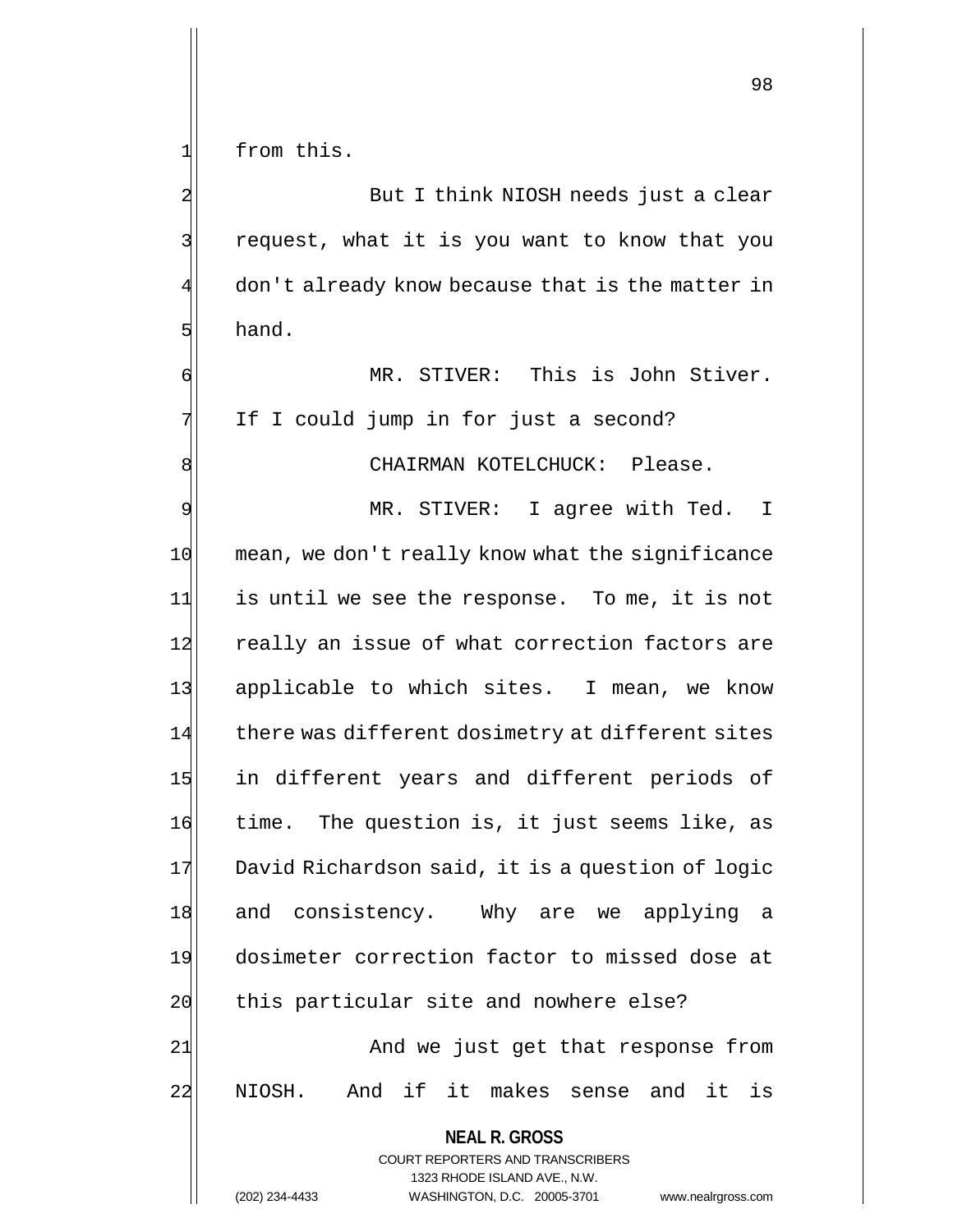$1$  reasonable, then it is the end of the story. If 2 not, then it might be worth pursuing.

3 MS. BEHLING: Excuse me. This is 4 Kathy Behling from SC&A.

5 Solution Let me also, not to add confusion 6 here, but let me ask a question. Missed dose is 7 based on a dosimeter. And so, I don't see there 8 being a problem with applying the appropriate 9 correction factors for missed dose since missed 10 dose is based on a dosimeter reading.

11 MEMBER POSTON: Kathy, I agree. I 12 am just kind of curious as to why it has only been 13 found at this site and nowhere else.

14 MS. BEHLING: Yes. In fact, I 15 think just the opposite. Those sites that they 16 are not applying a correction factor to the 17 missed dose, they should be. I don't know. 18 That's a whole other discussion.

19 MEMBER CLAWSON: Thanks, Kathy. Now  $20$  I guess that kind of brings up the other part of 21 it, but, yes, I agree with you, John. We need 22 to have NIOSH respond to this. This is Brad.

> **NEAL R. GROSS** COURT REPORTERS AND TRANSCRIBERS

> > 1323 RHODE ISLAND AVE., N.W.

(202) 234-4433 WASHINGTON, D.C. 20005-3701 www.nealrgross.com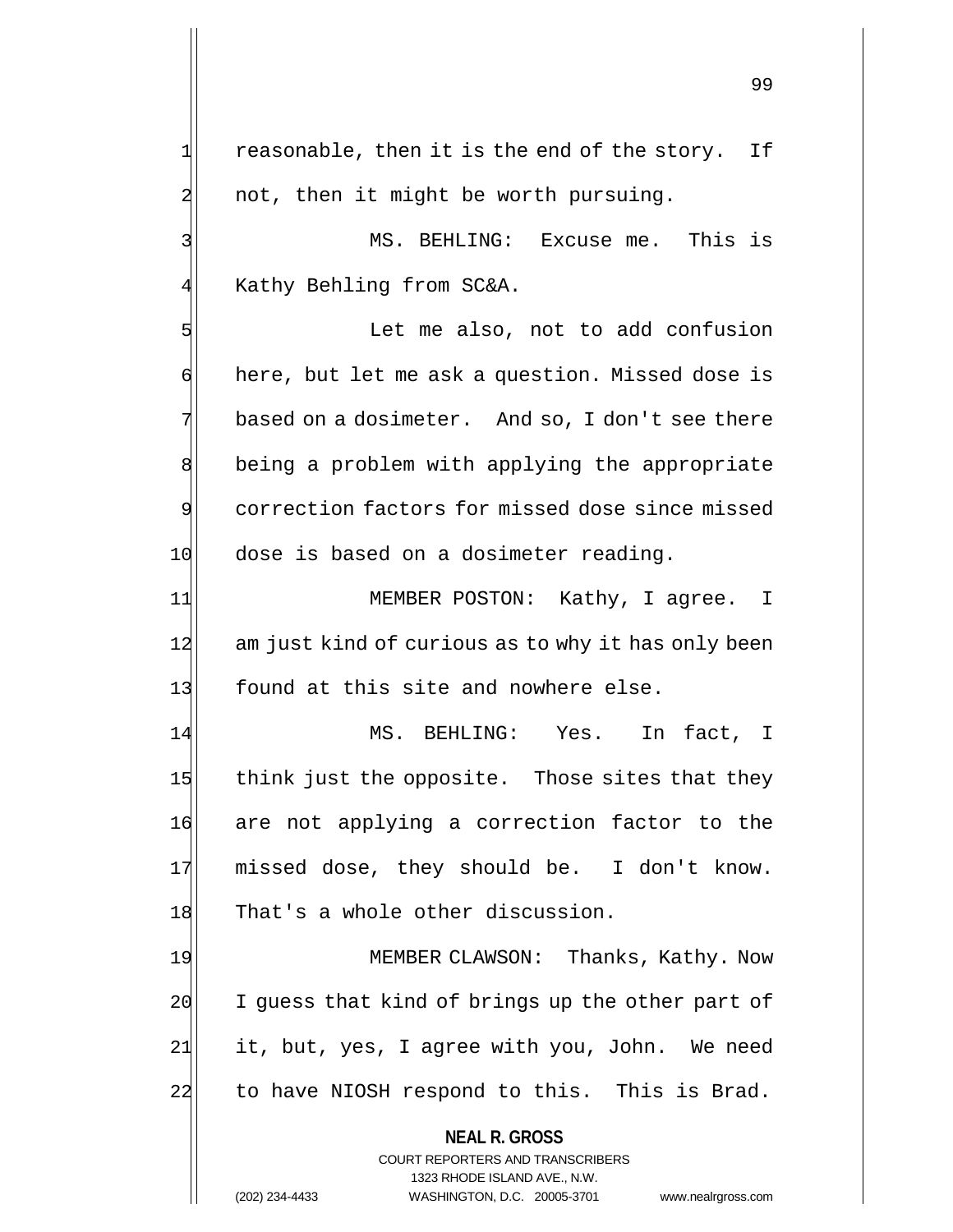**NEAL R. GROSS** COURT REPORTERS AND TRANSCRIBERS 1323 RHODE ISLAND AVE., N.W. (202) 234-4433 WASHINGTON, D.C. 20005-3701 www.nealrgross.com 1 CHAIRMAN KOTELCHUCK: So, Scott or 2 Grady, might we suggest that you bring this back 3 to our next meeting? MR. SIEBERT: It sounds like you are 5 suggesting that, actually. 6 CHAIRMAN KOTELCHUCK: Yes. 7 MR. SIEBERT: Yes, we will. 8 CHAIRMAN KOTELCHUCK: Good. 9 Alright. Well, then, that resolves it, this 10 issue, for the moment. 11| I don't think we're going to spend 12 a long time. The next meeting should resolve it 13 one way or the other. Because there's merit to 14 both positions, it is a question of what are you 15 going to do and what's logical and what's 16 sensible. 17 MEMBER CLAWSON: And as what Kathy 18 just stated, too, because I think this is part 19 of the root of the problem, too, is that if you  $20$  are doing it at this site, what is different from 21 the other sites? 22 | CHAIRMAN KOTELCHUCK: Okay. So,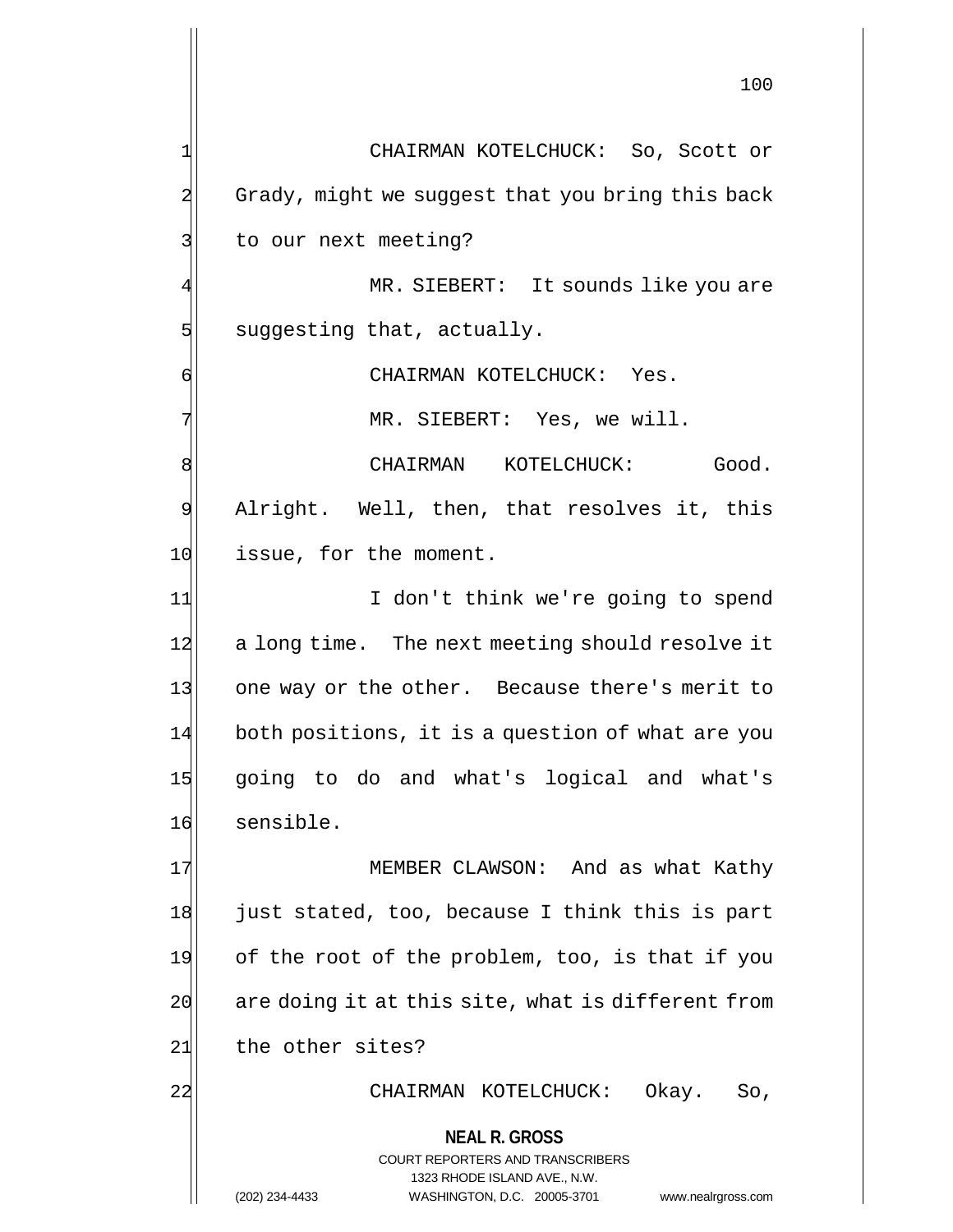**NEAL R. GROSS** COURT REPORTERS AND TRANSCRIBERS 1323 RHODE ISLAND AVE., N.W. 101 1 this will be a report from NIOSH to our next 2 meeting. And so, for the moment, this is not 3 slued. And I think we can go on. We have  $5$  10 minutes or so. I don't know. Do you want to  $6$  go on 273.3? 7 MR. FARVER: This is Doug. Yes, we 8 can get this wrapped up pretty quick. 9 CHAIRMAN KOTELCHUCK: Well, let's 10 do it then. 11 MR. STIVER: This is John Stiver. 12 Excuse me for interrupting. 13 CHAIRMAN KOTELCHUCK: Sure. 14 MR. STIVER: I just wanted to bring 15 up kind of a procedural thing. At noon SC&A is 16 having a kind of internal state-of-the-union  $17$  talk, a lunch meeting. And so, if we could break 18 at noon, that would work out really well for our 19 team. 20 CHAIRMAN KOTELCHUCK: Okay. 21 MR. STIVER: Okay. Thank you. 22 CHAIRMAN KOTELCHUCK: Thank you.

(202) 234-4433 WASHINGTON, D.C. 20005-3701 www.nealrgross.com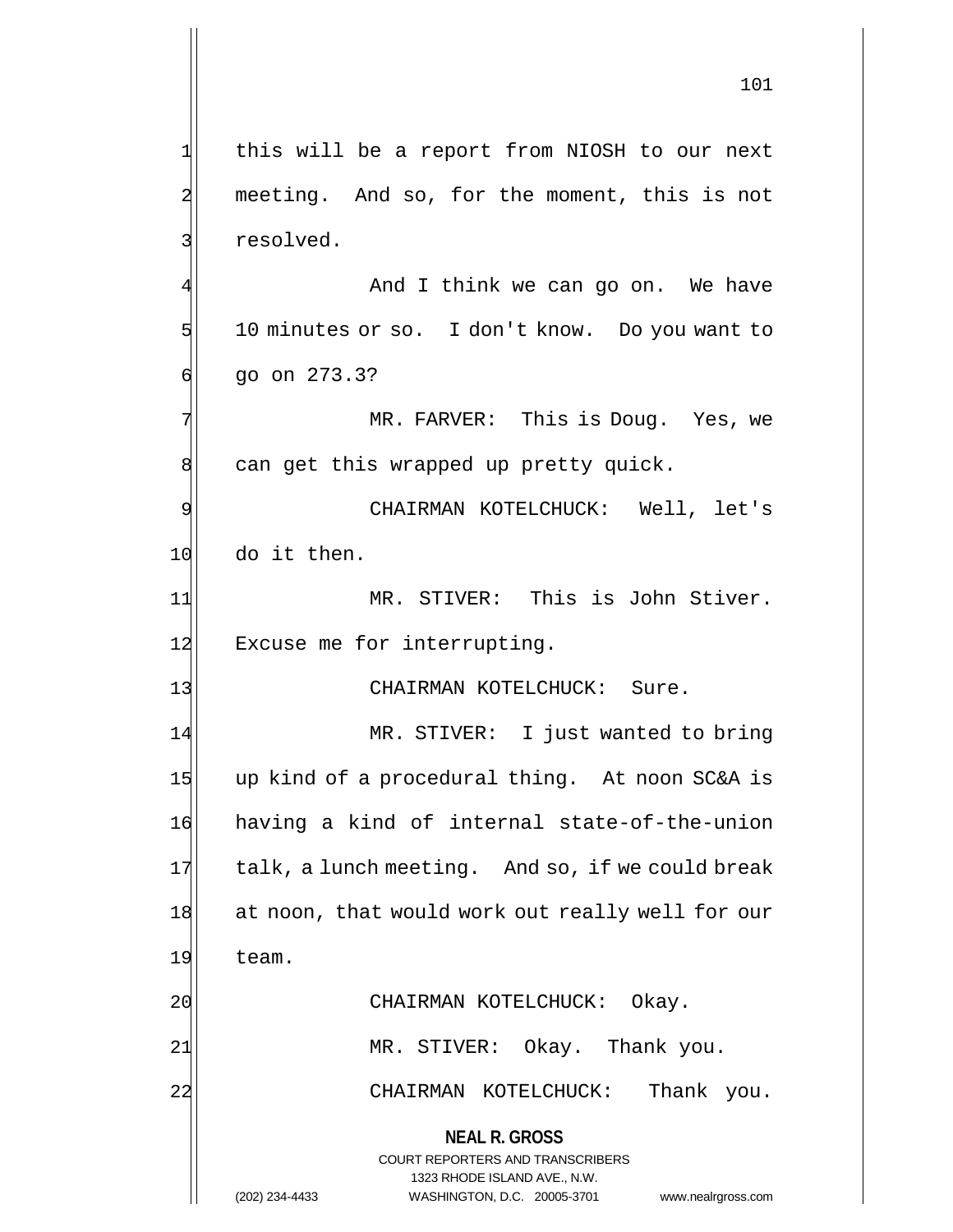$\frac{1}{1}$  We will do that. It's 11:52. Let's go.

2 MR. FARVER: Okay. This is 273.3. 3 | NIOSH did not account for all the occupational 4 medical doses.

5 Serve The employee had several 6 x-rays in the records from 1975 through 1983, and  $7$  then, another one in 1993. When we reviewed the 8 IREP table, there were no x-ray doses listed for 9 1993, which is what prompted the finding that 10 they missed a dose for 1993.

11 Well, as it turns out -- and it is 12 a very good response -- the dose that would have 13 been assigned for 1993 was much less than a 14 millirem and, therefore, was not included in the 15 IREP sheets.

16 Now, in the past I have seen doses 17 less than a millirem included in the IREP sheets. 18 They will show up as zero when you look at them. 19 But, then, if you click on the cell, you can  $20$  actually see what the number is.

21 That's correct, right, Scott? I 22 mean, you will see numbers? Even though it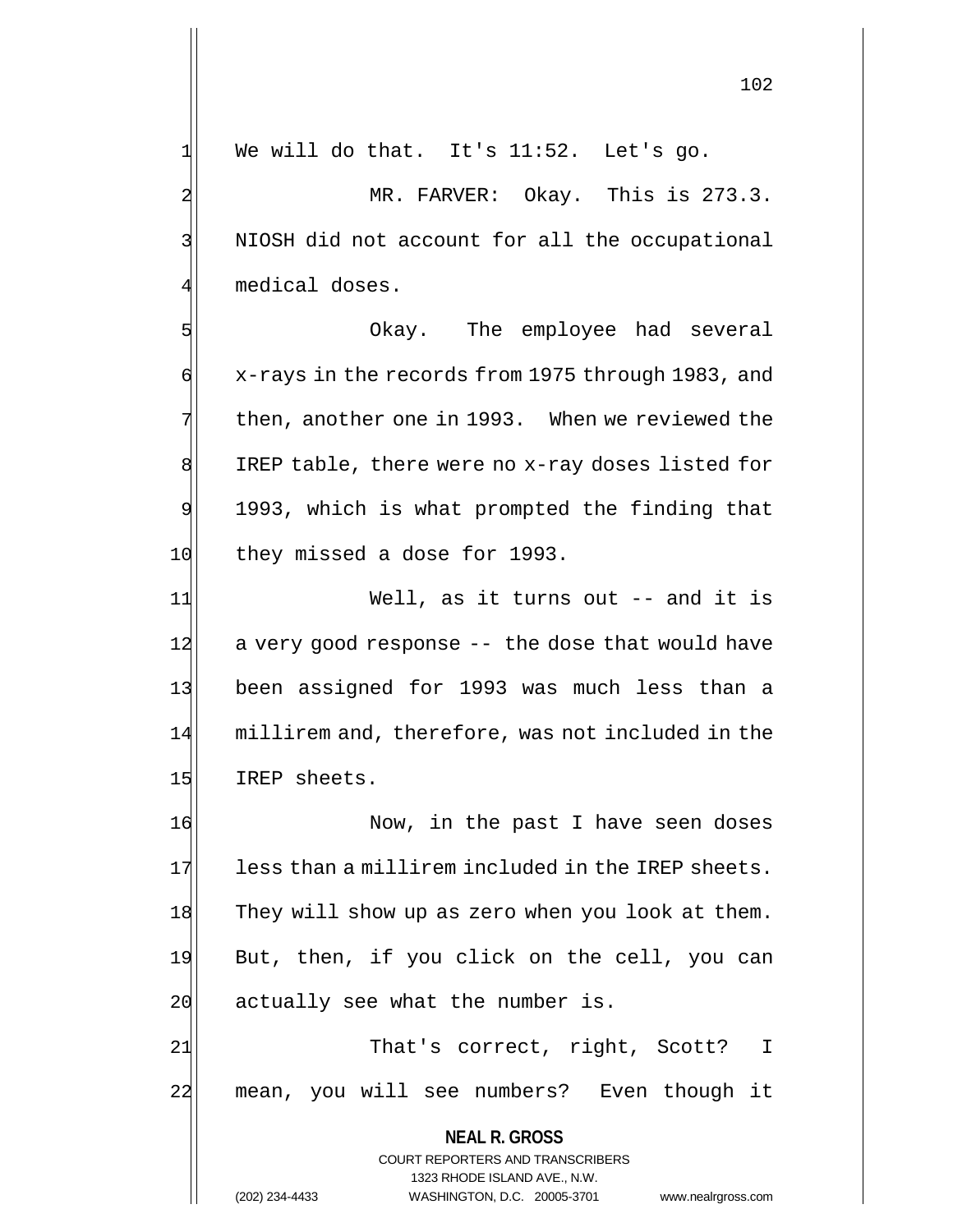1 appears to be a zero, it will actually have the 2 real number?

3 MR. SIEBERT: That is correct.

MR. FARVER: Okay.

5 MR. SIEBERT: There are times that  $\mathfrak{h}$  those are left in; that is correct.

7 MR. FARVER: Yes, and in this case 8 those were not left in. And there can be 9 different reasons for that, I know. Sometimes 10 if they do a cut-and-paste in, then they would 11 just not include those. So, there are reasons 12 why it would not be included.

13| But the bottom line is, it was less 14 than a millirem. It didn't need to be there. 15 It caused some confusion on our part, just 16 because we just didn't see the 1993 year with a 17 zero or a very small number next to it. 18 CHAIRMAN KOTELCHUCK: Yes.

19 MR. FARVER: Okay.

20 CHAIRMAN KOTELCHUCK: This appears 21 to be technical because the partial dose 22 reconstruction gave a PoC greater than 50

**NEAL R. GROSS**

COURT REPORTERS AND TRANSCRIBERS 1323 RHODE ISLAND AVE., N.W. (202) 234-4433 WASHINGTON, D.C. 20005-3701 www.nealrgross.com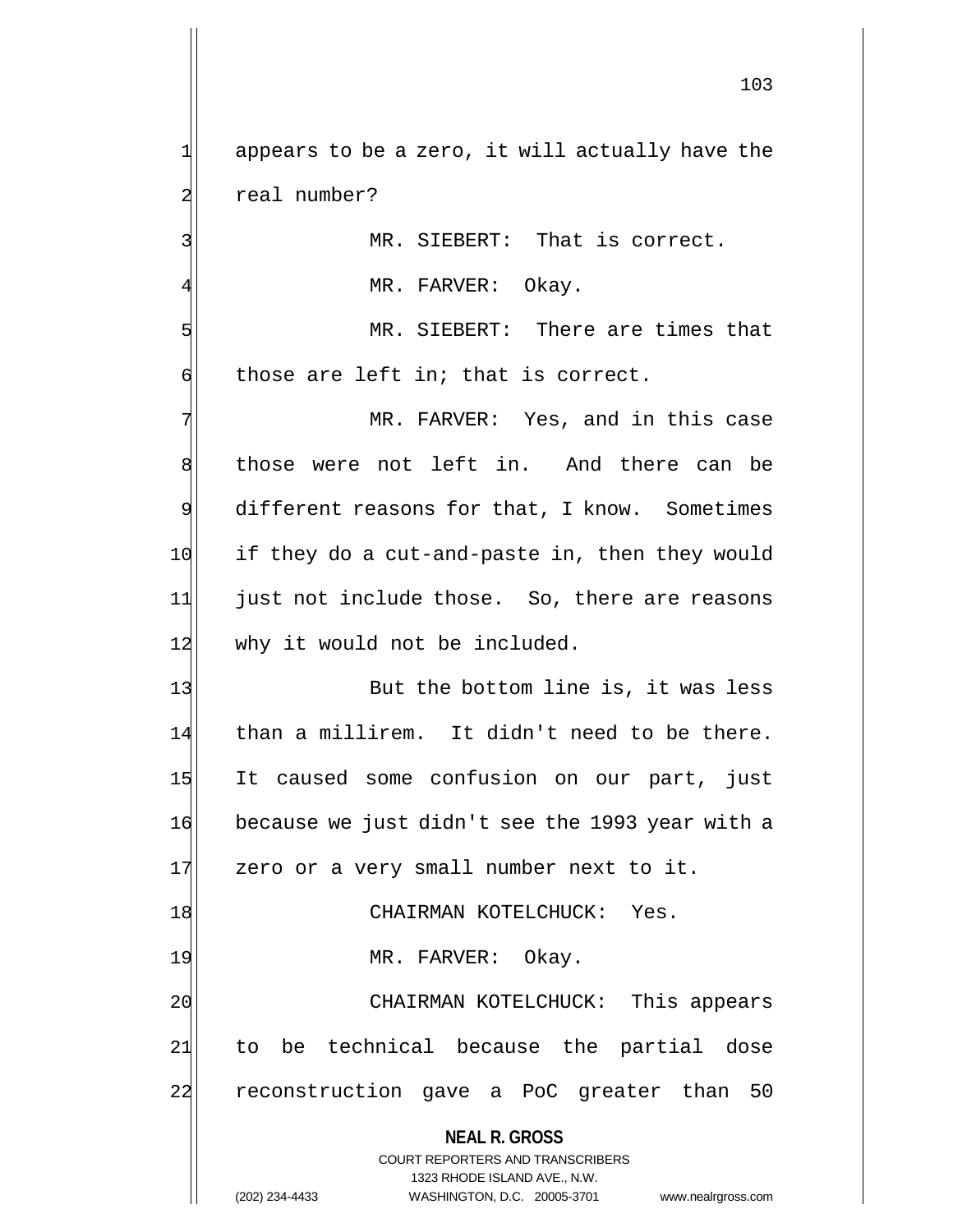$1$  percent. So, if we had put it in at 0.0794, it 2 would have raised it a little bit, but it is 3 3 already above 50 percent and, presumably, it was 5 So, I don't see any reason -- I'm not 6 quite sure whether this shouldn't have been an 8 MR. FARVER: Oh, well, David, this

9 is Doug.

4 compensated.

7 observation.

10 CHAIRMAN KOTELCHUCK: Yes?

11 MR. FARVER: At the time we looked 12 at this case, it was not a compensated case.

13 CHAIRMAN KOTELCHUCK: Ah.

14 MR. FARVER: It was at 46 percent. 15 The case was reworked. I think there was an 16 additional cancer or so, and the case got 17 reworked. And then, it was over 50 percent.

18 But, when we looked at it, it was 19 still less than 50 percent, and we didn't see  $20$  that  $-$ - there was no indication that they did a 21 calculation for it.

22 | CHAIRMAN KOTELCHUCK: I see.

**NEAL R. GROSS** COURT REPORTERS AND TRANSCRIBERS

1323 RHODE ISLAND AVE., N.W. (202) 234-4433 WASHINGTON, D.C. 20005-3701 www.nealrgross.com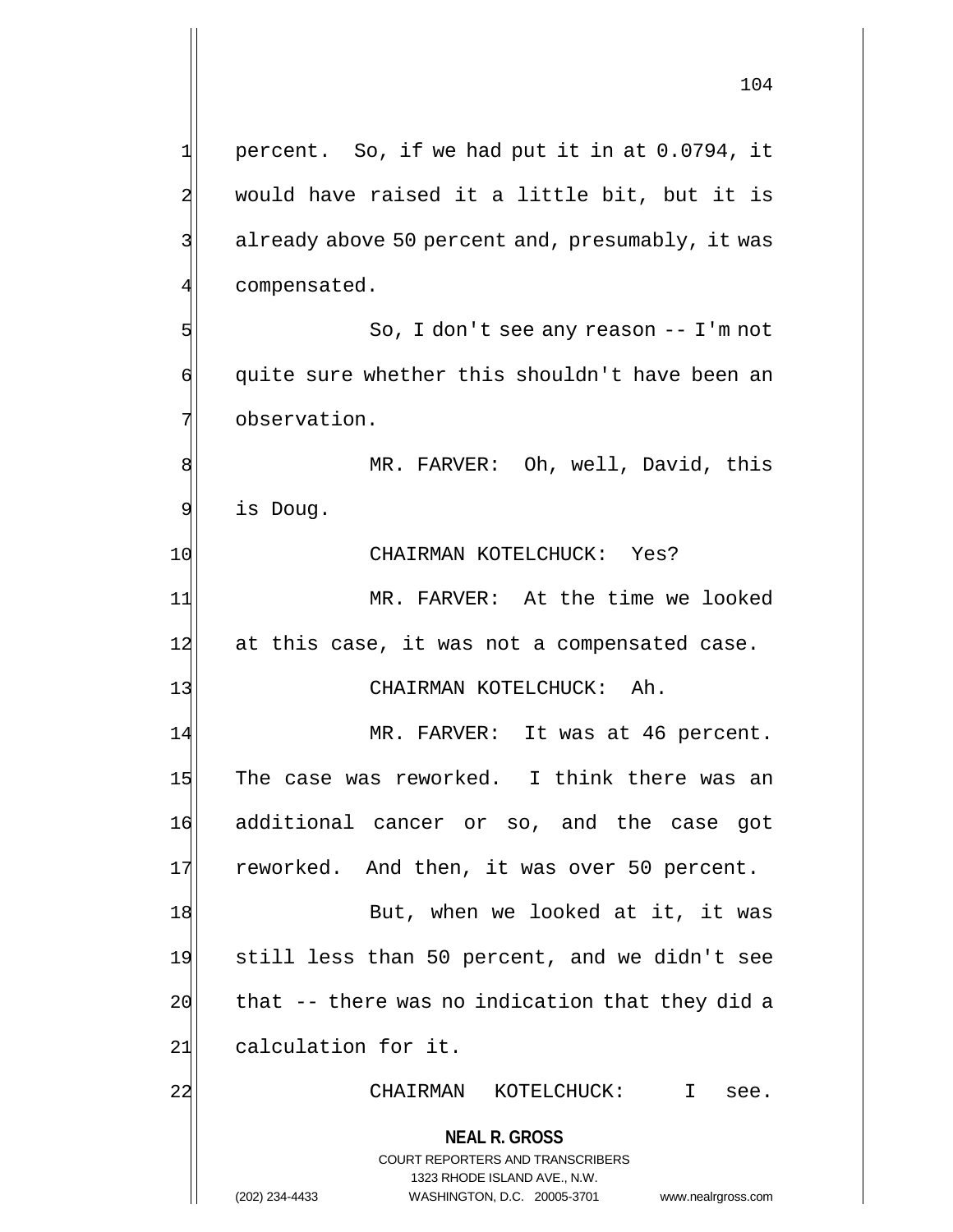1 Well, that's fair enough. But it is now 2 resolved?

3 MR. FARVER: It is resolved.

4 CHAIRMAN KOTELCHUCK: So, I don't  $5$  think there's anything that the Committee needs  $\left| \begin{array}{cccc} 0 & 0 & -1 \\ 0 & -1 & 0 \end{array} \right|$  well, let the Committee -- I'm one 7 Committee member. I don't see that we need to  $8$  do anything further, and we can just close it. 9 Other Members may have other thoughts. 10 MEMBER MUNN: I have no objection to 11 closing it. It seems logical. What else can we 12 do?

### 13 CHAIRMAN KOTELCHUCK: Yes.

14 MEMBER CLAWSON: Well, this is 15 Brad. I just have one question for Doug. Have 16 we seen this in any of the other cases that we 17 have looked at, Doug?

18 MR. FARVER: This is Doug. 19 We have seen, like I had mentioned, 20 sometimes they will not include a dose that is 21 less than a millirem in their calculations or in 22 the IREP table, but many times they do. And I

### **NEAL R. GROSS**

COURT REPORTERS AND TRANSCRIBERS 1323 RHODE ISLAND AVE., N.W. (202) 234-4433 WASHINGTON, D.C. 20005-3701 www.nealrgross.com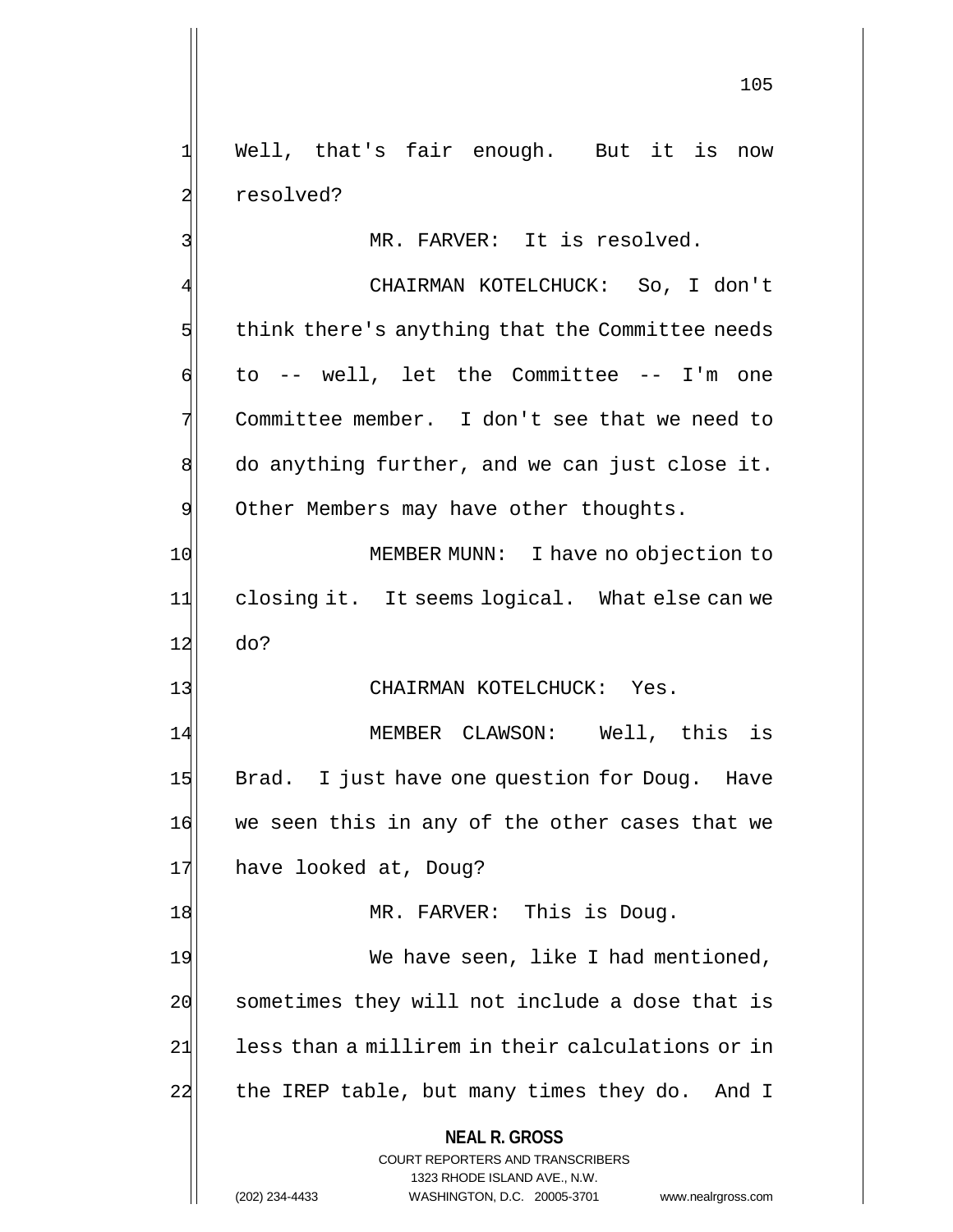106

 $1$  think a lot of it comes down to how they do their 2 calculations because I know sometimes they will  $3$  cut and paste from one worksheet into another. And I believe sometimes they just don't include 5 5 them.

6 MR. SIEBERT: This is Scott. I can  $7$  speak to that. It is not just willy-nilly. We  $8$  can leave out anything that is less than 1 9 millirem. I mean, that has been an accepted 10 process since the beginning of the project.

11 But, in order to ensure or reduce the 12 number of, as we know, QA errors that we 13 discussed before, if a tool automatically 14 calculates something that is less than 1 15 millirem, generally speaking, we won't have the 16 dose reconstructor go in and physically remove 17 those because that is an individual going in and 18 making changes that really don't affect the 19 claim, but have the opportunity to introduce 20 errors in cutting and pasting and things of the 21 sort.

22 So, generally speaking, we will

**NEAL R. GROSS**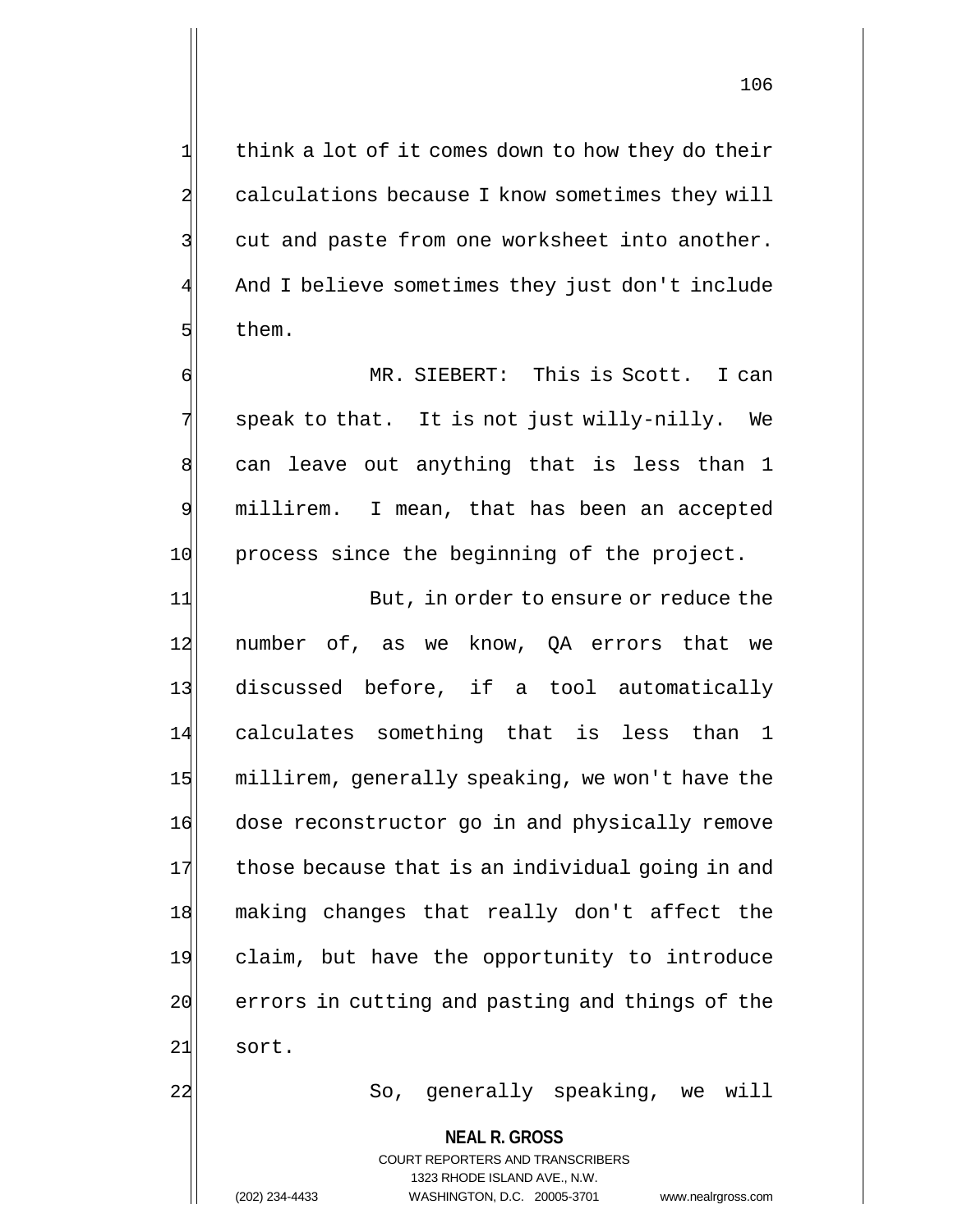| $\mathbf{1}$   | leave the information in unless there is a reason                                                   |
|----------------|-----------------------------------------------------------------------------------------------------|
| $\overline{a}$ | for us to take it out, such as in this case, the                                                    |
| 3              | medical x-ray values don't come directly out of                                                     |
| 4              | a tool. They were hand-entered by the dose                                                          |
| 5              | reconstructor. So, when there was less than 1                                                       |
| б              | millirem, they did not<br>put those                                                                 |
| 7              | less-than-1-millirem values in. Does that make                                                      |
| 8              | sense?                                                                                              |
| 9              | I agree with you 100<br>MR. FARVER:                                                                 |
| 10             | percent, Scott, and we probably shouldn't write                                                     |
| 11             | that down.                                                                                          |
| 12             | But, yes, that is what we have seen.                                                                |
| 13             | And I would have suspected that, like you said,                                                     |
| 14             | this was done from a hand calculation because                                                       |
| 15             | that is the type of thing we will see, where it                                                     |
| 16             | is not always included in the IREP table when                                                       |
| 17             | they do the calculations by hand. But, when it                                                      |
| 18             | is done by the tool, they are left in and we will                                                   |
| 19             | see the low numbers. So, I agree with you                                                           |
| 20             | completely.                                                                                         |
| 21             | CHAIRMAN KOTELCHUCK: Okay. That                                                                     |
| 22             | seems like a reasonable procedure, and that has                                                     |
|                | <b>NEAL R. GROSS</b>                                                                                |
|                | <b>COURT REPORTERS AND TRANSCRIBERS</b>                                                             |
|                | 1323 RHODE ISLAND AVE., N.W.<br>(202) 234-4433<br>WASHINGTON, D.C. 20005-3701<br>www.nealrgross.com |
|                |                                                                                                     |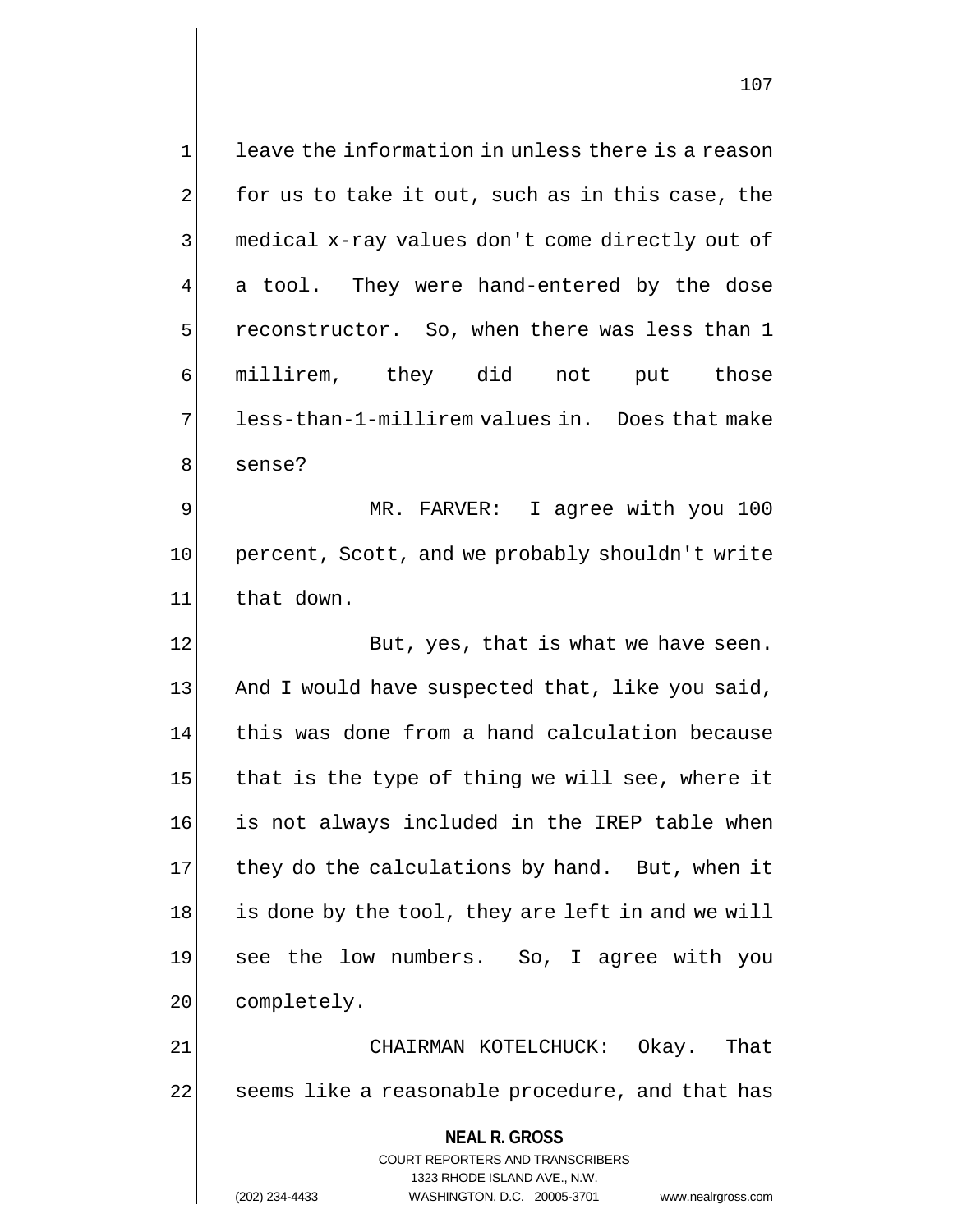1| always been done.

**NEAL R. GROSS** COURT REPORTERS AND TRANSCRIBERS 2 MEMBER MUNN: Yes, it is 3 | reasonable. CHAIRMAN KOTELCHUCK: So, nothing 5 new. 6 MR. FARVER: To answer Brad's  $7$  question, that is the type of -- we will see it, 8 all like Scott said, when they do their hand  $9$  calculations and when it is not done by the tool. 10 CHAIRMAN KOTELCHUCK: Okay. 11 MEMBER CLAWSON: I understand. 12 Thank you. 13 MR. FARVER: Okay. 14 CHAIRMAN KOTELCHUCK: Okay. 15 Close, folks? 16 MEMBER CLAWSON: Close. 17 MEMBER MUNN: Close. 18 CHAIRMAN KOTELCHUCK: Closed. It  $19$  is 11:59. Shall we take a break now until one 20 o'clock? One o'clock, Eastern time. 21 MEMBER MUNN: Yes. 22 CHAIRMAN KOTELCHUCK: Okay, folks,

> 1323 RHODE ISLAND AVE., N.W. (202) 234-4433 WASHINGTON, D.C. 20005-3701 www.nealrgross.com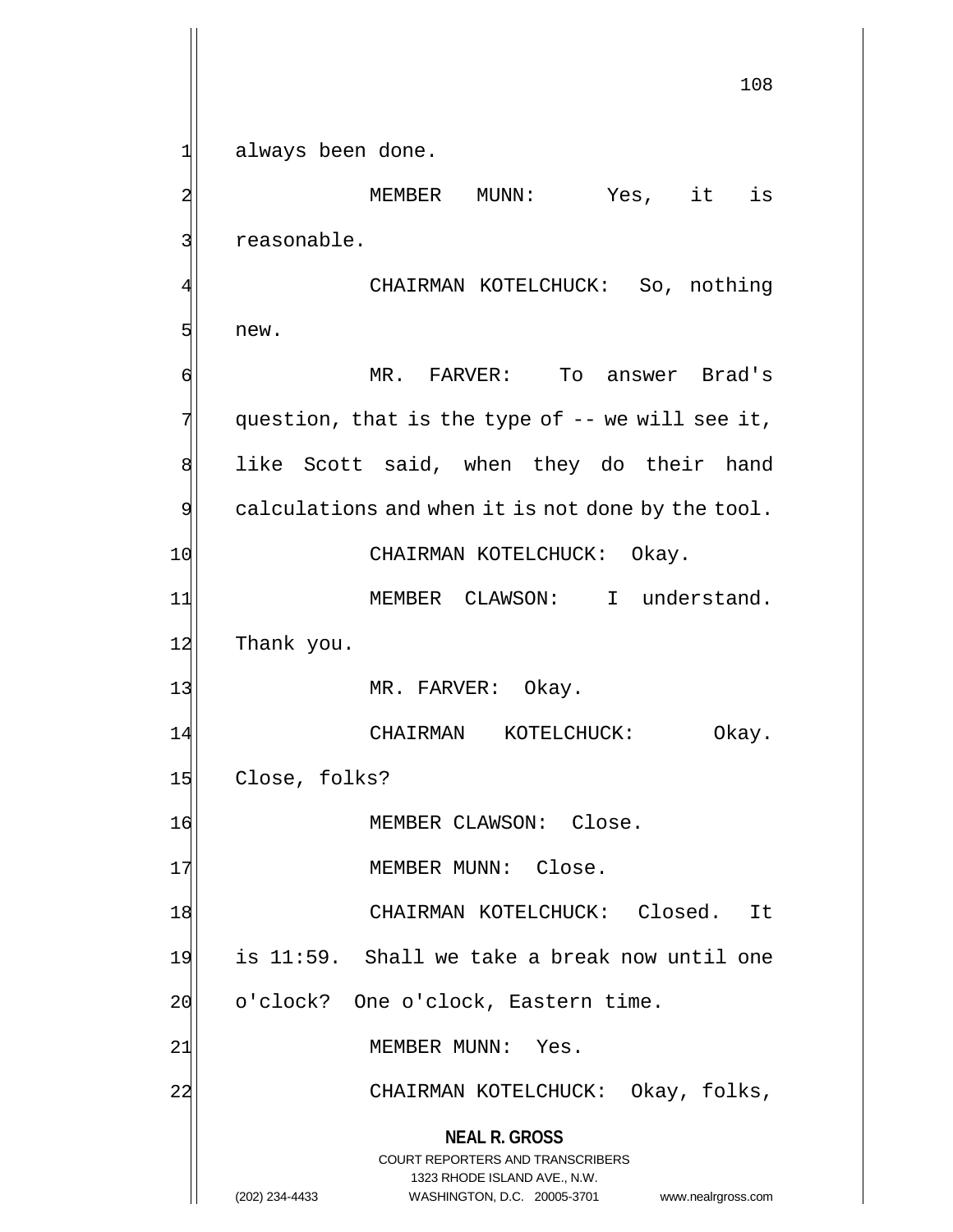**NEAL R. GROSS** COURT REPORTERS AND TRANSCRIBERS 1323 RHODE ISLAND AVE., N.W. (202) 234-4433 WASHINGTON, D.C. 20005-3701 www.nealrgross.com see you back at one o'clock Eastern. 2 MEMBER MUNN: Thank you. 3 CHAIRMAN KOTELCHUCK: Thank you. 4 Eastern Daylight. Bye-bye. 5 (Whereupon, the above-entitled  $\left| \right|$  matter went off the record at 11:59 a.m. and resumed at  $1:01$  p.m.)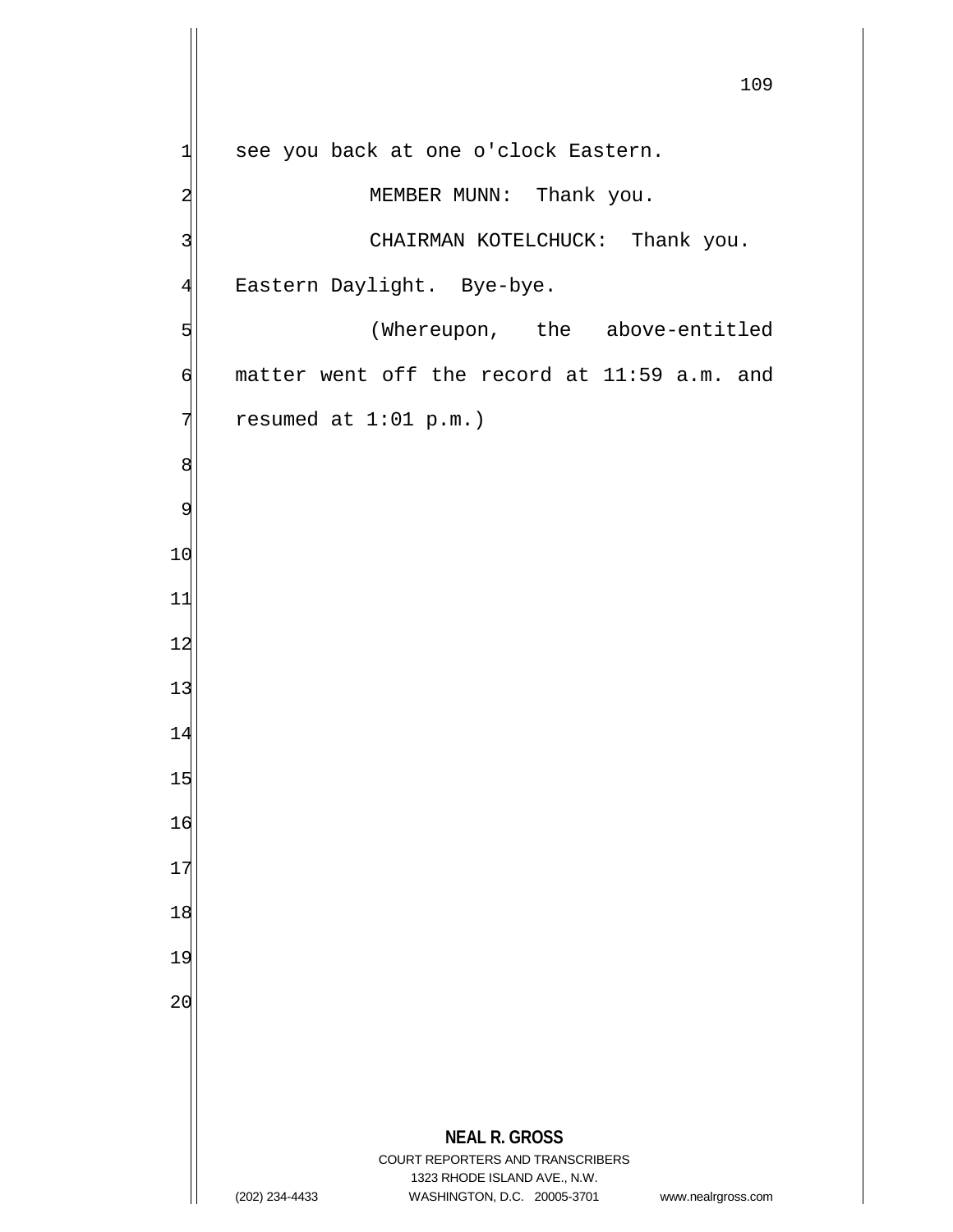**NEAL R. GROSS** COURT REPORTERS AND TRANSCRIBERS 1323 RHODE ISLAND AVE., N.W. 110 1| A-F-T-E-R-N-O-O-N S-E-S-S-I-O-N 2  $1:01 \text{ p.m.}$ 3 MR. KATZ: So, I think we can just 4 proceed from here. We are on Portsmouth. 5 But, Dave, it's your agenda. 6 CHAIRMAN KOTELCHUCK: Okay.  $7$  Right. We just finished 273.3 before. And we  $8$  are ready to go for the next one, I assume 273.4. 9 MR. FARVER: Okay. This is Doug. 10 CHAIRMAN KOTELCHUCK: Okay. Hi. 11 MR. FARVER: Oh, 273.4, NIOSH needs 12 to further address the types and number of 13 cancers. 14 There were six confirmed cancers in 15 this case. In the correspondence there seemed 16 to be a lot of going back and forth to get the 17 correct pathology. And at one point it was 18 listed as a jaw. And then, it was changed to 19 another, you know, eyelid. So there is a lot of 20 confusion going back and forth, and that is what 21 prompted this finding, just to make sure that 22 everybody was on the same page.

(202) 234-4433 WASHINGTON, D.C. 20005-3701 www.nealrgross.com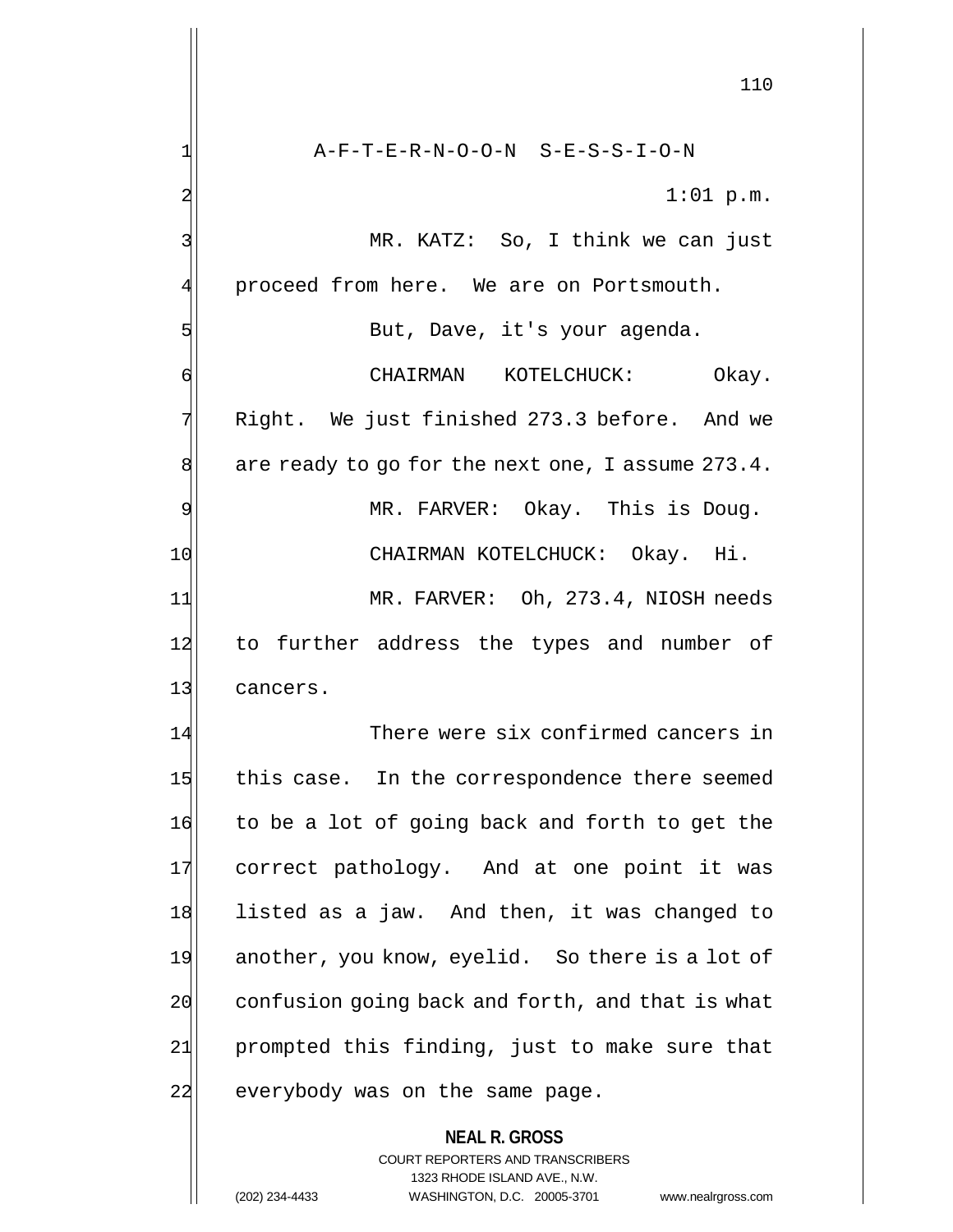**NEAL R. GROSS** COURT REPORTERS AND TRANSCRIBERS 1323 RHODE ISLAND AVE., N.W. (202) 234-4433 WASHINGTON, D.C. 20005-3701 www.nealrgross.com 1 As you can see from the NIOSH 2 response, they were reviewed and verified; the 3 3 cancers are correct. As it turns out, there was  $4\vert$  a later seventh cancer, and that is the cancer  $5$  that caused the PoC to go over 50 percent. The 6 case was reevaluated and it was compensated.  $7$  But there was just a lot of confusion in this 8 matter about where the cancers were and what they 9 were. So we had a little confusion on our part. 10 CHAIRMAN KOTELCHUCK: Yes, by both 11 NIOSH and SC&A, these were, if you will, unusual 12 cancer sites, but they were checked out from both 13 ends and confirmed. And in a sense, it was a 14 technical issue, yes? 15 MR. FARVER: Yes. 16 CHAIRMAN KOTELCHUCK: And it looks 17 like it should be closed. 18 MR. FARVER: Yes. 19 CHAIRMAN KOTELCHUCK: Any Board 20 Member comment? 21| MR. SIEBERT: This is Scott. I'm 22 sorry, I just want to clarify that there is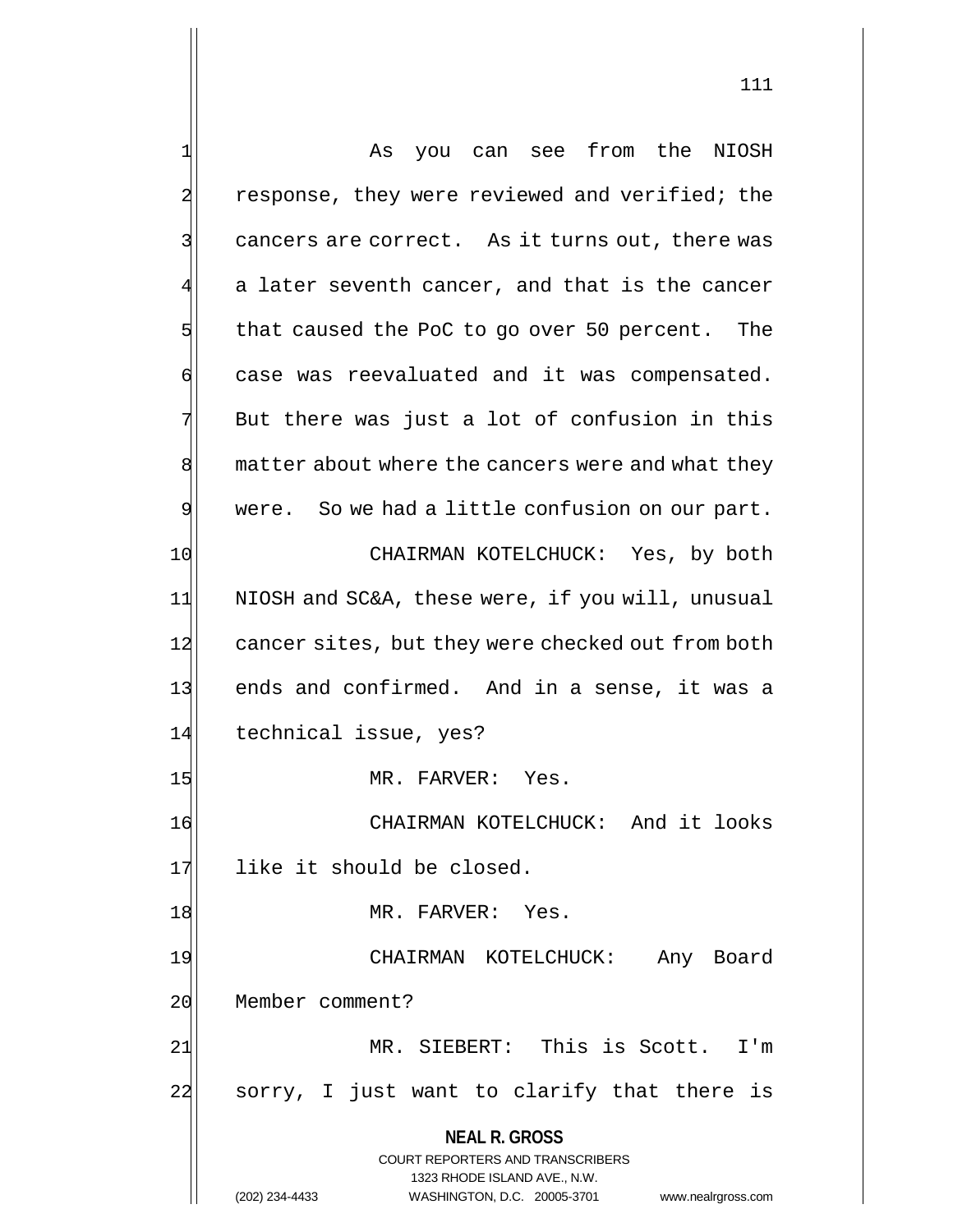1 absolutely nothing wrong. The documentation 2 was all there from the Department of Labor, and 3 | the final version that they sent us, which is  $4$  what we used for the assessment, was correct.

#### 5 MR. FARVER: Yes.

6 CHAIRMAN KOTELCHUCK: Yes. 7 Absolutely. I suspect this was done before 8 August 2010, when this SC&A response was made. 9 Am I right? No? Maybe not. I don't know when 10 the SC&A response was originally written, but 11 things came to a conclusion with agreement on 12 both sides.

13 MR. KATZ: This is Ted. This is  $14$  just an error on SC&A's side with respect to the 15 finding. The finding wasn't warranted in this 16 case, but that is all.

17 CHAIRMAN KOTELCHUCK: Yes, yes. 18 Okay. It may have been more worthy of an 19 observation. But whatever it was, it is settled 20 now. And again, unless I hear something from 21 one of the other Board Members, I would move to 22 close.

# **NEAL R. GROSS**

COURT REPORTERS AND TRANSCRIBERS 1323 RHODE ISLAND AVE., N.W. (202) 234-4433 WASHINGTON, D.C. 20005-3701 www.nealrgross.com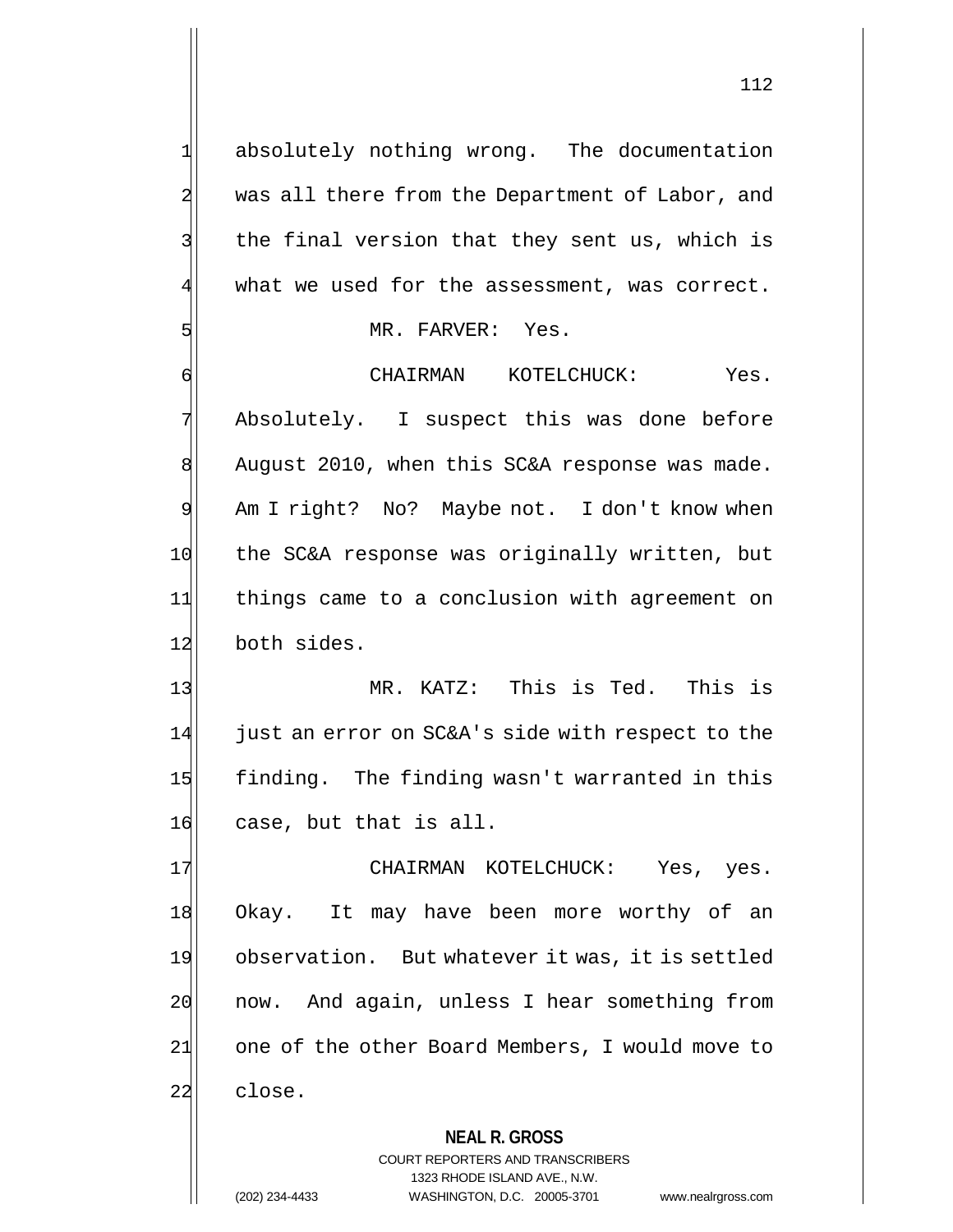1 MR. FARVER: And, Dave, I would like 2 to point out that this probably would have been

3 better as an observation.

CHAIRMAN KOTELCHUCK: Yes, yes. 5 Okay. Good. Closed.

6 **6** Now Observation 1 on 273.

7 MR. FARVER: Okay. This is Doug. 8 Observation 1 of 273, that's more of trying to  $9$  get our understanding of the guidance that is in 10 place than an observation. It was just, is this 11 correct, how the tool is being used? Has that 12 been outside the primary beam or, just because 13 of the area on the skin of the back of the neck, 14 is that outside the beam, or how is that 15 considered?

16 16 NIOSH gives a good explanation there 17 on how it was done. It was done correctly, and 18 it was not a finding. It was just trying to get 19 our understanding straight.

20 MEMBER MUNN: So, is the NIOSH  $21$  response satisfactory? It appears to be  $-$ 

22 MR. FARVER: Yes, yes.

**NEAL R. GROSS** COURT REPORTERS AND TRANSCRIBERS 1323 RHODE ISLAND AVE., N.W. (202) 234-4433 WASHINGTON, D.C. 20005-3701 www.nealrgross.com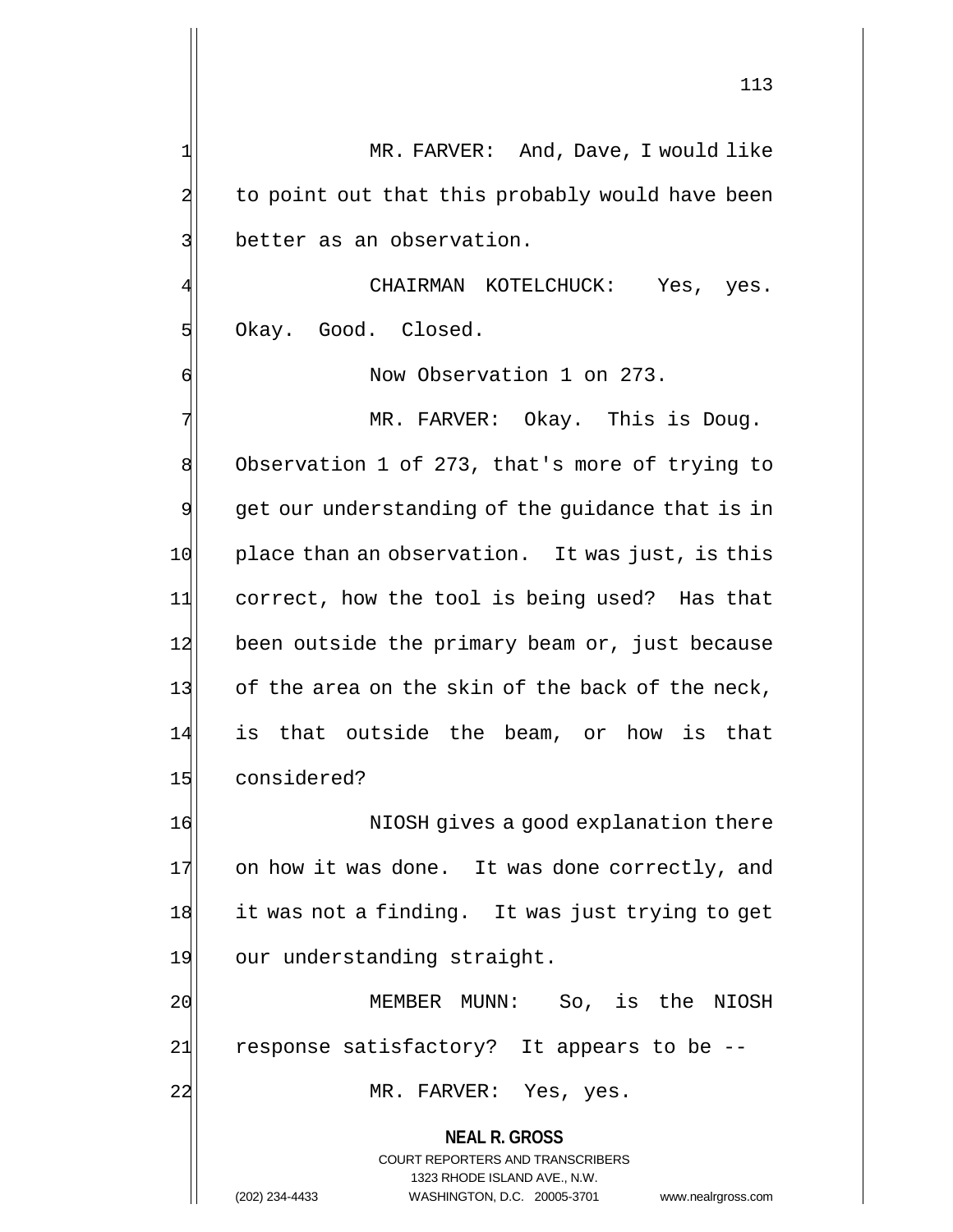**NEAL R. GROSS** COURT REPORTERS AND TRANSCRIBERS 1323 RHODE ISLAND AVE., N.W. (202) 234-4433 WASHINGTON, D.C. 20005-3701 www.nealrgross.com 114 1 MEMBER MUNN: So no further action 2 required. Closed. 3 | CHAIRMAN KOTELCHUCK: Right. 4 Current guidance supports the use. Okay. So 5 that is so noted. 6 | Any other comments? 7 (No response.) 8 8 8 Okay. 326.1, we are starting on 9 Portsmouth. 10 MR. FARVER: Okay, 326.1. 11 CHAIRMAN KOTELCHUCK: Excuse me.  $12$  Is this  $-$  it may not be starting on Portsmouth.  $13$  We have been doing  $-$ 14 MR. FARVER: Portsmouth. 15 CHAIRMAN KOTELCHUCK: We have been 16 doing Portsmouth before. This is the next set. 17 We have been doing the 12th set of Portsmouth. 18 MR. FARVER: Right. 19 CHAIRMAN KOTELCHUCK: And now, we 20 are doing the 13th. Good. 21 MR. FARVER: This is actually going 22 to be our last Portsmouth case, and then we will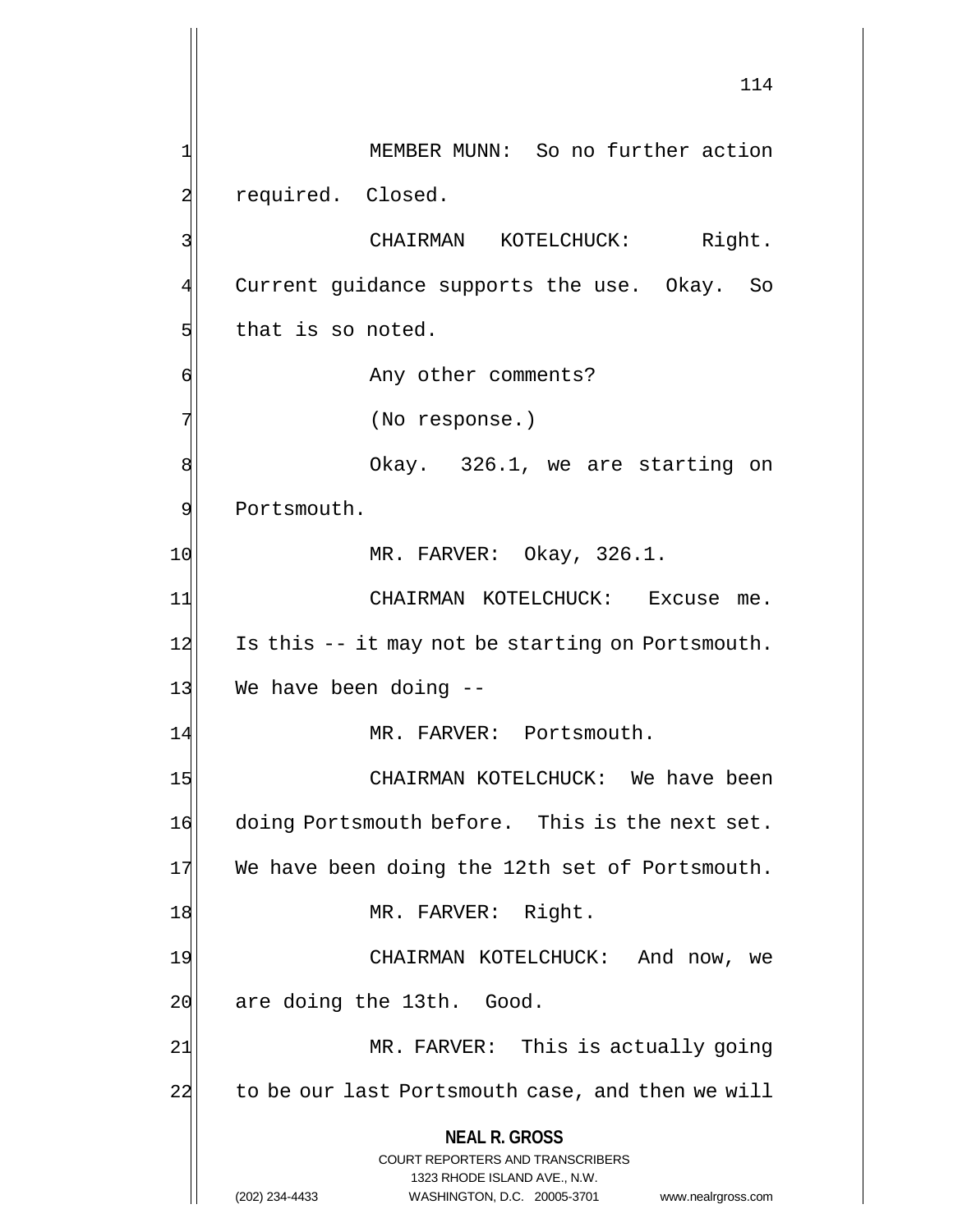$1$  move into the Paducah cases.

**NEAL R. GROSS** COURT REPORTERS AND TRANSCRIBERS 1323 RHODE ISLAND AVE., N.W. 2 CHAIRMAN KOTELCHUCK: Okay. Good. 3 MR. FARVER: 326, let's see, he 4 was[identifying information redacted],and 5 worked there from `53 through `94. Was 6 diagnosed with prostate cancer and bladder  $7$  cancer in `99. And the PoC was about 45 percent. 8 | CHAIRMAN KOTELCHUCK: Yes. 9 MEMBER MUNN: That is a pretty fair 10 indication this is not a borderline case. 11 MR. FARVER: Okay. 12 CHAIRMAN KOTELCHUCK: Yes. 13 MR. FARVER: Sorry, I had to change 14 the phone there. The battery was dying on my 15 other phone. 16 CHAIRMAN KOTELCHUCK: Okay. 17 MR. FARVER: I'm back now. That is 18 the background behind it, and our finding was it 19 was based on where the person worked and the TBD. 20 We felt that, even though they were not monitored  $21$  for neutron dose, we felt they should have had 22 neutron dose assigned, based on the external TBD

(202) 234-4433 WASHINGTON, D.C. 20005-3701 www.nealrgross.com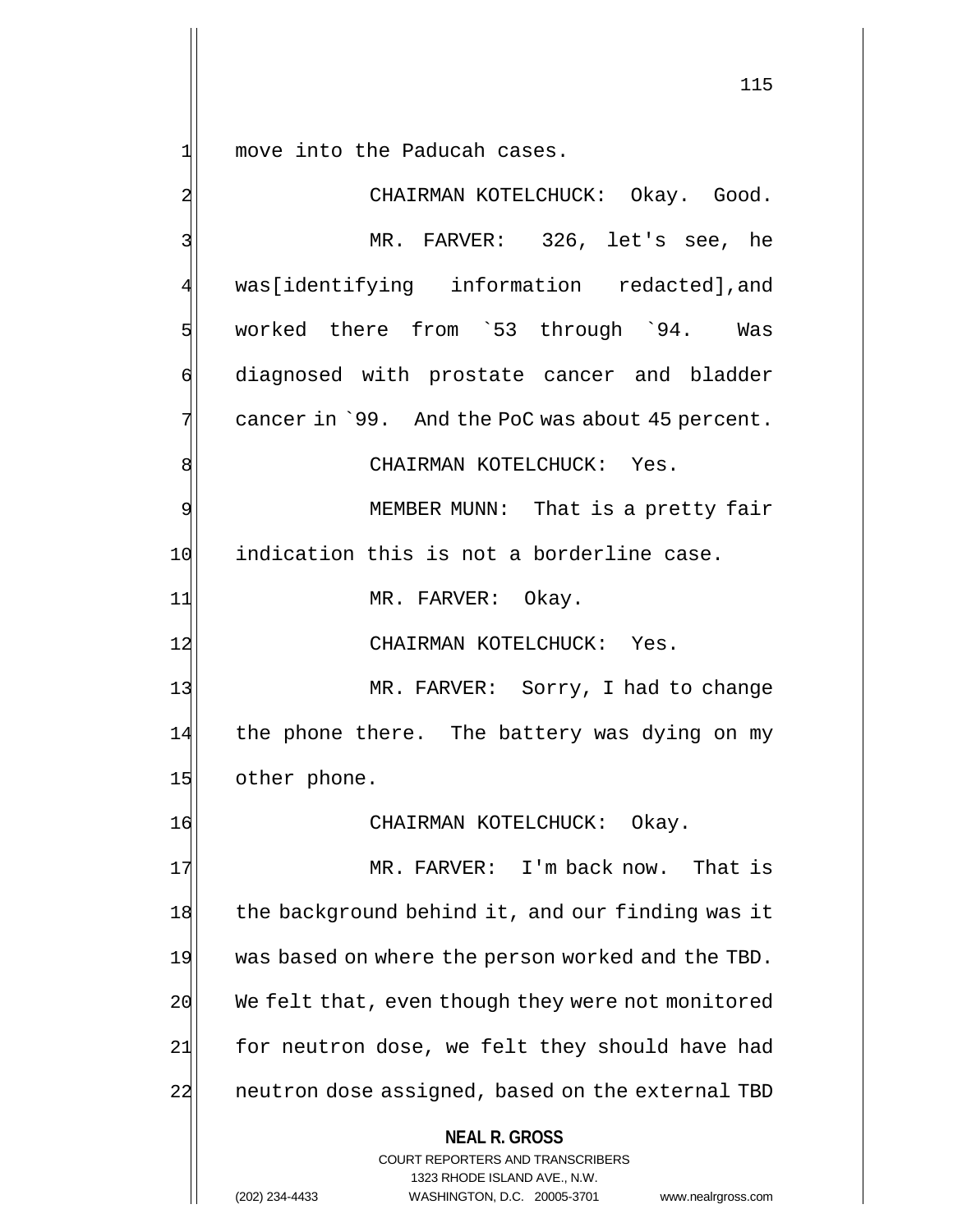**NEAL R. GROSS**  $1$  and the work areas that were noted, X336, X330,  $2$  X333. And that is what prompted the finding. 3 Dose-wise, we have estimated it at 4 about 0.7 rem. 5 MEMBER MUNN: Not a bunch. 6 MR. FARVER: Not a bunch. As you 7 can see in NIOSH's response, the neutron dose 8 probably should have been assigned, but it would 9 | not have changed the PoC. But it is one of those 10 things where, okay, it should have been; it 11 wasn't. Who missed it? Why was it missed? 12 And what can we do about that to make sure it is 13 not missed again, when maybe sometimes it does 14 matter? 15 CHAIRMAN KOTELCHUCK: Right. 16 MEMBER MUNN: So, it is a QA issue? 17 MR. FARVER: It is, and, honestly, 18 I am not sure how you correct it, but --19 MEMBER MUNN: I'm not, either. 20 MR. FARVER: -- all we can do is  $21$  identify it at this point. I don't know that we 22 can do anything else on this finding. I just

> COURT REPORTERS AND TRANSCRIBERS 1323 RHODE ISLAND AVE., N.W.

(202) 234-4433 WASHINGTON, D.C. 20005-3701 www.nealrgross.com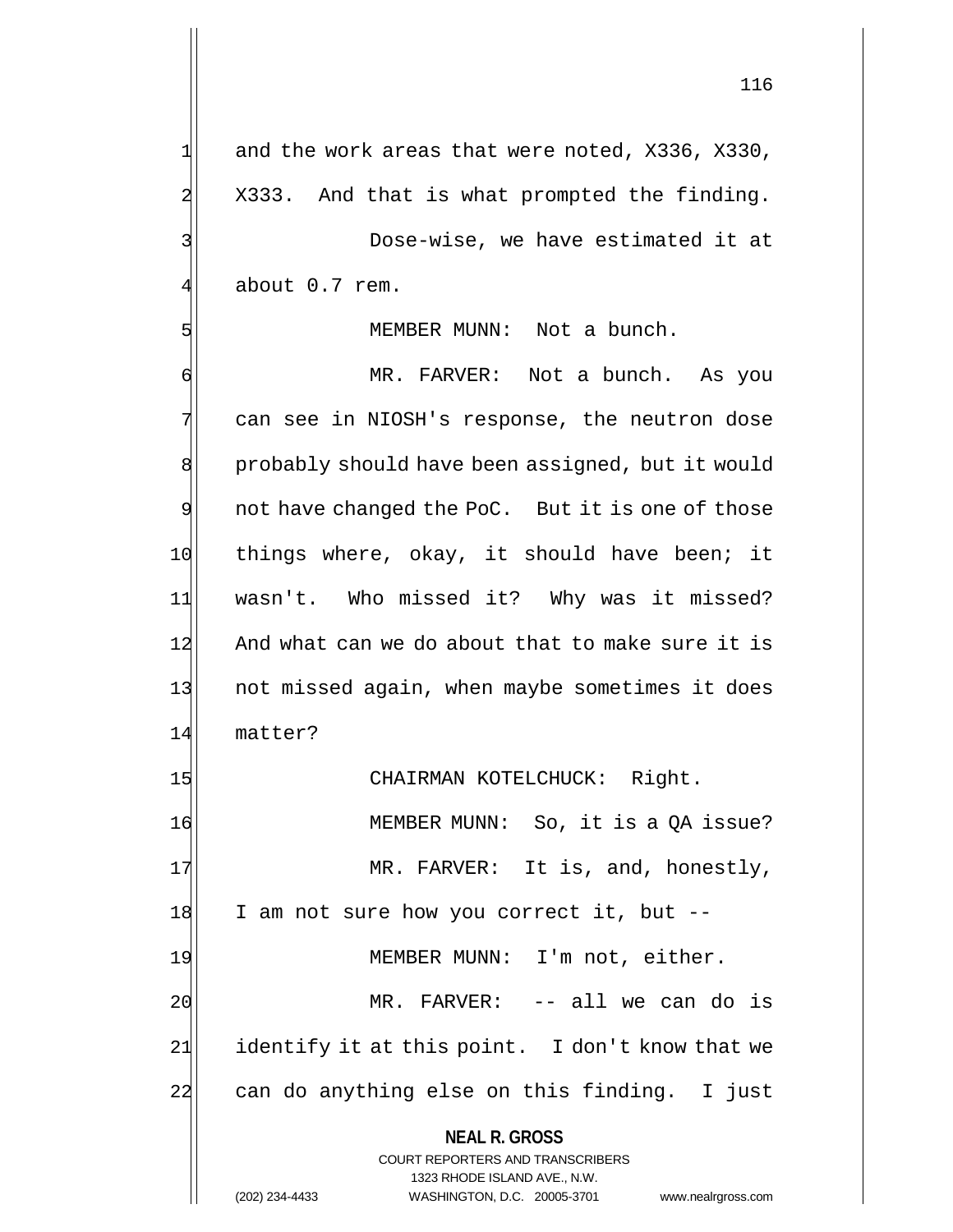$1$  wanted to point that out. You know, it is 2 probably something that should have been caught 3 somewhere along the line. 4 CHAIRMAN KOTELCHUCK: Does this 5 mean that this person was not monitored for 6 | neutron dose? 7 MR. FARVER: I believe not. 8 SI CHAIRMAN KOTELCHUCK: Because it 9 said, should be assigned. 10 MR. SIEBERT: This is Scott. That 11 is correct. They were not monitored. 12 CHAIRMAN KOTELCHUCK: Yes. And it 13| should have been assigned. Well, that is a 14 major area of exposure, and 7/10ths of a rem is  $15$  not a small amount, a small dose. 16 MEMBER MUNN: Well, but when a 17 person is in the 20th percentile, then the 18 addition of that dose clearly will not make a 19 difference.

21 MEMBER MUNN: That kind of 22 assessment is a question of whether to include

20 CHAIRMAN KOTELCHUCK: Sure.

**NEAL R. GROSS** COURT REPORTERS AND TRANSCRIBERS 1323 RHODE ISLAND AVE., N.W. (202) 234-4433 WASHINGTON, D.C. 20005-3701 www.nealrgross.com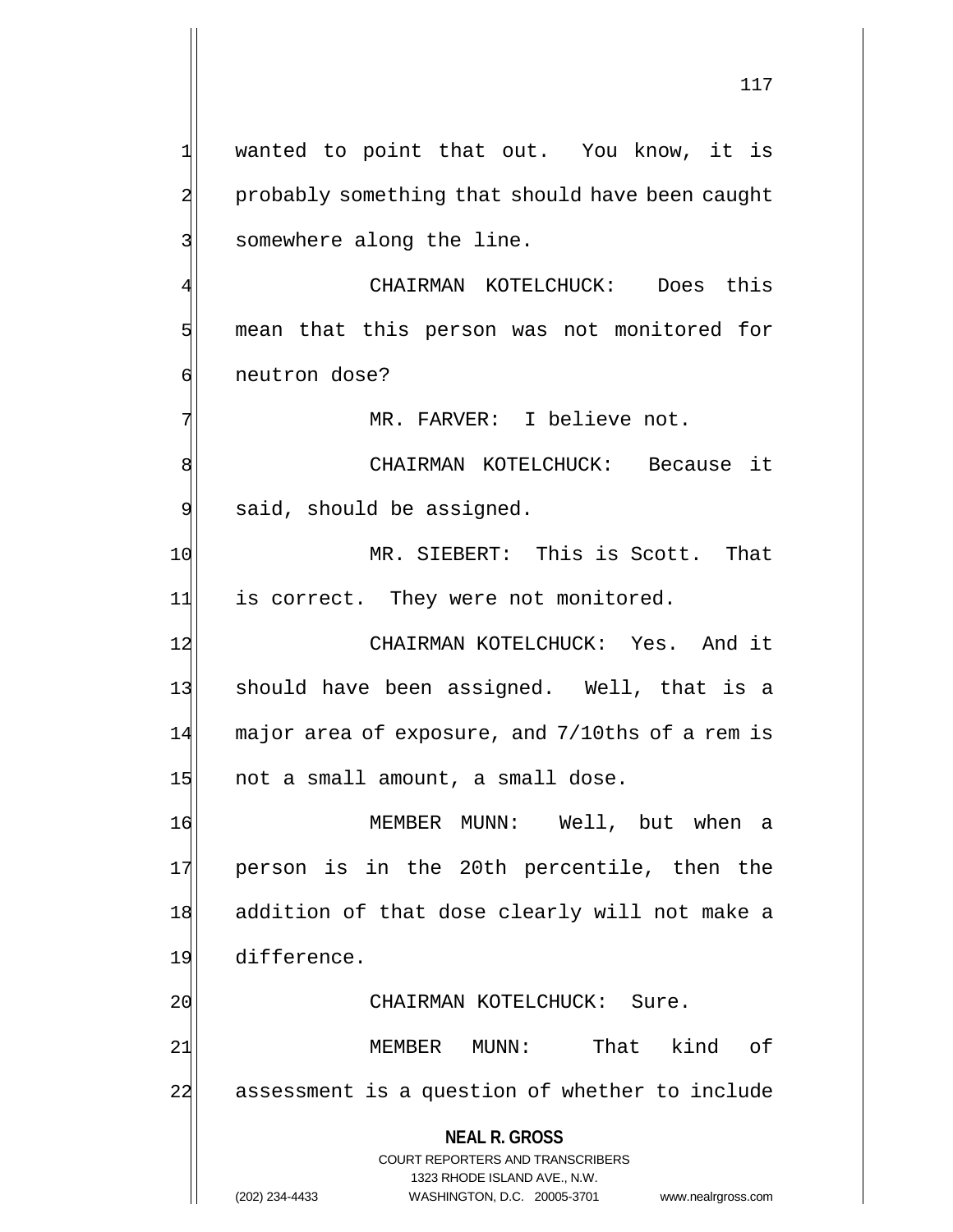1 something else in a case that clearly it is not 2 compensable on the face of it, it sounds like a 3 | judgment call. And as was pointed out, it probably is not something that you can correct  $5$  because it would be a case-by-case view, it 6 appears.

7 CHAIRMAN KOTELCHUCK: Well, to me, 8 it is that neutron dose was ignored, both in the 9 field and in our process. And that, to me, is 10 the most significant issue.

11 MR. FARVER: This is Doug. I don't 12 think I would categorize this as a judgment call. 13 It was more, you determine the work locations, 14 and once you establish that, you go to your TBD. 15 And your TBD says, if it is this location, then 16 you assign neutron dose. It was more just not 17 following your TBD.

18 MR. STIVER: Doug, this is John. 19 This was also a best-estimate case, wasn't it? 20 I mean, looking at the PoC.

21 MR. FARVER: No, it is PoC less than 22 45 percent. So, I am sure that it is more of a

> **NEAL R. GROSS** COURT REPORTERS AND TRANSCRIBERS

118

1323 RHODE ISLAND AVE., N.W. (202) 234-4433 WASHINGTON, D.C. 20005-3701 www.nealrgross.com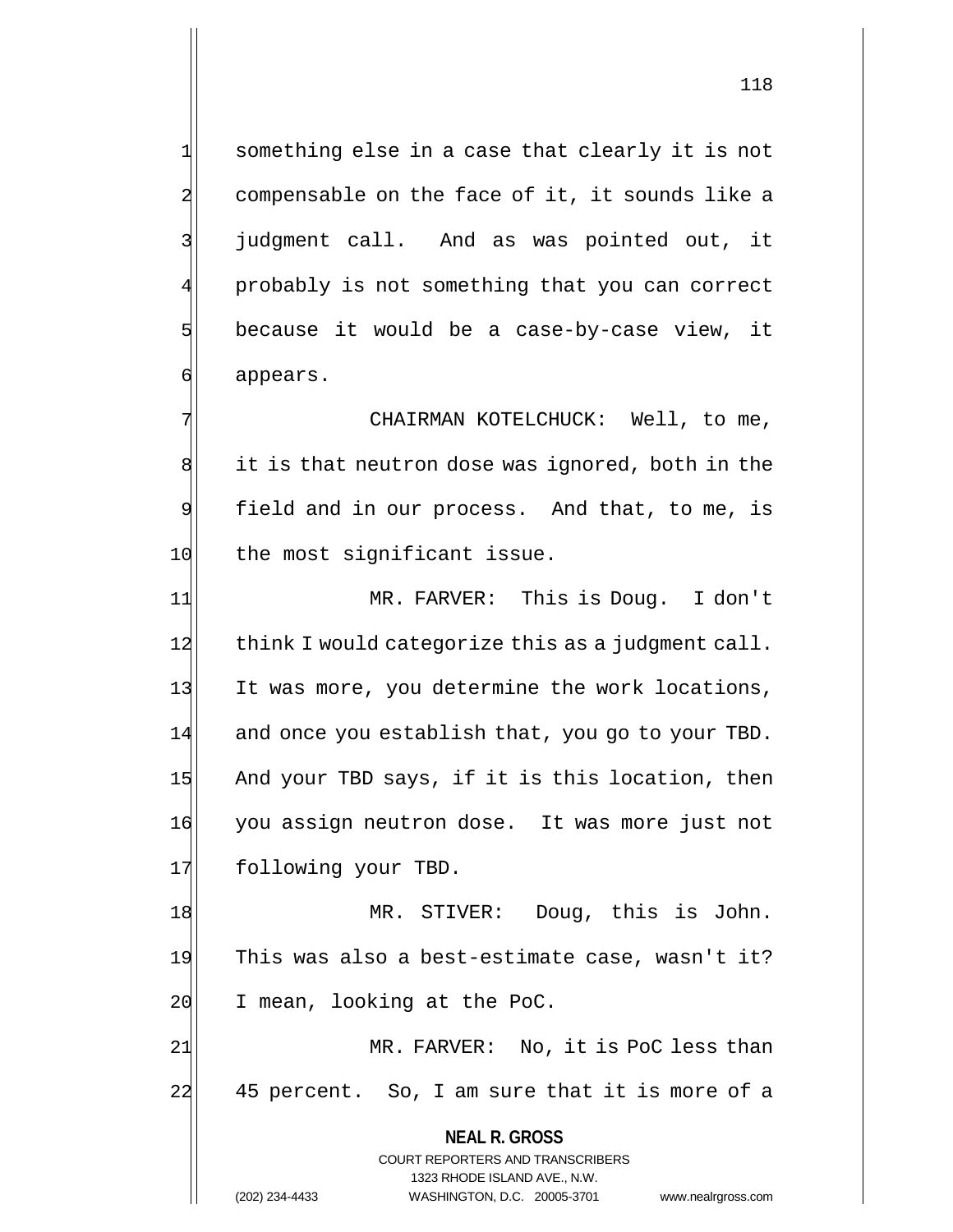hybrid case.

|    | MR. STIVER: Yes. So it could have                                                                                                                                      |
|----|------------------------------------------------------------------------------------------------------------------------------------------------------------------------|
|    | been an overestimate, in which case that was just                                                                                                                      |
|    | overlooked or just made the decision not to                                                                                                                            |
| 5  | include it. But I think that after you cross                                                                                                                           |
| 6  | that threshold, then it is very small, 45.12, but                                                                                                                      |
| 7  | that would trigger a more thorough review, and                                                                                                                         |
| 8  | that might have been included.                                                                                                                                         |
| 9  | CHAIRMAN KOTELCHUCK: It seems just                                                                                                                                     |
| 10 | a broad category to miss, a broad category of                                                                                                                          |
| 11 | exposure. That's what bothers me.                                                                                                                                      |
| 12 | Well, I'm not sure what to say about                                                                                                                                   |
| 13 | the QA process.                                                                                                                                                        |
| 14 | MEMBER RICHARDSON: Doug -- if I                                                                                                                                        |
| 15 | could, this is Dave. I just have a question for                                                                                                                        |
| 16 | Doug.                                                                                                                                                                  |
| 17 | CHAIRMAN KOTELCHUCK:<br>Okay.                                                                                                                                          |
| 18 | MEMBER RICHARDSON: You are saying                                                                                                                                      |
| 19 | that this could have been a hybrid or not.<br>Do                                                                                                                       |
| 20 | we know exactly for sure what this kind of was,                                                                                                                        |
| 21 | what this case was? They used a best estimate                                                                                                                          |
| 22 | or what?                                                                                                                                                               |
|    | <b>NEAL R. GROSS</b><br><b>COURT REPORTERS AND TRANSCRIBERS</b><br>1323 RHODE ISLAND AVE., N.W.<br>(202) 234-4433<br>WASHINGTON, D.C. 20005-3701<br>www.nealrgross.com |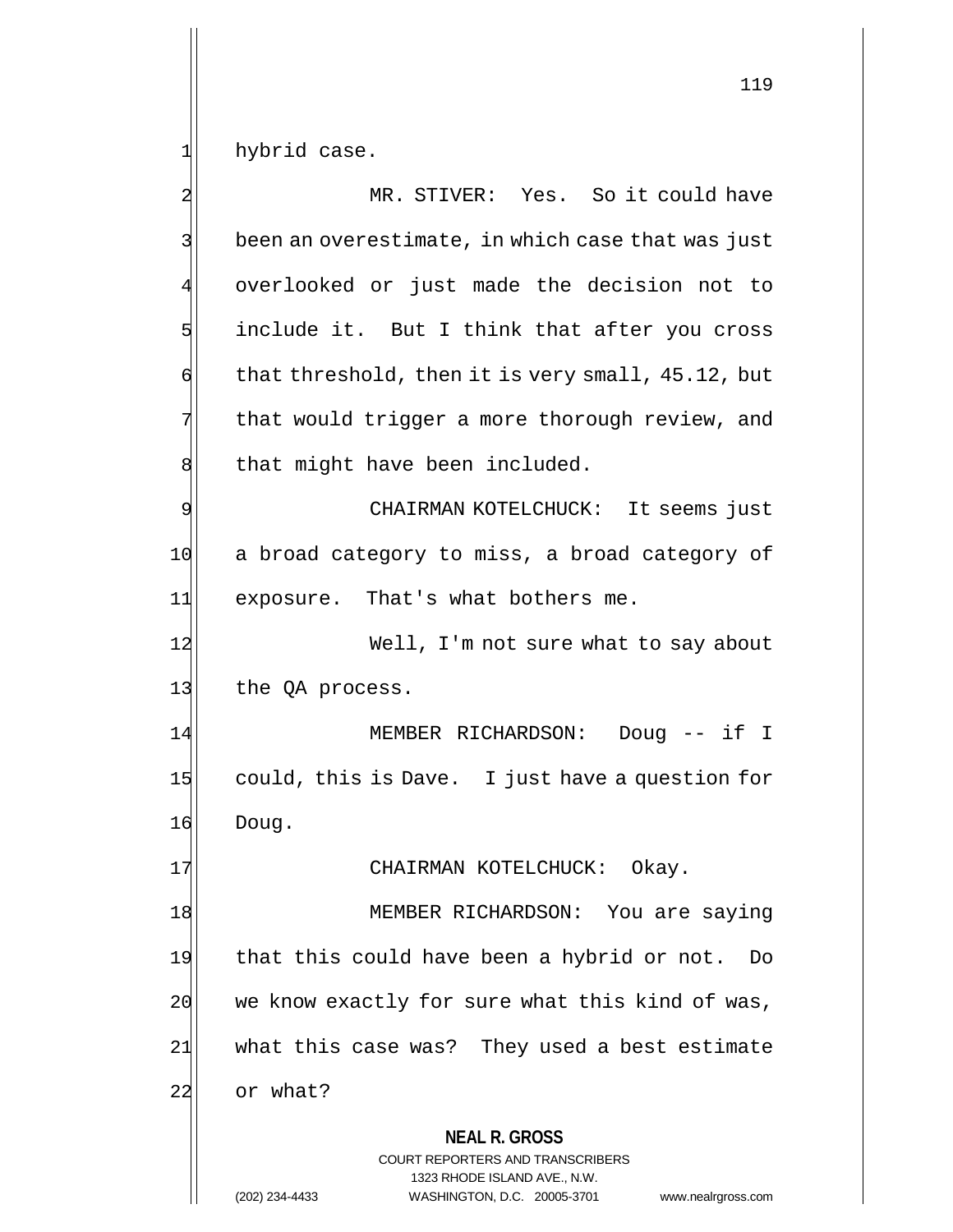**NEAL R. GROSS** COURT REPORTERS AND TRANSCRIBERS 1323 RHODE ISLAND AVE., N.W. 1 MR. FARVER: Really, I don't really  $2$  know. Let's see, this was done in 2008. So, 3 3 || they were doing the hybrids back then. And I believe that, if it was less than 45 percent, 5 they could go ahead and use some overestimating 6 or some efficiency techniques. 7 | CHAIRMAN KOTELCHUCK: But it was 8 over 45 percent. 9 MR. FARVER: 44.97. 10 CHAIRMAN KOTELCHUCK: No, but it 11 started out as 45.12, right? And before this 12 oversight was identified --13 MR. FARVER: It started out at, it 14 should have been 44.97. Let me check that. 15 CHAIRMAN KOTELCHUCK: No, it says, 16 changed from 45.12 to 44.97. 17 MR. STIVER: That might be a typo. 18 Because I think just look at the logic of it. By  $19$  adding a dose, you would have increased it to  $-$ 20 CHAIRMAN KOTELCHUCK: Yes, I would  $21$  think it was a little bit strange. 22 MS. BEHLING: Not always -- this is

(202) 234-4433 WASHINGTON, D.C. 20005-3701 www.nealrgross.com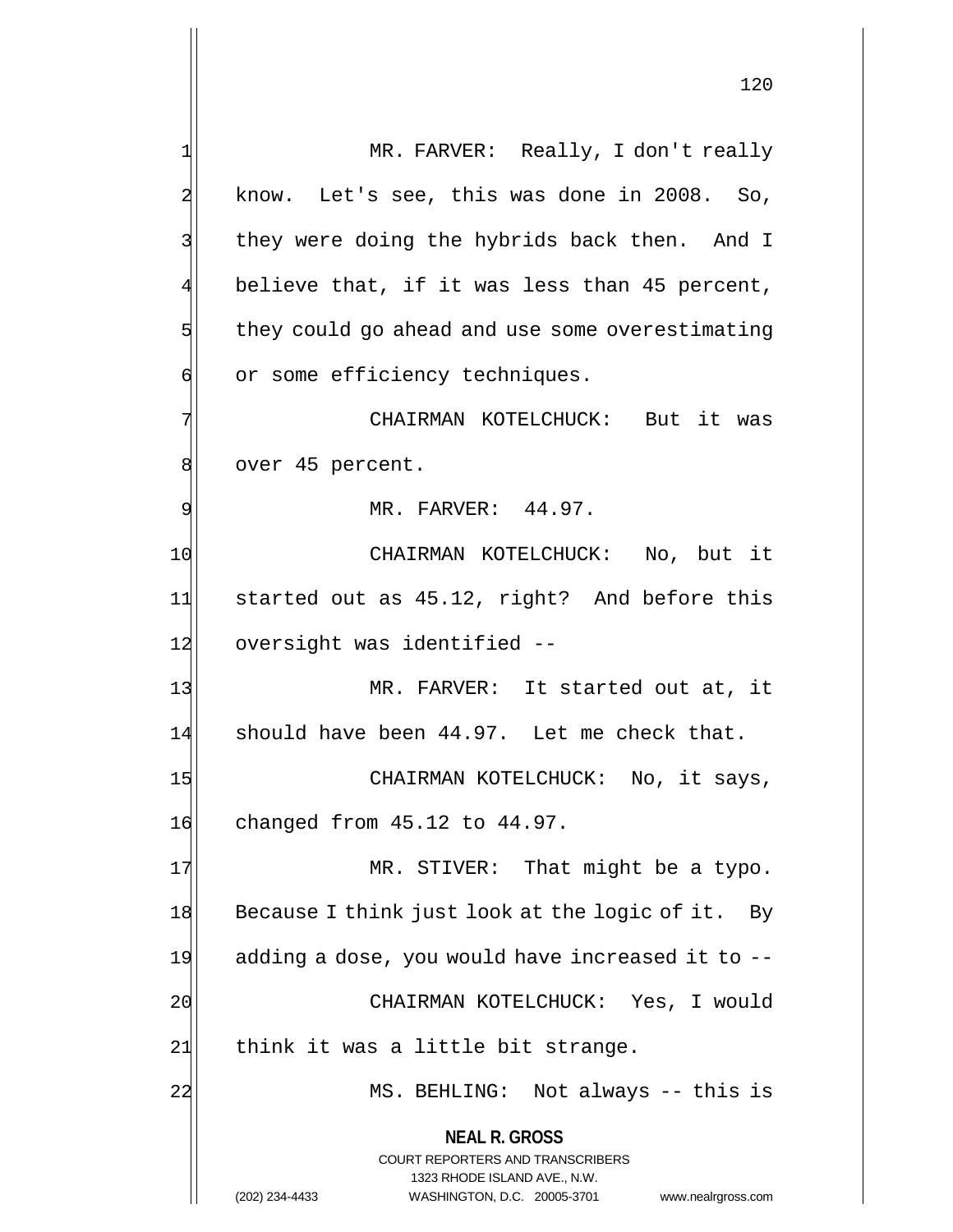$1$ | Kathy Behling -- when you are doing the Monte 2 Carlo.

3 MR. FARVER: I believe the original  $4$  one was the  $44.97$ .

5 MR. SIEBERT: This is Scott. I  $\mathfrak{q}$  think I can clarify that.

**NEAL R. GROSS** COURT REPORTERS AND TRANSCRIBERS 1323 RHODE ISLAND AVE., N.W. (202) 234-4433 WASHINGTON, D.C. 20005-3701 www.nealrgross.com 7 This is because we have a process  $8$  that we are working through. When we initially 9 put this response together, we sent the initial 10 claim over to DCAS at 45.12 percent. They then 11 ran the 30 IREP runs with the 10,000 iterations 12 that they do when it is in the best-estimate 13 territory. And the final PoC actually was 44.97 14 percent in the original case, which is what Doug 15 is referring to and the SC&A report refers to. 16 So I really should have had that as 17 the first PoC as well. And there was no change 18 in PoC is the bottom line here. 19 CHAIRMAN KOTELCHUCK: Yes, that's 20 clear. 21 MR. SIEBERT: But that does not 22 change the fact that we agree that the dose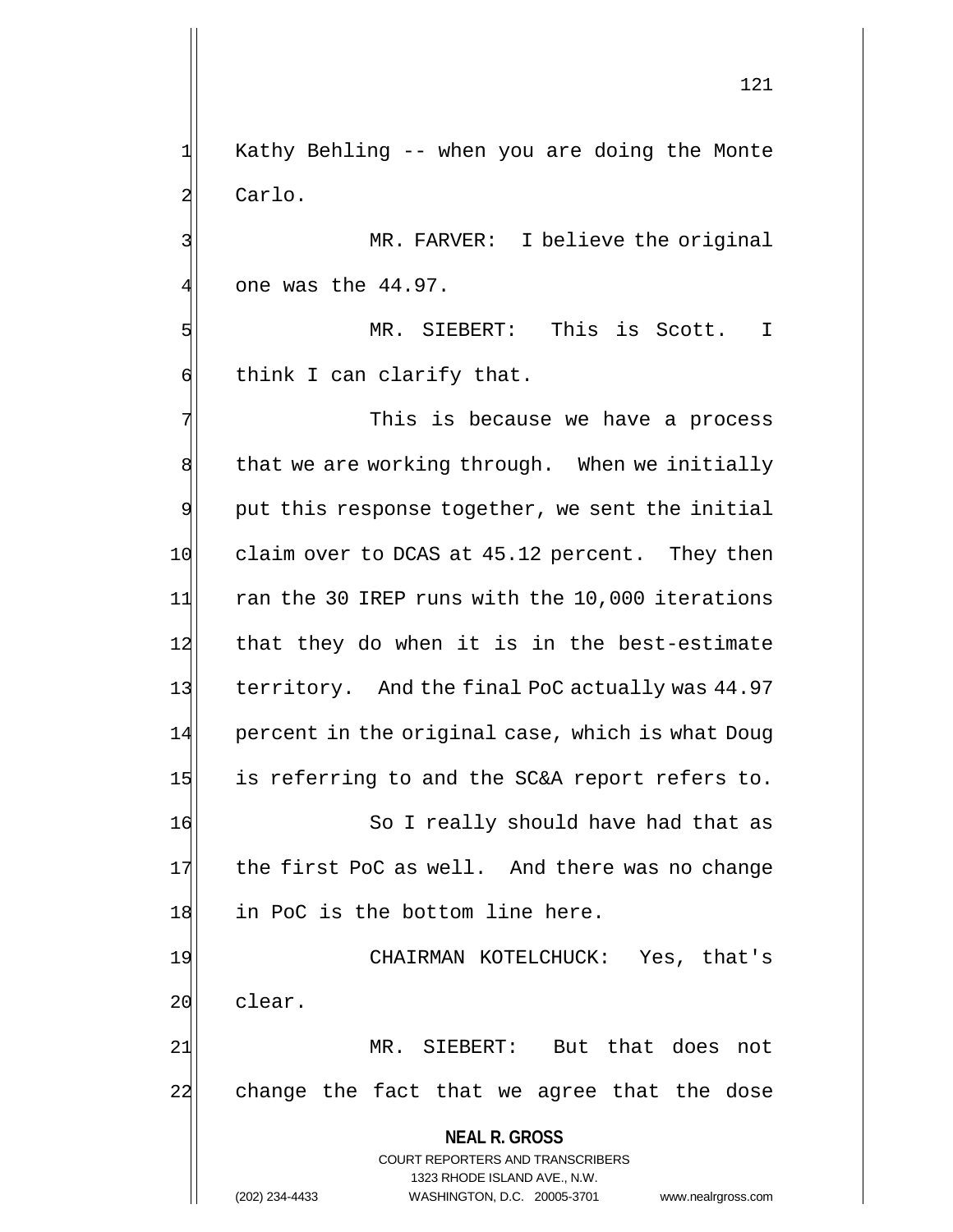122

2 noted that work location and should have 3| assigned neutrons. We are not arguing that at 4 all.

# 5 SI

6 MR. FARVER: But to answer Brad's 7 question whether this is a true best estimate or 8 a hybrid, I am not sure.

9 MR. SIEBERT: I believe it actually 10 was a best estimate, Brad.

11 | MEMBER CLAWSON: Okay. Well, I 12 understand that. I am looking at it from the 13 standpoint that we have these processes that we 14 are supposed to follow. As NIOSH has said, he 15 should have had the neutron dose assigned to him, 16 and it wasn't. I guess, to me, that is the 17 bottom of the issue. That is the whole issue 18 right there.

19 And what have we done? I am sure  $20$  that we have -- and this is to NIOSH -- I'm sure 21 that they have put something in their workbooks. 22 I know we have made numerous changes over the

### **NEAL R. GROSS**

COURT REPORTERS AND TRANSCRIBERS 1323 RHODE ISLAND AVE., N.W. (202) 234-4433 WASHINGTON, D.C. 20005-3701 www.nealrgross.com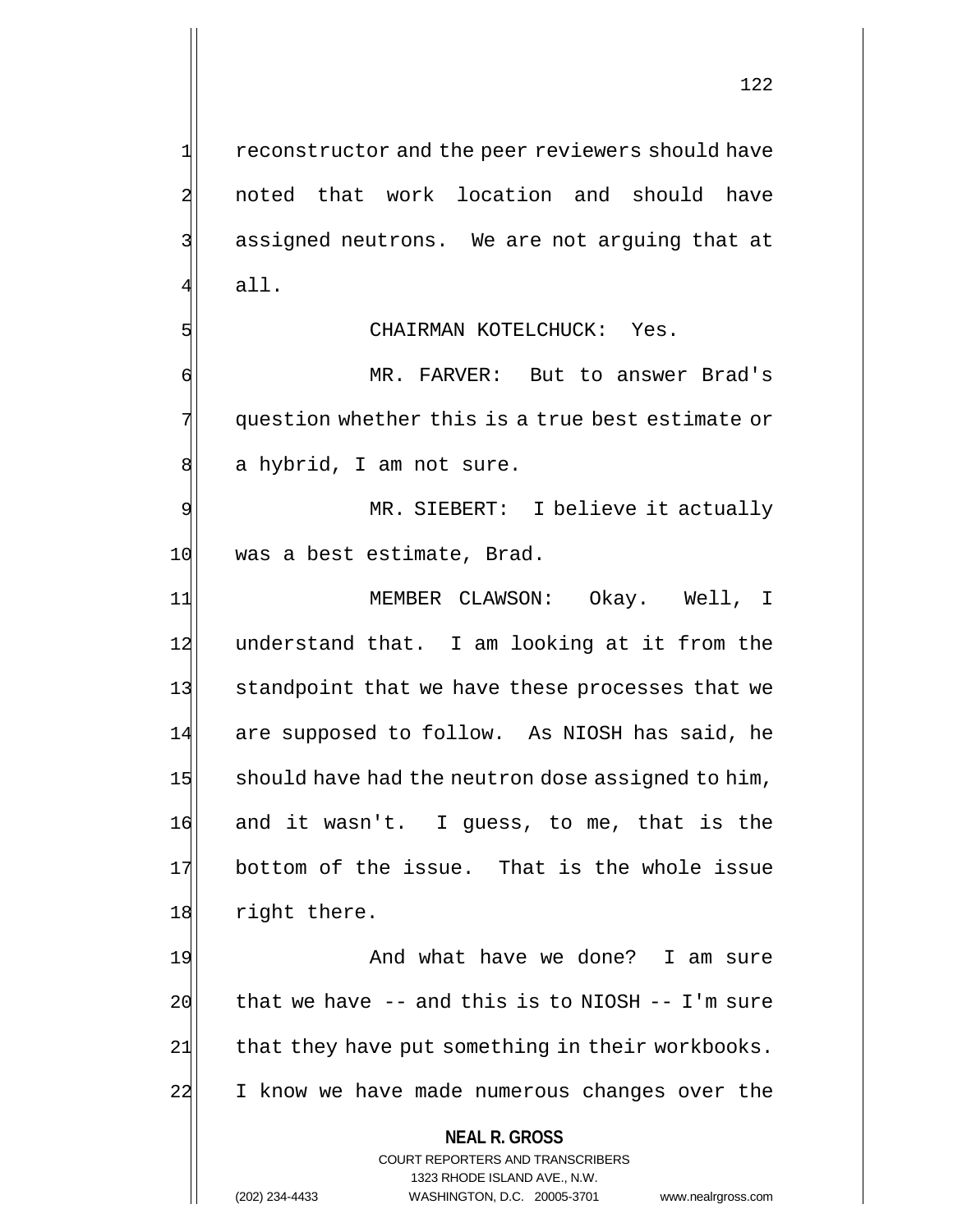**NEAL R. GROSS** COURT REPORTERS AND TRANSCRIBERS 1323 RHODE ISLAND AVE., N.W.  $1$  year to be able to correct things like this. 2 CHAIRMAN KOTELCHUCK: Given that 3 | this is a sample, would/should anybody have gone back and looked at other cases where there might  $5$  have been cases where the neutron dose was again 6 overlooked? 7 MR. STIVER: Dave, are you implying 8 that it would be a systematic problem in their 9 approach as opposed to just a missed QA-type 10 thing? 11 CHAIRMAN KOTELCHUCK: Yes, that is 12 the question. 13 MEMBER CLAWSON: Has NIOSH changed 14 anything in the process in the last two years to 15 be able to correct something like this, I guess 16 is where I'm coming from. 17 CHAIRMAN KOTELCHUCK: Okay. 18 MR. STIVER: This is John. I think 19 we are coming up against the same type of problem 20 we had with the Los Alamos OA issues. We have 21 identified a problem, but at this point what can 22 we really do about it?

(202) 234-4433 WASHINGTON, D.C. 20005-3701 www.nealrgross.com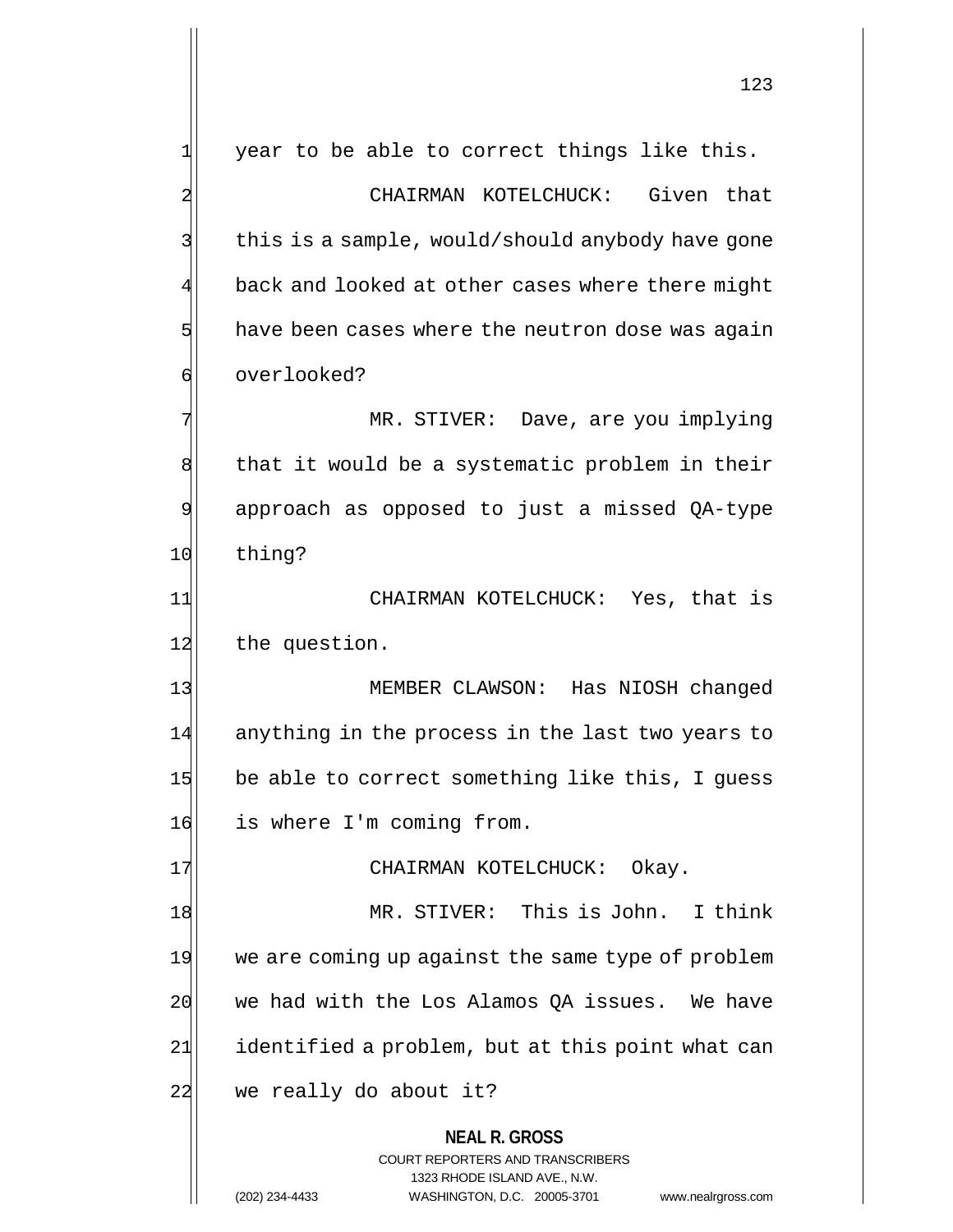1 I mean, once these sets are all 2 completed and we do kind of an overview and look 3 3 at trending and the different categories of findings, I think, once again, it would be kind 5 of inconclusive to look at this in isolation  $6$  from  $-$ 

7 CHAIRMAN KOTELCHUCK: Yes. Well, 8 no, I mean, I agree. I am willing to wait until 9 we are finished. I asked the question, has this 10 been done. And maybe the answer is no. And 11 that would have to rest, then, I quess, until we 12 finish the set. And that is what I think I have 13 heard, that other cases haven't been looked at. 14 This will be put down as a QA Type E error. And 15 we will continue on, right?

16 There is no question about what the 17 outcome is, and that in terms of this particular 18 case, it should be closed, right?

19 MR. STIVER: From the broader 20 perspective, it is closed for this particular  $21$  case, but it does raise the issue of QA in 22 general.

### **NEAL R. GROSS** COURT REPORTERS AND TRANSCRIBERS

1323 RHODE ISLAND AVE., N.W. (202) 234-4433 WASHINGTON, D.C. 20005-3701 www.nealrgross.com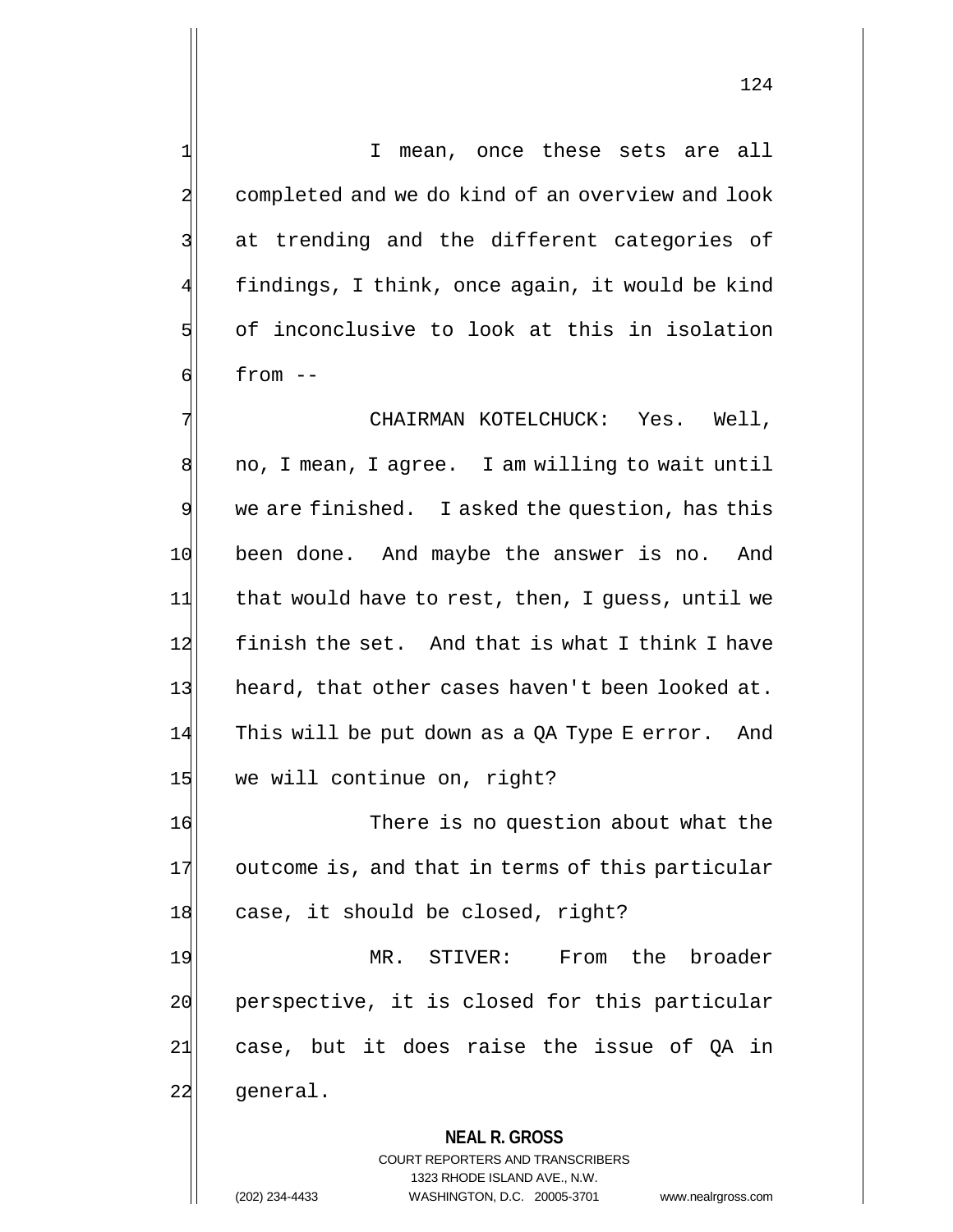**NEAL R. GROSS** COURT REPORTERS AND TRANSCRIBERS 1323 RHODE ISLAND AVE., N.W. (202) 234-4433 WASHINGTON, D.C. 20005-3701 www.nealrgross.com 1 CHAIRMAN KOTELCHUCK: Yes. 2 MR. STIVER: And that is going to be 3 looked at in kind of more of a broader --CHAIRMAN KOTELCHUCK: Right.  $5$  Well, to the extent that the Subcommittee is  $\left| \cdot \right|$  supposed to act, then it seems to me we ought to  $7$  act to close it and move on. 8 MR. SIEBERT: Maybe to make 9 everybody feel a little bit better -- I'm sorry  $10$  I have been so quiet; I was typing away, getting 11 information. 12 The new Portsmouth TBD does have 13 more explicit instructions on assigning neutron 14 dose. 15 CHAIRMAN KOTELCHUCK: Good. 16 MR. SIEBERT: So, it is more clearly 17 defined for the dose reconstructors, in my 18 understanding, than it was at the time we did 19 these claims, this specific claim. 20 And I have also checked, and we have 21| assigned neutrons in the past many times. I 22 don't think it is, it is probably not systematic.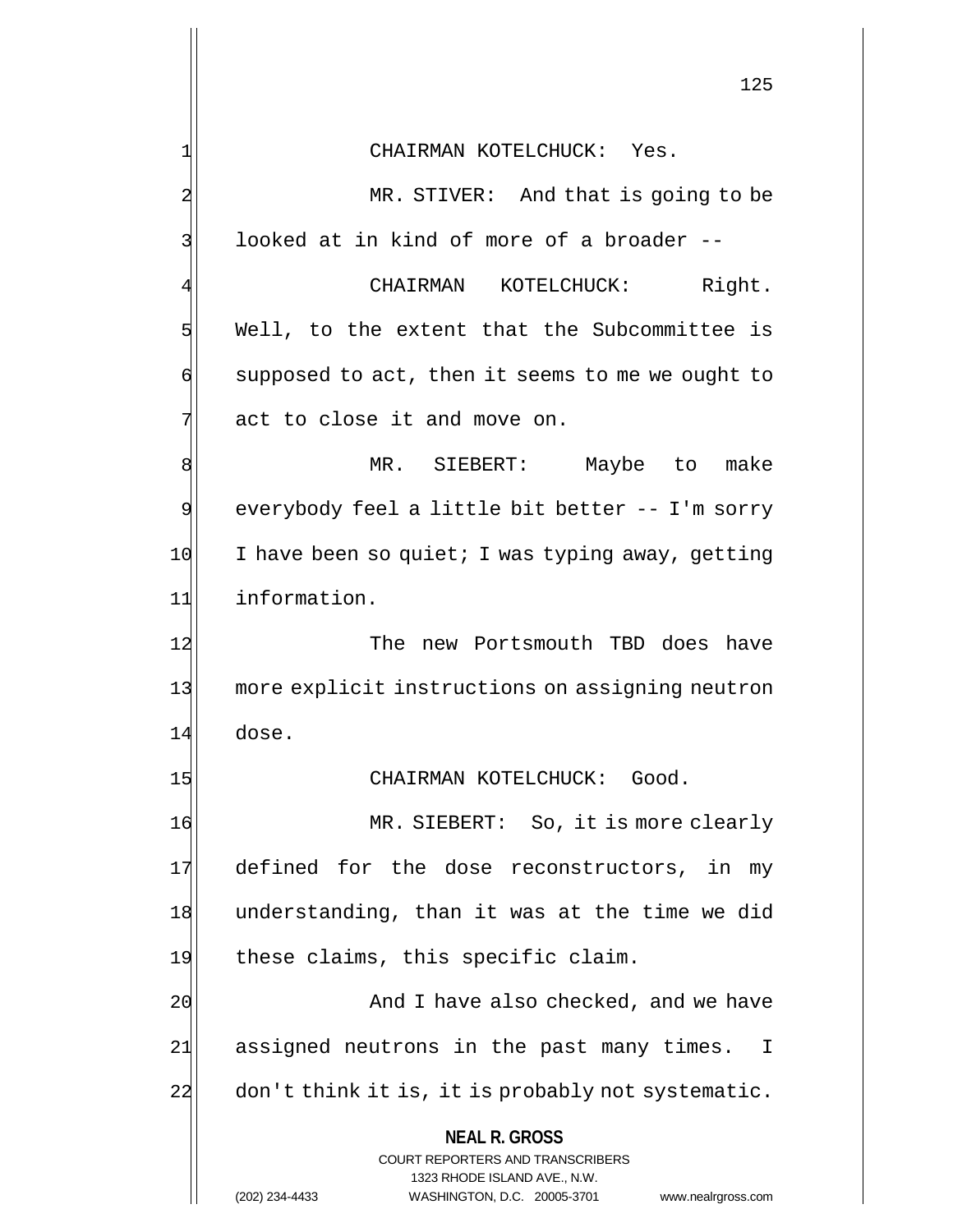$1$  I think it is just the dose reconstructor did not 2 catch the correct location in this dose 3 31 reconstruction.

CHAIRMAN KOTELCHUCK: Well, that's  $5$  good. And that means that something has already  $\mathfrak{q}$  been done in a systematic way in terms of the  $7$  instructions to the dose reconstructors. That 8 al is positive and responsive. Good. 9 Solution Let's go on, I believe.

10 MR. FARVER: Okay. The next case 11| is going to be Paducah, 232.1.

12 A little background on the Paducah 13 case, the individual worked there from 52  $14$  through  $95.$ 

15 | CHAIRMAN KOTELCHUCK: Did you skip 16 some observations?

17 MR. FARVER: Oh, did I? I may have. 18 CHAIRMAN KOTELCHUCK: Yes, there 19 was 326, Observation 1.

20 MR. FARVER: Oh, yes. Okay. We 21 will go back to 326, Observation 1. It has to 22 do with the missed dose correction factor that

**NEAL R. GROSS**

COURT REPORTERS AND TRANSCRIBERS 1323 RHODE ISLAND AVE., N.W. (202) 234-4433 WASHINGTON, D.C. 20005-3701 www.nealrgross.com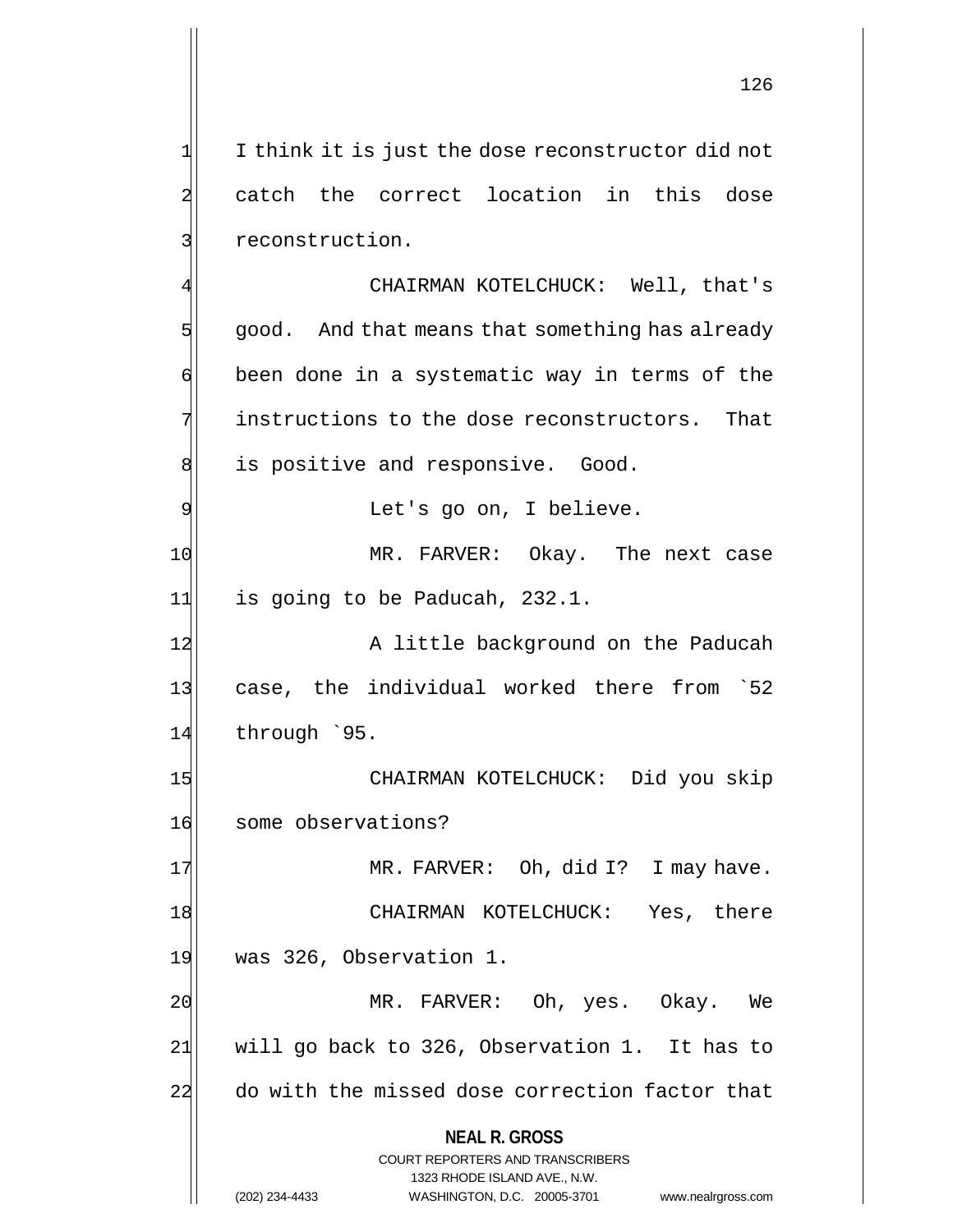**NEAL R. GROSS** COURT REPORTERS AND TRANSCRIBERS 1323 RHODE ISLAND AVE., N.W. 127 1| we talked about earlier. 2 CHAIRMAN KOTELCHUCK: Yes. 3 MR. FARVER: Only this time we made 4 an observation because we had written it up  $5$  before as being a finding. 6 CHAIRMAN KOTELCHUCK: Ah, right. 7 Okay. 8 MR. FARVER: So we are trying to 9 eliminate some findings by writing 10 observations. 11 CHAIRMAN KOTELCHUCK: Right. Very 12 good. Okay. In this case, you did both. 13 MR. FARVER: Yes. 14 CHAIRMAN KOTELCHUCK: Right. 15 Okay. Let's move on. 16 MR. FARVER: Okay. 17 CHAIRMAN KOTELCHUCK: And by the 18 way, when I, as Chair, to other Board Members, 19 when I say, move on, I am always open to somebody  $20$  saying, wait a minute, I have a thought or 21 concern. So, that is not an order if any Board 22 Member says, wait a minute. Okay?

(202) 234-4433 WASHINGTON, D.C. 20005-3701 www.nealrgross.com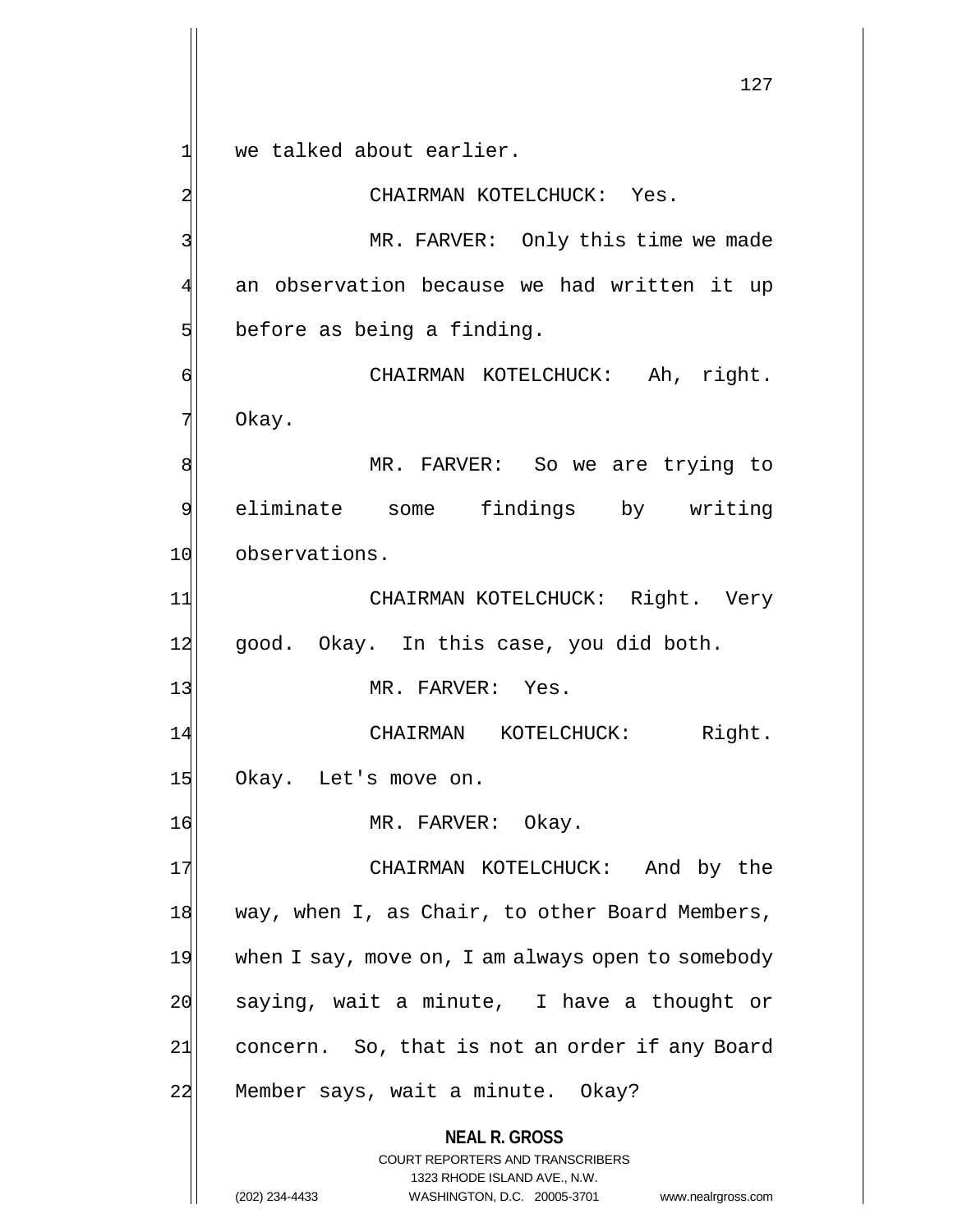1 All right, the 10th set, Paducah,  $2$  232.1.

3 MR. FARVER: Okay. This is Doug. 4 The background on the case, he worked there from  $5$  1952 through 1995. Was diagnosed with, it looks  $\phi$  like, two skin cancers. Total dose was 25.5 and  $7$  22.5 rem to each location. And the PoC was over 8 50 percent. So, the case was compensated.

9 and the DR was done in 2007. So that 10 gives you a timeframe.

11| CHAIRMAN KOTELCHUCK: Okay.

12 MR. FARVER: And the first item here 13 has to do with the inappropriate procedure used 14 to determine the medical dose. And in our 15 review, we go through and say you have picked the 16 wrong number, used the wrong year. For the '73 17 doses, they used the '75 tabulated values, and 18 it is one of those cases.

19 And you can see NIOSH's response. 20 Yes, they did use the wrong one, the lower value, 24 and they also had the incorrect values for the 22 1970, beginning in 1970, for the left forehead.

> **NEAL R. GROSS** COURT REPORTERS AND TRANSCRIBERS

> > 1323 RHODE ISLAND AVE., N.W.

(202) 234-4433 WASHINGTON, D.C. 20005-3701 www.nealrgross.com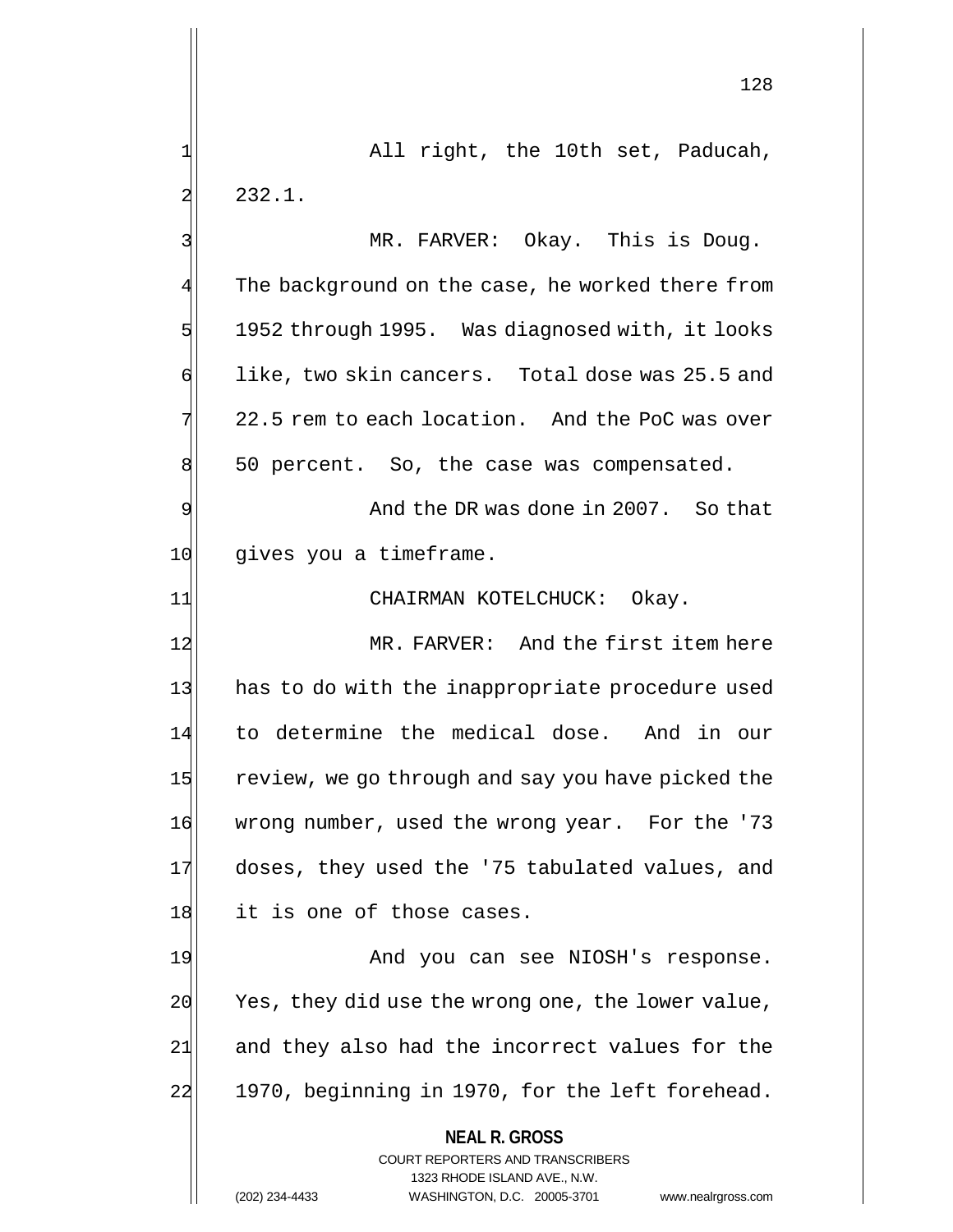$1$  The case was compensated. So it 2 really doesn't affect this case. It's just a 3 | matter of another QA issue, how they got the wrong ones, why they used the wrong ones, and so 5 forth.

# 6 CHAIRMAN KOTELCHUCK: Yes.

7 MR. FARVER: And I don't know if 8 this is a workbook or if this was something that 9 was hand-calculated. I know a lot of times on 10 the workbooks they will have all this input into 11 the workbook, so that the dose reconstructor 12 doesn't even have to enter the values for the 13 x-rays; it automatically calculates them. So, 14 I don't know for this case. I would have to go 15 back and track down the file. In any case, it 16 is probably something that should have been 17 caught.

18 CHAIRMAN KOTELCHUCK: So it is 19 another QA error to be assigned, but the case is 20 closed.

21| MR. FARVER: That is what I would 22 suggest.

> **NEAL R. GROSS** COURT REPORTERS AND TRANSCRIBERS 1323 RHODE ISLAND AVE., N.W. (202) 234-4433 WASHINGTON, D.C. 20005-3701 www.nealrgross.com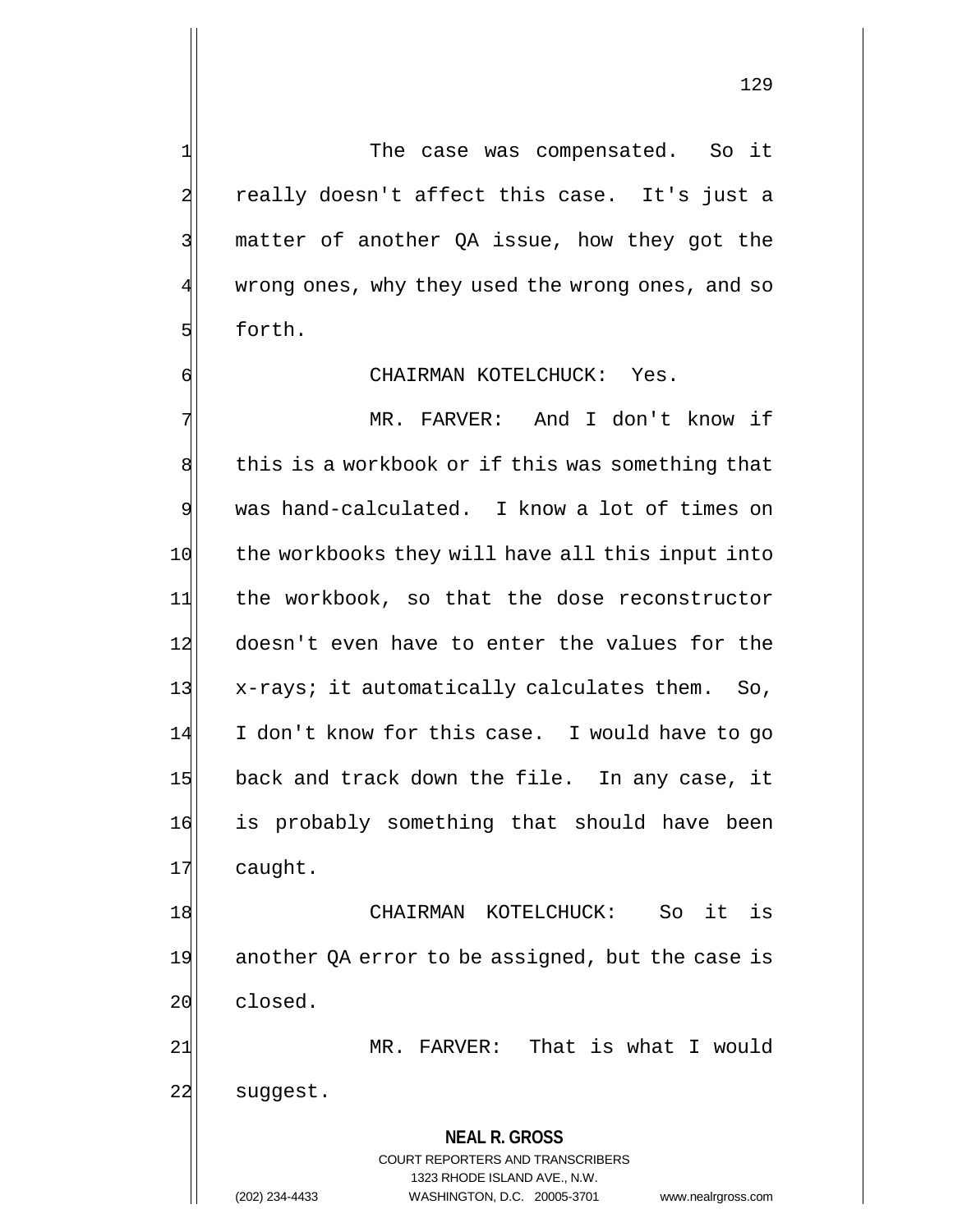130

1 CHAIRMAN KOTELCHUCK: What do 2 others think, Board Members, Subcommittee 3 Members?

MEMBER CLAWSON: This is Brad. I  $5$  recommend that we close it.

6 CHAIRMAN KOTELCHUCK: Okay.

7 MR. SIEBERT: This is Scott. I, 8 once again, was frantically typing, just to 9 verify. And there was no workbook at this time. 10 The workbook had not been created yet for 11 Paducah. So this was hand calculations across 12 the board. So, that's why. There is one now. 13 So, this, presumably, would not be the same 14 issue.

15 CHAIRMAN KOTELCHUCK: All right. 16 That's good. Then let's close and move on.

17 MR. FARVER: Okay. This is Doug. 18 Observation 1 from 232. Oh, okay. NIOSH 19 assigned the photon dose of 32 millirem for '91 20 and '94. We could not locate those doses in the 21 records. And I do remember looking at this now, 22 and there is no workbook. These were hand

> **NEAL R. GROSS** COURT REPORTERS AND TRANSCRIBERS 1323 RHODE ISLAND AVE., N.W. (202) 234-4433 WASHINGTON, D.C. 20005-3701 www.nealrgross.com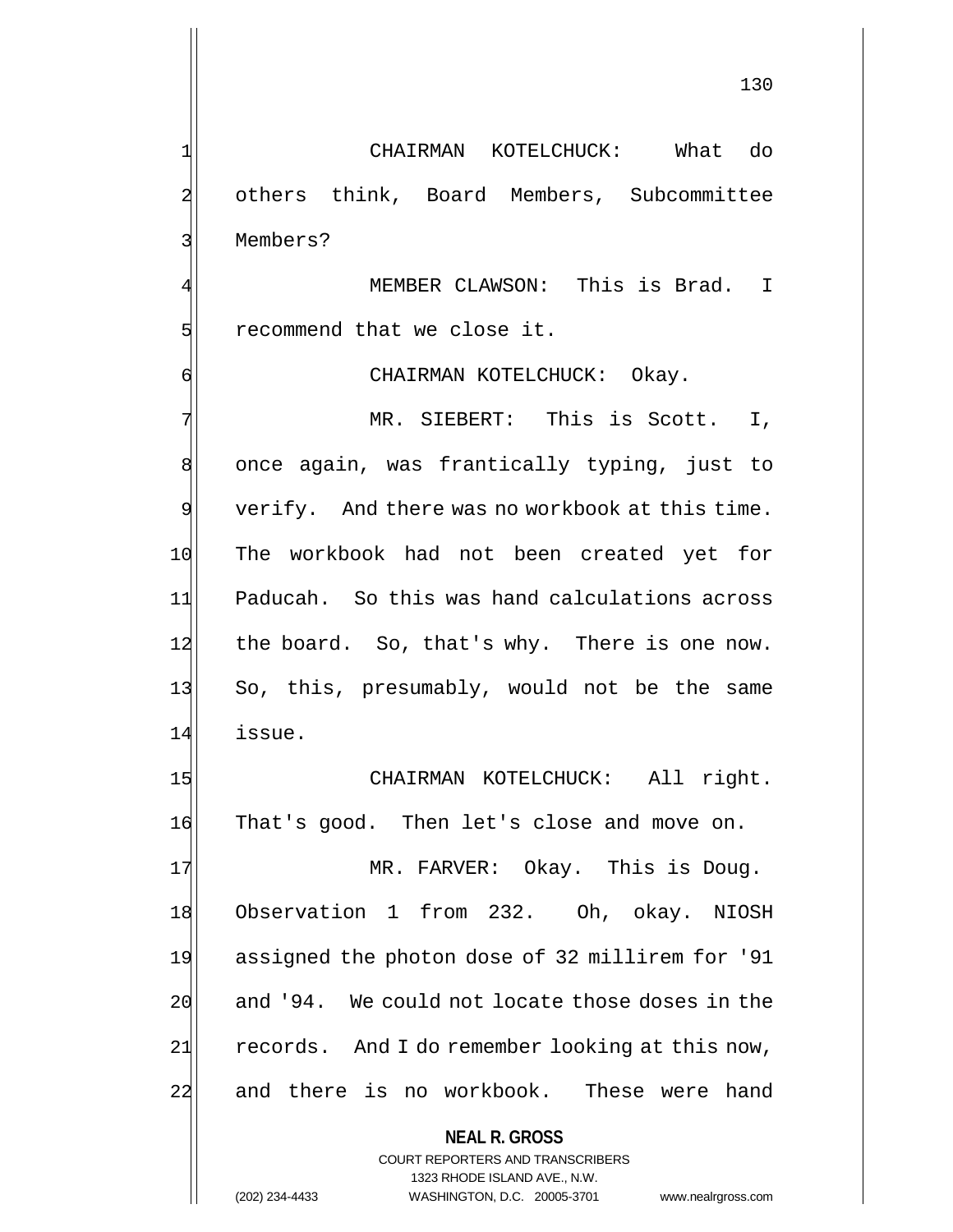1 calculations. And I don't know where they got 2 the 32 from. It was just not in the records, and  $3$  there was nothing in the files to tell where that 4 number came from.

5 Show and I believe NIOSH agrees they 6 couldn't find it either in the records. And it 7 was assumed just to be an error on the dose 8 reconstructor's part.

9 MR. STIVER: So, it is an 10 observation, not a finding?

11 | MR. FARVER: It is. Looking back 12 on it now, I probably would have made it a 13 finding, but I think we didn't because it was 14 claimant-favorable at that time. That is why we 15 didn't do it. I probably would have made it a 16 finding, just to address the QA aspect.

17 CHAIRMAN KOTELCHUCK: Yes.

18 MR. STIVER: So will it enter the 19 tally in this next summary, in the report, when  $20$  we would tally up QA issues?

21 CHAIRMAN KOTELCHUCK: No.

22 MR. FARVER: Probably not, because

**NEAL R. GROSS**

COURT REPORTERS AND TRANSCRIBERS 1323 RHODE ISLAND AVE., N.W. (202) 234-4433 WASHINGTON, D.C. 20005-3701 www.nealrgross.com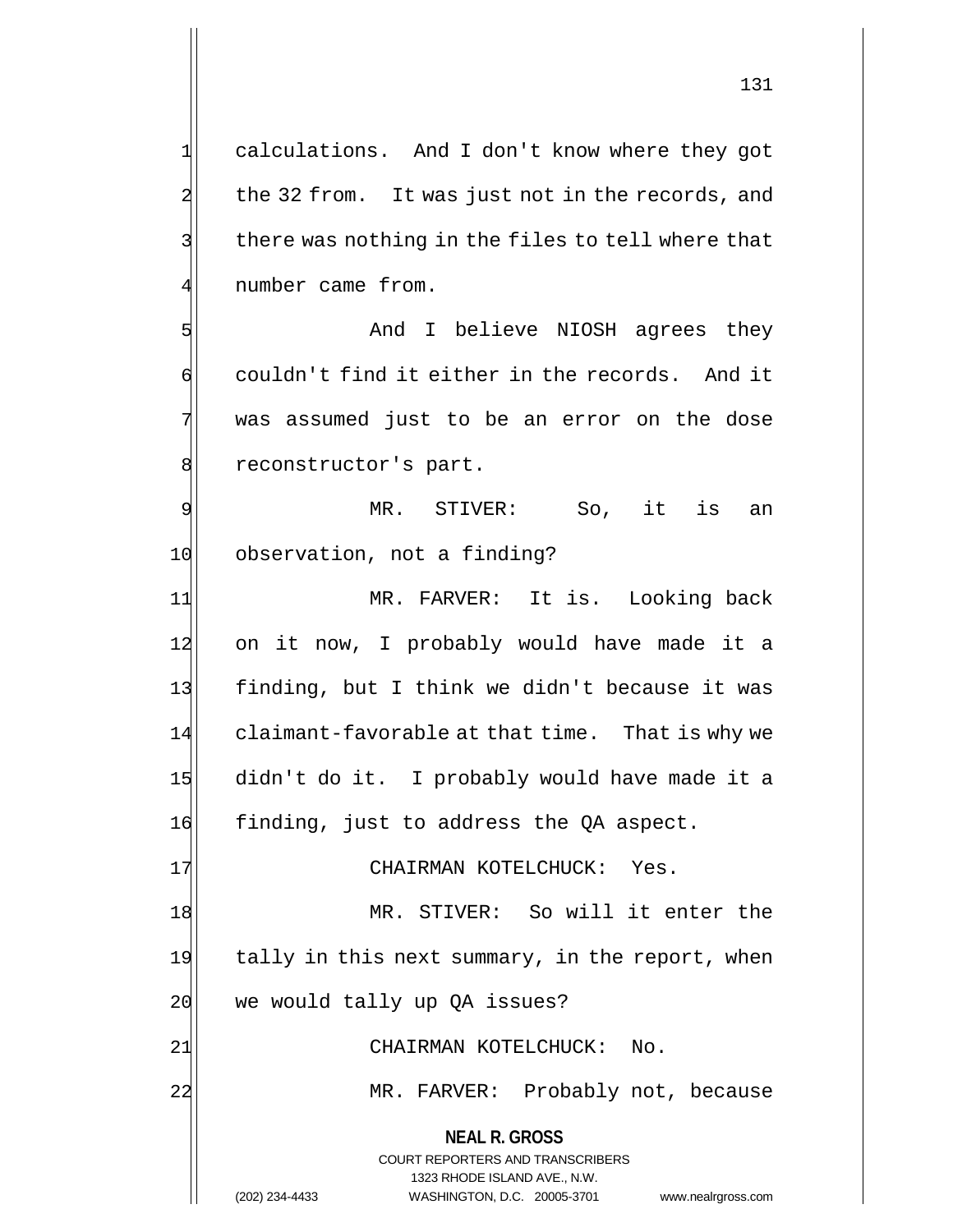1 unless we can make it a finding somehow, we would  $2$  have to add a  $-$ 3 | CHAIRMAN KOTELCHUCK: You know, 4 once this is assigned, you can't change it, 5 sight? Or can you? 6 MR. FARVER: Oh, I could probably go  $7$  back and modify a report. 8 | CHAIRMAN KOTELCHUCK: Yes, you 9 would have to do that. 10 MR. KATZ: No. Excuse me. This is 11 Ted. I mean, these cases come to the Dose 12 Reconstruction Subcommittee for their final 13 disposition. So, really, it is up to the 14 Subcommittee to decide whether something should 15 or shouldn't be a finding. And you can do it 16 here, and SC&A doesn't have to revise their 17 report for that. It just needs to be recorded 18 finally. 19 CHAIRMAN KOTELCHUCK: Right. 20 Okay. 21 MR. KATZ: So Dave Richardson was 22 asking. If you think that this actually should

> **NEAL R. GROSS** COURT REPORTERS AND TRANSCRIBERS 1323 RHODE ISLAND AVE., N.W.

(202) 234-4433 WASHINGTON, D.C. 20005-3701 www.nealrgross.com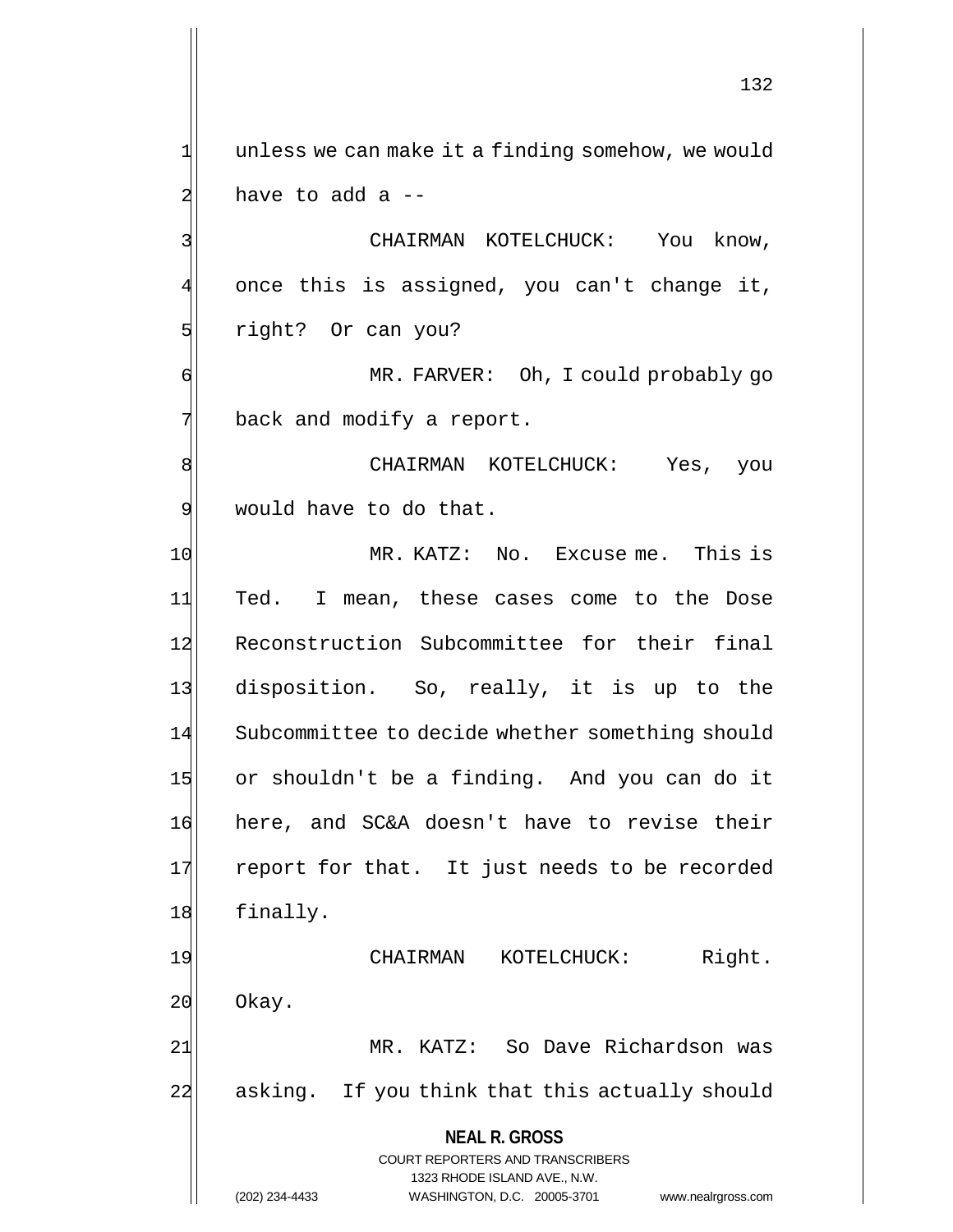133

 $1$  have been a finding, then, by all means, that is  $2$  what you should record it as.

3 CHAIRMAN KOTELCHUCK: Sounds to me 4 as if it should have been a finding. What do 5 other people think?

6 MEMBER CLAWSON: Yes, it should 7 have been a finding. Remember -- I agree with 8 what Ted just said -- SC&A does an initial report 9 and they bring it to us. And I think there are 10 several times that we have changed it from an 11 observation to a finding.

12 CHAIRMAN KOTELCHUCK: Okay. Well, 13 this seems to be an appropriate case. We just 14 finished one that was a finding that should have 15 been an observation. But I'm not going to go 16 back. I didn't know if we had the power to do  $17$  it. Since we have the power to do it, let's just 18 take 232 and make a finding out of it. Decide.

19 And for that, since we are making a  $20$  change in this record, I want to make sure that 21 all agree. I agree. Brad, you said you agreed? 22 MEMBER CLAWSON: That is correct.

**NEAL R. GROSS**

COURT REPORTERS AND TRANSCRIBERS 1323 RHODE ISLAND AVE., N.W. (202) 234-4433 WASHINGTON, D.C. 20005-3701 www.nealrgross.com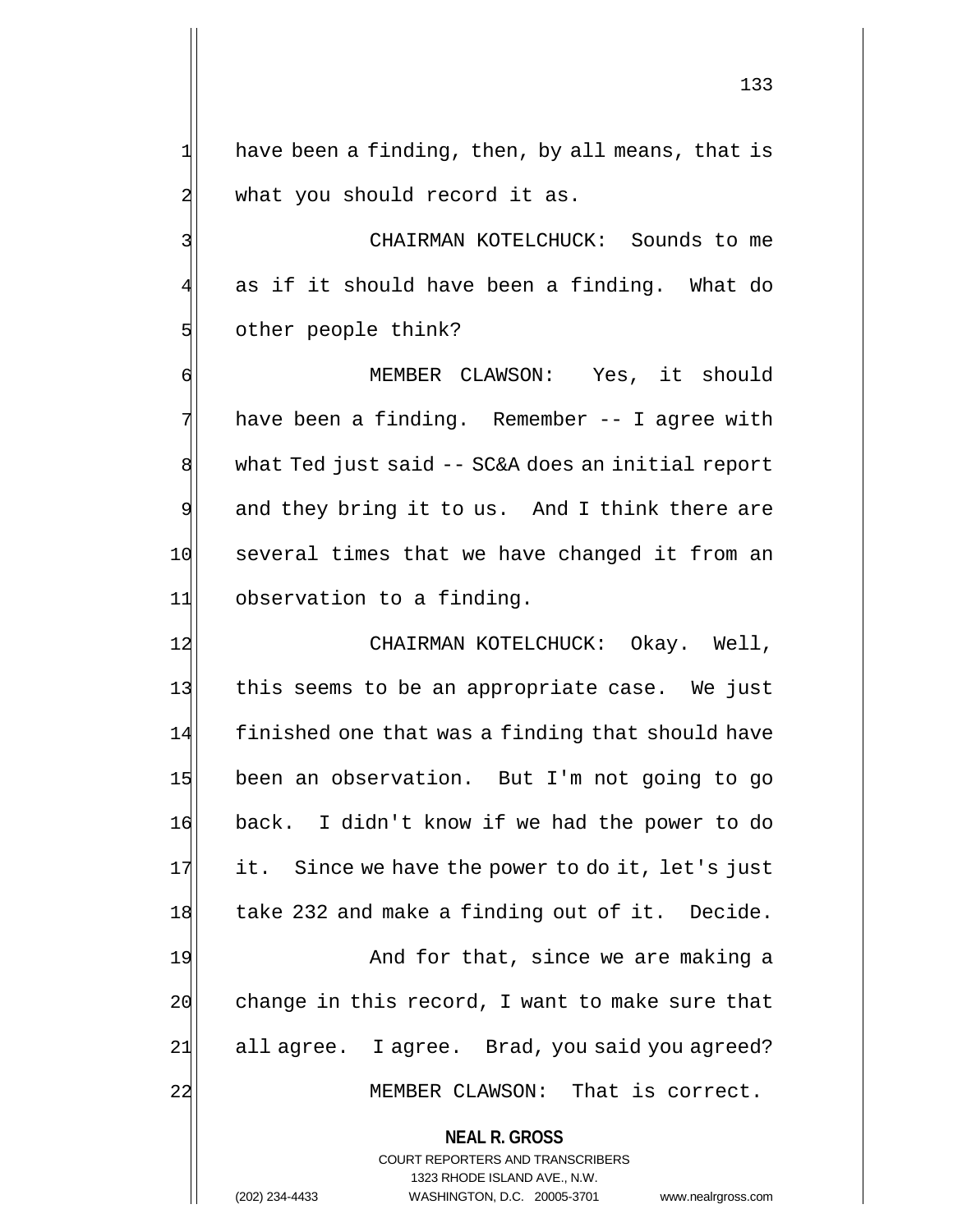**NEAL R. GROSS** COURT REPORTERS AND TRANSCRIBERS 1323 RHODE ISLAND AVE., N.W. (202) 234-4433 WASHINGTON, D.C. 20005-3701 www.nealrgross.com 134 1 CHAIRMAN KOTELCHUCK: Wanda? 2 John? Dave? 3 MEMBER POSTON: John agrees. 4 | CHAIRMAN KOTELCHUCK: Okay. Dave? 5 Wanda? 6 MEMBER RICHARDSON: David 7 Richardson agrees. 8 | CHAIRMAN KOTELCHUCK: Okay. 9 Wanda? 10 MEMBER MUNN: Well, I'm of two minds 11 on it, primarily because I don't see 32 12 millirems. I look at outcomes, and I am of two 13 minds. 14 CHAIRMAN KOTELCHUCK: Yes. 15 MEMBER MUNN: But, yes, it was an 16 error and should be addressed as one, yes. 17 | CHAIRMAN KOTELCHUCK: Okay. So, 18 that will be changed to a finding. 19 MEMBER RICHARDSON: S, one thing,  $20$  Wanda, is what I am imagining is, at some point,  $21$  as you said, we would like to summarize these  $22$  data. And if the story is a good news story,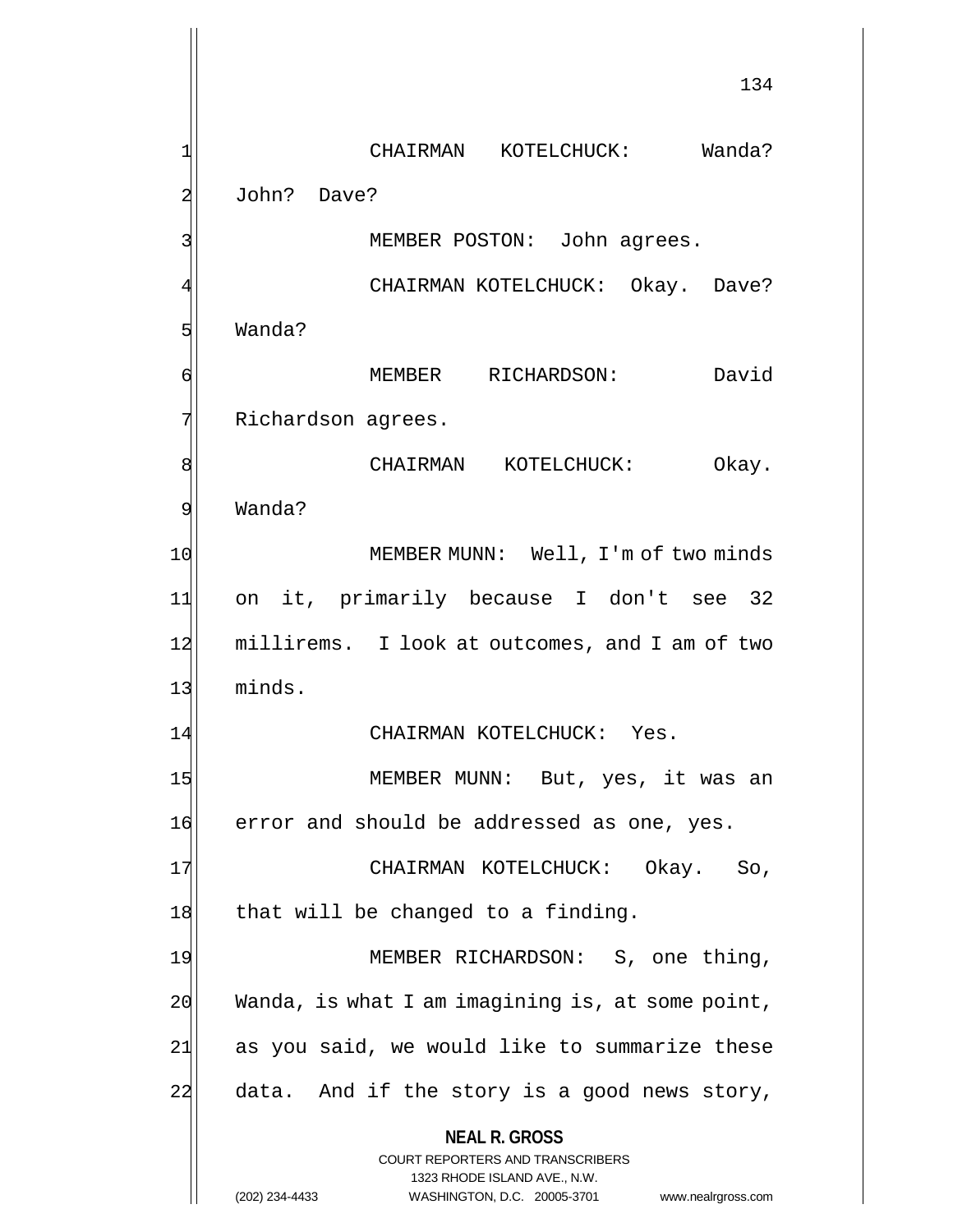1 then, you know, a number of types of errors, and 2 maybe the overall rate of errors, has diminished 3 over time. And so we would like to have a kind 4 of accounting of those when they happen. And if  $5$  this is the case that happened in the past and 6 where it won't happen later, we would like to see 7 those.

8 8 8 So, I guess, in order to be able to 9 understand whether the things that have been 10 implemented to reduce the rates of errors are 11 occurring, we would like to be able to get a good 12 count of these events.

13 MR. FARVER: Okay. This is Doug. 14 I will go and make that a finding and give it a 15 finding number and appropriate Table 2 16 indicator/category. So, I will go ahead and 17 take care of that. And then it will be a finding 18 number.

19 CHAIRMAN KOTELCHUCK: Well, right. 20 And, David, you basically are suggesting that 21 let's just say let's not do this too often? 22 Could I take that as a conclusion? Or would you

> **NEAL R. GROSS** COURT REPORTERS AND TRANSCRIBERS 1323 RHODE ISLAND AVE., N.W. (202) 234-4433 WASHINGTON, D.C. 20005-3701 www.nealrgross.com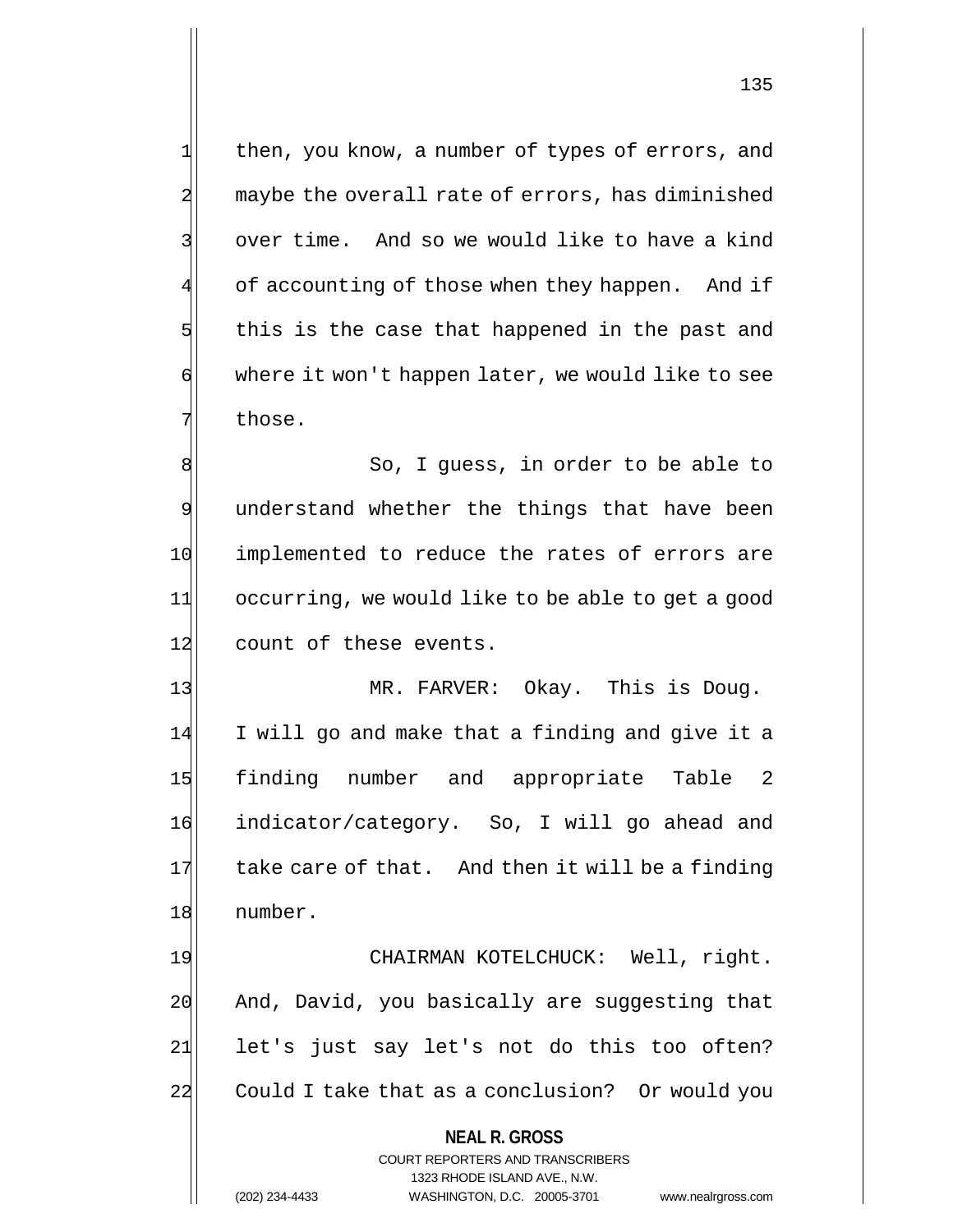**NEAL R. GROSS** COURT REPORTERS AND TRANSCRIBERS 1323 RHODE ISLAND AVE., N.W. 136 1 say we shouldn't do it now? 2 MEMBER RICHARDSON: Oh, no, I think 3 we should do it. CHAIRMAN KOTELCHUCK: Okay. Then  $5$  we will do it, Doug, as you said. We will do what 6 you said. 7 MR. FARVER: Okay. Now we are 8 going to keep this open? Do you want to close  $9$  it? Is there anything we can do to it other than 10 give it a number? 11 CHAIRMAN KOTELCHUCK: No, I think 12 we should close it. 13 MR. FARVER: Okay. 14 MS. BEHLING: Excuse me. This is 15 Kathy Behling. Shouldn't there be a category 16 assigned to this, so that it ultimately gets put 17 into a OA bin? 18 | CHAIRMAN KOTELCHUCK: Kathy, I 19 can't hear you. 20 MS. BEHLING: Okay. I'm just  $21$  asking, should this be assigned a category code, 22 so that it gets put into an appropriate bin,

(202) 234-4433 WASHINGTON, D.C. 20005-3701 www.nealrgross.com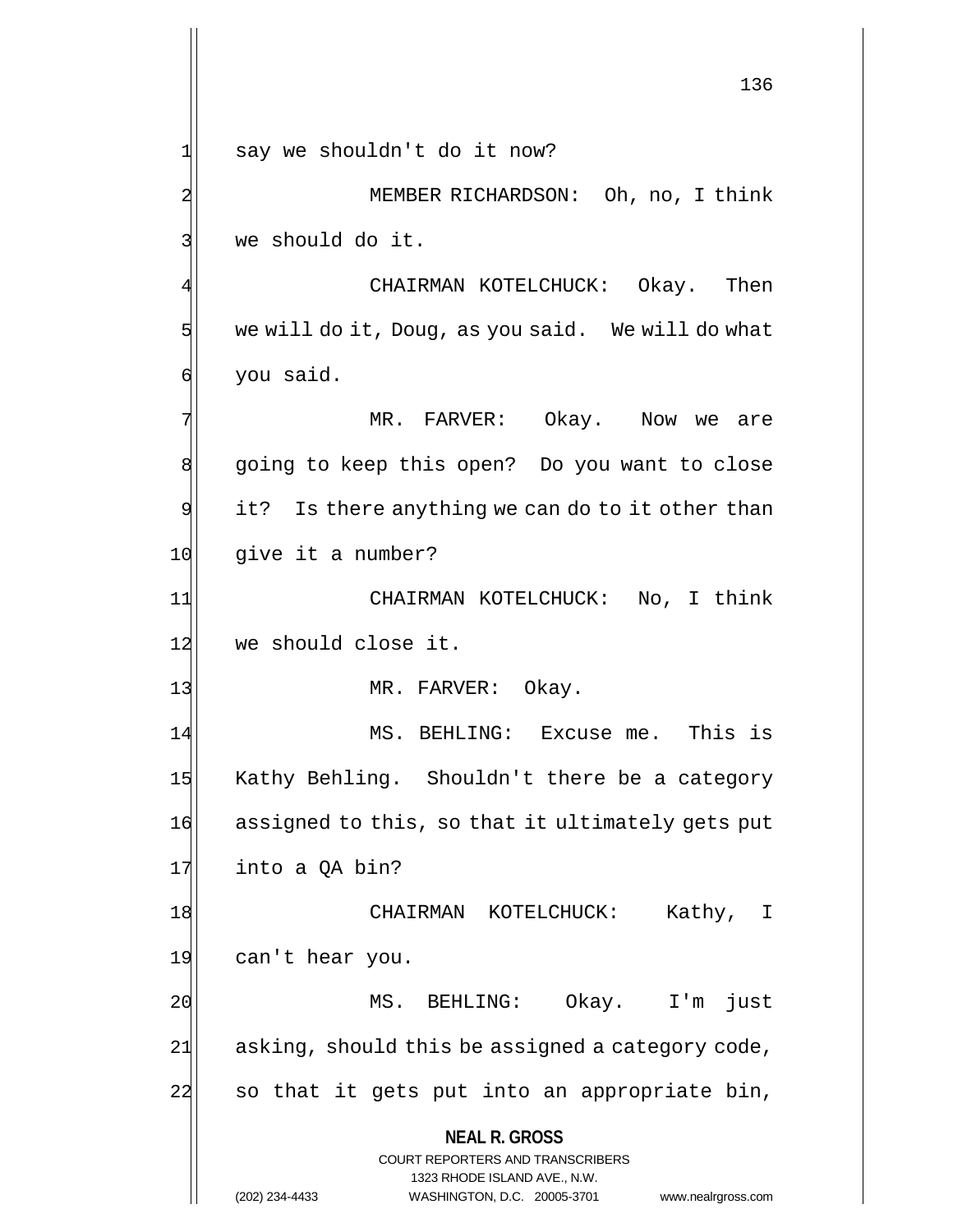1 ultimately?

**NEAL R. GROSS** COURT REPORTERS AND TRANSCRIBERS 1323 RHODE ISLAND AVE., N.W. (202) 234-4433 WASHINGTON, D.C. 20005-3701 www.nealrgross.com 2 MR. FARVER: Kathy, this is Doug. 3 I will take care of all that. I will give it a  $4$  Table 2 identifier and category and all that. I  $5$  will make it a finding, just like a normal one. 6 MS. BEHLING: Okay. And does that  $7$  also go for all of the previous findings that we 8 have been talking about? Because, at this 9 point, I didn't see category codes in that 10 column. 11 MR. FARVER: You know, I noticed 12 that, too, and I don't know why. But, yes, I 13 will have to have a category. 14 MS. BEHLING: Okay. 15 CHAIRMAN KOTELCHUCK: Good. Thank 16 you for pointing that out. 17 The 11th set for Paducah. 18 MR. FARVER: Okay, 251.1 is easy. 19 We can close that. 20 CHAIRMAN KOTELCHUCK: Right. 21 MR. FARVER: I'm guessing that 22 somehow during our editing we eliminated a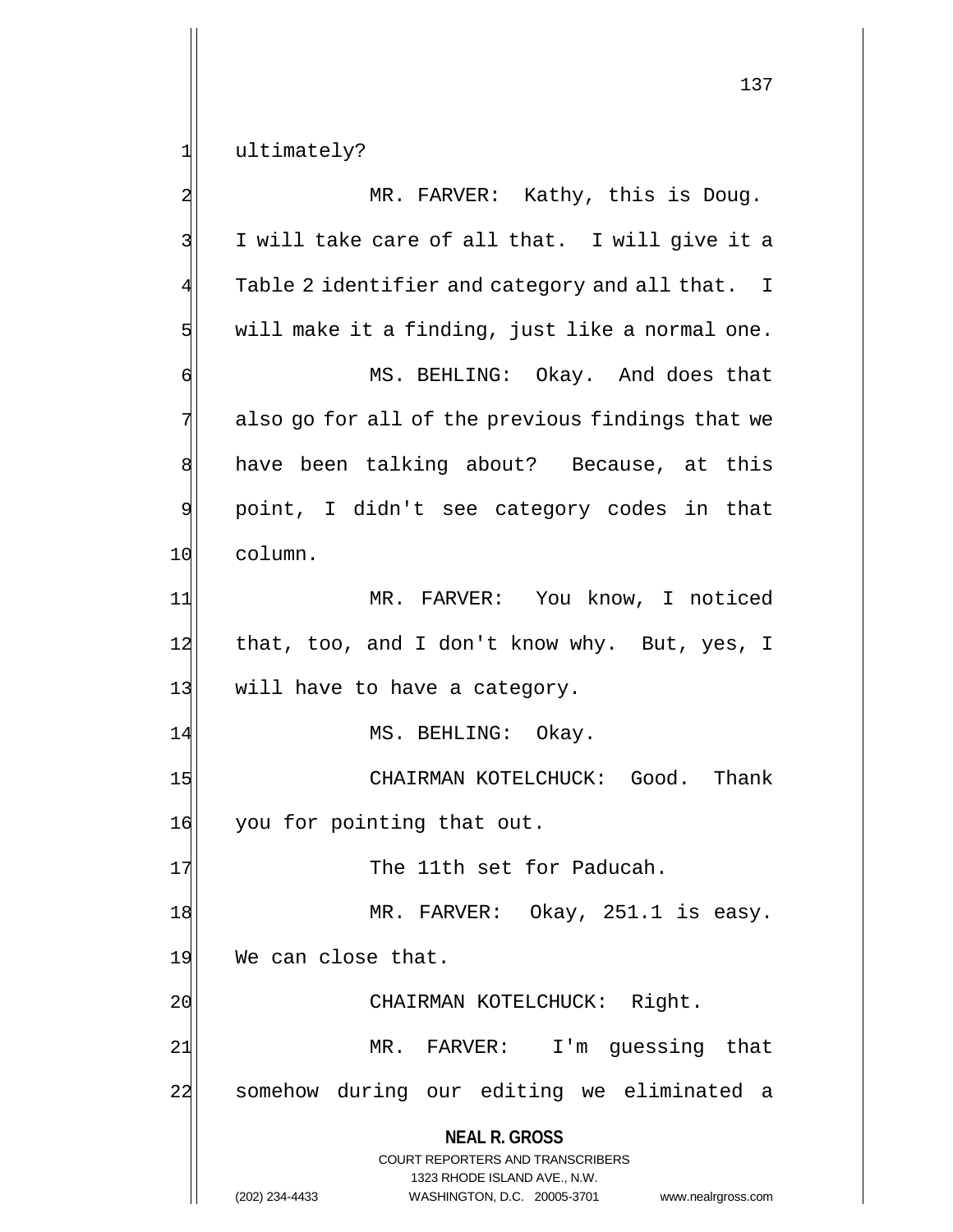1 finding and just never got the renumbering 2 correct.

3 CHAIRMAN KOTELCHUCK: Oh, okay.  $4$  So, we go to 251.2.

5 MR. FARVER: Okay. A little 6 background. Worked at Paducah from 1969 7 through 1980. Had three skin cancers. 8 Associate design engineer, weld inspector. The  $9$  PoC was  $49.09$ . Okay.

10 And, oh, okay, 251.2, NIOSH did not 11 include dose from possible skin contaminations. 12 CHAIRMAN KOTELCHUCK: I thought we 13 said that was in the Procedures Committee. 14 MR. FARVER: It is. This looks

15 very similar to the one from Portsmouth.

16 CHAIRMAN KOTELCHUCK: Yes.

17 MR. FARVER: I believe at this time 18 is when we were writing this up as a finding 19 because there was still a lot of discussion about  $20$  that.

21| CHAIRMAN KOTELCHUCK: Right, and 22 appropriate.

> **NEAL R. GROSS** COURT REPORTERS AND TRANSCRIBERS 1323 RHODE ISLAND AVE., N.W. (202) 234-4433 WASHINGTON, D.C. 20005-3701 www.nealrgross.com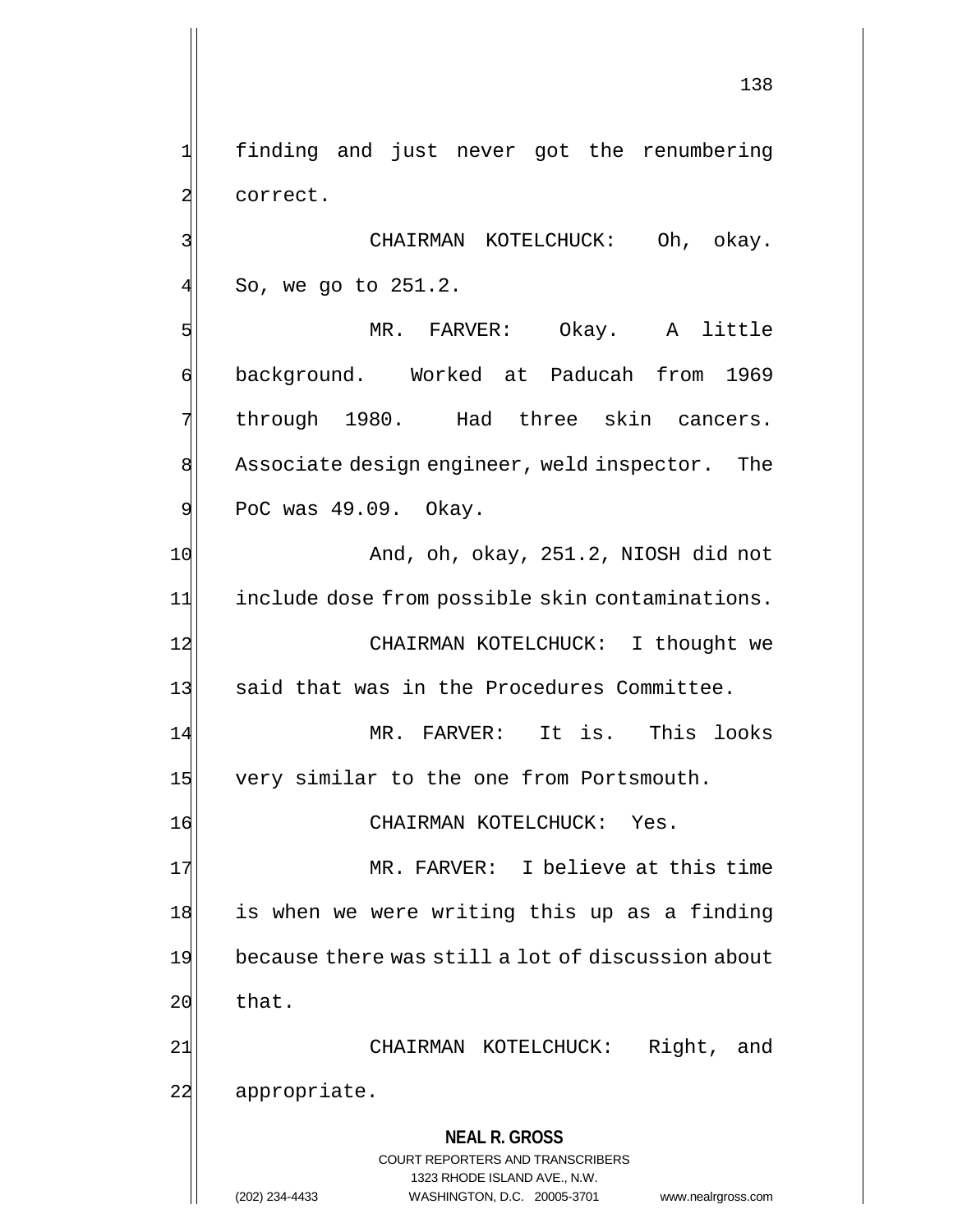**NEAL R. GROSS** COURT REPORTERS AND TRANSCRIBERS 1323 RHODE ISLAND AVE., N.W. (202) 234-4433 WASHINGTON, D.C. 20005-3701 www.nealrgross.com 1 MR. FARVER: But this is a case 2 where there was nothing to show, like in the 3 3 records, where the person was deconned. And 4 then a skin contamination or a skin cancer  $5$  appeared at that location. So, there is nothing 6 in the DOE records to show. 7 | Think we CHAIRMAN KOTELCHUCK: I think we  $8$  have to hold -- if this is a case that's going 9 to the Procedures Committee, then we just have 10 to hold it in abeyance, right? 11| MR. FARVER: Well, no, I believe we 12 closed it, because it's already being addressed. 13 Now I will have to go back and find out our 14 wording. 15 CHAIRMAN KOTELCHUCK: From where I  $16$  can see, I don't see -- on the screen I don't see 17 where it says closed. 18 MR. SIEBERT: I don't believe we put 19 in a recommendation on this, Doug. 20 MR. FARVER: Okay. I see, I see. 21 I don't know. It's a judgment call, but --22 MR. SIEBERT: It is similar enough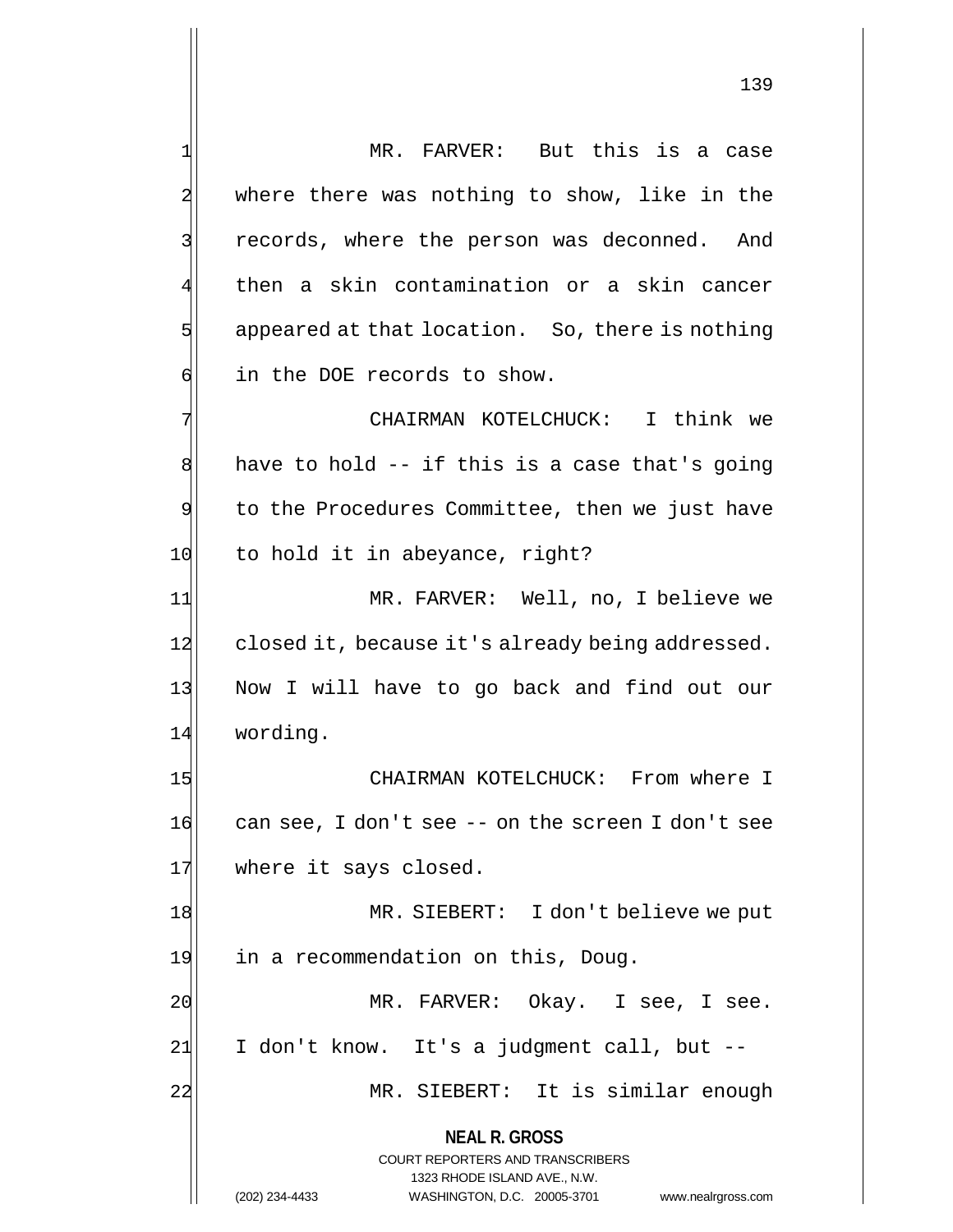1 to the previous TC-99 question that we could 2 probably use the same recommendation, don't you 3 think?

MS. GOGLIOTTI: The past one was  $5$  compensated, though. That's the difference.

 MR. KATZ: This is Ted. I mean, I 7 still think, irrespective of how the case comes 8 out, I mean, you can close it here. I mean, we will have the record of all the cases that fit within this little box of these skin contamination cases.

12 And then when Procedures resolves 13 the matter, I mean, then, hopefully, you will 14 have that done before it's time to write the 15 report to the Secretary. And so, for all of 16 these cases, you will have resolution from the 17 Board as to what it thinks is appropriate with 18 respect to these cases. And you can apply that, 19 then, to the block of them in your report to the 20 Secretary.

**NEAL R. GROSS** 21 CHAIRMAN KOTELCHUCK: Including 22 this one.

> COURT REPORTERS AND TRANSCRIBERS 1323 RHODE ISLAND AVE., N.W.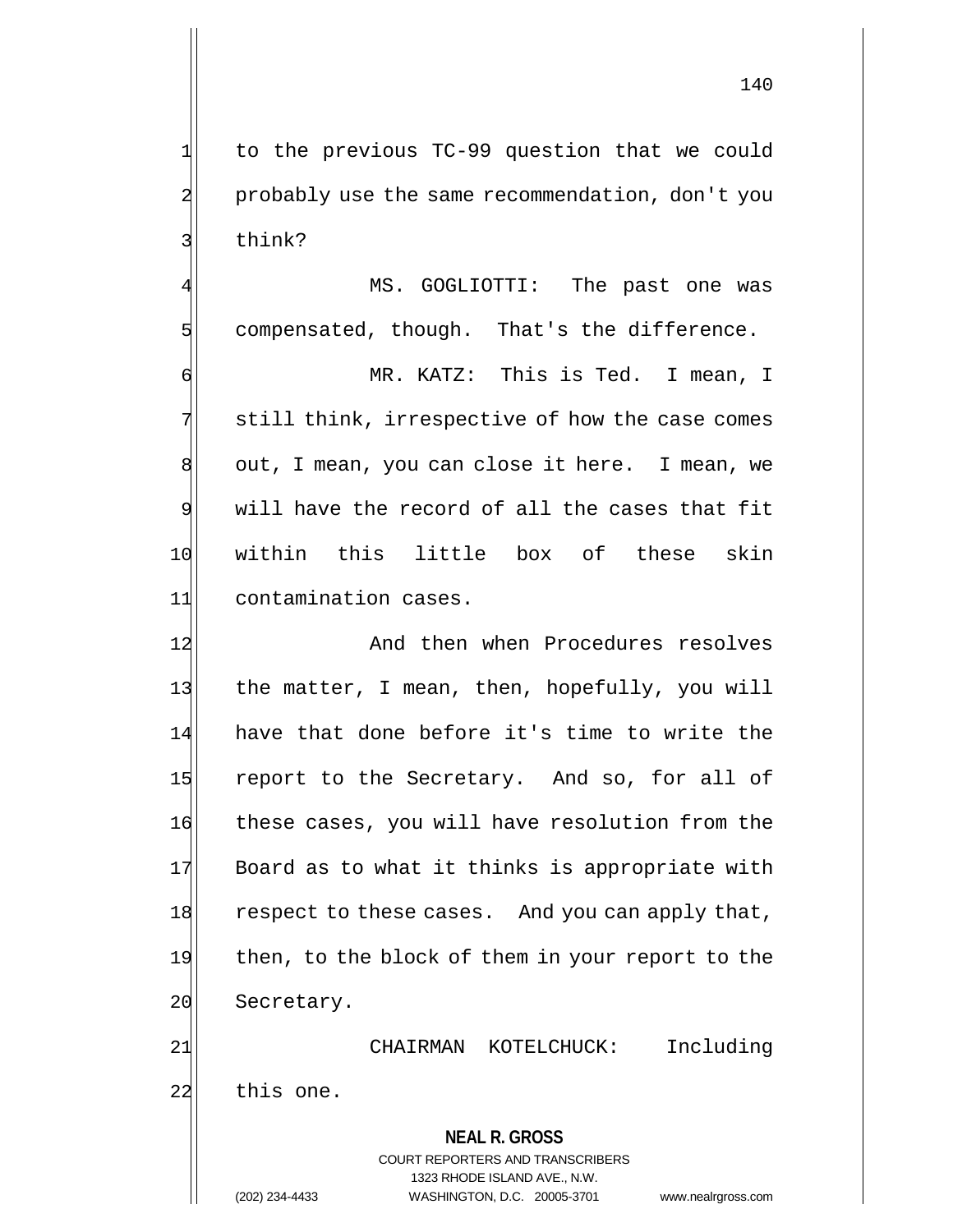| $\mathbf 1$    | MR. KATZ: Yeah, yeah. So, I think                        |
|----------------|----------------------------------------------------------|
| $\overline{a}$ | you can close it here. You don't need to leave           |
| 3              | it open, because there is nothing more for you           |
| 4              | to do on this, except to hear what the                   |
| 5              | Board -- and you will certainly be a part of it          |
| 6              | at the end of the road -- but what the Board             |
| 7              | considers appropriate for handling these kinds           |
| 8              | of cases.                                                |
| 9              | CHAIRMAN KOTELCHUCK: Okay. So,                           |
| 10             | you are saying the result in this case, one would        |
| 11             | have to say, is uncertain, but the Committee             |
| 12             | can't do anything about it?                              |
| 13             | MR. KATZ: Right. I mean, they are                        |
| 14             | $not --$                                                 |
| 15             | CHAIRMAN KOTELCHUCK: We have<br>no                       |
| 16             | role in deciding that.                                   |
| 17             | MR. KATZ: -- individual cases on                         |
| 18             | the basis of the reviews. So your review of this         |
| 19             | case is completed. You noted that there is an            |
| 20             | issue. That issue will get resolved by, first,           |
| 21             | the Procedures Subcommittee and, then by the             |
| 22             | Board, once the Procedures Subcommittee                  |
|                | <b>NEAL R. GROSS</b><br>COURT REPORTERS AND TRANSCRIBERS |

1323 RHODE ISLAND AVE., N.W.

 $\mathbf{I}$  $\prod$ 

(202) 234-4433 WASHINGTON, D.C. 20005-3701 www.nealrgross.com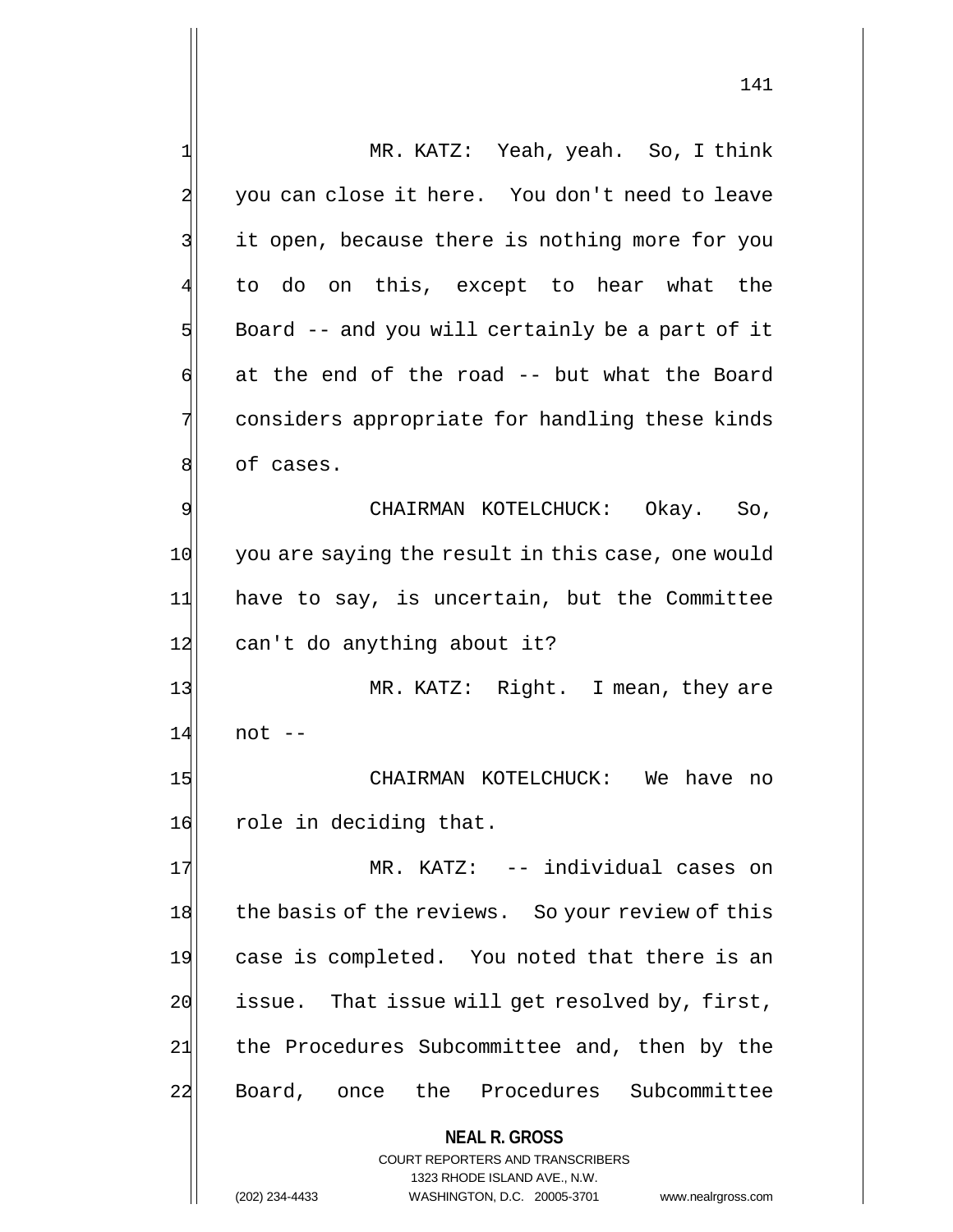1 believes it has the right handle on it, right? 2 CHAIRMAN KOTELCHUCK: And then they 3 | will come back to this --

MR. KATZ: It won't come back to 5 this Subcommittee, but it will come back for all  $\mathfrak{g}$  of these cases that you have in this bin when you 7 write your report. If the Board at the end of 8 the day decides that these aren't being handled 9 in the right way, that would be one of the things 10 that you cover in your report. At least that is 11 the way I would suggest.

12 CHAIRMAN KOTELCHUCK: Okay. 13 Comments, folks?

14 MS. BEHLING: This is Kathy 15 Behling. The only thing that I would suggest is 16 that you clearly mark somewhere in here that this  $17$  is going to either  $-$  I don't know if this is up 18 to the Procedures Committee or if this is going 19 to the scientific overarching committee. But I  $20$  would make sure that that gets in this matrix 21 somewhere.

22 CHAIRMAN KOTELCHUCK: Right. No,

**NEAL R. GROSS**

COURT REPORTERS AND TRANSCRIBERS 1323 RHODE ISLAND AVE., N.W. (202) 234-4433 WASHINGTON, D.C. 20005-3701 www.nealrgross.com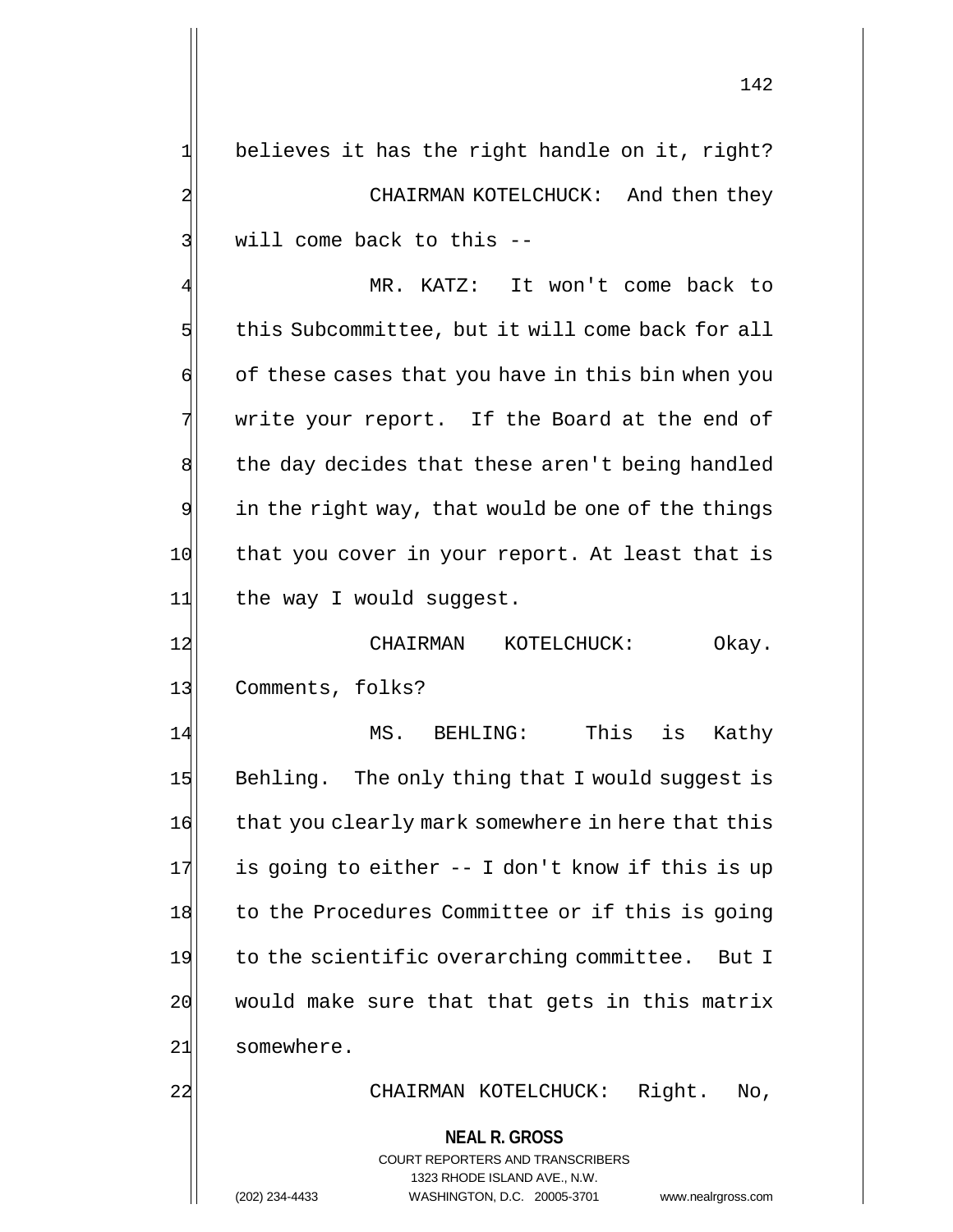**NEAL R. GROSS** COURT REPORTERS AND TRANSCRIBERS 1323 RHODE ISLAND AVE., N.W. 143 1 this is in Procedures. 2 MR. FARVER: This is Doug. I will 3 go back. I thought we had this before where we  $4\vert$  wrote in there where it was transferred to the 5 Procedures Committee. 6 MR. KATZ: We did. 7 MR. FARVER: Okay. 8 | CHAIRMAN KOTELCHUCK: Yes. 9 MR. FARVER: I will go back and find 10 the wording and paste it in here. 11 CHAIRMAN KOTELCHUCK: Good. 12 MR. FARVER: I don't know where it 13 is at right now, but I remember writing it. 14 MR. KATZ: Yes, that is correct. 15 This is Ted. And that's fine. That is the way  $16$  to  $-$ 17 CHAIRMAN KOTELCHUCK: Good. 18 That's good. That will make it clearer when we 19 go back over the record. 20 MR. FARVER: Wasn't it last meeting 21 we talked about this? 22 MR. KATZ: I believe so, Doug.

(202) 234-4433 WASHINGTON, D.C. 20005-3701 www.nealrgross.com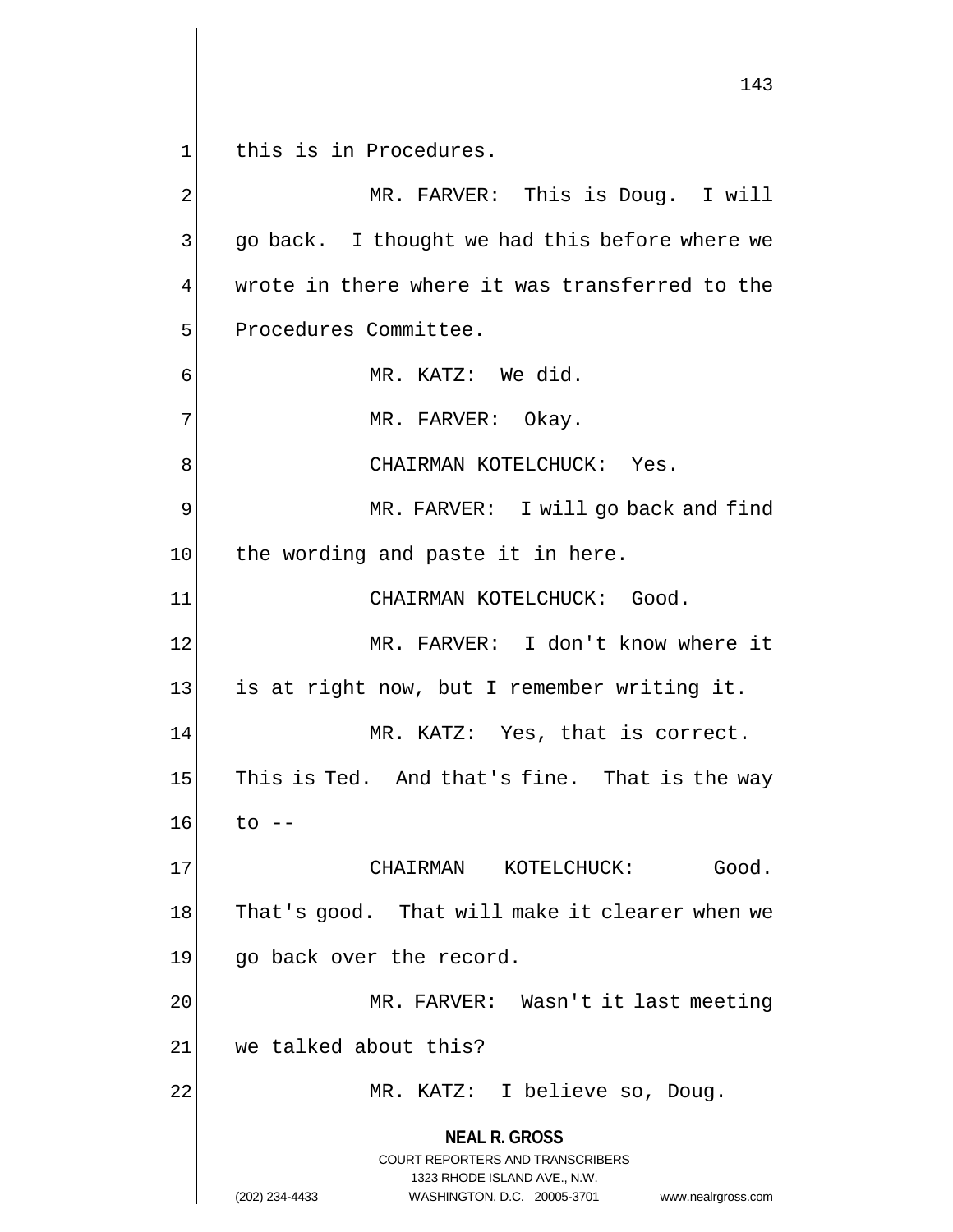**NEAL R. GROSS** COURT REPORTERS AND TRANSCRIBERS 1323 RHODE ISLAND AVE., N.W. (202) 234-4433 WASHINGTON, D.C. 20005-3701 www.nealrgross.com 144 1 MR. FARVER: Okay. I will go back 2 and check those matrices. 3 | MR. KATZ: Right. Because, in 4 fact, I know so, because I sent a memo out once  $5$  I got the transcript of this last meeting, your 6 digcarright last meeting, to the Procedures Subcommittee,  $7$  giving them this issue. 8 CHAIRMAN KOTELCHUCK: That's 9 right. 10 MR. KATZ: Because of the 11 discussion. 12 CHAIRMAN KOTELCHUCK: Yes. 13 MEMBER MUNN: Correct. 14 CHAIRMAN KOTELCHUCK: Yes. Yes, 15 that's right. I'm reminded of it because you 16 cc'ed me on that, as appropriate. 17 MR. FARVER: I will check the August 18 7th matrices that we did. And I will put in the 19 appropriate wording. 20 CHAIRMAN KOTELCHUCK: Okay, good.  $21$  So, that will be closed with that wording.  $22$  And we are ready to go on to  $251.3$ .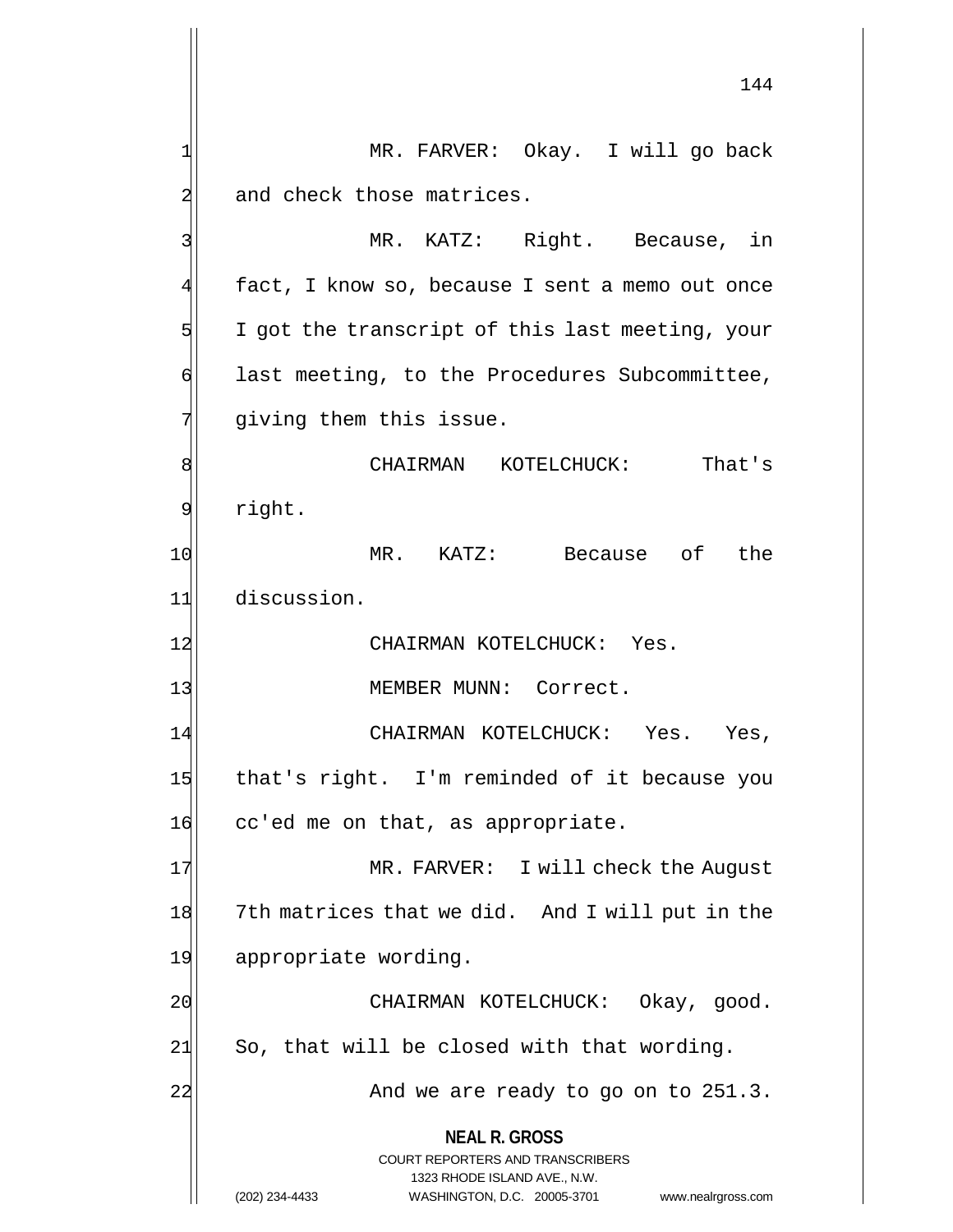|                | MR. FARVER: Yes, there is one                                                                       |
|----------------|-----------------------------------------------------------------------------------------------------|
|                | observation, one 251 observation, Observation                                                       |
|                | 1. It refers to the OCAS-IG-001. They have a                                                        |
|                | method in there about determining the median                                                        |
| 5              | number of zeroes. And in this case, it came up                                                      |
| б              | to two-and-a-half zeroes for missed dose, for                                                       |
|                | determining missed dose.                                                                            |
| 8              | And the observation is, well, gee,                                                                  |
| $\overline{9}$ | you could have just upped it to three zeroes.                                                       |
| 10             | Okay?                                                                                               |
| 11             | CHAIRMAN KOTELCHUCK: Right.                                                                         |
| 12             | MEMBER CLAWSON: Doug, this is                                                                       |
| 13             | Brad. Is everybody else's screen showing --                                                         |
| 14             | CHAIRMAN KOTELCHUCK: Blank?                                                                         |
| 15             | MEMBER CLAWSON: Seeing nothing,                                                                     |
| 16             | yeah.                                                                                               |
| 17             | MEMBER MUNN: Mine went blank, too,                                                                  |
| 18             | Brad.                                                                                               |
| 19             | Yes, that<br>MR. FARVER:<br>just                                                                    |
| 2C             | happened.<br>Hang on a second.                                                                      |
| 21             | CHAIRMAN KOTELCHUCK:<br>Okay.                                                                       |
|                |                                                                                                     |
| 22             | MEMBER CLAWSON:<br>I wanted to make                                                                 |
|                | <b>NEAL R. GROSS</b>                                                                                |
|                | <b>COURT REPORTERS AND TRANSCRIBERS</b>                                                             |
|                | 1323 RHODE ISLAND AVE., N.W.<br>(202) 234-4433<br>WASHINGTON, D.C. 20005-3701<br>www.nealrgross.com |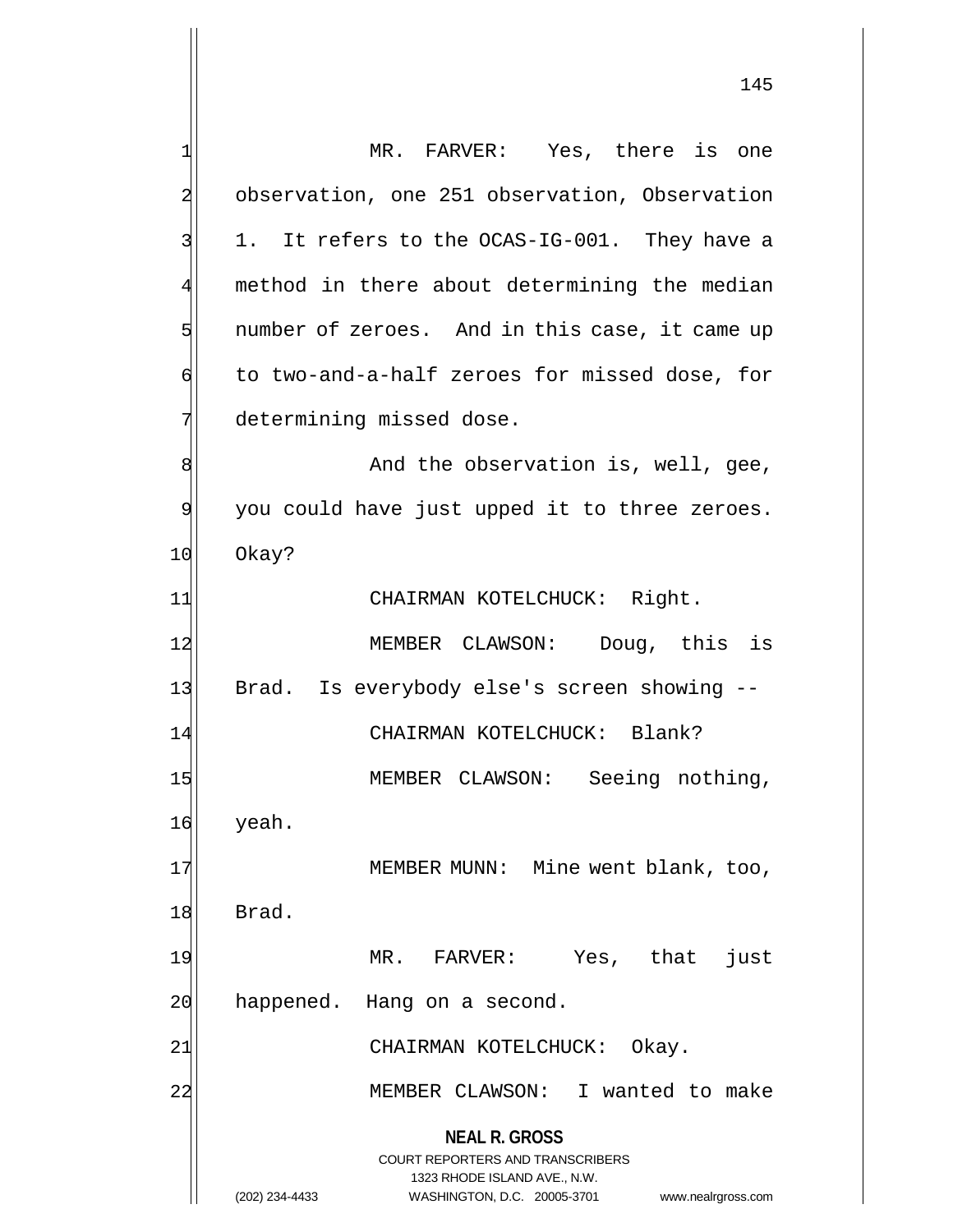**NEAL R. GROSS** COURT REPORTERS AND TRANSCRIBERS 1323 RHODE ISLAND AVE., N.W. (202) 234-4433 WASHINGTON, D.C. 20005-3701 www.nealrgross.com  $1$  sure I wasn't the only one with a blank look. 2 CHAIRMAN KOTELCHUCK: Right. 3 MEMBER MUNN: Well, we can never  $\frac{1}{4}$  tell. We can never tell. There's no way. 5 SW CHAIRMAN KOTELCHUCK: There we are. 6 Thank you. 7 MR. FARVER: Okay. So, the 8 difference in dose is 11.5 millirem, which is 9 half a zero, basically. 10 I don't know. They followed their 11 procedure. I guess that's why it wasn't a 12 finding. It was just an observation saying, you 13 know, there is no such thing as two-and-a-half 14 zeroes. 15 CHAIRMAN KOTELCHUCK: Right. 16 MR. FARVER: I don't know. There's 17 really no action required or anything. 18 CHAIRMAN KOTELCHUCK: Well, yeah. 19 MEMBER MUNN: Close it and move on. 20 It's just an observation. 21 CHAIRMAN KOTELCHUCK: Yes. 22 MEMBER MUNN: Nothing to be done.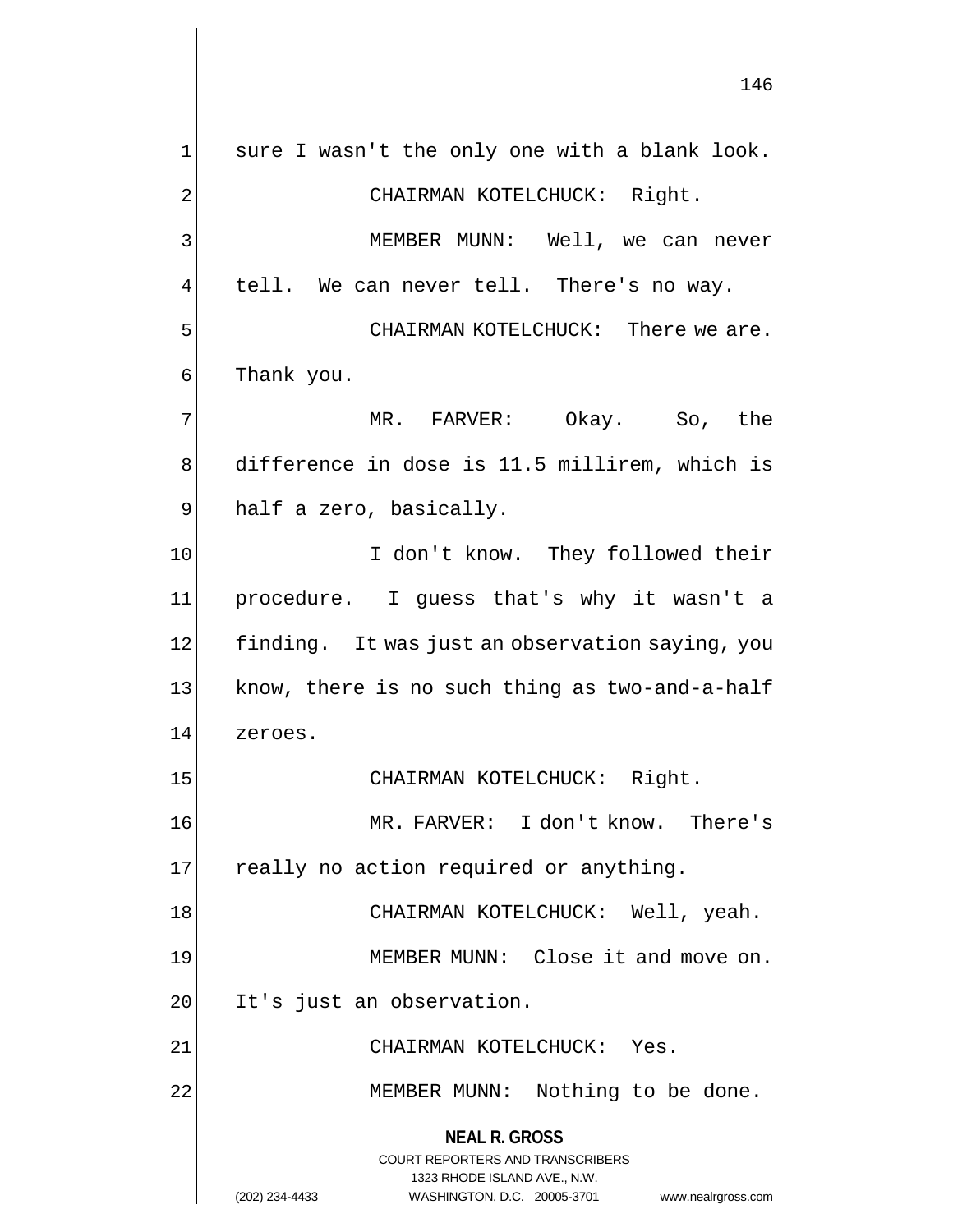**NEAL R. GROSS** COURT REPORTERS AND TRANSCRIBERS 1323 RHODE ISLAND AVE., N.W. (202) 234-4433 WASHINGTON, D.C. 20005-3701 www.nealrgross.com 1 CHAIRMAN KOTELCHUCK: Thank you. 2 MR. FARVER: Okay. 3 CHAIRMAN KOTELCHUCK: Twelfth set. MR. FARVER: Close out a couple of 5 windows. Case 2, tab 270. And worked at 6 Paducah for eight months in 1952 as a truck 7 driver and welder. Was diagnosed with lung 8 cancer in `81. The PoC was over 50 percent, and 9 the dose reconstruction was done in March of 2006 10 as an underestimate. Okay. 11 So, we move into the finding. 12 Incorrect date of cancer diagnosis. 13 CHAIRMAN KOTELCHUCK: And that's a 14 type? 15 MR. FARVER: Let me find the 16 finding. Incorrect date of cancer diagnosis. 17 MEMBER MUNN: Isn't this is a 18 clerical error that doesn't affect outcome? 19 MR. FARVER: It doesn't affect  $20$  outcome. I mean, that's  $-$ 21| MEMBER MUNN: It's a clerical error 22 if it doesn't affect outcome.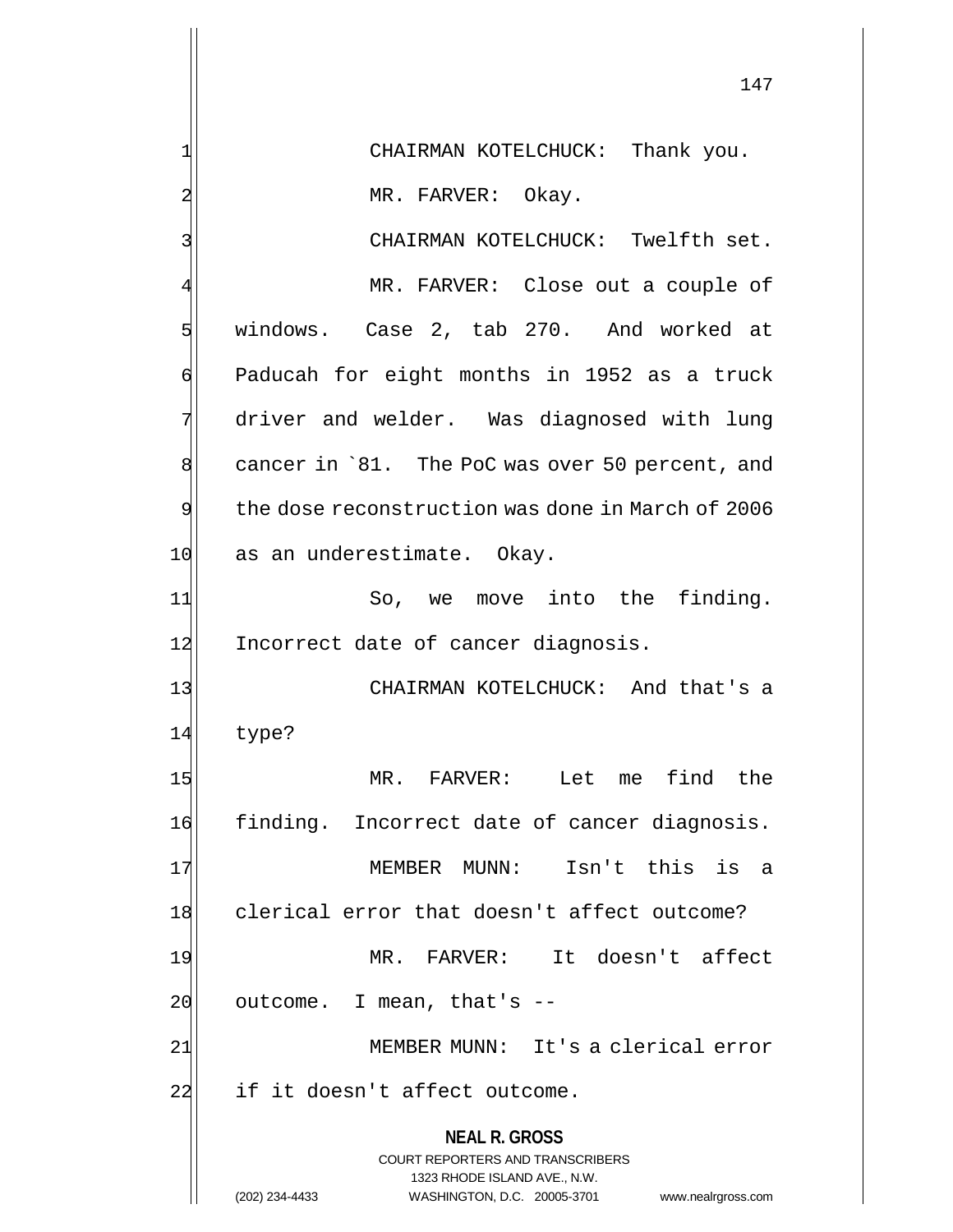**NEAL R. GROSS** COURT REPORTERS AND TRANSCRIBERS 1 MR. FARVER: Yeah. It was another 2 confusing issue with different letters that were  $3$  in the case file giving different dates. One said '79 and others said '81. 5 CHAIRMAN KOTELCHUCK: The death 6 certificate gave a date of diagnosis? 7 MR. SIEBERT: Well, this is Scott. 8 The death certificate gave a general timeframe 9 prior to death, like 18 months or whatever. I 10 don't know the number off the top of my head. 11 And that is what the initial number -- the 12 number was to subtract to get the date. 13 CHAIRMAN KOTELCHUCK: Good. 14 MR. SIEBERT: And this is one where 15 DOL actually did go back and forth discussing it. 16 They made their final decision, and that's what 17 we assessed it on. Even though we knew it could 18 be different, once it was compensable, there was 19 no point in even going back to DOL to change 20 anything. 21 | CHAIRMAN KOTELCHUCK: Yes, I agree. 22 Just when I see a number like that coming off a

1323 RHODE ISLAND AVE., N.W.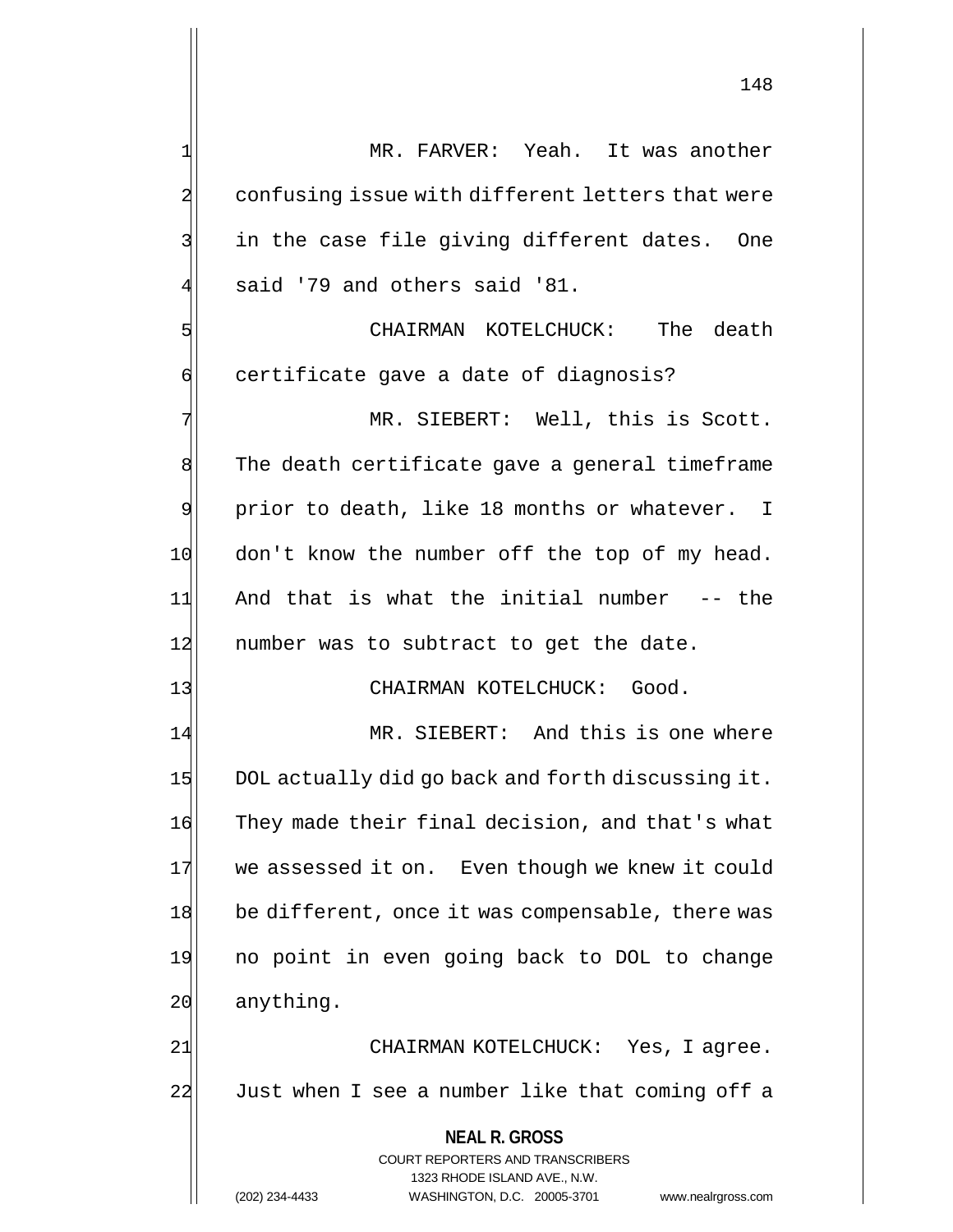**NEAL R. GROSS** COURT REPORTERS AND TRANSCRIBERS 1323 RHODE ISLAND AVE., N.W.  $1$  death certificate, I just consider that kind of 2 data on a death certificate unreliable. 3 But since it was over 50 percent, and  $4$  had the correct date been put in, it would still  $5$  remain over 50 percent, then there is nothing to  $\mathfrak{g}$  decide. I mean, I think the case should be  $7$  closed. 8 MR. FARVER: Correct. They used an 9 earlier date. 10 CHAIRMAN KOTELCHUCK: Yeah. 11 MS. BEHLING: This is Kathy 12 Behling. Can I just ask a quick question for 13 clarification, maybe from Scott? 14 So, am I hearing you say that if you 15 did go into the records and you determined that 16 perhaps DOL assigned an incorrect cancer date,  $17$  you would go back to DOL and ask them about that, 18 you know, ask them to clarify that that is the 19 correct date of diagnosis? 20 MR. SIEBERT: Yes. If we have in  $21$  the document something clear for us to point at, 22 we will ask for clarification, yes.

(202) 234-4433 WASHINGTON, D.C. 20005-3701 www.nealrgross.com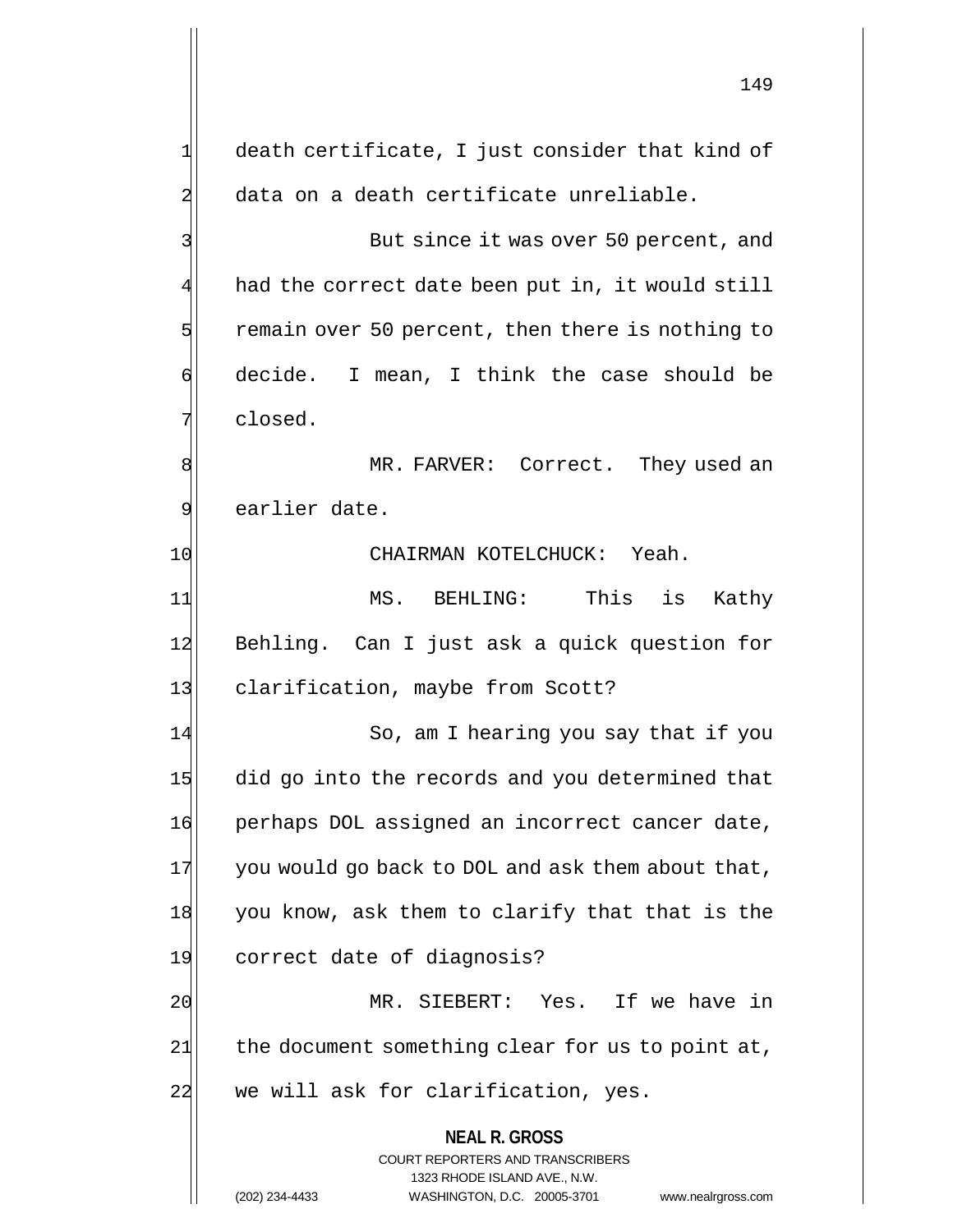**NEAL R. GROSS** COURT REPORTERS AND TRANSCRIBERS 1323 RHODE ISLAND AVE., N.W. (202) 234-4433 WASHINGTON, D.C. 20005-3701 www.nealrgross.com 150  $1$  MS. BEHLING: Okay. Thank you. 2 CHAIRMAN KOTELCHUCK: Good. So, I 3 am going to say case closed. Any further 4 Committee comments? 5 S 6 MEMBER CLAWSON: This is Brad. I  $7$  am good with proceeding ahead with that date. 8 CHAIRMAN KOTELCHUCK: Good. Okay. 9 Hearing no disagreement, we go on. It's closed. 10 MR. FARVER: Okay. This is Doug. 11 270.2, "Incorrect calculation of total uranium 12 intake." 13 CHAIRMAN KOTELCHUCK: Are other 14 folks having the program jump out of Live 15 Meeting? 16 MEMBER MUNN: I have had a couple of 17 incidents with that, but not as bad as it used 18 to be. 19 CHAIRMAN KOTELCHUCK: It's quite 20 frequent. 21 MR. FARVER: Okay. This should 22 have been just a matter of pulling a number off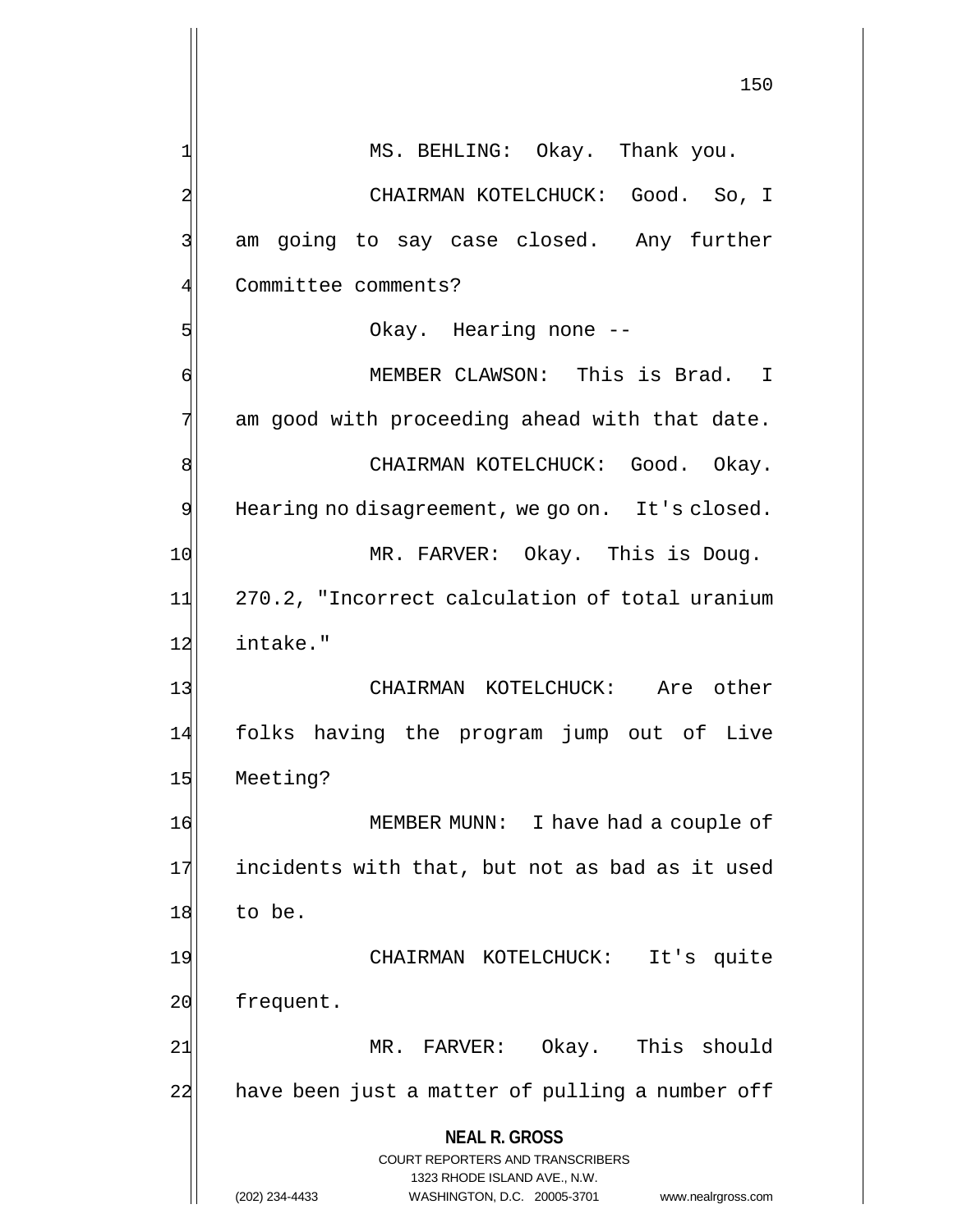151

 $1$  of a table in the TBD of so many becquerels per 2 day intake, and then multiplying it by the X 3 3 amount of days that the employee worked there.

We came up with a little different 5 I number than NIOSH did. And so that is what 6 6 6 prompted the finding.

7 And to give you some idea of the 8 difference in the total becquerels, I think we  $9$  came up with about 7,828 becquerels, and they 10 came up with 7,203 becquerels. So, you're off  $11$  by -- what's that -- 600 becquerels. I mean, 12 that was the difference, and we just couldn't 13 understand why we came up with such a different 14 value.

15 And the worksheet was not included 16 to show what the basis for the calculation was. 17 It looks like they used 140 days instead of the 18 213 days, and it didn't matter because it was 19 still a compensated case. It was just unclear 20 about what the reasoning was.

21 and like I said, this case was back 22 from 2006, and they are getting much better at

> **NEAL R. GROSS** COURT REPORTERS AND TRANSCRIBERS

> > 1323 RHODE ISLAND AVE., N.W.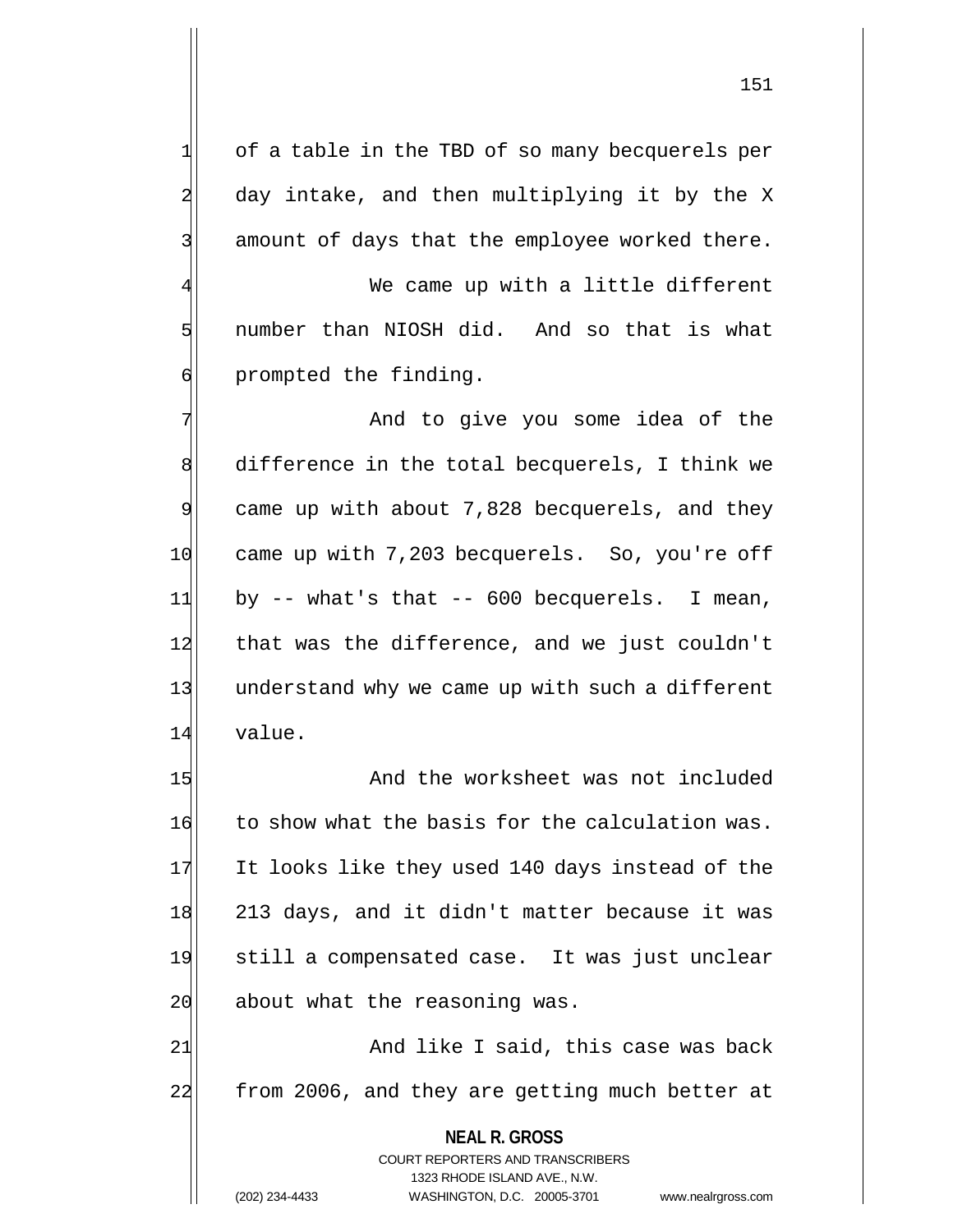$2$  cases. So, I'm not sure there is anything we can 3 do about this, Scott, unless you have anything 4 to add? 5 MR. SIEBERT: No, I agree 6 wholeheartedly that that spreadsheet should 7 have been in there to clearly define what the 8 assumptions were. 9 CHAIRMAN KOTELCHUCK: Yes. So, 10 it seems like it should be closed. 11 MR. FARVER: Okay. 12 MEMBER MUNN: Agreed. 13 | CHAIRMAN KOTELCHUCK: Okay. Go 14 on. 15 MR. FARVER: Okay, 270.3. This is 16 another one where it was unclear what the basis 17 was for assigning tech-99 and thorium-230. 18 You can see a lot of this comes down 19 to that the calculational spreadsheets weren't 20 there. So the dose reviewer has to go through 21 and try to go back to the TBD and determine how

1 including this information in these more recent

22 they came up with their different values.

**NEAL R. GROSS** COURT REPORTERS AND TRANSCRIBERS

1323 RHODE ISLAND AVE., N.W.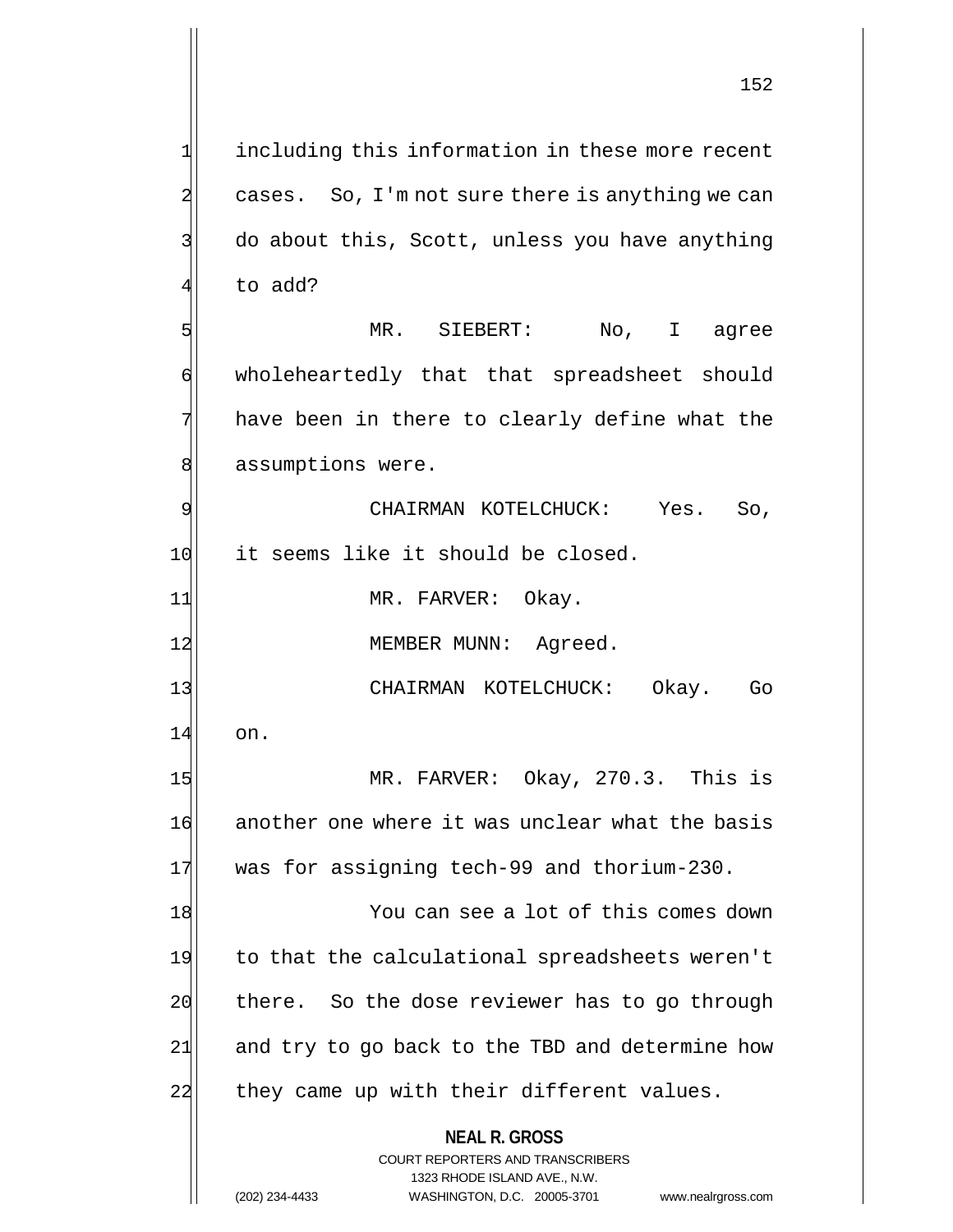**NEAL R. GROSS** COURT REPORTERS AND TRANSCRIBERS 1323 RHODE ISLAND AVE., N.W. 1 and I believe that, even in our 2 report, we refer to a column 2, or column 3, of  $3$  a Table 5.2. And I think the value that they really meant was column 2 because that works out  $5$  to be the ratio that he was referring to. And  $\mathfrak{h}$  the ratio that he looked at of thorium-230 to  $7$  uranium-234 was .25. And the one in Rev 00 came  $8$  out to be .027. It was off by a factor of 10, 9 which prompts the finding. 10 Okay. That's the background of the 11 finding. We just didn't really understand 12 where the numbers came from. 13 CHAIRMAN KOTELCHUCK: And since it  $14$  goes back a way  $-$  I mean, is there any response 15 that can be given or should be given by NIOSH or 16 ORAU? 17 MR. FARVER: Well, on the one hand, 18 I can say the case was compensated. 19 CHAIRMAN KOTELCHUCK: Yes. 20 MR. FARVER: And I'm not sure that 21 NIOSH can go back and say exactly why the numbers 22 there were used.

(202) 234-4433 WASHINGTON, D.C. 20005-3701 www.nealrgross.com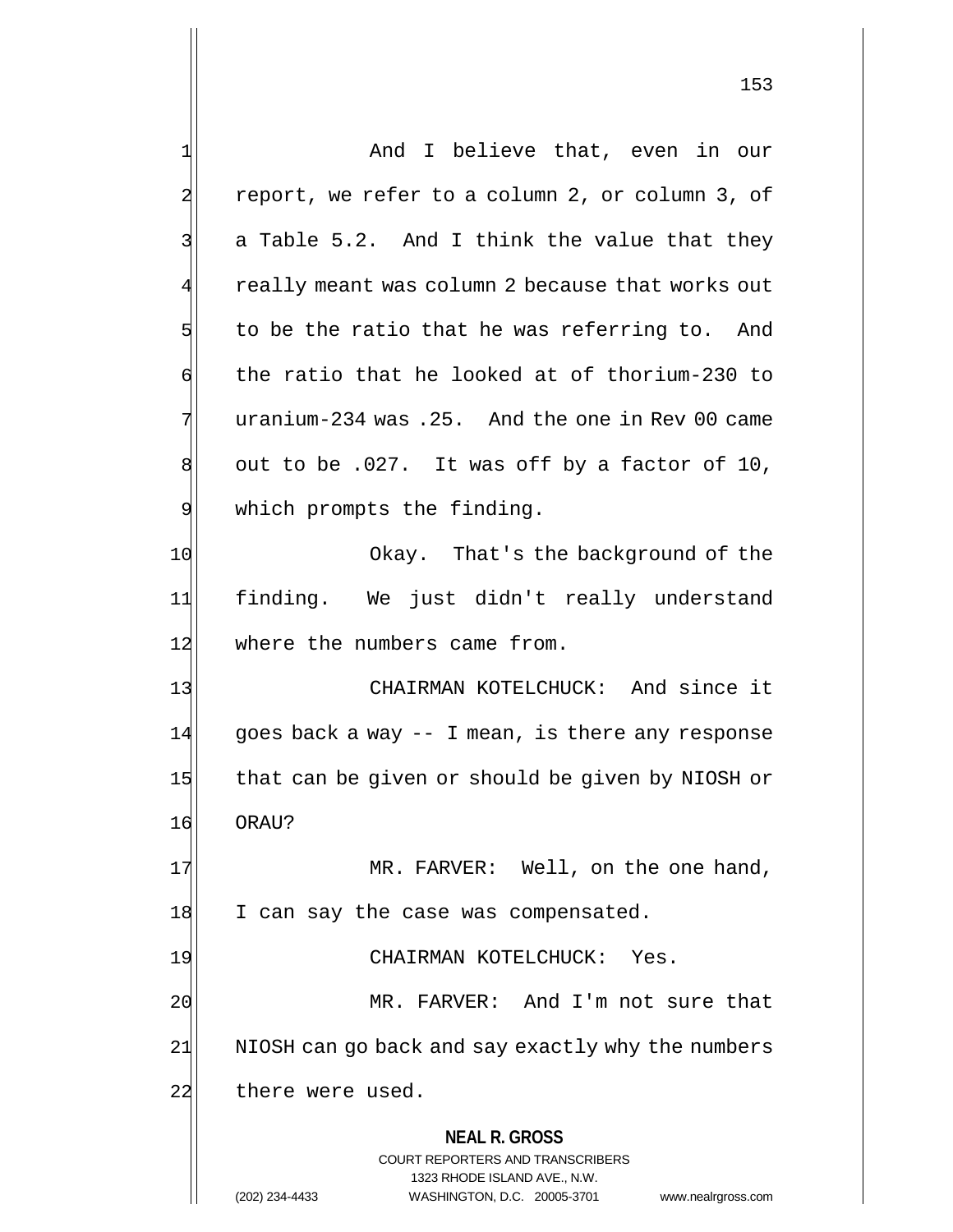**NEAL R. GROSS** COURT REPORTERS AND TRANSCRIBERS 1323 RHODE ISLAND AVE., N.W. 1 CHAIRMAN KOTELCHUCK: Right. So,  $2$  it seems to me that it is something that isn't 3| going to happen again, right? It's been 4 resolved because we have a workbook? 5 MR. FARVER: I don't know. Scott, 6 any input on that? 7 MR. SIEBERT: Yes, this 8 information, this would not be done in the dose 9 reconstructor's own calculational spreadsheet 10 anymore. There's tools for applying these 11 types of things which did not exist consistently 12 back in 2006. So, yes, it would not occur at 13 this point. 14 CHAIRMAN KOTELCHUCK: Okay. I 15 think that resolves it. I mean, that  $-$ 16 MEMBER GRIFFON: Hey, Dave, this is 17 Mark Griffon. 18 CHAIRMAN KOTELCHUCK: Mark, 19 welcome back. 20 | MEMBER GRIFFON: Yeah, I was off for  $21$  a little while. 22 | CHAIRMAN KOTELCHUCK: Sure.

(202) 234-4433 WASHINGTON, D.C. 20005-3701 www.nealrgross.com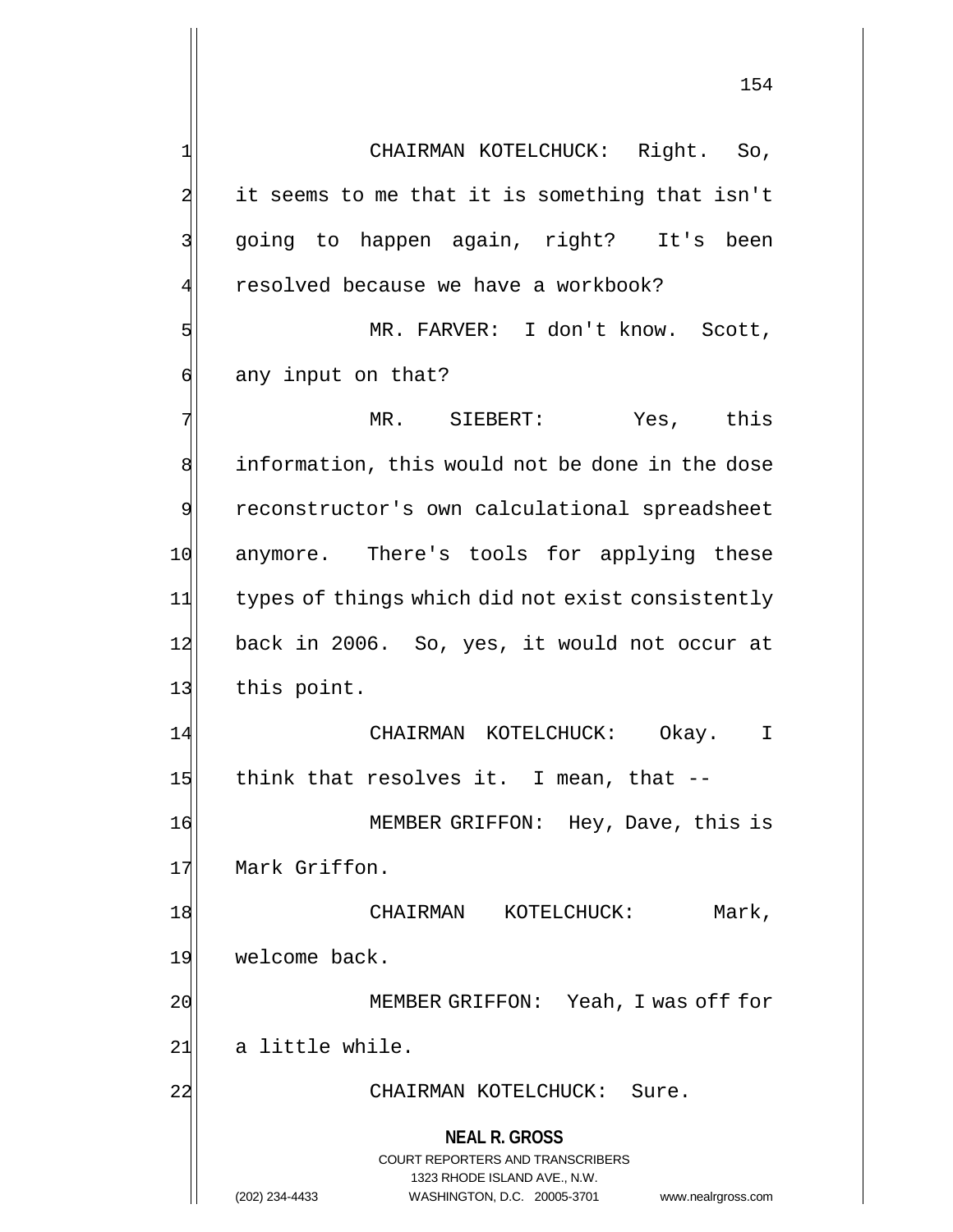1| MEMBER GRIFFON: I came back about  $2$  10-15 minutes ago.

**NEAL R. GROSS** COURT REPORTERS AND TRANSCRIBERS 1323 RHODE ISLAND AVE., N.W. (202) 234-4433 WASHINGTON, D.C. 20005-3701 www.nealrgross.com 3| But on this one and the last case,  $4$   $\mid$   $\mid$  I don't disagree with the fact that the worksheet 5 should have been in the file and now we have 6 already resolved that. The question I would 7 have is, on both of those, should NIOSH provide 8 the worksheet and resolve these calculational 9 differences? Or are they so trivial that we are 10 willing to overlook them? I didn't quite follow 11 that. I mean, I think we should maybe still 12 follow through on that. 13 CHAIRMAN KOTELCHUCK: Well, this 14 one is compensated. 15 MEMBER GRIFFON: Okay. This one's 16 compensated, yeah. 17 CHAIRMAN KOTELCHUCK: And I think 18 the previous one was. I can't see it. Wasn't 19 the previous one compensated, folks? 20 MR. FARVER: Well, the finding was.  $21$  I mean, it was the same case. 22 CHAIRMAN KOTELCHUCK: Yeah.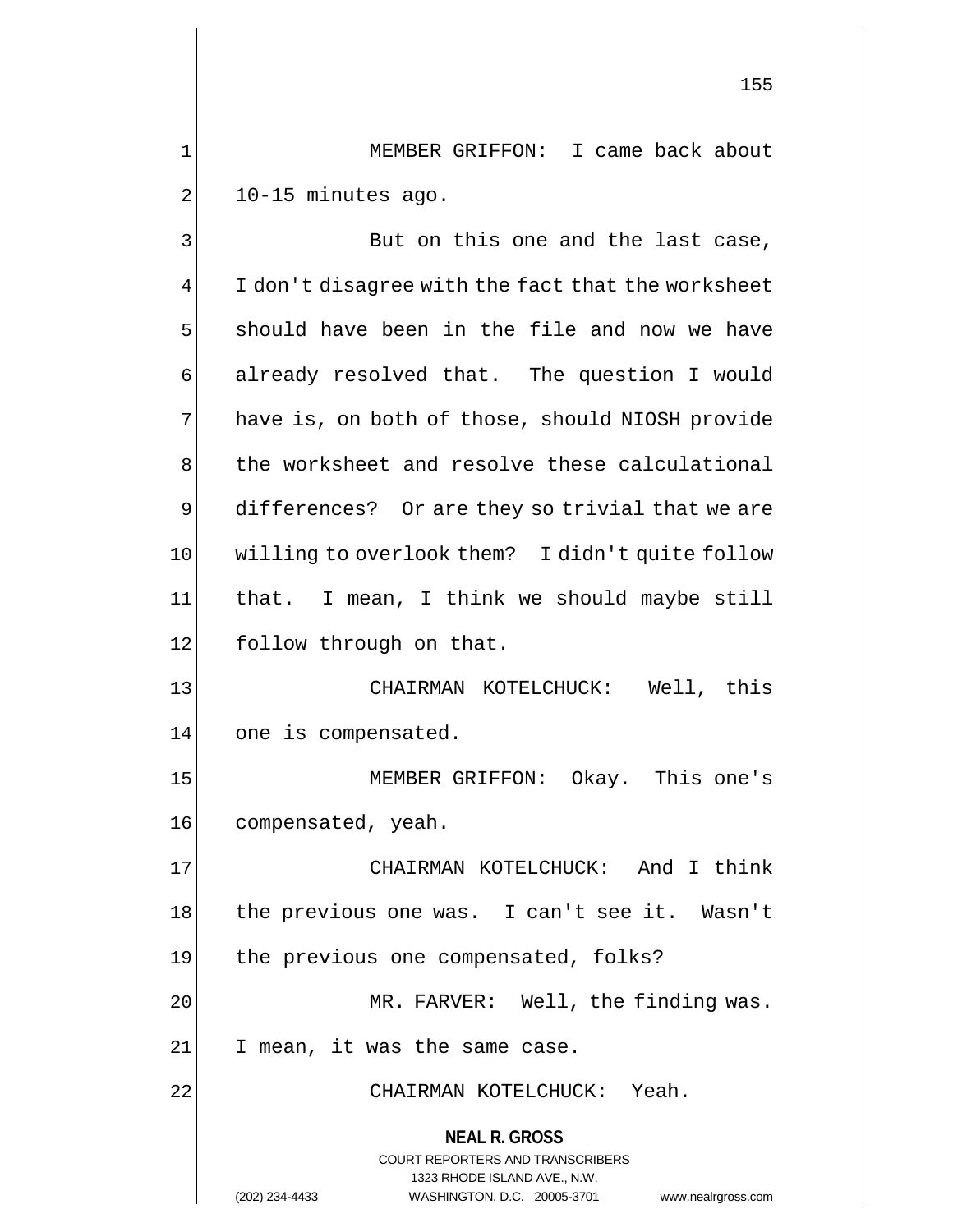**NEAL R. GROSS** COURT REPORTERS AND TRANSCRIBERS 156 1 MEMBER GRIFFON: Oh, okay. 2 CHAIRMAN KOTELCHUCK: Alright. 3 | MEMBER GRIFFON: Alright. If it is  $4$  compensated, that's fine. I didn't catch that.  $5$  I'm sorry. 6 CHAIRMAN KOTELCHUCK: Yes. 7 MR. FARVER: And NIOSH can go back 8 and -- if those spreadsheets even exist now. I 9 mean, they do in current cases, but at that time 10 I am not sure they did exist. 11 CHAIRMAN KOTELCHUCK: Right. I 12 mean the question was raised, essentially, 13 shouldn't one go back and do a workbook on it now, 14 you know, do it again? But, given that it is 15 compensated, there is no point to that. 16 MR. FARVER: Correct. 17 CHAIRMAN KOTELCHUCK: I think we 18 just close it. 19 MEMBER GRIFFON: And also, just to  $20$  understand, if it's something  $-$  a problem that  $21$  could be carried through to other cases, I mean,  $22$  I know this is  $-$ 

1323 RHODE ISLAND AVE., N.W.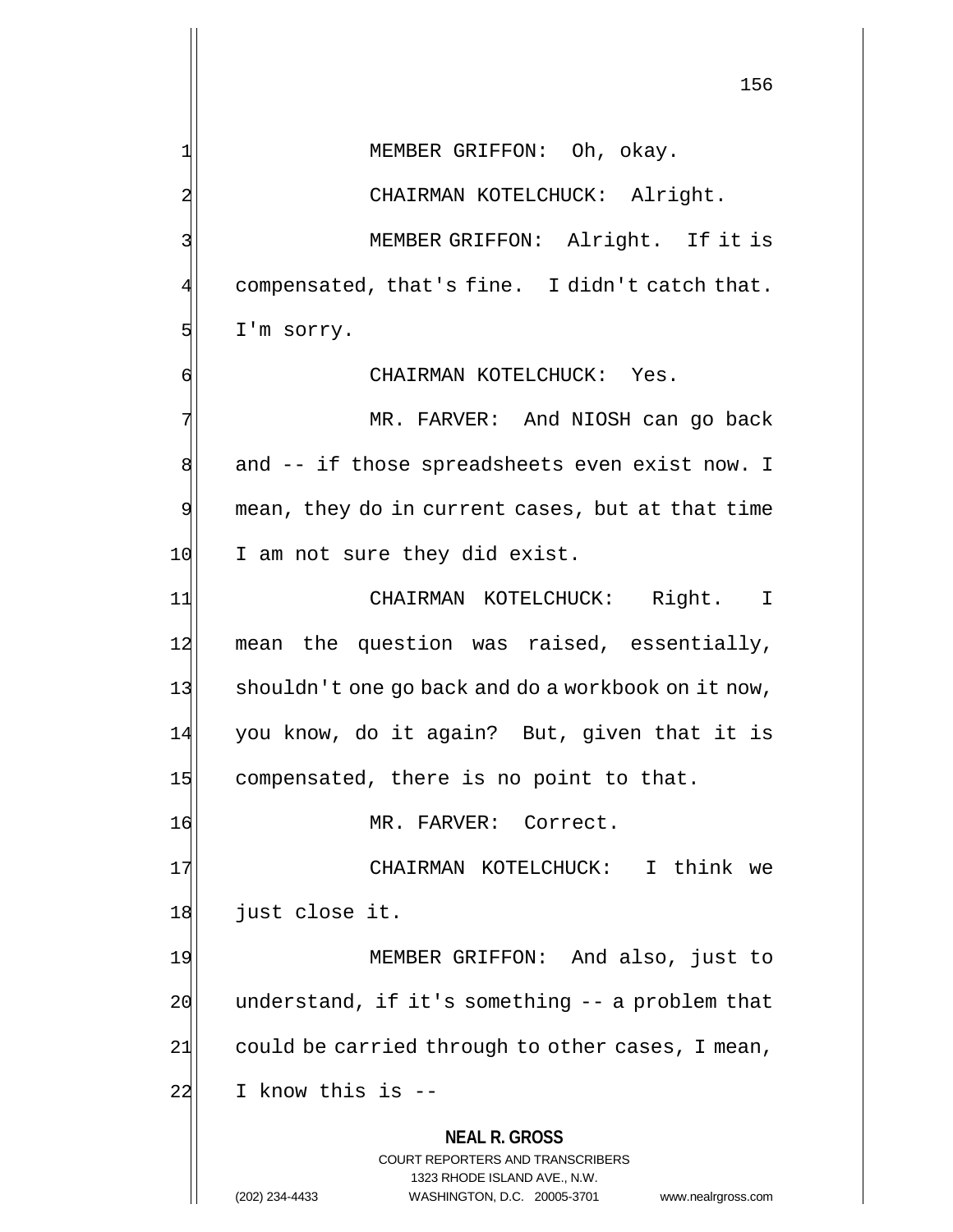**NEAL R. GROSS** COURT REPORTERS AND TRANSCRIBERS 1323 RHODE ISLAND AVE., N.W. (202) 234-4433 WASHINGTON, D.C. 20005-3701 www.nealrgross.com 157 1 CHAIRMAN KOTELCHUCK: Oh, sure. 2 MEMBER GRIFFON: Yes. 3 CHAIRMAN KOTELCHUCK: Sure. I 4 don't know. I guess there's too much work ahead  $5$  that has to be done for other cases. 6 MEMBER GRIFFON: I will defer to the  $7$  Chair on this. 8 | CHAIRMAN KOTELCHUCK: Okay. 9 Alright. But thanks for the input on that. 10 Observation 270 11 MR. FARVER: Okay, this is Doug 12 again. "Overall strategy for internal dose 13 minimization could be clarified." Agreed. We 14 had spreadsheets that weren't there. There was  $15$  just not a good explanation in the DR report. 16 Once again, in more recent cases 17 they are getting much better at putting in 18 explanations and including spreadsheets. 19 But, basically, that was our 20 observation, which was it was making it 21 difficult to figure out what was going on because 22 it wasn't well documented.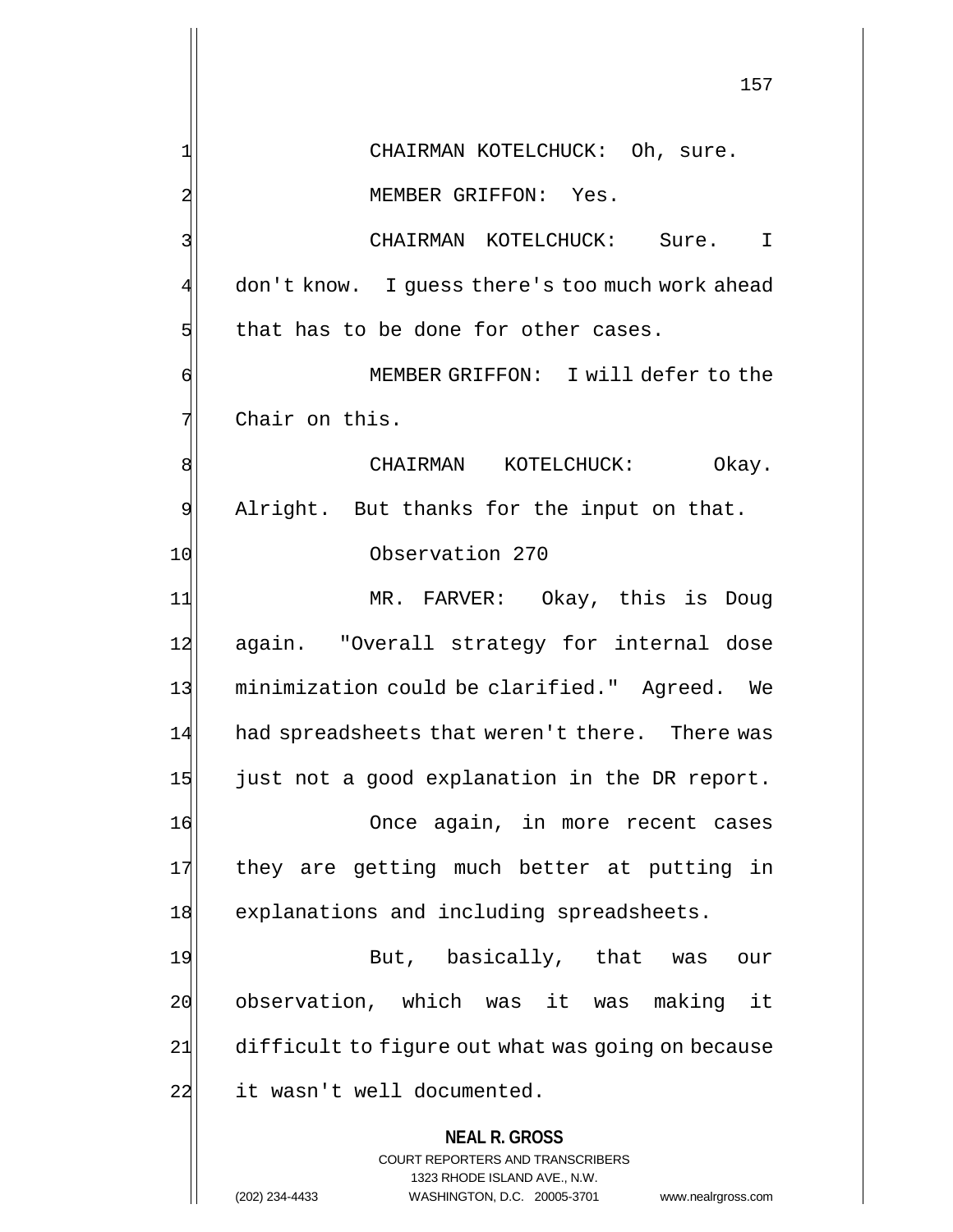**NEAL R. GROSS** COURT REPORTERS AND TRANSCRIBERS 1323 RHODE ISLAND AVE., N.W. (202) 234-4433 WASHINGTON, D.C. 20005-3701 www.nealrgross.com 158 1 CHAIRMAN KOTELCHUCK: Yes. 2 MR. FARVER: And I don't think any  $3$  of us disagree with that. CHAIRMAN KOTELCHUCK: Right.  $5$  That's the consistent issue. But it ultimately 6 reflects the same issue we just were talking 7 about, right? 8 MR. FARVER: Yes. 9 CHAIRMAN KOTELCHUCK: Yes. So, I 10 would go on. 11 MR. FARVER: Okay. 12 CHAIRMAN KOTELCHUCK: 271, no 13 findings. Okay. 14 MR. FARVER: No findings; just one 15 observation. It comes down to prorating the 16 doses. And they said it was four months for one 17 year and three months for another. Instead, we 18 found it was four months when they said it was 19 three months. So, you're talking about small 20 differences. And I will have to look to see if  $21$  this was a compensated case or not. 22 (Pause.)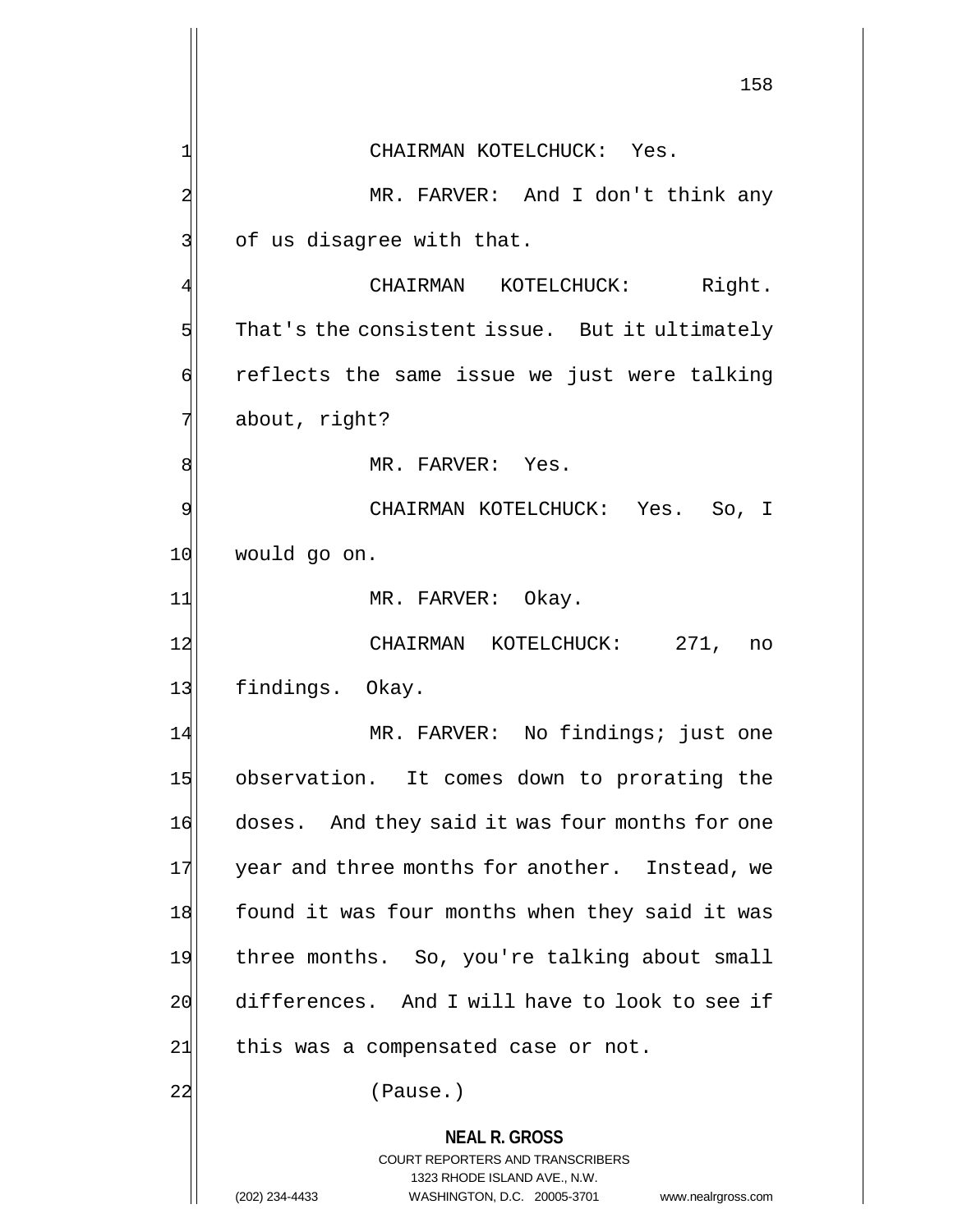**NEAL R. GROSS** COURT REPORTERS AND TRANSCRIBERS 1323 RHODE ISLAND AVE., N.W. (202) 234-4433 WASHINGTON, D.C. 20005-3701 www.nealrgross.com 159 1 MR. SIEBERT: This is Scott. It 2 was not. 3 MR. FARVER: It was not. It was 4 close, 49.3 percent. Nine skin cancers. Wow. 5 CHAIRMAN KOTELCHUCK: In other  $\frac{d}{dx}$  words, in this case, though, the 1954 data was 7 calculated for four months when it should have 8 been only three. 9 MR. SIEBERT: Correct. 10 MR. FARVER: Yes. 11 CHAIRMAN KOTELCHUCK: So, the 12 effect of correcting it would be to reduce -- it 13 was close, but it would still reduce the PoC? 14 MR. FARVER: Yes. And that is why  $15$  it was made an observation and not a finding, 16 because it was claimant-favorable. 17 | CHAIRMAN KOTELCHUCK: Yes. Is 18 that a quality assurance --19 MR. FARVER: I don't know. I'm 20 thinking that they didn't have the workbooks 21 back then, and that probably it wouldn't happen 22 again today like that.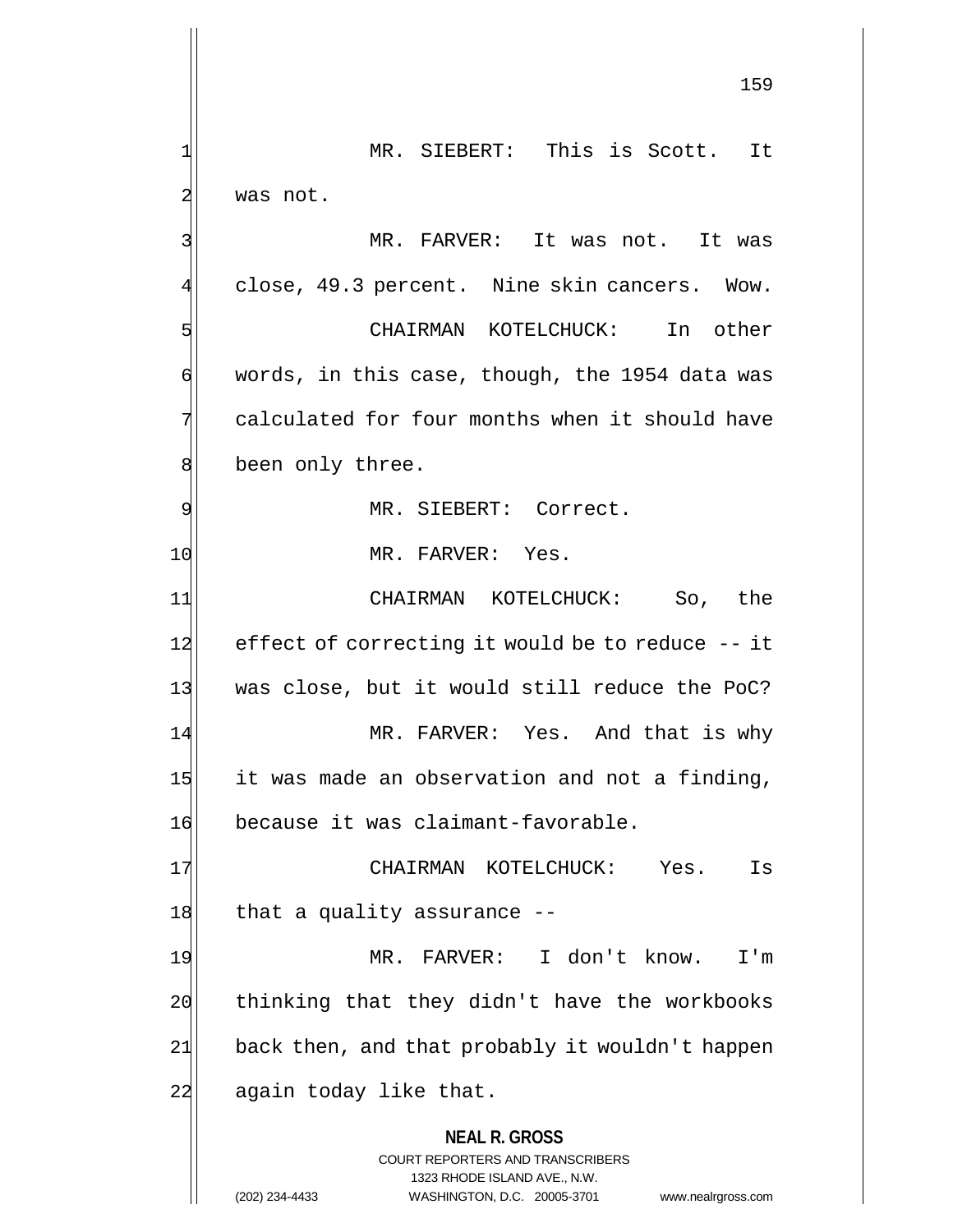**NEAL R. GROSS** COURT REPORTERS AND TRANSCRIBERS 1323 RHODE ISLAND AVE., N.W. 160 1 CHAIRMAN KOTELCHUCK: Yeah. Yeah. 2 MR. FARVER: This is also an 3| older --CHAIRMAN KOTELCHUCK: I hope so. 5 MR. FARVER: This was done in April 6 of 2008. And I don't know if they had Paducah  $7$  workbooks then or not. 8 CHAIRMAN KOTELCHUCK: Could 9 anybody say? Was there a workbook or when did 10 the workbook come? 14 MR. SIEBERT: I am looking here. 12 CHAIRMAN KOTELCHUCK: Sure. I 13 suspected you were. 14 MR. FARVER: And while he is 15 looking, we can go on to Observation 2, which 16 just talks about the electron dose, the same 17 issue. 18 CHAIRMAN KOTELCHUCK: Okay. 19 MR. FARVER: And once again, that 20 would have added an extra 80 millirem. 21| CHAIRMAN KOTELCHUCK: So, if we 22 correct it, it would reduce it by 80 millirem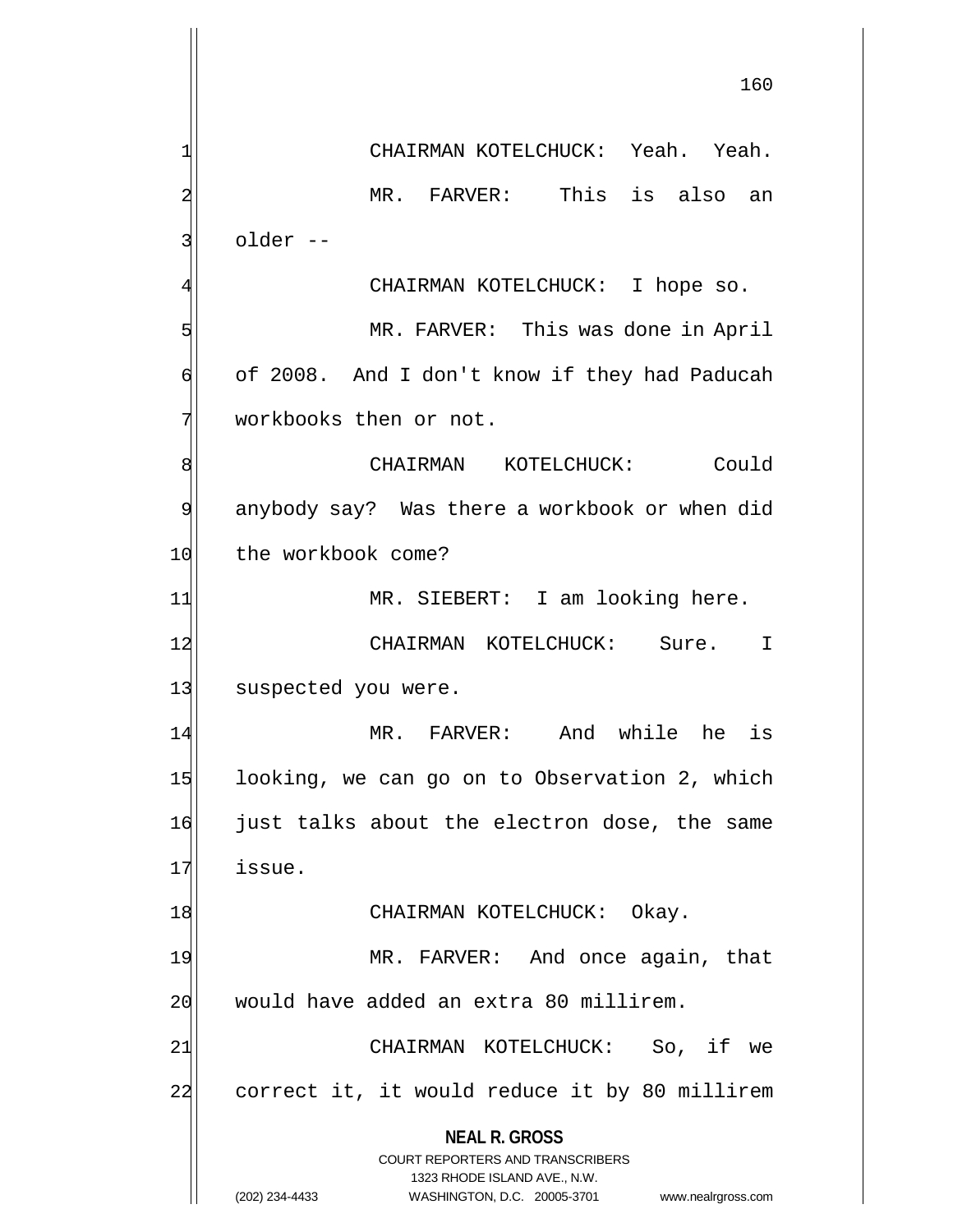**NEAL R. GROSS** COURT REPORTERS AND TRANSCRIBERS 1323 RHODE ISLAND AVE., N.W. (202) 234-4433 WASHINGTON, D.C. 20005-3701 www.nealrgross.com 161 1 and, again, reduce PoC? 2 MR. FARVER: Correct. 3 MR. SIEBERT: This is Scott. There  $4$  was not a Paducah workbook at that point. 5 CHAIRMAN KOTELCHUCK: Yes. 6 MR. FARVER: But, Scott, there is 7 one now? 8 MR. SIEBERT: I am verifying that is  $9$  the case, but I believe that is. 10 CHAIRMAN KOTELCHUCK: Okay. 11 MR. SIEBERT: Yes, there is a 12 Paducah workbook now. 13 CHAIRMAN KOTELCHUCK: Yes. Well, 14 it's an observation. It is so observed. 15 The screen went blank. 16 MEMBER MUNN: Again. 17 CHAIRMAN KOTELCHUCK: There we go. 18 MEMBER MUNN: There it is. Thank 19 you, whoever did what. 20 CHAIRMAN KOTELCHUCK: Well, okay. 21 I guess the next one. 22 MR. FARVER: The next one is 298.1.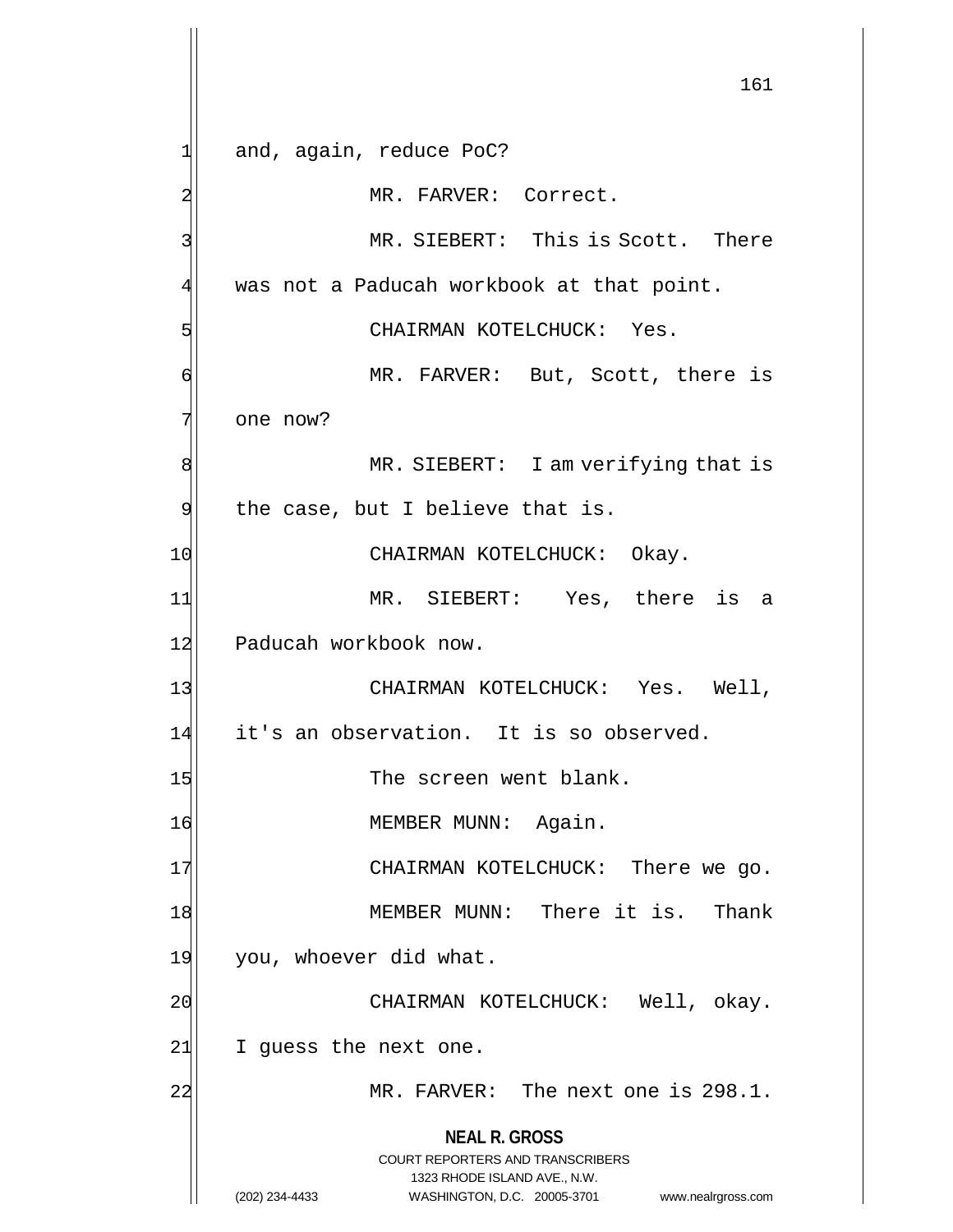1| A little background: he worked at Paducah for 2 three months in 1964. He was diagnosed with 3 lung cancer in 1995. A PoC of just over 50 percent. Worked as a laborer and a painter and 5 was not monitored for external or internal.

6 So we are going to be talking about 7 coworker doses. So our first finding is: 8 | Thappropriate coworker percentile used, " would 9 be the basis. "SC&A finds the use of the 95th 10 percentile coworker dose to be inappropriate and 11 excessive for the employee." So, we are saying 12 that they overestimated it by using the 95th 13 percentile.

14 We thought that the 50th percentile 15 would have been more appropriate, based on 16 OTIB-31, which states, "In general, the 50th 17 percentile dose may be used as a best estimate 18 of a worker's dose when professional judgment 19 indicates the worker was likely exposed to 20 intermittent low levels of radiation." 21 and they make a good point in their

22 response, saying that it really doesn't matter

**NEAL R. GROSS** COURT REPORTERS AND TRANSCRIBERS 1323 RHODE ISLAND AVE., N.W. (202) 234-4433 WASHINGTON, D.C. 20005-3701 www.nealrgross.com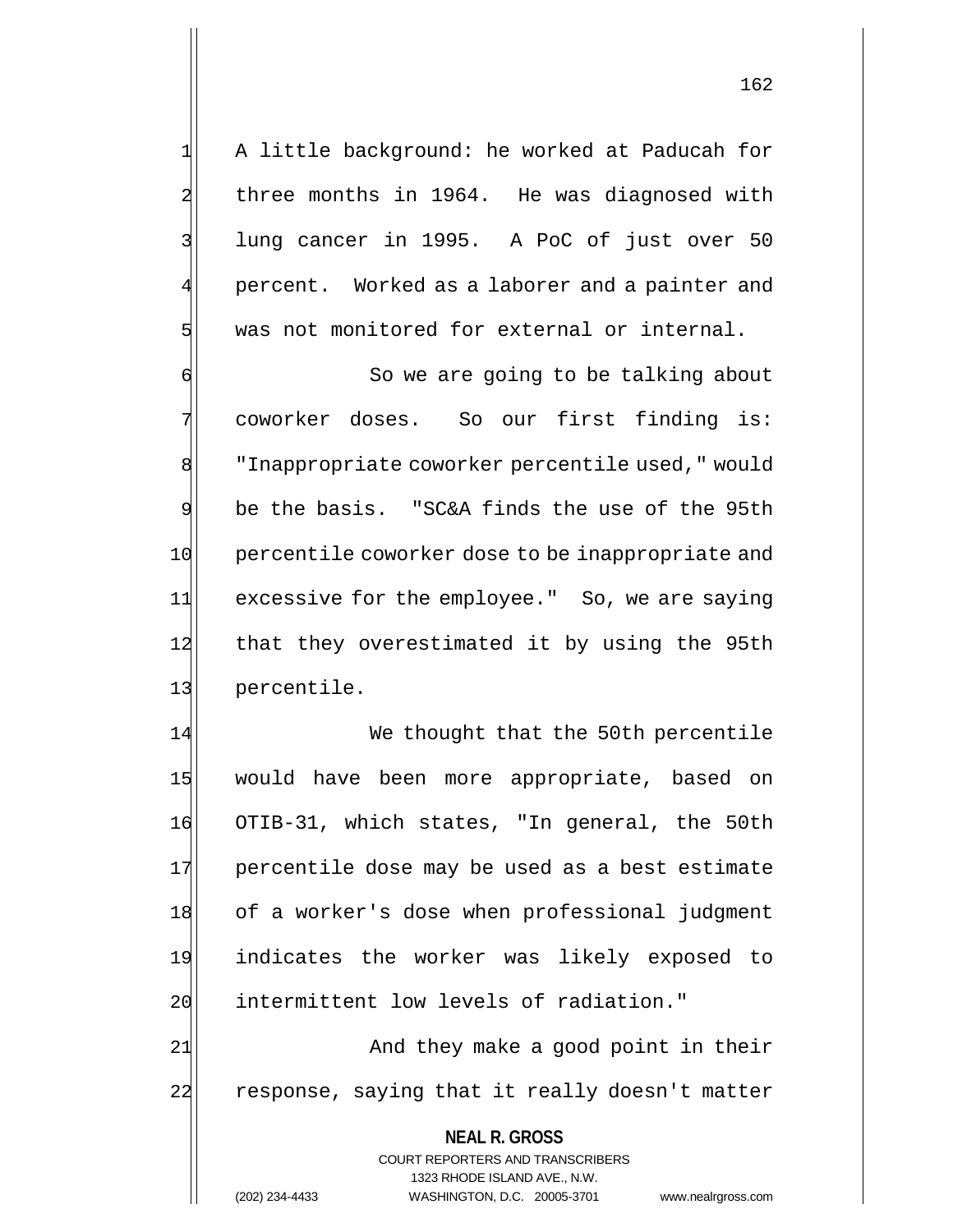**NEAL R. GROSS** COURT REPORTERS AND TRANSCRIBERS 1323 RHODE ISLAND AVE., N.W. 163  $1$  because the internal dose is what is going to be 2 the driving force. You know, the total dose is 3 3 20.5 rem. MEMBER MUNN: And it's all assigned 5 dose anyway, right? 6 | MR. FARVER: Pardon? 7 MEMBER MUNN: It's all assigned 8 dose anyway? 9 MR. FARVER: It's all coworker 10 dose. 11| MEMBER MUNN: Yes, right. 12 MR. FARVER: And the internal dose 13 component of that is 20.2 rem. So, the driving 14 dose was the coworker internal dose. 15 MEMBER MUNN: Well I certainly 16 agree with you that it appears to be an 17 overestimate. But it is a technical judgment  $18$  call. 19 MR. FARVER: Yes. 20 MEMBER MUNN: And it's now water  $21$  under the bridge, and we can't recall it because 22 it is compensated. And for the Subcommittee's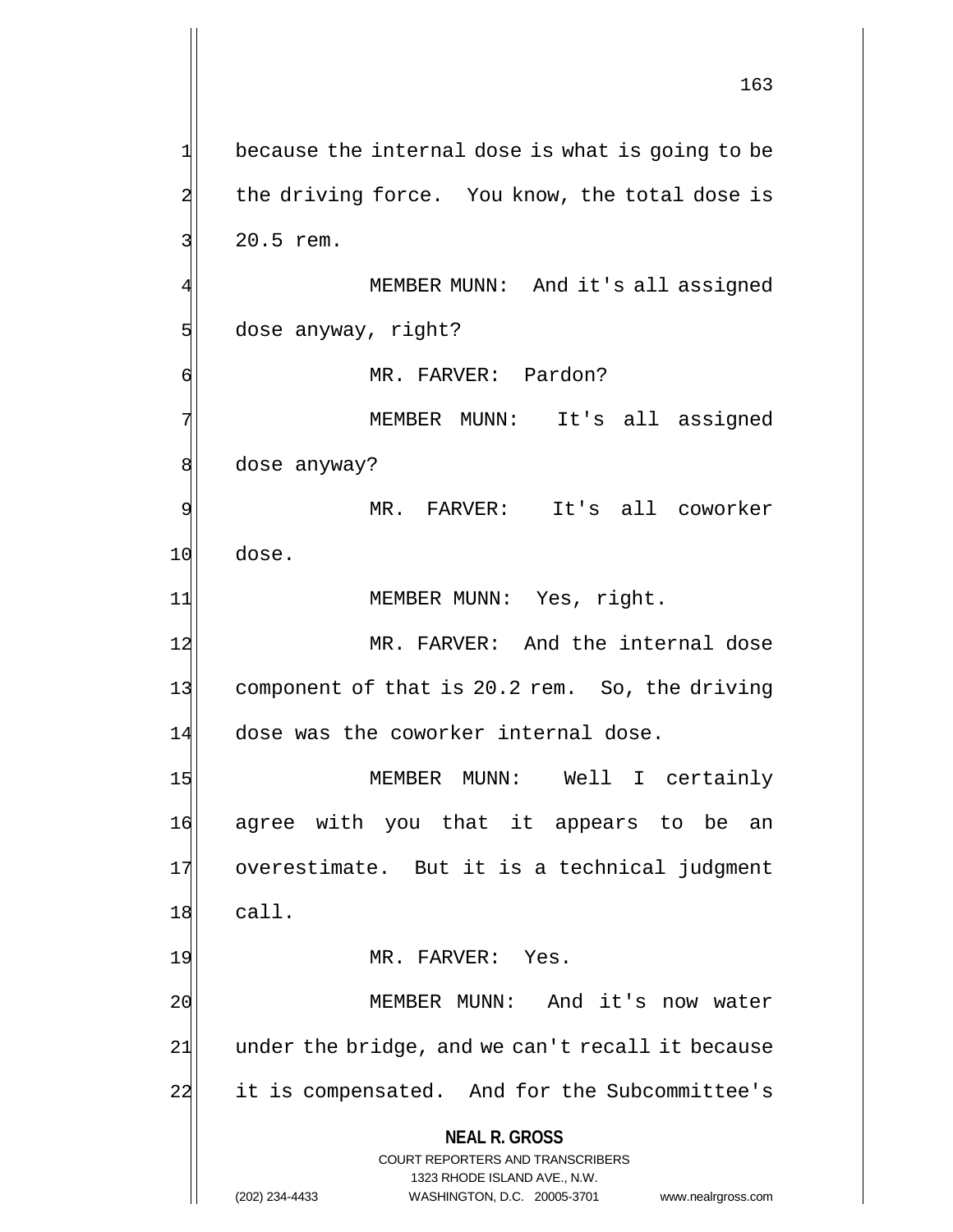$1$  purposes, it appears to me that it is closed. We 2 have noted that it occurred.

3 CHAIRMAN KOTELCHUCK: Yes. Okay. MR. FARVER: Okay. Let me get this 5 slot updated.

6 CHAIRMAN KOTELCHUCK: Alright.

7 MR. FARVER: Okay. The next one is 8 an observation. And they are referring to the 9 medical dose.

10 CHAIRMAN KOTELCHUCK: Are you 11 saying that that was the wrong medical dose data 12 that was given? It was given for the wrong plant 13 or calculated with the data from the wrong plant? 14 This is Paducah.

15 MR. SIEBERT: This is Scott. What 16 happened is the values that are in the Paducah 17 TBD are rounded to the nearest millirem.

18 CHAIRMAN KOTELCHUCK: Okay.

19 MR. SIEBERT: And the numbers that  $20$  are in the tool are the actual fully-calculated 21 | numbers which go beyond the 1 millirem.

22 CHAIRMAN KOTELCHUCK: Right.

**NEAL R. GROSS**

COURT REPORTERS AND TRANSCRIBERS 1323 RHODE ISLAND AVE., N.W. (202) 234-4433 WASHINGTON, D.C. 20005-3701 www.nealrgross.com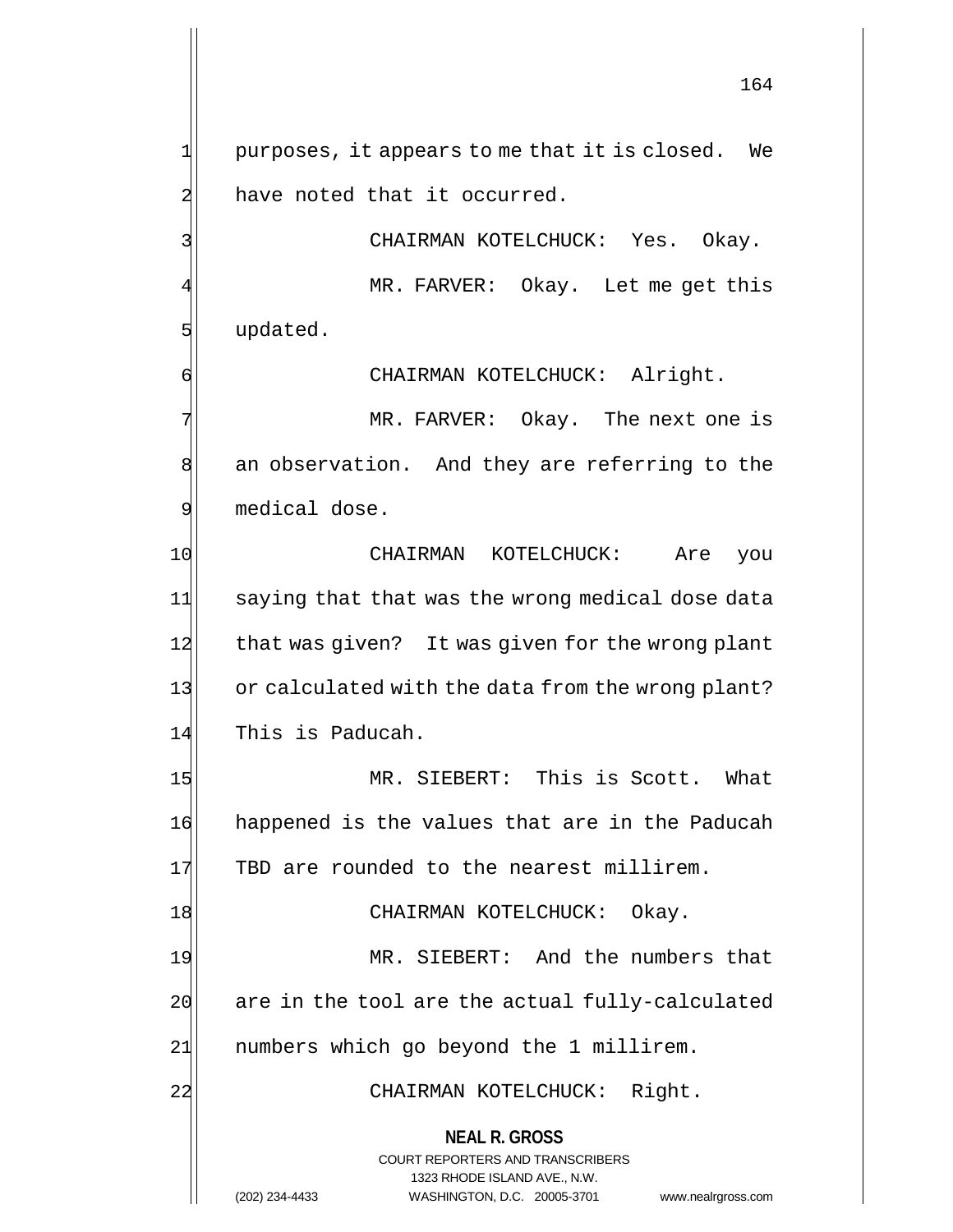**NEAL R. GROSS** COURT REPORTERS AND TRANSCRIBERS 1323 RHODE ISLAND AVE., N.W. 1 MR. SIEBERT: So, the values are the 2 exact values that are calculated as opposed to 3 | the specific truncated or rounded values that  $4$  are in the TBD. 5 | CHAIRMAN KOTELCHUCK: Right. 6 MR. SIEBERT: I mean,  $7$  realistically, they are the same number. 8 | CHAIRMAN KOTELCHUCK: Yes, rounded 9 off to the same number. Okay. 10 MEMBER MUNN: And it has now been 11 observed. No action necessary. 12 MR. FARVER: Scott, this is Doug. 13 Do they happen to be just the same as for the 14 Pinellas plant? 15 MR. SIEBERT: I believe -- I don't 16 have that in my response -- but I want to say in  $17$  the back of my mind I believe that is correct, 18 but I am not positive. That is entirely from my 19 memory. 20 MR. FARVER: I don't think that  $21$  would be too unusual because it is x-rays. 22 MEMBER MUNN: Yes, if it had to do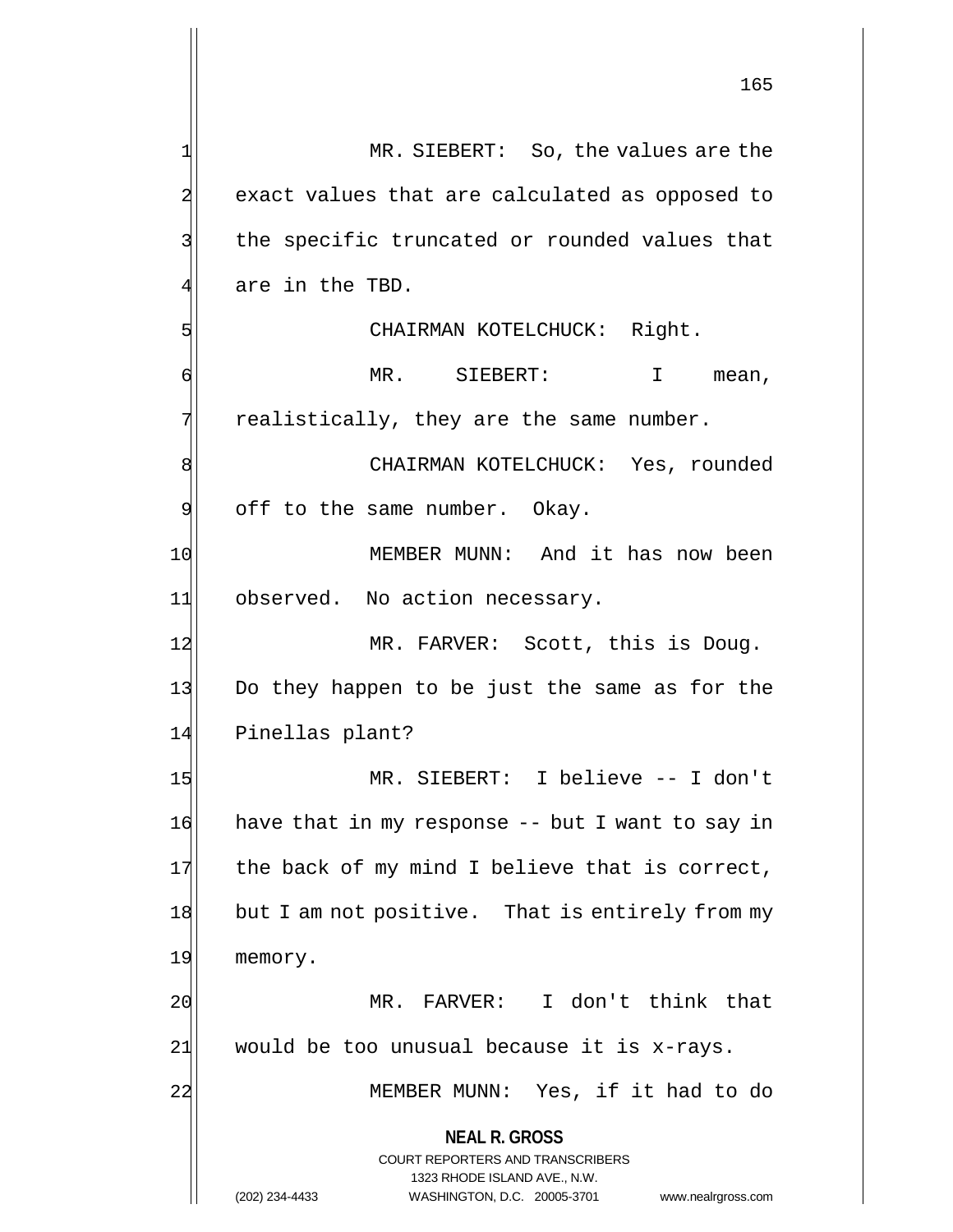**NEAL R. GROSS** COURT REPORTERS AND TRANSCRIBERS 1323 RHODE ISLAND AVE., N.W. (202) 234-4433 WASHINGTON, D.C. 20005-3701 www.nealrgross.com 166 1 with operation, I would say that doesn't make  $2$  sense, but  $-$ 3 MR. FARVER: Right, but it --MEMBER MUNN: But a medical x-ray,  $5$  yes. 6 MR. FARVER: Alright. Okay. 7 MEMBER MUNN: It was probably the 8 same all over the complex, give or take a couple 9 of millirem. 10 MR. FARVER: Okay. That's why it 11 was just an observation. 12 CHAIRMAN KOTELCHUCK: Alright. So 13 observed. Results are credible. 14 MR. FARVER: Oh, you are going to  $15$  hate to hear this, but that's the end. 16 MEMBER MUNN: Aw. 17 MR. FARVER: I know. I know. 18 CHAIRMAN KOTELCHUCK: Now, Grady, 19 you sent something out this morning on Fernald.  $20$  And we have Set 9 still hanging, the two cases 21 From Set 9 from Huntington. 22 MR. CALHOUN: Right. Let me see.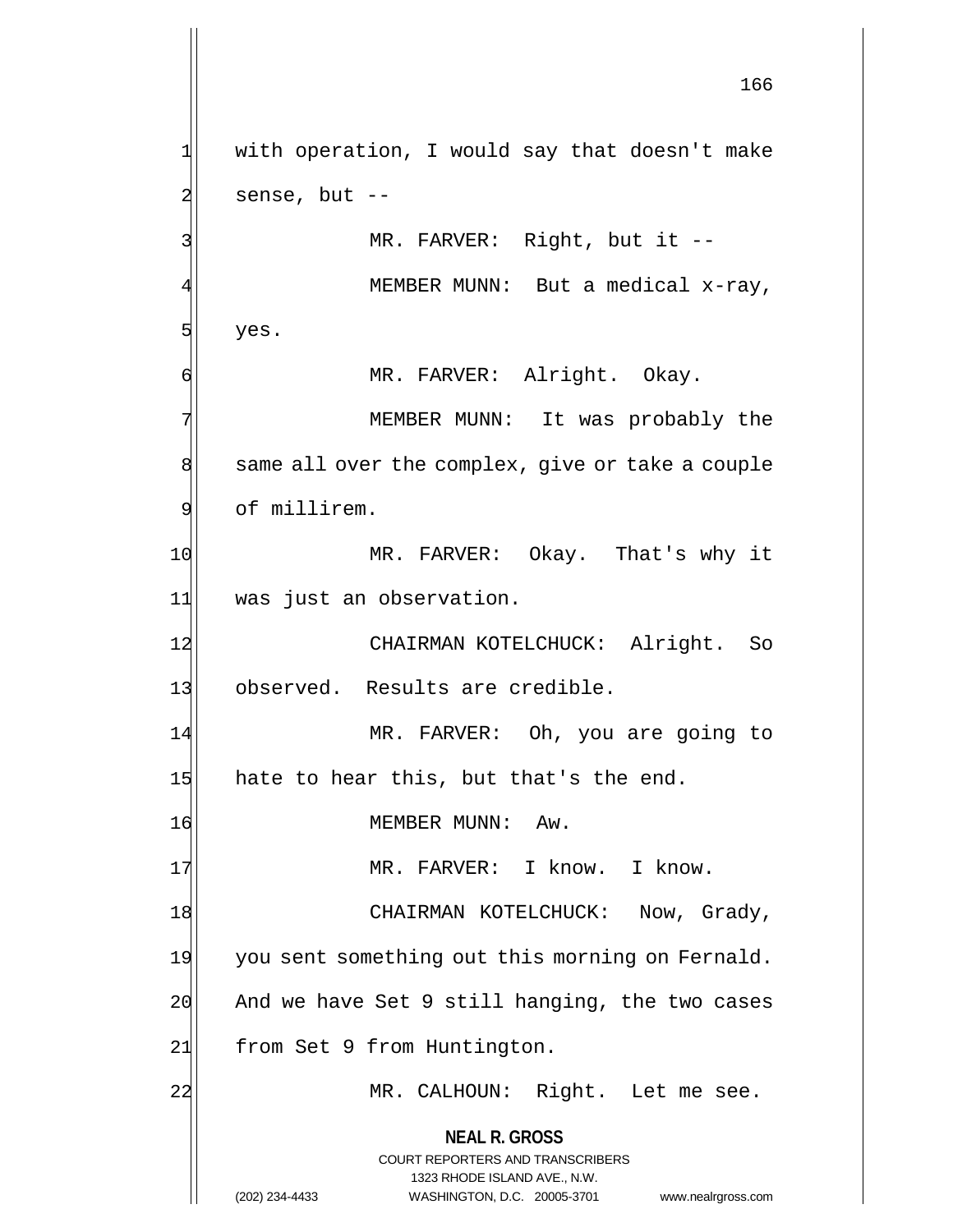**NEAL R. GROSS** COURT REPORTERS AND TRANSCRIBERS 1323 RHODE ISLAND AVE., N.W. 1 CHAIRMAN KOTELCHUCK: Let's go 2 back. Folks, let's go to the two Huntington  $3$  cases then, and talk about them. MR. CALHOUN: I might not have  $5$  anything on that. Hold on. Let me see what he 6 said. 7 CHAIRMAN KOTELCHUCK: Okay. 8 (Pause.) 9 MR. CALHOUN: Okay. Here's what 10 his response was: "The first one is from what we 11 discussed during DR Subcommittee meeting on 12 August 7th and presumably agreed to by SC&A and 13 the Subcommittee. I can write another 14 response. Do you want the long or the short 15 version?" 16 And then the second one was -- the 17 second one on the list concerns Finding No. 1. 18 TI doubt I can get sufficient response done 19 today." 20 So, we are not going to be able to  $21$  close them both out. So we might as well leave 22 them both open.

(202) 234-4433 WASHINGTON, D.C. 20005-3701 www.nealrgross.com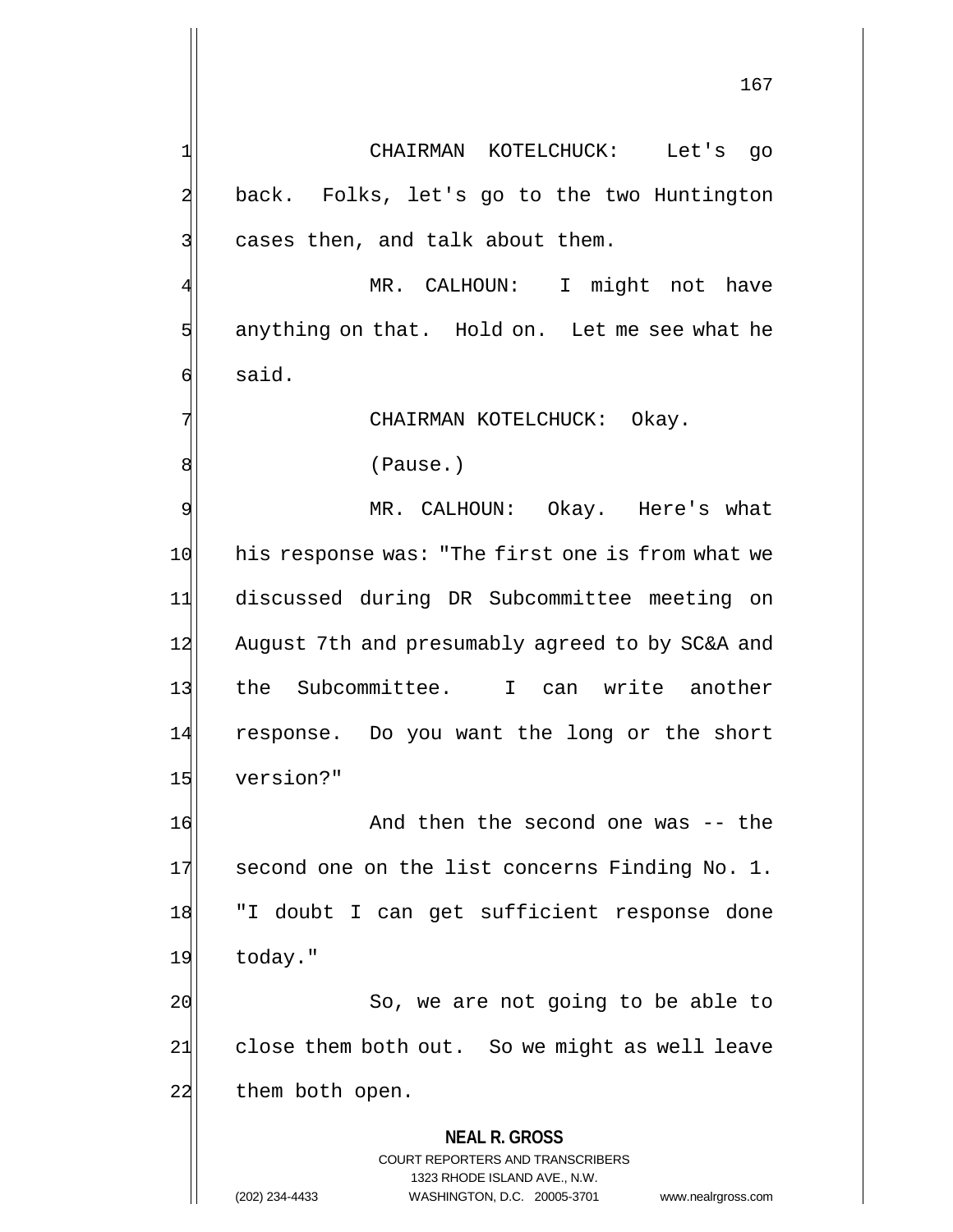**NEAL R. GROSS** COURT REPORTERS AND TRANSCRIBERS 1323 RHODE ISLAND AVE., N.W. 168 1 CHAIRMAN KOTELCHUCK: That sounds 2 fine. 3 MEMBER MUNN: And which two again, 4 the numbers? 5 MR. FARVER: 185.6 and 185.7. 6 MEMBER MUNN: Okay. So, it's all 7 185. Sorry. 8 | CHAIRMAN KOTELCHUCK: Okay. 9 DR. MAURO: This is John Mauro. I 10 called in just specifically for Huntington to 11 see if I could help out. 12 CHAIRMAN KOTELCHUCK: Okay, 13 thanks. 14 DR. MAURO: In terms of our 15 understanding of where things are, I put 16 together a brief memo that I sent on to Doug 17 earlier. It reflects, I guess, my 18 understanding and Steve Marschke's 19 understanding, from SC&A, of where things are at 20 Huntington. I just want to make sure we are on 21 | the same page, because you folks may have 22 responded and we didn't review it.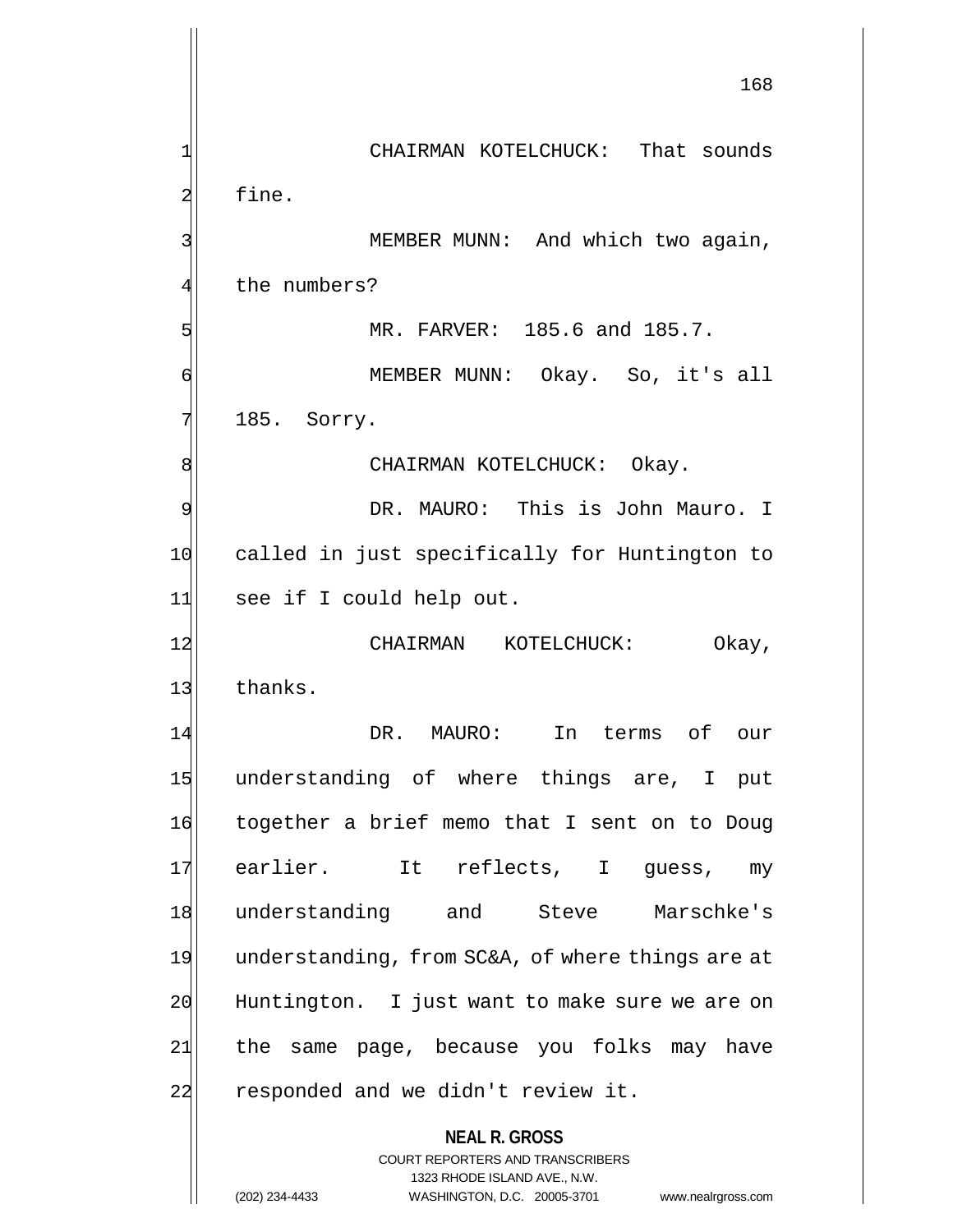| $\mathbf 1$    | But where we are right now is that                                  |
|----------------|---------------------------------------------------------------------|
| $\overline{a}$ | we had a number of findings. I don't want to                        |
| 3              | take up too much of your time, but one of the big                   |
| $\overline{4}$ | findings, that was really the most important                        |
| 5              | one, had to do with the dust loading of nickel,                     |
| $\sigma$       | where we felt that the way in which the protocol                    |
| 7              | was being used underestimated the potential dust                    |
| 8              | loading of nickel, which is important because it                    |
| $\overline{9}$ | is directly related to the dust loading of                          |
| 10             | uranium. And we refer to those as Issues 5 and                      |
| 11             | 6.                                                                  |
| 12             | It's my understanding that those                                    |
| 13             | issues are closed now. I just want to make sure                     |
| 14             | everyone sees it the same way, because NIOSH                        |
| 15             | explained at the last meeting that the time                         |
| 16             | periods when the literature that we reviewed                        |
| 17             | showed these relatively-high levels of dust                         |
| 18             | loading really does not apply to the time period                    |
| 19             | when the nickel barriers were being processed.                      |
| 20             | CHAIRMAN<br>KOTELCHUCK:<br>That's                                   |
| 21             | right, yes.                                                         |
| 22             | DR. MAURO: So, that was the big                                     |
|                | <b>NEAL R. GROSS</b>                                                |
|                | <b>COURT REPORTERS AND TRANSCRIBERS</b>                             |
|                | 1323 RHODE ISLAND AVE., N.W.                                        |
|                | (202) 234-4433<br>WASHINGTON, D.C. 20005-3701<br>www.nealrgross.com |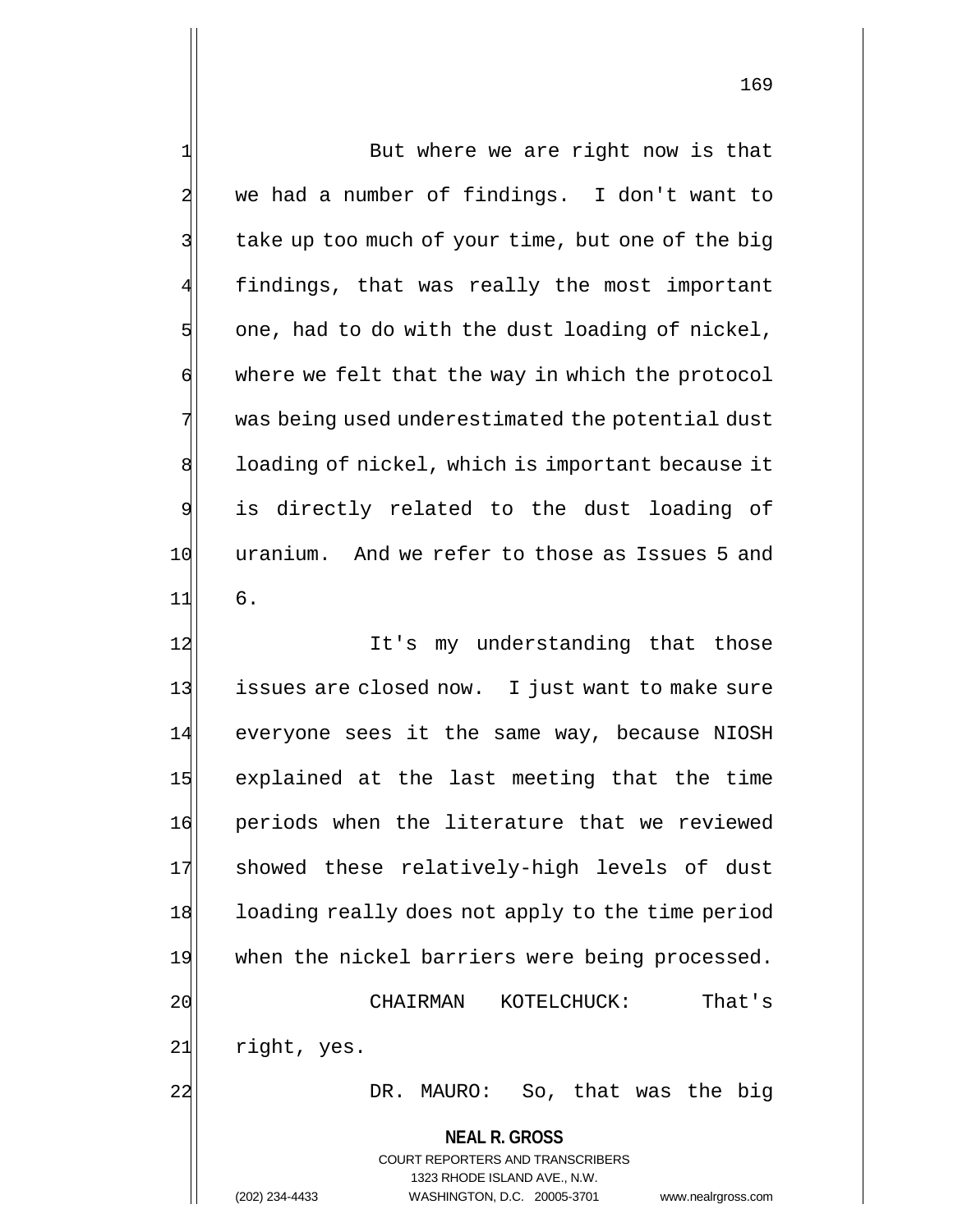$1$  one. And I just want to make sure  $-$ 

2 CHAIRMAN KOTELCHUCK: That was 3 185.6.

DR. MAURO: Okay. Good. Because 5 I don't actually have the numbering system in 6 front of me that you folks are working with. And  $7$  I call those issues 5 and 6. They were related.

8 | CHAIRMAN KOTELCHUCK: Yes.

9 9 DR. MAURO: And those are closed.  $10$  But we do have a few that I have here that I see 11 as being items that are still unresolved, 12 nothing major. And I just wanted to make sure 13 that everyone agrees that these are, in fact, the 14 ones, as I understand them and Steve understands 15 them. So I will be very brief.

16 There was Finding No. 1, which had 17 to do with recycled uranium. The protocol in 18 the Site Profile made certain assumptions 19 regarding what fission products, and perhaps 20 other activation products, might be present 21 along with the uranium in these nickel barriers 22 that were being processed. And we raised some

**NEAL R. GROSS**

COURT REPORTERS AND TRANSCRIBERS 1323 RHODE ISLAND AVE., N.W. (202) 234-4433 WASHINGTON, D.C. 20005-3701 www.nealrgross.com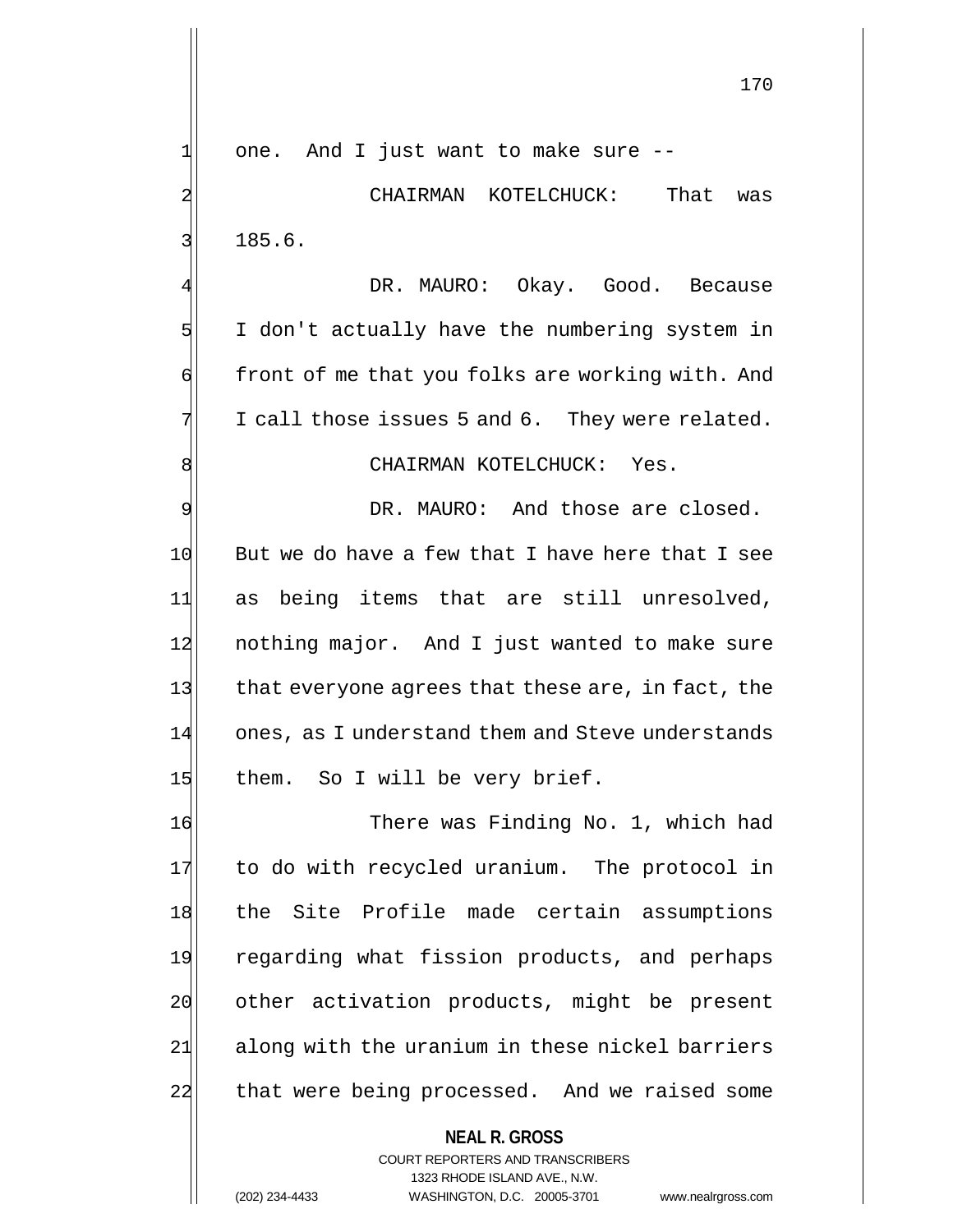1 question whether or not they missed any.

2 And my understanding, that the way  $3$  we left it is that NIOSH would look into that.  $4$  Am I correct that that is where we are right now? 5 Or has NIOSH already looked at it and resolved 6 it?

7 MR. CALHOUN: I think that that's 8 where we are at, John. I think that 185.7 here  $9$  has to do with radionuclides other than uranium. 10 DR. MAURO: Okay. Good.

11 MR. CALHOUN: This is Grady, by the  $12$  way.

13 | DR. MAURO: Bear with me, I'll be 14 very brief. Good. The second one had to do 15 with the specific activity. Well, I think it 16 had to do with levels of enrichment -- perhaps  $17$  that is where it came in -- of the uranium that 18 was airborne. And we just raised the question 19 whether or not the right level was worked with.  $20$  Is that still an open issue that NIOSH is looking 21 at or has that been resolved?

22 MR. CALHOUN: It is not on this

**NEAL R. GROSS** COURT REPORTERS AND TRANSCRIBERS 1323 RHODE ISLAND AVE., N.W.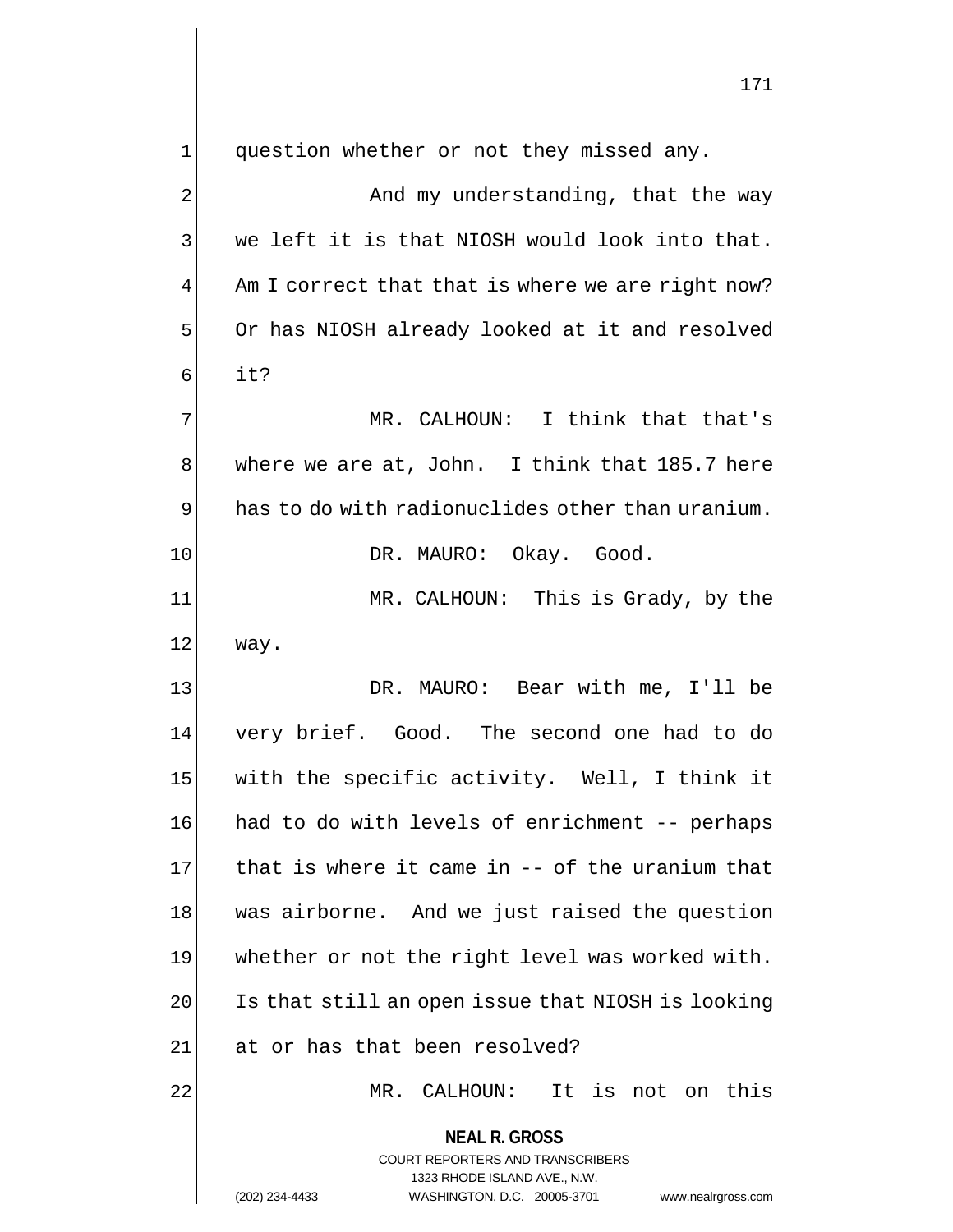1 matrix.

**NEAL R. GROSS** COURT REPORTERS AND TRANSCRIBERS 1323 RHODE ISLAND AVE., N.W. (202) 234-4433 WASHINGTON, D.C. 20005-3701 www.nealrgross.com 2 | DR. MAURO: Okay. Well, maybe I 3 would just like to alert the Subcommittee that 4 it's my understanding that that one is still a  $5$  question. It was called, I think it was Finding  $\phi$  No. 2, where we raised some questions pertaining  $7$  to that, whether or not that was the appropriate 8 picocuries per milligram. 9 MR. STIVER: Hey, John, this is 10 Stiver. 11 DR. MAURO: Sure. 12 MR. STIVER: I think we may be 13 confusing the Attachment 3 from Set 8 with this 14 particular case. 15 DR. MAURO: Oh, okay. Very good. 16 Okay. 17 MR. STIVER: It's still relevant. 18 DR. MAURO: I'm confounding the 19 two. Okay. So, you know, the case and the 20 attachment are sort of connected at the hip, but  $21$  you're saying in this case that this particular 22 issue does not have applicability?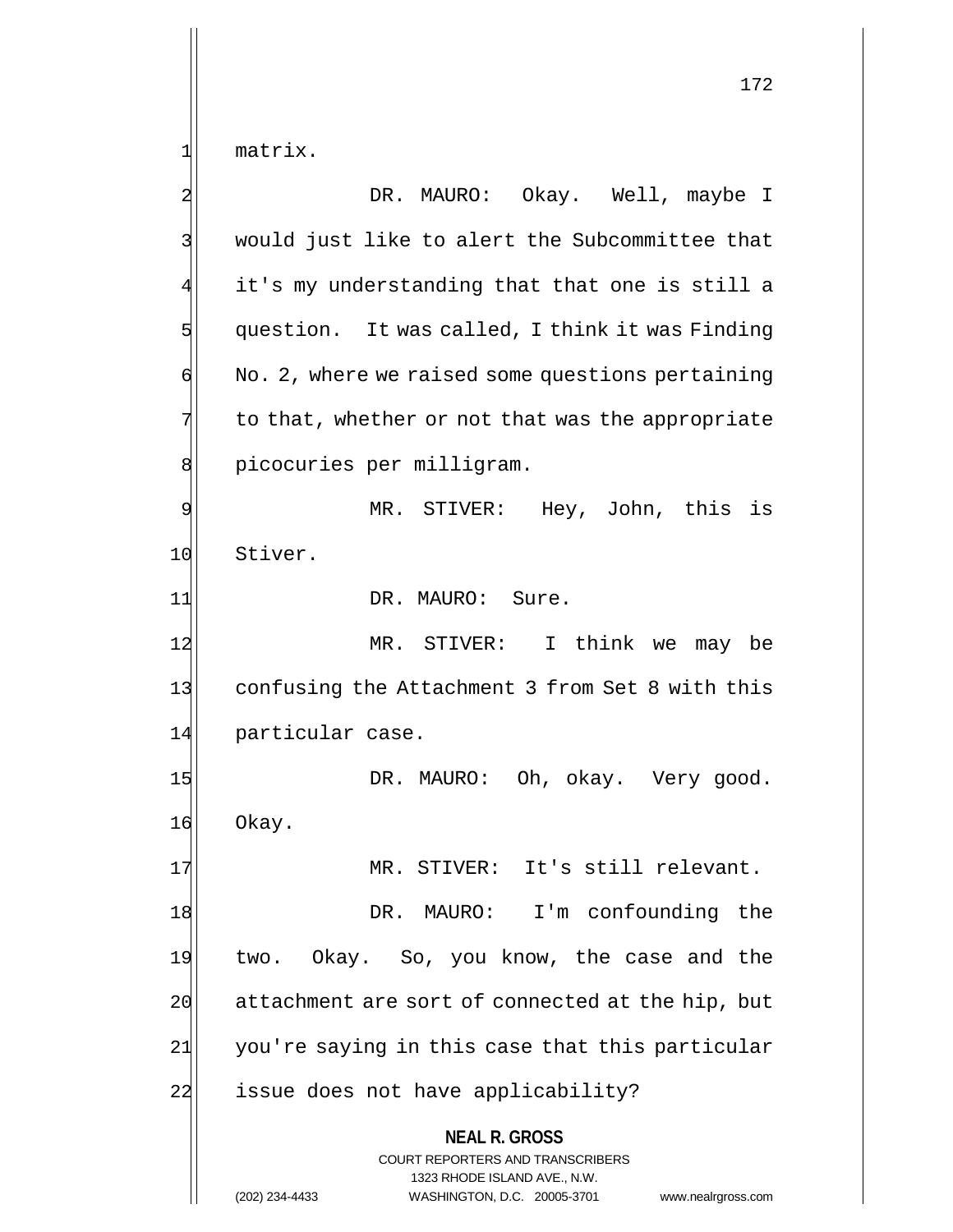**NEAL R. GROSS** COURT REPORTERS AND TRANSCRIBERS 1323 RHODE ISLAND AVE., N.W. (202) 234-4433 WASHINGTON, D.C. 20005-3701 www.nealrgross.com 173 1 MR. STIVER: It doesn't necessarily 2 apply to this particular finding. 3 DR. MAURO: Oh, okay. Okay. 4 Well, those were the technical issues that were 5 still on our minds. There were other matters  $\phi$  relating to, you're right, not the case, but that 7 Attachment 3 that are what I would call more like 8 b typo kind of issues. 9 But I just wanted to make sure we're 10 on the same page. And it sounds like that we 11 are. And thank you for bearing with me for a 12 moment. 13 | CHAIRMAN KOTELCHUCK: Sure, sure. 14 MR. CALHOUN: Shall we go ahead and 15 close out 185.6 then? 16 CHAIRMAN KOTELCHUCK: We could. 17 MR. CALHOUN: And I'll just owe you 18 the next one, which is 185.7. 19 DR. MAURO: Yes. I mean, from my  $20$  perspective, that is what was on my mind. 21 and the answer is, yes, I think that 22 we have resolved the nickel dust loading issue,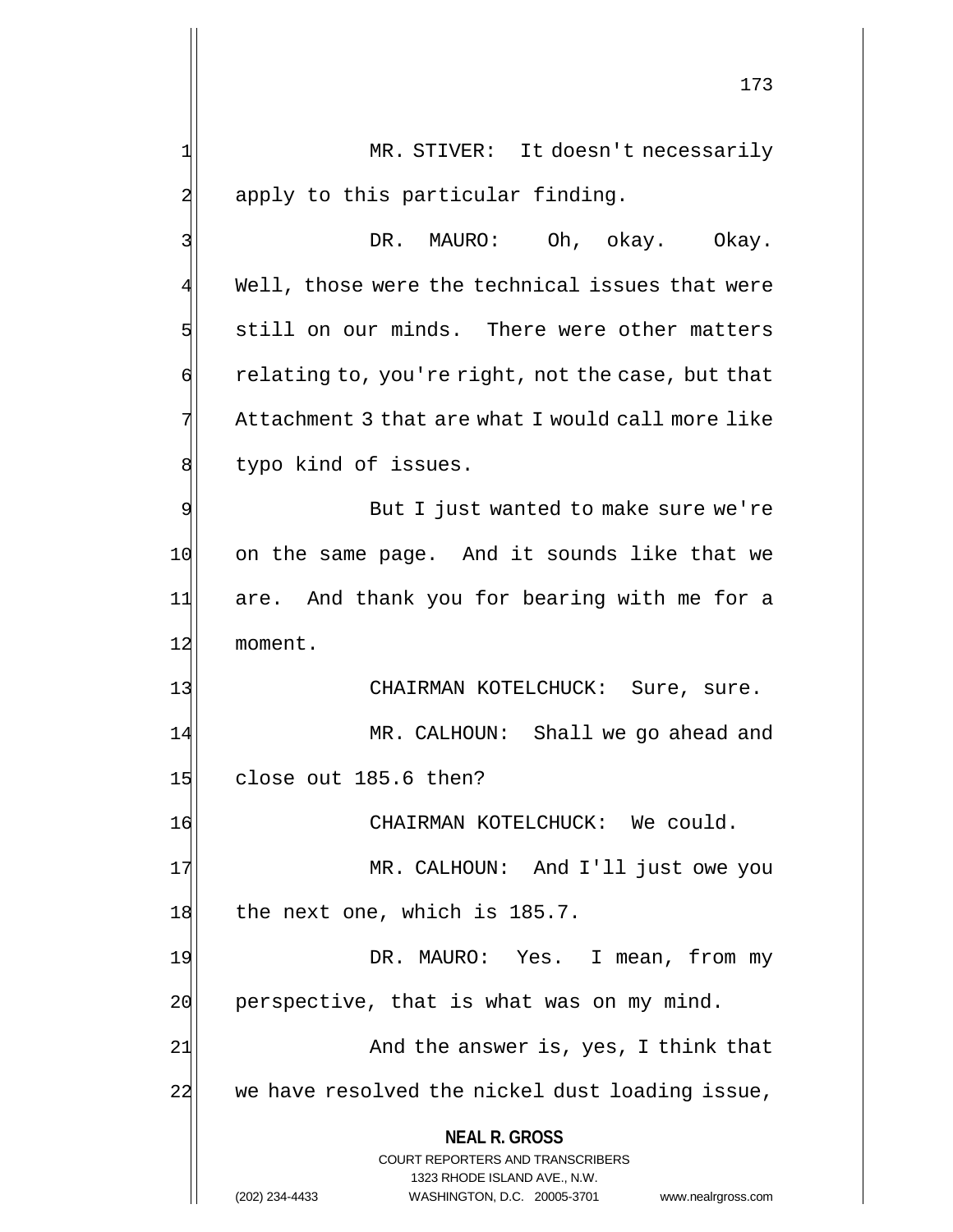1 but we haven't resolved yet the recycled uranium 2 issue.

3 MEMBER MUNN: Okay. So airborne 4 dust loading can come off of our plate.

5 CHAIRMAN KOTELCHUCK: Okay. Good. 6 MEMBER MUNN: Excellent.

7 | CHAIRMAN KOTELCHUCK: Fine. Okay. 8 Then, we have one open on Set 9, and we will come 9 back to that next meeting, after our Board 10 meeting.

11 And I don't know what to say about 12 Fernald. Just this morning, Grady, you sent us 13 your comments about Fernald, right?

14 MR. CALHOUN: Right. Yes, Scott 15 put those together. Just to be clear, I am going 16 to be very quiet on this because I am conflicted 17 at Fernald. But I did send that information 18 from Scott to the group.

19 CHAIRMAN KOTELCHUCK: Okay. But 20 there is not any point for the Committee to 21 consider this, for the Subcommittee to consider 22 this, until we get an SC&A response, right?

> **NEAL R. GROSS** COURT REPORTERS AND TRANSCRIBERS

> > 1323 RHODE ISLAND AVE., N.W.

174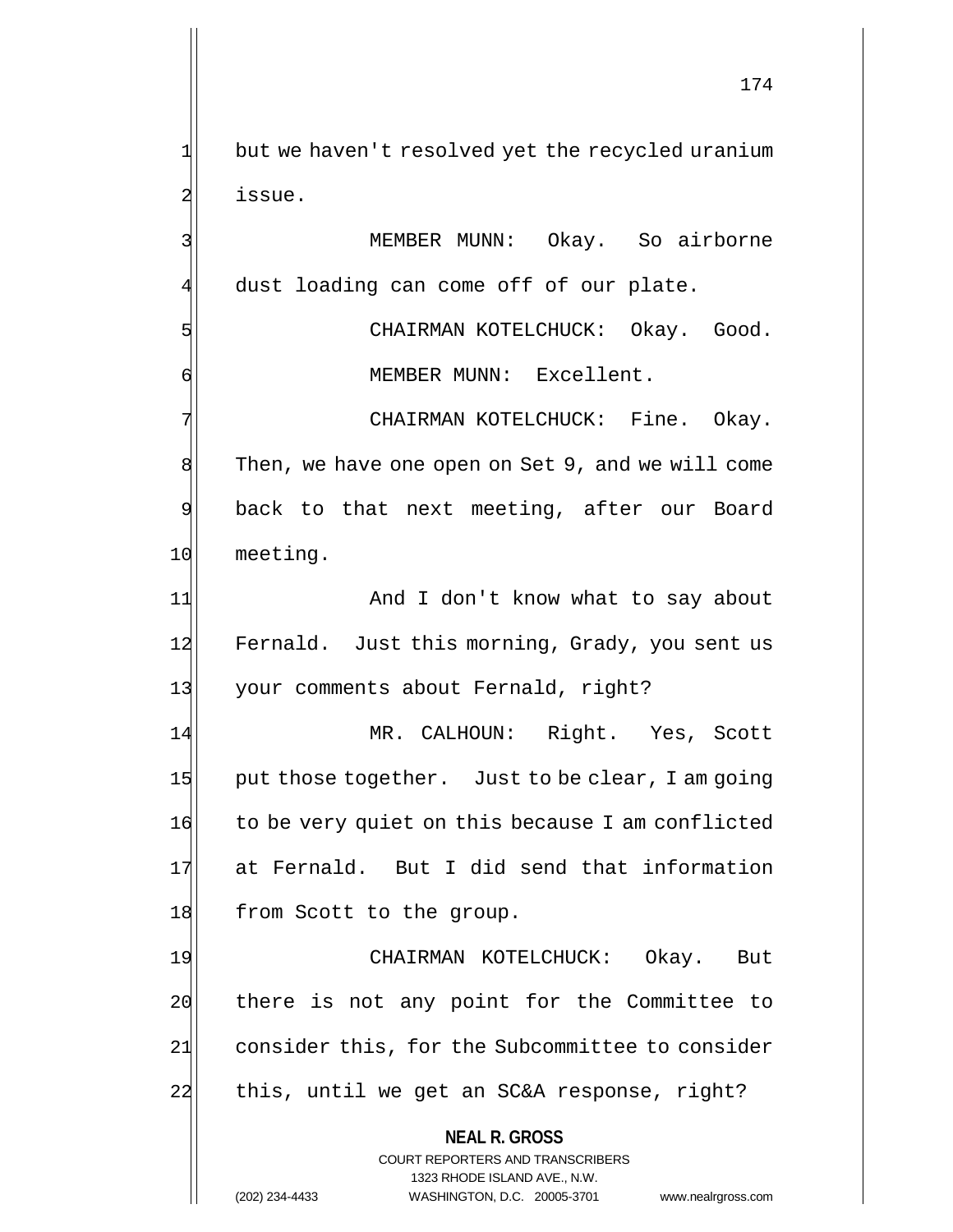**NEAL R. GROSS** COURT REPORTERS AND TRANSCRIBERS 1323 RHODE ISLAND AVE., N.W. (202) 234-4433 WASHINGTON, D.C. 20005-3701 www.nealrgross.com 175 1| MR. FARVER: And I looked at them.  $2$  I do have responses. 3 MR. KATZ: Okay. Yeah, this is  $4$  Ted. We actually sent these out on Friday, not  $5$  today. 6 CHAIRMAN KOTELCHUCK: I'm sorry. 7 | The MR. KATZ: So, great, if Doug is 8 ready to take any of them on, that's fine. We 9 can work through some of them. 10 MR. FARVER: Yes, I did them 11 yesterday. 12 CHAIRMAN KOTELCHUCK: Appreciate  $13$  that. 14 MR. FARVER: So we are ready to go 15 as soon as I find it. 16 CHAIRMAN KOTELCHUCK: Alright. 17 Good. 18 MR. FARVER: And, John, you can go 19 ahead and put the  $-$ - I believe I sent you the SC&A 20 responses with the Fernald. 21 MR. STIVER: I am trying to find 22 them. When were they sent?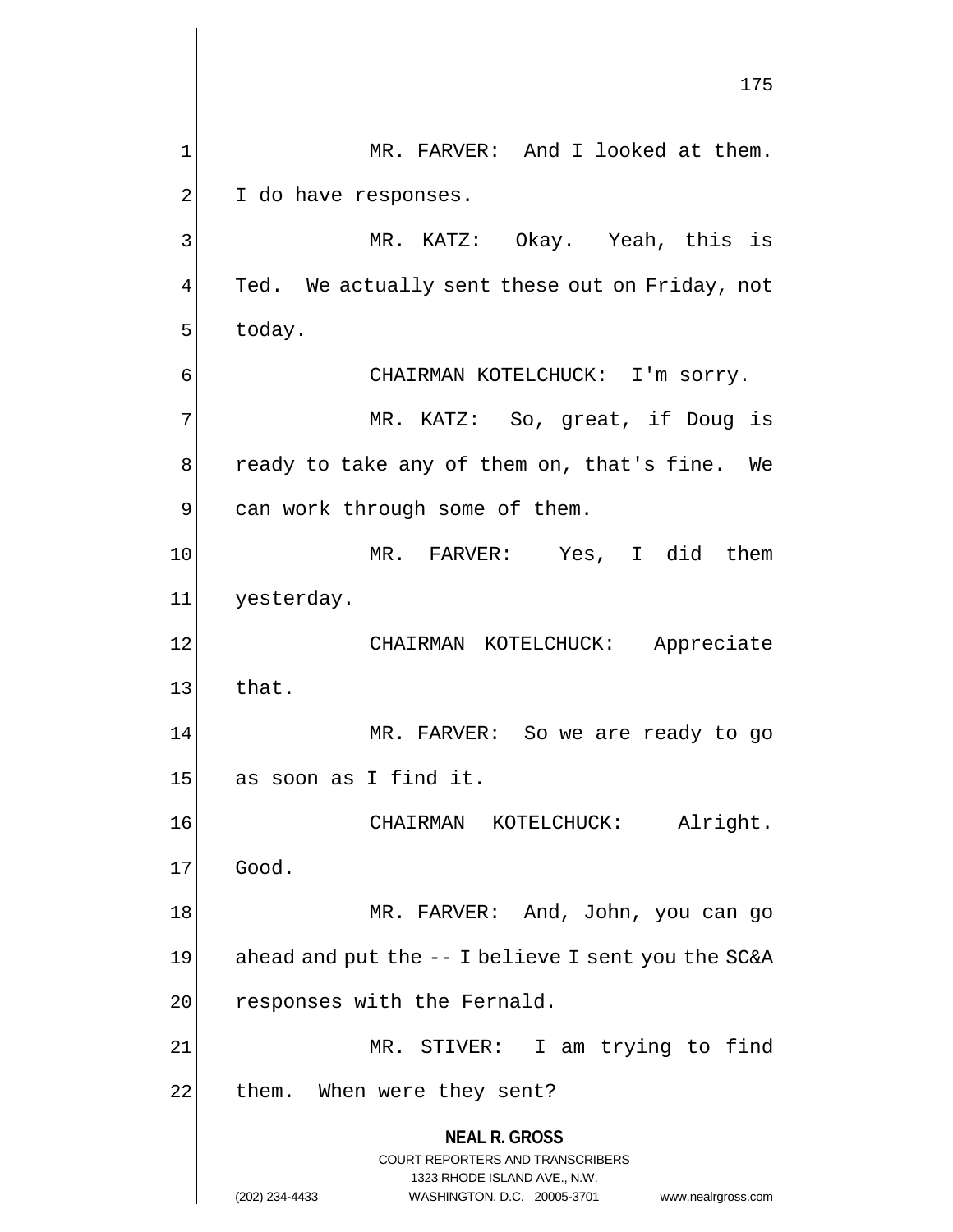**NEAL R. GROSS** COURT REPORTERS AND TRANSCRIBERS 1323 RHODE ISLAND AVE., N.W. (202) 234-4433 WASHINGTON, D.C. 20005-3701 www.nealrgross.com 176 1 MR. FARVER: This morning when I 2 sent you the other information. 3 MR. STIVER: Hang on. They're not 4 showing up. 5 MR. FARVER: Okay. 6 MR. STIVER: Just give me a minute  $7$  here. We have been having email issues here. I 8 think there is some sporadic collections of data  $9$  in those servers that aren't going through, and 10 I think this might have happened here. 11 CHAIRMAN KOTELCHUCK: Okay. 12 MR. STIVER: Let me see if I can find  $13$  it. 14 MR. FARVER: Yeah, this was sent to 15 your CDC account this morning, when I sent 16 you -- I don't know, I sent you some other things. 17 MR. STIVER: Hang on a second. 18 MEMBER MUNN: Interestingly, I have 19 three blank pages. 20 | MR. STIVER: I found it. Never 21 mind. Just a minute. I've got to save it and 22 then open it up.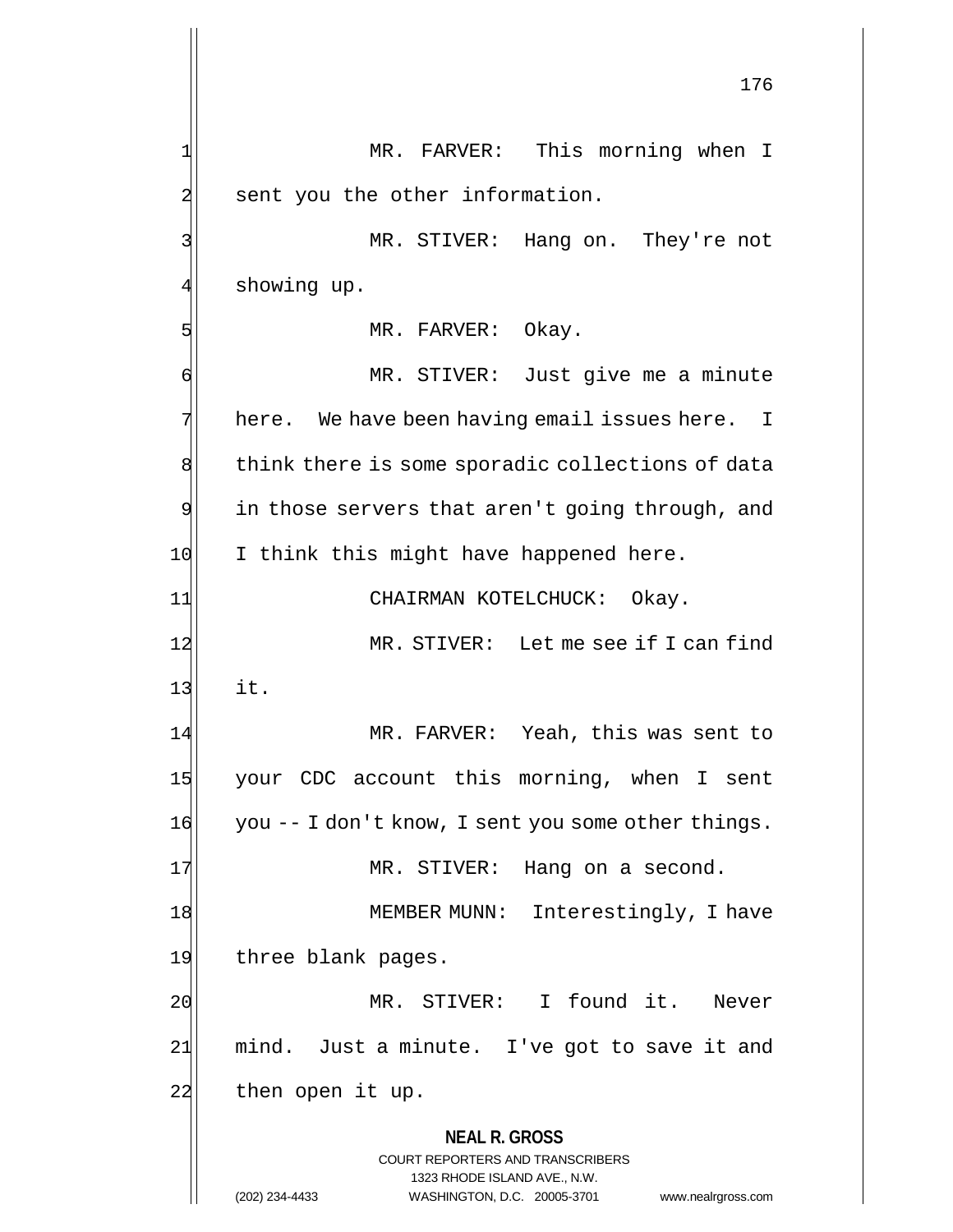**NEAL R. GROSS** COURT REPORTERS AND TRANSCRIBERS 1323 RHODE ISLAND AVE., N.W. (202) 234-4433 WASHINGTON, D.C. 20005-3701 www.nealrgross.com 177 1| MEMBER MUNN: Mine starts on page 2 four. Odd. 3 MR. STIVER: Bear with me one moment 4 here. 5 MR. FARVER: I believe I took all  $\phi$  the references to Scott out of this, too. 7 | MR. STIVER: Okay. It's loading  $\left| \right|$  up, and I have to share it here. 9 CHAIRMAN KOTELCHUCK: Okay. 10 MR. STIVER: Here we go. Can 11 everybody see this? 12 MEMBER MUNN: So far, yeah. 13 CHAIRMAN KOTELCHUCK: There it is. 14 MR. STIVER: 225.1. 15 CHAIRMAN KOTELCHUCK: Yes. 16 MR. STIVER: Okay. 17 MR. FARVER: Okay, 225.1, first 18 finding. "Inappropriate method used to 19 calculate unmonitored neutron dose." 20 A little background, the employee 21 worked at Fernald from [identifying information 22 redacted], `56 through [identifying information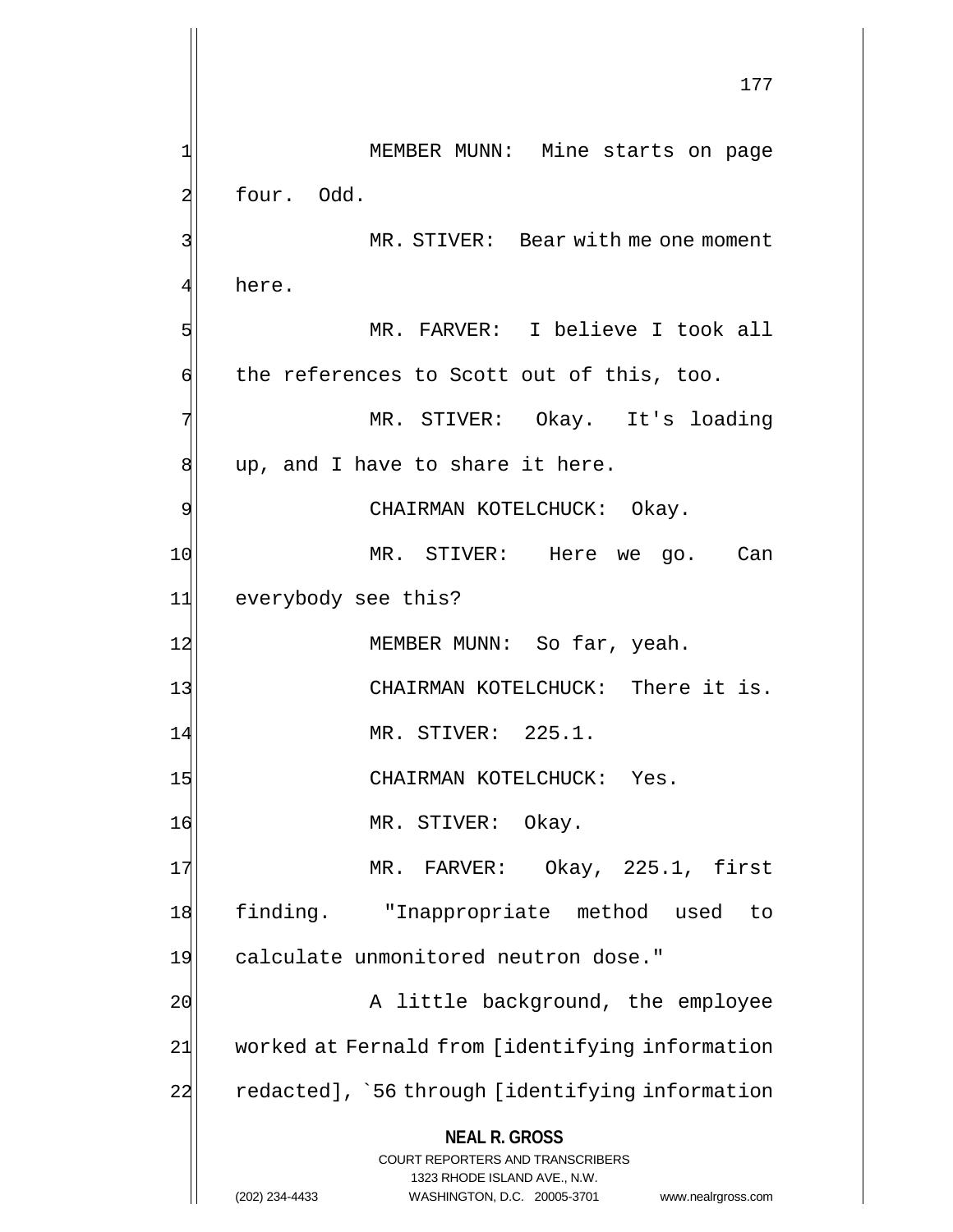1| redacted], of `57. So about six months. And 2 was diagnosed with 11 basal cell carcinomas and 3 a squamous cell carcinoma. So we've got 12  $\parallel$  cancers, skin cancers. He was an electrician.  $5$  The dose for each cancer was probably about 1.6  $\phi$  rem for each cancer site, and the total PoC was 7 just under 44 percent.

8| The employee was monitored for 9 external photon and electron exposure, and also 10 some urine bioassays for the internal.

11 Just as a matter of note, for the 12 internal dose, it's about a half a rem of that 13 1.5 rem. So you've got about a rem external,  $14$  about a half a rem internal, to each cancer site. 15 So just kind of keep that in perspective.

16 Okay. And the finding has to do 17 with which NP ratio you use, whether you use it 18 for low-enriched uranium or you used it for 19 depleted uranium. And we believe that it was  $20$  better to use the low-enriched uranium, anyway, 21 based on guidance in the Technical Basis 22 Document. Okay.

> **NEAL R. GROSS** COURT REPORTERS AND TRANSCRIBERS 1323 RHODE ISLAND AVE., N.W. (202) 234-4433 WASHINGTON, D.C. 20005-3701 www.nealrgross.com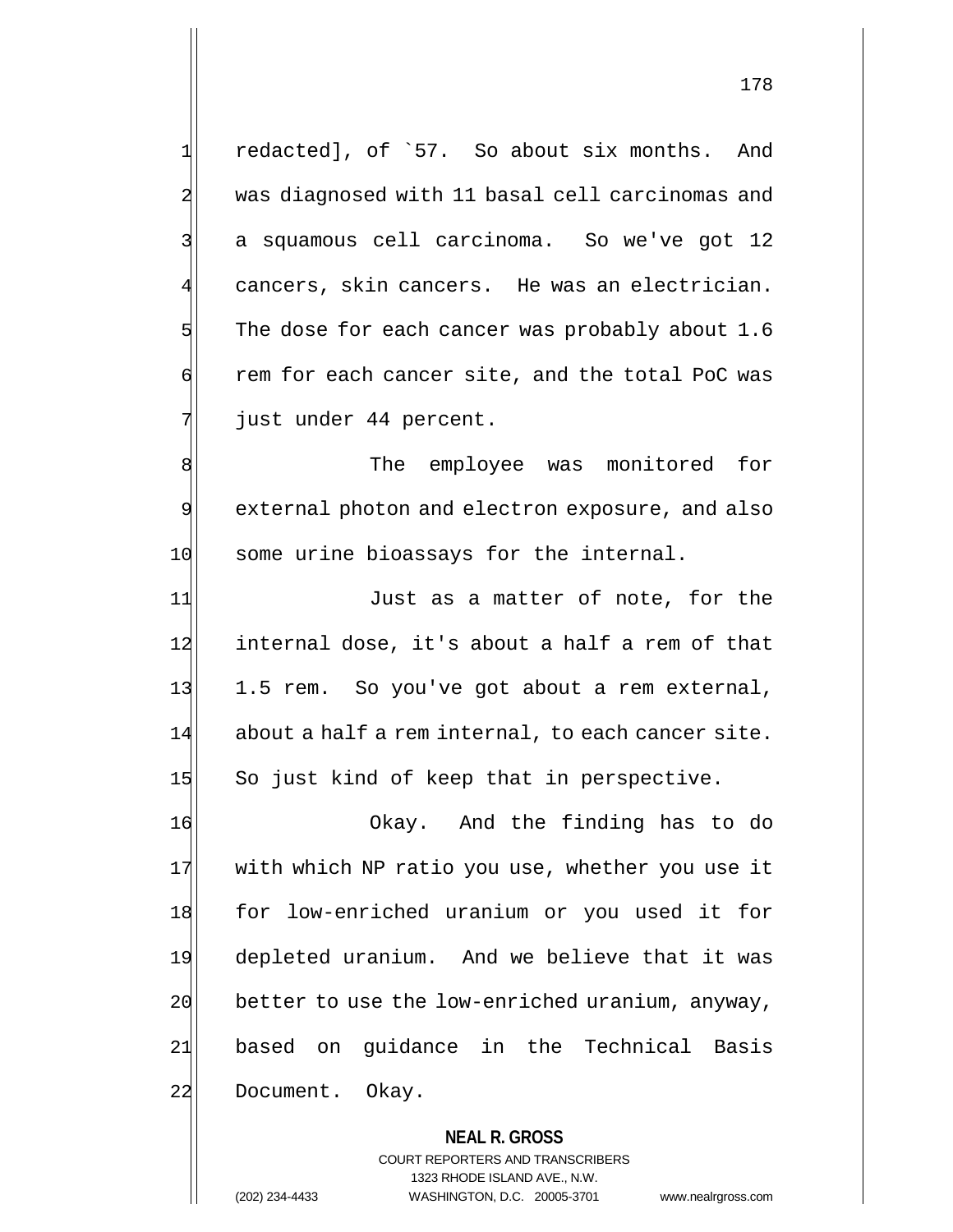1 MEMBER MUNN: That's difficult. 2 Based on the TBD, you said?

3 MR. FARVER: Yes.

MEMBER MUNN: The TBD telling you  $5$  what about this case and this electrician?

6 MR. FARVER: The TBD is saying that, 7 since the uncertainty cannot be properly tracked 8 without a detailed job history and material 9 tracking information, in order to simplify the 10 dose reconstruction, the low-enriched uranium 11 neutron-to-photon ratio should be used. This 12 assumption will tend to slightly overestimate 13 the actual neutron-to-photo ratio and is 14 considered a reasonable, but necessary, 15 claimant-favorable assumption, given the 16 limited data available.

17 MEMBER MUNN: Okay. So I can 18 understand the rationale for the original use of 19 depleted uranium, but the TBD says to use 20 low-enriched.

21 MR. FARVER: And that's kind of what 22 generated our finding.

> **NEAL R. GROSS** COURT REPORTERS AND TRANSCRIBERS 1323 RHODE ISLAND AVE., N.W. (202) 234-4433 WASHINGTON, D.C. 20005-3701 www.nealrgross.com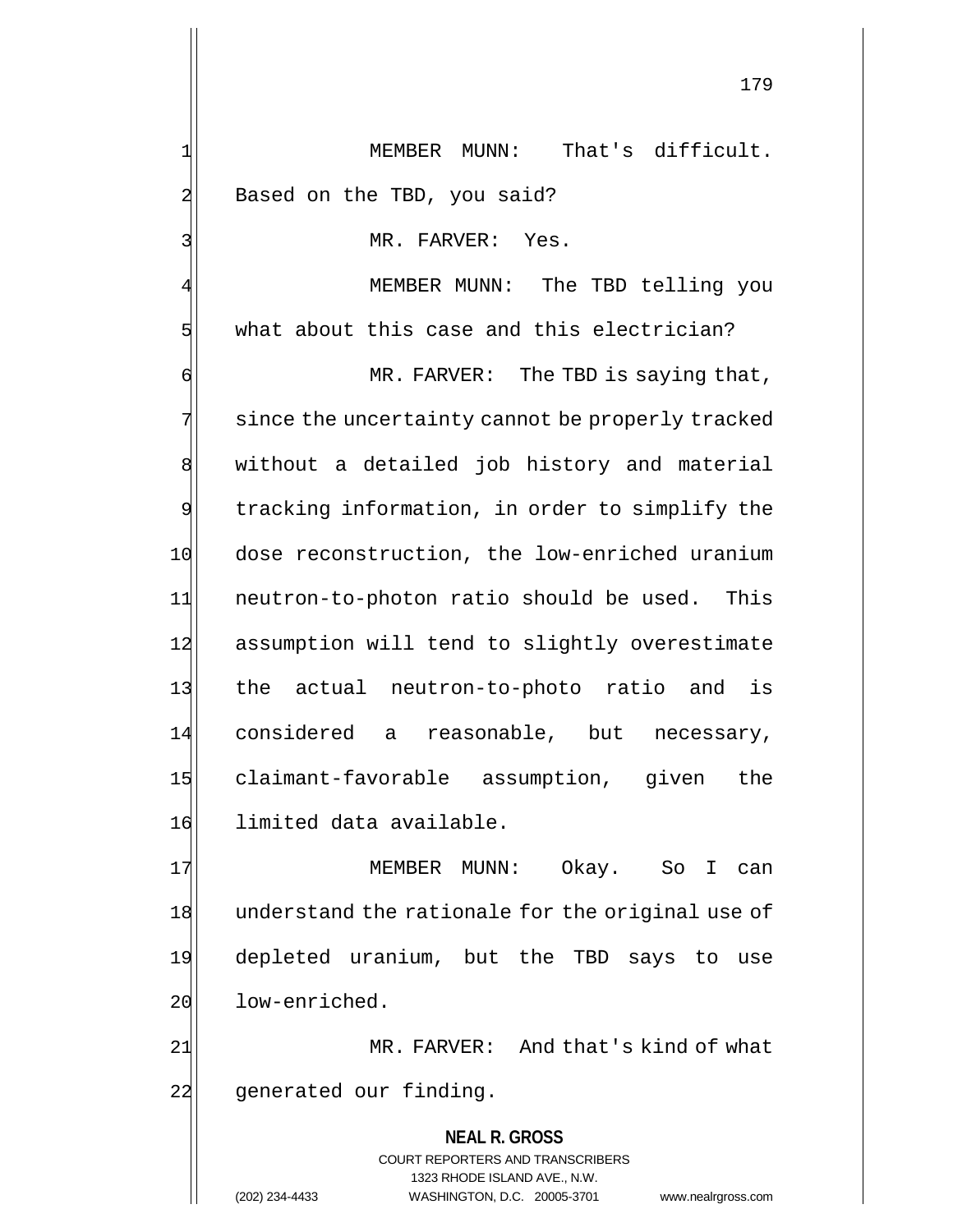1 MEMBER MUNN: Yeah.

| 2  | MR. FARVER: Okay. And our big                                                                                                                                   |
|----|-----------------------------------------------------------------------------------------------------------------------------------------------------------------|
| 3  | concern is, well, could this have happened                                                                                                                      |
| 4  | before? What's to prevent it from happening                                                                                                                     |
| 5  | again? You know, and even though it is really                                                                                                                   |
| б  | just a small increase in the total PoC, that's                                                                                                                  |
| 7  | an increase of about 1.15 percent of the PoC, not                                                                                                               |
| 8  | 1.5 PoC points, but the increase is a                                                                                                                           |
| 9  | percent-and-a-half of the 43.91 number.                                                                                                                         |
| 10 | MEMBER MUNN: Yeah, but the issue                                                                                                                                |
| 11 | really is, are you following the prescribed                                                                                                                     |
| 12 | guidance or not?                                                                                                                                                |
| 13 | MR. FARVER: That's the big thing.                                                                                                                               |
| 14 | MEMBER MUNN: That's really the big                                                                                                                              |
| 15 | issue.                                                                                                                                                          |
| 16 | MR. FARVER: And how do we make sure                                                                                                                             |
| 17 | that it hasn't happened and isn't happening, and                                                                                                                |
| 18 | things like that?                                                                                                                                               |
| 19 | MEMBER MUNN: Yeah.                                                                                                                                              |
| 20 | MR. FARVER: But, yes, that's the                                                                                                                                |
| 21 | big issue. And that's kind of where I left it                                                                                                                   |
| 22 | because I don't -- you know, what do we do?<br>Do                                                                                                               |
|    | <b>NEAL R. GROSS</b><br>COURT REPORTERS AND TRANSCRIBERS<br>1323 RHODE ISLAND AVE., N.W.<br>(202) 234-4433<br>WASHINGTON, D.C. 20005-3701<br>www.nealrgross.com |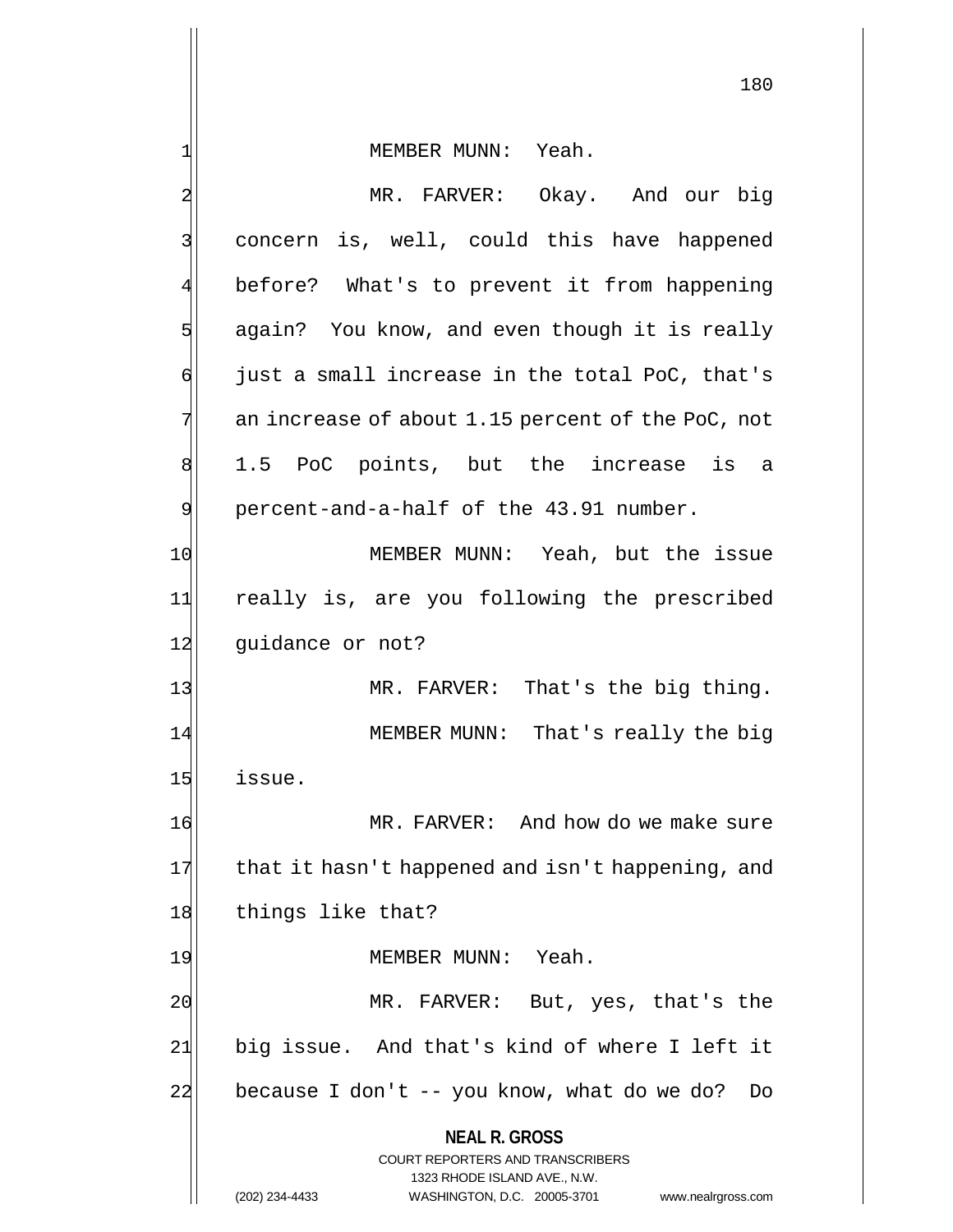**NEAL R. GROSS** 1 we need to go back and look and see if a PER is 2 needed? Is there something in place now that  $3$  was not in place then that makes this an unlikely 4 event to happen again? 5 MR. CALHOUN: Doug, this is Grady. 6 MR. FARVER: Yes sir. 7 | The MR. CALHOUN: I just looked 8 back -- and I'm just speaking from an 9 administrative standpoint here. The Technical 10 Basis Document for external dose is Rev 0 and was 11 approved in 2004. The newest revision is in 12 process and is kind of hung up in the Work Group 13 for Fernald. So when that document comes out, 14 and if the doses go up, a PER will be completed. 15 MR. FARVER: Okay. Has the 16 guidance changed? 17 MR. CALHOUN: Not as far as I know, 18 but Scott might know that better than I do. The 19 TBD has not changed, unless this was approved 20 before '04, and I don't know when this DR was 21| approved. It's not in front of me. 22 MR. SIEBERT: No. At present, the

> COURT REPORTERS AND TRANSCRIBERS 1323 RHODE ISLAND AVE., N.W.

(202) 234-4433 WASHINGTON, D.C. 20005-3701 www.nealrgross.com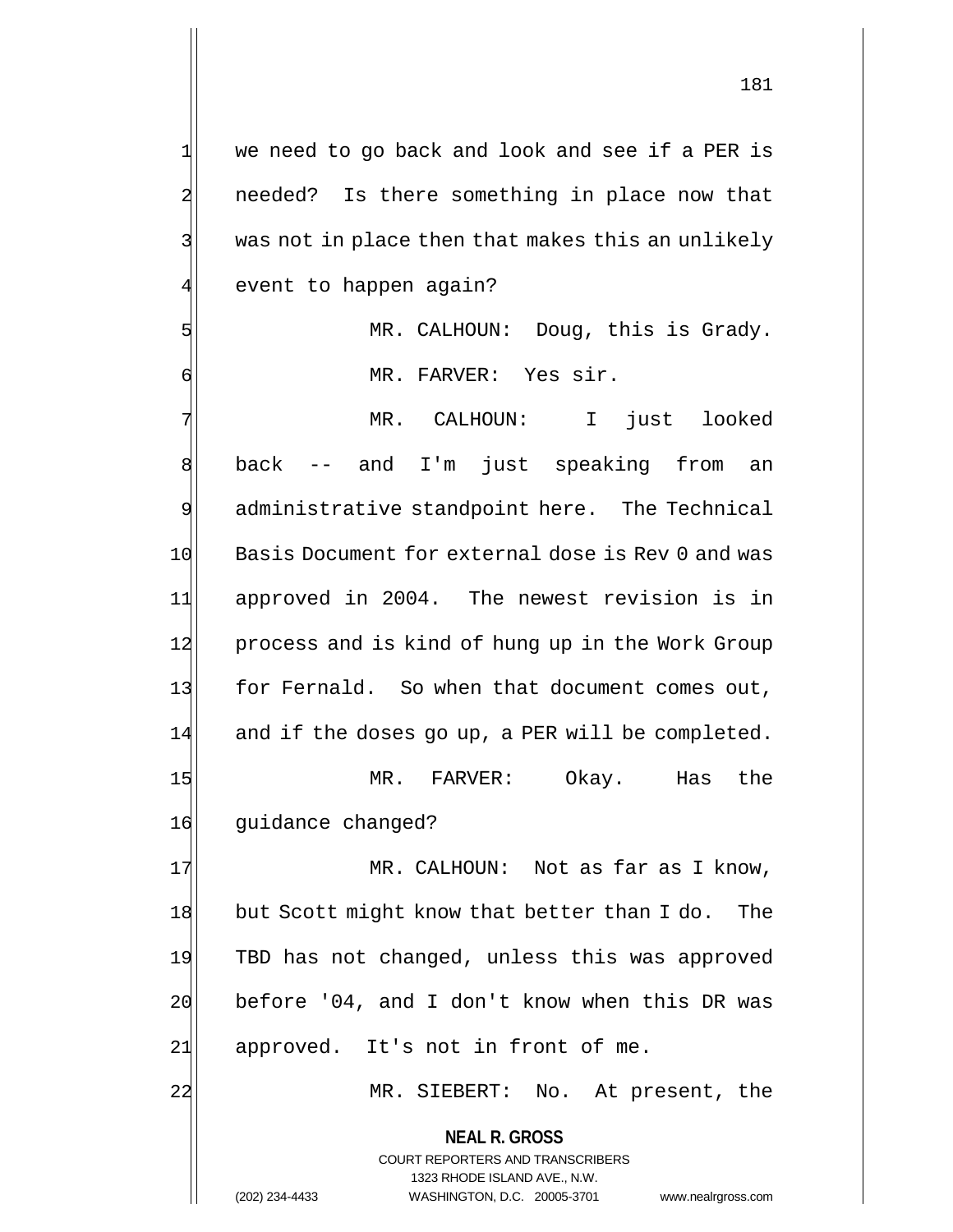| $\mathbf{1}$            | TBD has not changed. This was done in 2007.              |
|-------------------------|----------------------------------------------------------|
| $\overline{\mathbf{c}}$ | MR. FARVER: Right, but I mean has                        |
| 3                       | it changed now? Is the guidance different                |
| 4                       | today? If this were to be done today, is there           |
| 5                       | something so this error would not happen again?          |
| б                       | MR. CALHOUN: I can't tell you what                       |
| 7                       | the new guidance is on that, again, because I am         |
| 8                       | not even privy to anything going on with Fernald         |
| $\overline{9}$          | dose reconstruction techniques. So I don't               |
| 10                      | know that. I could check, or Scott could check           |
| 11                      | and find out later, but I don't know that right          |
| 12                      | now. And there is no new TBD. So my guess is             |
| 13                      | no.                                                      |
| 14                      | MR. SIEBERT: Well, this is Scott.                        |
| 15                      | From the documentation point of view, this is not        |
| 16                      | a systemic issue. This is a dose reconstructor           |
| 17                      | selected the wrong neutron-to-photon ratio to            |
| 18                      | use in this specific case. I don't see that as           |
| 19                      | a systematic issue unless you're saying that             |
| 20                      | people are consistently doing that, and we are           |
| 21                      | not aware of that being the case.                        |
| 22                      | MEMBER MUNN: That was the question                       |
|                         | <b>NEAL R. GROSS</b><br>COURT REPORTERS AND TRANSCRIBERS |

1323 RHODE ISLAND AVE., N.W.

 $\prod$ 

(202) 234-4433 WASHINGTON, D.C. 20005-3701 www.nealrgross.com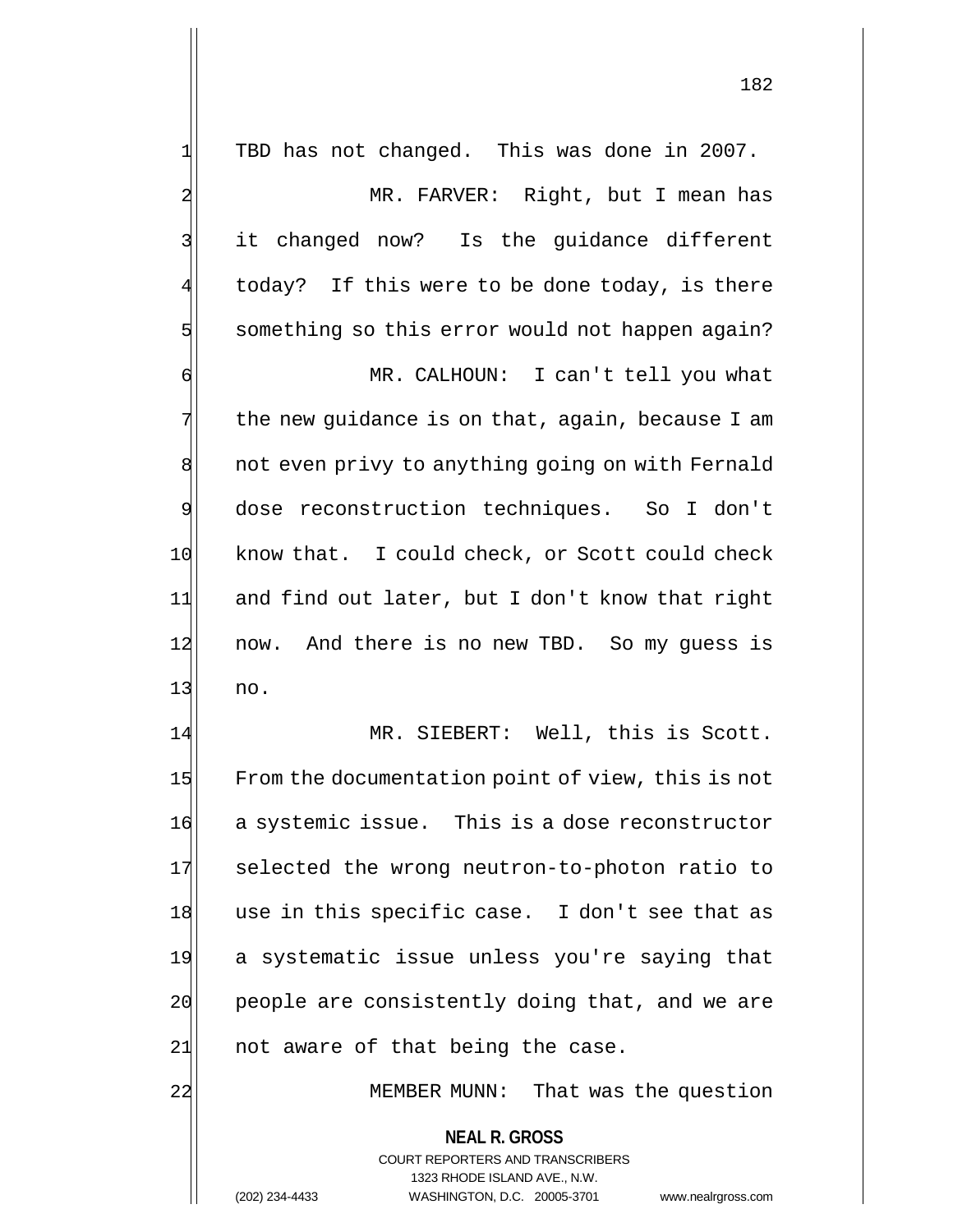1 I was going to ask. Do we have any indication  $2$  that this is anything other than a single data 3 | choice issue? If it were previously seen or 4 eventually seen in kind of repetition, then it  $5$  wouldn't seem to -- although I understand the  $\left| \cdot \right|$  concern, but I'm not sure whether doing a PER,  $7$  or what other action could be taken to ascertain  $8$  that it is or is not a repeatable kind of error 9 that we see. But it appears it would require 10 some kind of additional data mining to identify 11 whether this is a common error or whether it is 12 a singleton.

13 MR. STIVER: This is John Stiver. 14 It seems like if there was an error that was 15 recurring because of an ambiguity in the TBD, 16 that that might then prompt a change. But if  $17$  this is just a mistake that has arisen, I don't 18 see that a PER would really be appropriate. I 19 may be wrong. 20 MEMBER MUNN: It doesn't seem like

 $21$  it.

22 MR. STIVER: And correct me if I am.

## **NEAL R. GROSS**

COURT REPORTERS AND TRANSCRIBERS 1323 RHODE ISLAND AVE., N.W. (202) 234-4433 WASHINGTON, D.C. 20005-3701 www.nealrgross.com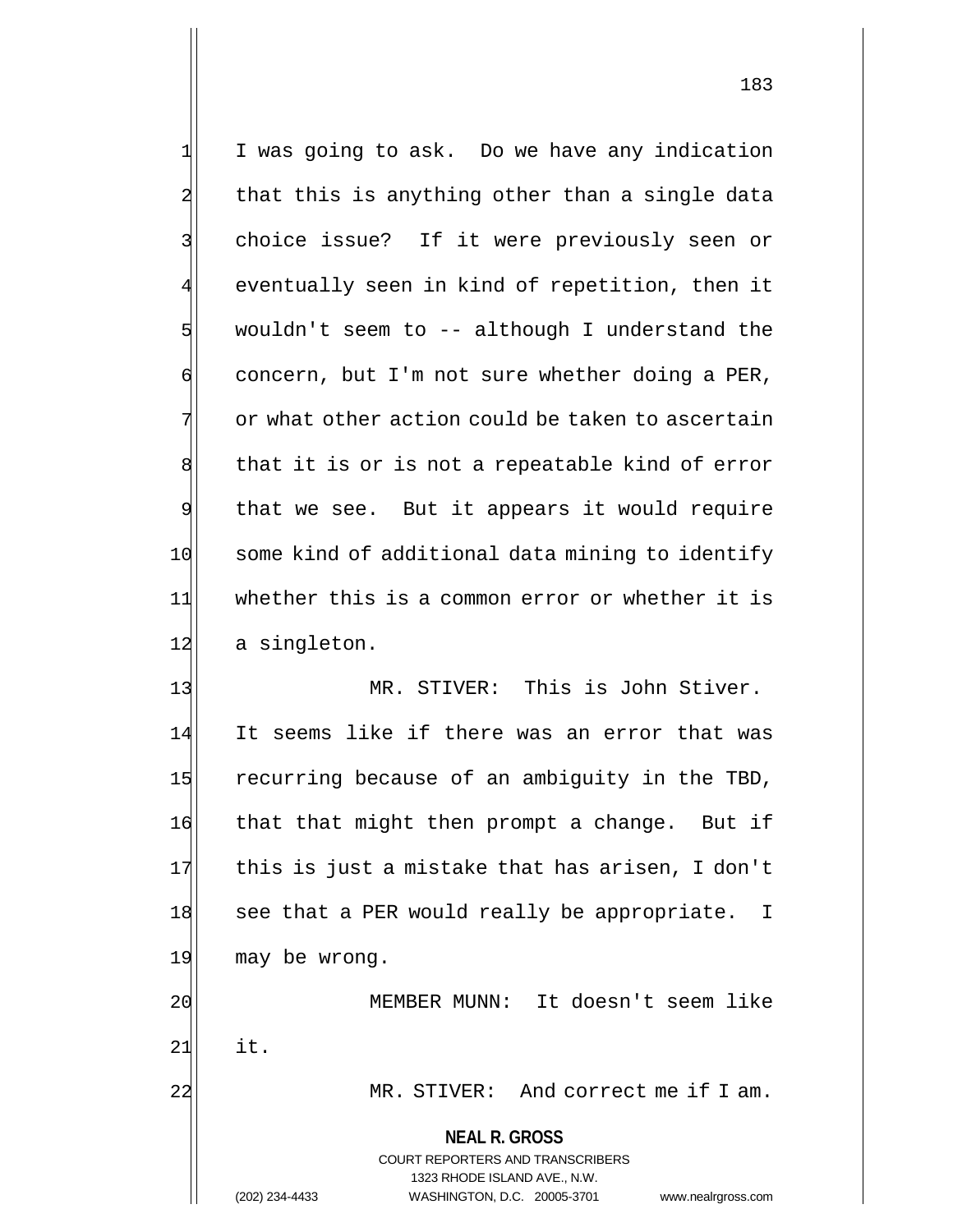1 MEMBER MUNN: Not on the basis of a  $2$  single case that we see here. Agreed.

3 MR. CALHOUN: This is Grady again. 4 A PER is pretty much driven just by changes in 5 documented approaches to dose reconstruction.  $\left| \cdot \right|$  So until that document comes out, and if the dose 7 comes up, we don't know if a PER will be required 8 or not.

9| MEMBER MUNN: Well, in this case, it 10 is very clear that their quidance existed at the 11 time that it was done, but it was not done in the 12 way the guidance prescribed. So, it looks like  $13$  -- I see no reason for us to believe that it is 14 anything other than a one-off error that should 15 be corrected.

16 CHAIRMAN KOTELCHUCK: Go ahead, 17 Brad.

18 MEMBER CLAWSON: Grady, you said 19 that this was held up, this new PER, or whatever, 20 was held up with the Fernald Work Group. I am 21 just wondering if there is something that I need  $22$  to be taking care of.

### **NEAL R. GROSS**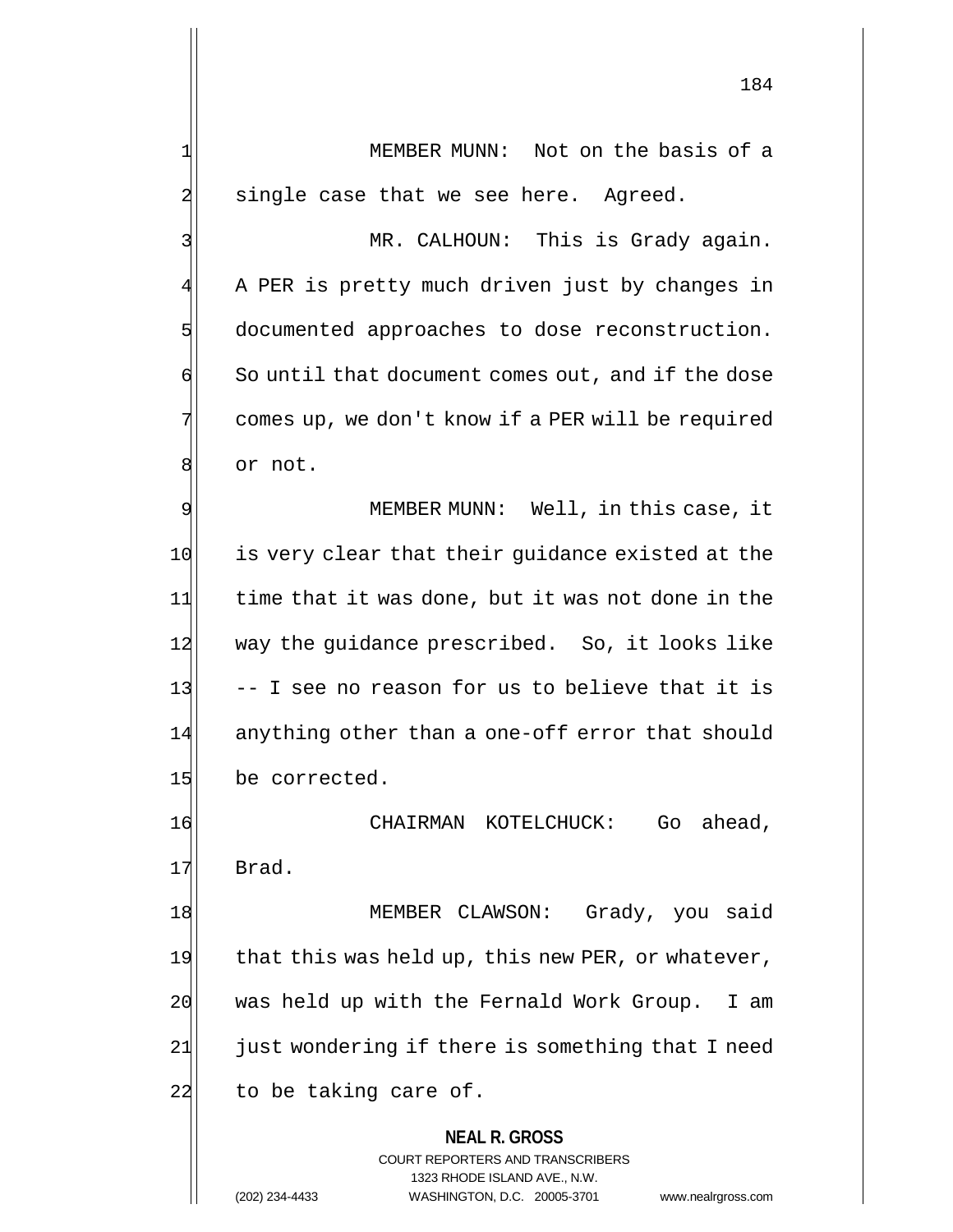| 1              | MR. CALHOUN:<br>That's just my                                      |
|----------------|---------------------------------------------------------------------|
| $\overline{a}$ | understanding, Brad. I think that it's one of                       |
| 3              | those deals where everybody is discussing the                       |
| 4              | TBDs, because I think there is an SEC that is                       |
| 5              | pending there, and they may be waiting for all                      |
| б              | those, for the SEC to become final before they                      |
| 7              | issue the TBDs. But I am not sure of that.                          |
| 8              | MR. SIEBERT: Grady, you are                                         |
| 9              | correct. That is exactly what is going on.                          |
| 10             | MR. CALHOUN: Okay.                                                  |
| 11             | CHAIRMAN KOTELCHUCK: Clarify,                                       |
| 12             | please.                                                             |
| 13             | MR. STIVER: This is John Stiver.                                    |
| 14             | I might be able to add a little bit, too. I have                    |
| 15             | been involved in Fernald for a number of years                      |
| 16             | and the SECs have been decided at this point.                       |
| 17             | And now we are in a position to go back and look                    |
| 18             | at all these Site Profile issues that have kind                     |
| 19             | of been held on the back burner while the SECs                      |
| 20             | were being decided.                                                 |
| 21             | Now, having said that, I don't                                      |
| 22             | believe that this particular issue was in play                      |
|                |                                                                     |
|                | <b>NEAL R. GROSS</b>                                                |
|                | COURT REPORTERS AND TRANSCRIBERS<br>1323 RHODE ISLAND AVE., N.W.    |
|                | (202) 234-4433<br>WASHINGTON, D.C. 20005-3701<br>www.nealrgross.com |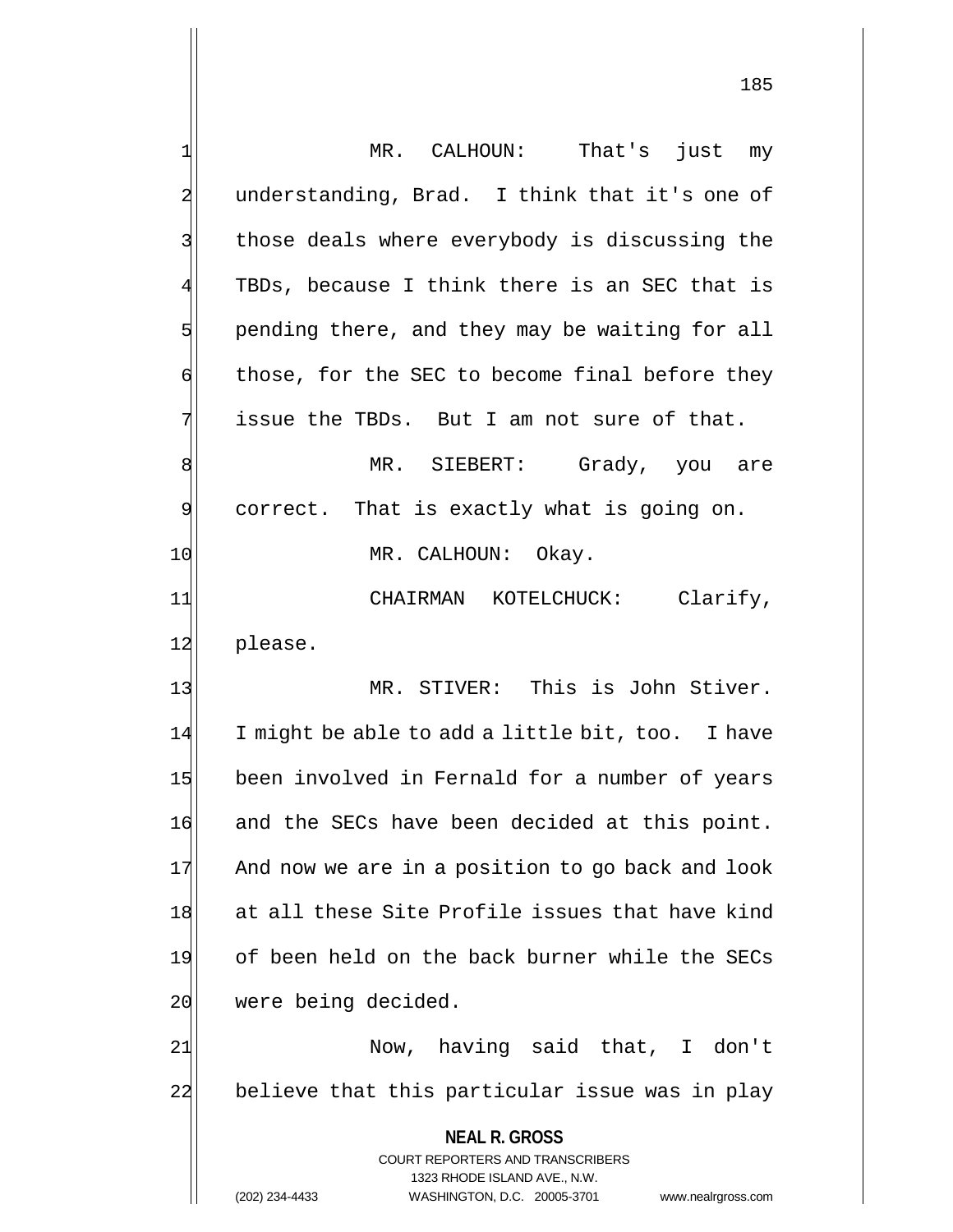1 at the time, although I don't know for sure. I 2 do recall something about doing some work  $3$  on  $-$ - some of our people have done this years ago, 4 looking at the uranium, low-enriched uranium, 5 and the neutron generation from the 6 tetrafluoride.

7 | So, at this point, we are going to 8 have to wait until we can systematically go 9 through those findings and resolve them before 10 there will be any kind of a change, a potential 11 change that might potentially result in a PER. 12 MEMBER MUNN: But it doesn't appear 13 to me that there is any change appropriate. 14 That's the whole question here. The issue is 15 that someone did not follow the guidance that 16 existed. The quidance doesn't need to change, 17 does it? It exists. It was not followed 18 appropriately. There was an error in this --

19 MR. FARVER: And, Wanda, I agree 20 with you. I don't know that a PER is needed or 21 not. I put that in there. I think you 22 understand my concern. My concern is --

> **NEAL R. GROSS** COURT REPORTERS AND TRANSCRIBERS 1323 RHODE ISLAND AVE., N.W. (202) 234-4433 WASHINGTON, D.C. 20005-3701 www.nealrgross.com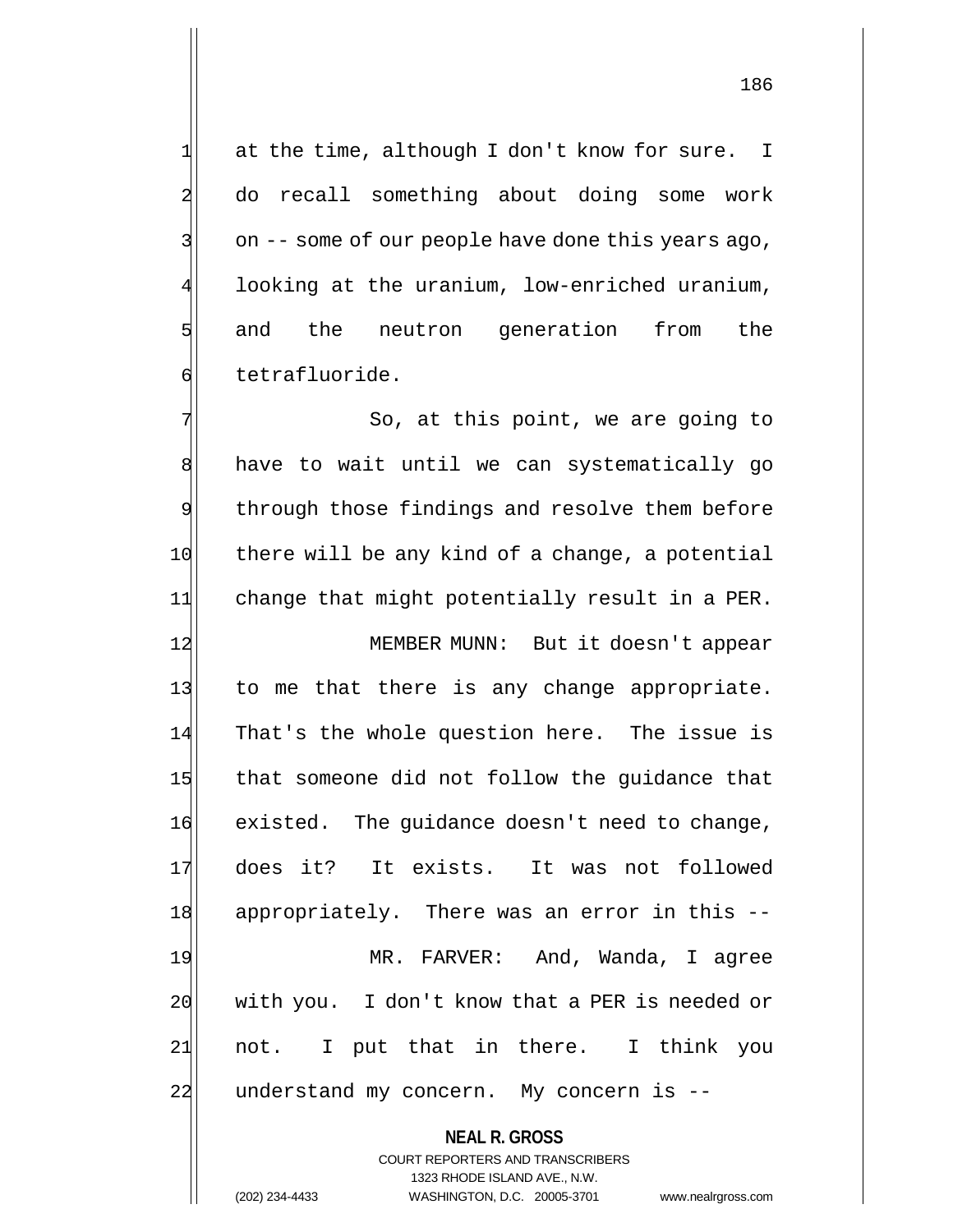1| MEMBER MUNN: Yes, I do.

2| MR. FARVER: -- the guidance wasn't 3 | followed. And how do we make sure that it 4 doesn't happen again? And that's all.

#### 5 MEMBER MUNN: Yeah.

6 MR. FARVER: Okay. And I don't  $7$  have a good answer for the second part of that.

8 MEMBER CLAWSON: Doug, I think this  $9$  is really going to fall back to the  $-$ - and, John, 10 you need to help me remember this, because we 11 have been kind of waiting, holding off going into 12 the Site Profiles for Fernald. And this is 13 something that maybe we need to be able to 14 address and look into a little bit deeper as a 15 Work Group.

16 MEMBER POSTON: Agreed, Brad. As  $17$  it relates to this particular case, I don't think 18 it's a PER issue, but there is kind of a larger 19 issue of addressing the Site Profile findings 20 for Fernald. That is something we are going to  $21$  have to look at.

22 MEMBER MUNN: You don't have a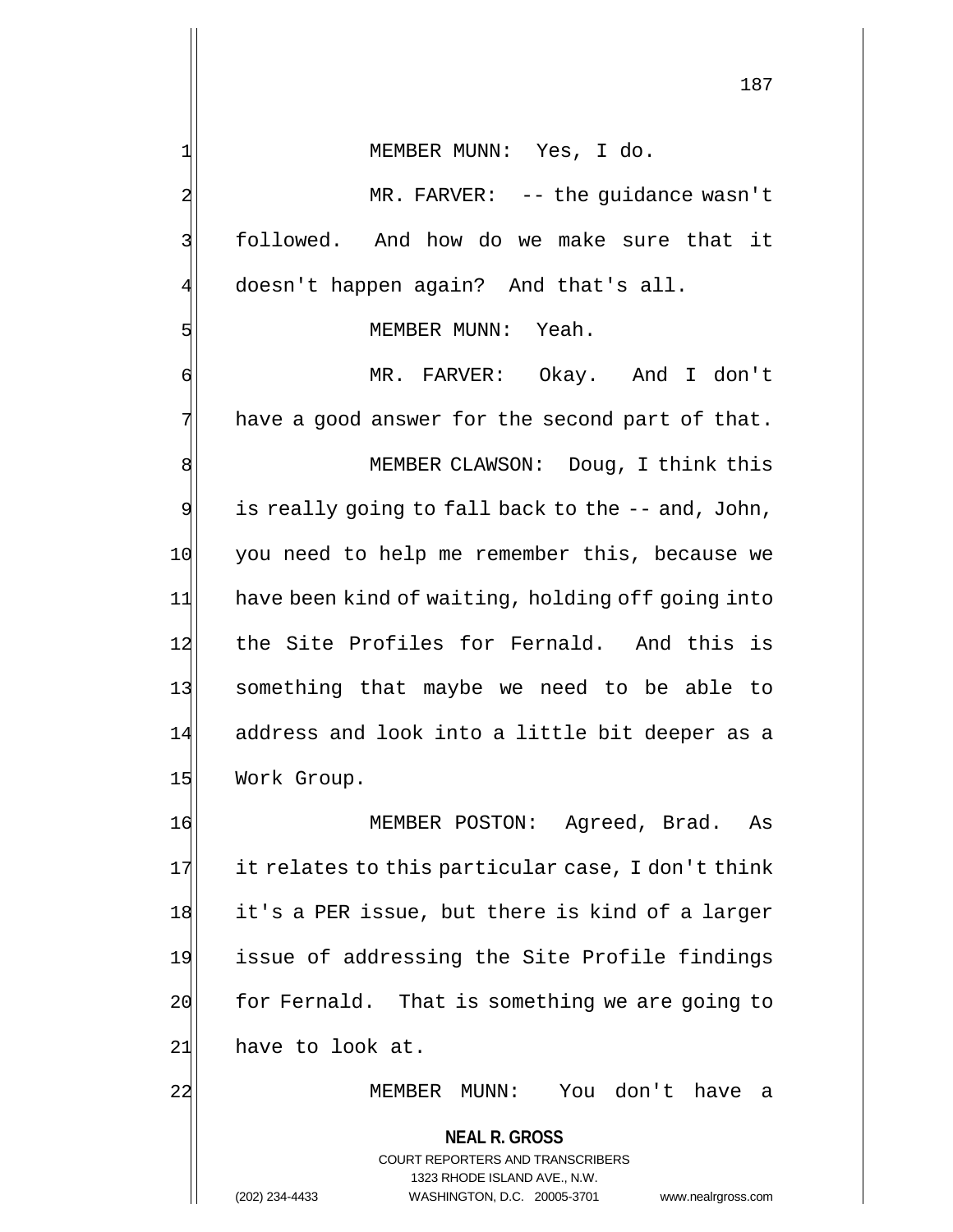1 workbook for Fernald?

**NEAL R. GROSS** COURT REPORTERS AND TRANSCRIBERS 2 MR. KATZ: Wanda, there is 3| something wrong with your phone because you are 4 barely audible. 5 MEMBER POSTON: Yes, this is John. 6 I can't hear her at all. 7| MEMBER MUNN: What I asked was --8 MR. KATZ: Wanda, you're still 9 barely audible. Something is wrong with your 10 phone. 11| MEMBER MUNN: I'll change my phone. 12 MR. KATZ: And while she is doing 13 that, can I just ask a question? So, did I 14 understand this correctly? This is a QA issue 15 basically. Somebody didn't follow, right, the 16 procedure? 17 MR. FARVER: It's a QA issue, and 18 how do we prevent it from happening again? Is 19 there anything we can do? Is it a workbook, 20 something that is in the workbook? I don't  $21$  know. But, yes, a QA issue. 22 MEMBER MUNN: Can you hear me now?

1323 RHODE ISLAND AVE., N.W.

(202) 234-4433 WASHINGTON, D.C. 20005-3701 www.nealrgross.com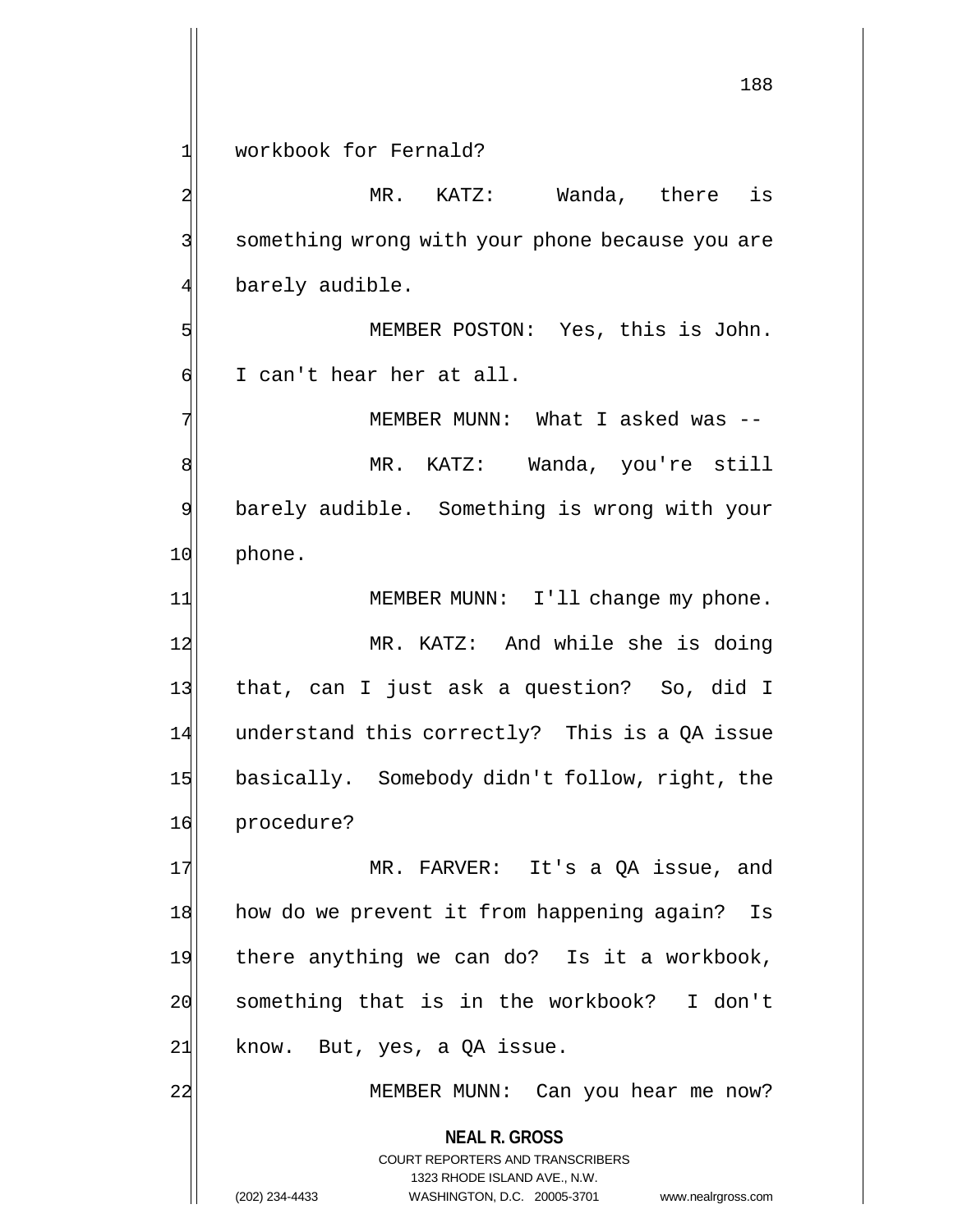1 CHAIRMAN KOTELCHUCK: Yes, much 2 better. Thank you.

3 MEMBER MUNN: Okay. I was simply 4 asking the question: do we have a workbook?

5 MR. SIEBERT: Yes. Yes, there is. 6 This is Scott. Yes, there is a workbook. It's  $7$  just the dose reconstructor did not make the same 8 decision as to work location, as SC&A pointed  $9$  out, and I tend to agree with SC&A's decision on 10 this, that the work location as everywhere is a 11 better ratio, could have been used for the 12 enriched rather than the DU. So I still see this 13 as the dose reconstructor made a poor decision 14 as to location.

15 MEMBER MUNN: Okay. Because I was 16 seeing this as he had an oversight with respect  $17$  to the appropriate selection of the ratio, that 18 he chose the wrong ratio. But you are saying 19 that he or she chose the incorrect workplace 20 location. Yes.

21 But, regardless of how you look at 22 it, it is an error in selection criteria, not --

> **NEAL R. GROSS** COURT REPORTERS AND TRANSCRIBERS 1323 RHODE ISLAND AVE., N.W. (202) 234-4433 WASHINGTON, D.C. 20005-3701 www.nealrgross.com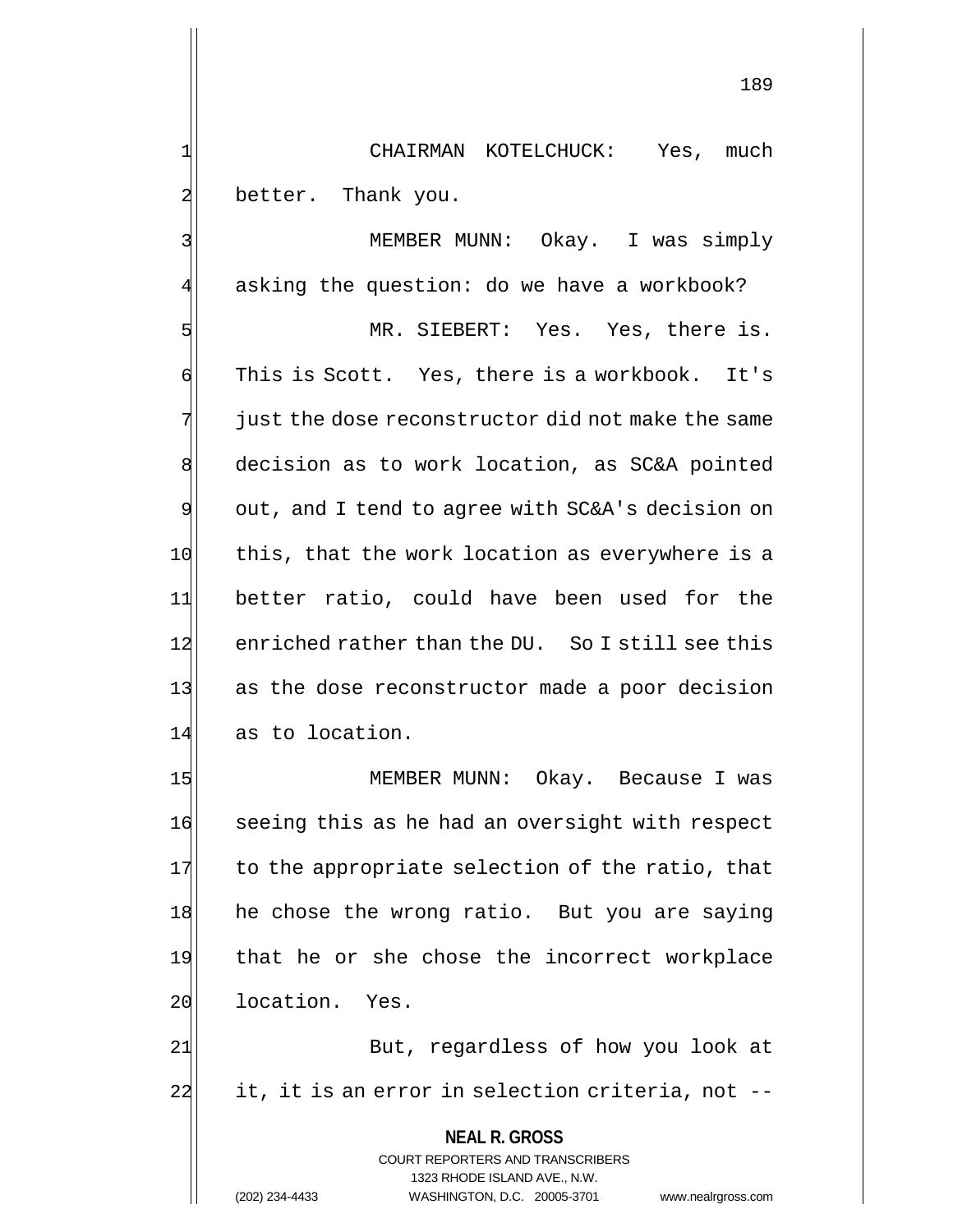1 MR. KATZ: Well, I think the 2 question that was being asked, is there 3 3 something that can be done with the guidance to 4 avoid this judgment error, if you want to call  $5$  it that? Or is the quidance as good as it can  $\mathfrak{q}$  be and it is simply just a QA problem, 7 non-compliance with the quidance? Scott? 8 | MR. SIEBERT: I'm sorry, I'm also 9 talking to the dose reconstructor off to the side 10 who did this one, to try to get the thought 11 process at the time as well. 12 Yeah, it's not a systematic issue. 13 The individual is just looking that they 14 selected a location as opposed to all locations, 15 which would be the most claimant-favorable 16 process for this electrician who did walk 17 throughout the plant. So they are admitting 18 that it was just a bad location decision while 19 they were doing the claim. 20 MEMBER MUNN: No amount of

21 instruction is going to change that or prevent 22 it from happening again.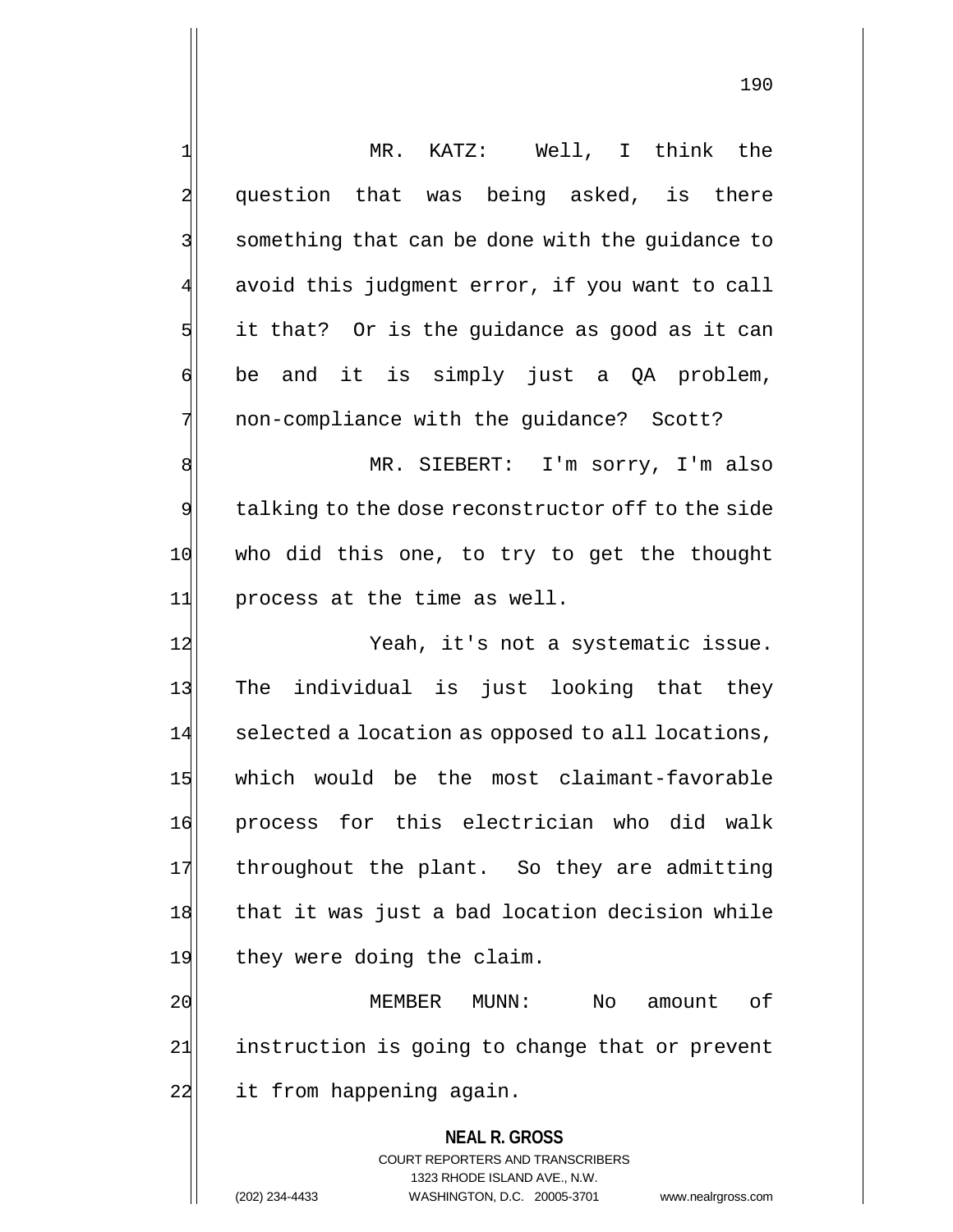MR. SIEBERT: Well, what prevents it again in this case, at least for this dose 3 3 reconstructor, is they know about the issue and it's in their mind.

5 MEMBER MUNN: Exactly.

6 CHAIRMAN KOTELCHUCK: So you don't  $7$  think it is a matter of sending it back to the 8 Fernald Committee?

9 MEMBER MUNN: There is nothing they  $10$  can do. There's really nothing to be done here. 11 You have a workbook. You have instructions. A 12 choice was made that was an inappropriate 13 choice. How are you going to change that? How 14 can you prevent it from happening? One really  $15$  can't.

16 MEMBER CLAWSON: This is Brad. I 17 beg to differ on that. On many of these, this 18 is what we are here to look at, is how are we to 19 be able to make these so that, basically, these 20 errors aren't made again. I think this one has  $21$  two folds on this, and part of this lays with me, 22 as the Fernald Work Group Chair, that we've got

**NEAL R. GROSS**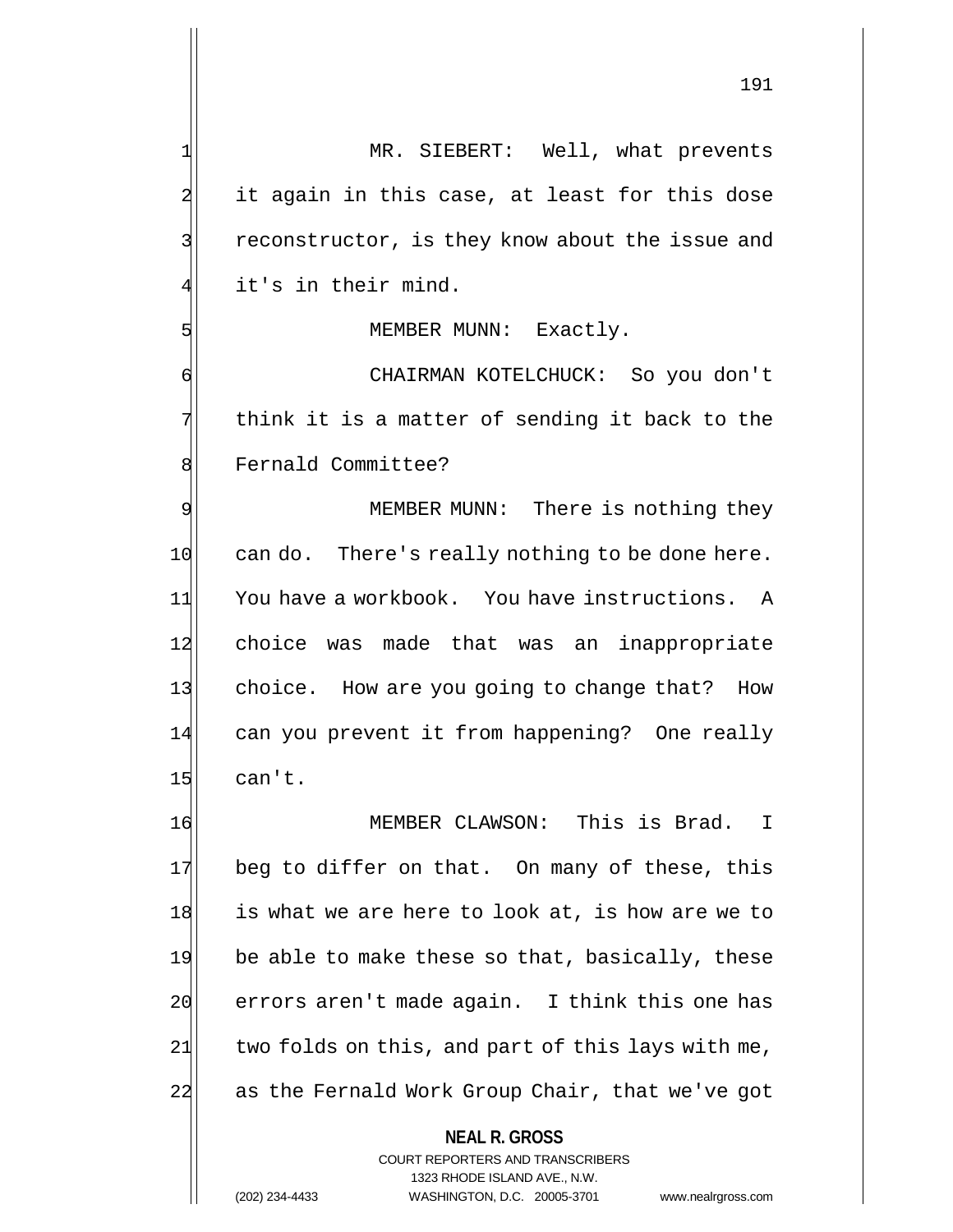**NEAL R. GROSS** COURT REPORTERS AND TRANSCRIBERS 1323 RHODE ISLAND AVE., N.W. 1 a lot of Site Profile issues. We really haven't  $2$  dove into  $-$ - I think after the SEC has been put 3 3 in, and we take and address the areas, because I believe that it may have somewhat changed from  $5$  the very beginning of this, and we may have to  $\mathfrak{g}$  be able to put something into place to be able  $7$  to make sure that the people like electricians,  $8$  or whatever, as they go throughout the site  $-$ -9 or all the workers, because they went from one  $10$  side to the other -- that this selection won't 11 be made anymore. It will be all -- probably all 12 the not-depleted uranium; it would be all 13 slightly enriched. 14 And I think this is part of what our  $15$  task is here, is to be able to try to make sure 16 that when we find issues like this, how can we 17 prevent these from happening again? 18 CHAIRMAN KOTELCHUCK: So do I 19 understand that that really suggests that maybe 20 the workbook can be improved? 21 | MEMBER CLAWSON: In my opinion, 22 yes. Looking at something like this, yes.

(202) 234-4433 WASHINGTON, D.C. 20005-3701 www.nealrgross.com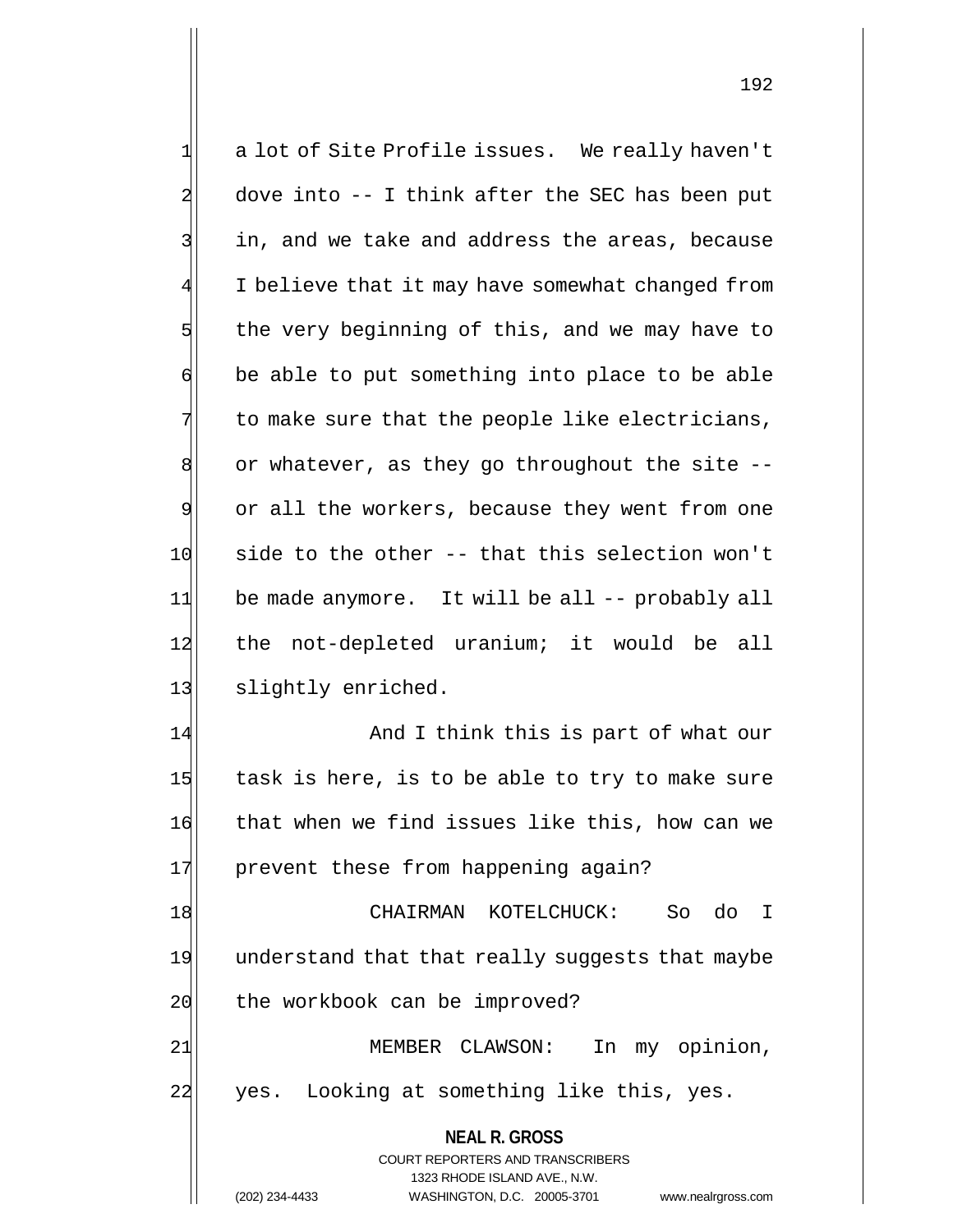$1 \mid$  You know, we put an awful lot -- I'm sorry, though 2 I don't know a lot of dose reconstructors or 3 3 3 anything else like that, but this is where we get into like the 10-year review of professional  $5$  judgment, or whatever else like this.

 Some cases they are going to have to be able to make this, but in something like this I don't think that they should have to be put into the position, when we could improve this 10 workbook so this wouldn't be a mistake that would 11 happen again.

12 and I look at Fernald because 13 Fernald has been out there on the books for a long 14 time. We have sidestepped a lot of the Site 15 Profile issues. And by maybe changing the Site 16 Profile issues, this would not have been an 17 issue.

18 But I disagree that this is 19 something that we should just look past, that 20 this is a one-time incident. I am a firm 21 believer that we are handling a very small amount 22 of these. If we see these issues, to me, they

**NEAL R. GROSS**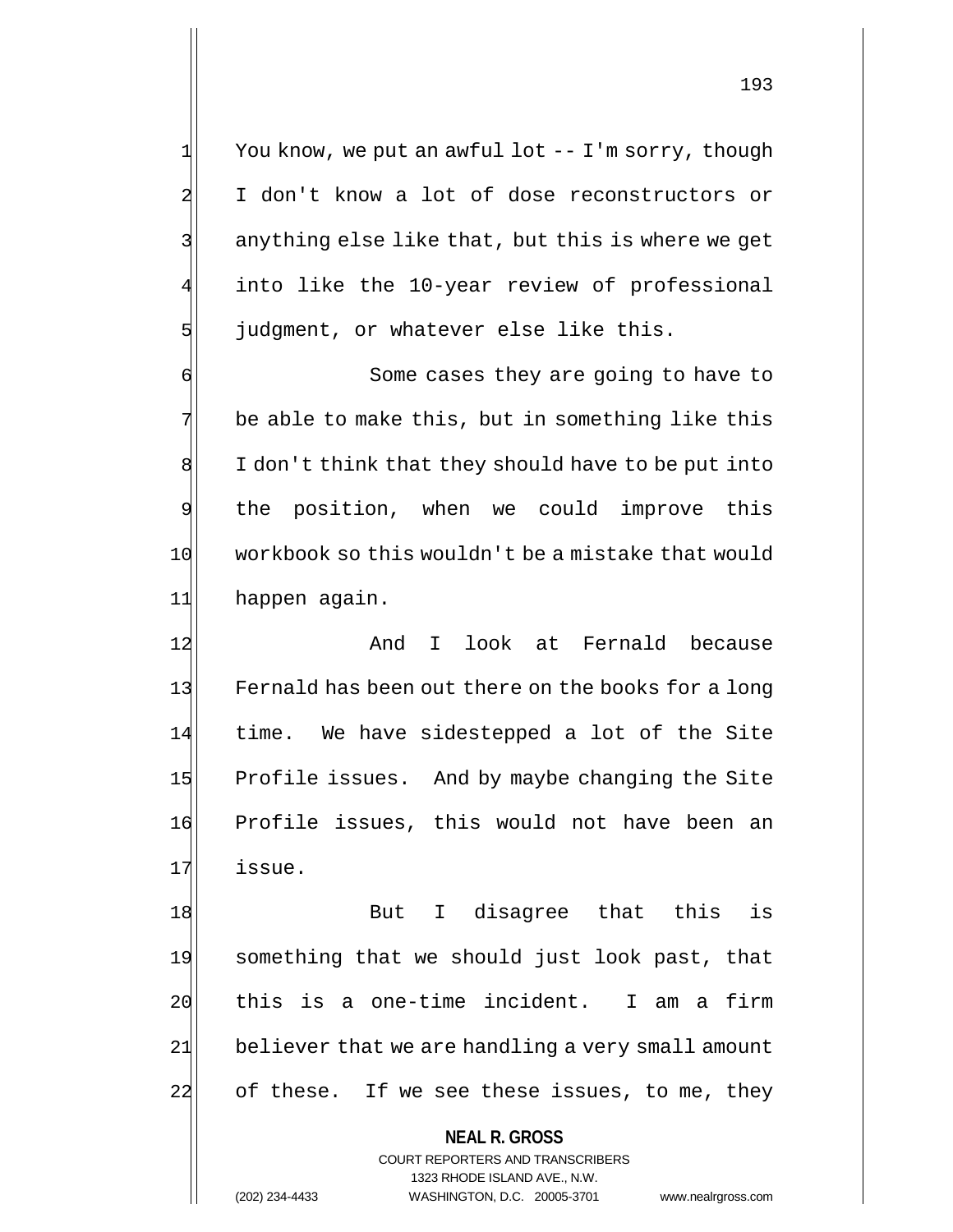**NEAL R. GROSS** COURT REPORTERS AND TRANSCRIBERS 1323 RHODE ISLAND AVE., N.W. 1 are a fairly significant issue. We should see 2 what we should do to be able to make it better 3 for the claimants, but also for the dose  $4$  reconstructor, that his guidance is more clear. 5 She should not be put into a  $\mathfrak{g}$  lot of these situations. They are going to have  $7$  to be in some, but where we can, we should be able 8 to do better. 9 CHAIRMAN KOTELCHUCK: Okay. Well, 10 10 now, Fernald has been decided to be an SEC? I'm 11 trying to remember from our last meeting. Or is 12 that coming up? 13 MEMBER CLAWSON: The Board has 14 submitted it up, and I believe that we are 15 waiting for Dr. Howard, or whoever, to be able 16 to respond back if they accept our 17 recommendation. I believe that's correct. 18 | CHAIRMAN KOTELCHUCK: Okay. Fine. 19 We made the decision. Okay. 20 MEMBER POSTON: Yes, Dr. Melius 21 read it into the record of the Board 22 teleconference.

(202) 234-4433 WASHINGTON, D.C. 20005-3701 www.nealrgross.com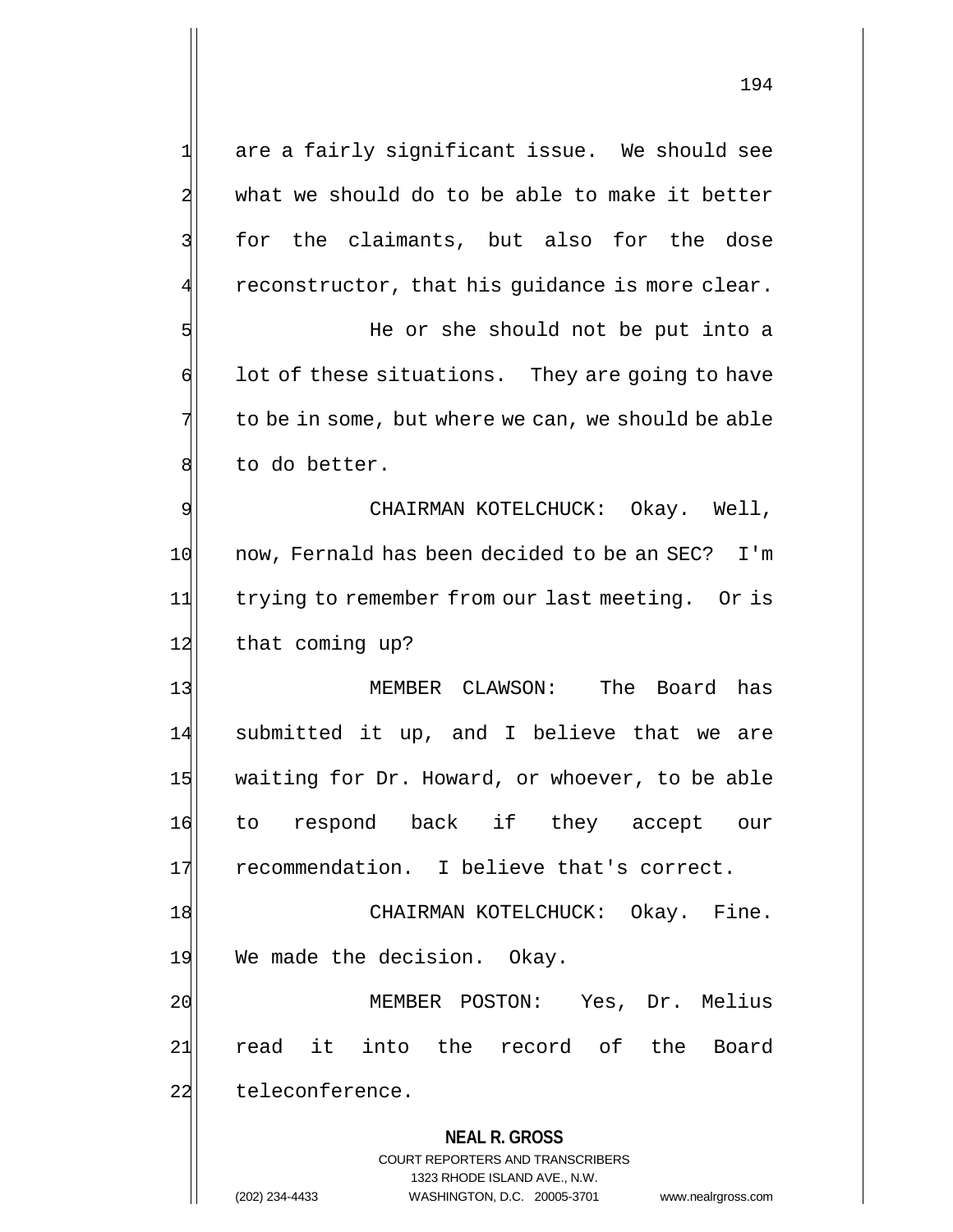1 CHAIRMAN KOTELCHUCK: Okay. 2 Pardon my short memory, but okay.

3 MS. BEHLING: This is Kathy 4 Behling. Can I just interject some comments 5 here, my opinion?

6 GI CHAIRMAN KOTELCHUCK: Sure.

 MS. BEHLING: Okay. One of the 8 8 and things that Scott just mentioned, and that I think is important and is correct in what he 10 stated, in this particular case, yes, the dose reconstructor perhaps should have, or definitely should have for claimant-favorability assumed that the 14 individual worked throughout the plant.

15 The only thing I will make mention 16 of -- and sometimes, if you have been through 17 these dose reconstructions, you can understand 18 how this type of thing can happen -- in some 19 situations, when you are trying to determine 20 certain external dose parameters, it's more 21 claimant-favorable to go in and say, "Oh, we know 22 he worked at plant 4" or "We know he worked at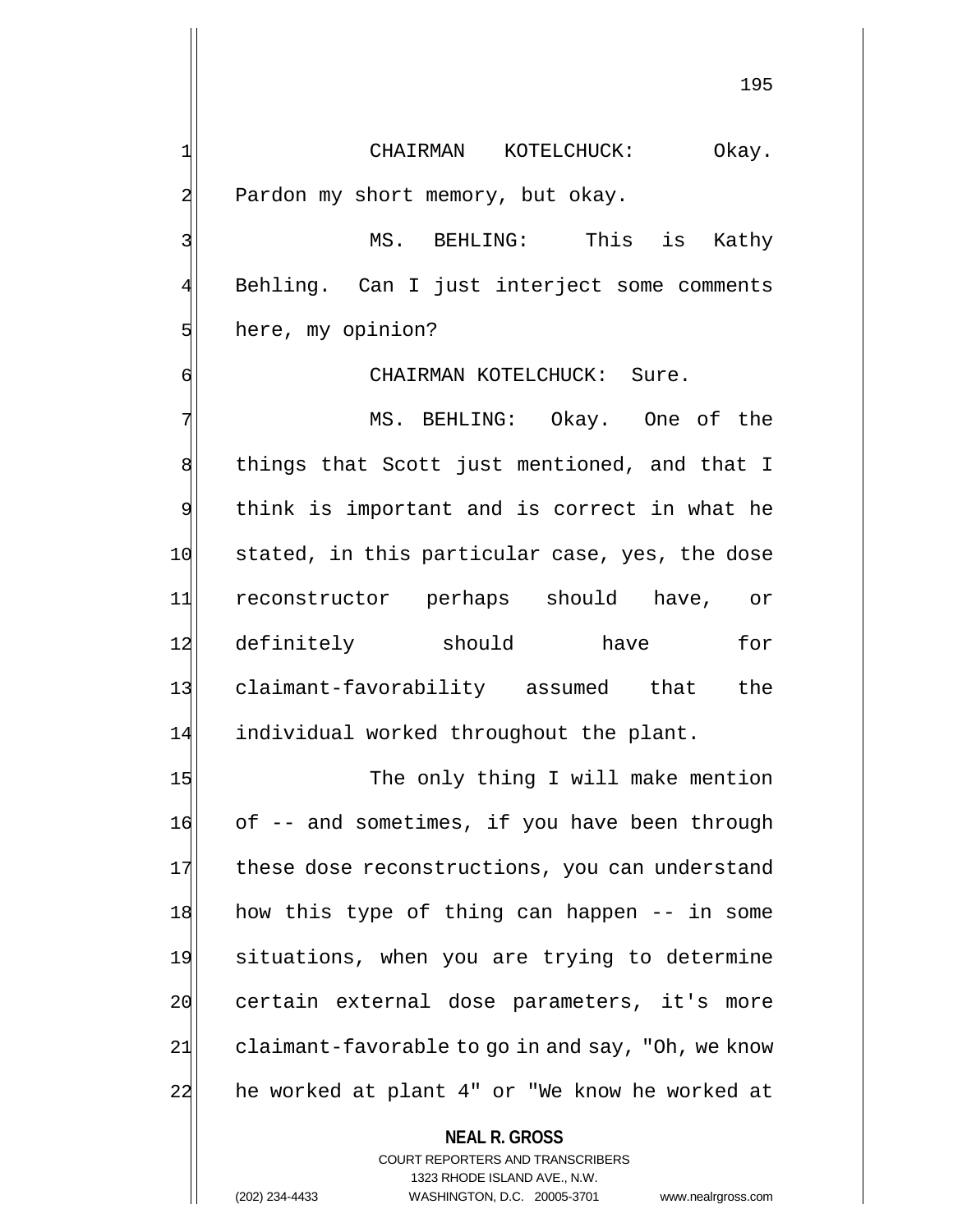$1$  plant 6."

2 3 So, as you are going through these 3 dose reconstructions, you have maybe something of a little bit of a mindset that you said, okay,  $5$  I'm going to assign him to this particular plant.  $\mathfrak{q}$  And now you are coming to another parameter where  $7$  it would be more claimant-favorable to say he 8 worked throughout the plant.

9 | So, in my judgment, I don't know how 10 something like that could be put into a workbook. 11 But what I do think is important is when NIOSH 12 agrees with a finding that we have and feels that 13 this was a judgment call, they should go back to 14 that particular dose reconstructor, make them  $15$  aware of that, and, as Scott just said, he just 16 did that, and that dose reconstructor will now 17 be more aware of thinking about that.

18 I can easily understand how 19 something like this happens. I don't know how 20 it gets put into a workbook. But I think, not 21 only in this case, all cases or all findings 22 where NIOSH does agree with us, it might be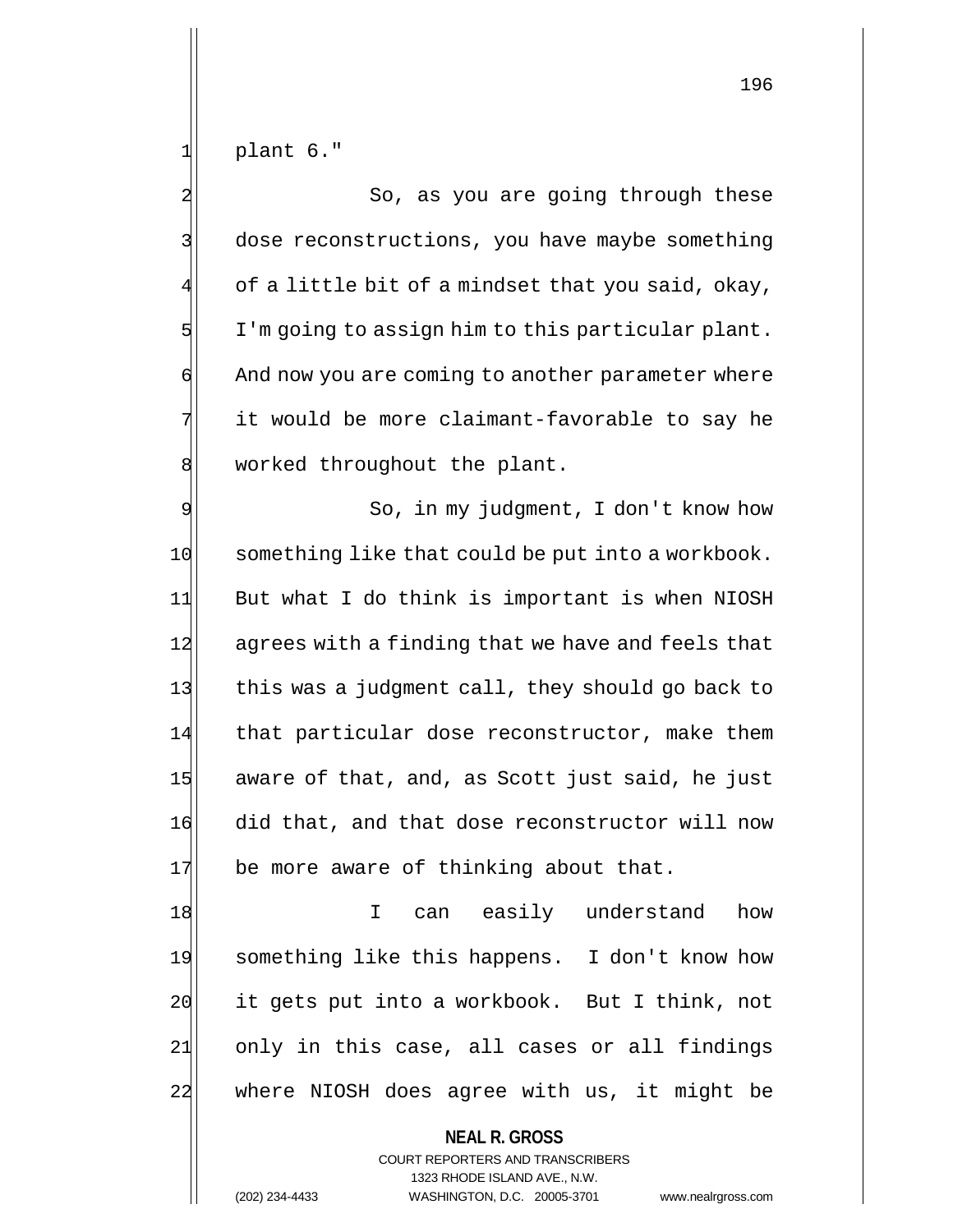1 important -- and I don't know if they do this 2 routinely -- that they go back to that dose 3 3 reconstructor and just say, "During this meeting this was decided. And so maybe when you are 5 doing your judgment calls, keep this in mind." 6 Correct me if I'm wrong, Scott.

7 MR. SIEBERT: No, and you are 8 correct. And the other thing I would point out 9 is, normally, if the dose reconstructor is still 10 working on the project, those are the people who 11 give me the first responses on these, and then 12 I go back and forth with them. So they are 13 generally the people who are aware of this in the 14 first place, when we get the responses, as well  $15$  as if -- and this is something I know we have 16 talked about in the past, but we have a process  $17$  in place, when claims come back for re-work, if 18 we have reviewed under the Subcommittee, that 19 information is flagged and the dose 20 reconstructor is notified to talk to me about any 21| outstanding issues that we have found in the 22 review, so that we can ensure it doesn't happen

# **NEAL R. GROSS**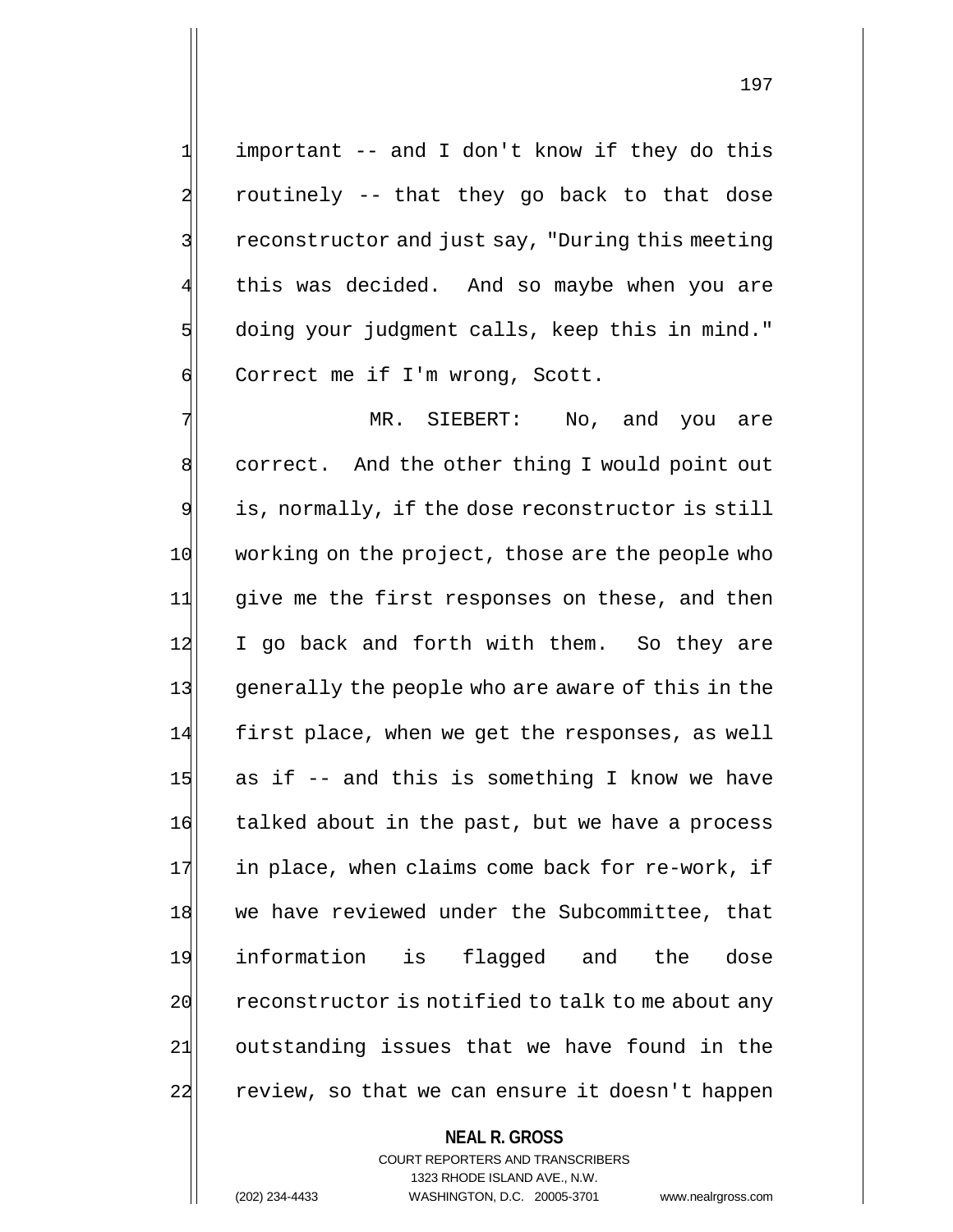1| again.

**NEAL R. GROSS** COURT REPORTERS AND TRANSCRIBERS 1323 RHODE ISLAND AVE., N.W. 2 MR. KATZ: This is Ted. I just want 3 | to thank Kathy. I mean, I think that insight is 4 immensely helpful in understanding this case.  $5$  So, thank you for bringing that detail to the 6 table. 7 CHAIRMAN KOTELCHUCK: Yes. 8 | MS. BEHLING: You're welcome. 9 MEMBER CLAWSON: Dave, this is 10 Brad. 11 CHAIRMAN KOTELCHUCK: Yes. 12 MEMBER CLAWSON: Kathy, I do agree 13 with you with, but I do have a question for Scott, 14 then. 15 You have gone back to this dose 16 reconstructor and explained that. Is this the 17 only dose reconstructor that does this? Is his 18 whole thing just Fernald? Or is he doing other 19 sites, too? 20 MR. SIEBERT: Well, the individual  $21$  is doing other sites as well. 22 MEMBER CLAWSON: Okay. See, so you

(202) 234-4433 WASHINGTON, D.C. 20005-3701 www.nealrgross.com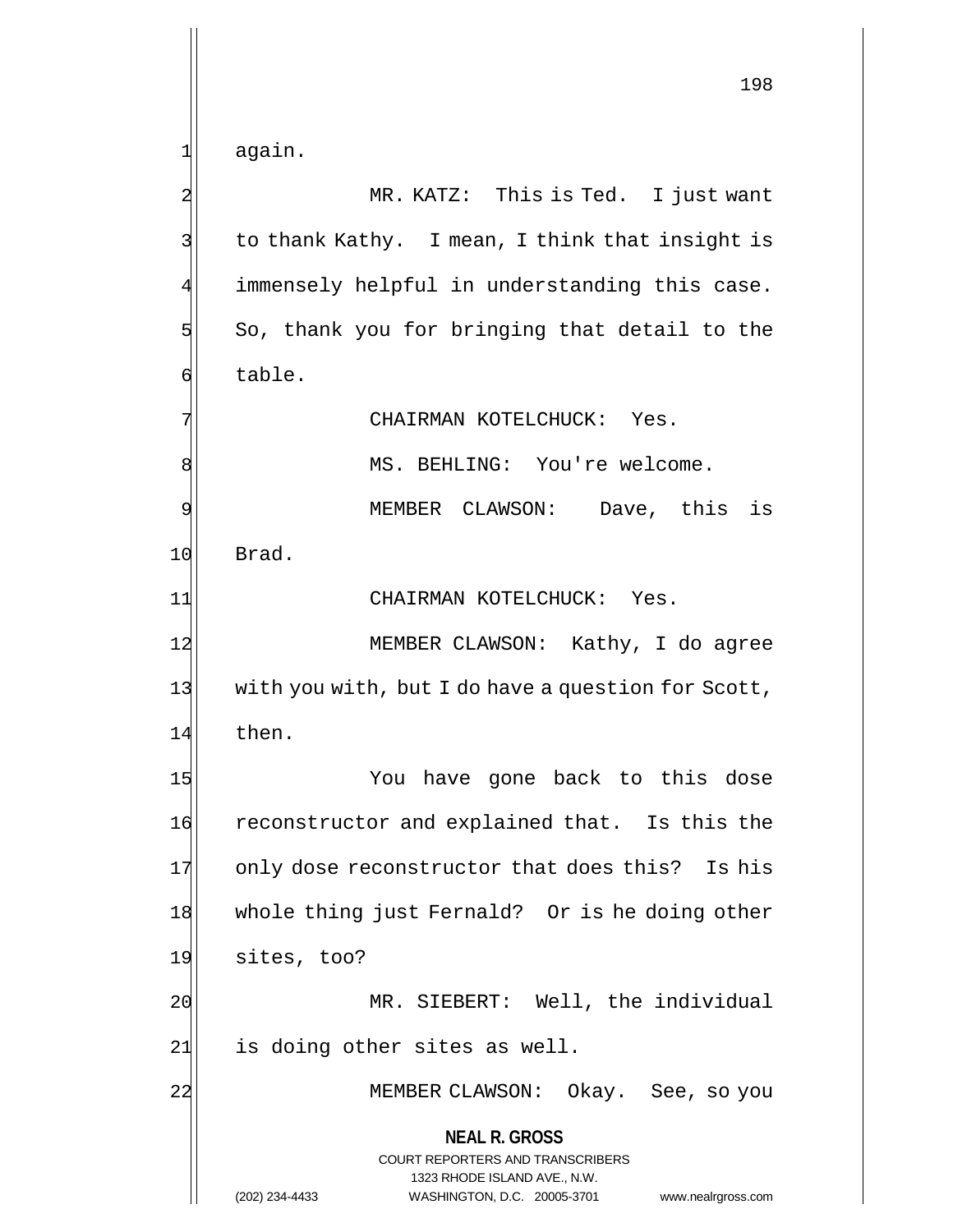1 have come back and corrected it with this one, 2 but could this come up with other dose 3 31 reconstructors?

I guess I kind of looked at one of  $5$  our processes that we have at my site that is 6 called "lessons learned." And, you know, it  $7$  goes out to all of us, so that we understand when 8 somebody had a judgment problem or something  $9$  else like that, so we can all learn from that 10 mistake. Is there any way that that is 11 portrayed to all the dose reconstructors?

12 MR. SIEBERT: I can say not on a 13 one-by-one basis of all responses we deal with 14 on the Subcommittee. But as soon as I see trends 15 that are going on, I am making sure my group and 16 Joel's group across the dose reconstructors, in 17 our meetings that we have with them, very much 18 like you are saying, a lesson learned, what have 19 we seen.

20 It's very much like the way we handle 21 peer review comments that are trending, we are 22 seeing the same issues. And I know I gave a

> **NEAL R. GROSS** COURT REPORTERS AND TRANSCRIBERS 1323 RHODE ISLAND AVE., N.W. (202) 234-4433 WASHINGTON, D.C. 20005-3701 www.nealrgross.com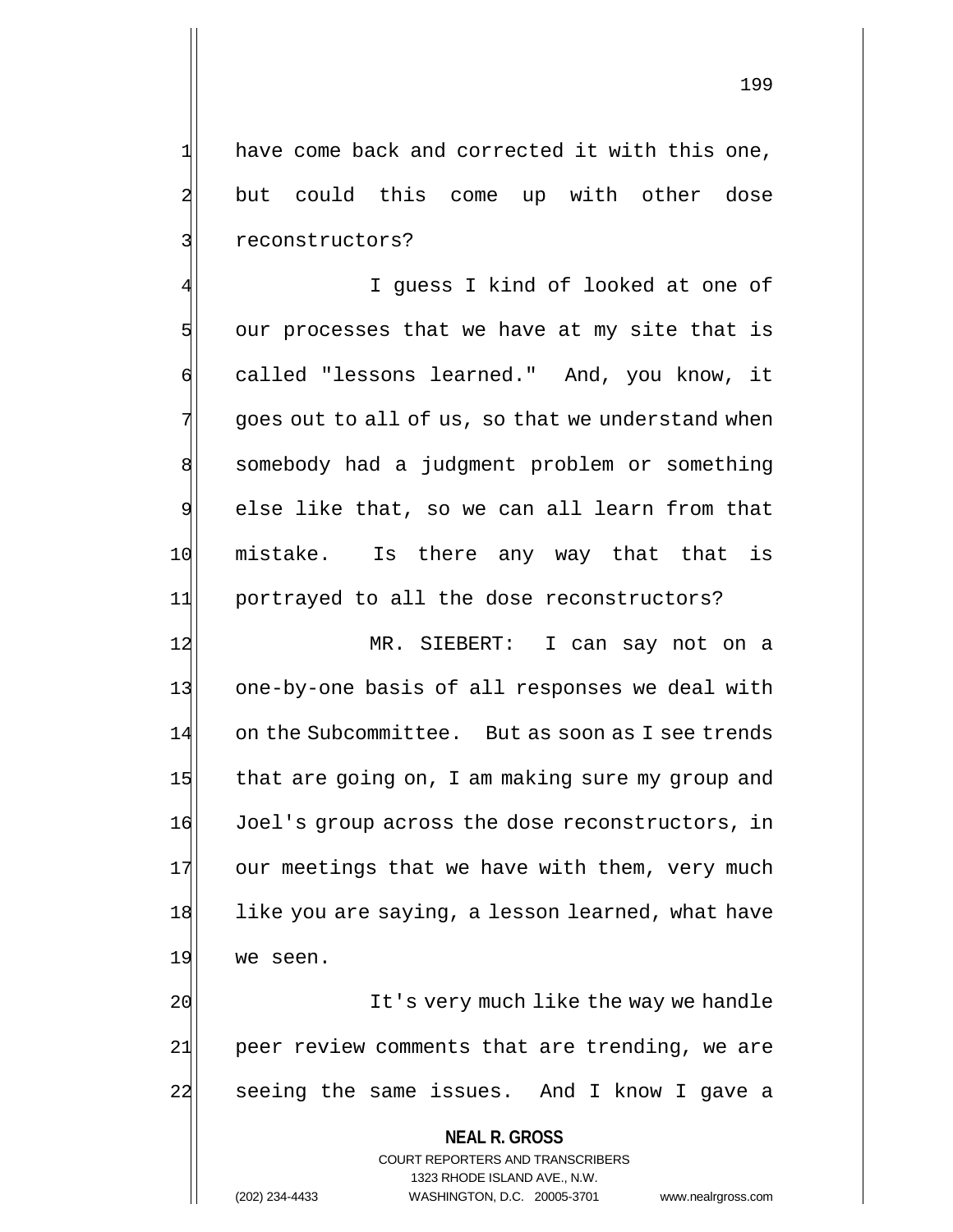1 presentation to the Subcommittee last year about 2 how we are trending those now and watching them 3 more carefully.

It's the same thing. When we are  $5$  seeing trends, we do put that information out to  $\phi$  all the dose reconstructors to ensure that they  $7$  are aware of it.

8 8 8 So, yeah, it is a very good question,  $9$  Brad, and we are doing that.

10 MEMBER CLAWSON: So, Scott, what 11 you are telling me is, even with some of the 12 internal QA issues that you guys uncover 13 yourself, you are tracking that? And when you 14 start to see a trend, you are making sure that 15 everybody is aware of this and to be able to look 16 at it? Is that a correct assumption?

17 MR. SIEBERT: Yes, that is correct. 18 MEMBER CLAWSON: Okay. Thank you. 19 MS. LIN: Hi. This is Jenny. I 20 think I might have missed part of the 21 conversation. I'm sorry, I'm going in and out 22 of the conference call today.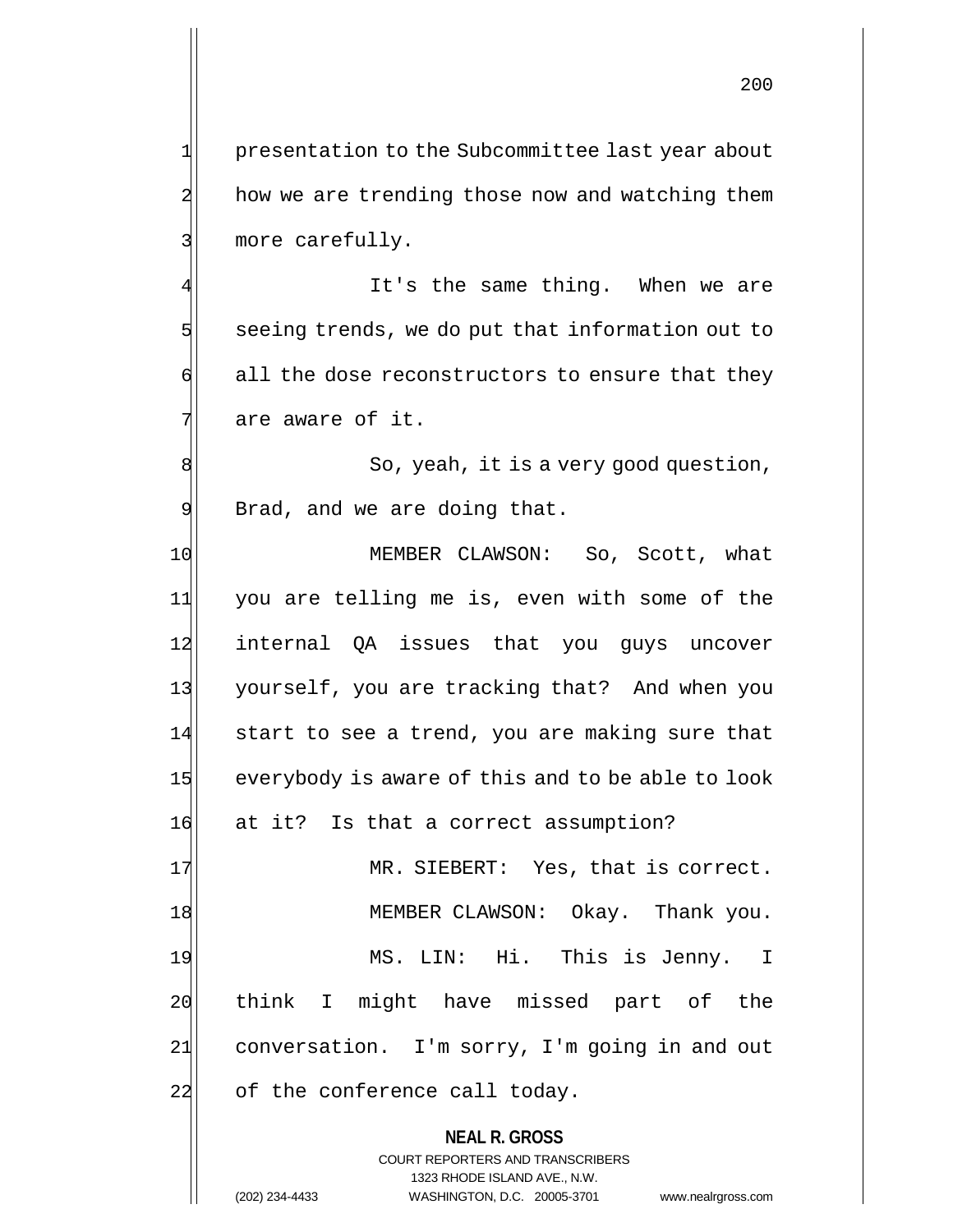1 But I wasn't sure, are we talking 2 about this one specific error that is associated 3 With this claim? Because it seems to me that we 4 are using this one observation to imply that all 5 others have issues, all other claims have 6 issues.

7 CHAIRMAN KOTELCHUCK: Well, I mean,  $8$  that discussion has been going on all day.

9 I mean, the question is, when you see 10 it, when you are doing a one percent sample and 11 you are picking out and you find the problem, is 12 this not indicative of another problem or is it  $13$  a one-off?

14 MS. LIN: Right. So what would be 15 the basis for you to say that this is an issue 16 across all the claims that use the same Site 17 Profiles or conducted by the same dose 18 reconstructors?

19 So, I'm just trying to put these 20 issues in perspective here. Because, 21 obviously, if we are responding to public 22 inquiries or letters to the Secretary, we need

#### **NEAL R. GROSS**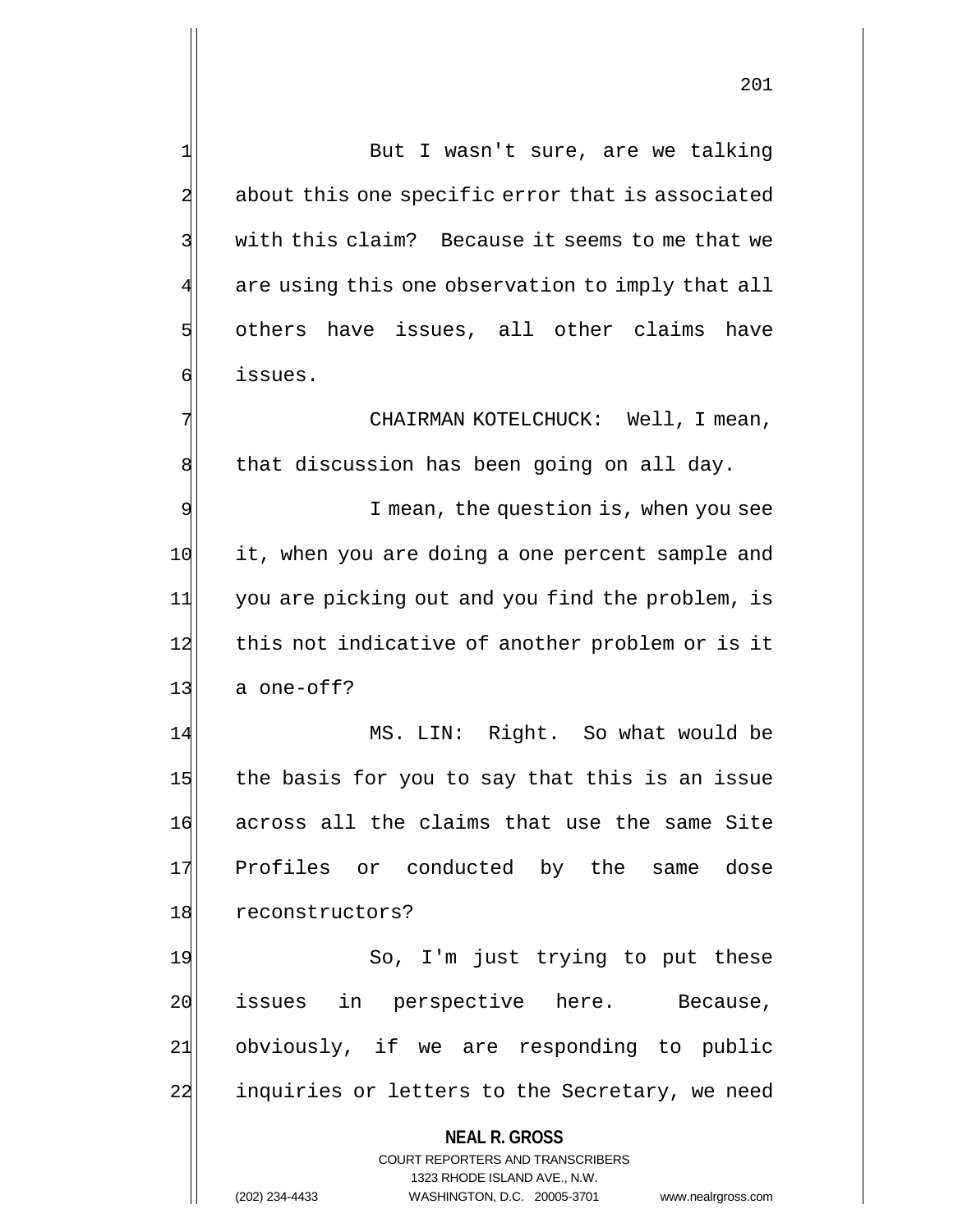$1$  to be very clear about what is it that we are 2 seeing, right?

**NEAL R. GROSS** COURT REPORTERS AND TRANSCRIBERS 1323 RHODE ISLAND AVE., N.W. 3 3 So, if this is a speculation that the 4 dose reconstructions has this serious error,  $5$  based on the one percent audits, then I think we  $\phi$  need to have more of a stronger basis to have that 7 conversation than just the speculation, right? 8 SI CHAIRMAN KOTELCHUCK: I don't know  $9$  how to answer that. Part of it is I am not clear. 10 I'm waiting for somebody to suggest how we 11 resolve this, how we act on this. 12 MS. LIN: Right. So what I am 13 hearing is that ORAU is tracking trends of either 14 internal audits or issues brought to light by 15 this Subcommittee? 16 CHAIRMAN KOTELCHUCK: Yes. 17 MS. LIN: So does ORAU have any  $18$  plans in terms of  $-$  so it sounds to me that ORAU 19 is tracking, and then they will make adjustments 20 to their procedures or they will provide 21 guidance to dose reconstructors? 22 CHAIRMAN KOTELCHUCK: The latter.

(202) 234-4433 WASHINGTON, D.C. 20005-3701 www.nealrgross.com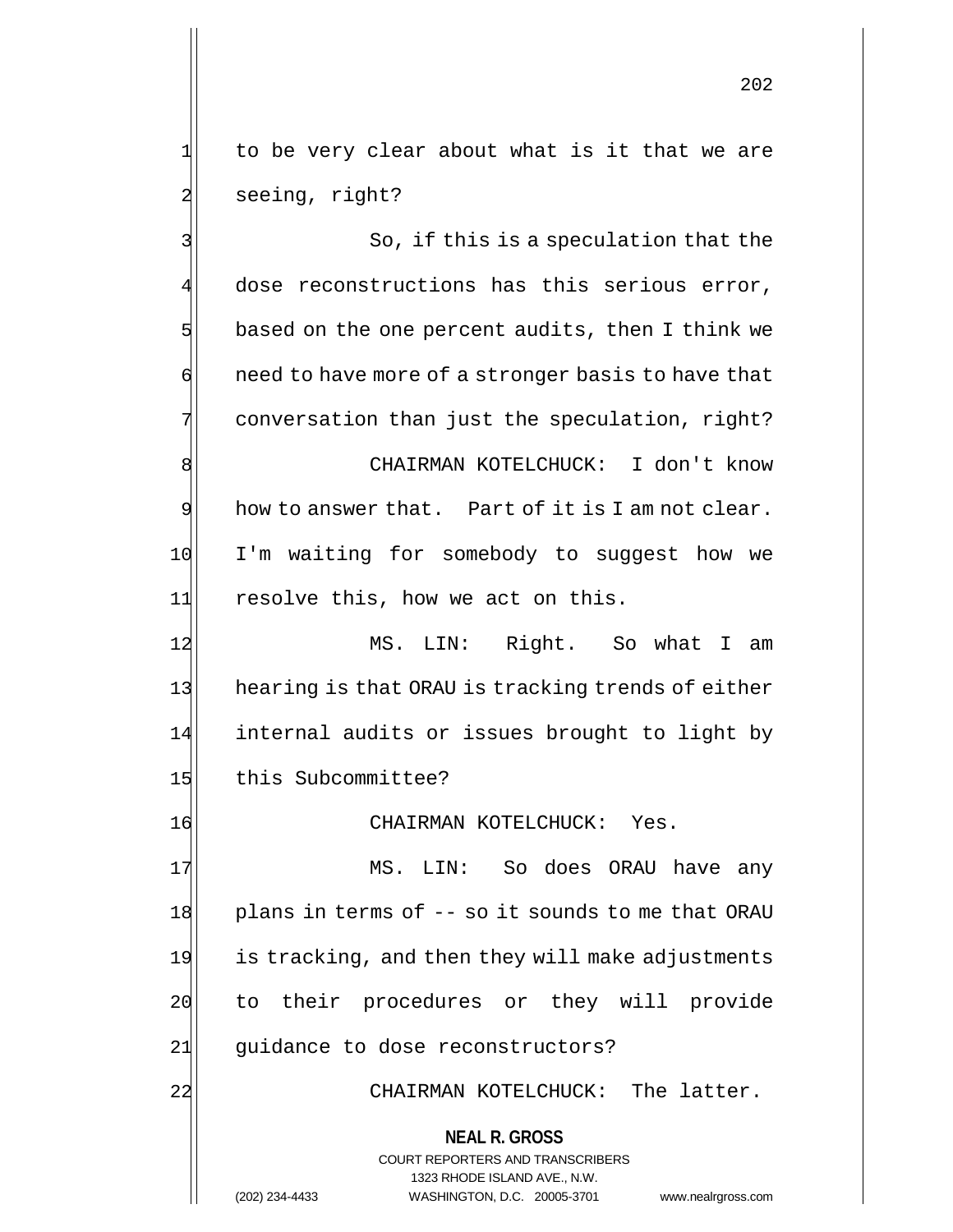1 MS. LIN: Yes. Okay.

2<sup>|</sup> MEMBER CLAWSON: Jenny, this is  $3$  also Brad. One of the things, there are several 4 contributing factors to this. The one thing we  $5$  were looking at it is from the standpoint to make  $\left| \cdot \right|$  sure that there isn't something that we can put 7 into place to make sure this doesn't happen 8 again.

9 This is when Kathy also explained to 10 us that, no matter what, it would be very hard 11 to be able to put into this. And this is when 12 Scott explained to me what they are doing 13 internally when they see an issue like this and 14 how they can track, and when he starts to see 15 trending, the corrective actions that they are 16 taking care of internally in-house.

18 MEMBER CLAWSON: And this is what 19 I was looking for, is to make sure that we have 20 something in place. We have seen small issues.  $21$  This is how they are taking care of it. This is 22 what we are going forward with.

17 MS. LIN: Okay.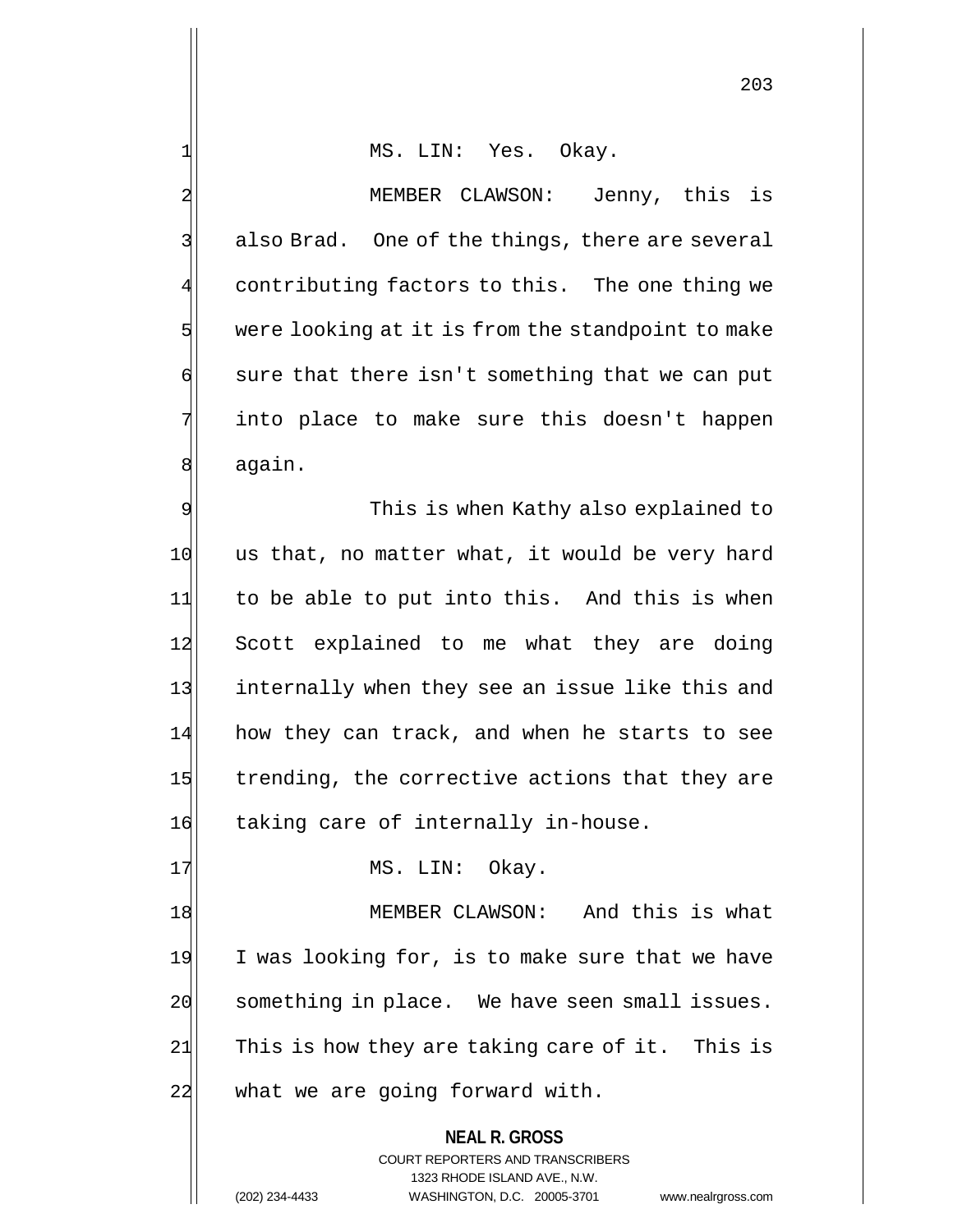1 The other adding factor into this 2 is, if Fernald has just been made an SEC, some 3 3 of the Site Profile issues have not been fully addressed yet. And we are hoping that, when  $5$  they are addressed, that it will probably take 6 care of this problem.

7 MR. KATZ: Well, yes, I am not sure 8 whether they overlap, Brad. But, I mean, I 9 think in this case what we have just heard, 10 basically, is there was an error in judgment, in 11 NIOSH's opinion, and it's not something that is 12 systemic. We also sort of figured that out. 13 But it has to do with sort of the nature of this 14 kind of case, which has some complexity to it.

15 And so I think the Subcommittee can 16 close this out. There is not more to do on this 17 case. You now understand what happened, why 18 it's correctly found as being an error, and that 19 is really it for this.

20 I mean, the Fernald Work Group will 21 be working on the Site Profile issues, which may 22 or may not overlap with this at all. But that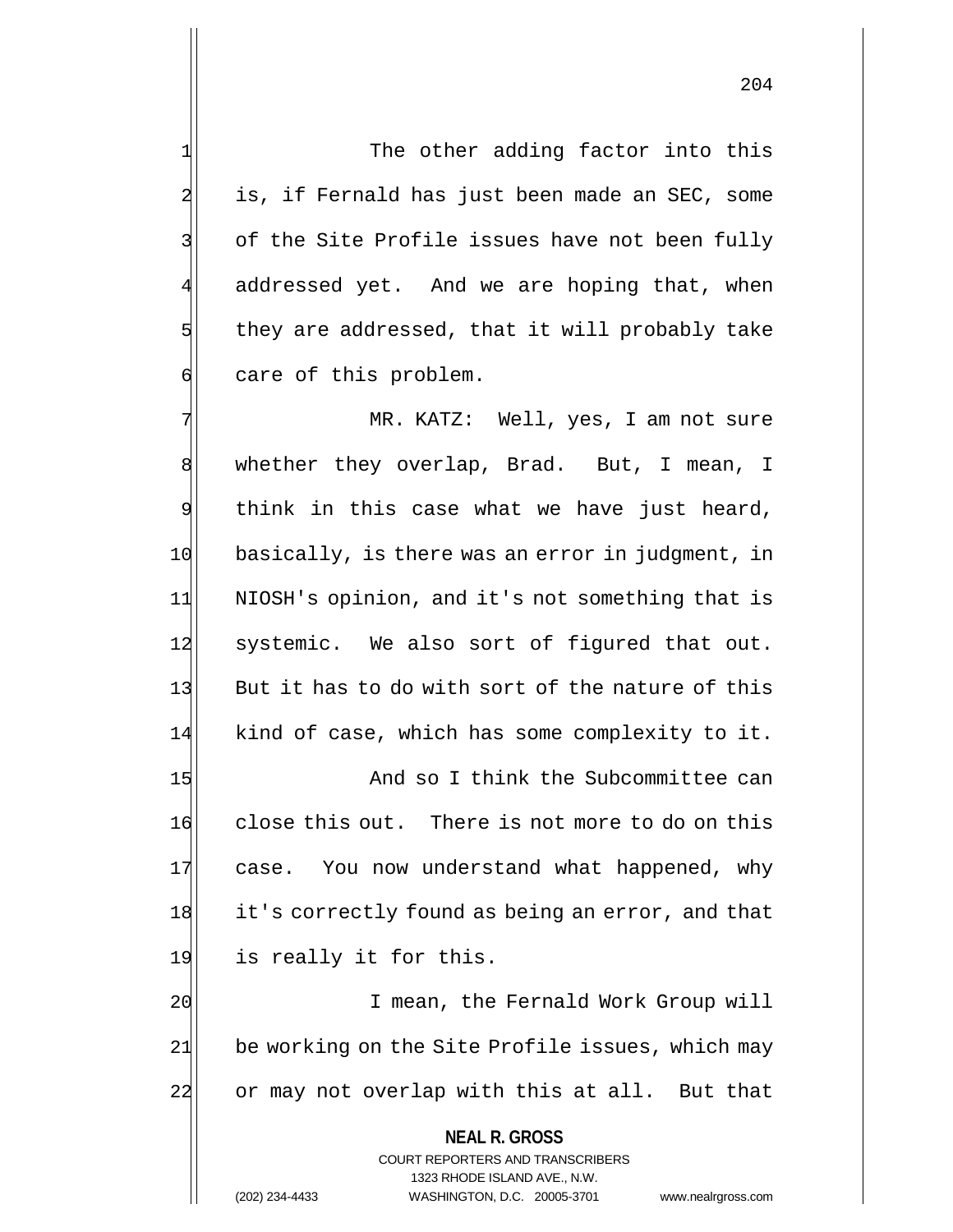**NEAL R. GROSS** COURT REPORTERS AND TRANSCRIBERS 1323 RHODE ISLAND AVE., N.W.  $1$  is sort of independent of this, I think. 2 MS. LIN: Okay. Thank you. So,  $3$  just to be clear, this issue isn't necessarily 4 indicative of any trend for claims at Fernald  $5$  necessarily? This is just this claim. 6 MR. KATZ: No, I mean, this was very 7 clearly explained by the end of the 8 conversation, that this was really a complicated 9 judgment issue here. 10 MS. LIN: Okay. Thank you. 11 MR. KATZ: So, right, it's 12 individualistic here. 13 MS. LIN: Okay. Thank you. 14 CHAIRMAN KOTELCHUCK: So I think we 15 do know that this is being taken care of for the 16 future in terms of working with the dose 17 reconstructors. And I think that's all we can  $18$  do with it, unless  $-$ 19 MEMBER CLAWSON: Dave, I agree with 20 you. This is Brad. We just wanted to make sure  $21$  that there wasn't something that we could put in 22 place. And I would like to thank Scott because

(202) 234-4433 WASHINGTON, D.C. 20005-3701 www.nealrgross.com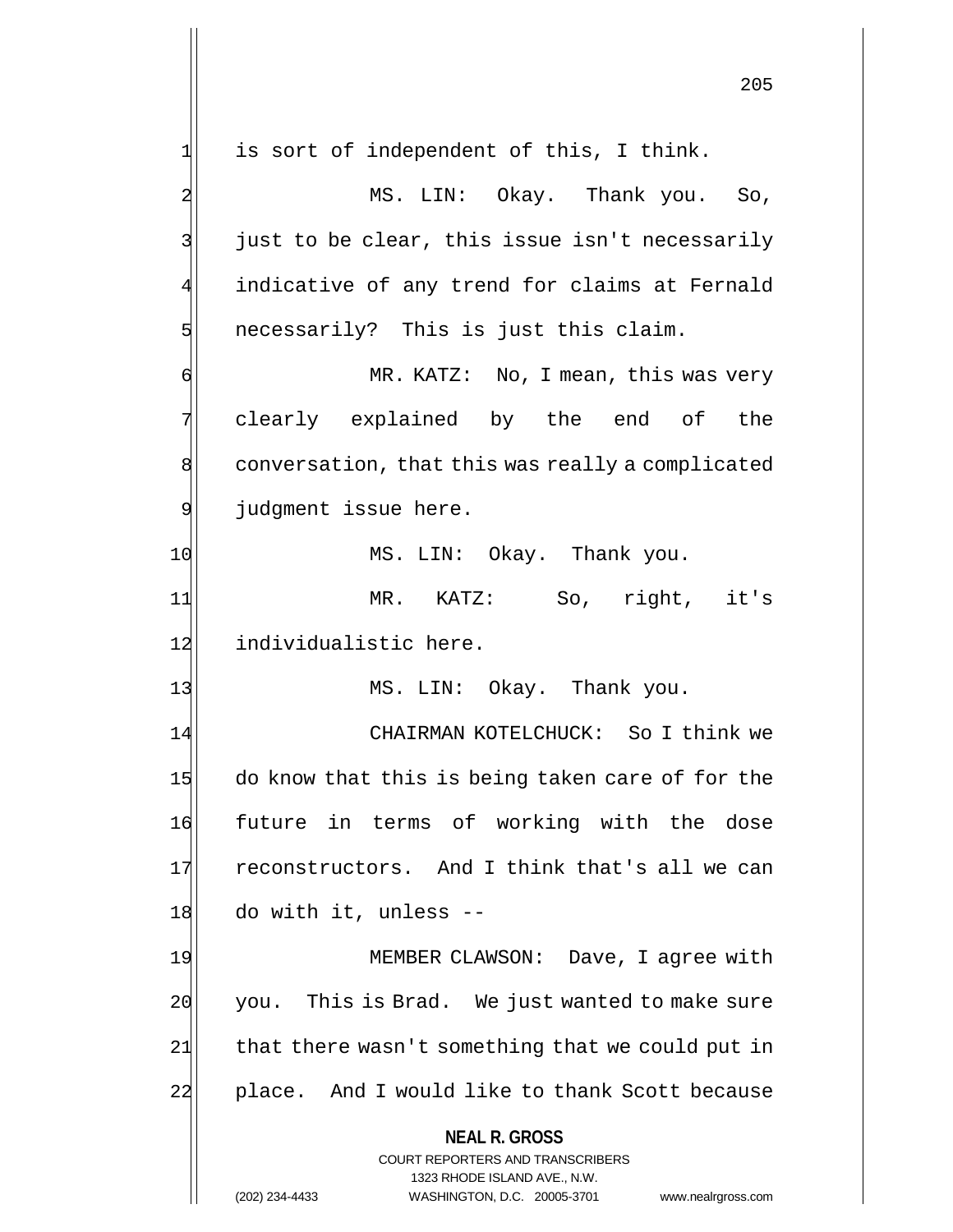**NEAL R. GROSS** COURT REPORTERS AND TRANSCRIBERS 1323 RHODE ISLAND AVE., N.W. (202) 234-4433 WASHINGTON, D.C. 20005-3701 www.nealrgross.com  $1$  this makes me feel better, understanding their 2 internal process of how it has been working. I 3 8 know we have been working on this numerous years 4 for this. And Kathy's input of how difficult  $5$  this is, and by addressing it the way we have,  $\mathfrak{g}$  I don't see that we can do much more. That is 7 my personal opinion, but I think we have run 8 everything to ground. We have looked at it. 9 We've done what we needed. 10 CHAIRMAN KOTELCHUCK: Well, maybe 11 this is a reasonable time to close, based on the 12 discussion we've had. 13 MEMBER CLAWSON: I agree with that. 14 This is Brad. 15 CHAIRMAN KOTELCHUCK: Yeah. Any 16 other comments? We have gone along for quite a 17 while. If people have other --18 (No response.) 19 Then, I'm simply going to propose  $20$  that we close it. Are there objections? 21 (No response.) 22 All right. Then, let's consider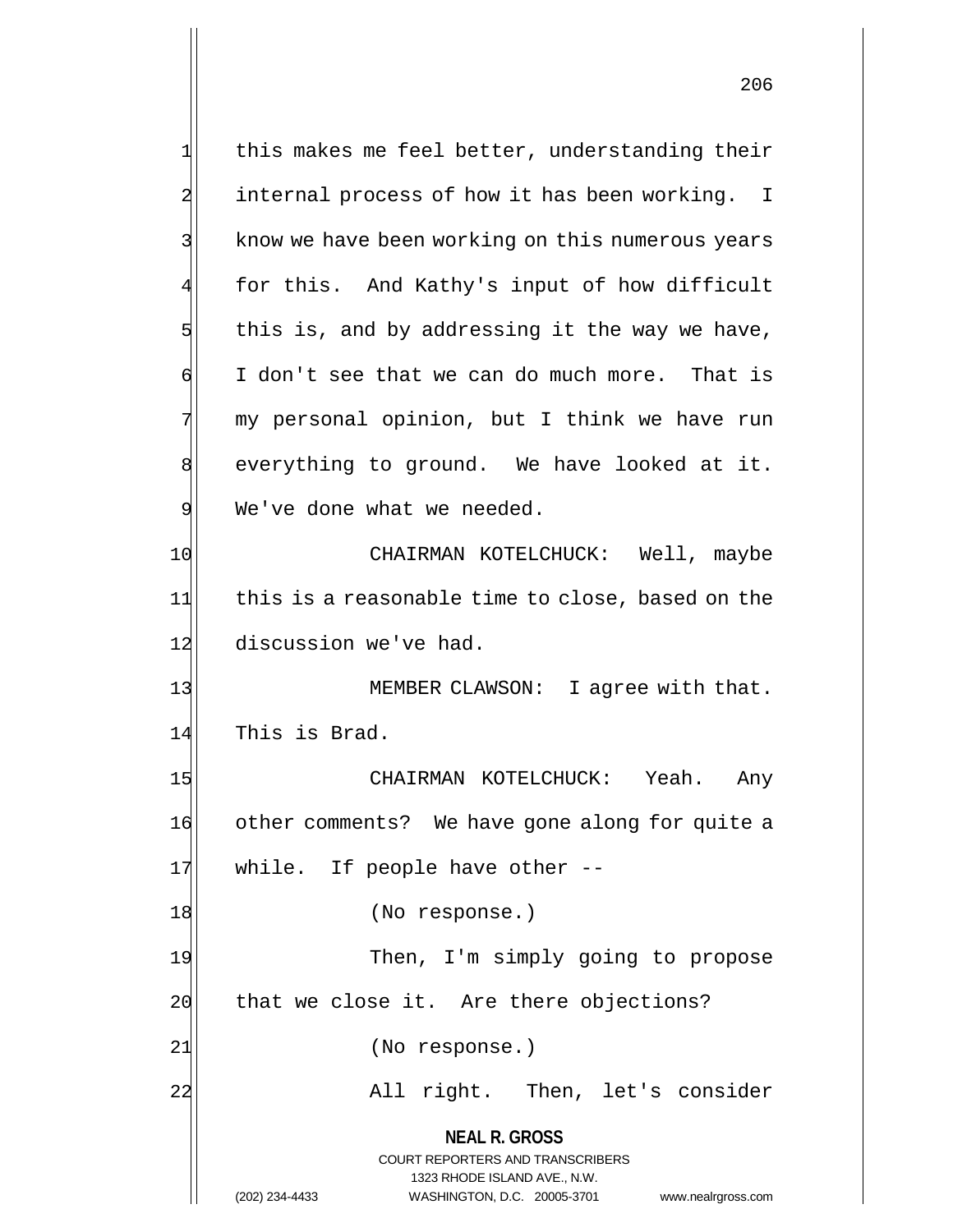**NEAL R. GROSS** COURT REPORTERS AND TRANSCRIBERS 207  $1$  that closed. 2 Now, we just did 225.1. It is 3 nearing 3 o'clock. 225.2. Should we take a 4 break now, folks? We have had a long 5 s conversation. Take a 10-minute break? 6 MEMBER MUNN: That sounds 7 reasonable. 8 | CHAIRMAN KOTELCHUCK: Okay. It's  $9$  2:50. Let's get back together at 3:00. Or do 10 you want to make it five after 3:00? I don't 11 know. 12 MR. KATZ: Three is fine. John has 13 to leave us at  $4:00$ . So it would be good to get 14 in what we can while John is with us. 15 | CHAIRMAN KOTELCHUCK: Wonderful. 16 Okay, three o'clock it is. See you all back in 17 10 minutes. Thank you. Bye-bye. 18 (Whereupon, the meeting in the 19 above-entitled matter went off the record at  $20$  2:50 p.m. and resumed at 3:00 p.m.) 21 CHAIRMAN KOTELCHUCK: Well, one of 22 the more minor virtues of having a telephone

> 1323 RHODE ISLAND AVE., N.W. (202) 234-4433 WASHINGTON, D.C. 20005-3701 www.nealrgross.com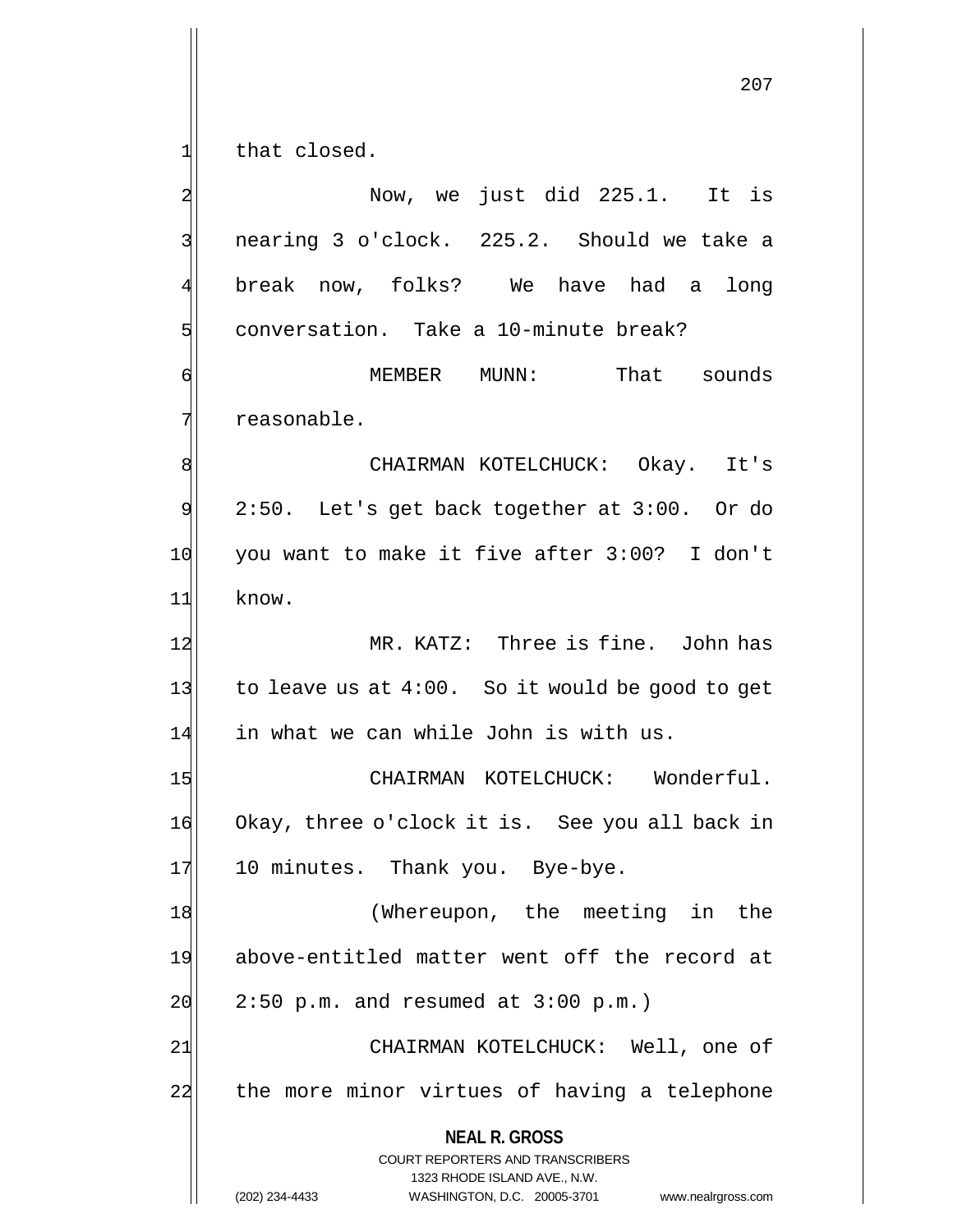**NEAL R. GROSS** COURT REPORTERS AND TRANSCRIBERS 1323 RHODE ISLAND AVE., N.W. 1 conference call or a Live Meeting like this is  $2$  that there's no chance, when you take a 10-minute 3 3 break, for you to sit around and talk with the other people on the Committee and talk about last  $5$  night's football game or whether the government 6 is going to close down, and then you get wrapped  $7$  up in a conversation and overstay your time. 8 We're all isolated. 9 MR. KATZ: That's right. 10 MR. CALHOUN: We in Cincinnati 11 prefer not to talk about Sunday's football game. 12 CHAIRMAN KOTELCHUCK: Oh, I see. 13 Right, yes. Well, I shouldn't talk about it; 14 one of our teams in New York has lost four 15 straight. 16 Anyhow, enough said. Let's go back  $17$  to business because John has to leave at 4:00. 18 And by the way, is that John Poston? 19 MR. KATZ: Yes, that is John Poston. 20 CHAIRMAN KOTELCHUCK: Yes, that's  $21$  what I thought. 22 MR. KATZ: Yes.

(202) 234-4433 WASHINGTON, D.C. 20005-3701 www.nealrgross.com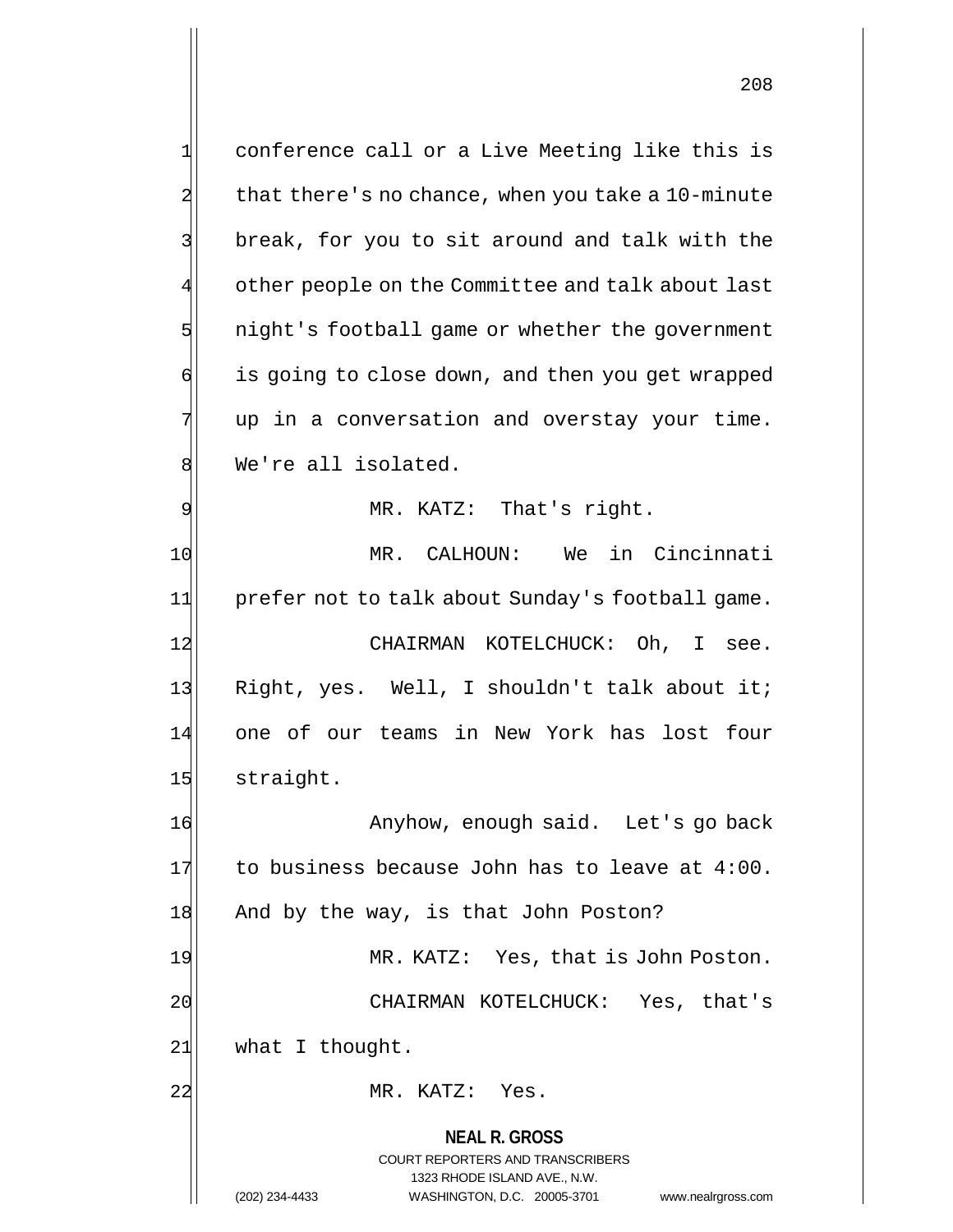|    | 209                                                                                                 |
|----|-----------------------------------------------------------------------------------------------------|
|    | CHAIRMAN KOTELCHUCK: Okay. Well,                                                                    |
|    | then, let us proceed. Something like a trip of                                                      |
|    | 1,000 miles begins with a single step. Well,                                                        |
| 4  | we're kind of in the middle, I hope, of that 1,000                                                  |
| 5  | miles, though it seems a long way off.                                                              |
| 6  | Somebody is controlling? We have                                                                    |
| 7  | just finished 225.1. We were just getting to                                                        |
| 8  | 225.2, I believe.                                                                                   |
| 9  | MEMBER POSTON: Do we still have                                                                     |
| 10 | Doug online?                                                                                        |
| 11 | CHAIRMAN KOTELCHUCK: I wonder,                                                                      |
| 12 | Doug may not be on the line. That's what I am --                                                    |
| 13 | MR. FARVER: I'm here, guys.                                                                         |
| 14 | CHAIRMAN KOTELCHUCK: Oh, okay.                                                                      |
| 15 | That's all right.                                                                                   |
| 16 | MR. FARVER: I had to swap out                                                                       |
| 17 | phones again.                                                                                       |
| 18 | CHAIRMAN KOTELCHUCK:<br>Oh, I see.                                                                  |
| 19 | Okay. You weren't talking with your colleagues                                                      |
| 20 | about yesterday's football game or anything like                                                    |
| 21 | that?                                                                                               |
| 22 | MR. FARVER: No, no, no.                                                                             |
|    | <b>NEAL R. GROSS</b>                                                                                |
|    | <b>COURT REPORTERS AND TRANSCRIBERS</b>                                                             |
|    | 1323 RHODE ISLAND AVE., N.W.<br>(202) 234-4433<br>WASHINGTON, D.C. 20005-3701<br>www.nealrgross.com |

Η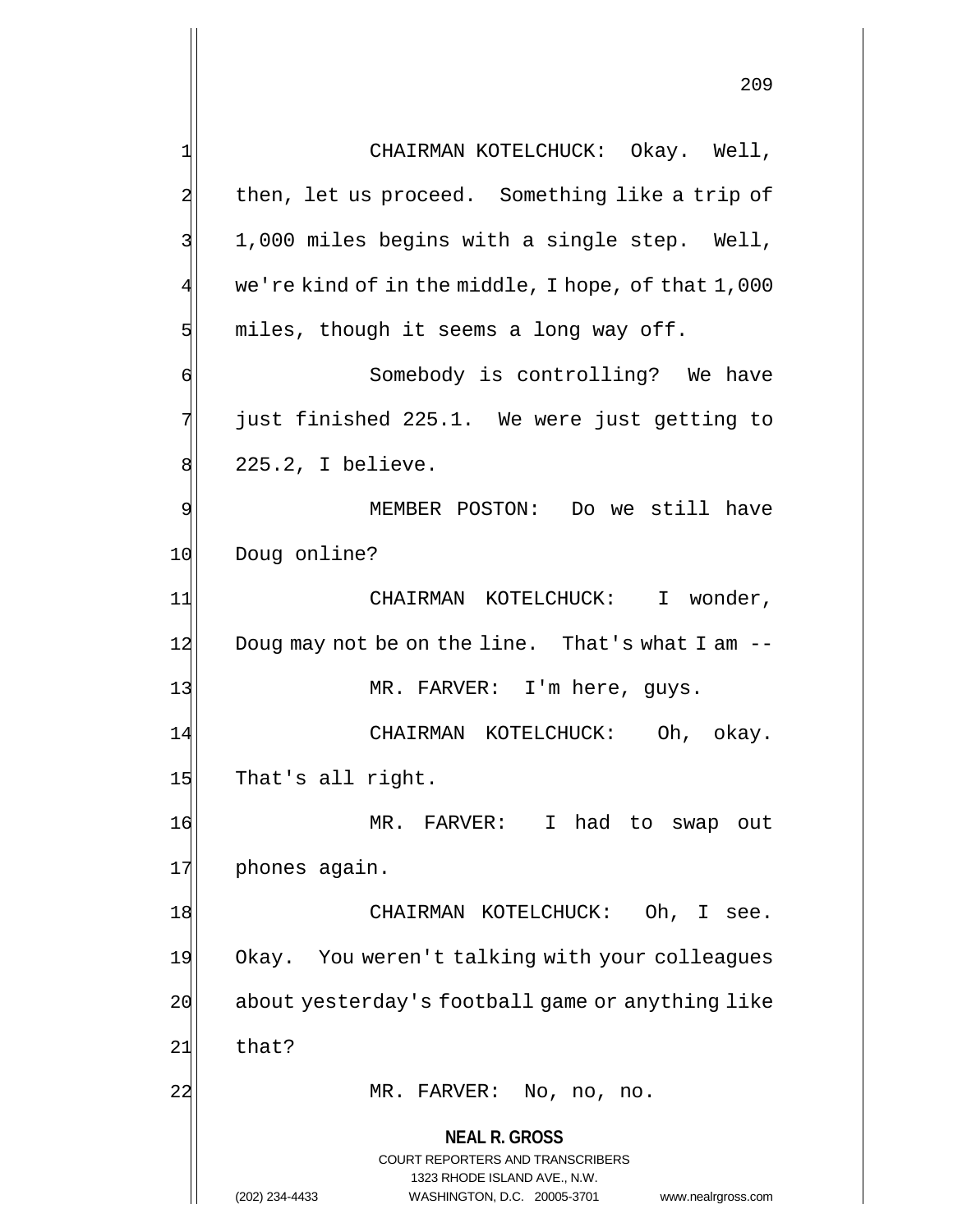**NEAL R. GROSS** COURT REPORTERS AND TRANSCRIBERS 1323 RHODE ISLAND AVE., N.W. 210 1 CHAIRMAN KOTELCHUCK: No? Okay. 2 MR. FARVER: Okay. 3 CHAIRMAN KOTELCHUCK: 225.2, 4 please. 5 MR. FARVER: 225.2, that's the  $\mathfrak{g}$  x-ray dose. 7 CHAIRMAN KOTELCHUCK: Yes. 8 MR. FARVER: Just to recap, I think 9 this person had 12 skin cancers. Five were 10 identified on the left side of the face, and the 11 remaining seven were either the right side or the 12 front of the face, as I recall. 13 So the basis for our finding, I know 14 it says, "did not consistently follow the 15 guidance," but the reviewer did not understand 16 why five of those facial cancers were treated one 17 way and then the remaining seven were treated 18 another. And I'll explain. 19 The five cancers on the left side of  $20$  the face, it was assumed that the left side of  $21$  the face was toward the beam. So, it was getting 22 a higher exposure. The remaining cancers were

(202) 234-4433 WASHINGTON, D.C. 20005-3701 www.nealrgross.com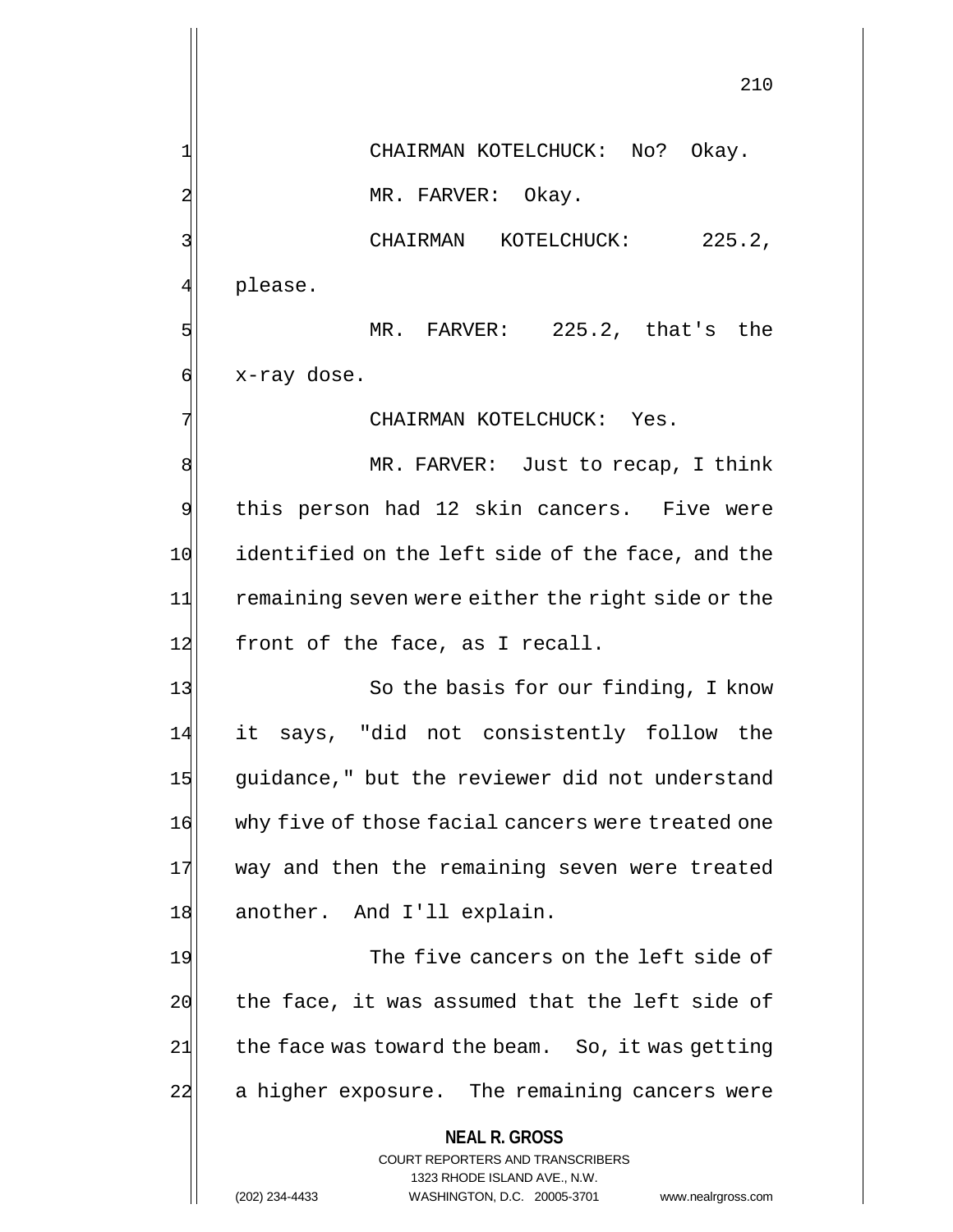$1$  treated assuming that it was the dose to the eye, 2 which would have been a lesser dose.

3 And this was the way, gosh, this was  $4$  the way it was done back in that time period.  $5$  And I am trying to get the exact time period.

6 MR. SIEBERT: It was early 2007, 7 Doug.

8 MR. FARVER: Oh, okay. But we just 9 didn't understand what they were doing because 10 it just wasn't real clear. It is not that they 11 did it wrong. We didn't understand the reason 12 for assuming higher dose on one side and then 13 assuming the eye for the other side.

14 Without going into a lot of detail, 15 this has all changed. There is a new OTIB-6 that 16 is out. It was a 2011 revision, and it has a 17 whole listing on skin doses, depending on if it 18 is left side of the head, including the temple, 19 front torso, base of the neck to the end of the 20 sternum. It's extremely detailed. So this 21 issue is not going to be an issue anymore. It 22 should not be, anyway.

> **NEAL R. GROSS** COURT REPORTERS AND TRANSCRIBERS 1323 RHODE ISLAND AVE., N.W. (202) 234-4433 WASHINGTON, D.C. 20005-3701 www.nealrgross.com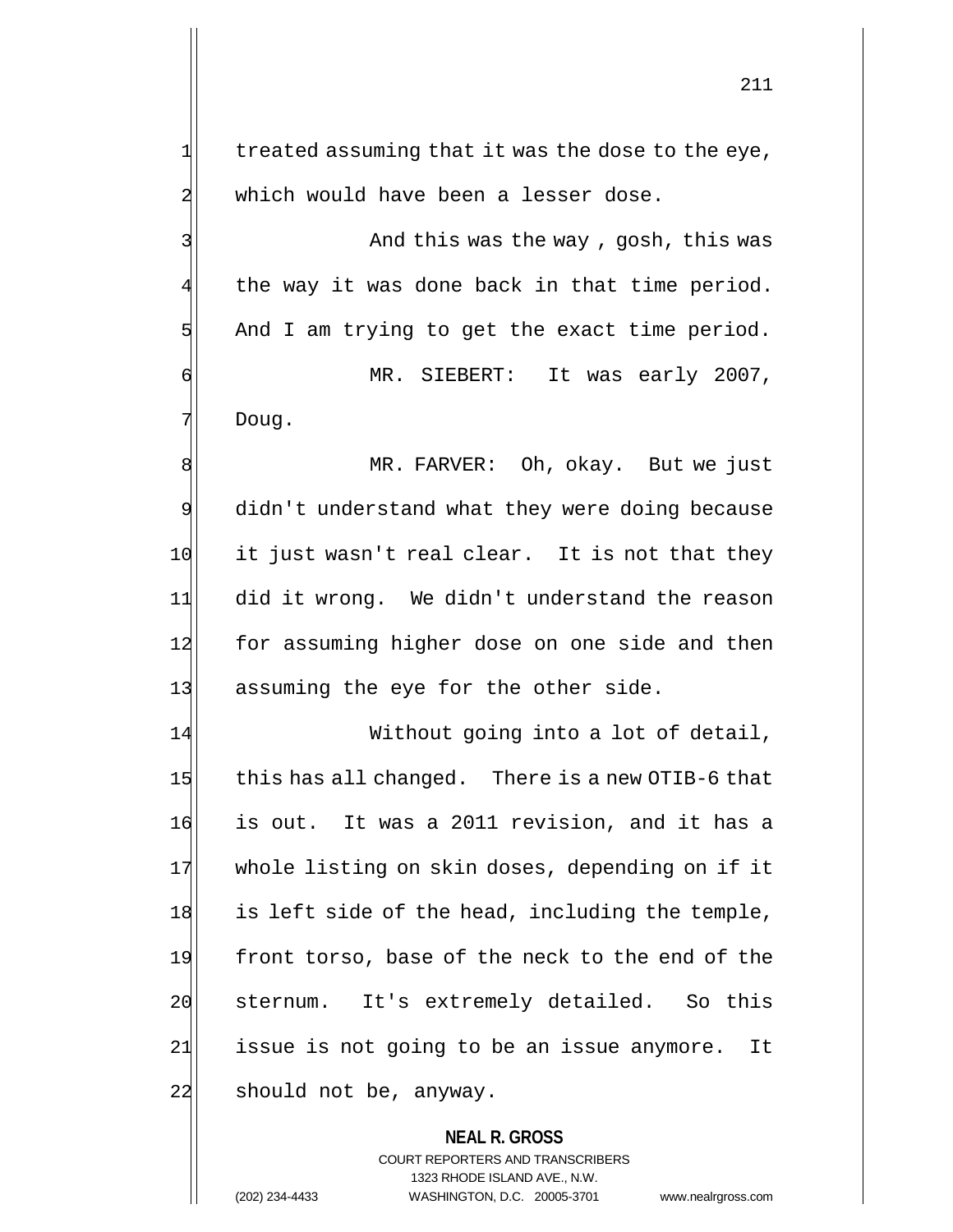**NEAL R. GROSS** COURT REPORTERS AND TRANSCRIBERS 1323 RHODE ISLAND AVE., N.W.  $2$  that it was not clear why it was done the way it 3 | was done. Other than that, since it has all 4 changed -- 5 SI CHAIRMAN KOTELCHUCK: It is now 6 clear. 7 MR. FARVER: It's now clear, and 8 it's really clear in OTIB-60 -- or OTIB-6. 9 | CHAIRMAN KOTELCHUCK: Right. But 10 it was done correctly in the first place, 11 according to the rules in place at that time? 12 MR. FARVER: Correct. It just 13 wasn't clear. Even the guidance wasn't clear at  $14$  the time, but it was done correctly. 15 MEMBER MUNN: We can accept SC&A's 16 recommendation and close this finding. 17 CHAIRMAN KOTELCHUCK: Okay. The 18 changing or updating or correcting of the rules 19 would not -- I don't know whether this one was 20 compensated or not. 21| MEMBER MUNN: But it's not an issue 22 as to whether it was or not. The only issue was,

1 But the basis for the finding was

(202) 234-4433 WASHINGTON, D.C. 20005-3701 www.nealrgross.com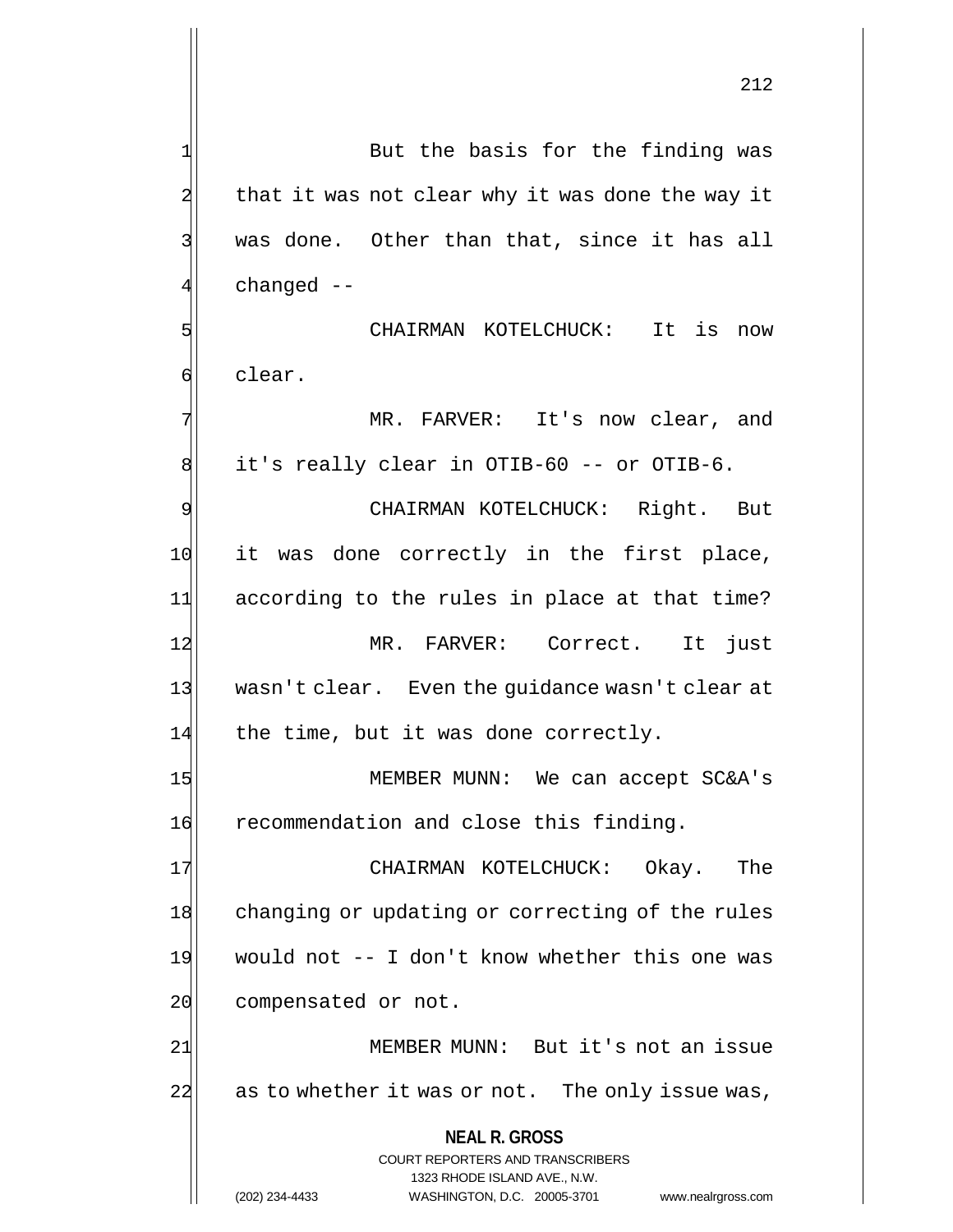1 why did you do this?

2 CHAIRMAN KOTELCHUCK: Right.

3 MEMBER MUNN: And that has been 4 explained to the satisfaction of the reviewer. 5 Solution CHAIRMAN KOTELCHUCK: Right. And 6 it is not a case where the new OTIB or the new  $7$  TIB was sufficiently different that we needed to 8 go back and take a look at what we had done 9 before?

10 MEMBER MUNN: It wasn't changing 11 anything. It was broadening the information, 12 making it more --

13 MR. SIEBERT: Right. This is 14 Scott. It clarified from location to location 15 which view and what dose should be used.

16 I did do a comparison as to what was 17 done in the case versus how it would be done under 18 present-day, and for the majority of the skin 19 sites, the dose would either remain the same or 20 go down, in some cases significantly, from like 21 81 millirem to 2 millirem. And there were a 22 couple of places where it moved up from 2

**NEAL R. GROSS**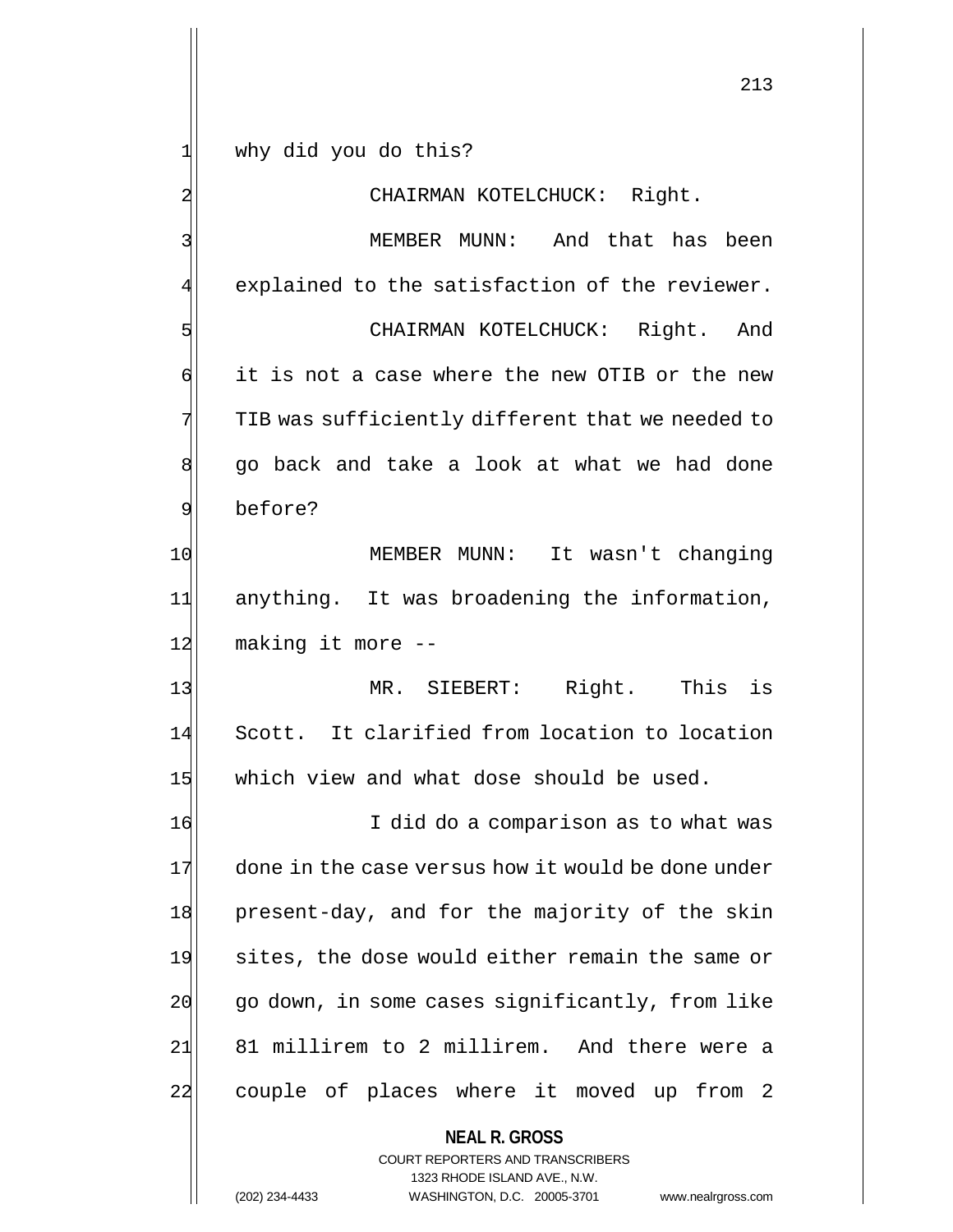1 millirem to 8 millirem.

**NEAL R. GROSS** COURT REPORTERS AND TRANSCRIBERS 1323 RHODE ISLAND AVE., N.W. (202) 234-4433 WASHINGTON, D.C. 20005-3701 www.nealrgross.com 2 So, on the balance, even for this 3 3 || case with the many skin cancers, there would be  $4$  no impact or reduction in dose. 5 CHAIRMAN KOTELCHUCK: Good. Good 6 to know, that is. So, okay. Then, anybody else 7 have any comments from the Subcommittee? 8 MEMBER CLAWSON: This is Brad. I  $9$  don't have any. 10 CHAIRMAN KOTELCHUCK: Okay. 11 Hearing no others, I move that we close. 12 And let's go on to 225.3. 13 MR. FARVER: Okay. This is Doug. 14 225.3, the finding was that, "NIOSH did not 15 consider that he may have been exposed to 16 plutonium, as reported in the CATI report." 17 If you read the response, basically, 18 it's correct. It says that, under the one 19 section of the CATI report that talks about what 20 you were exposed to, the employee checked 21 plutonium and I believe put "drums." 22 | Mowever, at the time the employee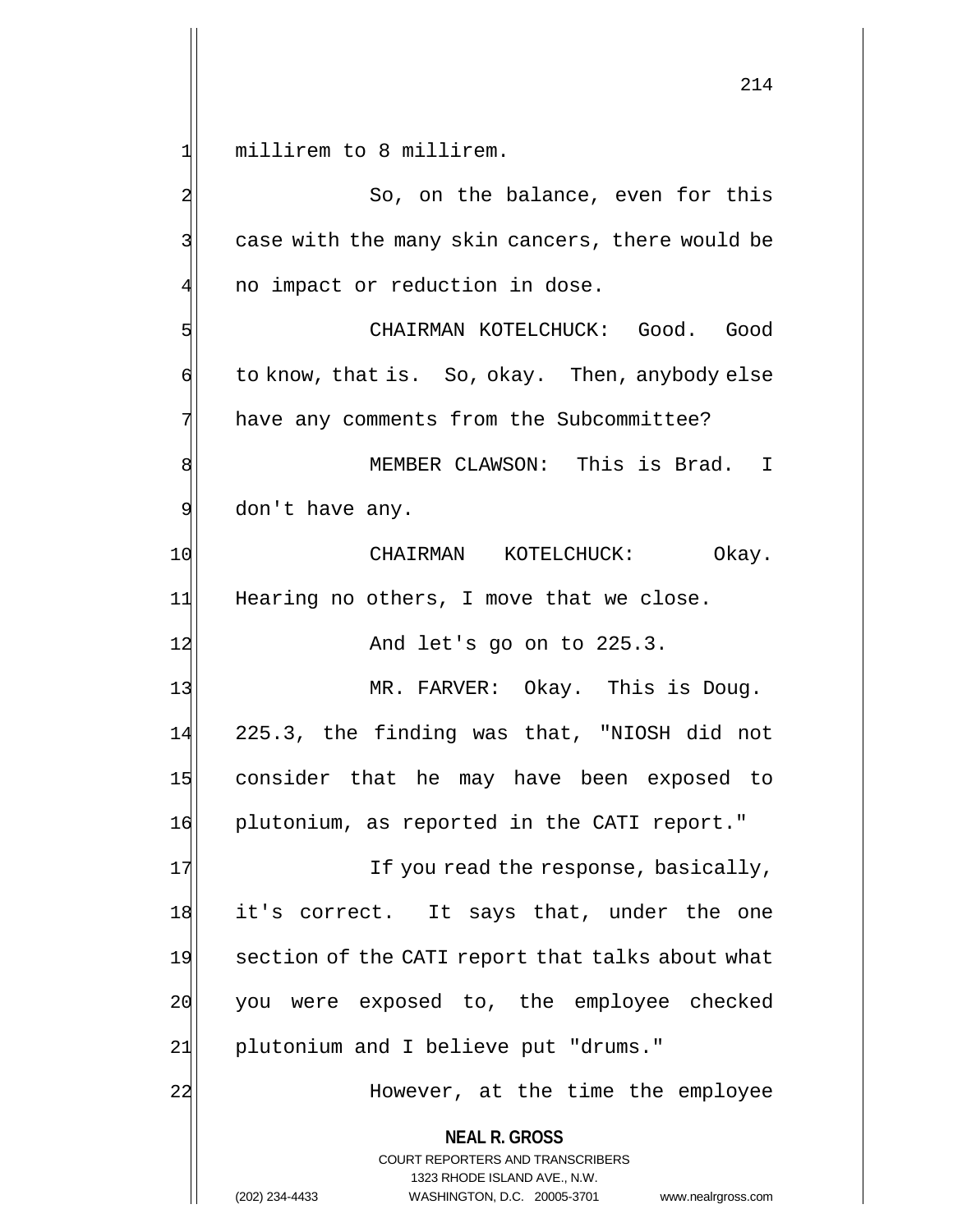1| was employed, which was `56 through `57, there 2 should not have been any plutonium or any 3 recycled uranium with plutonium onsite. CHAIRMAN KOTELCHUCK: Okay. 5 MR. FARVER: Yes, he only worked  $\phi$  there for, gosh, about six months, seven months.  $7$  Okay. So there should not have been any onsite. 8 So maybe he incorrectly marked it or I don't 9 know. 10 CHAIRMAN KOTELCHUCK: But the 11 records are clear that there was no plutonium 12 there while he worked? 13 MR. FARVER: Well, this is where I 14 want to defer to some Fernald people because the 15 recycled uranium contaminants appears to be like 16 an ongoing issue. Or has that been resolved? 17 MR. STIVER: This is John. I can 18 just weigh in on this, since I was intimately 19 involved in this recycled uranium issue. 20 MR. FARVER: Okay.

21 MR. STIVER: As of now, it is no 22 | longer an SEC issue. It is a Site Profile issue.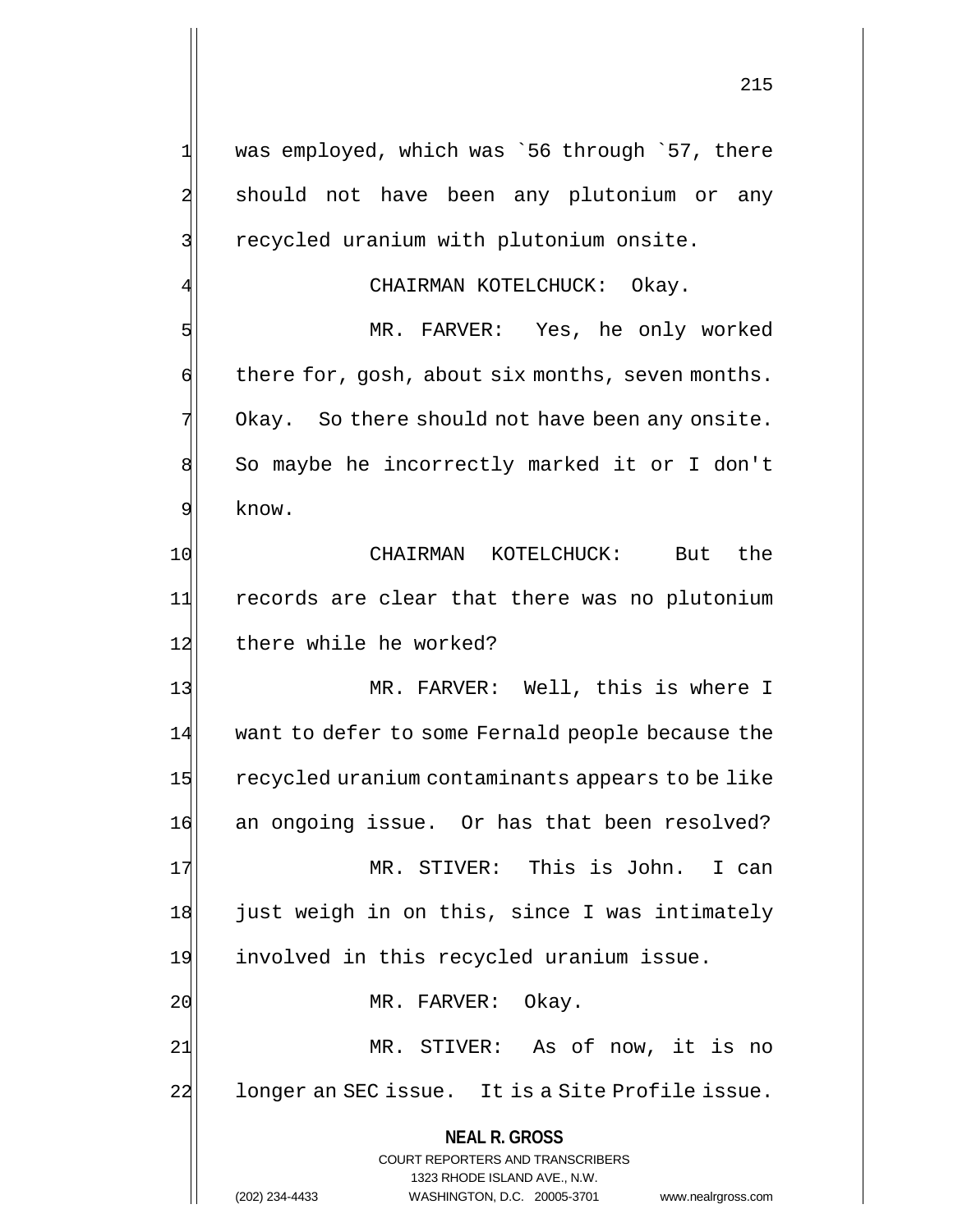$1$  There will have to be a revision to the Site 2 Profile to address the new model.

3 And, basically, there are three time components. There is from the inception, when  $5$  the first batch of recycled materials arrived, 6 which was not in 1961; it was actually 1953, I  $7$  believe, if memory serves. But there was a very 8 small quantity. I think there was only like one 9 barrel there for a few years. I believe in `56 10 or `57 a little more was received. They didn't 11| start getting production-level quantities until 12 1961, but there was still some material onsite.

13 And so what we have is like three 14 different timeframes during which the presumed 15 plutonium constituents in the recycled uranium 16 varies, I believe. I don't remember the exact 17 numbers. I do remember that, from `61, I 18 believe, to 1970, 100 parts per billion on a mass 19 basis is assumed. And then, from `70 up until  $20$   $\mid$   $86$  or  $87$ , I believe, when it wasn't really an 21 issue of concern, it was 400 parts per billion. 22 And I think we are proposing about 10 parts per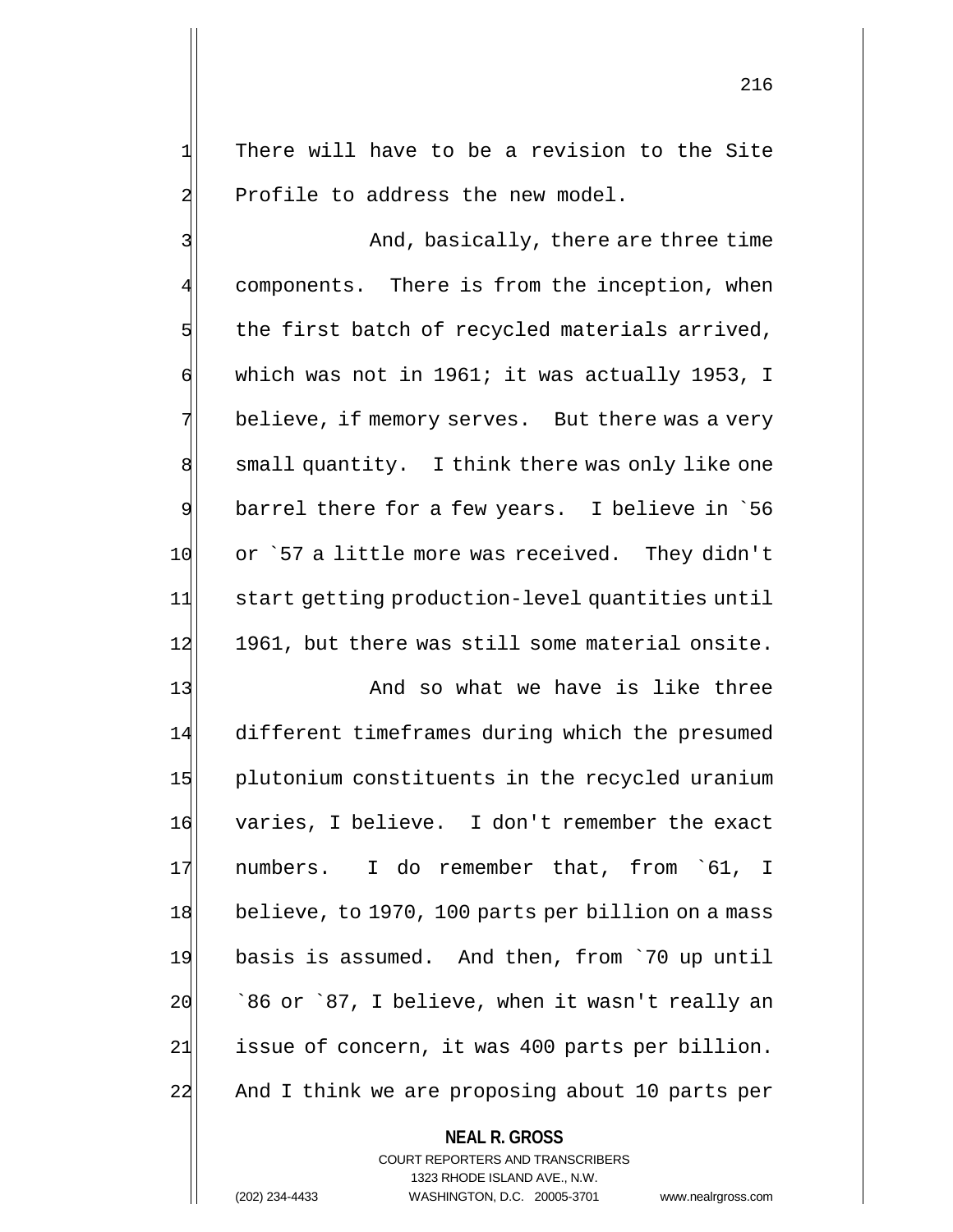1 billion in that earlier period, pre-1961.

2 So, the notion that there was 3 || absolutely no plutonium onsite is really not 4 technically accurate prior to 1961. So it's  $5$  becoming a matter of, you know, this is one of  $\mathfrak{h}$  those things that is kind of on hold until the 7 TBDs are updated to reflect the new quidance.

8 MR. SIEBERT: Yes, this is Scott. 9 I should probably clarify. What I was saying 10 is, per the documentation that was in place at 11 the time the dose reconstruction was done, there 12 was no recycled uranium, yes, RU, until 1961. 13 However, obviously, any changes that are going 14 on in the Working Group and the TBD will be 15 reflected in an ongoing PER.

16 CHAIRMAN KOTELCHUCK: Which we are 17 awaiting, right?

18 MR. SIEBERT: Correct. We are 19 still in the midst of updating and working out 20 the specifics on the TBD.

21 | CHAIRMAN KOTELCHUCK: Right. So 22 that would suggest that we have to hold this

> **NEAL R. GROSS** COURT REPORTERS AND TRANSCRIBERS

> > 1323 RHODE ISLAND AVE., N.W.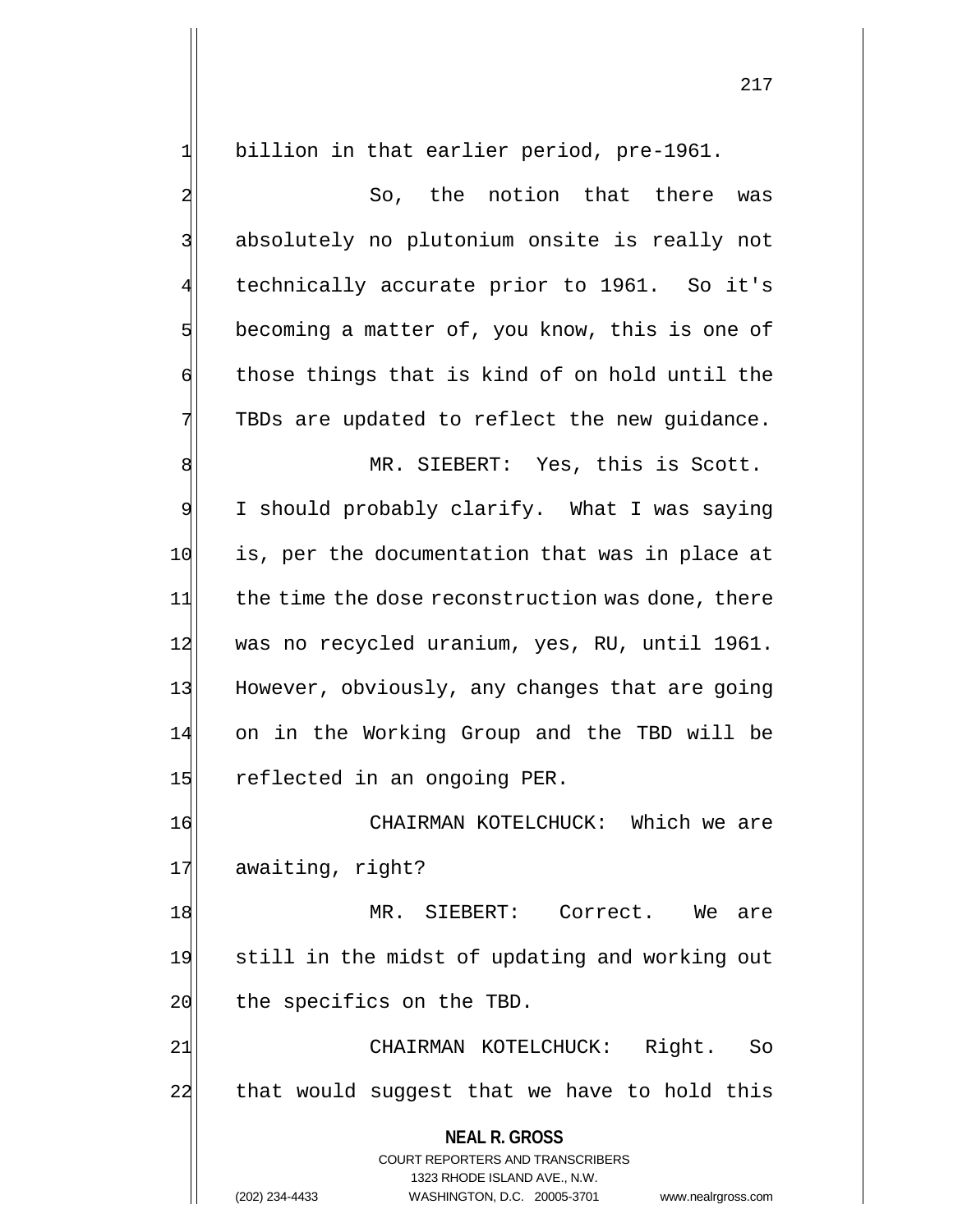1 open.

**NEAL R. GROSS** COURT REPORTERS AND TRANSCRIBERS 1323 RHODE ISLAND AVE., N.W. (202) 234-4433 WASHINGTON, D.C. 20005-3701 www.nealrgross.com 2 MR. SIEBERT: I would tend to say 3 that that's not the case because it was done 4 correctly per the dose reconstruction process at  $5$  the time, and it would be considered under the 6 PER process if it was impacted under the updates  $7$  in the TBD. 8 Solution of Music CHAIRMAN KOTELCHUCK: Got it. So  $9$  if we were to close it, then when the PER comes  $10$  out, that would be relooked at? 11 MR. SIEBERT: Correct, if it's  $12$  impacted by the change in the TBD, right. 13 | CHAIRMAN KOTELCHUCK: Right. 14 Okay. And if it's not impacted, it's not 15 impacted. 16 MR. STIVER: Yes, that was my 17 understanding as well. 18 | CHAIRMAN KOTELCHUCK: Okay. Well, 19 that sounds reasonable. Other comments? 20 Other Committee Members? 21| (No response.) 22 Mell, then, it sounds like we should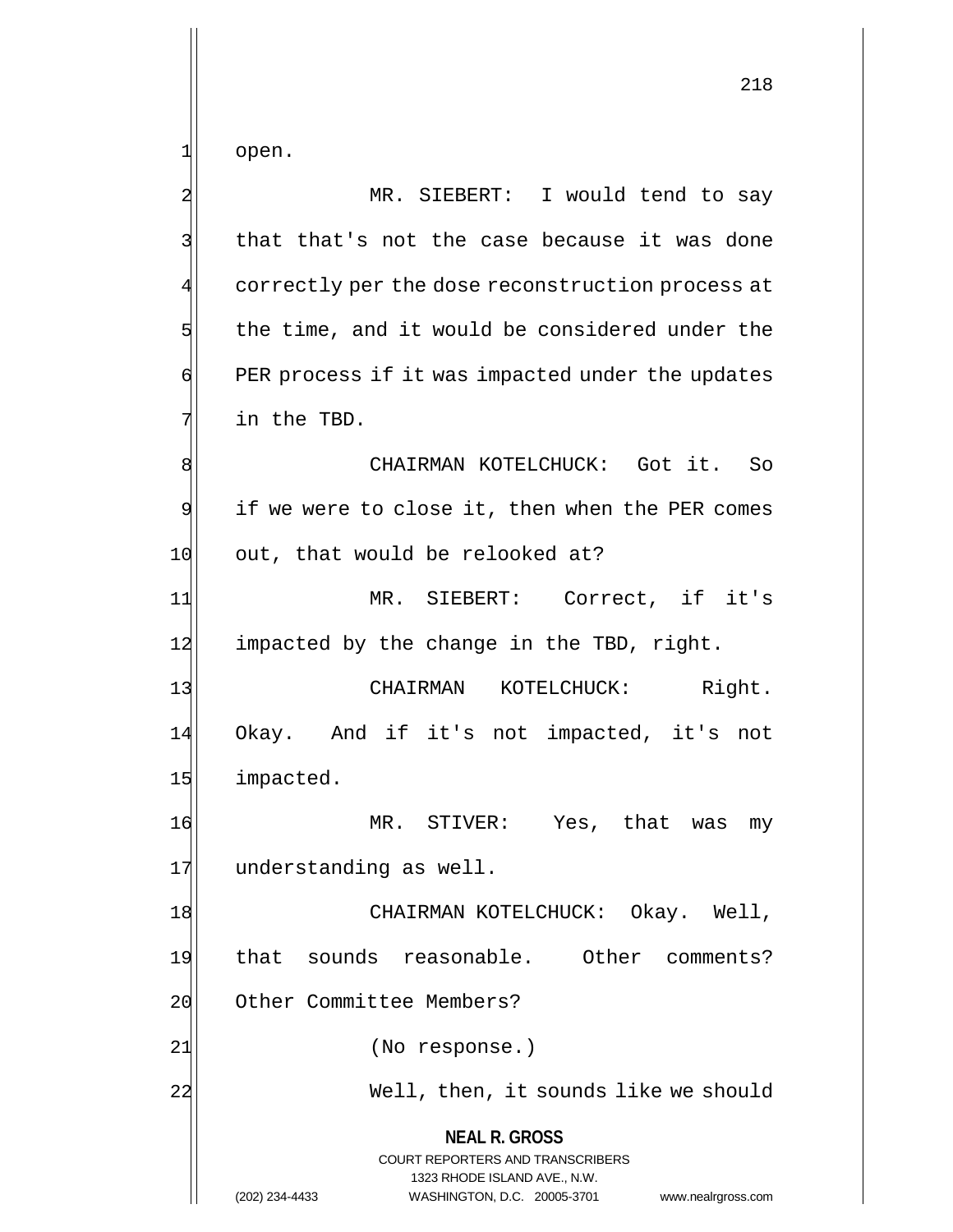**NEAL R. GROSS** COURT REPORTERS AND TRANSCRIBERS 1323 RHODE ISLAND AVE., N.W. (202) 234-4433 WASHINGTON, D.C. 20005-3701 www.nealrgross.com 219  $1$  be closing it. Any objections? 2 MEMBER MUNN: None here. 3 | CHAIRMAN KOTELCHUCK: Okay. Fine.  $4$  Then let's go on. 5 MR. FARVER: Okay. The next one is  $\left| \right|$  225, Observation 1. This goes back to when SC&A 7 reviewed the Site Profile. We had a concern 8 about the film dosimeter that was used between  $9!$  1953 and 1980. 10 CHAIRMAN KOTELCHUCK: Yes. 11 MR. FARVER: This issue is 12 apparently being addressed by the Fernald 13 Working Group as part of a TBD review. So, at  $14$  least we know where that stands now. It's good. 15 CHAIRMAN KOTELCHUCK: Okay. Good. 16 And let's go on to the 11th set, 241.1. 17 MR. FARVER: 241. 18 CHAIRMAN KOTELCHUCK: 241.1. 19 MR. FARVER: Okay. The employee 20 worked at Fernald from, gosh, [identifying 21 information redacted], of `56 through 22 [identifying information redacted], of `57 and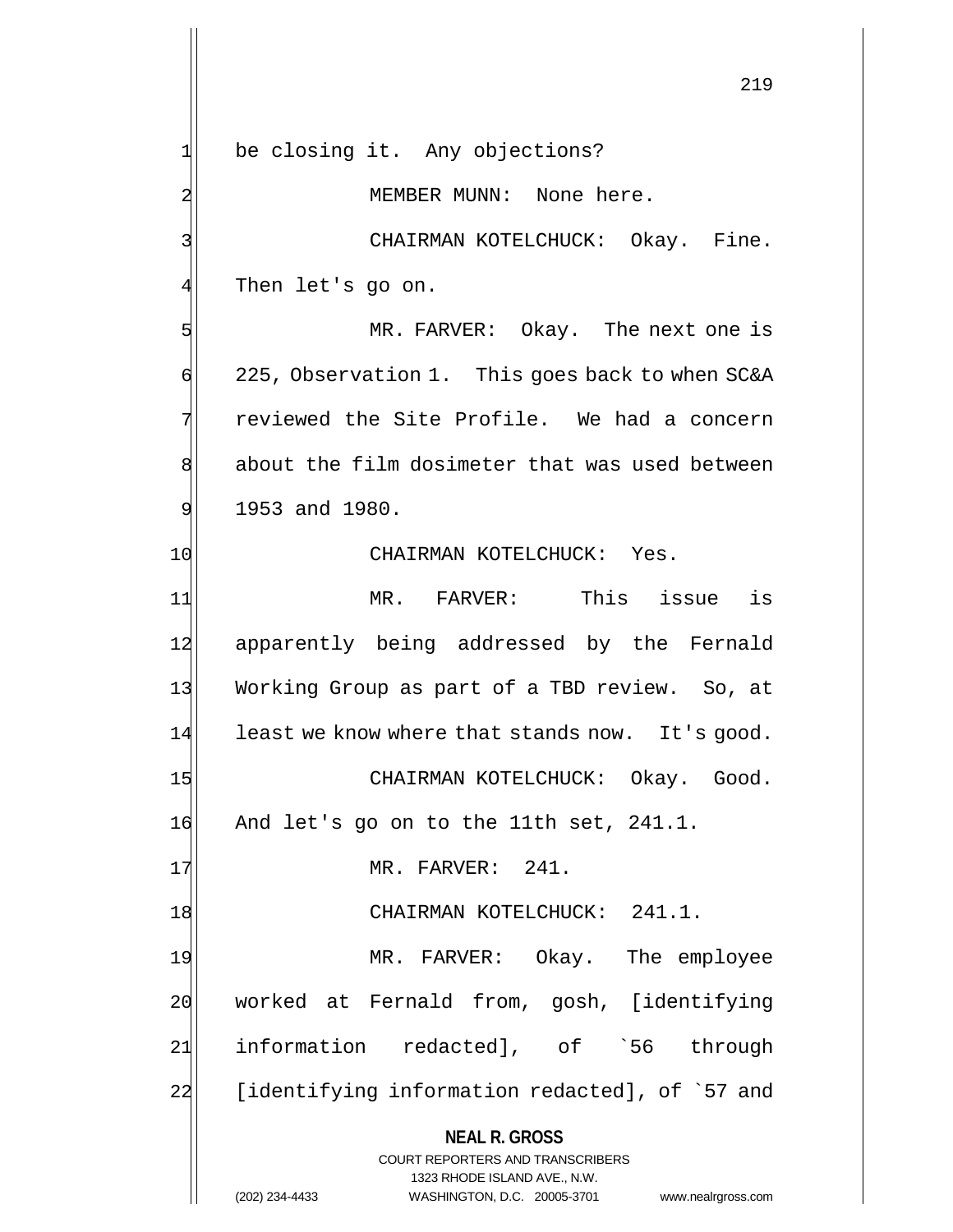$1$  had a skin cancer on the forehead. He was a 2 laborer, a machine tool operator. The PoC was 3 47 percent. And the dose reconstruction was 4 done in April of 2008.

5 Bell and this is our concern with uranium 6 fires and possible skin doses. Because, 7 according to the CATI information, the employee 8 was in an area at the time there were uranium  $9$  fires, and the feeling was that he could possibly 10 have some particulates on the skin which would 11 lead to skin doses.

12 CHAIRMAN KOTELCHUCK: Now, was this 13 a skin cancers case?

14 MR. FARVER: It was a skin cancer 15 case, skin cancer of the forehead. Yes.

16 CHAIRMAN KOTELCHUCK: So, there is 17 no indication in his record?

18 MR. FARVER: Right. This is the 19 same thing we talked about earlier where it is 20 possible, but there is nothing in the record 21 saying that he had contamination and was 22 deconned or anything like that, that there was

> **NEAL R. GROSS** COURT REPORTERS AND TRANSCRIBERS

1323 RHODE ISLAND AVE., N.W. (202) 234-4433 WASHINGTON, D.C. 20005-3701 www.nealrgross.com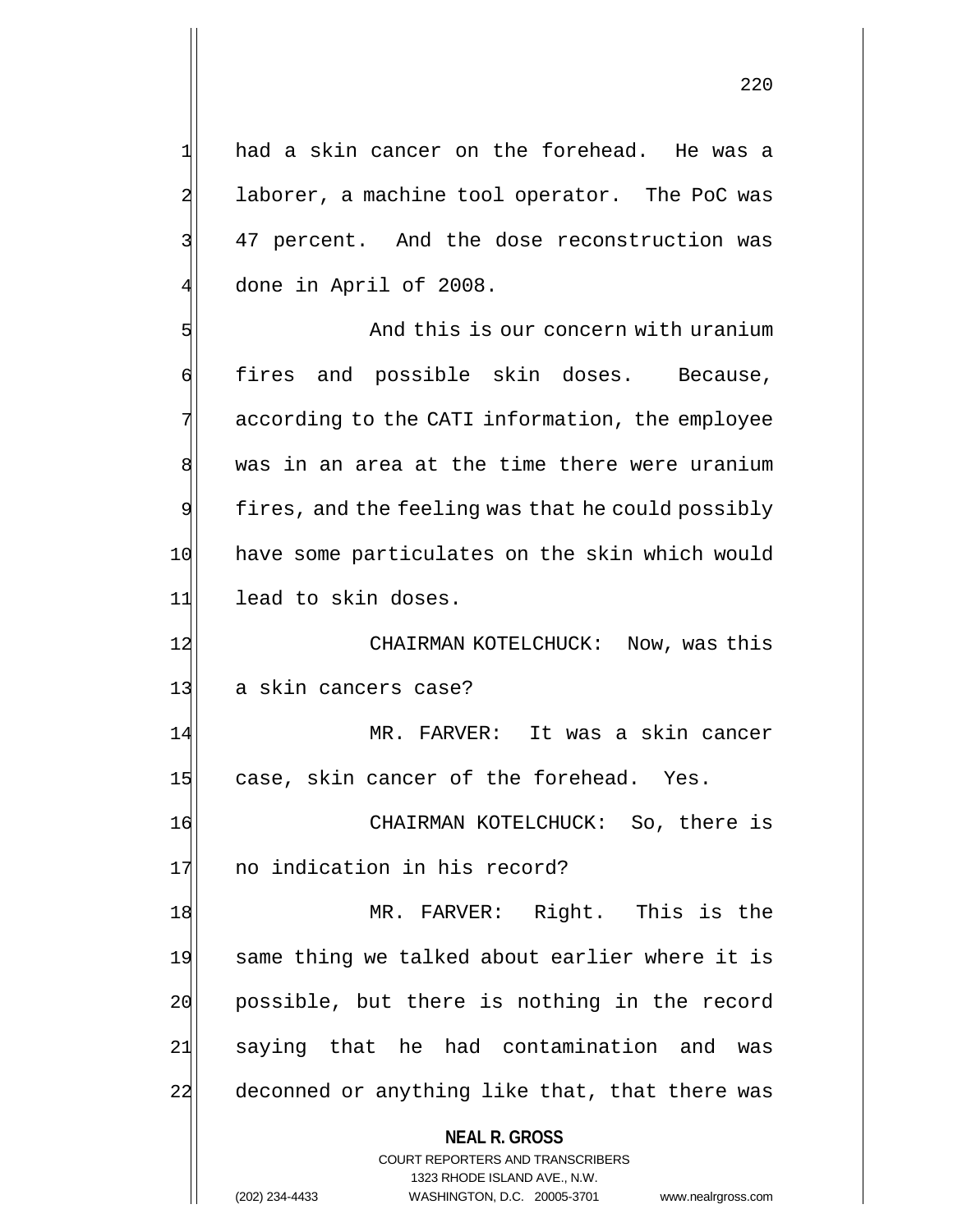221

 $1$  a particle removed or anything to that effect. 2 So what do you do? My opinion is, unless you 3 have some indication that there was contamination in that area, you really can't do 5 much about it.

6 MR. STIVER: Doug, this is John. 7 When was the employee at Fernald, this 8 | particular employment?

9 MR. FARVER: '56.

10 MR. STIVER: But I quess my concern 11 there is this was during the NLO, National Lead 12 of Ohio's tenure as the M&O contractor. And 13 during that period in the `50s, there was really 14 kind of a problem, a systemic problem, in that 15 there was not really a robust radiation 16 protection program in place during that time. 17 In fact, that really didn't take place until 18 Westinghouse came in by the mid-1980s and 19 instituted a lot of programmatic changes.

20 But during those earlier years, it's  $21$  hard for me to believe that a skin contamination 22 event would have been reported as an accident or

### **NEAL R. GROSS**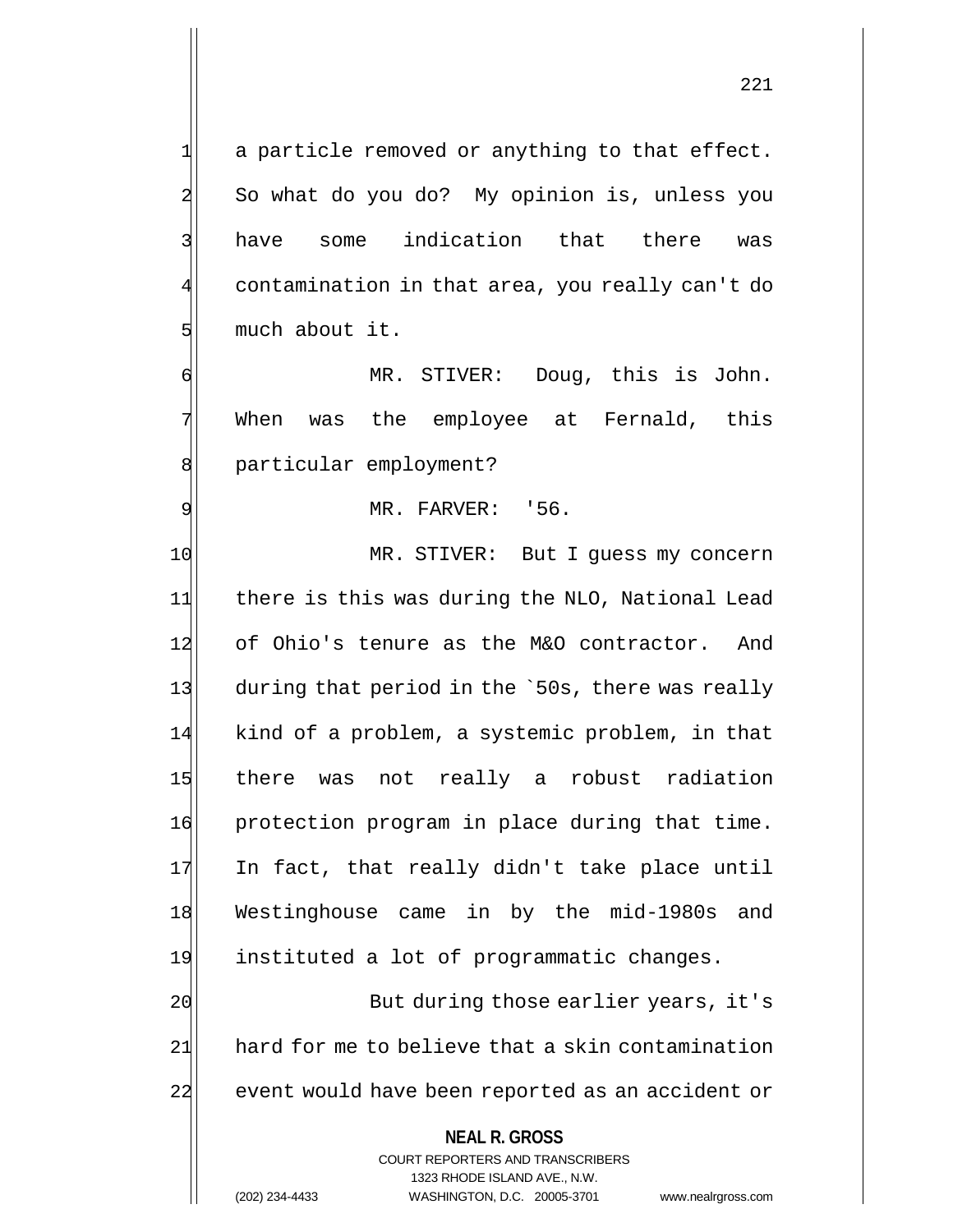1 anything like that. SoI don't know. It's one 2 of those things that I might have to revisit the 3 TBDs in this regard. I don't think you can rely on the presence or absence of an incident report 5 as being a trigger for whether there was a  $\mathfrak{g}$  contamination event here in this case.

7 MEMBER MUNN: But, John, this 8 employee was continuously monitored. If we are 9 going to say that his monitoring was universally 10 unacceptable, then we need to be very clear about 11 what we are saying. If we are saying we don't 12 trust this particular individual's monitoring, 13 then that is kind of a different thing. But if  $14$  we are going to  $-$  I guess the point I am trying 15 to make is it doesn't seem you would need to rely 16 on an incident report when you have an employee 17 that is continuously monitored.

18 MR. STIVER: I guess the only 19 problem with that, though, is that your external 20 film badge or a urine bioassay wouldn't 21 necessarily help you in determining whether 22 there was a skin contamination event. I know

> **NEAL R. GROSS** COURT REPORTERS AND TRANSCRIBERS 1323 RHODE ISLAND AVE., N.W. (202) 234-4433 WASHINGTON, D.C. 20005-3701 www.nealrgross.com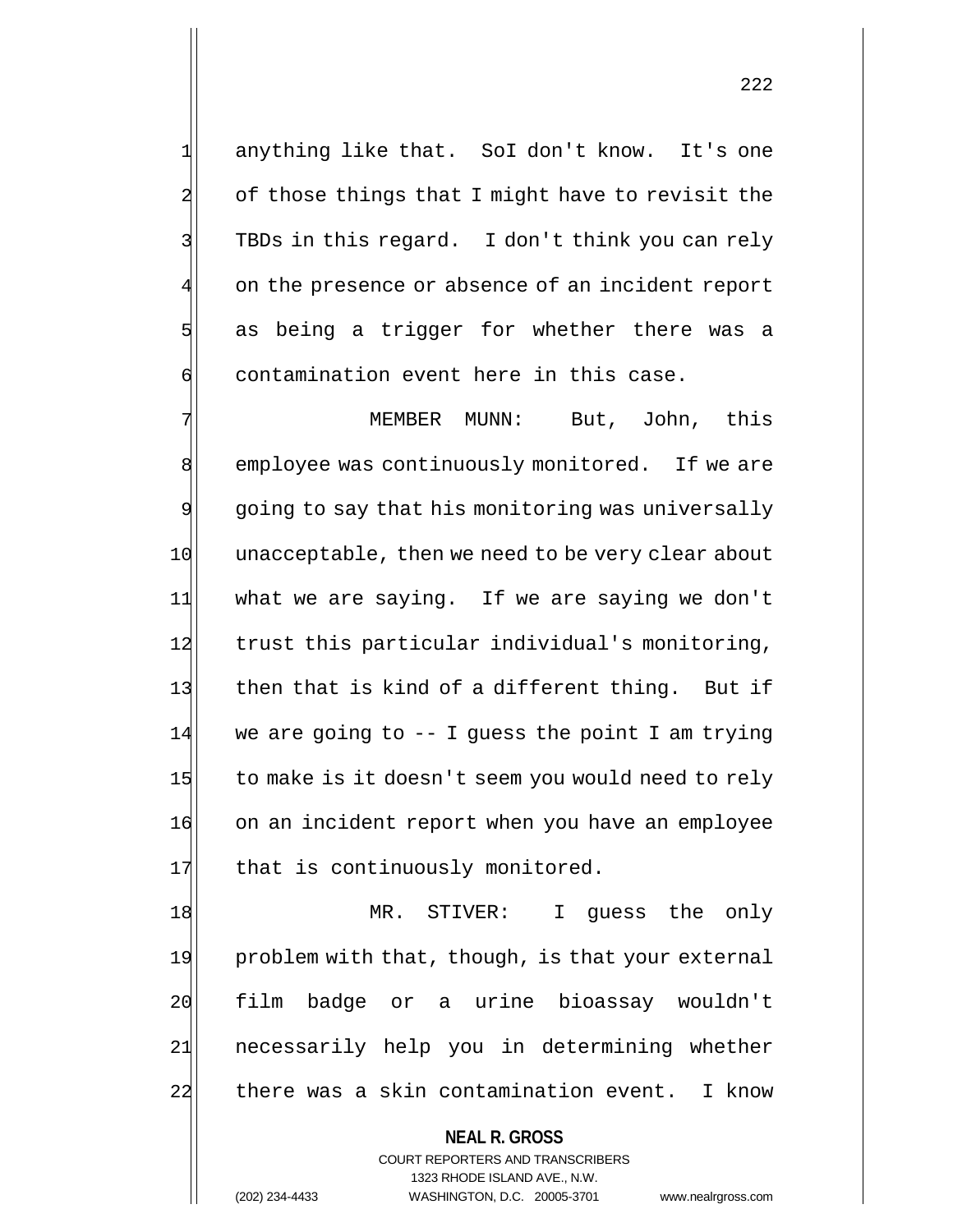**NEAL R. GROSS** COURT REPORTERS AND TRANSCRIBERS 1323 RHODE ISLAND AVE., N.W. 223  $1$  this is something that we have dealt --2 CHAIRMAN KOTELCHUCK: Yes. 3 MEMBER MUNN: That's true.  $MR.$  STIVER:  $--$  with at some of the 5 other sites. 6 | MEMBER MUNN: Of course. 7 MR. FARVER: This is the same issue 8 we have talked about, and it's going to be 9 handled by Wanda. 10 MEMBER MUNN: Yes. 11 MR. STIVER: Yes, we talked about 12 this in the Procedures meeting last time. 13 MEMBER MUNN: Yes, yes. 14 CHAIRMAN KOTELCHUCK: Okay. Then  $15$  that is a hold in abeyance, as I understand, 16 right? Or wait a minute. No, it isn't. It is 17 a closed and we will come back. 18 MR. KATZ: It is one where, when we 19 close it here, this falls in the same bucket that  $20$  we have for a bunch of cases that raise this 21 issue. But we can't really address it with 22 respect to reporting out on this until the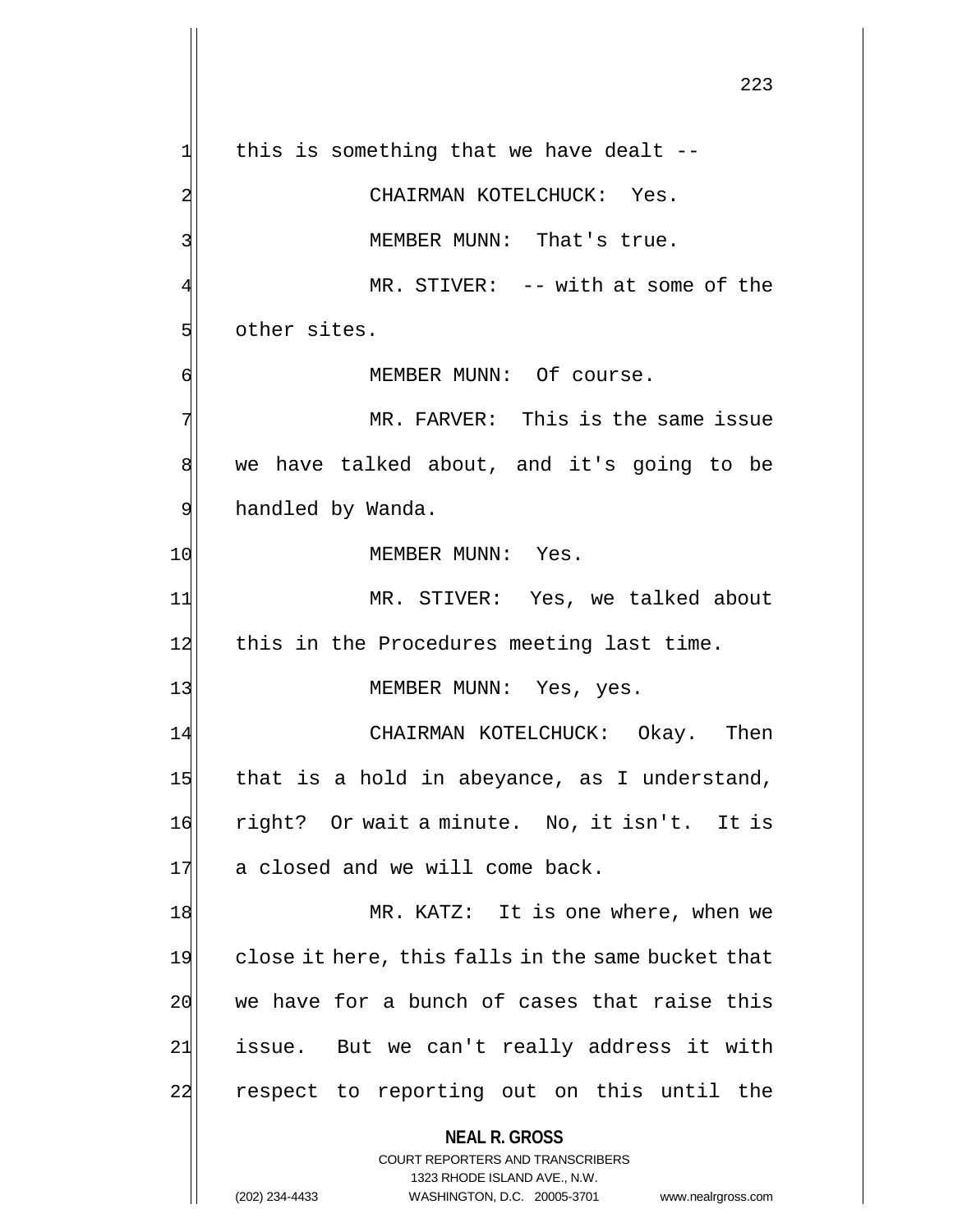**NEAL R. GROSS** COURT REPORTERS AND TRANSCRIBERS 1323 RHODE ISLAND AVE., N.W. 1 Procedures and the Board have made their 2 decisions about what is actually the correct 3 | procedure here, or their opinion of it. CHAIRMAN KOTELCHUCK: Yeas. Okay.  $5$  So that's a close. Comments? 6 (No response.) 7 I don't hear anybody. Hello? 8 Hello? 9 MEMBER GRIFFON: I'm here, just 10 quiet. 11 CHAIRMAN KOTELCHUCK: Okay. 12 That's alright. Well, then, I guess that is 13 closed and we'll move on. 14 MR. FARVER: Okay. 15 CHAIRMAN KOTELCHUCK: 241, 16 observation. 17 MR. FARVER: Observation. It 18 Sounds familiar. "SC&A does not agree that the 19 film dosimeter between '53 and '81 was able to 20 actually measure skin dose." 21 CHAIRMAN KOTELCHUCK: Right,  $22$  right.

<sup>(202) 234-4433</sup> WASHINGTON, D.C. 20005-3701 www.nealrgross.com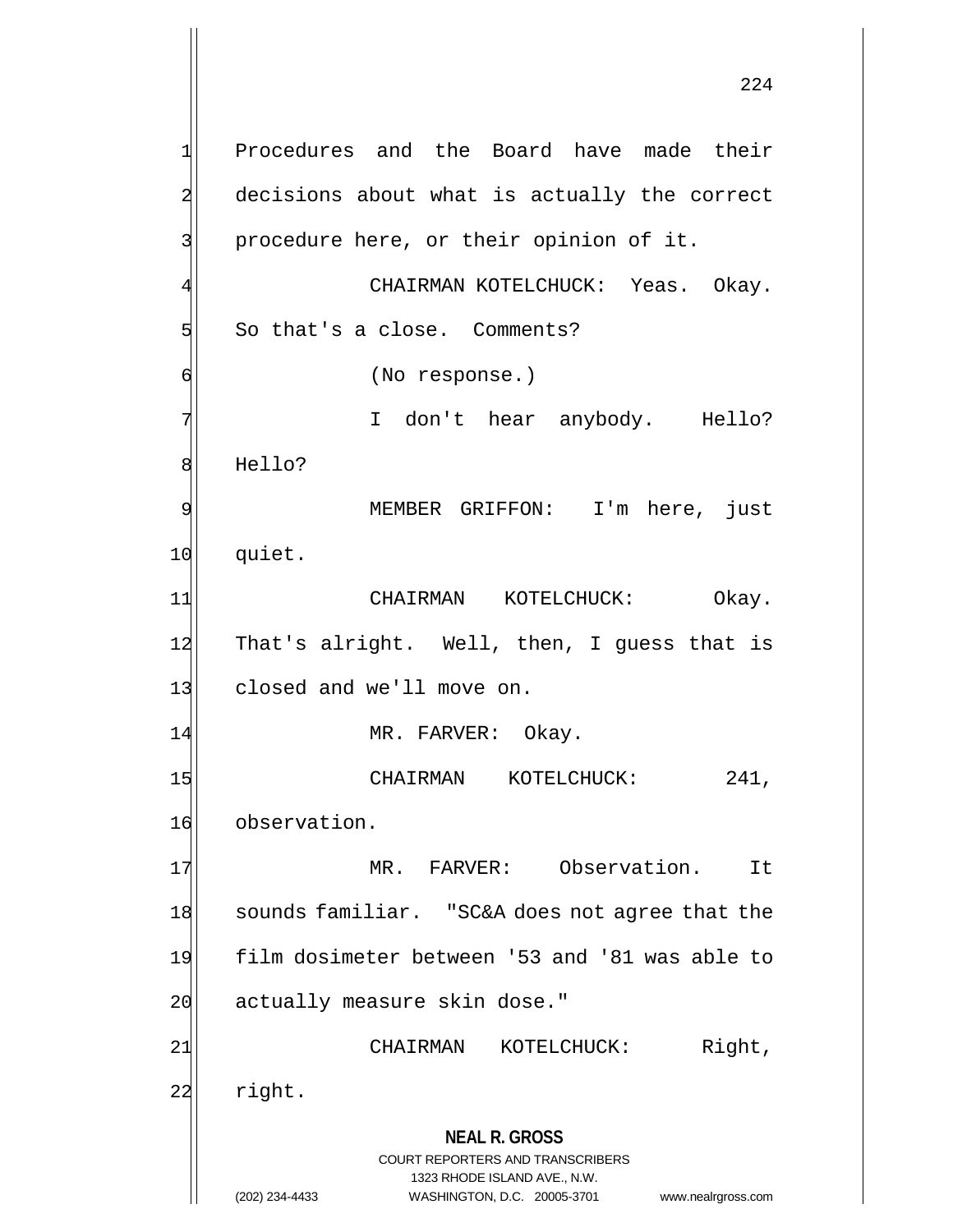**NEAL R. GROSS** COURT REPORTERS AND TRANSCRIBERS 1323 RHODE ISLAND AVE., N.W. (202) 234-4433 WASHINGTON, D.C. 20005-3701 www.nealrgross.com 1 MR. FARVER: Same as before, it is 2 going to be taken up by the Fernald Work Group. 3 CHAIRMAN KOTELCHUCK: Yes. That's right. Okay. Exactly the same observation.  $5$  Let's go on. 6 MR. FARVER: Observation 2. 7 | MR. SIEBERT: Does anybody hear 8 that annoying clicking besides me? 9 CHAIRMAN KOTELCHUCK: No, I don't 10 hear any. 11 MR. FARVER: No. 12 MEMBER MUNN: You're special. 13 MEMBER GRIFFON: It has quit, too. 14 So I am special. Thank you. 15 (Laughter.) 16 CHAIRMAN KOTELCHUCK: Well, right. 17 Every five minutes my mind gets diverted by the 18 fact that I have to sign in again. I go out. 19 I'm out again. You go ahead, folks. 20 MR. FARVER: Okay. 21 MEMBER MUNN: This is a major 22 drawback to what we were talking about earlier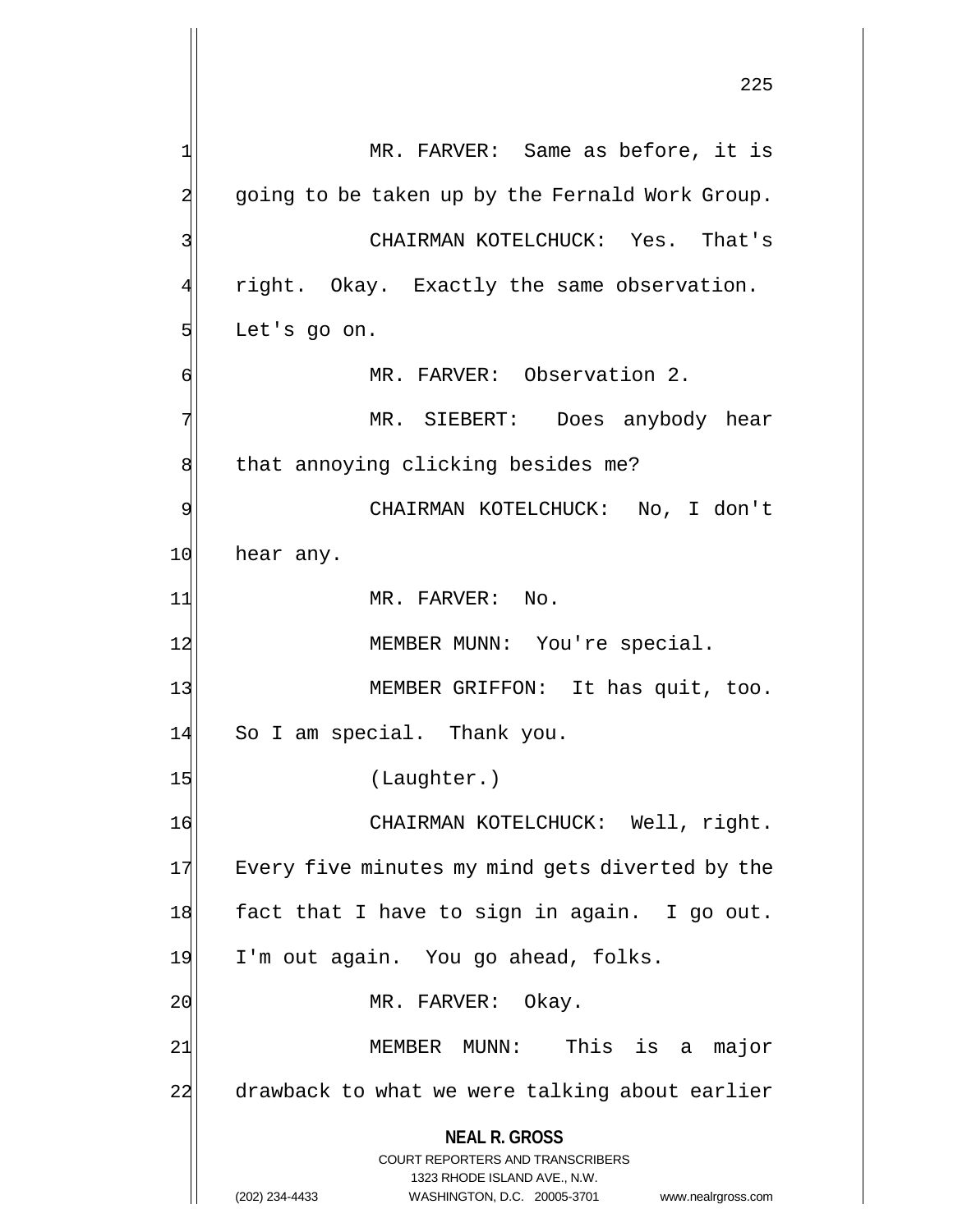1 with regard to advantages and disadvantages of 2 meeting by teleconference.

3 CHAIRMAN KOTELCHUCK: Yes. I  $4$  recognize that.

5 MR. KATZ: John, this is Ted. I  $\left| \cdot \right|$  think what's happening, you can extend your -- I 7 mean, I think it's happening because you have 8 | your computer set to five minutes without 9 activity because you are not typing on your 10 computer or anything. So you can extend that 11 time and avoid this trouble. 12 CHAIRMAN KOTELCHUCK: Oh, would 13 that be nice.

14 MR. KATZ: Okay. So, anyway, I 15 don't want to interrupt this with that.

16 CHAIRMAN KOTELCHUCK: Yes.

17 MR. KATZ: But it's solvable.

18 | CHAIRMAN KOTELCHUCK: Thank you. 19 That would be a big help.

20 MR. FARVER: Okay. The 21 observation was that the employee states in the 22 CATI report potential exposure to radium. And

**NEAL R. GROSS**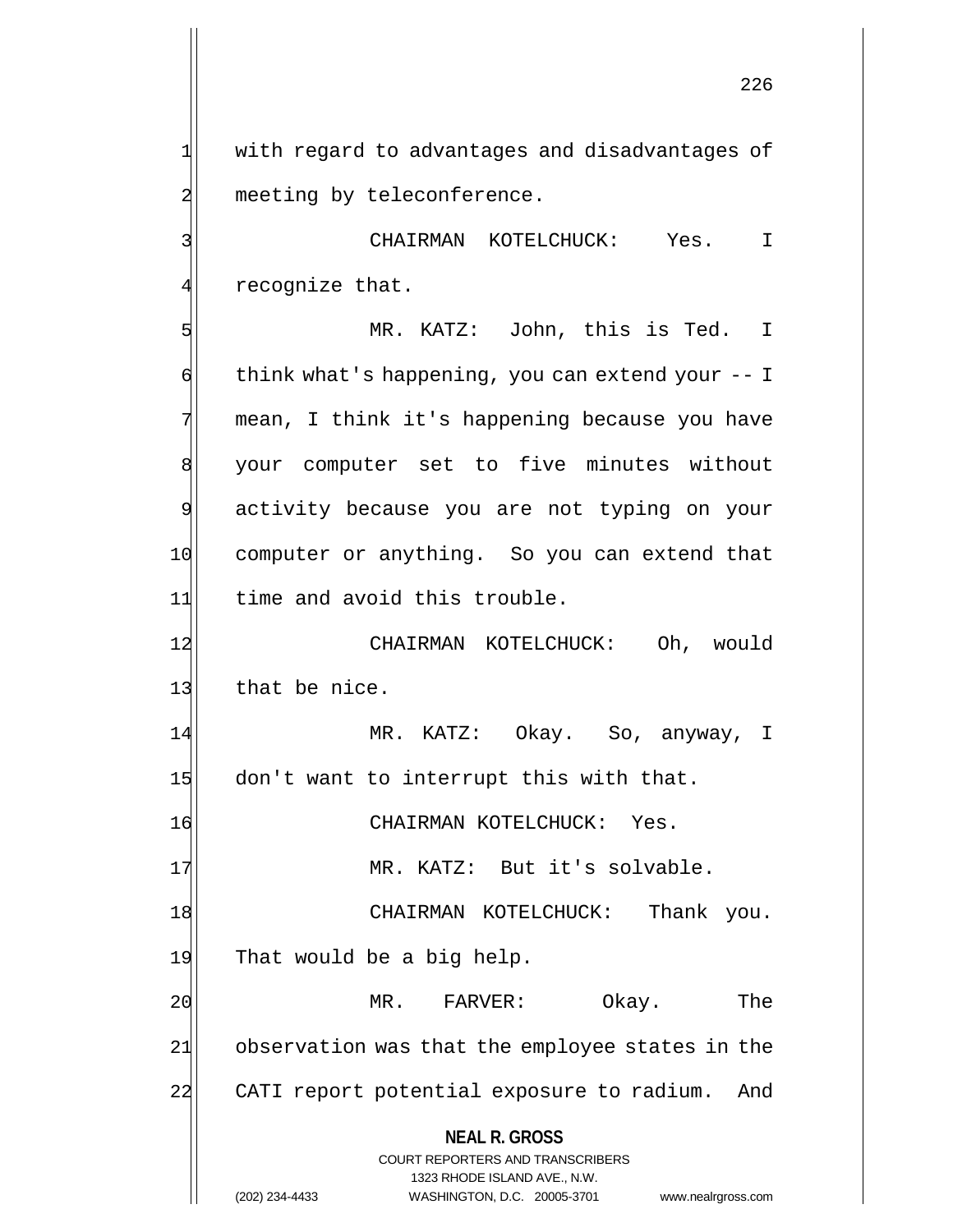**NEAL R. GROSS** COURT REPORTERS AND TRANSCRIBERS 1323 RHODE ISLAND AVE., N.W. (202) 234-4433 WASHINGTON, D.C. 20005-3701 www.nealrgross.com  $1$  we believe that that should have been mentioned  $2$  in the DR report. Just an observation. 3 3 Once again, the radium is identified 4 in that little section where you check the boxes  $5$  on what you were exposed to. And we have had talks 6 about that before. 7 | MEMBER MUNN: Okay. 8| CHAIRMAN KOTELCHUCK: Alright. So 9 observed. 10 MR. FARVER: Yes. In fact, the DOE 11 records indicate the employee worked at plant 6. 12 Now he could have visited the silos, but there 13 really wasn't anything in the documents to say 14 that. So you go with what you have. 15 CHAIRMAN KOTELCHUCK: Yes. 16 Twelfth set, 286.1. 17 MR. FARVER: Alright. 18 MEMBER MUNN: No further action. 19 CHAIRMAN KOTELCHUCK: No. Well, 20 it's an observation. 21 MR. FARVER: Okay, 286.1. 22 Employee worked from '54 through '60, was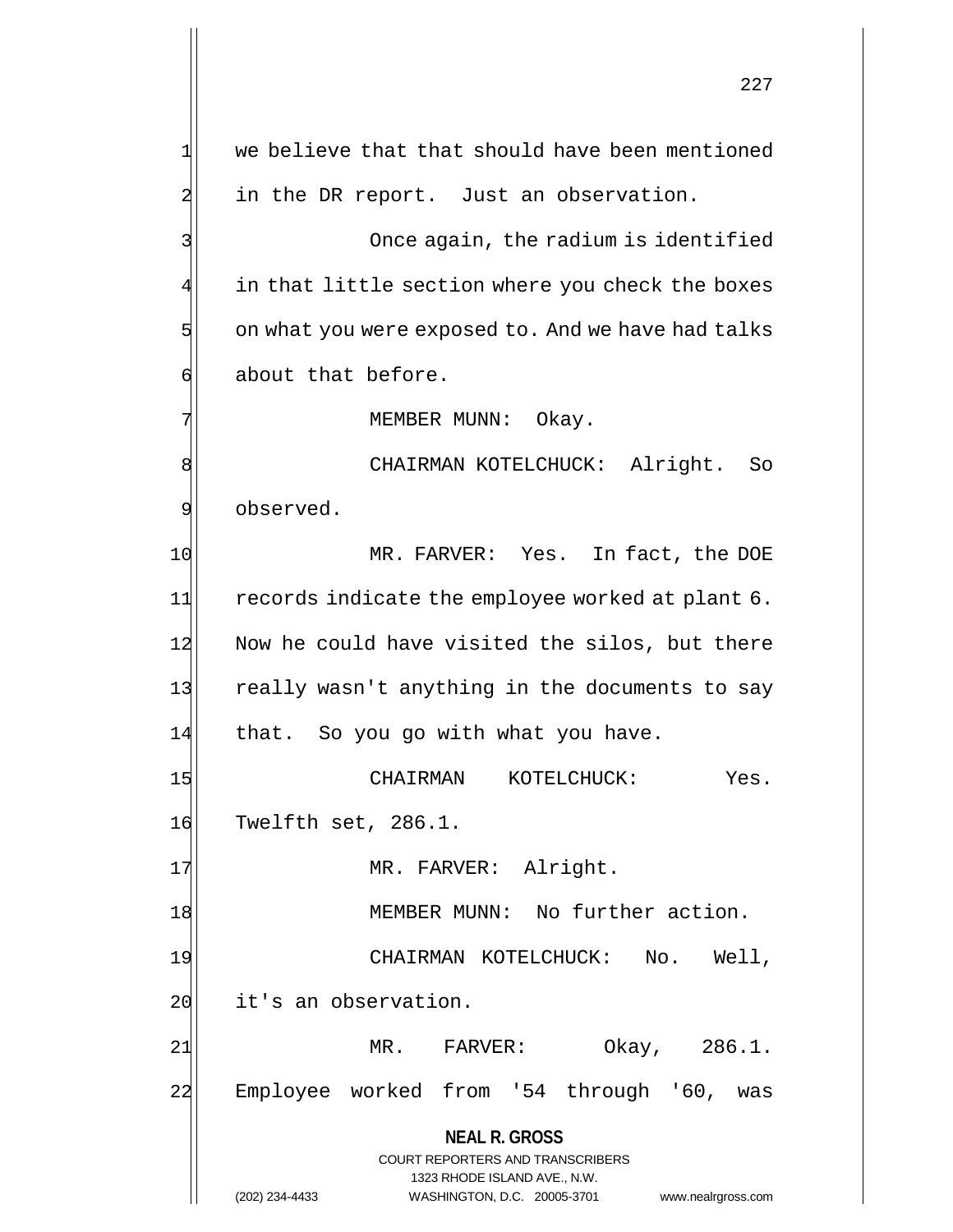1 diagnosed with two skins cancers, one on the 2 face, one on the forearm. Was a laborer. PoC 3 was 45 percent. And the dose reconstruction was 4 done in February of 2008. So that is our 5 starting point.

6 CHAIRMAN KOTELCHUCK: By the way,  $7$  there is a typo. The last thing in your comment, 8 | "misapplied" is one word and one "S." You don't 9 need to correct it right now, but just I'd note 10 it. "Could still be misapplied." Let's go on. 11 MR. FARVER: Okay. The clothing 12 attenuation factor was incorrectly applied to 13 the missed photon doses on the forearm. 14 NIOSH, in their statement, they 15 agreed that they should not have applied it to 16 the forearm. And it raised the dose about 400

17 millirem.

## 18 CHAIRMAN KOTELCHUCK: Yes.

19 MR. FARVER: Once again, our 20 concern is going to be, well, how do we make sure 21 it doesn't happen again? And I don't know if 22 that's a rhetorical question or not because I'm

### **NEAL R. GROSS**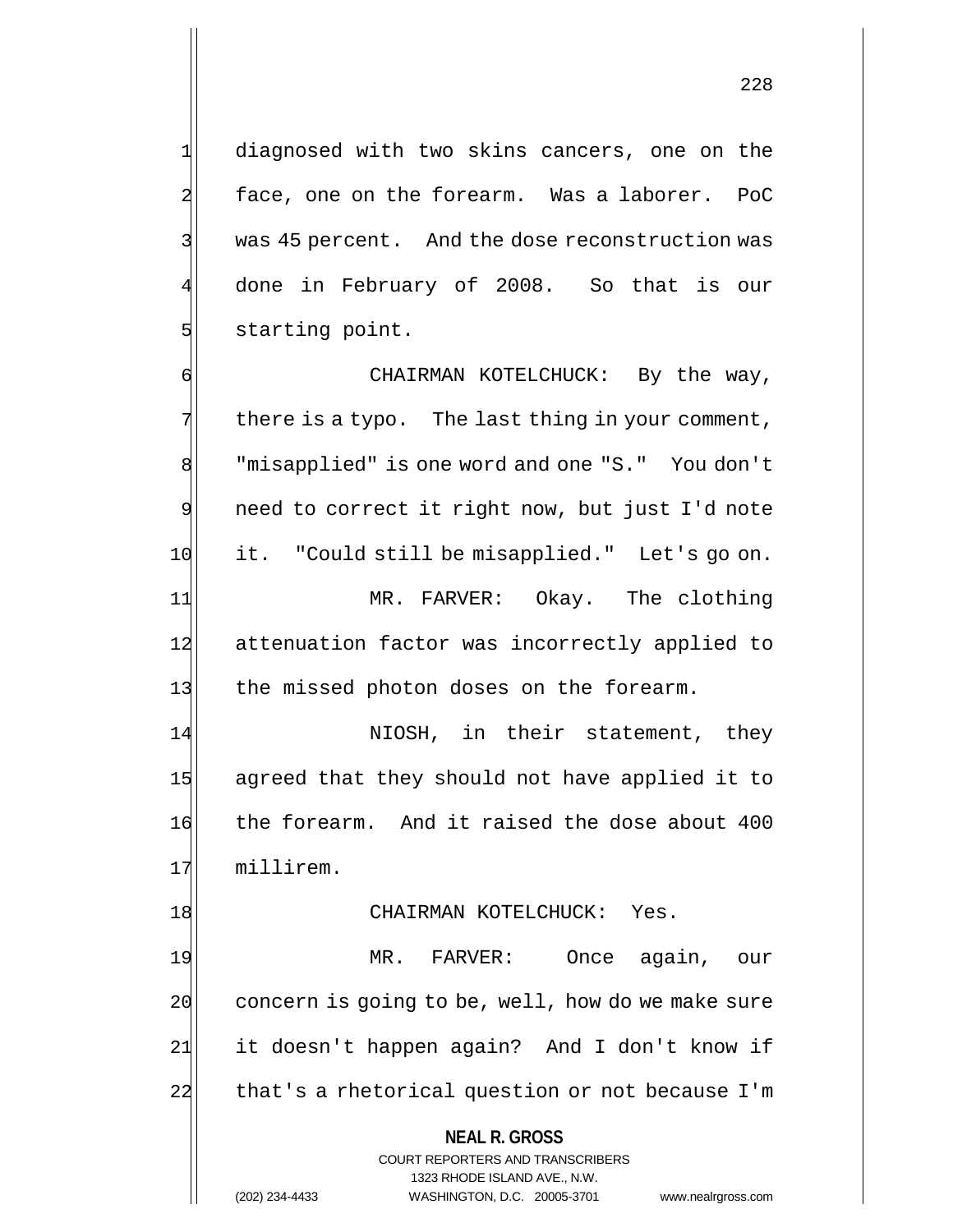1 1 not sure what to do about it.

2 CHAIRMAN KOTELCHUCK: Yes. 3 Clothing attenuation factor.

MR. FARVER: I mean, does this just  $5$  get chalked up as a QA concern, something that 6 possibly should have been caught, and we close  $7$  it and move on? Or is there some action that can 8 be taken? I don't know.

9 MEMBER MUNN: Certainly. There is 10 nothing clearly that could --

11 CHAIRMAN KOTELCHUCK: Well, again, 12 one might suggest that the ORAU people speak to 13 their dose reconstructors, both the individual 14 who was involved with this decision and --

15 MEMBER MUNN: I think we've been 16 reassured that that occurs.

17 | CHAIRMAN KOTELCHUCK: Pardon?

18 MEMBER MUNN: I thought we had been 19 reassured that that occurs.

20 CHAIRMAN KOTELCHUCK: Well, that's 21 fair enough. There was another one similarly 22 before.

## **NEAL R. GROSS**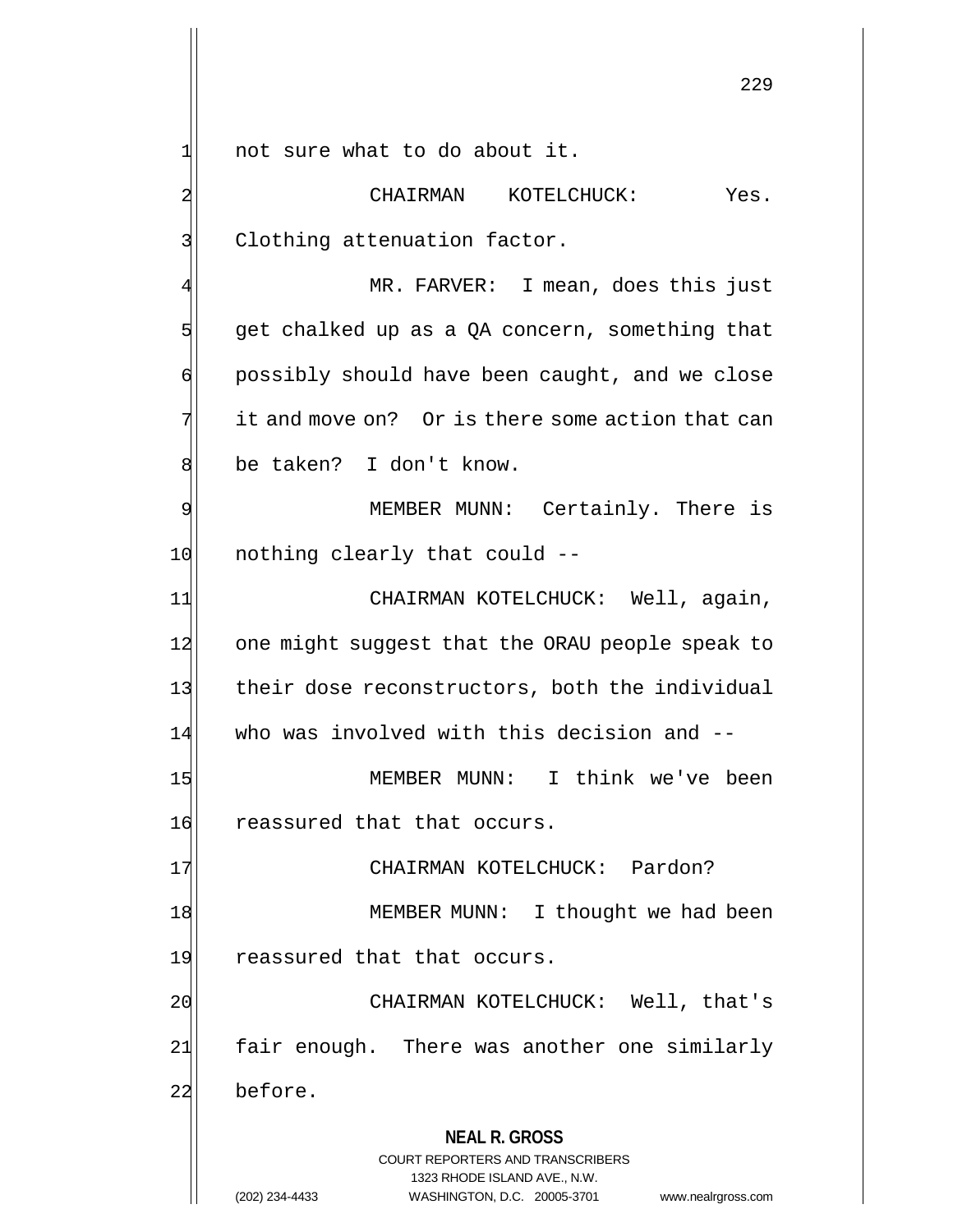**NEAL R. GROSS** COURT REPORTERS AND TRANSCRIBERS 1323 RHODE ISLAND AVE., N.W. (202) 234-4433 WASHINGTON, D.C. 20005-3701 www.nealrgross.com 230 1| MEMBER MUNN: Yes. 2 CHAIRMAN KOTELCHUCK: And, Scott, 3 | that falls under the same category, right? MEMBER MUNN: It seems to me. 5 MR. SIEBERT: That is correct. 6 CHAIRMAN KOTELCHUCK: Okay. 7 MR. SIEBERT: That would be the 8 | professional judgment application. 9 | CHAIRMAN KOTELCHUCK: Sure, sure. 10 MR. FARVER: Scott, this is Doug. 11 Is this something that is programmed into the 12 workbook? Or is that something that the dose 13 reconstructor has to like check a box on? 14 MR. SIEBERT: They have to choose to 15 apply it or not. 16 MR. FARVER: Okay. 17 MR. SIEBERT: So they chose to apply 18 it when they should not have. 19 MR. FARVER: Okay. 20 CHAIRMAN KOTELCHUCK: Alright. 21 Then it is a quality assurance issue, and we 22 should close it, I think.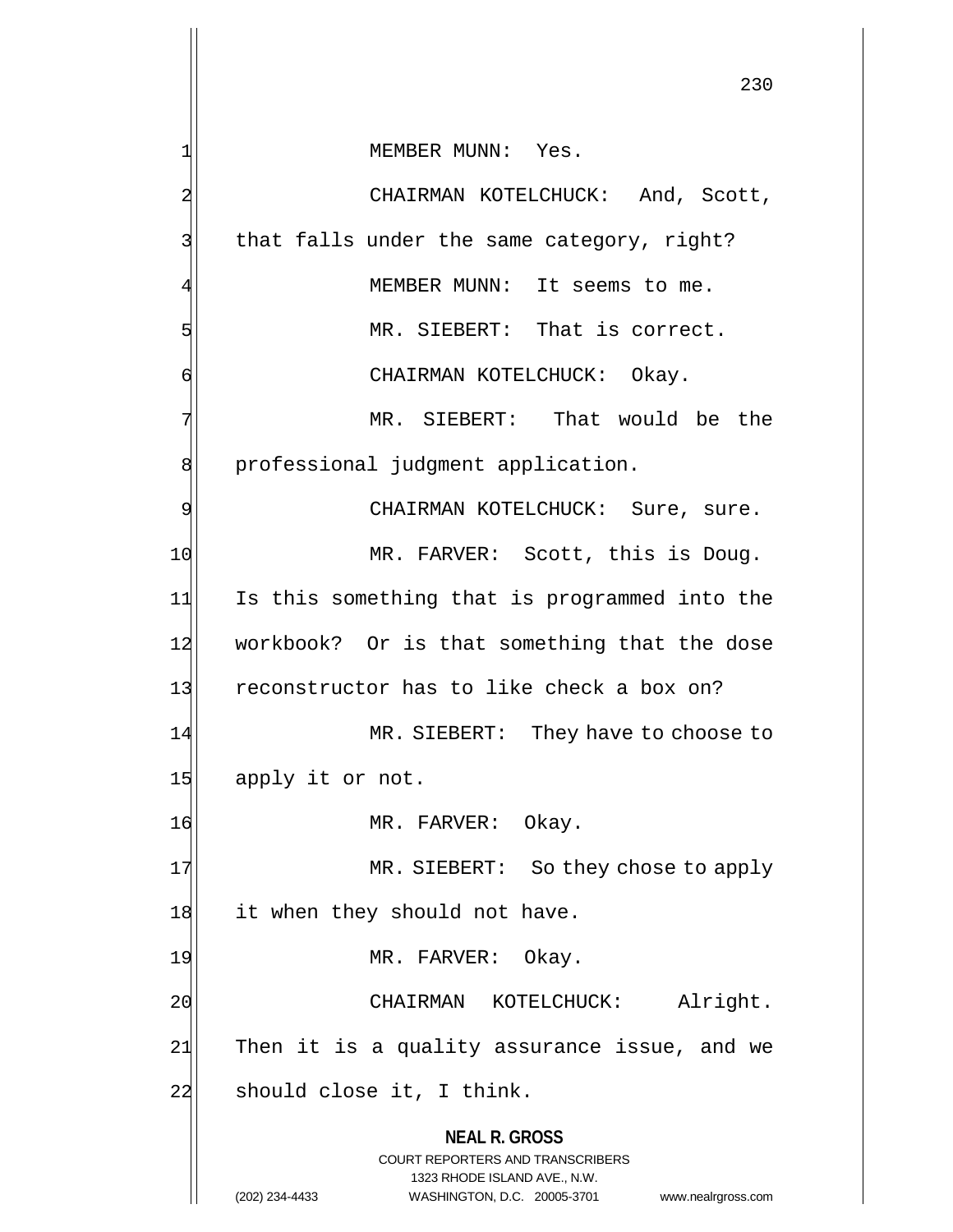1| MEMBER MUNN: Agreed.

2 CHAIRMAN KOTELCHUCK: Okay. 3 Hearing no objections, we go to 286.2.

MR. FARVER: Okay. Just a second. 5 Sure. CHAIRMAN KOTELCHUCK: Sure.

6 MR. FARVER: 286.2, "Environmental 7 intakes underestimate the dose and are not 8 claimant favorable."

9 I will say this was our error, our 10 misunderstanding. The CADW tool, when it 11 applies the intakes when the intakes can vary 12 from year to year, as was this case, when you look 13 at the front page of the CADW tool, you just see 14 the initial intakes. So it might say a time 15 period from like `54 through `80, but you will 16 just see the initial intake for 1954.

17 But, inside the program, it will 18 change the intakes as needed, as they vary 19 throughout the years. It's just not obvious. 20 Okay? And that was our misunderstanding.

21| CHAIRMAN KOTELCHUCK: Oh, okay.

22 MR. FARVER: So when we look at

**NEAL R. GROSS**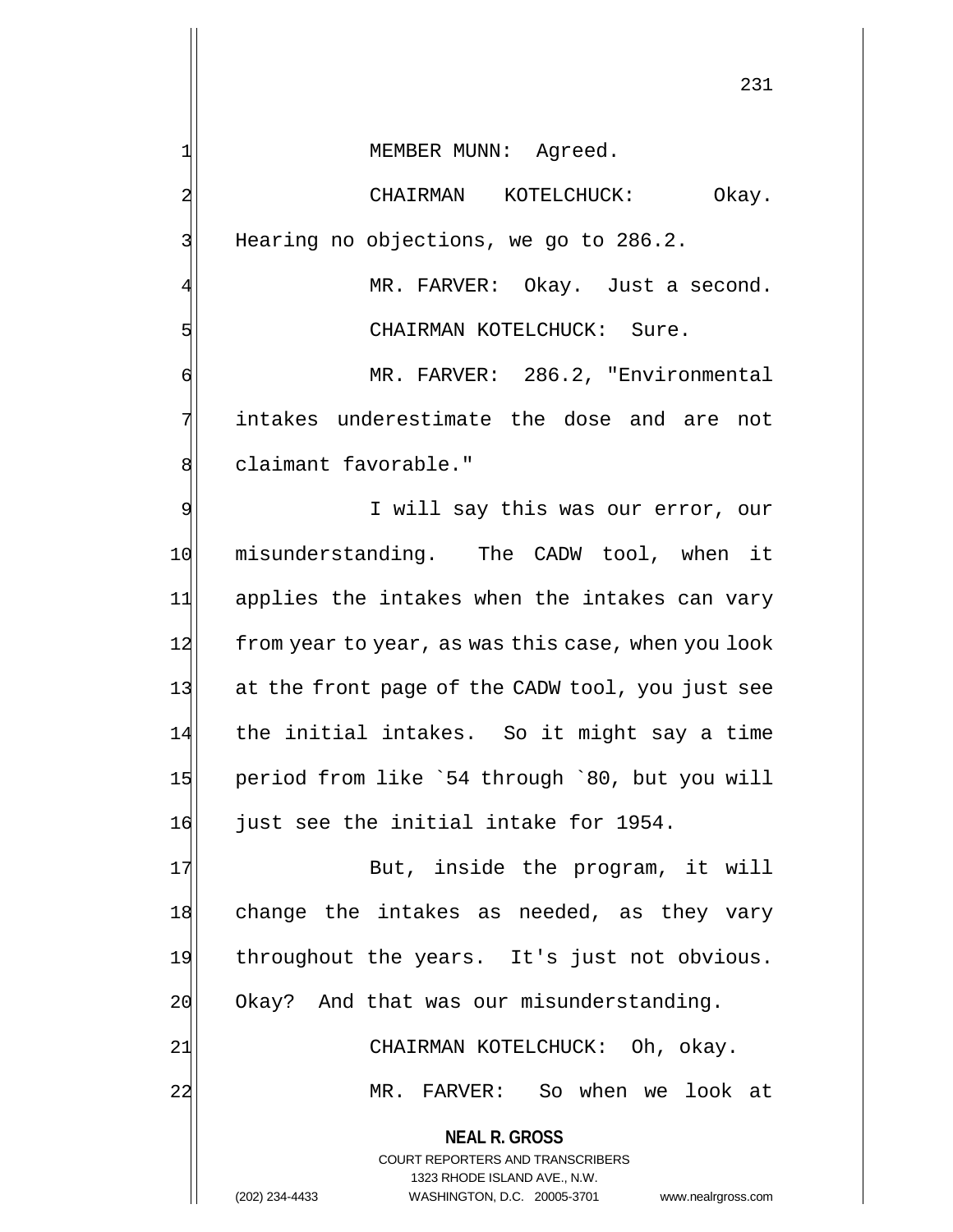**NEAL R. GROSS** COURT REPORTERS AND TRANSCRIBERS 1323 RHODE ISLAND AVE., N.W.  $1$  this, we look at that, and when it says a time 2 period of 1954 to 1980 and it shows this intake, 3 you know, we get a little concerned because that's not the correct intake for all years.  $5$  And that's what prompted the finding. 6 CHAIRMAN KOTELCHUCK: Right. 7 MR. FARVER: Okay. They didn't do 8 anything wrong. And now that we are aware of  $9$  that, we won't have this finding again. 10 CHAIRMAN KOTELCHUCK: Okay. So it 11 was a technical misunderstanding that does not 12 affect the result. Is that correct? 13 MR. FARVER: Yes. 14 CHAIRMAN KOTELCHUCK: Okay. 15 MEMBER MUNN: And we accept SC&A's 16 recommendation to close it. 17 | CHAIRMAN KOTELCHUCK: We should. 18 Let's go on. 19 MR. FARVER: Okay, 286, Observation 20 1. "NIOSH multiplied the dose correction 21 factors from IG-001 by the correction factor and 22 a multiplier of 1.3 to arrive at quantities for

(202) 234-4433 WASHINGTON, D.C. 20005-3701 www.nealrgross.com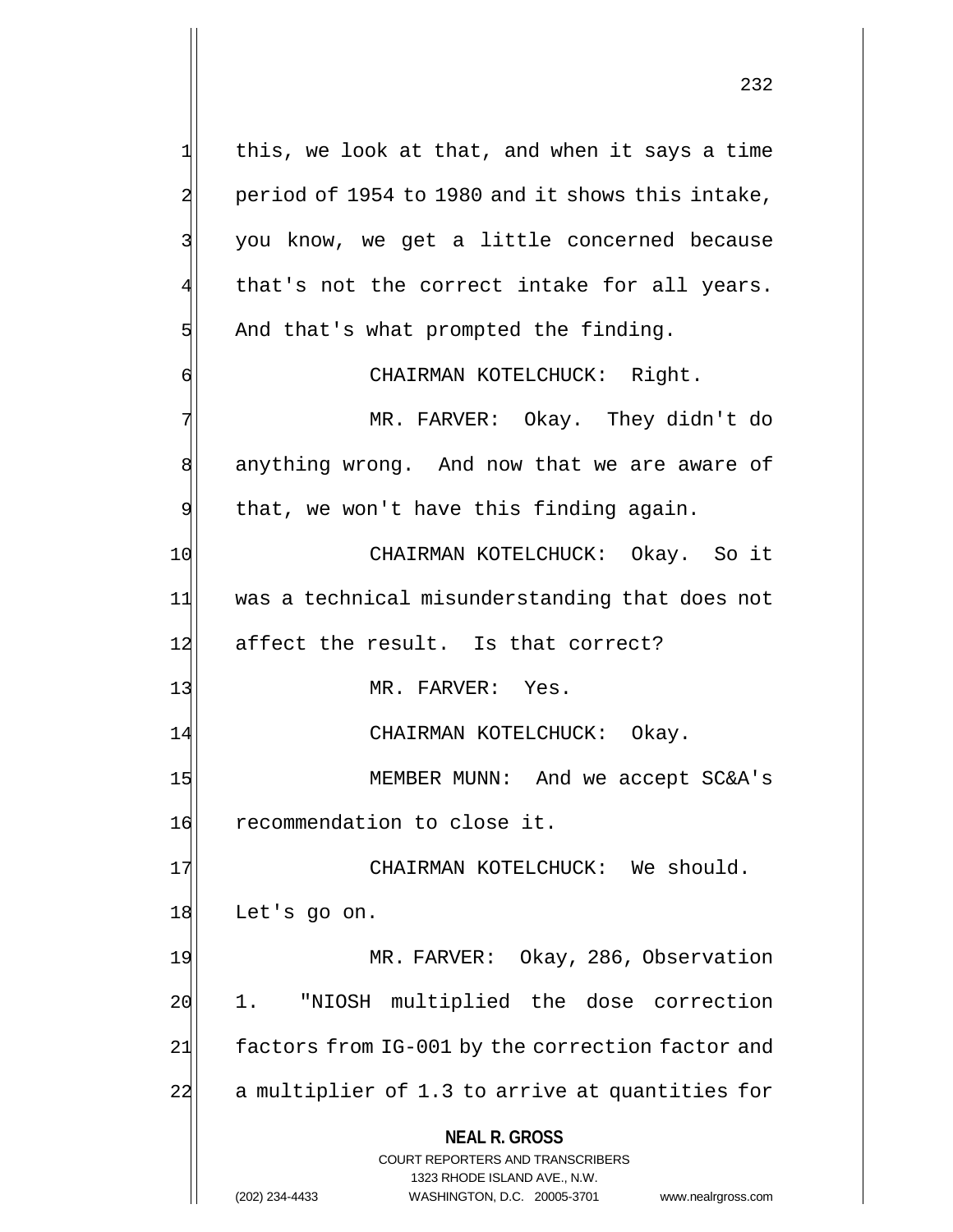1 the effective DCF."

2 Okay. Basically, the DR report 3 | says that they were going to do it one way, but they did it a different way or another way. So  $5$  we have seen this before, where the final report 6 doesn't always follow it. And I think a lot of  $7$  that is the boilerplate that is generated.

8 8 And since I have been working on  $9$  these, our blind dose reconstructions that we're 10 in the process of working on, I have become a bit 11 more tolerant of these errors, because it does 12 get confusing using the different tools. And 13 I could see how now that the boilerplate, when 14 you try to merge your files and get a dose 15 reconstruction report generated, there is a lot 16 of boilerplate that has to be checked. So I'm 17 more understanding.

### 18 CHAIRMAN KOTELCHUCK: Okay.

19 MR. FARVER: Once again, it's just 20 an observation that there was that little bit of  $21$  difference. There is no change in the dose. 22 They didn't do anything wrong other than they put

## **NEAL R. GROSS**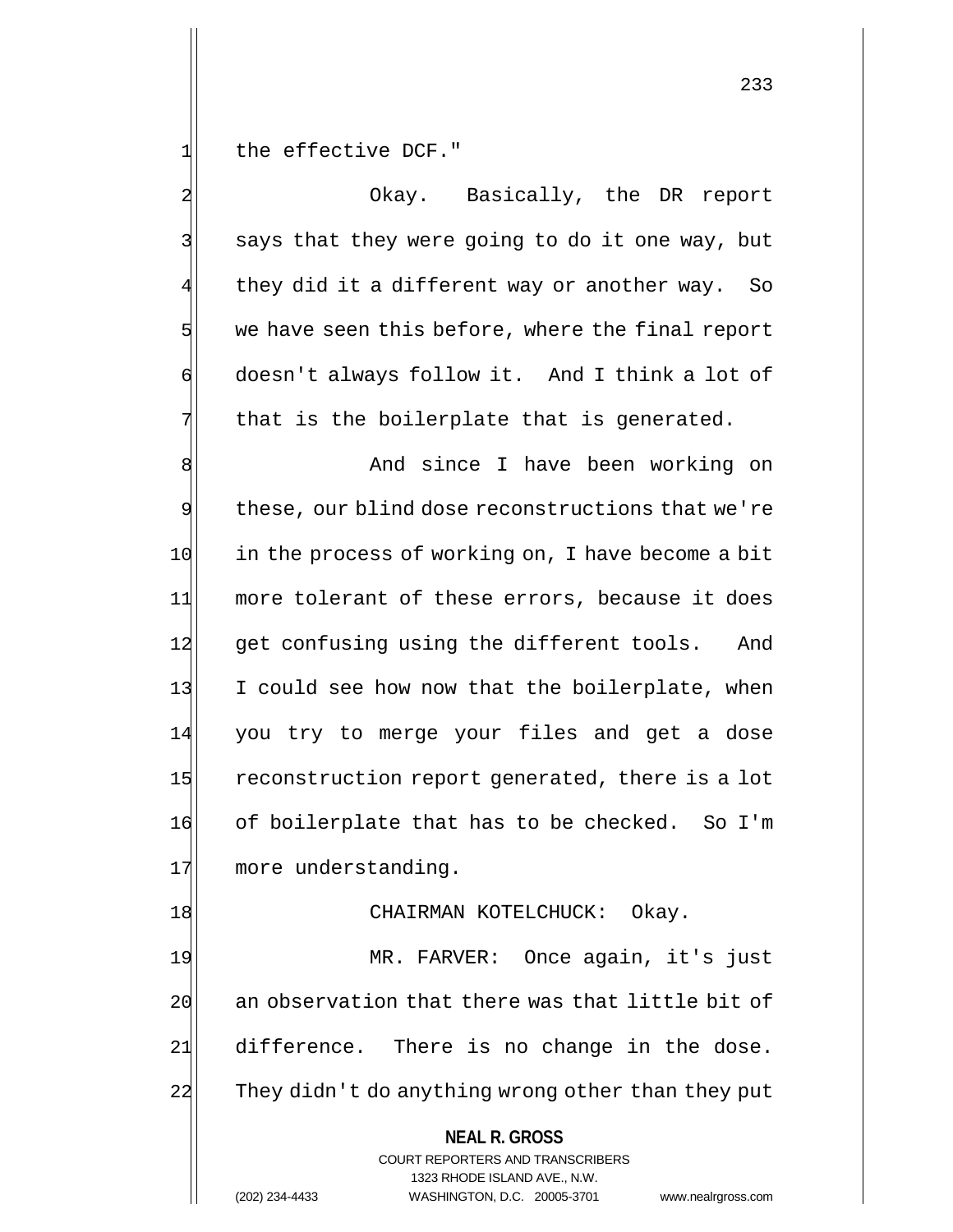$1$  something in the text that they didn't do or 2 weren't supposed to do.

3 | CHAIRMAN KOTELCHUCK: Got it.  $4$  Yes, that is pasting error. Okay. 287.1.

5 | The MR. FARVER: Okay. "Incorrect 6 annual dosimeter doses for the organ dose 7 | calculations." Okay.

8 MR. SIEBERT: Doug, this is Scott. 9 Would you like me to walk through this one? 10 MR. FARVER: Yes, because I knew it 11 yesterday, but now I'm looking at it and --12 CHAIRMAN KOTELCHUCK: Sure.

13 MR. SIEBERT: It's complicated. 14 It's a tool issue and how things are calculated 15 within the tool. And I want to point out at the 16 beginning of this that it's not a tool that is 17 used anymore. All these calculations are now 18 wrapped up into our best-estimate tool with the 19 Vose.

20 10 20 This was something that had to be 21 done off to the side back when this claim was done 22 in 2007. We had a specific tool for calculating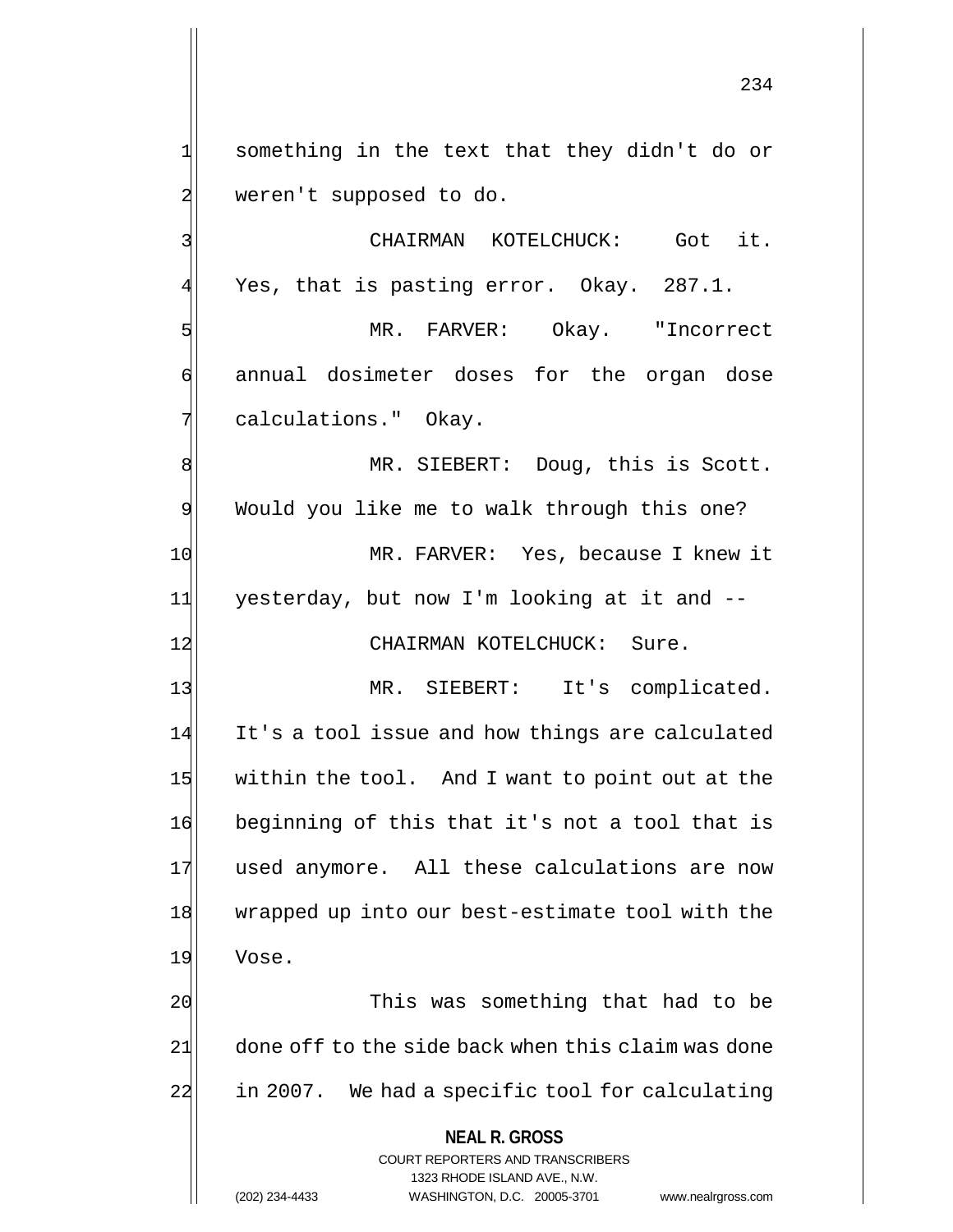$1$  best-estimate doses that took all the data into 2 the information and ran it through the Monte 3 Carlo calculations.

And the front-end input tab had the  $5$  correct values in it, the same version that was  $\mathfrak{h}$  in the file. There is a midpoint tab where the  $7$  calculations are done, and then there is a final  $8$  tab where the output comes in IMF format.

9 9 In that interim tab, SC&A caught the 10 fact that, when you look at the calculations, 11 some of the values were slightly higher, and a 12 very small amount, but slightly higher than the 13 input values that were in the records and also 14 in the input tab. And those calculations were 15 carried through to the IREP sheet as well.

16 When I looked at it and I rehit the 17 calculate button, it straightened everything 18 out. So what appears to have happened in this 19 case is the dose reconstructor did the work 20 initially. I don't know what specific 21 correction factors they may have had in the 22 initial run. But when they went back and they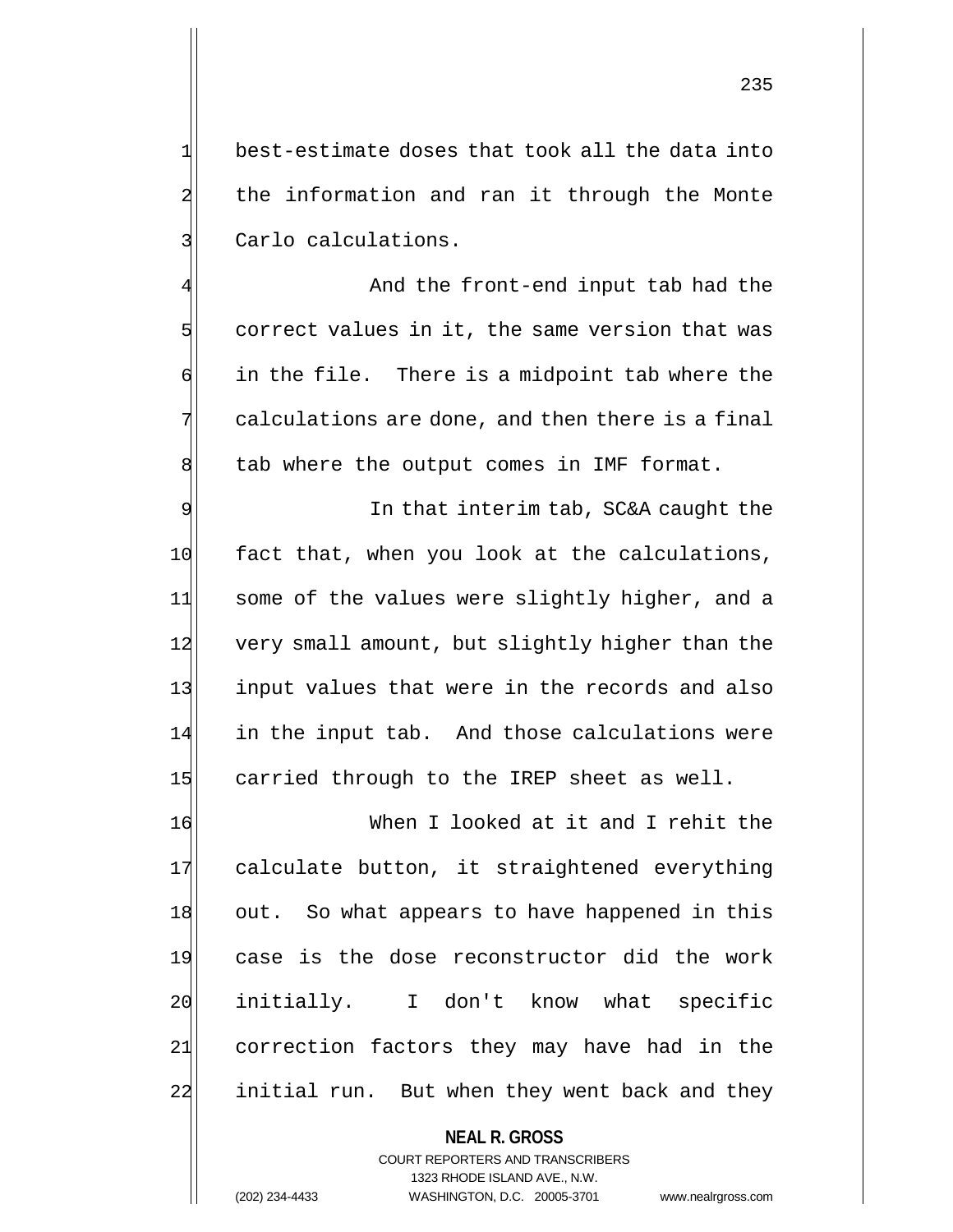**NEAL R. GROSS**  $1$  corrected it, finding that it's in best-estimate 2 territory, they may have missed hitting that 3 button, and it was just not caught by the dose 4 reconstructor or in peer review that there was  $5$  a small difference between the input and the 6 output. 7 | CHAIRMAN KOTELCHUCK: Well, good. 8 A good explanation. 9 MR. FARVER: Yes. Thank you. 10 CHAIRMAN KOTELCHUCK: Very 11 helpful. 12 MR. FARVER: Once again, it should 13 not be an issue now because it's no longer used, 14 the tool. 15 MR. SIEBERT: Correct. 16 CHAIRMAN KOTELCHUCK: Okay. 17 MR. FARVER: Just closing the 18 finding? 19 CHAIRMAN KOTELCHUCK: Yes. 20 MR. FARVER: Okay. Are we ready to 21 move on? 22 CHAIRMAN KOTELCHUCK: Yes.

> COURT REPORTERS AND TRANSCRIBERS 1323 RHODE ISLAND AVE., N.W.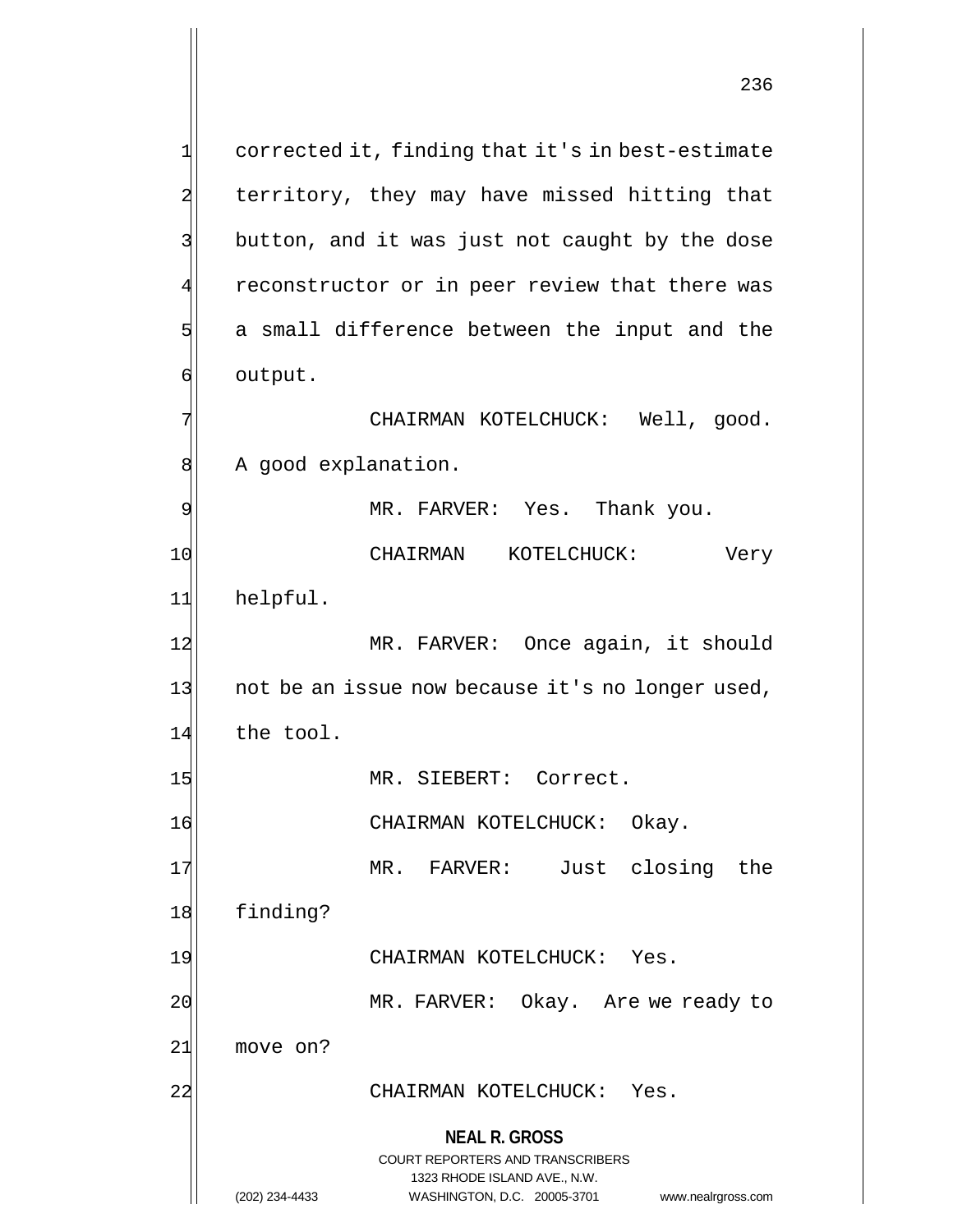**NEAL R. GROSS** COURT REPORTERS AND TRANSCRIBERS 1323 RHODE ISLAND AVE., N.W. 237 1 MR. FARVER: Finding 287.2, 2 "Failure to account for all unmonitored 3| intakes." 4 Okay. They only accounted for a  $5$  thorium dose for 1955, and should have had some 6 for 1954 and did not. And that's what prompted  $7$  the finding. 8 CHAIRMAN KOTELCHUCK: October 9 through December, you're saying they worked 10 there? 11 MR. FARVER: They worked there --12 CHAIRMAN KOTELCHUCK: Three 13 months. 14 MR. FARVER: Three months in '54, 15 correct. And then to '55. But there should 16 have been some dose assigned in '54. I mean, 17 that was the point. 18 CHAIRMAN KOTELCHUCK: Right. That 19 was an error. 20 MR. FARVER: And I believe it was an 21 error, but it really doesn't matter because it 22 was a compensated case.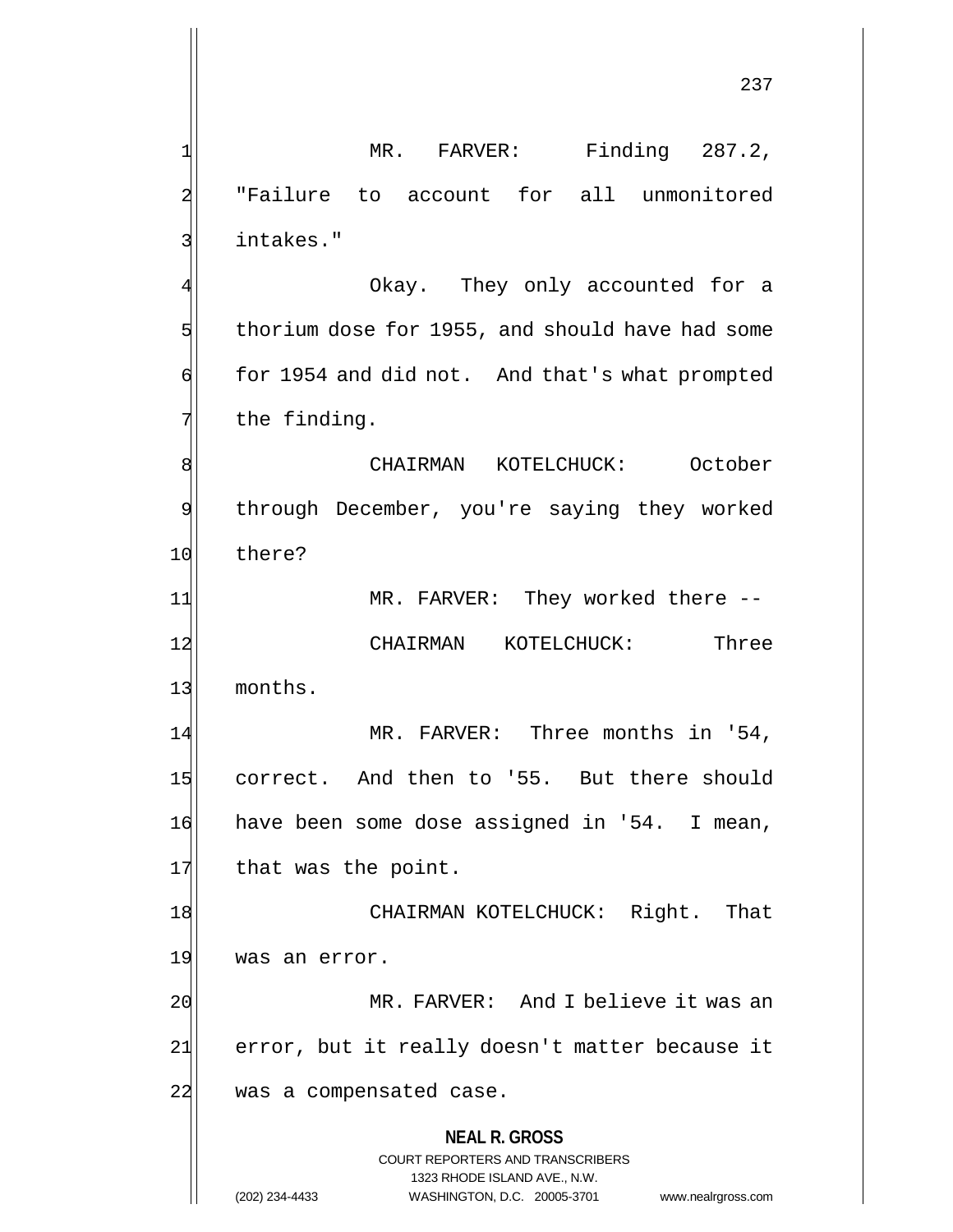238

1 CHAIRMAN KOTELCHUCK: It was a 2 compensated case before the error was 3 discovered?

MR. FARVER: Well, I don't know if 5 5 it was just an error and it just happened to be 6 a compensated case.

7 | CHAIRMAN KOTELCHUCK: Okay. I'm  $8$  trying to come back onto the  $-$ -

9 MR. FARVER: This would fall into a 10 QA issue, another QA concern, where, well, 11 shouldn't you somehow account for all the years, 12 three months of '54 and all of '55? Should 13 Someone have seen that? Is it just an error on 14 the dose reconstructor? I don't know.

15 MR. CALHOUN: This is Grady. And 16 just generally speaking, not about a Fernald 17 case, but if there was a dose reconstruction that 18 came over and it was a comp case, and I reviewed 19 it and noticed that I could have assigned more 20 dose, as a peer reviewer, I certainly wouldn't 21| have made that comment because it doesn't 22 matter.

### **NEAL R. GROSS**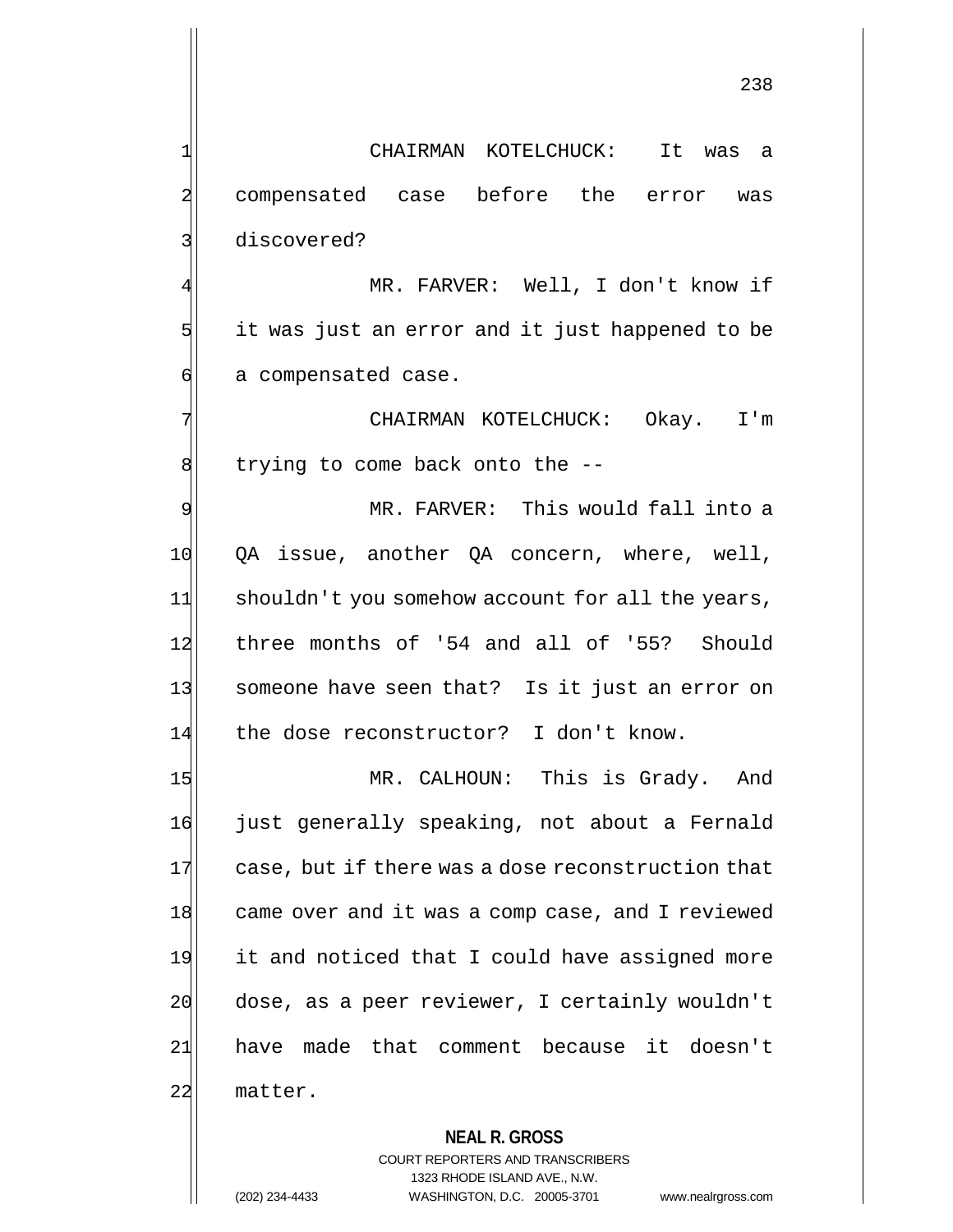**NEAL R. GROSS** COURT REPORTERS AND TRANSCRIBERS 1323 RHODE ISLAND AVE., N.W. 2 MR. FARVER: Grady, I agree it 3 doesn't matter. And on the one hand, I would 4 say, you know, it would be nice if you just put  $5$  a little memo in the file saying, "I looked at 6 it and, you know, we should have had some dose  $7$  for 1954." And on the other hand, as a practical 8 | point of view, I would say it just doesn't 9 matter. So I could see it both ways. 10 CHAIRMAN KOTELCHUCK: Well, one of 11 the reasons that we have this Subcommittee 12 functioning is that we want to find out about 13 quality assurance. We want to check on quality 14 assurance. 15 MR. FARVER: And for that reason, I 16 would say you should make a little memo and put 17 it in the file. 18 CHAIRMAN KOTELCHUCK: Right. That 19 sounds like a proper request. 20 MR. CALHOUN: Well, I don't know 21 about that, because I don't think that I want to 22 have the DRs, I am not sure that I want to have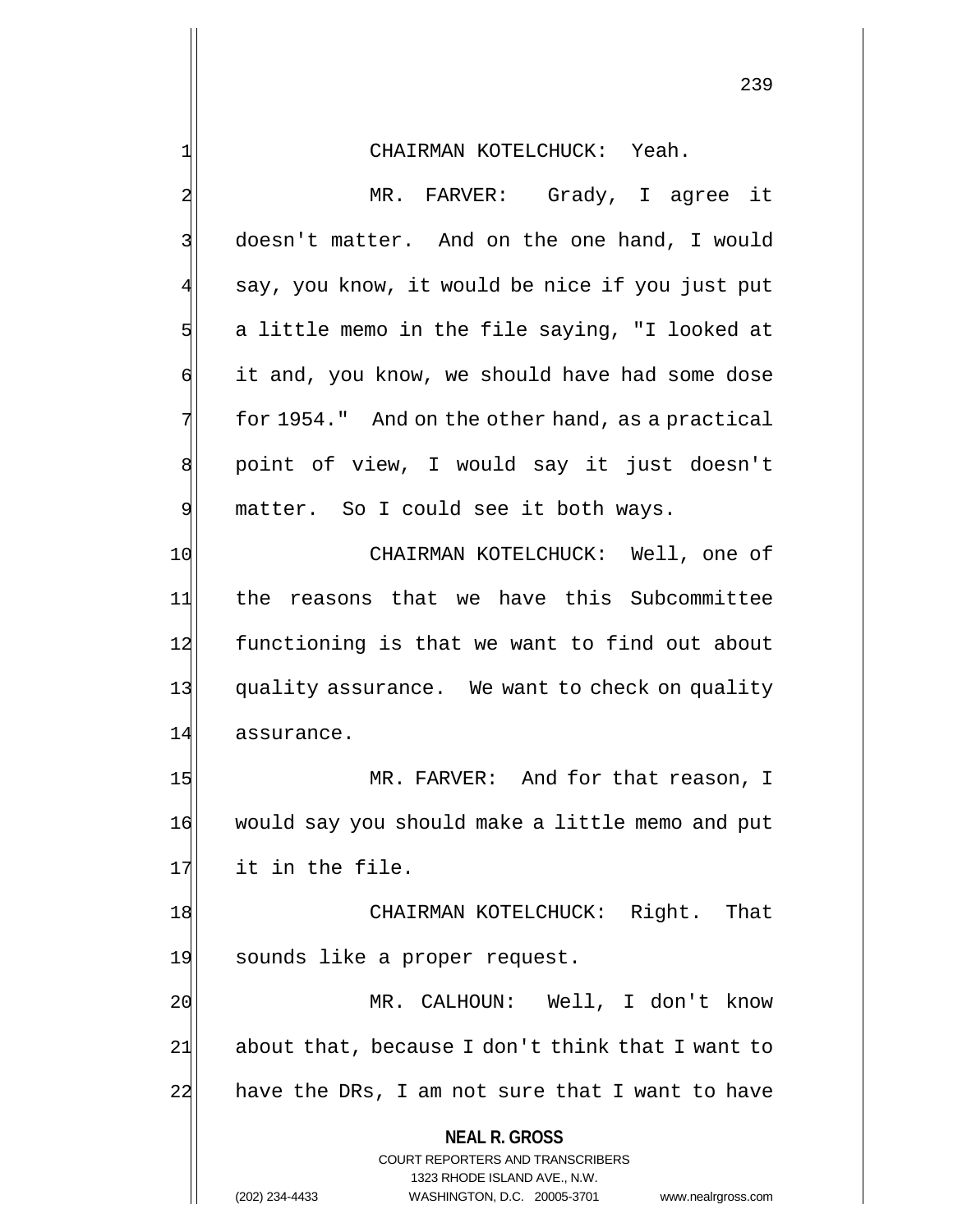1 them include every bit of dose that they don't  $2$  need in a comp case.

3 CHAIRMAN KOTELCHUCK: Why not?

MR. CALHOUN: In this case, it 5 sounds like it's not a big deal. But let's just  $\mathfrak{q}$  say, for example, you are at one of the National 7 Labs and I have got somebody that has literally 8 six or ten different radionuclide urinalyses in 9 his dosimetry, I don't want to go through and say 10 that I didn't use any of them but, you know, 11 einsteinium-123, if that's what I used to comp 12 the case. I mean, that's just my thought.

13 The DR is going to say that it's a 14 partial estimate or an underestimate, and I 15 think it is somewhat intuitive, then, that I 16 didn't include all the dose I could have.

17 MR. STIVER: Grady, this is John. 18 I'm just wondering, now the situation where you 19 are doing a partial, you would include, say, in 20 this case, thorium. But in the course of doing  $21$  that partial, wouldn't you  $-$ - or excuse me  $-$ - you 22 know, the underestimate, if you were picking a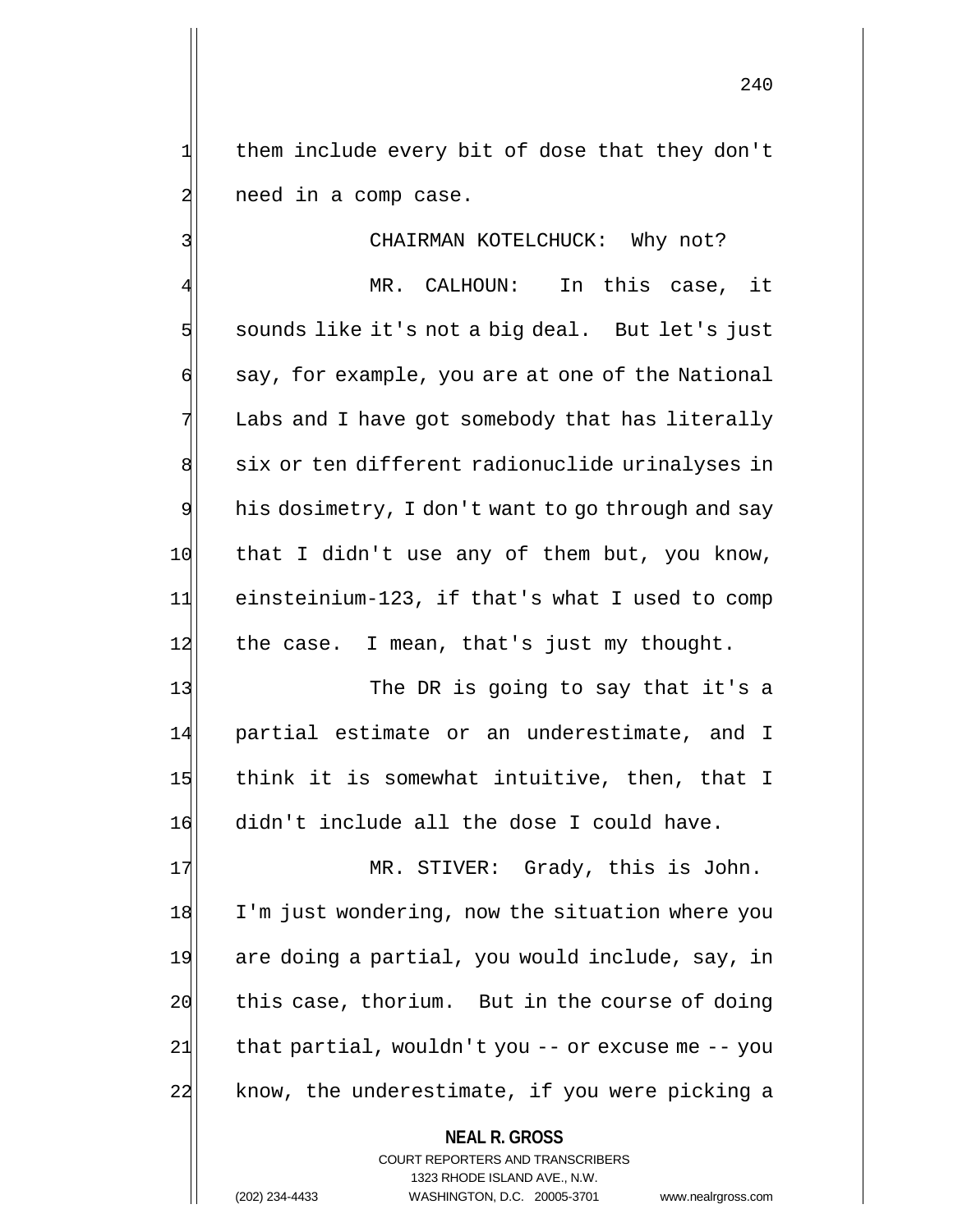1 particular radionuclide, wouldn't you then just 2 give them the full credit for the entire period 3 3 of exposure where you truncated? It seems like 4 it was kind of an arbitrary distinction that  $5$  we're going to take off that first portion of  $\phi$  1954 and give them the rest, as opposed to not 7 || putting every little millirem of dose that he 8 could have picked up, say, at an accelerator 9 facility. That's kind of a different 10 situation.

11 MR. SIEBERT: This is Scott. I can 12 address that. Actually, it does kind of make 13 sense from a dose reconstruction point of view. 14 In the CAD process, it assigns annual doses. It 15 does not assign partial-year doses. The dose 16 reconstructor has to go and pro-rate the dose for 17 the shorter amount of time.

18 So in that case, it's creating more 19 work that is not needed in this case. And I can 20 see that being a thought process. Did it happen  $21$  in this case? I can't tell you one way or the 22 other, and I agree the dose reconstructor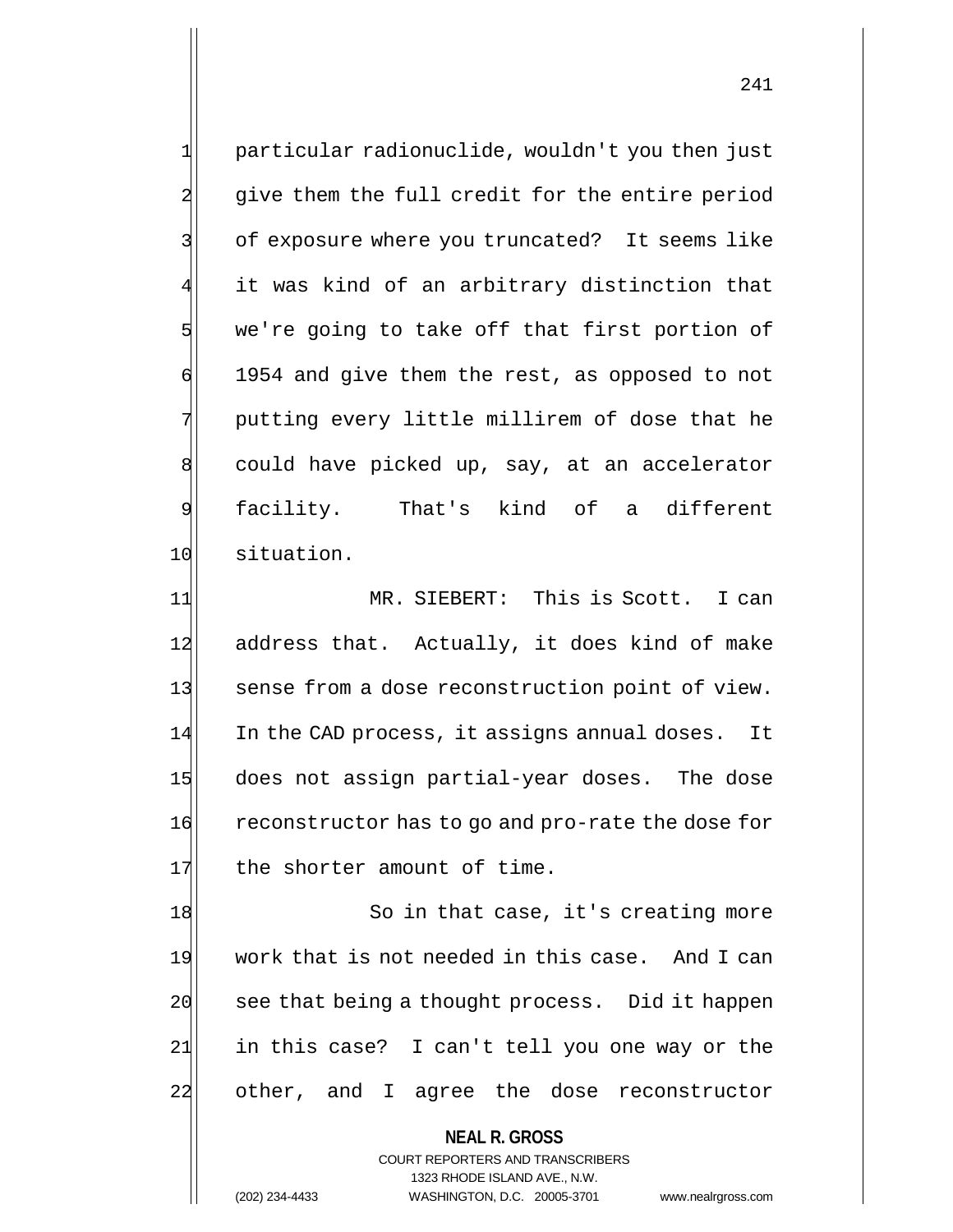1 probably should document it if they didn't  $2\vert$  assign the whole time, just to be clear. But I  $3$  can definitely see that process even within this smaller timeframe.

5 MR. STIVER: Okay. I guess that  $\mathfrak{g}$  makes more sense that it would take an additional  $7$  effort to do the pro-rating.

8 MR. FARVER: And I guess it comes 9 down to was it done on purpose, or was it just 10 accidental and you happened to be compensated 11 anyway? Because I am looking at it, and the 12 total dose is 12.5 rem to the liver. And it's 13 not intuitive that that's going to be over 50 14 percent.

15 MEMBER MUNN: Well, it's not likely 16 that you are going to do a partial on something 17 that is not showing compensation.

18 MR. CALHOUN: I don't have the dose 19 reconstruction -- this is Grady -- in front of  $20$  me, but one thing you would want to look at is 21 does the dose reconstruction say that this is an 22 underestimate or does it maybe exclude external

### **NEAL R. GROSS**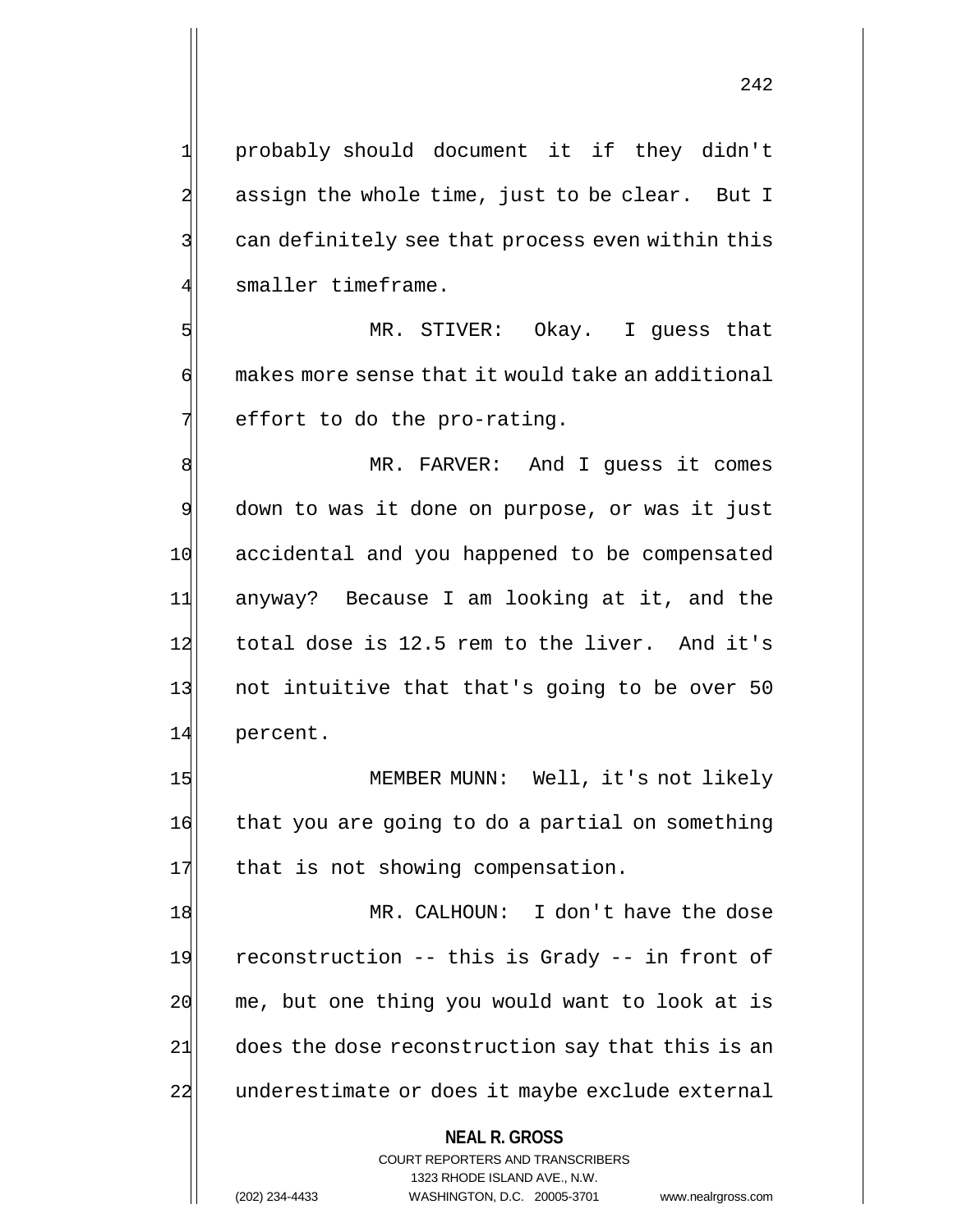1 altogether? I mean, I don't know that. That  $2$  would be something to look at.

3 MR. STIVER: Yeah, it would go a 4 long way to help our auditors if there was even 5 a paragraph indicating that this is a 6 minimizing -- have them just highlight the 7 things that were actually the exposures that 8 were considered.

9 MR. FARVER: This is Doug. In our 10 report, it says that, "The DR report indicates 11 that best-estimate methods were used."

12 MR. STIVER: That sounds more like 13 a hybrid case, though.

14 MR. FARVER: Well, they couldn't 15 use a hybrid if it's over 50 percent. You could 16 use an underestimate or you can use a best 17 estimate.

18 MEMBER MUNN: Since the whole point 19 of a dose reconstruction is to identify whether  $20$  or not a claimant is going to be compensated, 21| once you've identified the fact that the 22 claimant is going to be compensated, then any

**NEAL R. GROSS**

COURT REPORTERS AND TRANSCRIBERS 1323 RHODE ISLAND AVE., N.W. (202) 234-4433 WASHINGTON, D.C. 20005-3701 www.nealrgross.com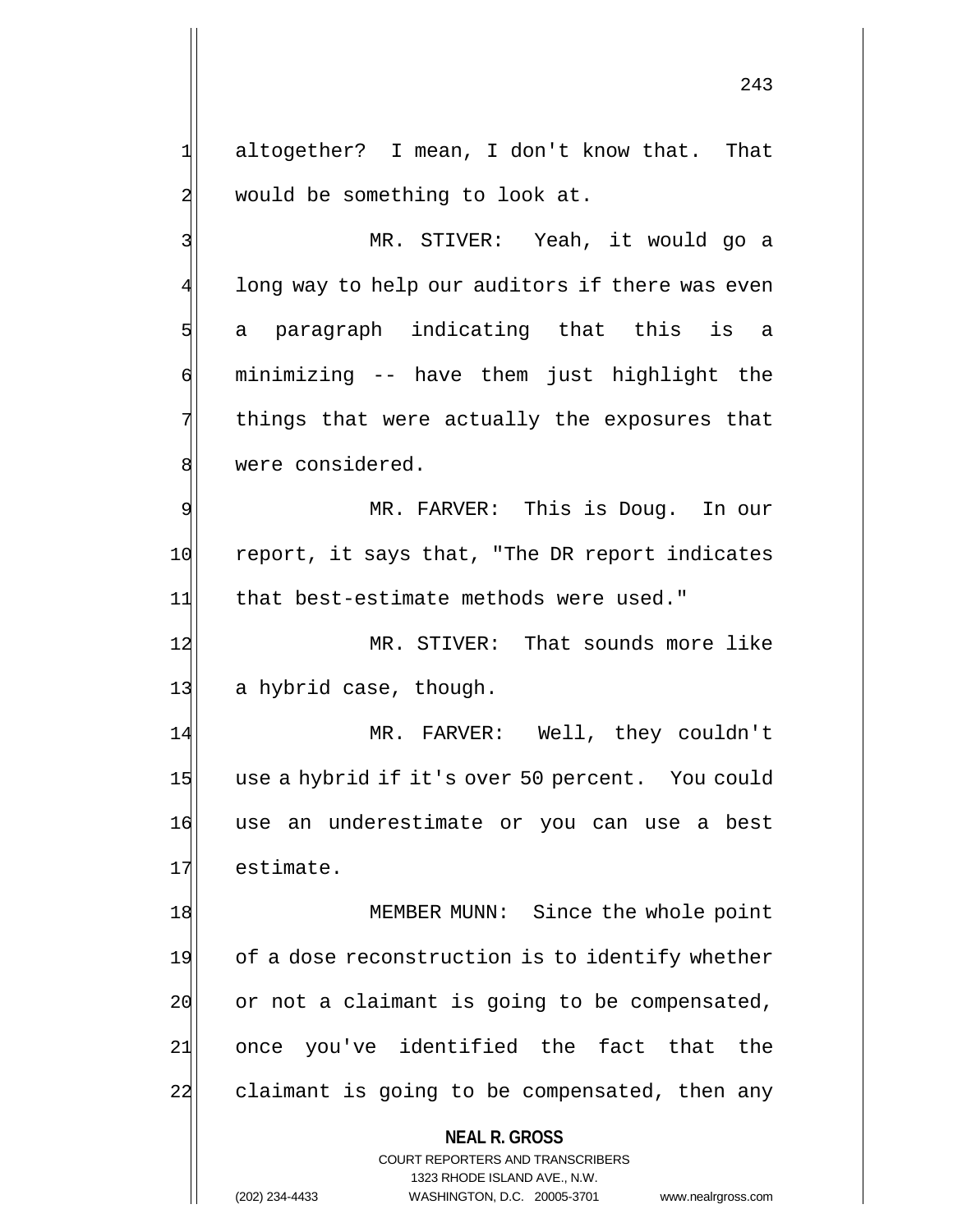1 additional information is extraneous and puts an 2 undue burden on the folks who were doing dose 3 3 reconstruction. Once you've reached the goal, which is to determine whether it is compensated  $5$  or not, then that should be adequate.

6 MR. SIEBERT: This is Scott. In  $7$  the dose reconstruction report there is a table 8 that clearly defines that it was only assigned 9 for 1955. We never say that we tried to assign 10 it for 1954. Whereas, we did assign radium for  $11$  '54 and '55. And there is a sentence in it 12 saying he was only assigned unmonitored dose for 13 thorium-228 and  $-232$  for '55 only. So it is 14 stated within the claim.

15 MR. FARVER: Well, right, I mean, 16 it's stated that they didn't assign it, but that 17 was what prompted the finding, that it was only 18 assigned for '55.

19 MS. LIN: Okay. So, this is Jenny.  $20$  I'm just trying to understand. Is this a dose 21 reconstruction scientific issue or is this a 22 document issue?

> **NEAL R. GROSS** COURT REPORTERS AND TRANSCRIBERS 1323 RHODE ISLAND AVE., N.W. (202) 234-4433 WASHINGTON, D.C. 20005-3701 www.nealrgross.com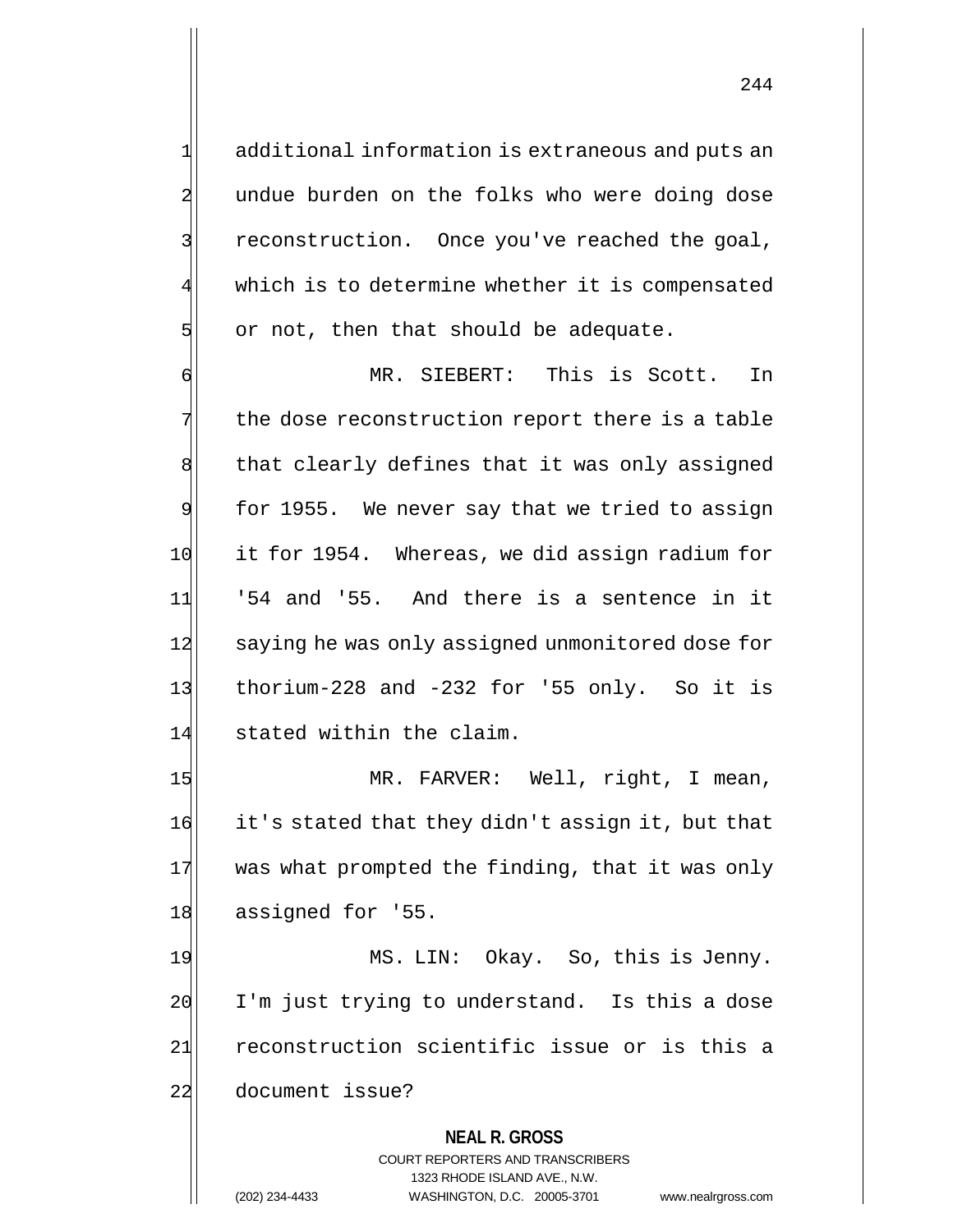**NEAL R. GROSS** COURT REPORTERS AND TRANSCRIBERS 1323 RHODE ISLAND AVE., N.W. (202) 234-4433 WASHINGTON, D.C. 20005-3701 www.nealrgross.com 1 MR. FARVER: A document issue. 2 CHAIRMAN KOTELCHUCK: Document. 3 MS. LIN: Okay. So if it's a 4 document issue, then I think the agency has heard  $5$  the Board's recommendation, and the agency would 6 take that recommendation under consideration. 7 And, obviously, you need to balance between its 8 staff resources versus the missions of the 9 program, which is provide dose reconstruction 10 for compensation outcome, and also balancing the 11 need to make sure that the program has a good 12 QA/QC in place. Okay? 13 | CHAIRMAN KOTELCHUCK: Okay. Soare 14 we finished with the discussion? 15 MEMBER MUNN: It appears so. 16 CHAIRMAN KOTELCHUCK: Sounds it.  $17$  Then, let's go on. We have a few more minutes 18 before at least John leaves. 19 MEMBER MUNN: So, our disposition 20 is? 21 CHAIRMAN KOTELCHUCK: Close. 22 MEMBER MUNN: Yes.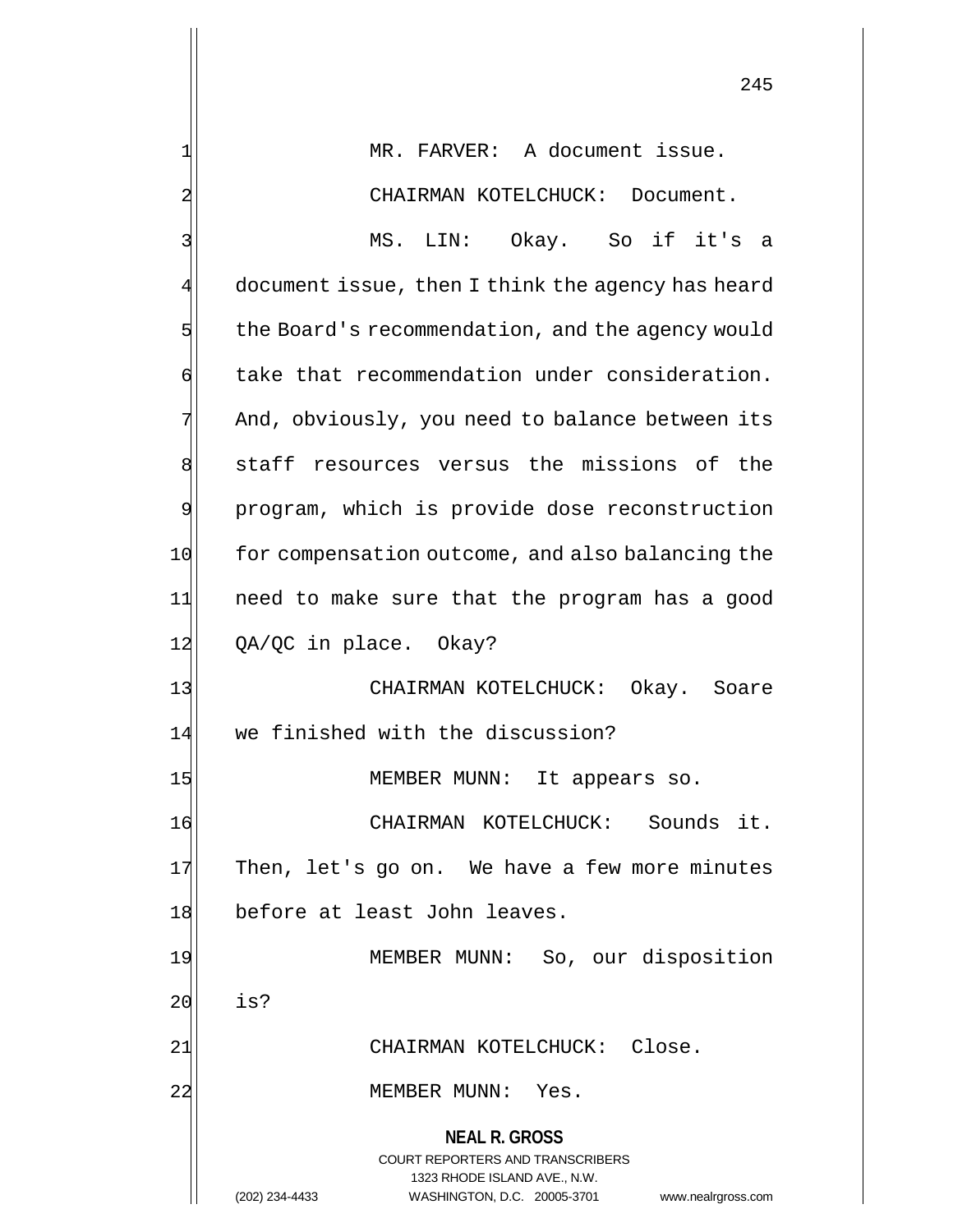**NEAL R. GROSS** COURT REPORTERS AND TRANSCRIBERS 1323 RHODE ISLAND AVE., N.W. (202) 234-4433 WASHINGTON, D.C. 20005-3701 www.nealrgross.com 246 1 CHAIRMAN KOTELCHUCK: Oh, yes, it's 2 alosed. 3 | MR. FARVER: Okay, 287.3. Okay. 4 "Environmental intakes are not 5 claimant-favorable." This is the same, I 6 believe, CADW issue, which was our 7 misunderstanding from --8 | CHAIRMAN KOTELCHUCK: Oh, yeah,  $9$  286.2, right, right. 10 MEMBER MUNN: So we can accept 11 SC&A's recommendation. 12 CHAIRMAN KOTELCHUCK: Absolutely. 13 We can just close this. This is the same issue 14 as before, precisely. 15 MR. FARVER: Okay. 16 CHAIRMAN KOTELCHUCK: And it was  $17$  not an error. It was a  $-$ 18 MEMBER MUNN: Misunderstanding. 19 CHAIRMAN 20 KOTELCHUCK: -- misunderstanding. 21| MEMBER MUNN: On the part of the 22 reviewer.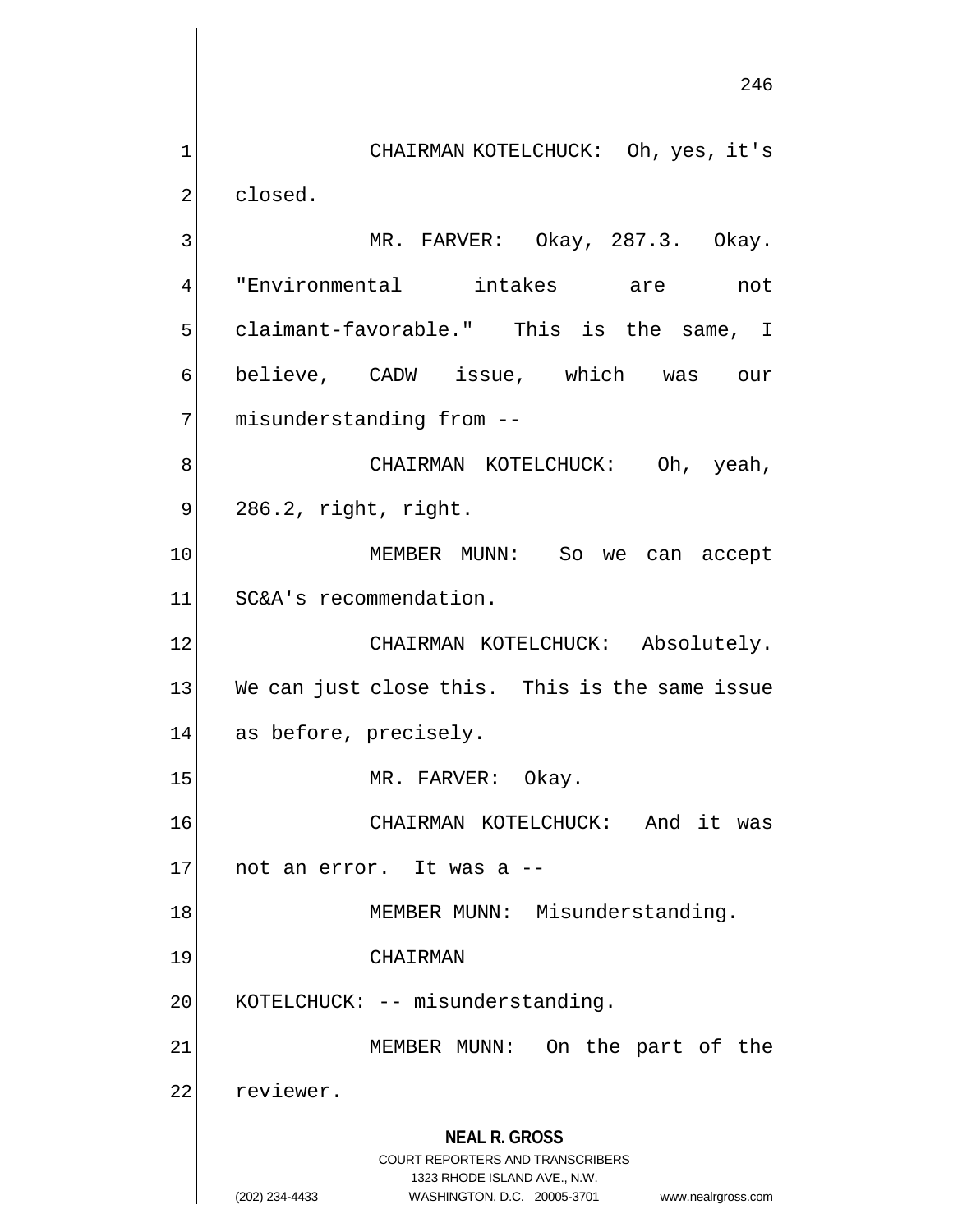**NEAL R. GROSS** COURT REPORTERS AND TRANSCRIBERS 1323 RHODE ISLAND AVE., N.W. 247 1 MR. FARVER: Okay. Now we are into 2 observations. 3 CHAIRMAN KOTELCHUCK: Good. 4 MR. FARVER: "S&CA questions 5 whether the DOL forwarded this case to NIOSH for 6 dose reconstruction prior to determining," 7 blah, blah, blah. 8 8 And I agree with NIOSH's response. 9 They get it from DOL. DOL makes the decision. 10 Okay. 11 CHAIRMAN KOTELCHUCK: That's 12 right. That's fair enough. 13 MEMBER MUNN: No action. 14 MR. FARVER: Okay. 15 CHAIRMAN KOTELCHUCK: And to 16 Observation 2. 17 MR. FARVER: Observation 2, "The 18 overall strategy for dose minimization could be 19 clarified." 20 I don't think there will be much 21 argument about that, that they could add some 22 clarification, which means it wasn't clear to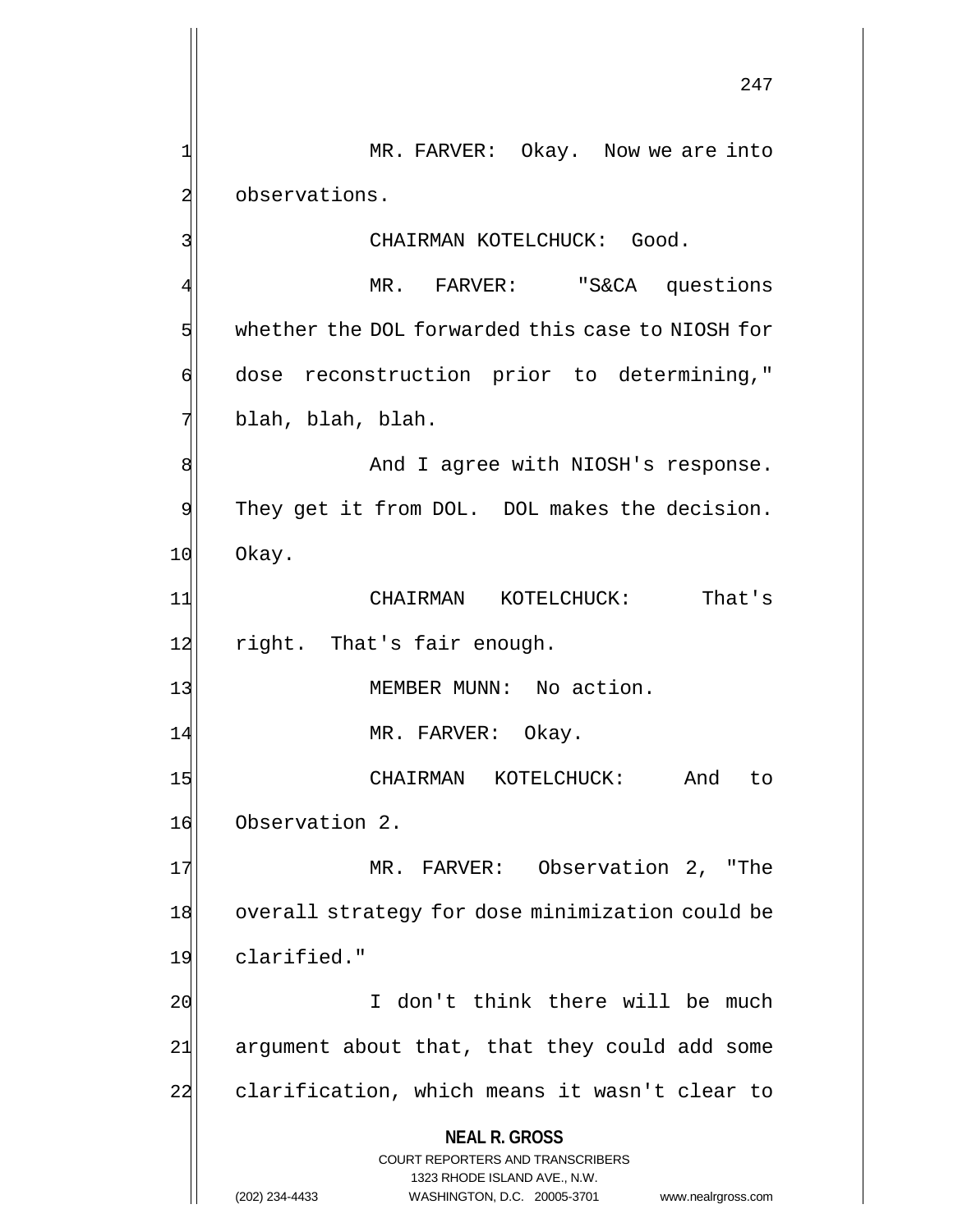1 our reviewer in many instances. And I think 2 that's reasonable.

3 MEMBER MUNN: No action.

CHAIRMAN KOTELCHUCK: Okay.

5 MR. FARVER: Observation 3, "The 6 basis for intakes based on bioassay not included  $7$  in the DR report."

8 again, it's not always clear what is 9 going on or how things are calculated in the DR 10 report. The methodology is correct; the 11 wording could be a little better. And we have 12 had long discussions about this in the past.

13 CHAIRMAN KOTELCHUCK: Yes. Okay.

14 MR. FARVER: And I will say that in  $15$  the more recent cases, the DR reports are getting 16 much better at adding phrases and wording to make 17 them more clear.

18 So, there is improvement.

19 Observation 4, "Guidance on thorium 20 intakes should be updated." This is a Work 21 Group issue. Okay.

22 CHAIRMAN KOTELCHUCK: Okay. Are

# **NEAL R. GROSS**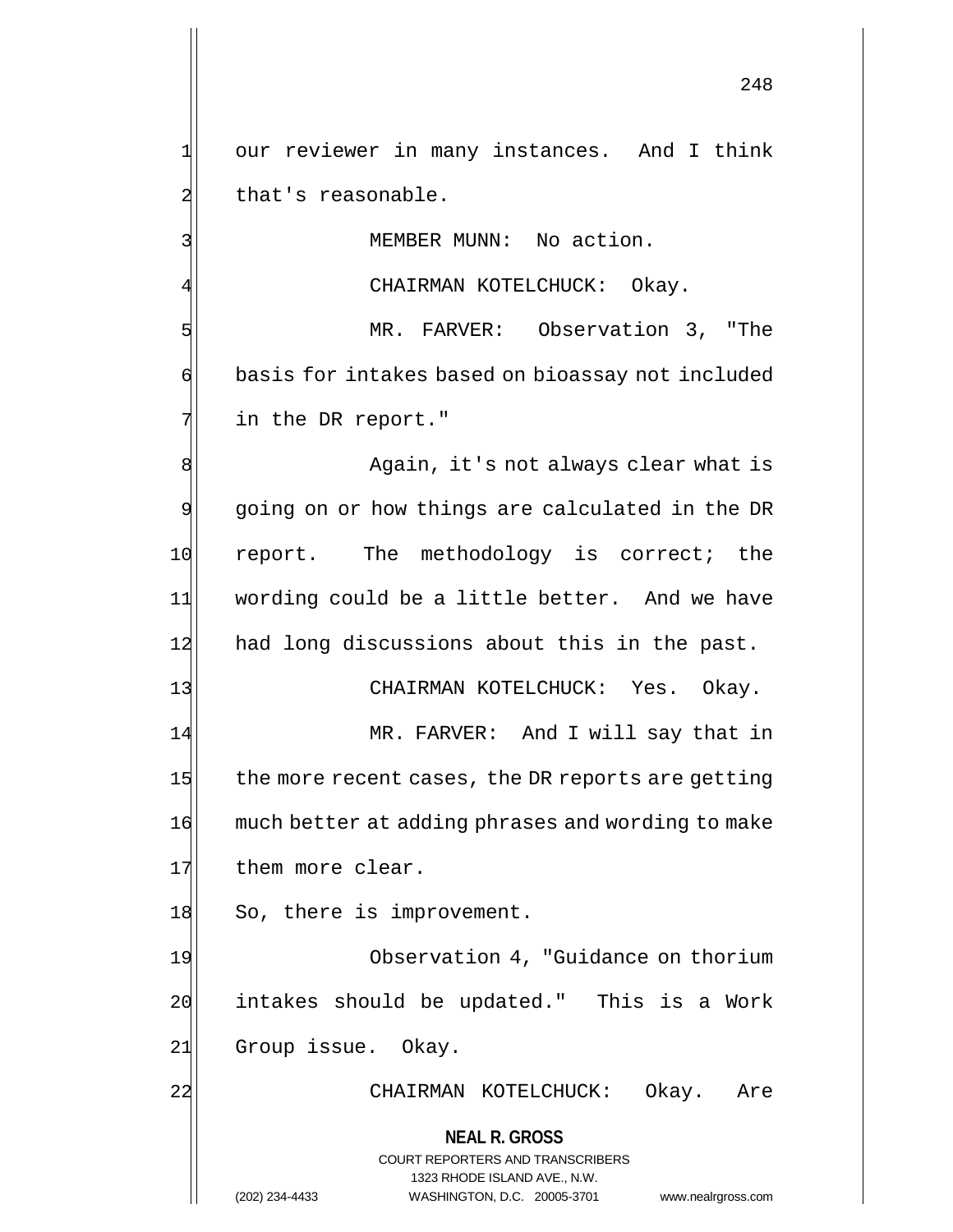$1$  we near the end of this? Now it's 3:47.

2 MR. SIEBERT: Yes, there is only one 3 single finding on the next one, and then we are 4 done with Fernald.

## 5 SI CHAIRMAN KOTELCHUCK: Good.

6 MR. FARVER: Okay. I don't even 7 have to open the report for this one. "NIOSH 8 omitted 60 millirem beta dose." They re-ran it 9 to include the 60-millirem dose. It didn't 10 change the PoC much.

**NEAL R. GROSS** COURT REPORTERS AND TRANSCRIBERS 1323 RHODE ISLAND AVE., N.W. 11 The concern is the 60 millirem is in 12 week 11 of the 1955 data tab, does not appear in 13 the dosimetry data input file, or in the tool, 14 the workbook. It appears to be a data entry 15 error. In other words, it never got entered 16 into the input file. Which prompts the 17 question, how are data entry errors identified, 18 prevented, et cetera? 19 CHAIRMAN KOTELCHUCK: Yes. 20 MR. FARVER: Other than that, it's  $21$  a QA issue, obviously. 22 CHAIRMAN KOTELCHUCK: Yes.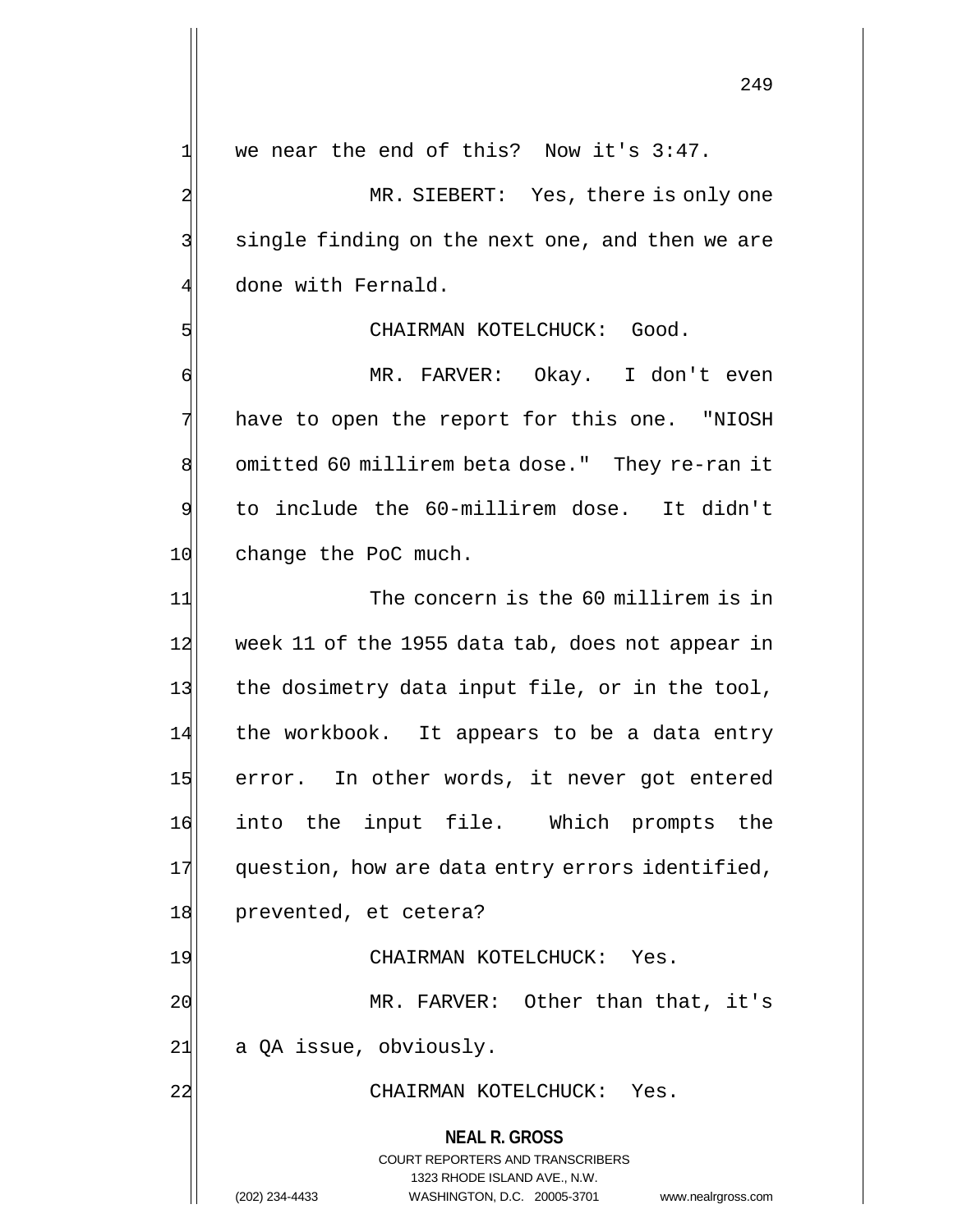1| MR. FARVER: And I'm not sure what 2 we can do other than talk about data entry 3 errors. CHAIRMAN KOTELCHUCK: So, yes, this

 $5$  is exquisitely close to 50 percent, isn't it?  $\mathfrak{g}$  But NIOSH did it, the ORAU folks did it, and you  $7$  folks at SC&A re-did it. And you got the same 8 PoCs.

9 MR. FARVER: Well, we didn't run the 10 PoC, but that's not the concern.

11 CHAIRMAN KOTELCHUCK: Right. 12 Right. You don't run PoCs. Only ORAU does, 13 right? Is that correct? Only ORAU does? 14 MR. FARVER: I believe they will run 15 it, and then they will send it to DOL. And DOL 16 will have the final determination.

17 MR. SIEBERT: Yes, technically, DOL 18 is the decider of the PoC, that is correct. 19 MR. FARVER: Yes.

20 CHAIRMAN KOTELCHUCK: Okay. Good. 21 DOL. Alright.

22 MR. FARVER: But our concern is the

## **NEAL R. GROSS**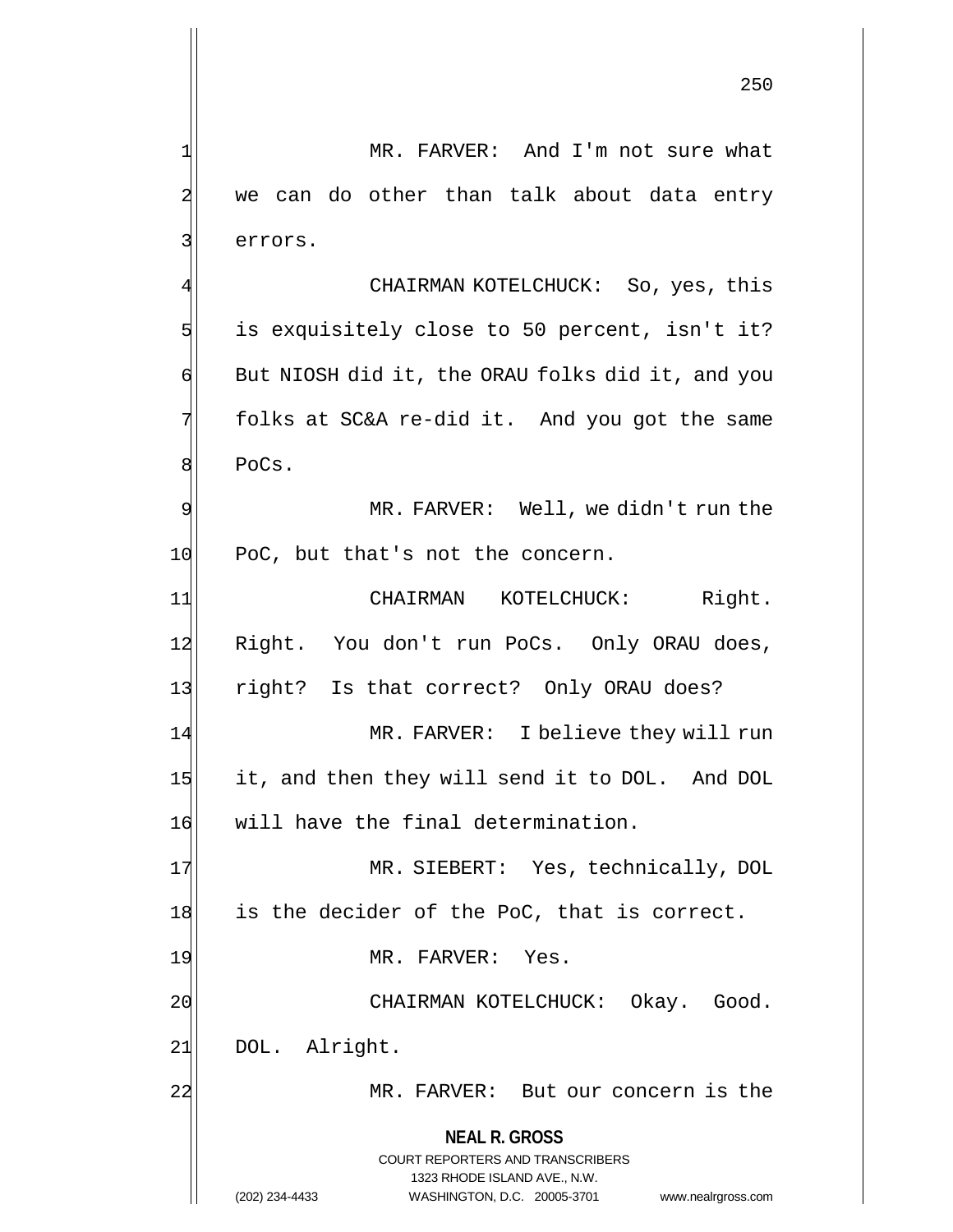1 data entry. You know, here we have a data entry 2 error that is identified. So when we are 3 | looking for different types of QA concerns, here is an example of what I believe is a data entry 5 serror.

6 CHAIRMAN KOTELCHUCK: Yes.

7 MEMBER MUNN: It's a classic, 30 8 years old, far older than this program. If we 9 seize upon some magic to prevent human error in 10 data entry, then we can certainly make all of the 11 Board Members fat and happy.

12 CHAIRMAN KOTELCHUCK: Right. But 13 data entry errors, when you are up above 49  $14$  percent and under 50, they make one very anxious. 15 But there it is, and it has been checked and I 16 think we have to close it.

17 MR. FARVER: Right. I just wanted 18 to point out that this one, this type of error 19 just looks like a data entry, not a dose 20 reconstructor error.

21 CHAIRMAN KOTELCHUCK: Yes.

22 MR. FARVER: Okay.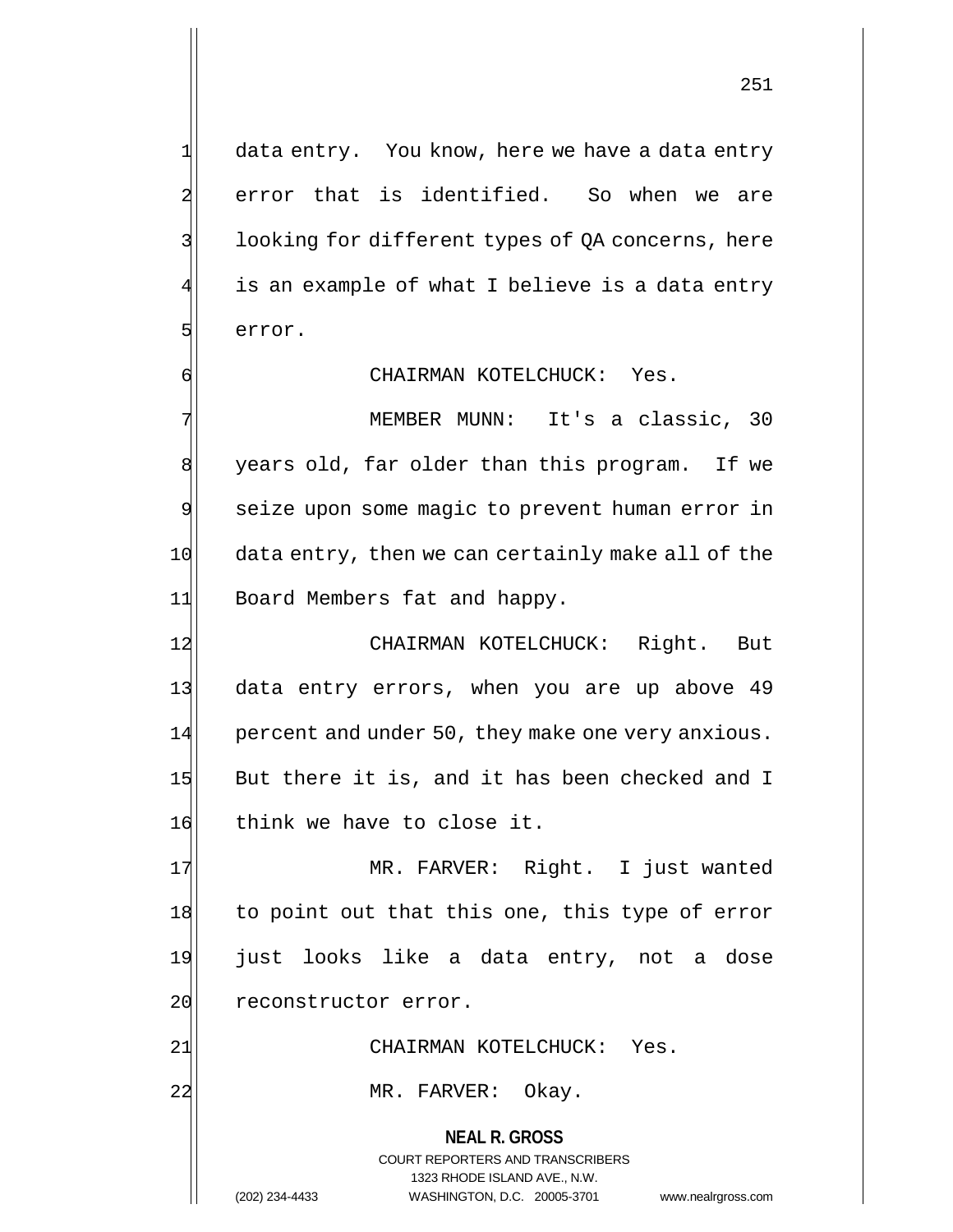**NEAL R. GROSS** COURT REPORTERS AND TRANSCRIBERS 1323 RHODE ISLAND AVE., N.W. 252 1 CHAIRMAN KOTELCHUCK: Yes. Okay. 2 So Fernald is closed. 3 MR. FARVER: Yes, all of Fernald is  $4$  qone. 5 SI CHAIRMAN KOTELCHUCK: Great. 6 MEMBER MUNN: Excellent. 7 CHAIRMAN KOTELCHUCK: Now we have a 8 few -- what are left are a few Hanfords. I  $9$  assume you didn't do the Hanfords. Or let me ask 10 you. Pardon. Doug, did you get a chance to 11 review Hanfords? Is there something? 12 MR. FARVER: Scott did not have a 13 chance to get responses to the Hanfords. 14 CHAIRMAN KOTELCHUCK: Okay. 15 MR. SIEBERT: Yes, we had Fernald 16 and Hanford in the same matrix. Fernald, I 17 really cranked it so we had it to talk about 18 today. 19 CHAIRMAN KOTELCHUCK: And it's most 20 appreciated, really. 21 MR. SIEBERT: So Hanford should 22 probably be in SC&A's hands within the next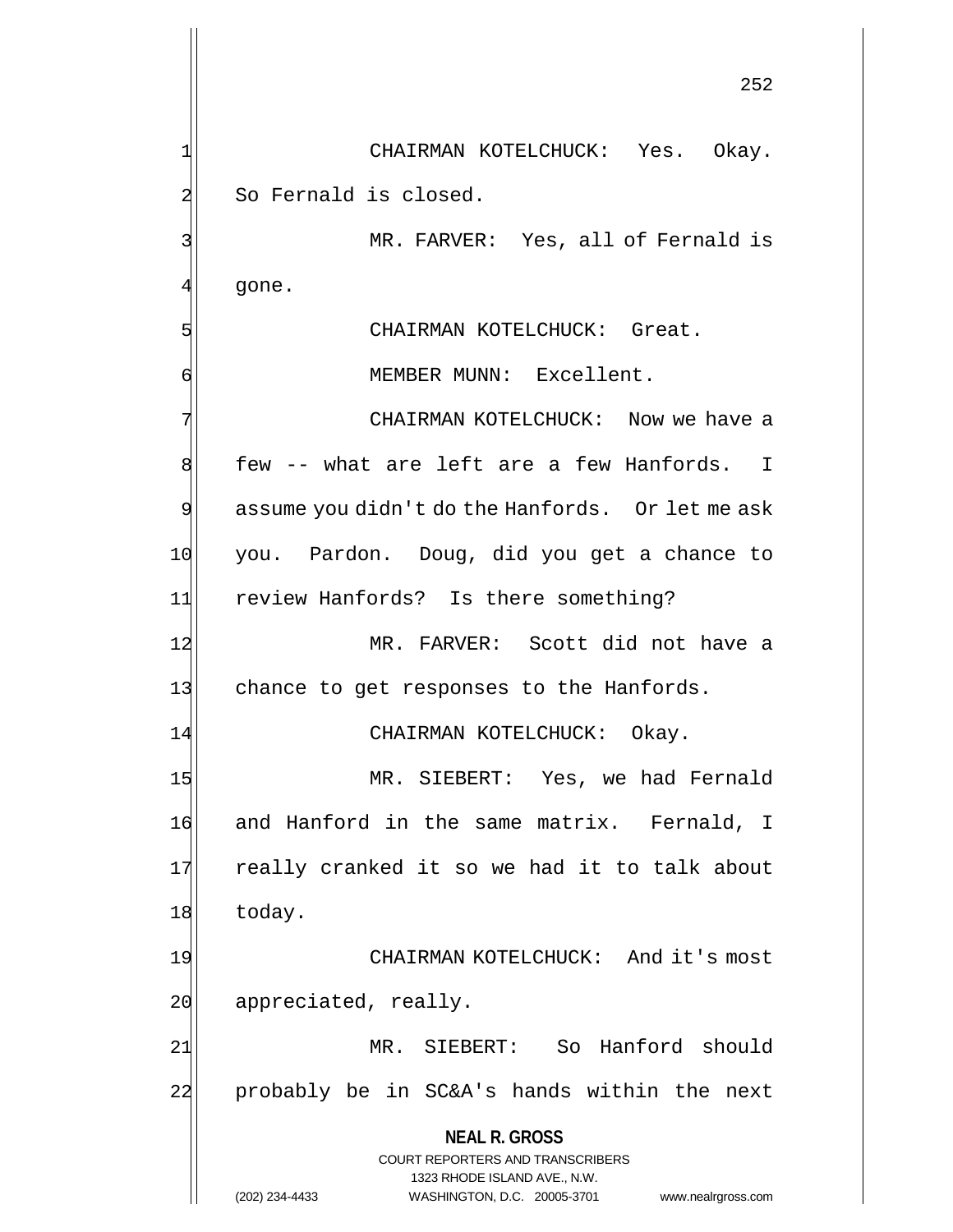**NEAL R. GROSS** COURT REPORTERS AND TRANSCRIBERS 1323 RHODE ISLAND AVE., N.W. 1| couple of weeks. I will just put it back into 2 this matrix when I get it from Doug. And then 3 I'm moving on to the Oak Ridge sites, unless  $4$  anybody has an issue with that. 5 | CHAIRMAN KOTELCHUCK: Okay. 6 MR. KATZ: Can you be specific which 7 sites you're moving onto, Scott? 8 CHAIRMAN KOTELCHUCK: Yes,  $9$  because, actually, I would like to  $-$ - I don't 10 have it in front of me. There are now fairly 11 small numbers of cases at the remaining sites, 12 right? There are three or four different sites? 13 MR. FARVER: I don't have that in 14 front of me. 15 CHAIRMAN KOTELCHUCK: I remember  $16$  from the last discussion that we had, I think, 17 two or three from GSI. We have a few -- here we 18 are. 19 MR. STIVER: So, we have GSI, NTS,  $20$  and Oak Ridge, and then a mixture of cases with 21 multiple sites. 22 | CHAIRMAN KOTELCHUCK: Right.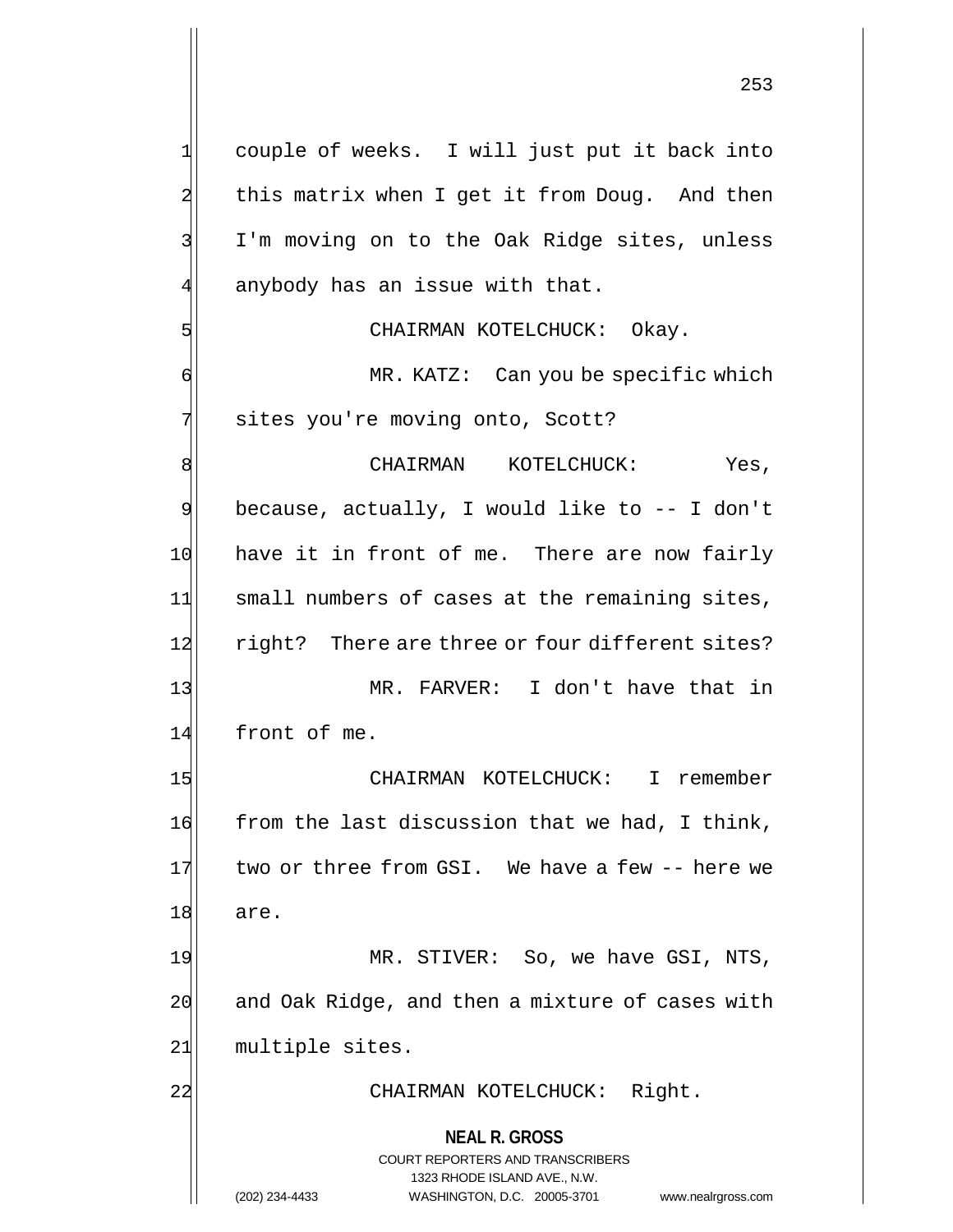**NEAL R. GROSS** COURT REPORTERS AND TRANSCRIBERS 1323 RHODE ISLAND AVE., N.W. (202) 234-4433 WASHINGTON, D.C. 20005-3701 www.nealrgross.com 1 MR. CALHOUN: And the ones where we 2 basically just have two or fewer cases. 3 CHAIRMAN KOTELCHUCK: Right. Is it possible that we could at the next meeting do  $5$  all the rest of them? That is, 11 -- oh, no, no. 6 We have 17 cases with multiple sites. So, we  $7$  have 28 cases to go before we finish up. 8 MR. KATZ: Yeah, that sounds like 9 about two meetings' worth at least. 10 CHAIRMAN KOTELCHUCK: Yes, it does. 11 Yes, it does. 12 MR. KATZ: Yes. 13 | CHAIRMAN KOTELCHUCK: Well, at the 14 next meeting, which will now be, of course, after 15 Denver, what would the folks think that we could 16 reasonably hope to cover, that they could hope 17 to do and we could hope to cover? 18 MR. SIEBERT: Well, this is Scott. 19 Let me point out a lot of those multiple site 20 cases are actually ones that have multiple Oak 21 Ridge sites, Y-12, X-10, K-25. 22 So, if we focus on Oak Ridge to start

254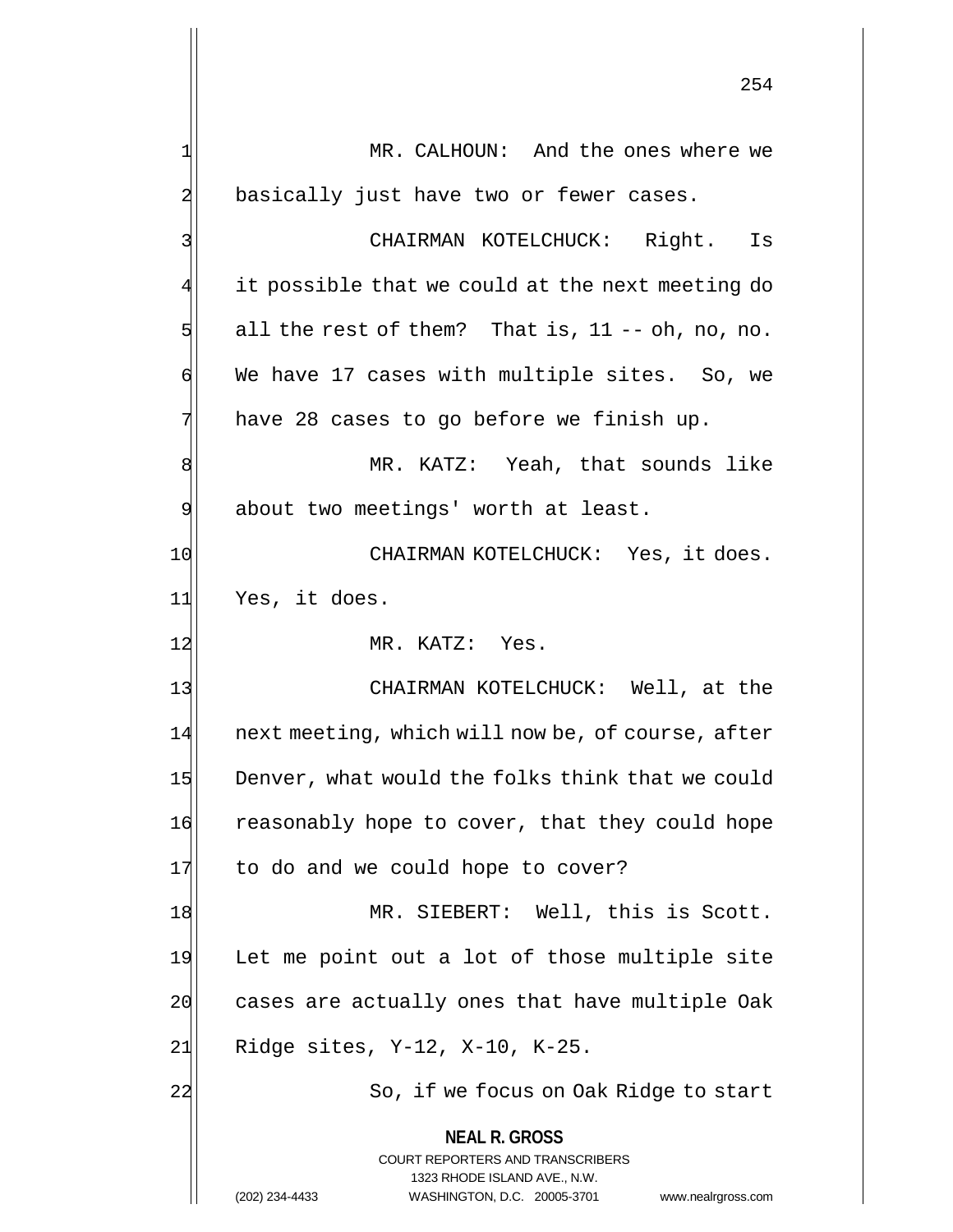**NEAL R. GROSS** COURT REPORTERS AND TRANSCRIBERS 1323 RHODE ISLAND AVE., N.W. 1 in our next set, it's probably the largest 2 grouping that is left over. And then, we could 3 || probably, I would guess, lump everything else  $4$  either together or a couple of the larger that  $5$  are left at that point. 6 CHAIRMAN KOTELCHUCK: Okay. How  $7$  does that sounds, folks? 8 MR. FARVER: So, Scott, you're 9 going to work on Hanford and Oak Ridge? 10 MR. SIEBERT: Correct. And then 11 seeing how far I get, if anybody has any 12 suggestions for where to go beyond that, I'm all 13 ears. 14 MR. FARVER: I have a feeling that 15 that will be enough for a while. That will take 16 us a little while to get through. 17 CHAIRMAN KOTELCHUCK: Right. And  $18$  then after that, is it possible that we will then 19 be able to finish up? 20 MR. STIVER: If a lot of the 21 multiple sites include an Oak Ridge component, 22 I would presume then that we would cover those

(202) 234-4433 WASHINGTON, D.C. 20005-3701 www.nealrgross.com

255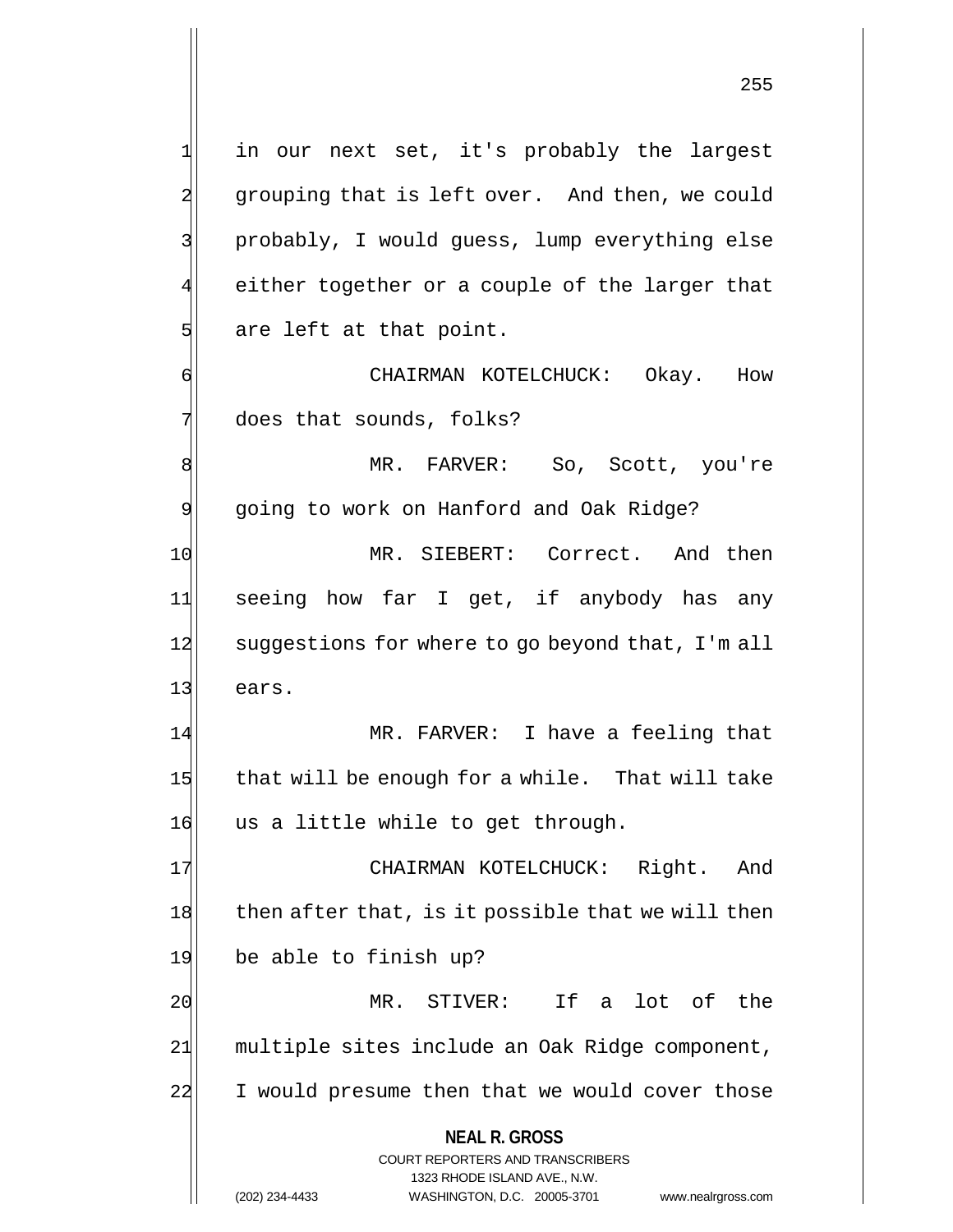**NEAL R. GROSS** COURT REPORTERS AND TRANSCRIBERS 1323 RHODE ISLAND AVE., N.W. 256  $1$  under the Oak Ridge umbrella. 2 CHAIRMAN KOTELCHUCK: Right. 3 MR. STIVER: So, that would be GSI 4 and NTS, 8 cases, 18 findings. And then those  $5$  less than 2. 6 MR. FARVER: Okay. 7 CHAIRMAN KOTELCHUCK: Yes. 8 MR. STIVER: So we could probably  $9$  knock a lot of those down, if not most, in two 10 meetings, I would think. 11 CHAIRMAN KOTELCHUCK: Yeah, I would 12 think. 13 MR. KATZ: Okay. So, this is Ted. 14 So I will have Hanford and Oak Ridge on the agenda  $15$  for the next meeting. We have finished Fernald. 16 That will fall off the agenda. We have finished 17 Paducah. We have finished Portsmouth, and we 18 have one case for Set 9. Is that correct? 19 CHAIRMAN KOTELCHUCK: Right. 20 MR. SIEBERT: I think there is only 21 one finding for Set 9. 22 MR. KATZ: No, I know, one finding.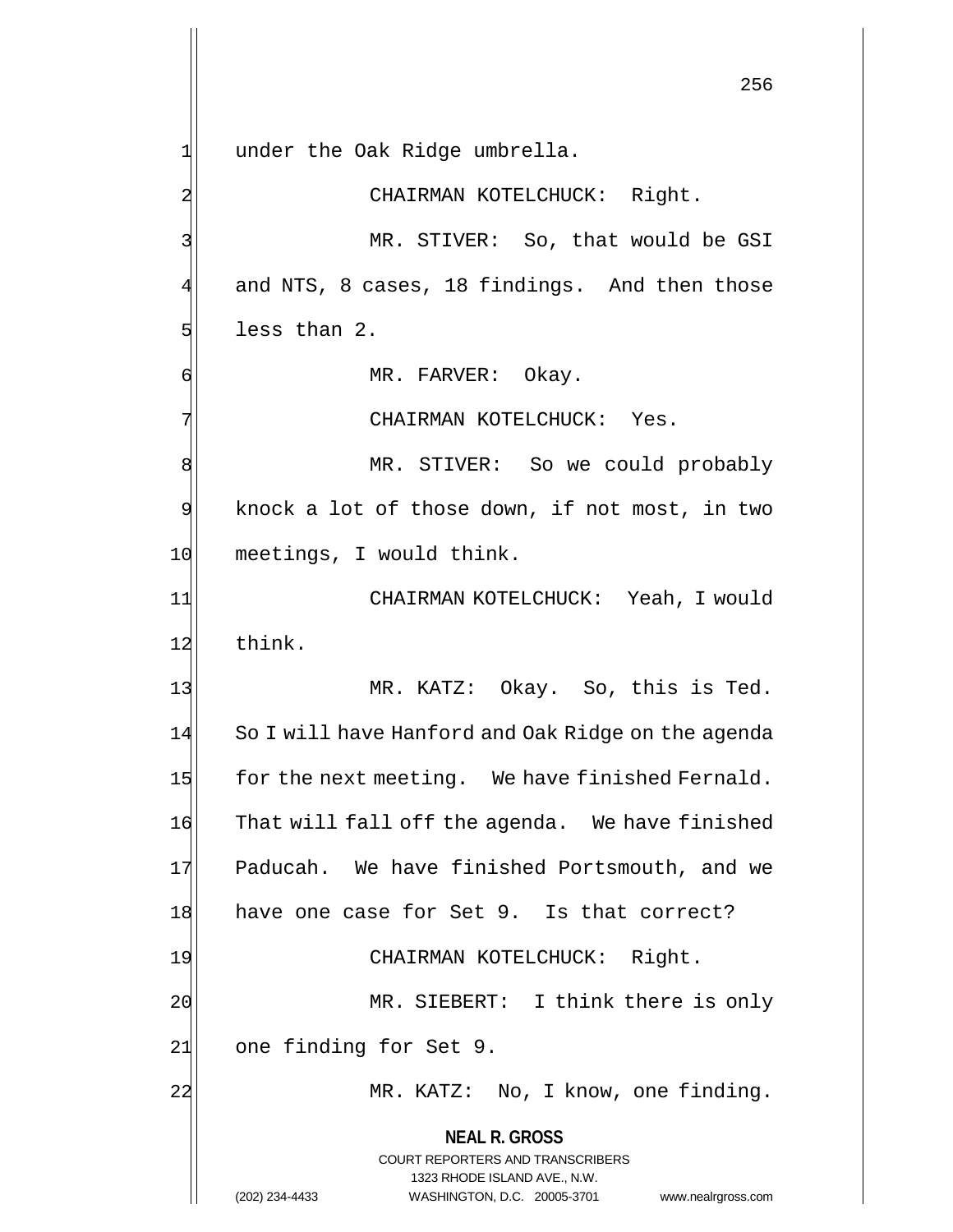|    | 257                                                                                             |
|----|-------------------------------------------------------------------------------------------------|
| 1  | MR. SIEBERT: Just one case.                                                                     |
| 2  | CHAIRMAN KOTELCHUCK: Right.                                                                     |
| 3  | MR. KATZ: Okay. Good.                                                                           |
| 4  | CHAIRMAN KOTELCHUCK: I think we                                                                 |
| 5  | made a lot of progress. Should we try here to                                                   |
| б  | pick a time, a date?                                                                            |
| 7  | MR. KATZ: We might as well. Let me                                                              |
| 8  | pull up a calendar and give you the ballpark of                                                 |
| 9  | when the soonest could be.                                                                      |
| 10 | CHAIRMAN KOTELCHUCK: Good.                                                                      |
| 11 | MR. KATZ: So I would say we could                                                               |
| 12 | do it no sooner than the week of $-$ - well, and then                                           |
| 13 | we have the issues of what's going on right now                                                 |
| 14 | with the government.                                                                            |
| 15 | CHAIRMAN KOTELCHUCK: Yeah, well,                                                                |
| 16 | that we can just $-$                                                                            |
| 17 | MR. KATZ: Well, no, that's not                                                                  |
| 18 | going to affect us that far out, but it's going                                                 |
| 19 | to affect our being able to post a Federal                                                      |
| 20 | Register notice.                                                                                |
| 21 | That's<br>CHAIRMAN KOTELCHUCK:                                                                  |
| 22 | right. That's right.                                                                            |
|    | <b>NEAL R. GROSS</b><br><b>COURT REPORTERS AND TRANSCRIBERS</b><br>1323 RHODE ISLAND AVE., N.W. |
|    | (202) 234-4433<br>WASHINGTON, D.C. 20005-3701<br>www.nealrgross.com                             |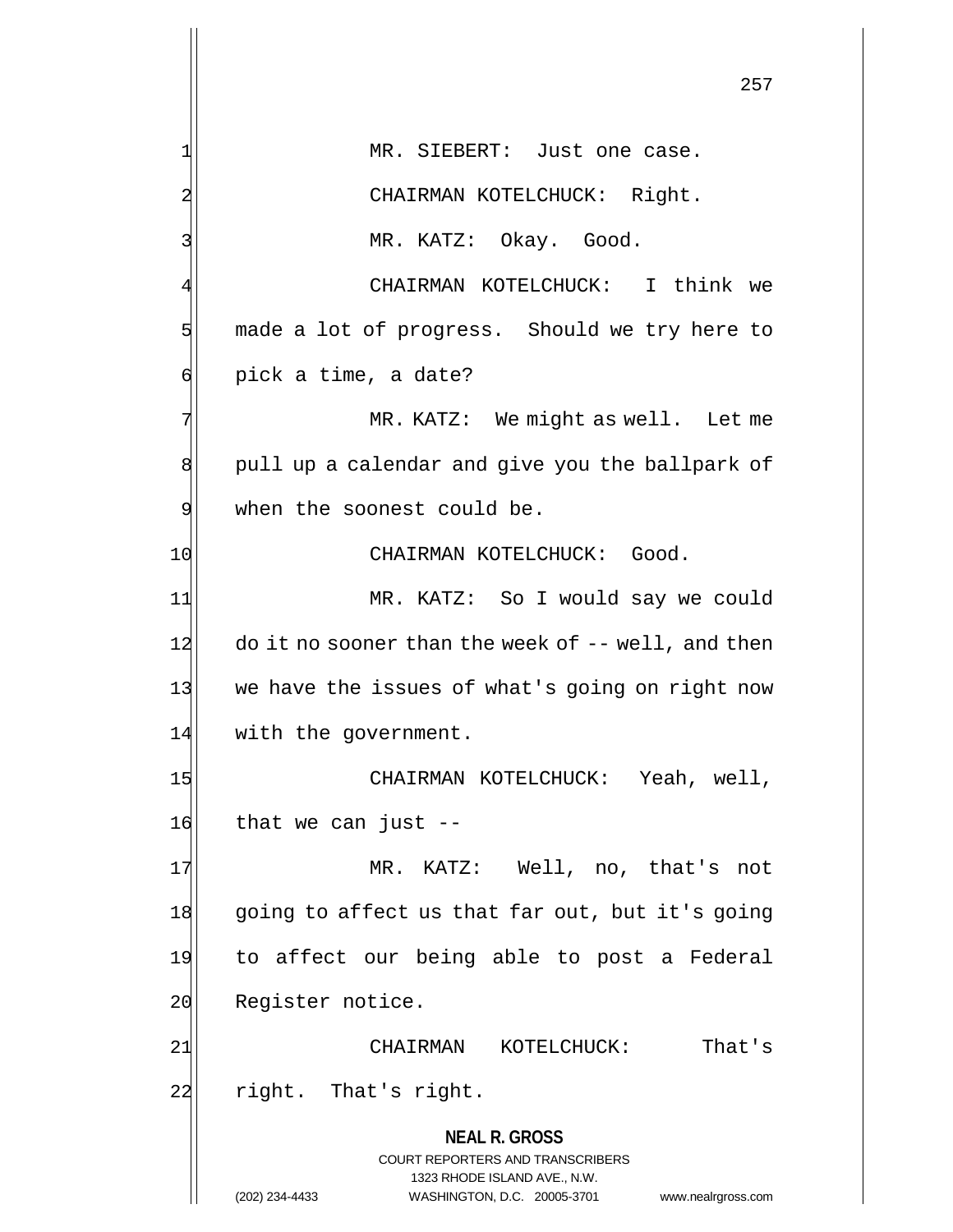**NEAL R. GROSS** COURT REPORTERS AND TRANSCRIBERS 1323 RHODE ISLAND AVE., N.W. 258 1| MR. KATZ: We need 30 days for that. 2 That's the problem. So I don't want to start too 3 soon on it. So, let's begin with the week 4 of -- when's Thanksgiving? 5 MEMBER MUNN: It's the 28th. 6 MR. KATZ: Okay. Good. So the 7 week of the 18th, that would work. How is that 8 for you folks? 9| CHAIRMAN KOTELCHUCK: The week of 10 November 18th? 11| MR. KATZ: It's the week before the 12 week of Thanksgiving, in other words. 13 MEMBER MUNN: Oh, that's workable. 14 CHAIRMAN KOTELCHUCK: It is. I'm 15 okay that week. 16 MR. KATZ: Okay. Well, does 17 someone have a favorite day? Any of them work 18 for me. 19 CHAIRMAN KOTELCHUCK: Well, I would 20 rather not do Monday. 21 MR. KATZ: How about the 19th, which 22 is Tuesday?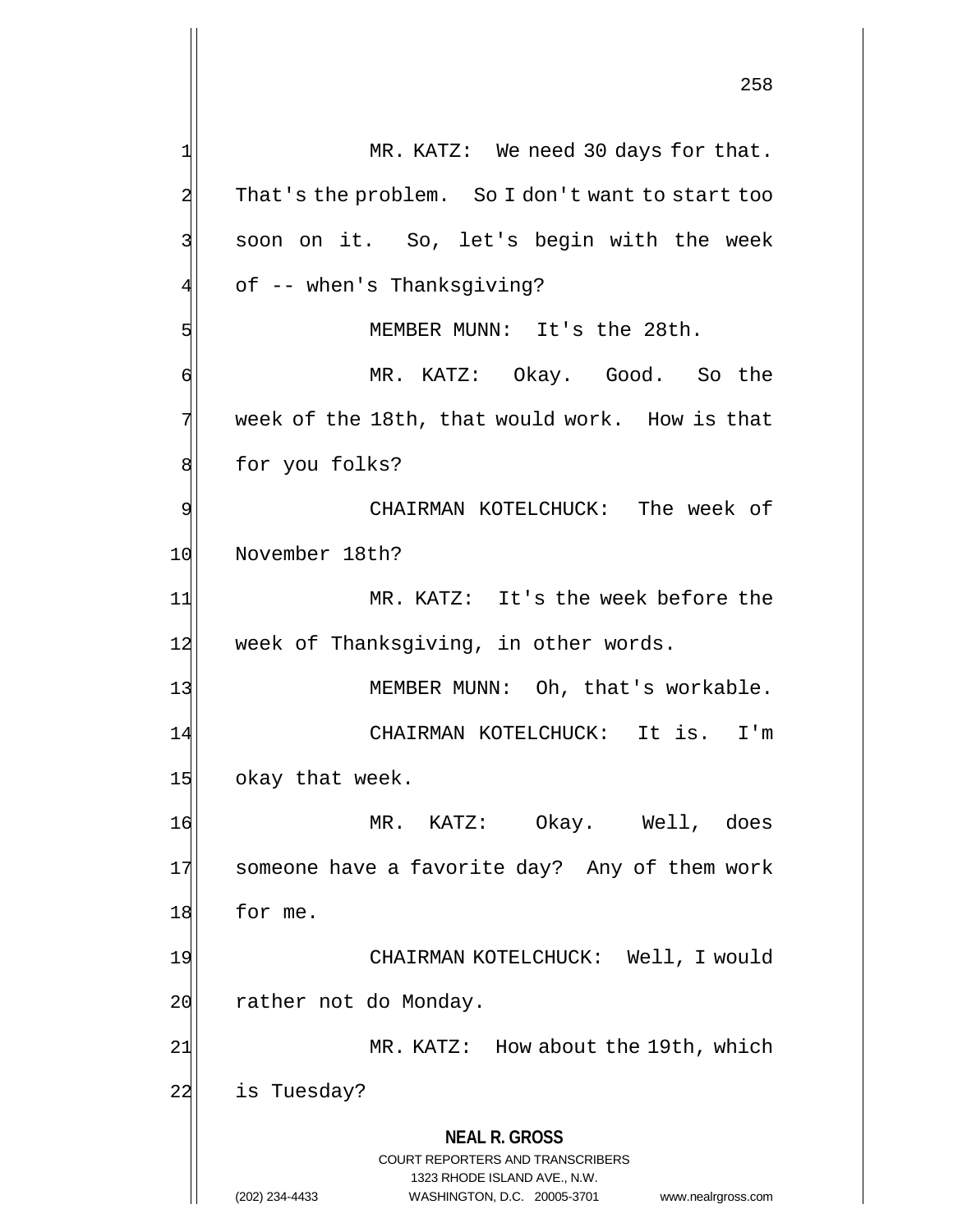**NEAL R. GROSS** COURT REPORTERS AND TRANSCRIBERS 1323 RHODE ISLAND AVE., N.W. (202) 234-4433 WASHINGTON, D.C. 20005-3701 www.nealrgross.com 259 1 MEMBER POSTON: I would rather not  $2$  do Tuesday. 3 | Solution MR. KATZ: That's fine. 4 Wednesday, the 20th? 5 MEMBER POSTON: Wednesday's great. 6 CHAIRMAN KOTELCHUCK: Wednesday's 7 good. How is it for other people? 8 MS. LIN: This is Jenny. 9 CHAIRMAN KOTELCHUCK: Wednesday, 10 November 20th? 11| MS. LIN: Mondays are the best for 12 me. 13 CHAIRMAN KOTELCHUCK: Pardon? 14 MS. LIN: I'm just joking. 15 (Laughter.) 16 MR. KATZ: Jenny will be busy with 17 other work at that point. 18 CHAIRMAN KOTELCHUCK: Right. A 19 face-to-face meeting would have resolved that. 20 MS. LIN: Yes. 21 | CHAIRMAN KOTELCHUCK: But right. 22 Good.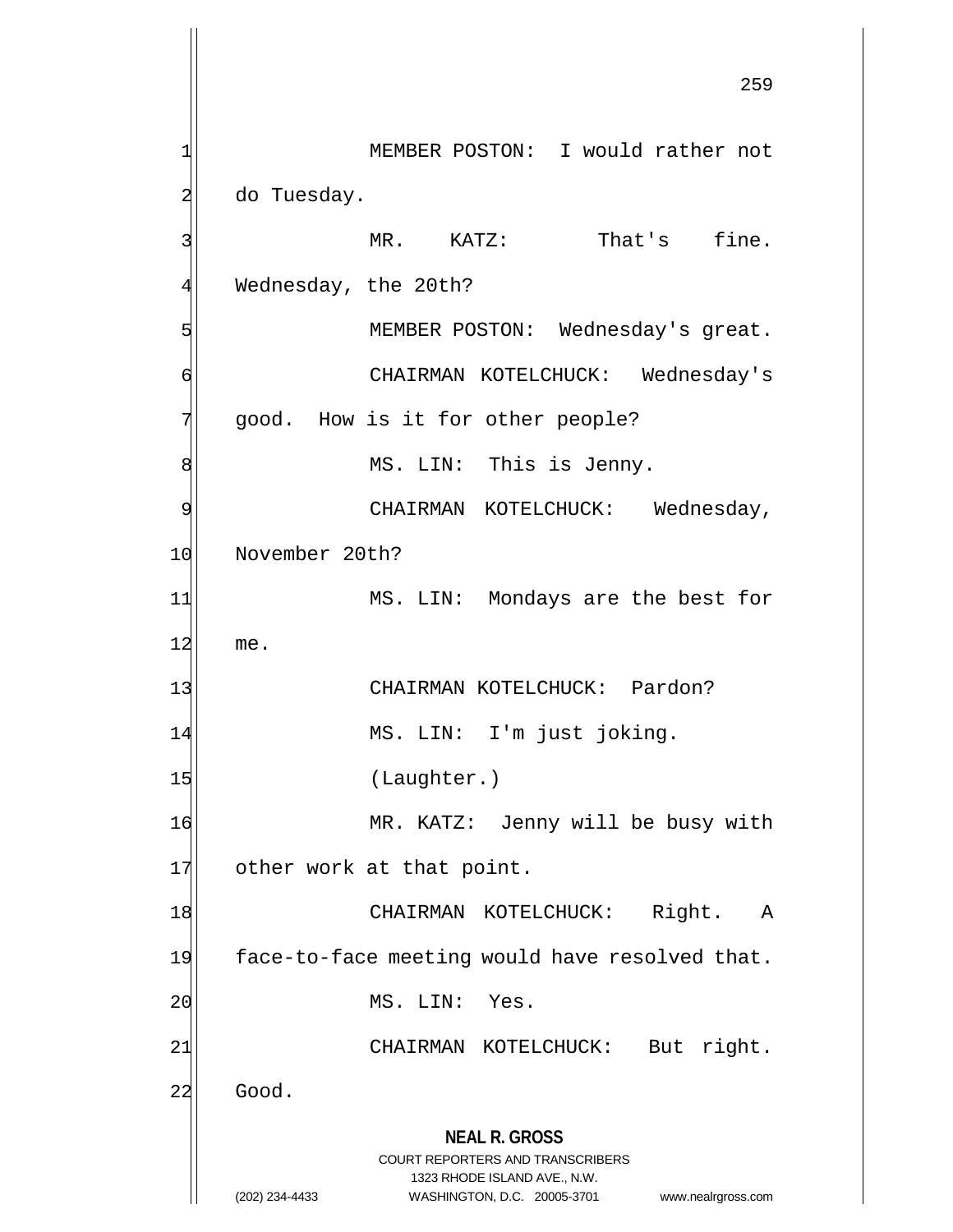**NEAL R. GROSS** COURT REPORTERS AND TRANSCRIBERS 1323 RHODE ISLAND AVE., N.W. 260 1 MR. KATZ: Okay. So, if there are 2 no problems with everyone onboard here then  $3$  let's go with the 20th. CHAIRMAN KOTELCHUCK: That sounds  $5$  good.  $\mathsf{R}$  MR. KATZ: The same time, 10:00 a.m. 7 | start time. Okay. 8 | MEMBER MUNN: Thank you. 9 CHAIRMAN KOTELCHUCK: Okay. I 10 will write that down. Dose Reconstruction 11 Subcommittee. Good. 12 Alright. Then I think that would be 13 it. And then after November, December, and then  $14$  the next one would presumably be in January. 15 MR. KATZ: Right. 16 CHAIRMAN KOTELCHUCK: You don't 17 want to schedule two? I would love to think that 18 we are going to finish 10 through 13. 19 You know, I've been a member of this 20 Subcommittee and that's all we have ever done, 21 is 10 through 13. I have never gotten away. It  $22$  is like a sinkhole I can't get out of.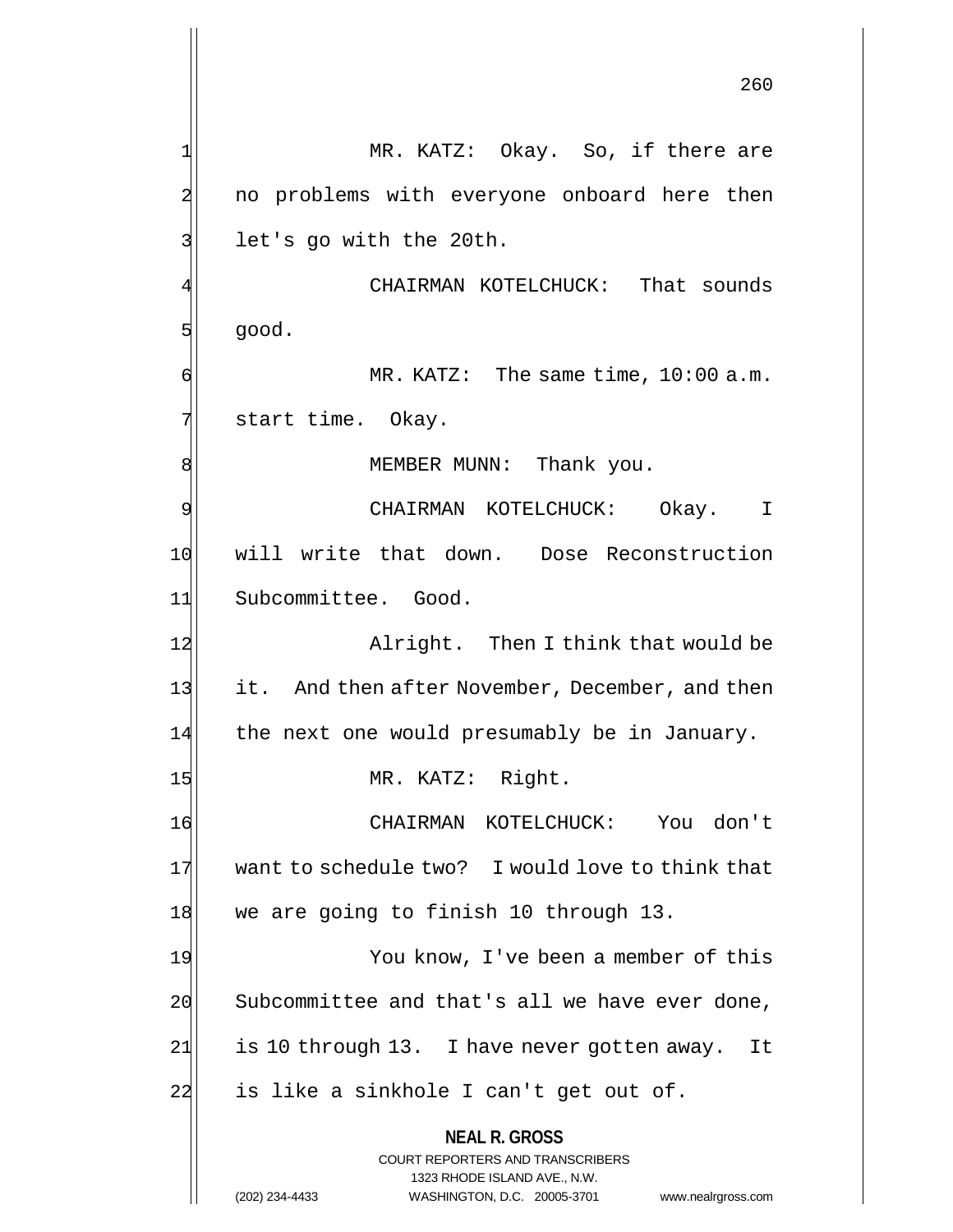**NEAL R. GROSS** COURT REPORTERS AND TRANSCRIBERS 1323 RHODE ISLAND AVE., N.W. (202) 234-4433 WASHINGTON, D.C. 20005-3701 www.nealrgross.com 261 1 (Laughter.) 2 MR. KATZ: No, it would be sometime 3 | in January. We have another Board meeting in  $4$  January, at the end of January. 5 SI CHAIRMAN KOTELCHUCK: Oh, do we?  $\phi$  Okay. Then we can talk about this in Denver when 7 we meet for our Board meeting and people can chat 8 a little bit. 9 MR. KATZ: Well, even at the next 10 meeting we set all this up. 11 CHAIRMAN KOTELCHUCK: Yes, we 12 certainly can. 13 MR. KATZ: Okay. 14 MEMBER MUNN: Maybe February might 15 be a better time. 16 CHAIRMAN KOTELCHUCK: Yeah, it 17 might be a good time. 18 MEMBER MUNN: Alright. 19 CHAIRMAN KOTELCHUCK: Alright.  $20$  Folks, thank you very much. I think we made a  $21$  lot of progress again. We are rolling on, and 22 I like to think that things are coming into place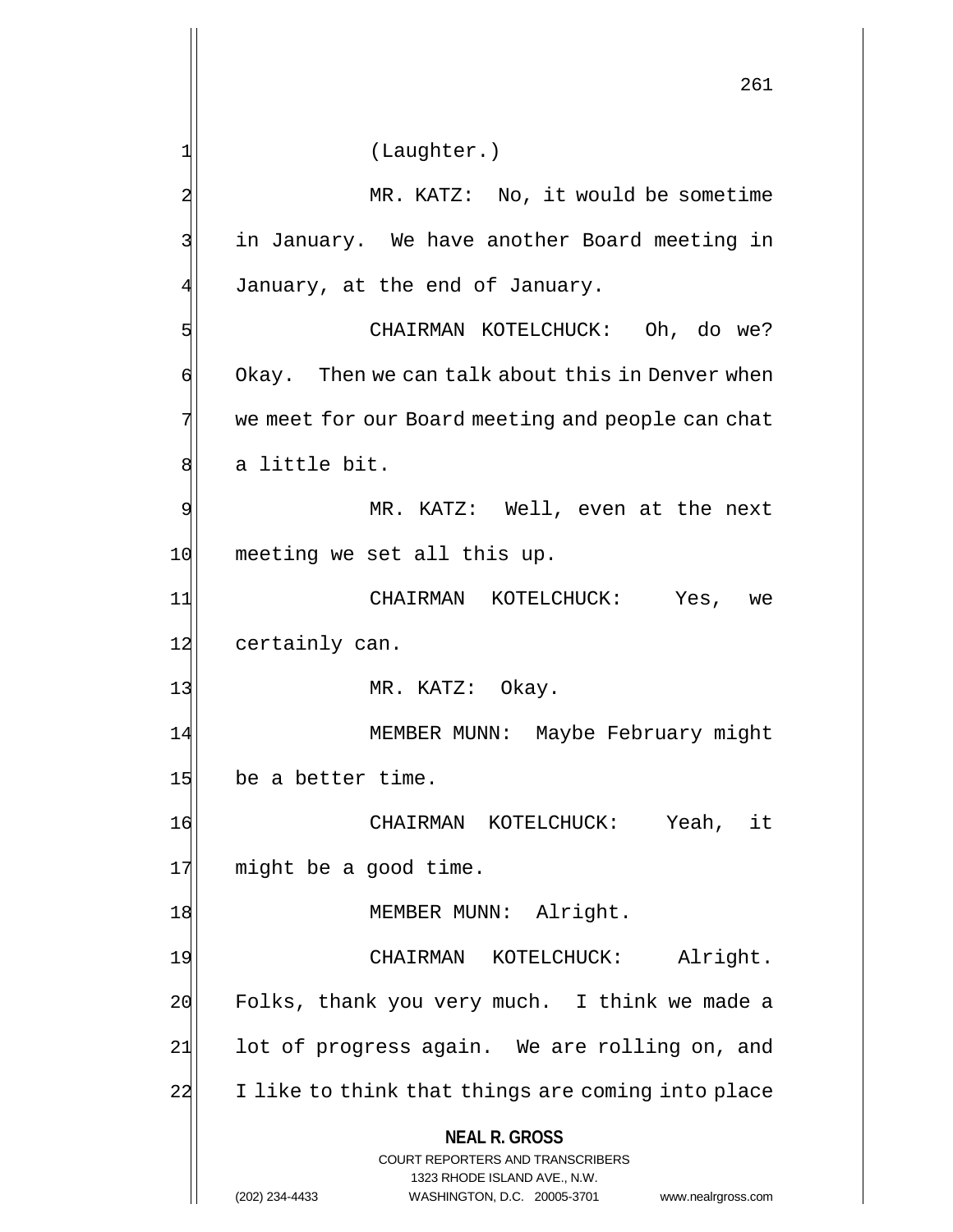**NEAL R. GROSS** COURT REPORTERS AND TRANSCRIBERS 1323 RHODE ISLAND AVE., N.W.  $1$  on the technical end. And therefore we are able 2 to move ahead on the judgment end here from the 3 Subcommittee. Very good. Have a good week, folks. 5 | Sommer MEMBER MUNN: Yes, yes. 6 CHAIRMAN KOTELCHUCK: Very good,  $7$  and let us hope that our federal folks who are 8 on the line will have a paycheck tomorrow. 9 MEMBER MUNN: They'll have a 10 Continuing Resolution. 11 CHAIRMAN KOTELCHUCK: Okay. Very  $12$  good. 13 MEMBER MUNN: Alright. 14 CHAIRMAN KOTELCHUCK: Bye-bye. 15 Thank you, and thanks to the reporter. 16 MR. KATZ: Thanks, everybody. 17 | CHAIRMAN KOTELCHUCK: Bye-bye. 18 (Whereupon, at 3:59 p.m., the 19 meeting in the above-entitled matter was  $20$  adjourned.) 21 22

(202) 234-4433 WASHINGTON, D.C. 20005-3701 www.nealrgross.com

262